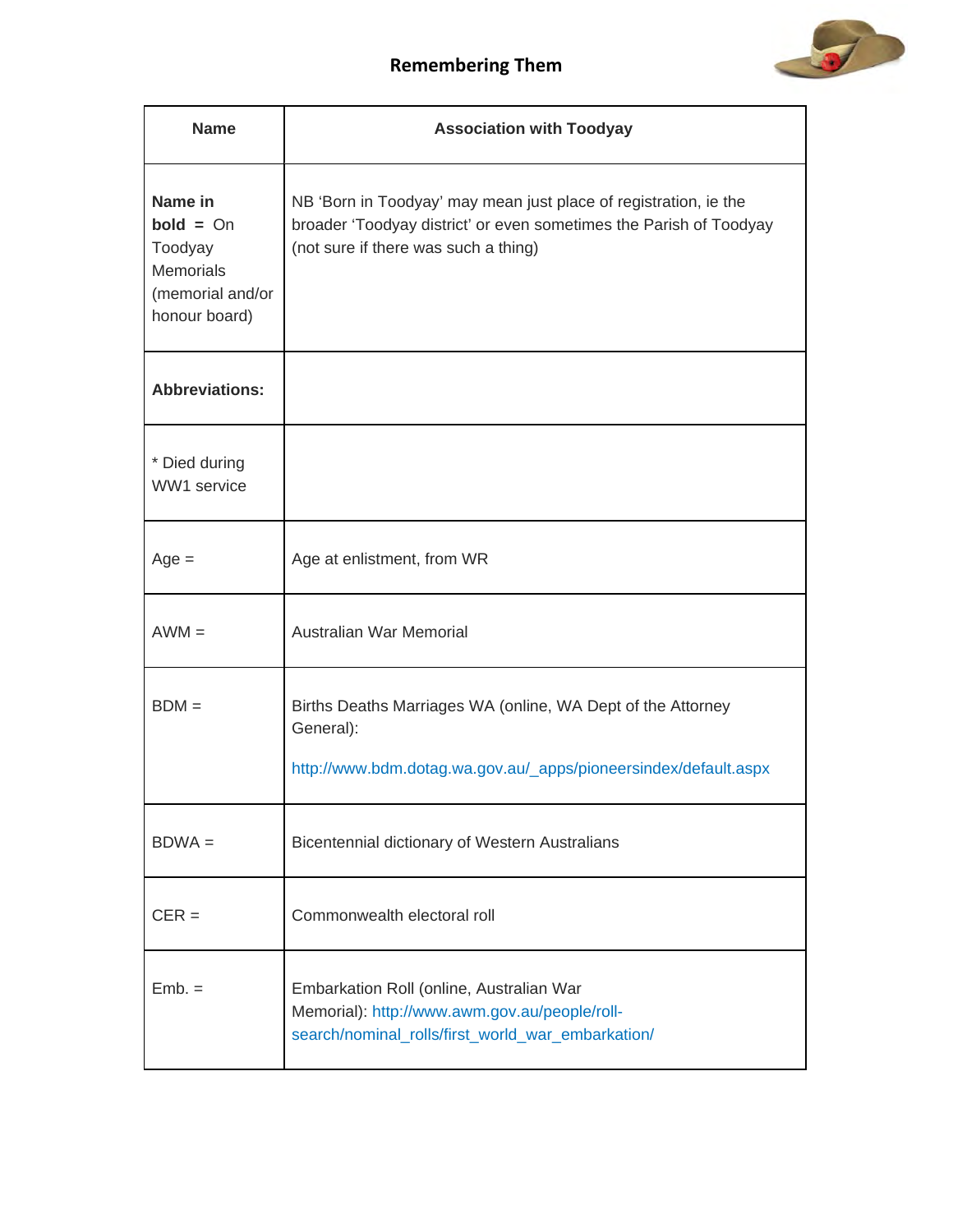

| <b>Name</b>     | <b>Association with Toodyay</b>                                                                                                                                                                                                                     |
|-----------------|-----------------------------------------------------------------------------------------------------------------------------------------------------------------------------------------------------------------------------------------------------|
| Fighting Sons = | Listed in book Australia's fighting sons of the Empire (published Perth,<br>WA by Palmer & Ashwood, 1920); online on State Library of WA's<br>catalogue:<br>http://purl.slwa.wa.gov.au/slwa_b1347816_303;<br>book also available in Ancestry.com.au |
| $JWR =$         | Name is on the Jennacubbine War Memorial, WA                                                                                                                                                                                                        |
| $KPHAP =$       | Name is on a Plaque in a Kings Park Honour Avenue (Perth, WA):<br>http://www.bgpa.wa.gov.au/honour-avenues-plaques                                                                                                                                  |
| $MCB =$         | Metropolitan Cemeteries Board (online):<br>http://www2.mcb.wa.gov.au/NameSearch/search.php                                                                                                                                                          |
| $NH =$          | Newcastle Herald                                                                                                                                                                                                                                    |
| $POW =$         | Prisoner of war                                                                                                                                                                                                                                     |
| $TH =$          | Toodyay Herald (online in Trove)                                                                                                                                                                                                                    |
| $THB =$         | Name is on Toodyay Honor Board, located in the Memorial Hall Foyer<br>(not usually open to the public), Stirling Terrace, Toodyay                                                                                                                   |
| Too Cem $DB =$  | Brian Chambers' Toodyay Cemeteries Database (CD)                                                                                                                                                                                                    |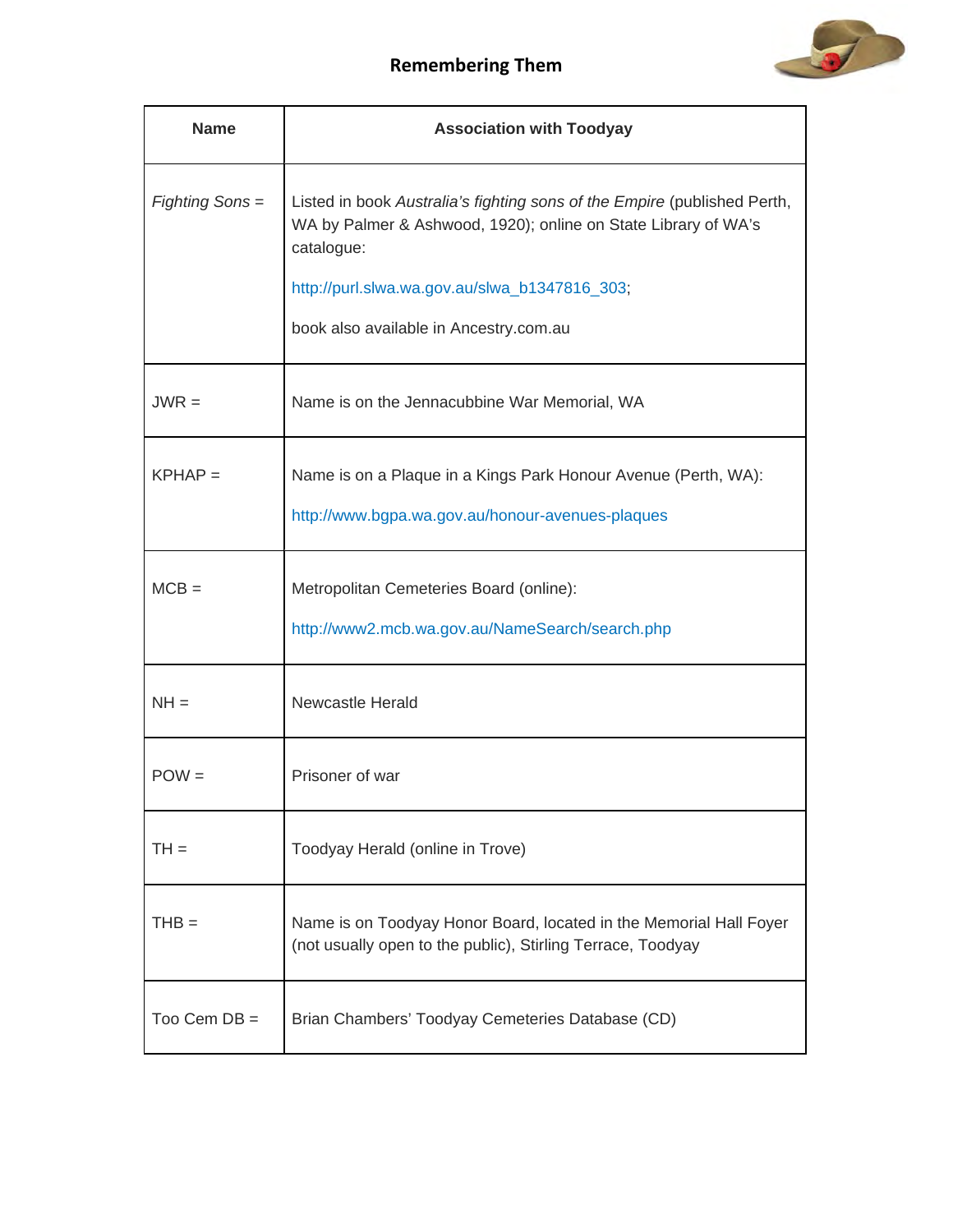

| <b>Name</b>                               | <b>Association with Toodyay</b>                                                                                   |
|-------------------------------------------|-------------------------------------------------------------------------------------------------------------------|
| $TP =$                                    | Name is on a Plaque in Memorial Park, Anzac Avenue, Toodyay                                                       |
| Trove:                                    | Australian Newspapers (online): http://trove.nla.gov.au/newspaper                                                 |
| $TWM =$                                   | Name is on the War Memorial, Memorial Park, Anzac Avenue,<br>Toodyay                                              |
| $VPHR =$                                  | Name is on the Victoria Plains Honour Roll, located in the Calingiri<br><b>Recreational Hall</b>                  |
| $VPWM =$                                  | Name is on the Shire of Victoria Plains War Memorial, Calingiri, WA                                               |
| $WAGS =$                                  | Western Australian Genealogical Society:<br>http://membership.wags.org.au/                                        |
| $WH =$                                    | Welcome Home event in Toodyay                                                                                     |
| $WR =$                                    | Information from War Record (online, National Archives of Australia):<br>http://www.naa.gov.au/collection/search/ |
| Updated: 20 April                         |                                                                                                                   |
| 2016                                      |                                                                                                                   |
| Ahern, Clarence<br>Arthur (1893-<br>1951) | Service No.: 1078                                                                                                 |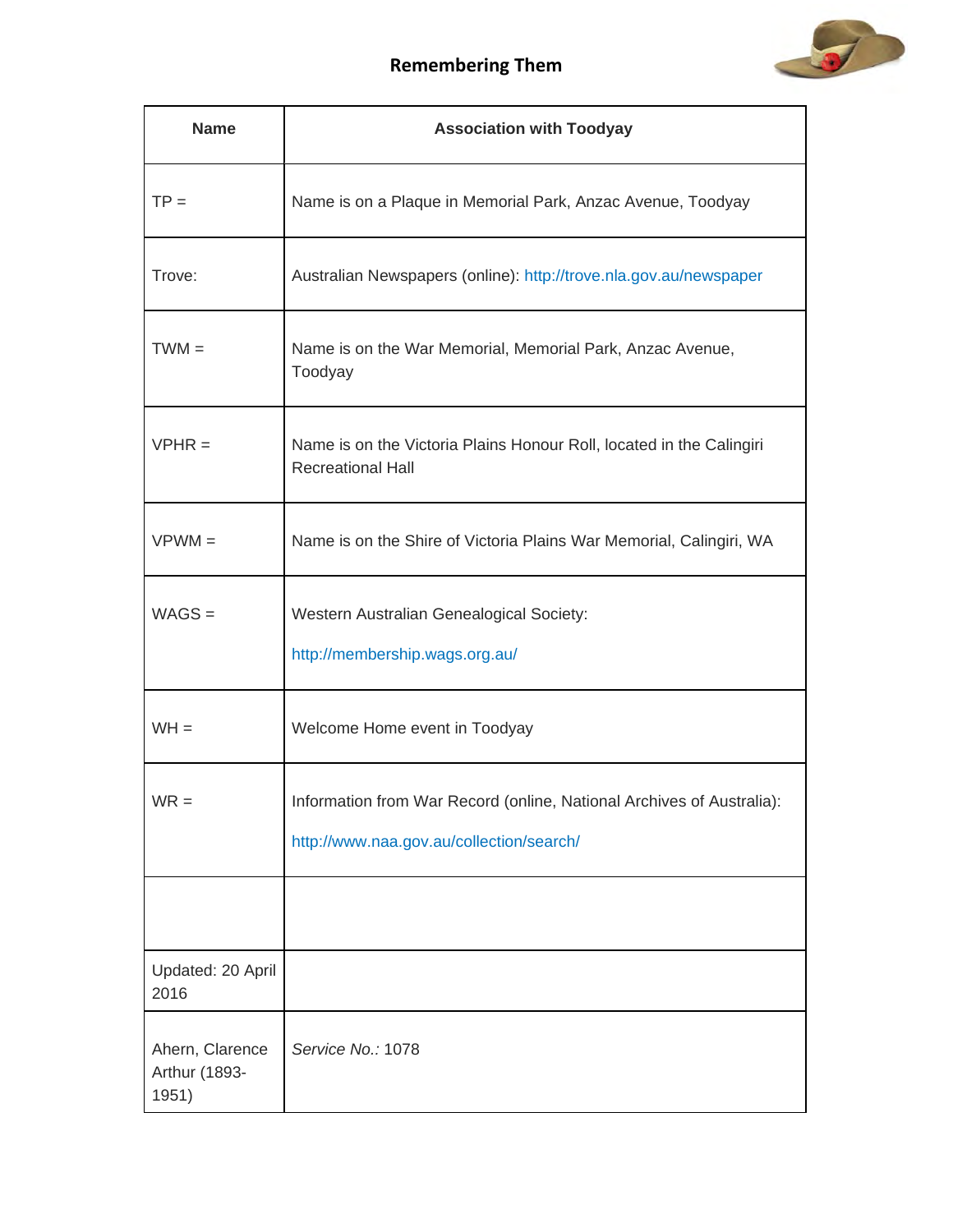

| <b>Name</b>          | <b>Association with Toodyay</b>                                                                                                                                             |
|----------------------|-----------------------------------------------------------------------------------------------------------------------------------------------------------------------------|
|                      | Biography: Born in Toodyay; Emb: labourer; address, Toodyay PO,<br>Toodyay; sister Mrs A. (Agnes) Pinker, East Perth;                                                       |
|                      | WR: Living in Perenjori in 1939.                                                                                                                                            |
|                      | <b>BDM: X</b>                                                                                                                                                               |
|                      | MCB: d. 1951, as Clarence Arthur Ahern, South Perth.                                                                                                                        |
|                      | Trove: Clarence Arthur Ahern, only son of the late Arthur [d.1899,<br>Jarrahdale] and Jennie (Mary Jane Leadbetter, b. 1864, Gingin), m.<br>1920, Fremantle, Juanita Ahern. |
|                      | Web: Christened in Guildford, 1893; father Arthur.                                                                                                                          |
|                      | Service: WR: age 21; under Arthur Ahern; born in Toodyay; served in<br>Gallipoli, Egypt, France; Gunner; Driver.                                                            |
|                      | Name: Sometimes called Arthur; name is Clarence Arthur Ahern; WR:<br>Arthur Ahern; but once referred to as (Clarence) Arthur Ahern.                                         |
| Aitken, Thomas       | Service No.: 5792                                                                                                                                                           |
| Dick (1882-<br>1960) | Biography: Born in Scotland; Emb: storeman, Bolgart; father Thomas<br>Dick Aitken, Scotland.                                                                                |
|                      | BDM: d. 1960 Perth, aged 78.                                                                                                                                                |
|                      | <b>BDWA: X</b>                                                                                                                                                              |
|                      | MCB: d. 1960, Gosnells, aged 78.                                                                                                                                            |
|                      | Trove: Letter in Western Mail (1934) by a T.D. Aitken, Armadale, WA,<br>about WW1 service in a Veterinary Corps (Boulogne, France), 1917.                                   |
|                      | Service: WR: age 33; born in Dundee, Scotland; storeman; father<br>Thomas Dick Aitken, Scotland; served in France; wounded in action,<br>France; Private.                   |
|                      | Name: Known as Tom.                                                                                                                                                         |
|                      | Memorial location: TWM; THB; VPHR                                                                                                                                           |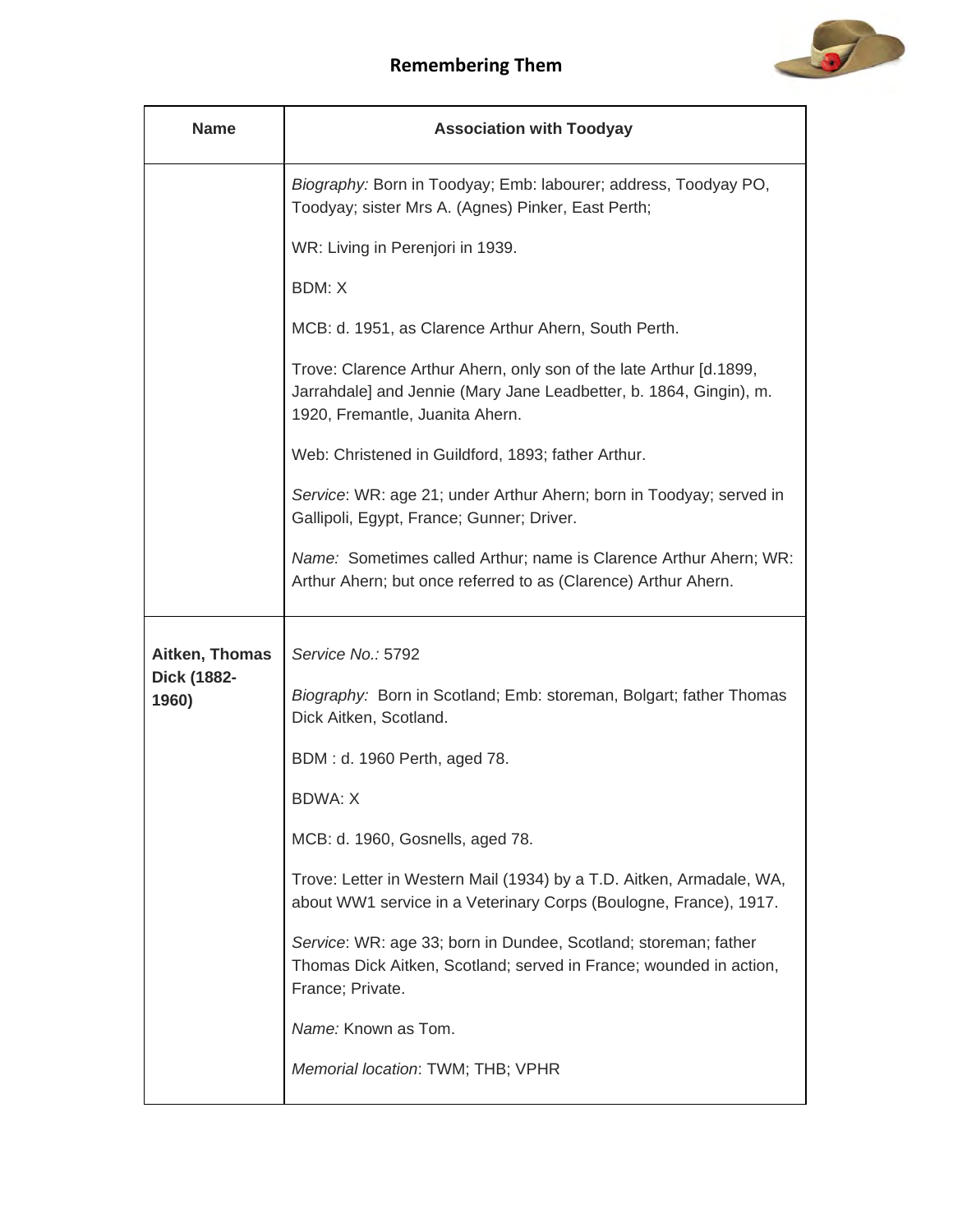

| <b>Name</b>                                  | <b>Association with Toodyay</b>                                                                                                                                        |
|----------------------------------------------|------------------------------------------------------------------------------------------------------------------------------------------------------------------------|
| Anderson,                                    | Service No.: 2369                                                                                                                                                      |
| <b>Edward Thomas</b><br>$(1891 - 1958)$      | Biography: Born in Geraldton; Emb: farmhand, Northam; father Henry<br>Anderson [contractor/labourer], Toodyay.                                                         |
|                                              | BDM: b. 1891, Greenough; father Henry Anderson, mother Ellen<br>Smith; d. 1958, Swan, aged 68.                                                                         |
|                                              | BDWA V5: m. 1921, Toodyay [or maybe Northam], Rachel Forward; d.<br>in Guildford.                                                                                      |
|                                              | CER: Parents Henry and Ellen Anderson lived in Toodyay, 1916-1930.                                                                                                     |
|                                              | Trove: TH, 1919: attended WH.                                                                                                                                          |
|                                              | Service: WR: age 25; born in Geraldton; farmhand; father Henry<br>Anderson, Toodyay; probably living in Northam when enlisting; served<br>in France, Belgium; Private. |
|                                              | Listed in The Men Behind the Names (R. Stevens' Northam WW1<br>book), p.18; p. 311 (photo).                                                                            |
|                                              | Listed in online Fighting Sons (with photo), p.254.                                                                                                                    |
|                                              | Photo link: http://discoveringanzacs.naa.gov.au/browse/person/51816                                                                                                    |
|                                              | Memorial location: TWM; THB                                                                                                                                            |
| Anderson,<br><b>Gordon (1895-</b><br>1917) * | Service No.: 4369                                                                                                                                                      |
|                                              | Biography: Born in Guildford, WA; Emb: (indexed as Cordon<br>Anderson); farmer, Northam; father Harry [Henry] Anderson, Toodyay.                                       |
|                                              | BDWA V5: b. 1895, Guildford [Henley Park]; educated Northam State<br>School; d. 1917, Belgium.                                                                         |
|                                              | BDM: b. 1895, Henley Park [Guildford], WA; father Henry Anderson,<br>mother Ellen Smith.                                                                               |
|                                              | CER: Parents Henry and Ellen Anderson lived in Toodyay, 1916-1930.                                                                                                     |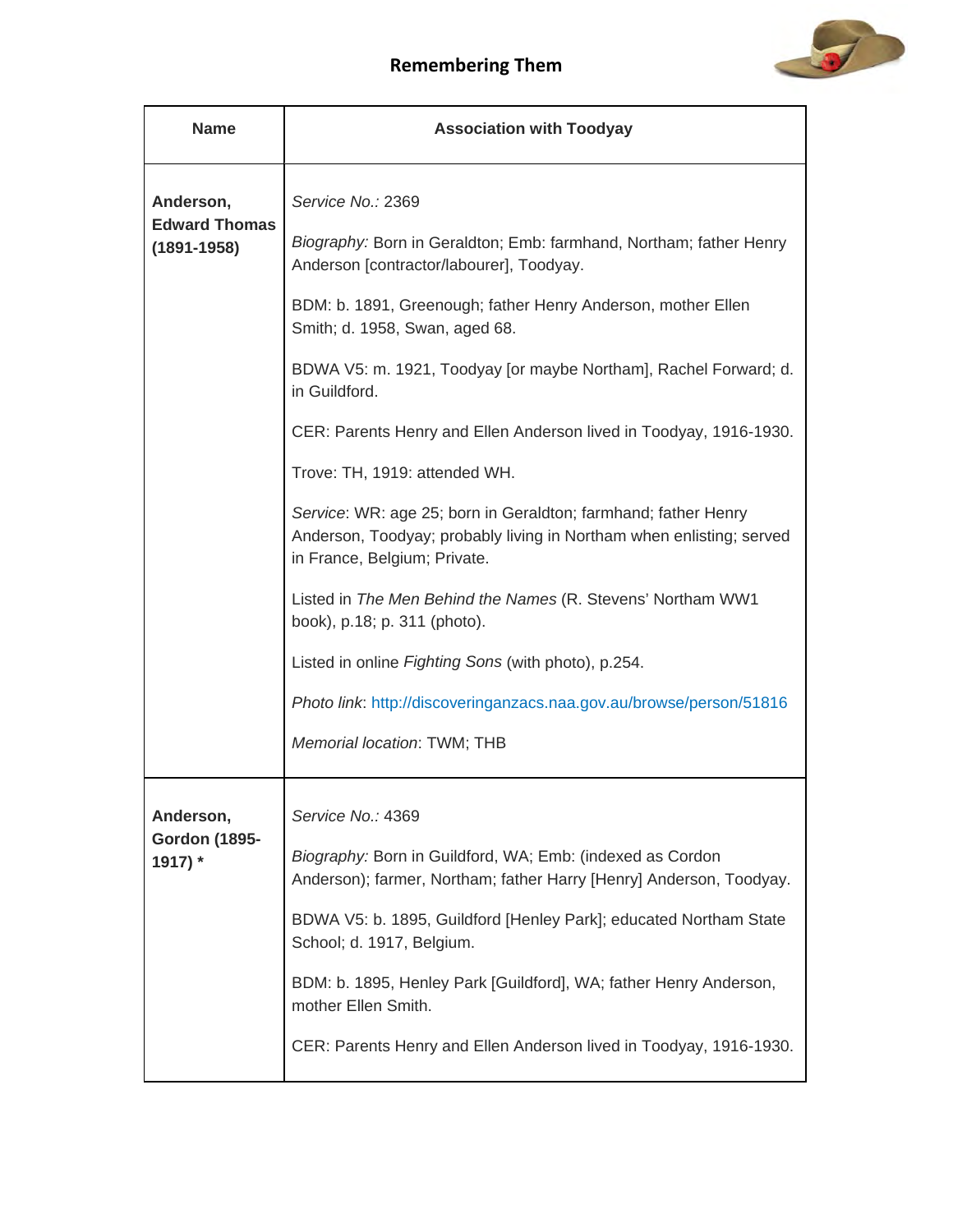

| <b>Name</b>                          | <b>Association with Toodyay</b>                                                                                                                                                      |
|--------------------------------------|--------------------------------------------------------------------------------------------------------------------------------------------------------------------------------------|
|                                      | Trove: TH, 1917: Letter from AJ Smith mentioning Clarrie Greedy,<br>Gordon Anderson and Percy Donegan.                                                                               |
|                                      | Service: WR: age 20; born in Guildford, WA; served in France,<br>Belgium; wounded (twice) in action, France; suffered shellshock,<br>trench feet; KIA France, 14 Oct. 1917; Private. |
|                                      | Listed in The Men Behind the Names (R. Stevens' Northam WW1<br>book), p. 17-18 (photo); also transcript of his letter from France to<br>Conrad Jahn's mother, p.75.                  |
|                                      | Listed in online Fighting Sons (with photo), p.254.                                                                                                                                  |
|                                      | Photo link: http://www.awm.gov.au/collection/P06954.002/                                                                                                                             |
|                                      | Photo link: http://discoveringanzacs.naa.gov.au/browse/person/52003                                                                                                                  |
|                                      | Memorial location: TWM (as Anderson, C., in error); THB; TP                                                                                                                          |
| Anderson,<br>Stanley (1896-<br>1965) | Service No.: 231                                                                                                                                                                     |
|                                      | Biography: Born in Guildford, WA; Emb: Toodyay PO, Toodyay;<br>labourer, father H. Anderson, Toodyay.                                                                                |
|                                      | BDWA V5: b. possibly Caversham [Upper Swan].                                                                                                                                         |
|                                      | BDM: b. 1896, Upper Swan; father Henry Anderson, mother Ellen<br>Smith; m. 1920, Perth, Olive Donegan; d. 1965; Perth, aged 69.                                                      |
|                                      | CER: Parents Henry and Ellen Anderson lived in Toodyay, 1916-1930.                                                                                                                   |
|                                      | Trove: TH, 1919: Articles by Stan Anderson on being a POW in<br>Germany.                                                                                                             |
|                                      | Service: WR: age 19; born Guildford, WA; labourer; father Henry<br>Anderson, Toodyay; served in France; POW, Germany, 1917-1918;<br>Private.                                         |
|                                      | Name: Known as Stan.                                                                                                                                                                 |
|                                      | Listed in online Fighting Sons (with photo), p.254.                                                                                                                                  |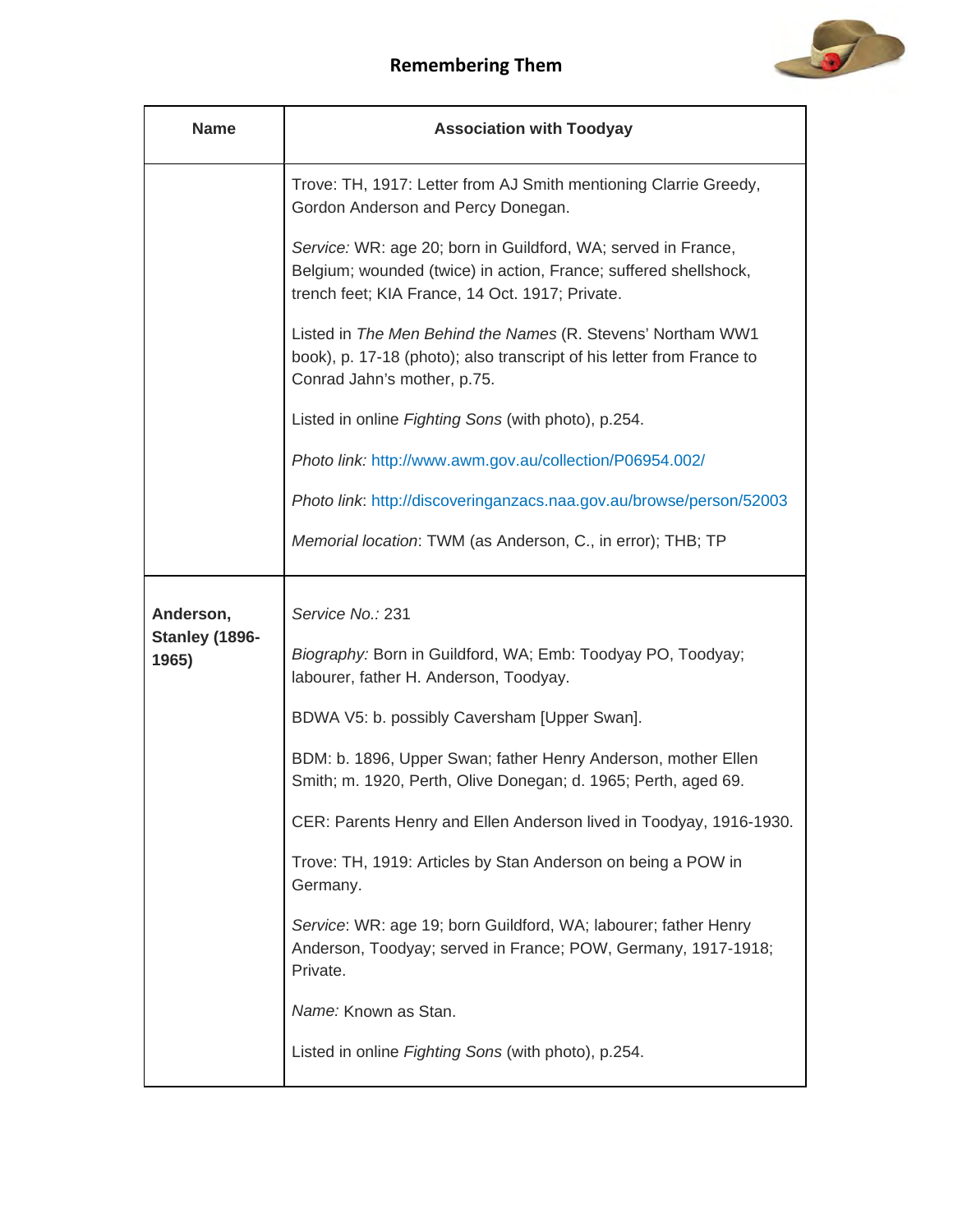



| <b>Name</b>                                | <b>Association with Toodyay</b>                                                                                                                                                                                                                                                                                                                                                                                                                                                                                                                                                                                     |
|--------------------------------------------|---------------------------------------------------------------------------------------------------------------------------------------------------------------------------------------------------------------------------------------------------------------------------------------------------------------------------------------------------------------------------------------------------------------------------------------------------------------------------------------------------------------------------------------------------------------------------------------------------------------------|
|                                            | Photo link: http://discoveringanzacs.naa.gov.au/browse/person/52557<br>Memorial location: TWM; THB                                                                                                                                                                                                                                                                                                                                                                                                                                                                                                                  |
| Andrews, James<br>William (1872-<br>1948)  | Service No.: 331<br>Biography: Born in Newcastle, WA; Emb: lumper, Fremantle WA; wife<br>Clara Andrews, Fremantle, WA.<br>BDM: b. 1872, Newcastle, father (Alfred) George Andrews (ex-convict,<br>Ticket-of-Leaver assigned to Newcastle), mother Elizabeth Wagstaffe;<br>m. 1895, Charlotte Collings (d. 1901), Fremantle, WA; d. 1948,<br>Fremantle, WA.<br>Ancestry: m. 1910, Clara Law, Fremantle, WA.<br>Service: WR: aged 43; born in Newcastle, WA; lumper; wife Clara<br>Andrews, Fremantle; served in England (Australian Cyclist Corps, then<br>AA Med. Corps); suffered rheumatism, influenza; Corporal. |
| Annear, Herbert<br>Charles (1899-<br>1979) | Service No.: 21091 or 2191<br>Biography: Born in Toodyay; Emb: post office employee, Coolgardie;<br>father Charles Francis Annear PM Coolgardie; father was PM<br>Newcastle 1895-1898.<br>BDM: b. 1899, Newcastle, father Charles Francis Annear, mother<br>Margaret Donegan; m. 1925, Williams, Ella Sims.<br>CER: Lived in Toodyay (postal employee), 1926-1935.<br>Ancestry: d. 1979, South Australia.<br>Service: WR: aged 18; born in Toodyay; post office employee,<br>Coolgardie; father Charles Francis Annear, PO Coolgardie; served in<br>France; Sapper (signaller).                                     |
| Atkins, Albert (b.<br>1884)                | Service No.: 2779                                                                                                                                                                                                                                                                                                                                                                                                                                                                                                                                                                                                   |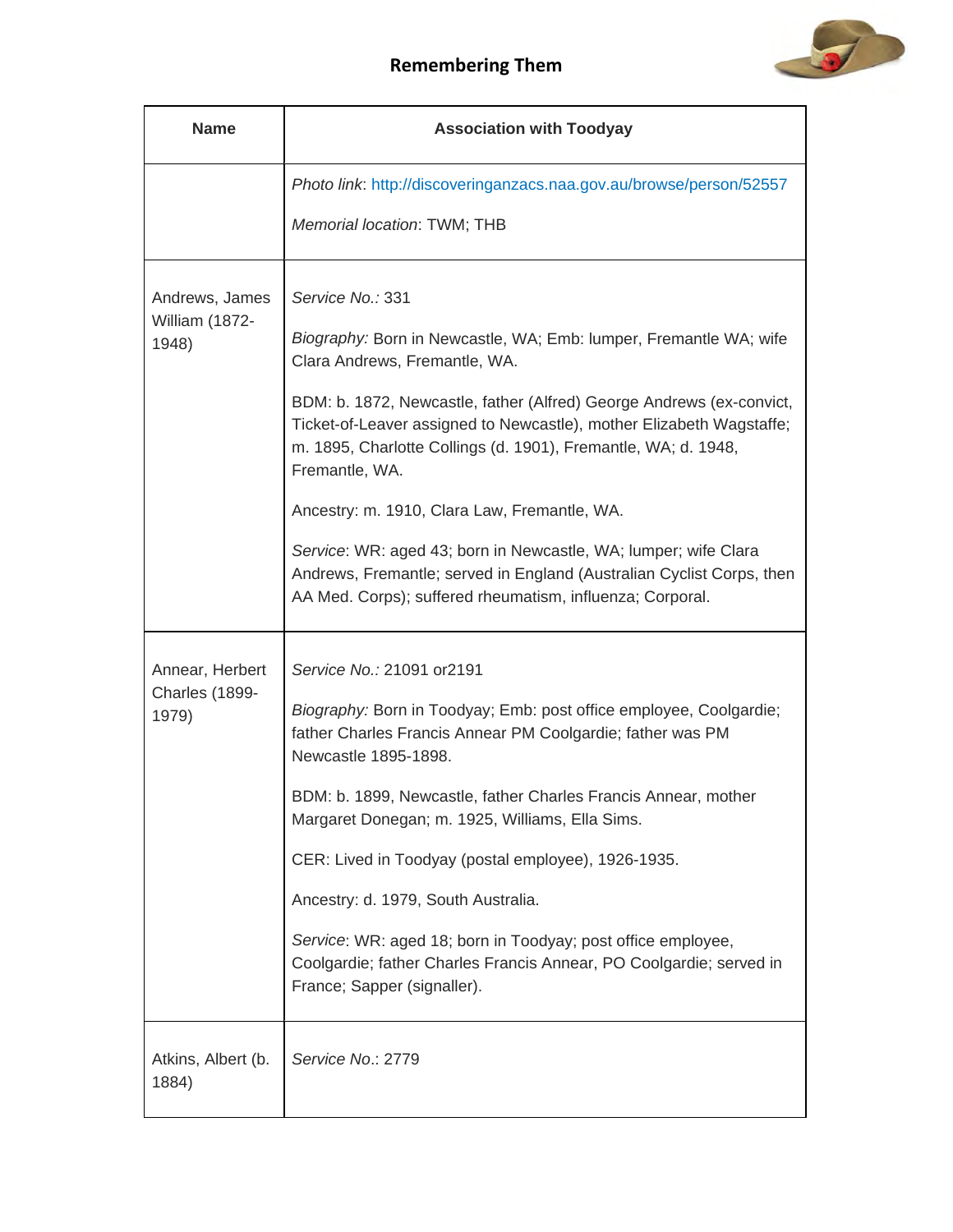

| <b>Name</b>                                             | <b>Association with Toodyay</b>                                                                                                                                                                                                                                                                                                                                                                                                                    |
|---------------------------------------------------------|----------------------------------------------------------------------------------------------------------------------------------------------------------------------------------------------------------------------------------------------------------------------------------------------------------------------------------------------------------------------------------------------------------------------------------------------------|
|                                                         | Biography: Born in Pingelly, WA.: labourer, Wickepin, WA; father<br>William Atkins, Pingelly, WA                                                                                                                                                                                                                                                                                                                                                   |
|                                                         | Trove: TH: An Atkins playing cricket for Toodyay in 1925; for Bolgart in<br>1922; A. Atkins, Bejoording, 1922: TH, 1928: Mrs. A. Atkins, a resident<br>of the town, performed the hat trick by taking first prize for knitting work<br>at Calingiri, Bolgart and Toodyay shows.                                                                                                                                                                    |
|                                                         | CER: 1925-1931: Albert (labourer) and Edith (married) Atkins, C/- R.<br>Falconer, Bolgart; then just Bolgart.                                                                                                                                                                                                                                                                                                                                      |
|                                                         | AIF Project: Albert Atkins, labourer, Wickepin, had a brother Frederick<br>James Atkins, KIA, 1916; their father William farmed at Pingelly.                                                                                                                                                                                                                                                                                                       |
|                                                         | Web email: Researcher wrote: "My great uncle, Albert ATKINS met<br>and married Edith HOPKINSON [of Harrogate] in 1919 in England.<br>After several years in Australia, and the birth of four children, Edith left<br>her husband in WA and returned to England.  The four children<br>were: Derek Atkins born 1922 in Bunbury, WA; James Atkins; Bessie<br>Atkins born 24 March 1924, Subiaco, WA; Fred Atkins born 1 April<br>1925, Subiaco, WA." |
|                                                         | Service: WR: age 32; born in Pingelly, WA; father William Atkins,<br>Pingelly, WA, then Mrs. E. Atkins, Harrogate, York, UK; served in<br>France; married Edith Hopkinson, 22 July 1919, Blackpool, UK;<br>Private.                                                                                                                                                                                                                                |
|                                                         | Name: Maybe known as Bert.                                                                                                                                                                                                                                                                                                                                                                                                                         |
|                                                         | Memorial location: VPHR (possibly Atkins, B.)                                                                                                                                                                                                                                                                                                                                                                                                      |
| Austen, Hugh<br><b>Ernest Victor</b><br>$(1891 - 1978)$ | Service No.: 3113A<br>Biography: Born in England; Not in Emb lists.                                                                                                                                                                                                                                                                                                                                                                                |
|                                                         | Trove: Daily News, 1916: had enlisted: 'H.E.V. Austen, Bolgart'; TH,<br>1919: had returned home to Toodyay after 2 years service ('H.<br>Austin').                                                                                                                                                                                                                                                                                                 |
|                                                         | CER: Hugh Ernest Victor Austen (sometimes Austin), farmer, Kalinging<br>[sic], Bolgart, 1916-1925.                                                                                                                                                                                                                                                                                                                                                 |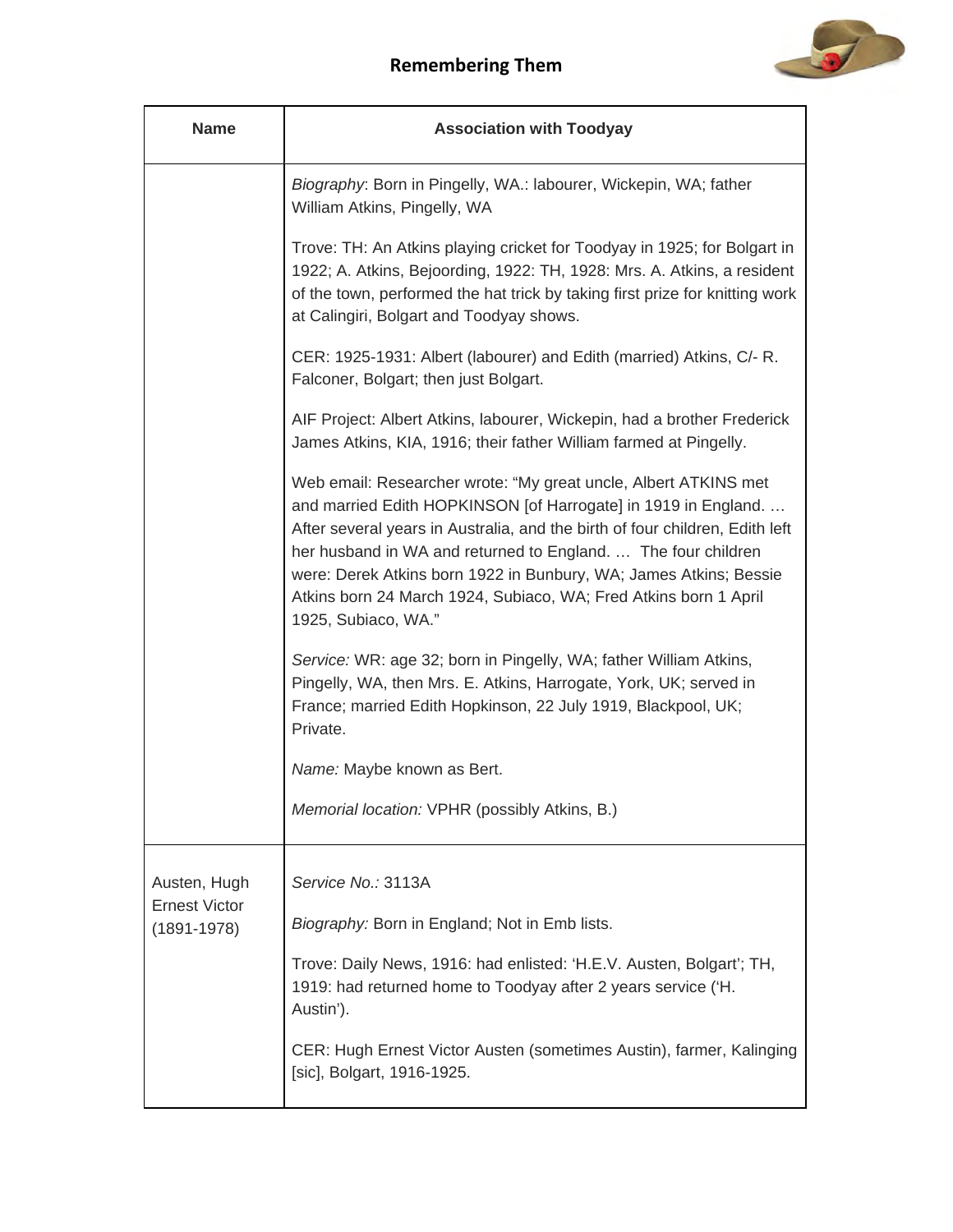

| <b>Name</b>                             | <b>Association with Toodyay</b>                                                                                                                                                                                                                                                                                    |
|-----------------------------------------|--------------------------------------------------------------------------------------------------------------------------------------------------------------------------------------------------------------------------------------------------------------------------------------------------------------------|
|                                         | BDM: m. 1916, reg. Claremont, Sybil Norrie.                                                                                                                                                                                                                                                                        |
|                                         | Ancestry: b. 1891, England; left Brisbane 1919 for UK; d. 1978, Kent,<br>England, aged 86.                                                                                                                                                                                                                         |
|                                         | Trove: wife stayed in UK, he returned in 1919.                                                                                                                                                                                                                                                                     |
|                                         | Service: WR: age 25; living in Bolgart when enlisted; father was in UK;<br>then he died, then wife listed, living in England (had married Sybil<br>Norrie, Dec. 1916, Cottesloe, whilst in Blackboy Hill Camp); served<br>and wounded in France; sent back to Aust., 1918 (defective vision);<br>Private.          |
|                                         | Name: Sometimes spelt Austin                                                                                                                                                                                                                                                                                       |
|                                         | Memorial location: VPHR (as Austin, H.)                                                                                                                                                                                                                                                                            |
| <b>Ball, Frederick</b><br>Arthur (1898- | Service No.: 2544                                                                                                                                                                                                                                                                                                  |
| 1971)                                   | Biography: Born in Toodyay; Emb: farmer, Wongamine; father, Arthur<br>Ball, Wongamine.                                                                                                                                                                                                                             |
|                                         | BDM: b. 1898, Toodyay; father, Arthur Ball, mother, Emily Byrne; d.<br>1971, Perth, age 73.                                                                                                                                                                                                                        |
|                                         | Service: WR: age 18; born in Northam [Wongamine is in Shire of<br>Toodyay]; farmer; father, Arthur Ball, Wongamine; served in France,<br>Belgium; driver, Field Ambulance; wounded in action, Belgium;<br>suffered trench fever, pneumonia; married Dorothy Patience, England,<br>1918; E.R. 2 <sup>nd</sup> Corp. |
| Bartlett, Francis                       | Service No.: 2788                                                                                                                                                                                                                                                                                                  |
| Sydney Keith<br>$(1895 - 1917)$ *       | Biography: Born in England; Emb; labourer, Wattening via Toodyay;<br>father Alfred Bartlett, Hants, UK.                                                                                                                                                                                                            |
|                                         | Service: WR: age 21; born in England; labourer, Wattening via<br>Toodyay; father Alfred Isaac Bartlett, Hants, England; served in<br>France, Belgium; KIA, Belgium, 4 Oct. 1917; A/Lance Corp (briefly);<br>Private.                                                                                               |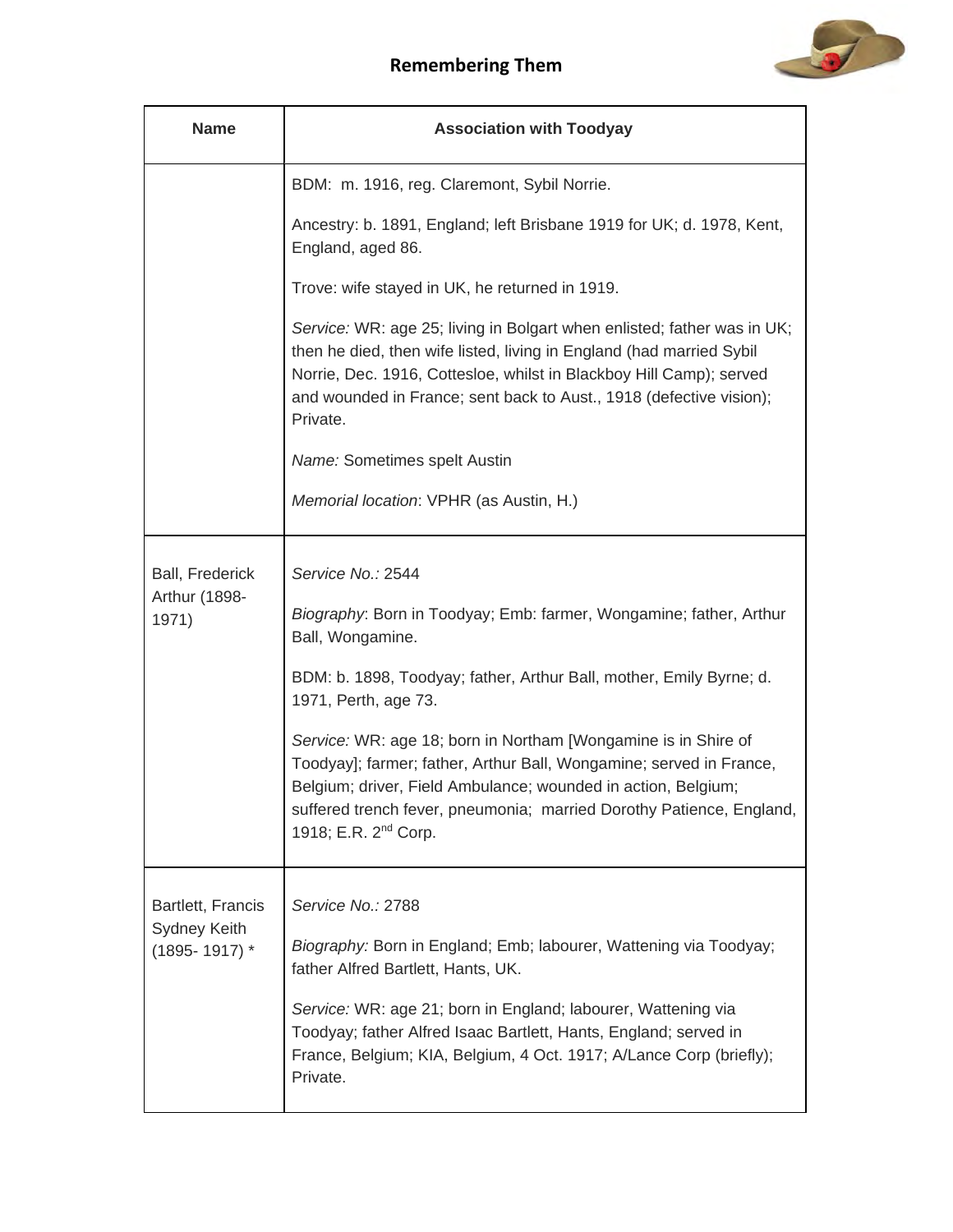

| <b>Name</b>                          | <b>Association with Toodyay</b>                                                                                                                                                                                                                                             |
|--------------------------------------|-----------------------------------------------------------------------------------------------------------------------------------------------------------------------------------------------------------------------------------------------------------------------------|
| Beach, John<br><b>Edward Charles</b> | Service No.: 18477<br>Biography: Born in Perth; Emb: school teacher, Round Hill near Moora;                                                                                                                                                                                 |
| $(1897 - 1967)$                      | father Samuel Beach, Toodyay.                                                                                                                                                                                                                                               |
|                                      | BDM: b. 1897, Perth; father Samuel Gilbert Beach, mother Emma<br>Balmforth; d. 1967, Perth, aged 70.                                                                                                                                                                        |
|                                      | Service: WR: age 21; born in Perth; school teacher and telegraphist;<br>Round Hill near Moora, WA; father Samuel Gilbert Beach, Toodyay;<br>served in France; Sapper (signaller); awarded Military Medal, 15 Sept.<br>1919, for action in Villers Bretonneux, France, 1918. |
|                                      | Diary: Held in AWM: http://www.awm.gov.au/collection/PR00543/                                                                                                                                                                                                               |
|                                      | Memorial location: TWM; THB                                                                                                                                                                                                                                                 |
| Beard, Edwin                         | Service No.: 2126; 7447                                                                                                                                                                                                                                                     |
| Harvey Richard<br>$(1884 - 1961)$    | Biography: Born in Toodyay; Emb: 1 <sup>st</sup> enl and 2 <sup>nd</sup> enl: benchman,<br>Donnybrook; wife, Mrs Susie Beard, Donnybrook.                                                                                                                                   |
|                                      | BDWA: b. 1885, Toodyay; father William Beard (Toodyay farmer in<br>1883).                                                                                                                                                                                                   |
|                                      | BDM: b. 1884, Toodyay (as Edwin Havey Richard Beard), father<br>William Beard, mother, Hannah Eaton; d. 1961, Perth, aged 77, as<br><b>Edwin Harvey Richard Beard</b>                                                                                                       |
|                                      | Service: WR: age 31; then 32; born in Toodyay; benchman; Mrs Susy<br>Beard, Donnybrook; served and seriously wounded in Gallipoli,<br>returned to Australia 1915 (permanently unfit); re-enlisted Nov. 1916;<br>served in France; Private.                                  |
|                                      | Photo link: http://discoveringanzacs.naa.gov.au/browse/person/84500                                                                                                                                                                                                         |
|                                      | Name: Richard, not Richmond (as listed in one source).                                                                                                                                                                                                                      |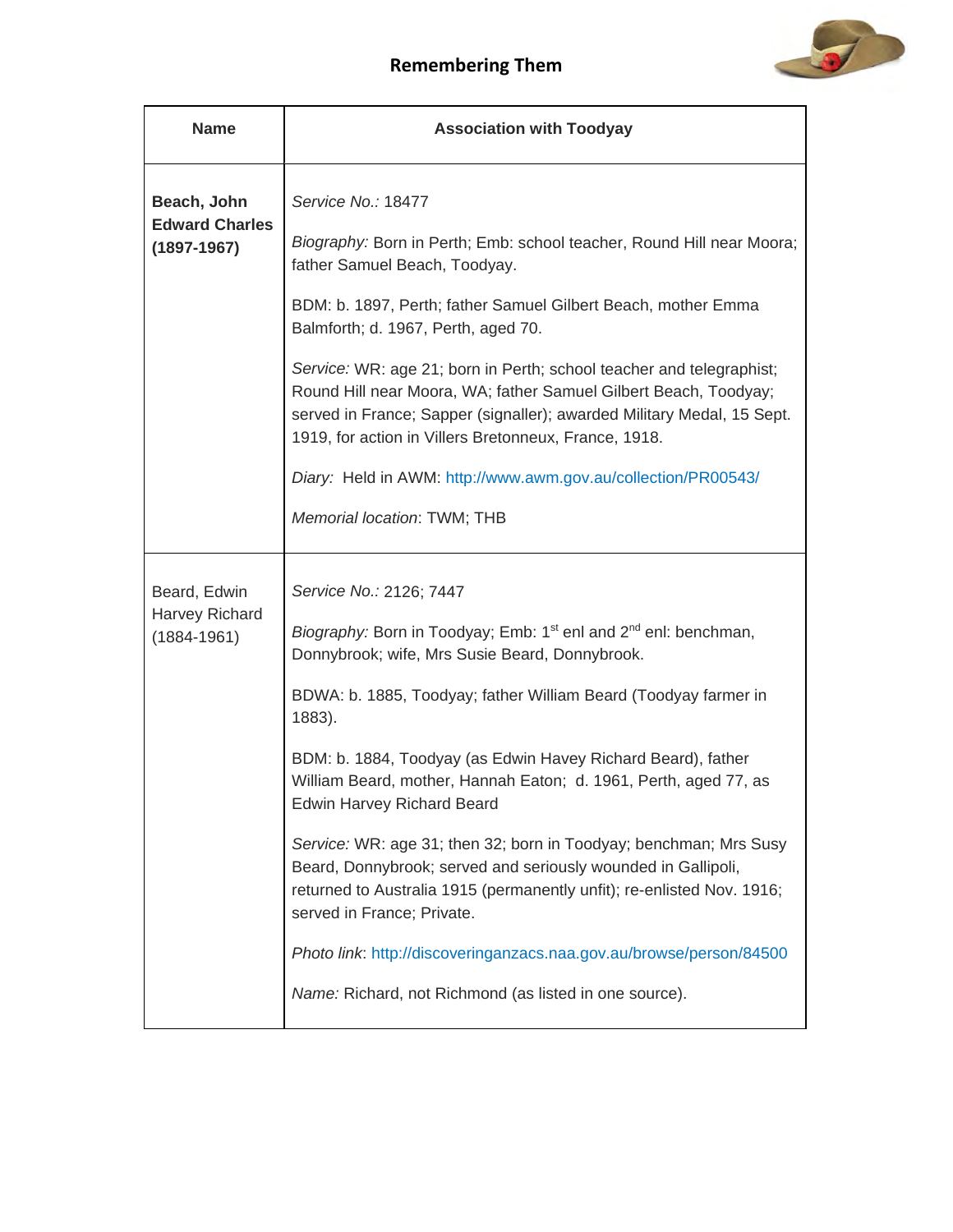

| <b>Name</b>                                                    | <b>Association with Toodyay</b>                                                                                                                                                                                           |
|----------------------------------------------------------------|---------------------------------------------------------------------------------------------------------------------------------------------------------------------------------------------------------------------------|
| <b>Beard, Herbert</b><br><b>Alexander</b><br>$(1891 - 1917)$ * | Service No.: 21968<br>Biography: Born in Toodyay; Emb: labourer, Worsley, WA; Mrs. E.                                                                                                                                     |
|                                                                | Beard, Worsley.                                                                                                                                                                                                           |
|                                                                | BDWA: b. 1891 in Toodyay; father William Beard (Toodyay farmer in<br>1883).                                                                                                                                               |
|                                                                | BDM: b. 1891, Toodyay; father William Beard, mother Hannah Eaton;<br>m. 1913, Evelyn Brown, Wellington.                                                                                                                   |
|                                                                | Service: WR: age 25; born in Toodyay; labourer; wife Evelyne [sic]<br>Beard, Worsley, then Donnybrook; served in France, Belgium; KIA, 25<br>Sept. 1917, Belgium; Gunner; Driver.                                         |
|                                                                | Listed in online Fighting Sons (with photo), p.187.                                                                                                                                                                       |
|                                                                | Photo<br>link: http://discoveringanzacs.naa.gov.au/browse/person/84533#\$story<br>$-2472$                                                                                                                                 |
|                                                                | Memorial location: TP                                                                                                                                                                                                     |
| Beard, John                                                    | Service No.: 22911                                                                                                                                                                                                        |
| Patrick (1881-<br>1966)                                        | Biography: Born in Toodyay; Emb: labourer, Argyle, WA; father A.A.<br>Beard, Argyle, WA.                                                                                                                                  |
|                                                                | BDM: b. 1889, Toodyay; father William Beard, mother Hannah Eaton;<br>d. 1966, Perth, WA.                                                                                                                                  |
|                                                                | Ancestry: Died Nedlands, WA, aged 78; mother Hannah Sarah Eaton.                                                                                                                                                          |
|                                                                | WR: Letter (1940s): Married Gladys Isabel May Priddle, 6 May 1915 at<br>St. Kilda, Victoria.                                                                                                                              |
|                                                                | Service: WR: age 27; born in Newcastle [Toodyay]; labourer; father<br>William Alma Beard, Argyle, WA, then wife Gladys I.M. Beard,<br>Windsor, Victoria; served in France; suffered mumps, was gassed;<br>Gunner; Driver. |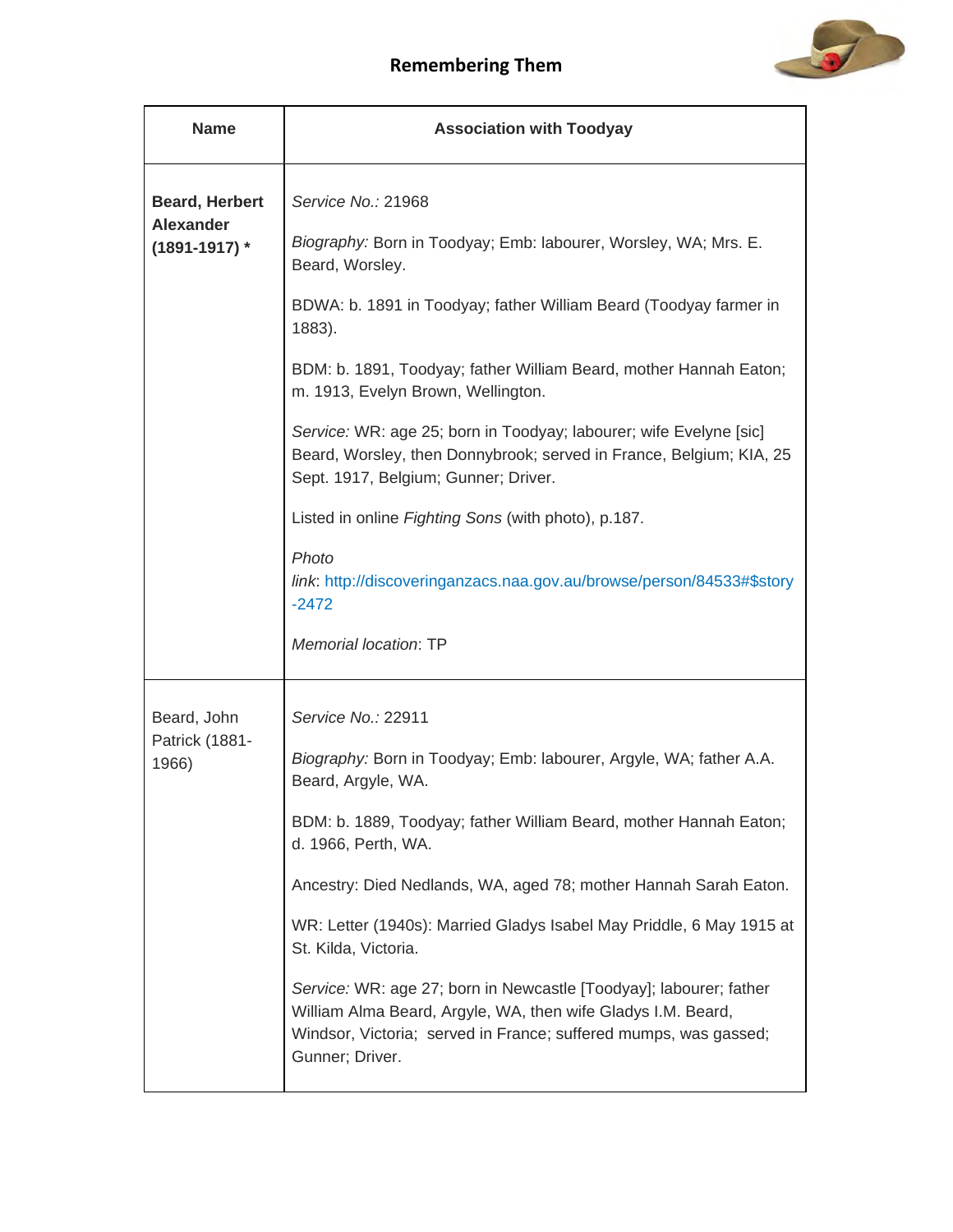



| <b>Name</b>                                          | <b>Association with Toodyay</b>                                                                                                                                                                                                                                                                                                                                                                                                                                                                                                                                                                                             |
|------------------------------------------------------|-----------------------------------------------------------------------------------------------------------------------------------------------------------------------------------------------------------------------------------------------------------------------------------------------------------------------------------------------------------------------------------------------------------------------------------------------------------------------------------------------------------------------------------------------------------------------------------------------------------------------------|
|                                                      | Photo link: http://discoveringanzacs.naa.gov.au/browse/person/84436                                                                                                                                                                                                                                                                                                                                                                                                                                                                                                                                                         |
| Beardman,<br><b>Kenneth Eric</b><br>$(1899 - 1951)$  | Service No.: 7273<br>Biography: Born in Toodyay; EMB: draper, York; father W. Beardman,<br>York.<br>BDM: b. 1899, Toodyay; father William Beardman, mother Martha<br>Meredith; d. 1951, East Coolgardie.<br>Service: WR: age 18; born in Toodyay; draper; father Wm. Beardman,<br>York; served in Egypt, France; suffered measles, mumps; Lance Corp.<br><b>Memorial location: TWM</b>                                                                                                                                                                                                                                      |
| Beardman,<br><b>Lionel Henry</b><br>$(1885 - 1966)$  | Service No.: 72<br>Biography: Born in Toodyay; Emb: labourer, Toodyay; father W.<br>Beardman, Toodyay.<br>BDM: b. 1885, Toodyay; father William Beardman, mother Martha<br>Meredith; d. 1966, Swan.<br>Trove: Parents lived in Toodyay until ca 1915.<br>Service: WR: age 18; born in Toodyay; labourer; father W. Beardman,<br>Toodyay; served at Gallipoli; wounded in action (bullet wound to head),<br>June 1915, Gallipoli; invalided back to Aust. Sept. 1915; Trooper.<br>Trove: Daily News, 1915: photo.<br>Photo link: http://discoveringanzacs.naa.gov.au/browse/person/84466<br>Memorial location: TWM; THB; JWR |
| Beddall,<br><b>Charles Albert</b><br>$(1889 - 1929)$ | Service No.: 1543<br>Biography: Born in England; Emb: bank official; father Albert Beddall,<br>England.                                                                                                                                                                                                                                                                                                                                                                                                                                                                                                                     |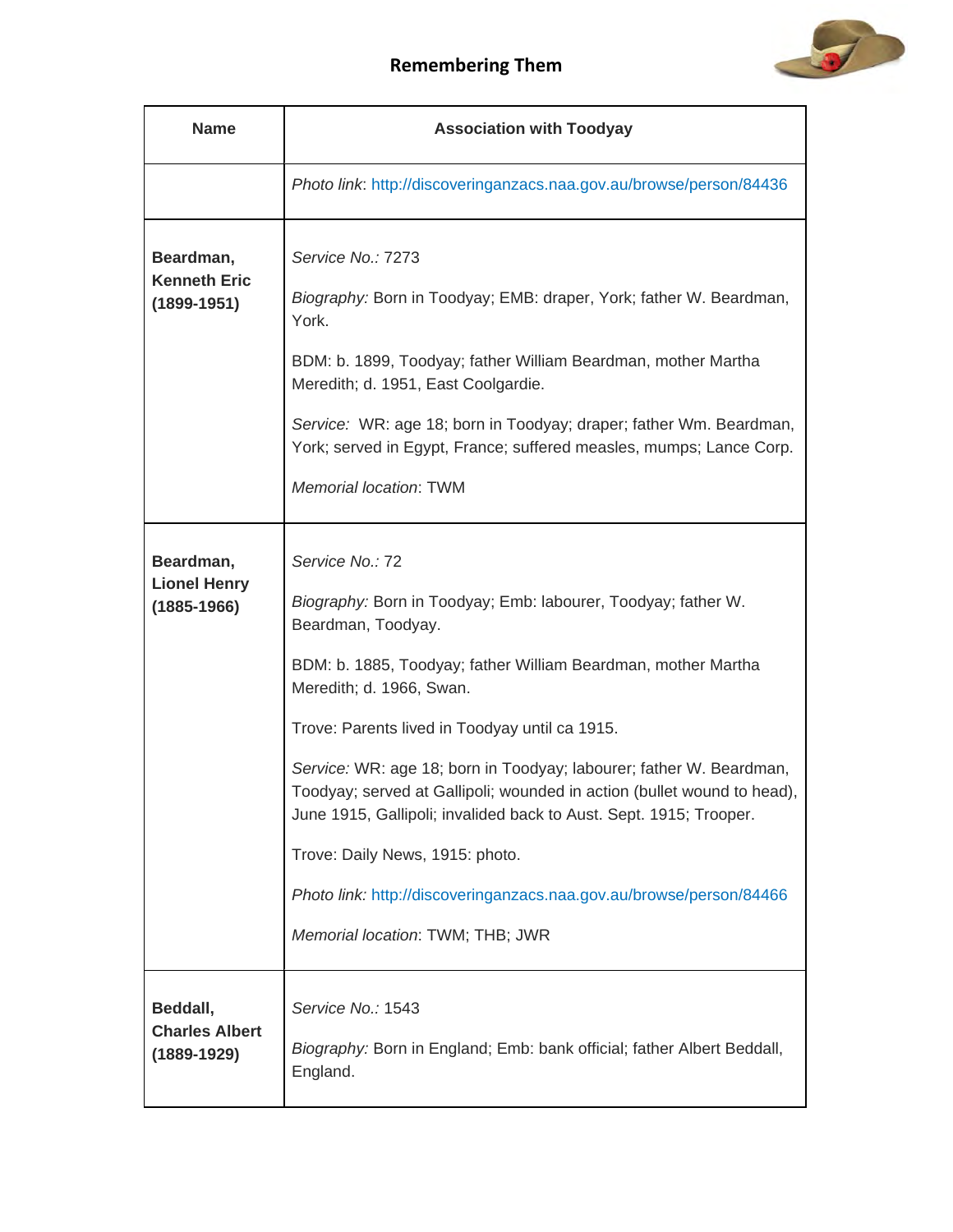

| <b>Name</b>                   | <b>Association with Toodyay</b>                                                                                                                                                                                                        |
|-------------------------------|----------------------------------------------------------------------------------------------------------------------------------------------------------------------------------------------------------------------------------------|
|                               | CER: Charles Albert Beddall, bank official, Toodyay, 1914.                                                                                                                                                                             |
|                               | Trove: Daily News, Jan. 1915, enlisted in Northam; TH, 1919: attended<br>WH.                                                                                                                                                           |
|                               | BDM: m. 1919, Iris (Mollie) Piesse, Perth; d. 1929, as Albert Beddall,<br>Perth, aged 40. Iris d. 1949, Wagin.                                                                                                                         |
|                               | Service: WR: age 26; born in England; bank official; father Albert<br>Beddall, England; served in Gallipoli, France; E.R. Sgt.                                                                                                         |
|                               | Trove: Western Mail, 1915: photo (Heroes of the Dardanelles);<br>Midlands Advertiser, 1915: a letter from the front mentions him (Algy<br>Beddall) as being at the Dardanelles.                                                        |
|                               | Photo link: http://discoveringanzacs.naa.gov.au/browse/person/85352                                                                                                                                                                    |
|                               | Name: Known as Albert or Algy.                                                                                                                                                                                                         |
|                               | Memorial location: TWM; THB                                                                                                                                                                                                            |
| <b>Bird, Claude</b>           | Service No.: 2712                                                                                                                                                                                                                      |
| <b>Ernest (1886-</b><br>1952) | Biography: Born in Toodyay; Emb: painter, Toodyay; father E. Bird,<br>Toodyay.                                                                                                                                                         |
|                               | BDWA: 1886-1952; born in Toodyay; father Edwin Bird, painter.                                                                                                                                                                          |
|                               | BDM: b. 1887; father Edward [sic], mother Eliza Stevens; d. 1952,<br>[Toodyay], reg. Northam.                                                                                                                                          |
|                               | Trove: TH: Died in North Toodyay.                                                                                                                                                                                                      |
|                               | Too Cem DB: Buried in Toodyay Public Cemetery.                                                                                                                                                                                         |
|                               | Service: WR: age 26; born in Toodyay; painter; father, E. Bird,<br>Toodyay; served in Gallipoli, Egypt (emb. 21 Oct. 1915); suffered<br>pleurisy, gastritis, pneumonia; medical discharge (heart), returned to<br>Aust. 1917; Private. |
|                               | Photo link: http://discoveringanzacs.naa.gov.au/browse/person/89824                                                                                                                                                                    |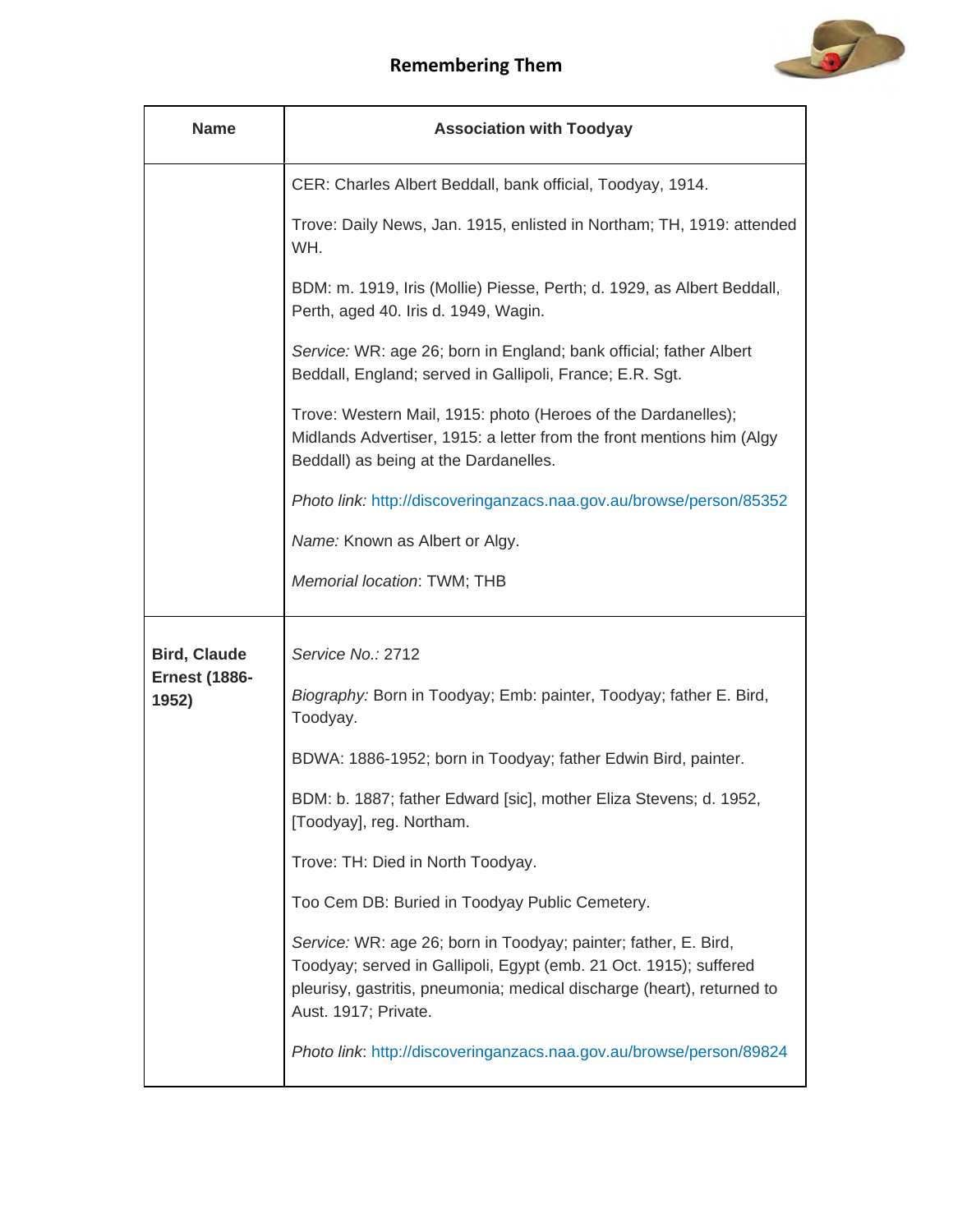

| <b>Name</b>                            | <b>Association with Toodyay</b>                                                                                                                                                                                                                                                                                                                                                                                                                                                                                                                                                                                                                                                                                                                                                               |
|----------------------------------------|-----------------------------------------------------------------------------------------------------------------------------------------------------------------------------------------------------------------------------------------------------------------------------------------------------------------------------------------------------------------------------------------------------------------------------------------------------------------------------------------------------------------------------------------------------------------------------------------------------------------------------------------------------------------------------------------------------------------------------------------------------------------------------------------------|
|                                        | Memorial location: TWM; THB                                                                                                                                                                                                                                                                                                                                                                                                                                                                                                                                                                                                                                                                                                                                                                   |
| Bird, Francis<br>Edwin (1874-<br>1938) | Service No.: 854<br>Biography: Born in Toodyay; Emb: Francis Edwin Bird, locomotive<br>driver, Toodyay; mother Mrs. Eliza Bird, Toodyay.<br>BDWA: b. 1874, Newcastle (Francis Edwin); mother nee Stevens; d.<br>1938, Perth, from a fall from balcony, aged 64.<br>BDM: b. 1874, Newcastle; father Edwin Bird, mother Eliza Stevens; d.<br>1938, Perth.<br>Service: WR: age 42; born in Toodyay; loco driver; mother, Mrs. Eliza<br>Bird, Toodyay; living in Kalgoorlie; served in France; railway unit;<br>Temp. Company Sgt. Major.<br>Name: Known as Frank; one source records name incorrectly as<br>Francis Edward.                                                                                                                                                                      |
| Bishop, Arthur<br>$(1893 - 1966)$      | Service No.: 2570<br>Biography: Born in Newcastle, WA; Emb: motor-driver, Fremantle, WA;<br>father A. Bishop, Fremantle WA.<br>BDWA: b. 1893, Newcastle, WA; father Anthony Bishop, mother<br>Emmie Minnot Gurymer; m. d. 1966, Inglewood, WA, aged 73.<br>Ancestry: Mother Emma Minnot Guymer; divorced Doris Bishop, 1936;<br>m. 1936, Helen Turnock, Perth, WA.<br>Trove: Arthur's father was a policeman in Newcastle, 1893-1898.<br>Service: WR: age 22; born in Newcastle, WA; motor driver; father<br>Anthony Bishop, Fremantle, WA, then wife Mrs D. Bishop, Nottingham<br>[UK]; served in Egypt, France; wound in action, and also by accident,<br>France; married widow Doris Mary Wildman in Nottingham Sept. 1917<br>(she and stepson returned to Aust. with him, 1919); Private. |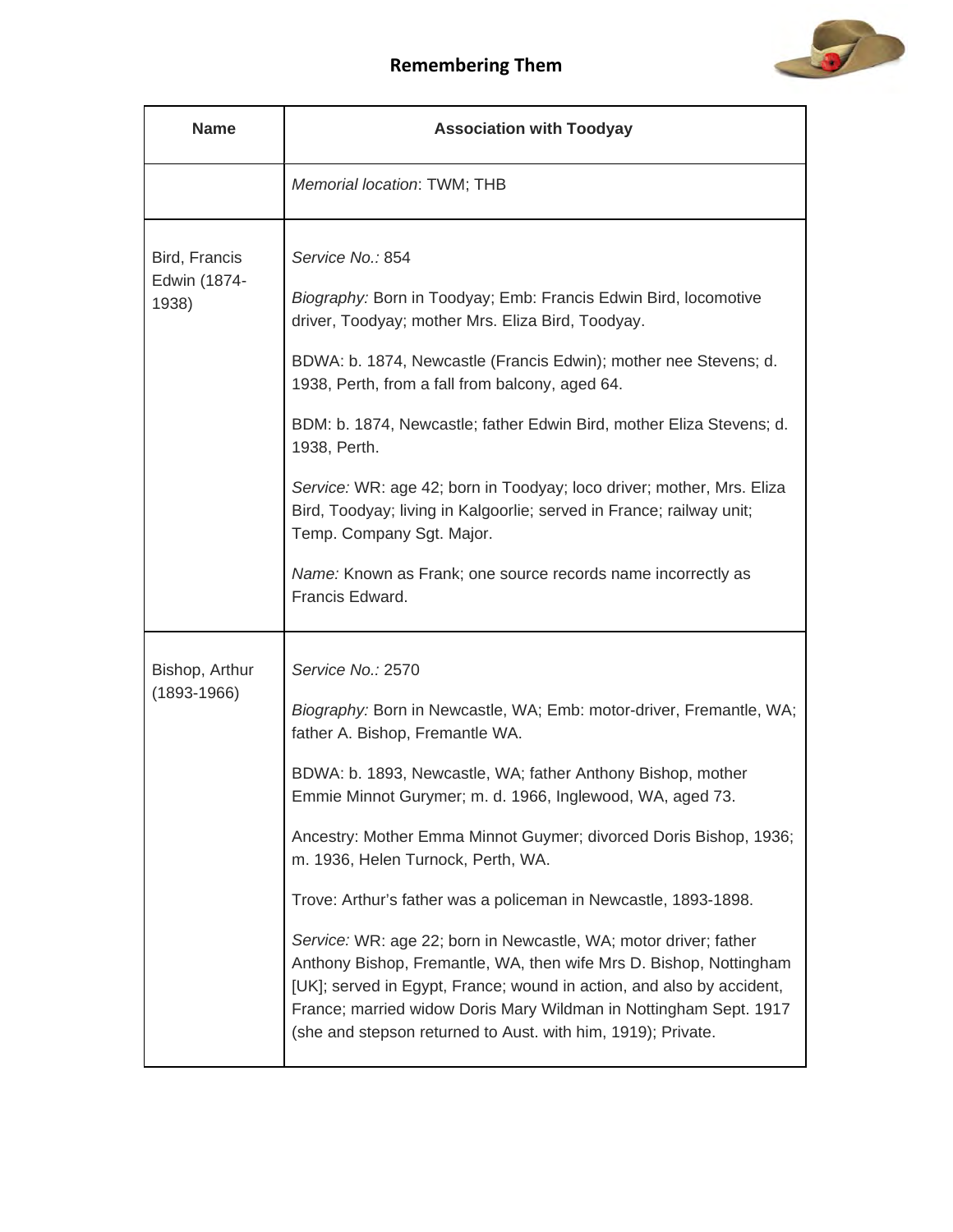



| <b>Name</b>                      | <b>Association with Toodyay</b>                                                                                                                                                                                                       |
|----------------------------------|---------------------------------------------------------------------------------------------------------------------------------------------------------------------------------------------------------------------------------------|
| Blurton, John<br>$(1890 - 1959)$ | Service No.: Not accepted.                                                                                                                                                                                                            |
|                                  | Biography: Born in Bolgart; did not serve overseas.                                                                                                                                                                                   |
|                                  | Australian War Memorial website indicates he was from Toodyay, of<br>Aboriginal descent.                                                                                                                                              |
|                                  | BDM: M. 1927, York, Gladys Kickett.                                                                                                                                                                                                   |
|                                  | InHerit online database: Re site: Blurton's Farm (1913), Shire of<br>Victoria Plains; his father's farm.                                                                                                                              |
|                                  | His father, also John Blurton, was a member of the New Norcia<br>aboriginal cricket team, 1880s (FOBL newsletter, Nov. 2014).                                                                                                         |
|                                  | Ancestry: B. 1890, New Norcia, WA; d. 1959, Perth, WA.                                                                                                                                                                                |
|                                  | Trove: Northam Advertiser (1899): Father played cricket for a Toodyay<br>Valley; WM (1941): Letter about how a smart, fit and able John was<br>marched out of Blackboy Hill Camp during WW1 because of his<br>ancestry.               |
|                                  | Service: WR: age 26; farm hand, Katanning; born in Boulgard<br>[Bolgart]; mother Mary Blurton, Bolgart; Private; in 1917, discharged<br>from Blackboy Hill Camp after 2 weeks as "not being substantially<br>enough European origin". |
| Bond, Thomas                     | Service No.: 393                                                                                                                                                                                                                      |
| $(1885 - 1961)$                  | Biography: Born in England; Emb: drover; mother, Mrs. Mary Ann<br>Bond, Maylands, WA.                                                                                                                                                 |
|                                  | BDM: m. 1920, Northam, Rebecca Endersby; d. 1961, Perth, aged 75;<br>father James, mother Mary Ann.                                                                                                                                   |
|                                  | CER: Thomas Bond, Stoneybrook, Newcastle, 1909-1910.<br>[Stoneybrook, Syred property, Wattening. A John Endersby was a<br>baker in Newcastle, ca 1900, possibly wife Rebecca's brother.]                                              |
|                                  | Ancestry: b. 1885; farmed near Quellington later.                                                                                                                                                                                     |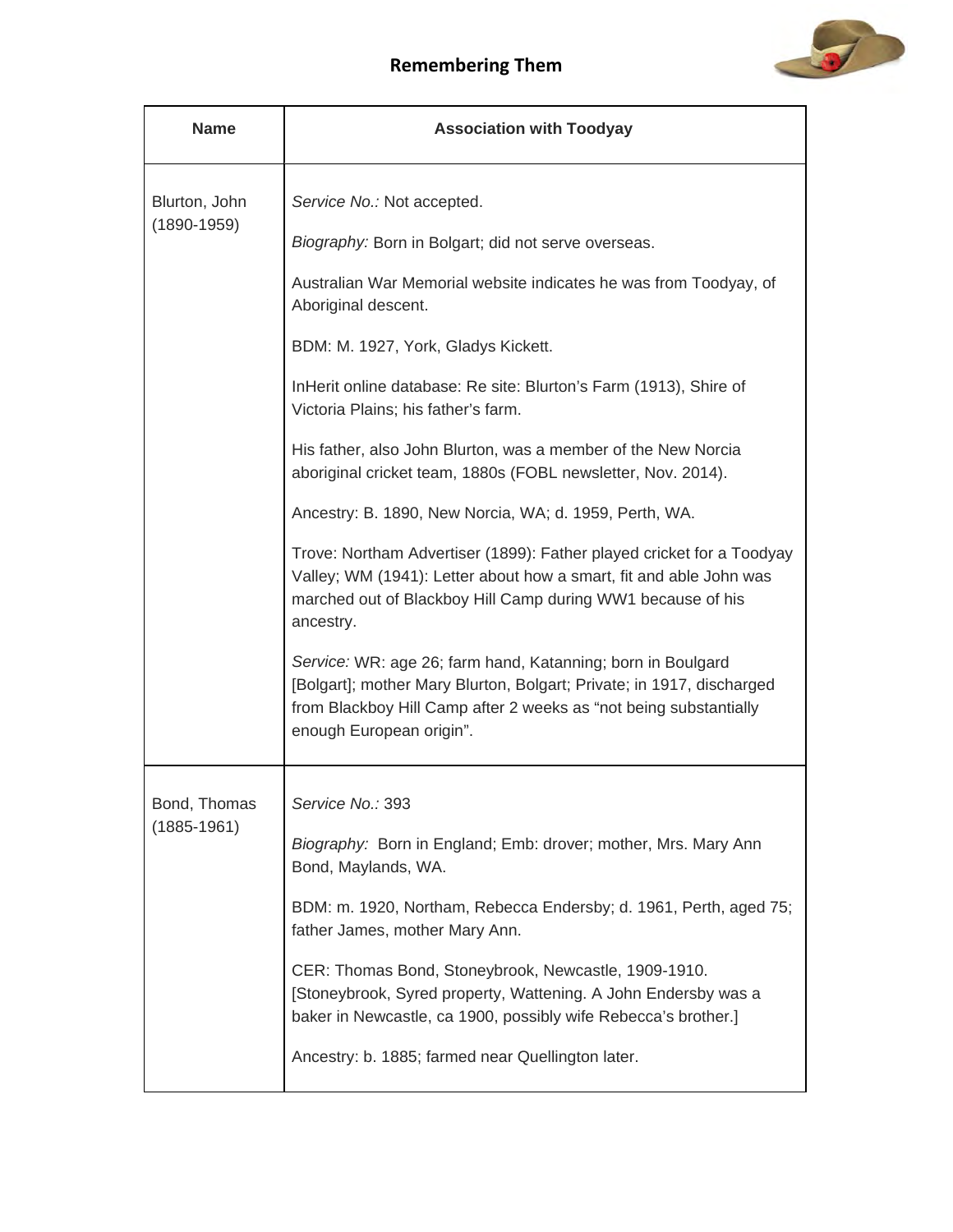

| <b>Name</b>                                     | <b>Association with Toodyay</b>                                                                                                                                                                                                                                                                                                                                                                                                                                                                                                                                                                                                                      |
|-------------------------------------------------|------------------------------------------------------------------------------------------------------------------------------------------------------------------------------------------------------------------------------------------------------------------------------------------------------------------------------------------------------------------------------------------------------------------------------------------------------------------------------------------------------------------------------------------------------------------------------------------------------------------------------------------------------|
|                                                 | Service: WR: age 29; born in England; drover; mother, Mrs. Mary Ann<br>Bond, Maylands, WA; living at Caljie near York in 1919; served in<br>Gallipoli (emb. 4 Sept. 1915), Egypt, France; suffered influenza,<br>etc.; Private.<br>Memorial location; VPHR                                                                                                                                                                                                                                                                                                                                                                                           |
| Bowen, Herbert<br>Edmund (1892-<br>1967)        | Service No.: 2790<br>Biography: Born in Toodyay; Emb: farmer, Jennacubbine; father<br>Patrick Bowen, Jennacubbine.<br>BDWA: Herbert Edwin Bowen; b.1892; father Patrick.<br>BDM: Herbert Edmond Bowen, b. 1892, Toodyay; father Patrick<br>Bowen, mother Ellen Williams; d. 1967, Northam (Edmund), aged 75.<br>Service: WR: Herbert Edmund Bowen; age 23; farmer, Jennacubbine;<br>father Patrick Bowen, Jennacubbine; served in France; suffered<br>mumps, influenza; wounded in action, 1918, France; returned to Aust.,<br>Dec. 1918; discharged medically unfit, Jan. 1919; Private.<br>Name: Sometimes Edmond/Edwin.<br>Memorial location: JWR |
| Bowen, Matthew<br><b>Thomas (1885-</b><br>1957) | Service No.: 3841<br>Biography: Born in Toodyay; did not serve overseas.<br>BDWA: b. 1886; father Patrick.<br>BDM: b. 1885, Toodyay; father Patrick Bowen, mother Ellen Williams;<br>d. 1957, Perth, age 71.<br>Service: WR: age 30; born in Toodyay; farmer, Jurokine, via<br>Goomalling, PO Wongan Hills; father Patrick Bowen, Jennacubbine;<br>discharged after 6 months, 12 Sept. 1917, as medically unfit<br>(bronchitis and asthma); Private.                                                                                                                                                                                                 |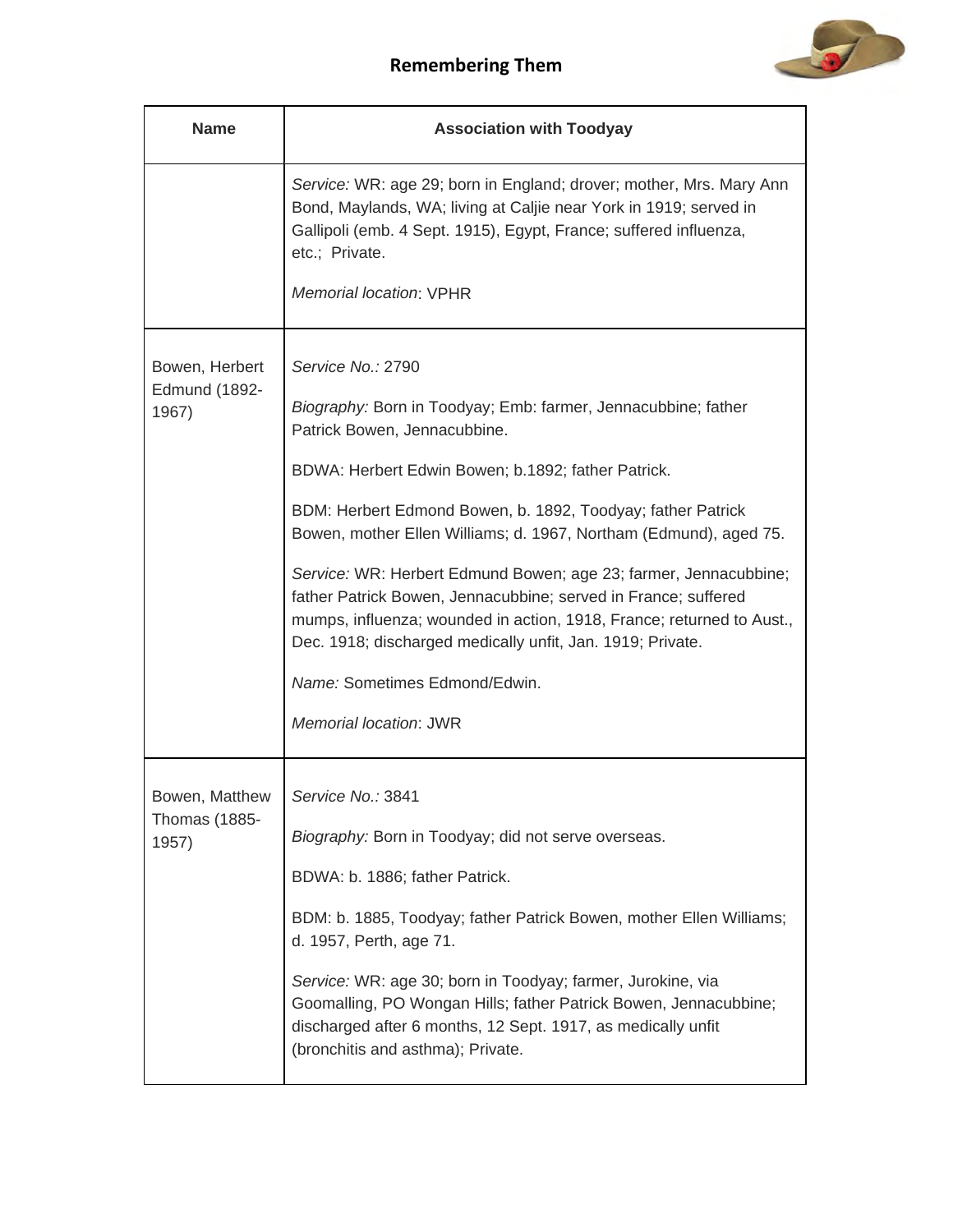

| <b>Name</b>                                | <b>Association with Toodyay</b>                                                                                                                                                                                                                                                                                                                                                                                                                                                                                                                                                                                                                                                                                                                                                                |
|--------------------------------------------|------------------------------------------------------------------------------------------------------------------------------------------------------------------------------------------------------------------------------------------------------------------------------------------------------------------------------------------------------------------------------------------------------------------------------------------------------------------------------------------------------------------------------------------------------------------------------------------------------------------------------------------------------------------------------------------------------------------------------------------------------------------------------------------------|
| Brennan, Joseph<br>Vincent (1887-<br>1927) | Service No.: 6501;R6501<br>Biography: Born in Toodyay: Emb. 1915: chemist, Perth; wife, Muriel<br>Brennan, Perth; Emb. 1917: chemist, West Subiaco; wife, Mrs. M.E.<br>Brennan, West Subiaco.<br>BDM: b. 1887, Toodyay; father James Brennan, mother, Catherine<br>Bourke; d. 1927, Perth.<br>Trove: TH, 1927: Obit.: died in Subiaco, aged 39; mother still in<br>Toodyay.<br>Service: WR: age 27; chemist; 1915 Emb: Austn. Stationary Hosp.;<br>1917 Emb: Army Medical Corps; served in Egypt, France; ambulance<br>and nursing duties, possible transport duty to and from Australia, or<br>returned to recover from illness 1917; L/Cpl, then Temp. Corp.<br>Listed in online Fighting Sons (with photo), p.124.<br>Photo link: https://rslvirtualwarmemorial.org.au/explore/people/94827 |
| Brimson, James<br>Norris (1894-<br>1936)   | Service No.: 5675<br>Biography: Born in Victoria; Emb: Leederville, WA; father, Frank<br>Brimson, Leederville, WA.<br>Ancestry: b. 1894, Coburg, Vic.; father, Frank Brimson, mother Emma<br>Moore; d. 1936, NSW.<br>Trove: TH, 1915: J. Brimson was second in the log chop at Bolgart<br>Sports Day.<br>Service: WR: age 23; born in Victoria; carpenter; father, Frank<br>Brimson, Leederville, WA; served in France; court martial (3 years, but<br>suspended); Private.<br>Memorial location: VPHR (as J. Brimstone); no Brimstones served in<br>AIF, WW1.                                                                                                                                                                                                                                 |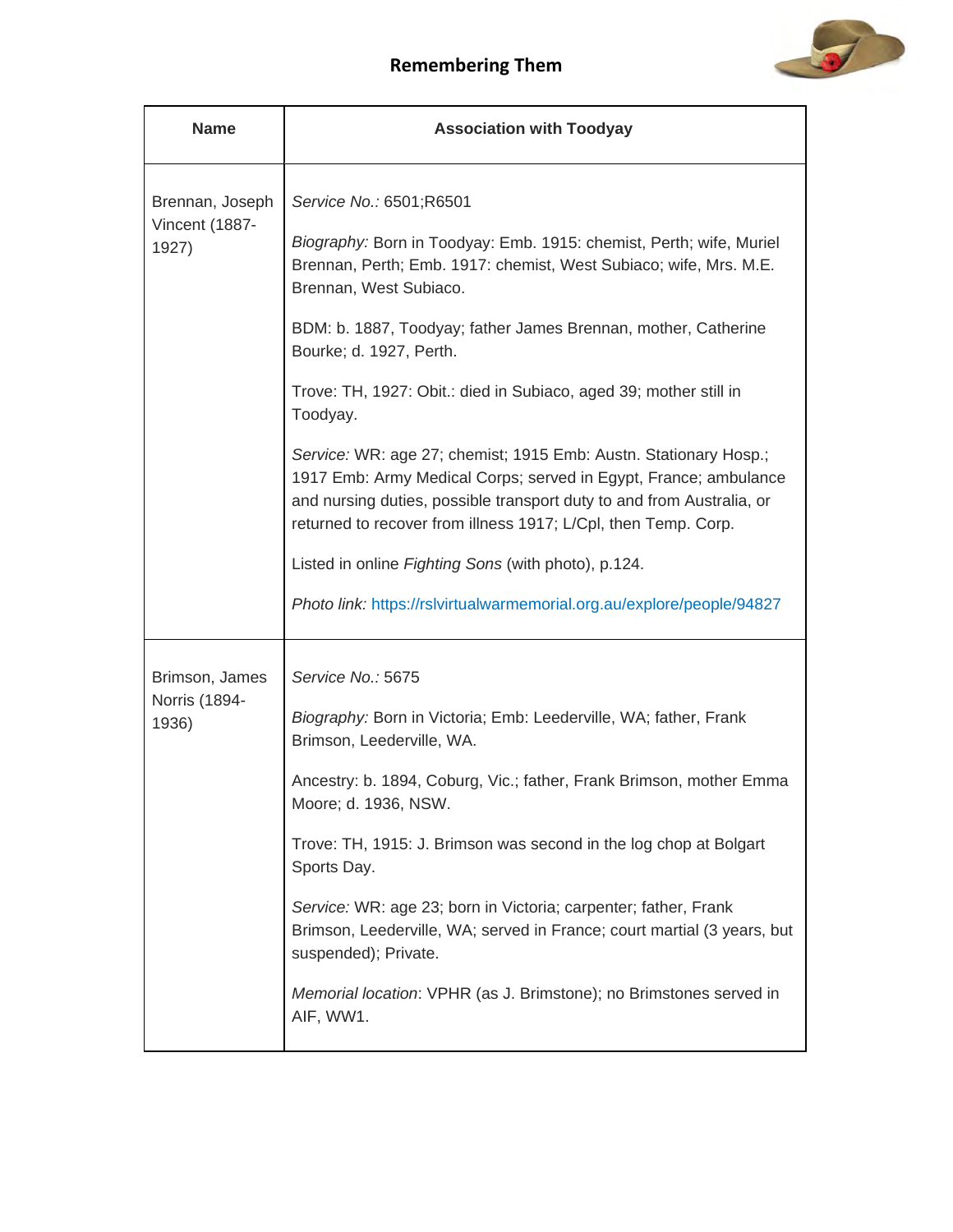

| <b>Name</b>                       | <b>Association with Toodyay</b>                                                                                                                                                                                                          |
|-----------------------------------|------------------------------------------------------------------------------------------------------------------------------------------------------------------------------------------------------------------------------------------|
| Brimson, William<br>Robert (1887- | Service No.: 4388<br>Biography: Born in Swan, WA; Emb: Wagin, WA; Mrs. Susan Brimson,                                                                                                                                                    |
| 1966)                             | Midland Junction.                                                                                                                                                                                                                        |
|                                   | BDM: b. 1887, William Robert Jesse Brimson, Toodyay Rd; father,<br>Robert Brimson, mother Susannah Waldock; m. 1932, Perth, Mary<br>McKenna; d. 1966, Perth, aged 80.                                                                    |
|                                   | CER: William Robert Brimson, contractor, Bolgart, 1914-1921.                                                                                                                                                                             |
|                                   | Trove: TH, 1915: W. Brimson won the log chop at Bolgart Sports Day;<br>ST, 1917: photo of Pte. W.B. Brimson, badly wounded last Oct.                                                                                                     |
|                                   | Service: WR: age 25; born in Swan, WA; mother, Mrs. Susan<br>Brimson, Midland Junction; served in Egypt, France, Belgium; suffered<br>measles; wounded in action, Belgium, 1916; returned to Aust., Aug.<br>1917 (wounded arm); Private. |
|                                   | Memorial location: VPHR (as B. Brimstone); no Brimstones served in<br>AIF, WW1.                                                                                                                                                          |
| <b>Britt, Charles</b>             | Service No.: 4380                                                                                                                                                                                                                        |
| <b>Thomas (1897-</b><br>1972)     | Biography: Born in Toodyay; Emb: school teacher, Wagin; mother<br>Mary Ann Britt, Toodyay.                                                                                                                                               |
|                                   | BDWA: No. C.T. Britt listed.                                                                                                                                                                                                             |
|                                   | BDM: b. 1897, Charles Thomas Britt, Toodyay; father John Thomas<br>Britt, mother Mary Ann McCluney. Did not marry or die in WA.                                                                                                          |
|                                   | Trove: Married 1933 in Mudgee, NSW, was living in Sydney.                                                                                                                                                                                |
|                                   | Ancestry: d. 1972, Kogarah, NSW.                                                                                                                                                                                                         |
|                                   | Service: WR: age 18; born in Toodyay; school teacher; mother, Mary<br>Ann Britt, Blewbury, Toodyay; served in France; wounded in action,<br>1916, France; mentioned in despatches 1919; Lieut.                                           |
|                                   | Name: Known as Charlie.                                                                                                                                                                                                                  |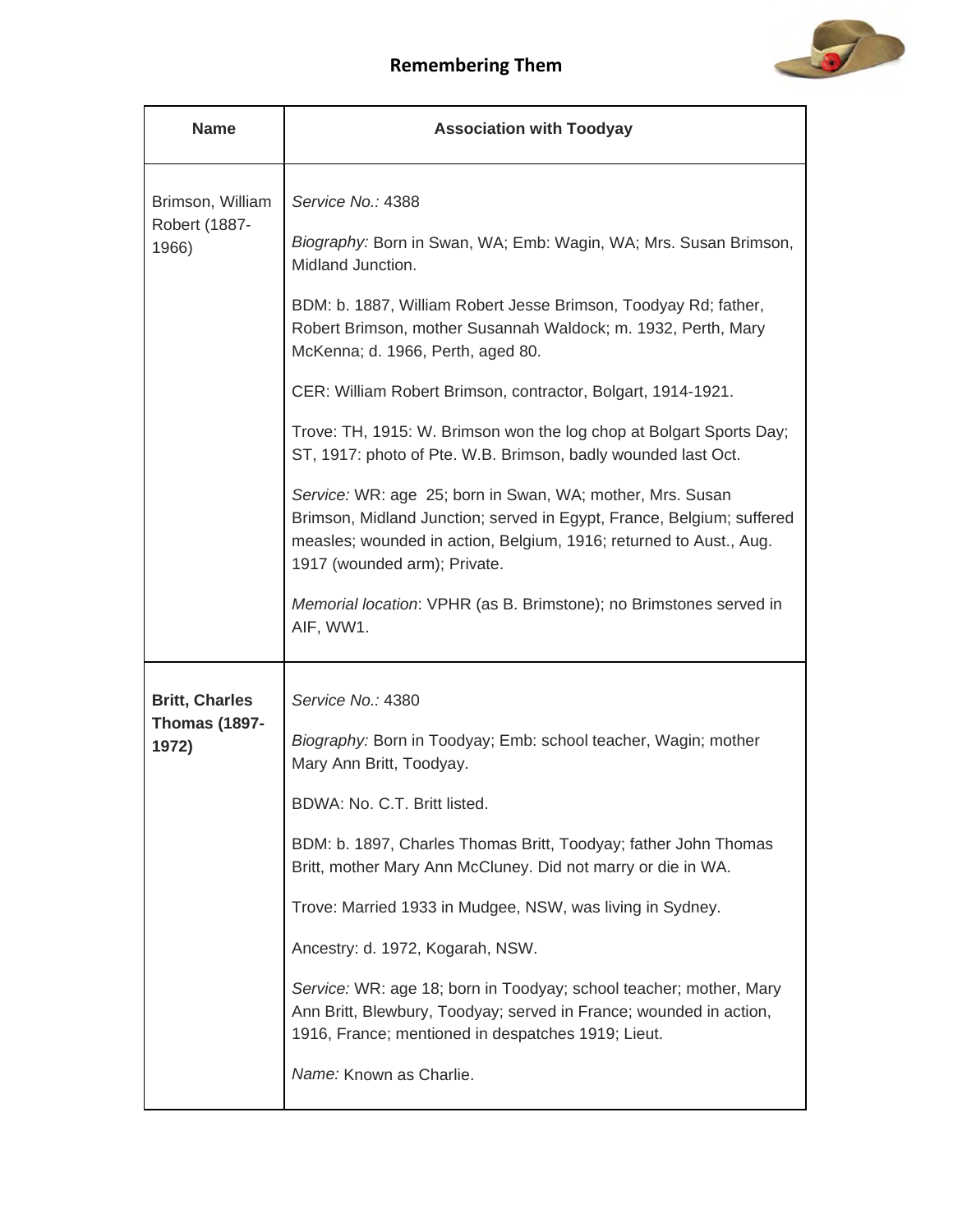



| <b>Name</b>           | <b>Association with Toodyay</b>                                                                                                                                                                                     |
|-----------------------|---------------------------------------------------------------------------------------------------------------------------------------------------------------------------------------------------------------------|
|                       | Photo link: http://discoveringanzacs.naa.gov.au/browse/person/100774                                                                                                                                                |
|                       | Memorial location: THB                                                                                                                                                                                              |
| Britt, G. E.          | On Toodyay War Memorial.                                                                                                                                                                                            |
|                       | Can't find a link to Toodyay, or any G.E. Britts that served in WW1.<br>Possibly could be C.T. Britt.                                                                                                               |
|                       | There is a G.T. Britt, also, but in Victoria.                                                                                                                                                                       |
|                       | <b>Memorial location: TWM</b>                                                                                                                                                                                       |
| <b>Britt, William</b> | Service No.: 270                                                                                                                                                                                                    |
| $(1893 - 1918)$ *     | Biography: Born in Toodyay; Emb: fitter, Midland Junction; mother<br>Mary Britt, Toodyay.                                                                                                                           |
|                       | Too Cem DB: b. 1893; d. 1918, in France. Lieut.                                                                                                                                                                     |
|                       | BDM: b. 1893, Toodyay; father John Thomas Britt, mother Mary Ann<br>McCluney.                                                                                                                                       |
|                       | Letter from Britt in Egypt about Gallipoli<br>landing: http://www.australiansatwar.gov.au/pdf/aaw_secondary_p2.pd<br>f;                                                                                             |
|                       | Also the same letter here, submitted by Sam Cook: :                                                                                                                                                                 |
|                       | http://www.australiansatwar.gov.au/stories/stories_ID=100_war=W1_n<br>ext=yes.html;                                                                                                                                 |
|                       | Also same letter printed in TH, April 2000, p.13.                                                                                                                                                                   |
|                       | Service: WR:age 21; served in Egypt, Gallipoli (emb. 17 Aug. 1915),<br>France; wounded in Gallipoli, France; suffered dysentry, measles, ear<br>infection, trench feet, pneumonia; KIA France, 10 June 1918; Lieut. |
|                       | Photo link: http://www.awm.gov.au/collection/E01737/                                                                                                                                                                |
|                       | Photo link: https://www.awm.gov.au/collection/P00088.002                                                                                                                                                            |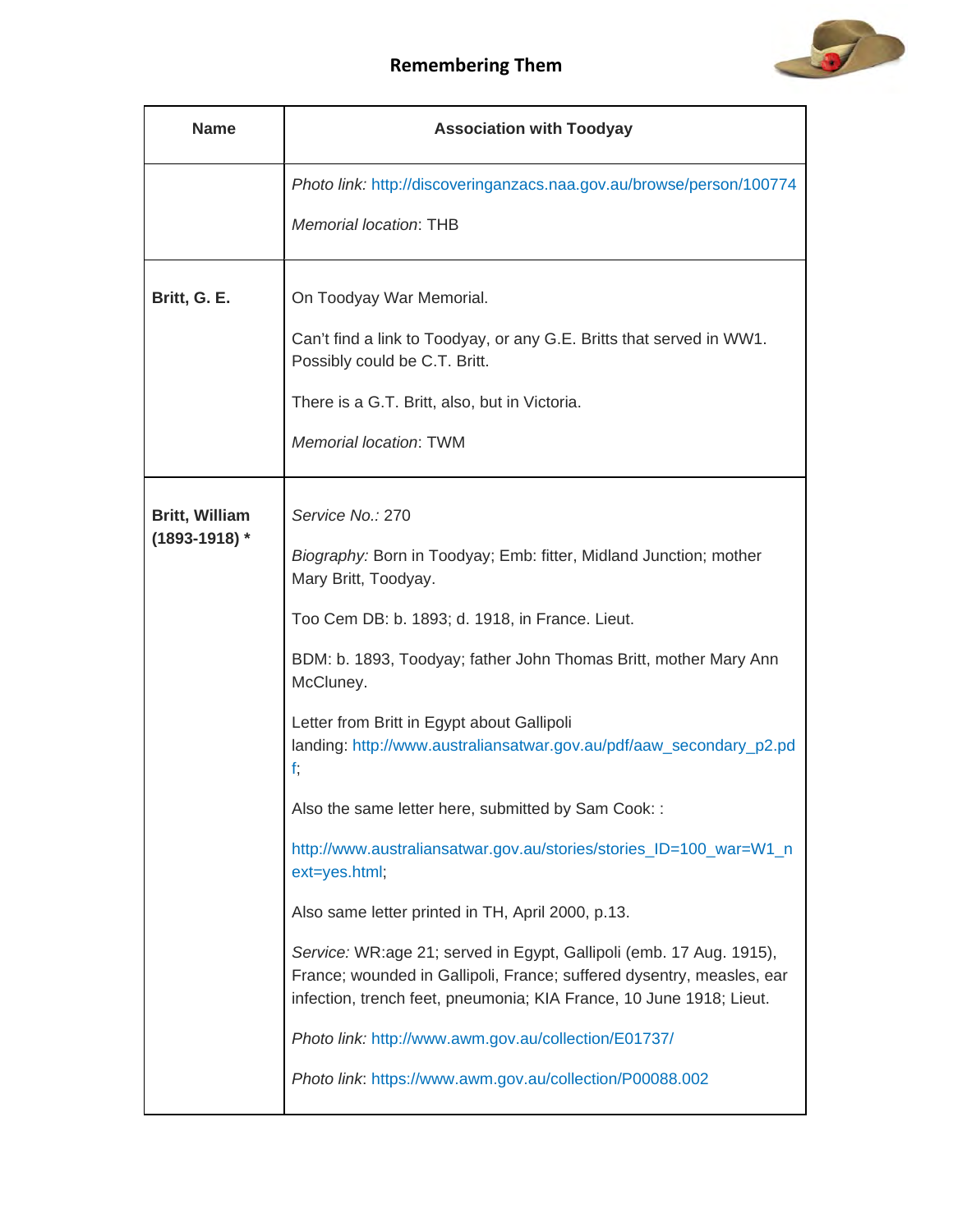

| <b>Name</b>                                                  | <b>Association with Toodyay</b>                                                                                                                                                                                                                                                                                                                                                                                                                                                                                                                                                                                                                                                                                           |
|--------------------------------------------------------------|---------------------------------------------------------------------------------------------------------------------------------------------------------------------------------------------------------------------------------------------------------------------------------------------------------------------------------------------------------------------------------------------------------------------------------------------------------------------------------------------------------------------------------------------------------------------------------------------------------------------------------------------------------------------------------------------------------------------------|
|                                                              | Photo<br>link: http://www.australiansatwar.gov.au/pdf/aaw_secondary_p2.pdf<br>Photo link: http://discoveringanzacs.naa.gov.au/browse/person/100784                                                                                                                                                                                                                                                                                                                                                                                                                                                                                                                                                                        |
|                                                              | Memorial location: TWM; THB; TP<br>Memorial inscription, St. Philip's Church, Culham.                                                                                                                                                                                                                                                                                                                                                                                                                                                                                                                                                                                                                                     |
| Brown, Joseph<br><b>Edward (1888-</b><br>1969)               | Service No.: 4973<br>Biography: Born in Toodyay; Emb: clerk, North Fremantle; mother,<br>Mary Ann Brown, North Fremantle.<br>Trove: TH, 13 July 1918, p.2: "Lieut. Joe Brown is a grandson of that<br>dear old Toodyay lady, affectionately known as "Granny" O'Dea, of<br>Wongamine." He was born in Toodyay town and attended the Toodyay<br>Convent school; served in France.<br>BDWA: b. 1888; father James Charles? Brown, mother Mary Ann<br>O'Dea.<br>BDM: b. 1888, Toodyay; father James Brown, mother Mary O'Dea; d.<br>1969, Perth [Lesmurdie], aged 81.<br>Service: WR: age 27; born in Toodyay; clerk; mother, Mary Ann<br>Brown, North Fremantle; served in France; Lieut.; awarded Military<br>Cross, 1918. |
| Buckley, Dennis<br><b>Patrick Anthony</b><br>$(1897 - 1957)$ | Service No.: W16694<br>Biography: Born in Toodyay [Wongamine]; did not serve overseas.<br>BDM: b. 1897, Toodyay, as Dennis Patrick Buckley; father John<br>Buckley, mother Mary Ann Brennan.<br>Father: John Buckley. c/- T. Anstey, Toodyay. [Roseland ie Roesland,<br>Nunyle]<br>Ancestry: d. 1957, Perth [Kenwick], aged 59.                                                                                                                                                                                                                                                                                                                                                                                           |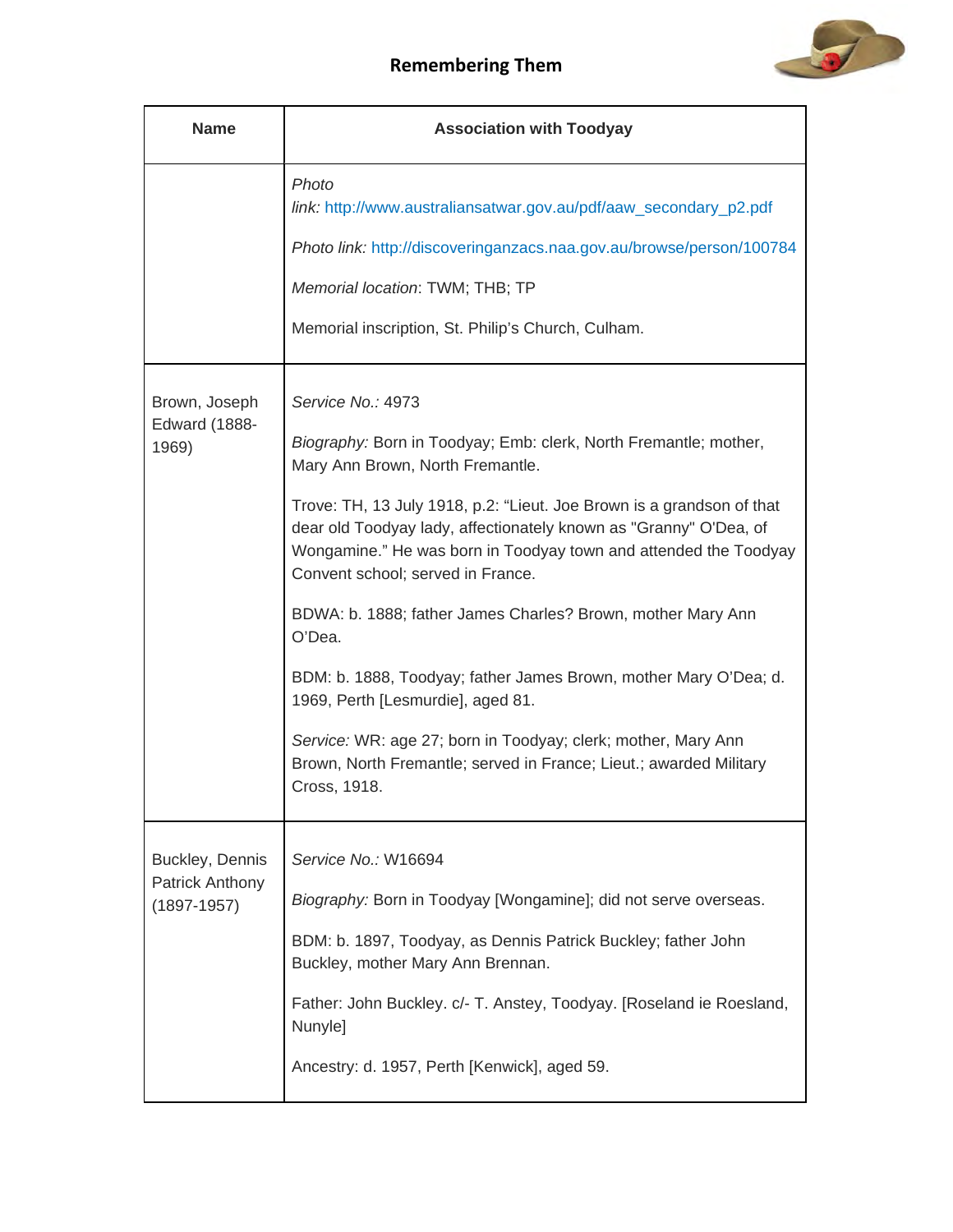

| <b>Name</b>                   | <b>Association with Toodyay</b>                                                                                                                                                                                                                                                                                                       |
|-------------------------------|---------------------------------------------------------------------------------------------------------------------------------------------------------------------------------------------------------------------------------------------------------------------------------------------------------------------------------------|
|                               | Service: WR: as Dennis Patrick Anthony Buckley; age 20; born in<br>Wongamine, WA; farmer (horse breaker), c/- A.H. Rowles, Botherling<br>Siding, via Goomalling; father, John Buckley. c/- T. Anstey, Toodyay<br>[Roseland ie Roesland, Nunyle]; did not serve overseas; discharged<br>Dec. 1918 (cessation of hostilities); Private. |
| Burton, Lewis (b.<br>1892)    | Service No.: 3009                                                                                                                                                                                                                                                                                                                     |
|                               | Biography: Born in Toodyay; Emb: nurseryman, Blackwood Nursery,<br>Mullalyup; mother Mrs. Jessie Burton, worked for L. Clarkson, Bolgart.                                                                                                                                                                                             |
|                               | Australian War Memorial website indicates he was of Aboriginal<br>descent.                                                                                                                                                                                                                                                            |
|                               | BDM: b. 1892, Louis Burton, Newcastle; father James Burton, mother<br>Jessie Burton.                                                                                                                                                                                                                                                  |
|                               | Service: WR: age 23; Lewis Burton; born in Toodyay; nurseryman;<br>mother Mrs. Jessie Burton, c/o L. Clarkson, Bolgart; served in France;<br>Private.                                                                                                                                                                                 |
|                               | Name: Also known as Louis Burton.                                                                                                                                                                                                                                                                                                     |
| <b>Butterly, Cecil</b>        | Service No.: 3058                                                                                                                                                                                                                                                                                                                     |
| <b>Walter (1897-</b><br>1976) | Biography: Born in Coolgardie; Emb: farmhand, Bridgetown; father<br>Arnold Butterly [who was born and lived in Toodyay].                                                                                                                                                                                                              |
|                               | BDM. b. 1897, Coolgardie; father Arnold Butterly, mother Sarah<br>Spencer; m. 1926, Perth, Olive Hooper.                                                                                                                                                                                                                              |
|                               | Online: d. 1976, S. Aust (cemetery record), aged 80.                                                                                                                                                                                                                                                                                  |
|                               | CER: living in Perth in 1968.                                                                                                                                                                                                                                                                                                         |
|                               | Service: WR: age 18; born in Coolgardie; farmhand; father Arnold<br>Butterly [d. 1917], Toodyay, then mother, Mrs A. Butterly, Boyup<br>Brook; served in Egypt, France; wounded in action (twice), France;<br>returned to Aust, 1917, due to injury; Private.                                                                         |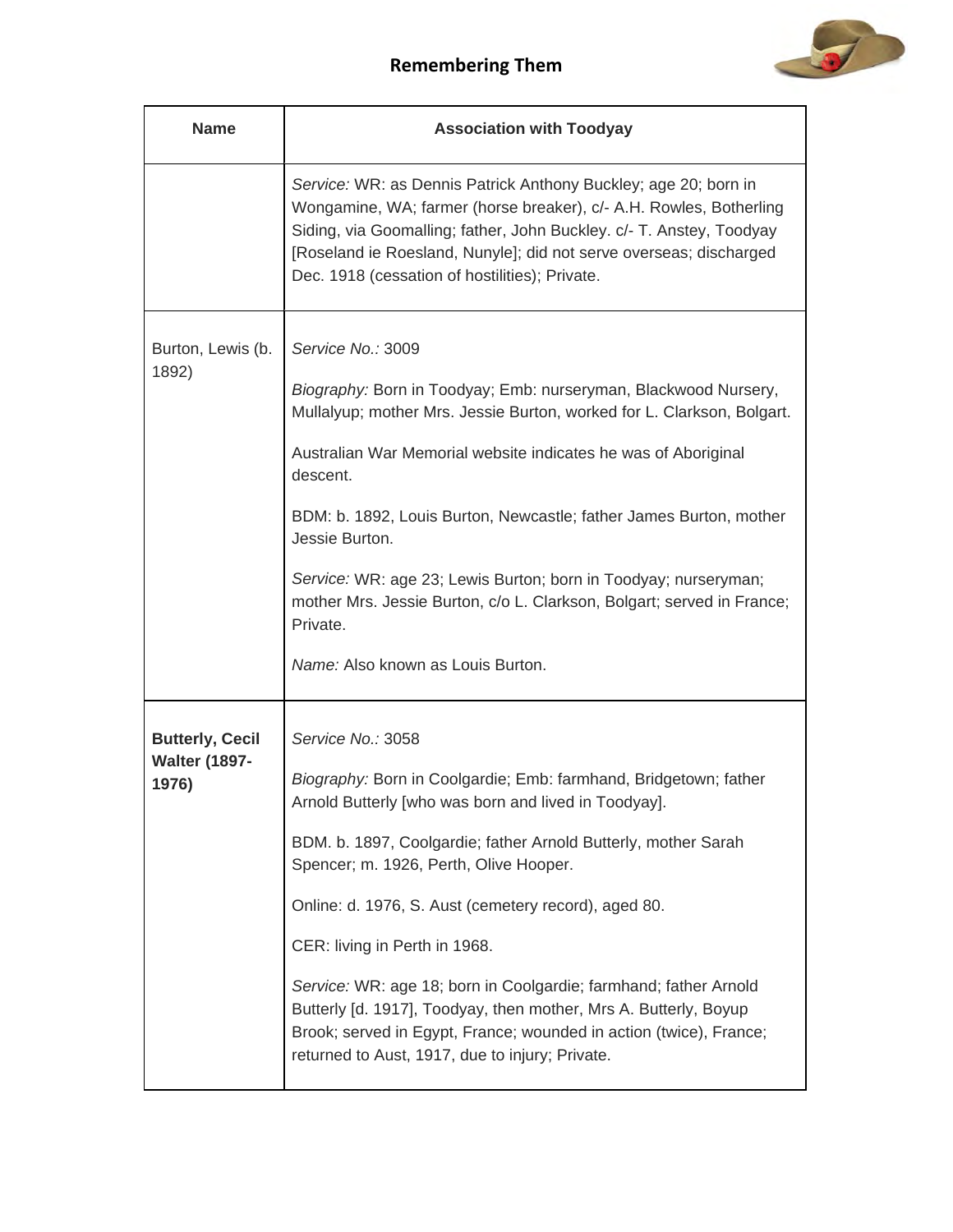

| <b>Name</b>                           | <b>Association with Toodyay</b>                                                                                                                                                                                                                       |
|---------------------------------------|-------------------------------------------------------------------------------------------------------------------------------------------------------------------------------------------------------------------------------------------------------|
|                                       | Name: Sometimes Butterley, Buterly.                                                                                                                                                                                                                   |
|                                       | Memorial location: TWM; THB; name recorded as 'C.W. Butterley'.                                                                                                                                                                                       |
| Cahill, John<br>James (1898-<br>1957) | Service No.: 5818<br>Biography: Born in Kalgoorlie; Emb: under John Tames [sic] Cahill;<br>farm hand, Wongamine; c/o J.H. Bowen, Wongamine via Northam,<br>WA; mother, Mrs Annie Cahill, PO, Kalgoorlie.                                              |
|                                       | BDM: b. 1898, Kalgoorlie; father, Thomas James Cahill, mother, Annie<br>Cleary; d. 1957, East Coolgardie, age 59.                                                                                                                                     |
|                                       | Ancestry: Sent to Clontarf Orphanage, 1911, after his father died 1910;<br>assume he was 'farmed out' to Wongamine; states he was released<br>from Clontarf to enlist in 1916; returned to Kalgoorlie WW1; married<br>there 1922.                     |
|                                       | Service: WR: age 18; born in Boulder City, WA; farming apprentice,<br>J.H. Bowen, Northam; mother, Mrs Annie Cahill, PO, Kalgoorlie;<br>served in France; wounded in action, France; returned to Aust. 1917<br>(eye wound) for home service; Private. |
| Carter, Charles                       | Service No.: 1702                                                                                                                                                                                                                                     |
| Robert (1895-<br>1972)                | Biography: Born in Toodyay; Emb: farmer, Subiaco (mother Emily's<br>address); mother, Emily Carter, Subiaco.                                                                                                                                          |
|                                       | BDM: b. 1895, Newcastle; father Robert Carter, mother Emily Hall.                                                                                                                                                                                     |
|                                       | Ancestry: m. 1892, Emily Hall, in Katrine Church;                                                                                                                                                                                                     |
|                                       | d. 1972.                                                                                                                                                                                                                                              |
|                                       | CER: living in Kondut in 1925.                                                                                                                                                                                                                        |
|                                       | Service: WR: age 20; born in Toodyay; farmer; mother, Emily Carter,<br>Subiaco; served in Egypt, Palestine, Jordan; sick (malaria, influenza);<br>Trooper, Driver.                                                                                    |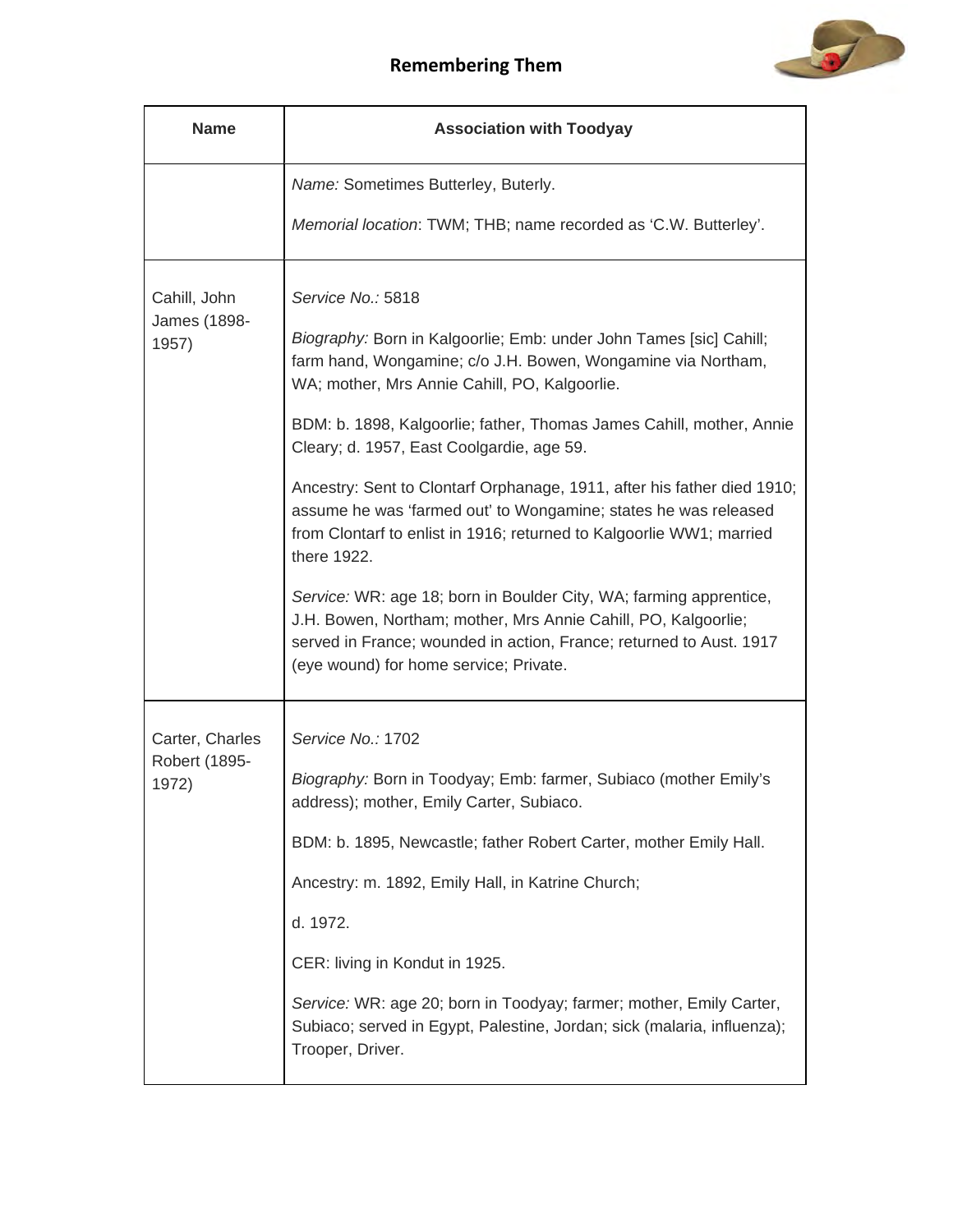

| <b>Name</b>                                            | <b>Association with Toodyay</b>                                                                                                                                                                                                                                                                                                                                                                                                                                                                                                                                                                                                                                                                                                                                                                                                                                                                                                                                                                                                                                                                                                                                                                                                                                                                                                                                                     |
|--------------------------------------------------------|-------------------------------------------------------------------------------------------------------------------------------------------------------------------------------------------------------------------------------------------------------------------------------------------------------------------------------------------------------------------------------------------------------------------------------------------------------------------------------------------------------------------------------------------------------------------------------------------------------------------------------------------------------------------------------------------------------------------------------------------------------------------------------------------------------------------------------------------------------------------------------------------------------------------------------------------------------------------------------------------------------------------------------------------------------------------------------------------------------------------------------------------------------------------------------------------------------------------------------------------------------------------------------------------------------------------------------------------------------------------------------------|
| Carter,<br><b>Frederick</b><br>William (1892-<br>1967) | Service No.: 382<br>Biography: Born in Toodyay; Emb: farmhand, Toodyay; father Robert<br>Carter, Lake Grace.<br>BDM: b. 1892, Toodyay; father Robert Carter, mother Emily Hall; d.<br>1967, Perth, aged 74.<br>Service: WR: age 22 (b. 1892); born in Toodyay; farmer; father, Robert<br>Carter, Lake Grace; served in Egypt, France; suffered influenza,<br>bronchitis; Driver.                                                                                                                                                                                                                                                                                                                                                                                                                                                                                                                                                                                                                                                                                                                                                                                                                                                                                                                                                                                                    |
| Cavanagh,<br>Righton John<br>$(1892 - 1957)$           | Service No.: No no.; states 2 <sup>nd</sup> Lieut., later Lieut.<br>Biography: Born in Perth, W.A.; Emb: civil engineer (2 <sup>nd</sup> Lieut), Perth,<br>W.A.; mother May Harriett Treadgold (2 <sup>nd</sup> marriage), Albion Hotel,<br>Cottesloe, W.A.<br>BDM: b. 1892 (Righton John Bangham Cavanagh), Perth, W.A. father<br>John Cavanagh, mother May Harriett Gibbs; m. 1923, Doris Dethridge,<br>Perth, W.A.; d. 1957, Floreat Park, W.A., aged 65.<br>Lived with his parents in Newcastle 1897-1906; father (d. 1900) then<br>his mother (with new husband Treadgold) ran then owned the Victoria<br>Hotel from 1897-1906; educated in Newcastle, in 1906 he was aged<br>14.<br>Newcastle Herald, 24 Mar. 1906, p.5: Adelaide University prizes to<br>Mary Chitty and Righton Cavanagh, two pupils of Sisters of Mercy,<br>Newcastle.<br>Service: WR: age 23; born in Perth, W.A.; civil engineer; father dead;<br>mother May Harriett Treadgold (2 <sup>nd</sup> marriage), Albion Hotel, Cottesloe,<br>W.A.; served in France; wounded in action, France; wounded a second<br>time accidentally (fall from windw whilst sleep-walking, fractured skull),<br>France; 2 <sup>nd</sup> Lieut, then Lieut., Tunnelling Corps; awarded Military<br>Cross, 1919.<br>Listed in online Tunnellers Research website (detailed<br>pdf): http://www.tunnellers.net/ca___clpag.html |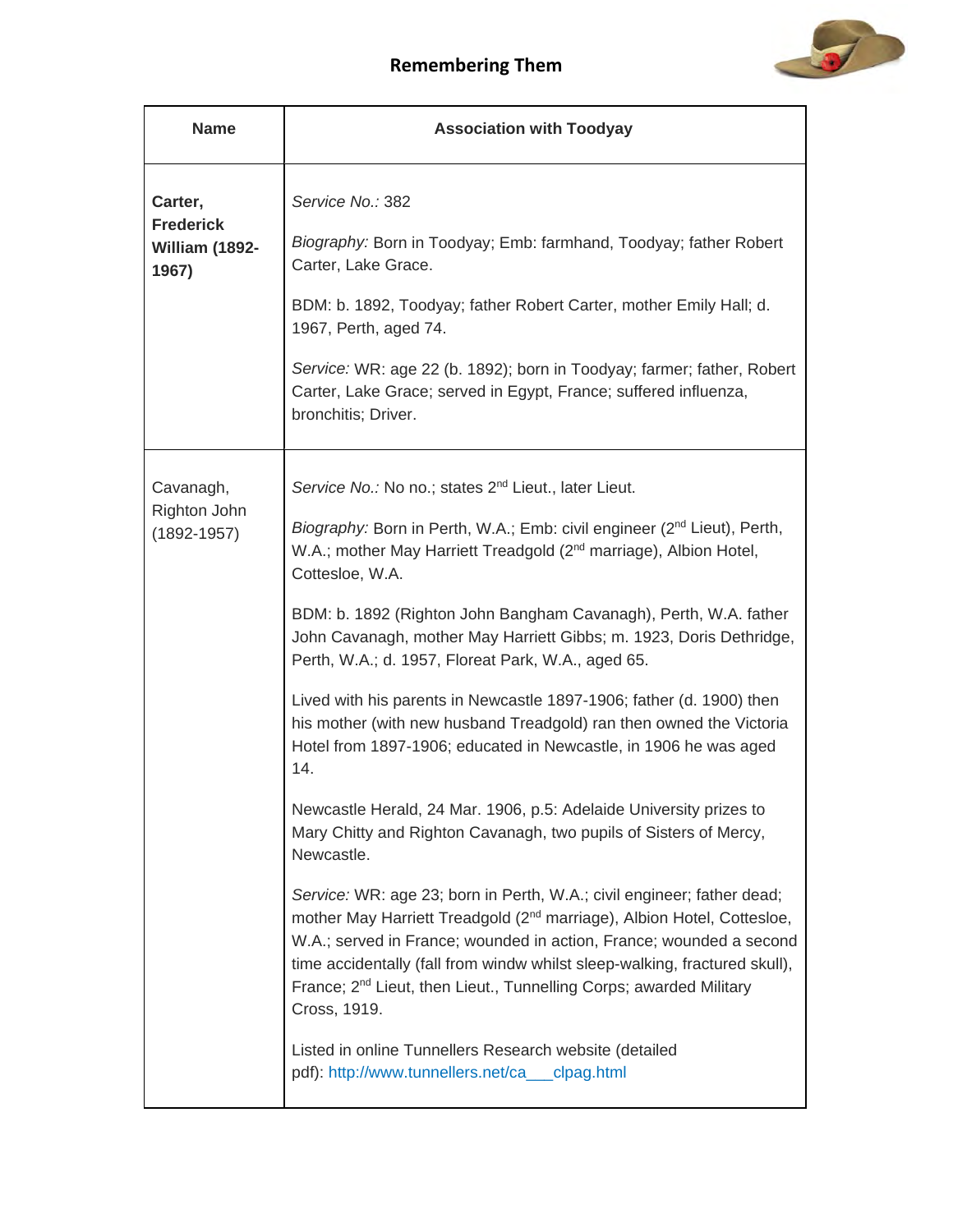

| <b>Name</b>                                              | <b>Association with Toodyay</b>                                                                                                                                                                                                                                                                                                                                                                                                                                                                                                                                     |
|----------------------------------------------------------|---------------------------------------------------------------------------------------------------------------------------------------------------------------------------------------------------------------------------------------------------------------------------------------------------------------------------------------------------------------------------------------------------------------------------------------------------------------------------------------------------------------------------------------------------------------------|
|                                                          | Photo link:                                                                                                                                                                                                                                                                                                                                                                                                                                                                                                                                                         |
|                                                          | http://discoveringanzacs.naa.gov.au/browse/person/115858                                                                                                                                                                                                                                                                                                                                                                                                                                                                                                            |
| Chambers,<br>William John<br>$(1892 - 1967)$             | Service No.: 4797<br>Biography: Born in Newcastle, W.A.; Emb: draper, Fremantle, W.A.;<br>father J. Chambers, Fremantle, W.A.<br>BDM: b. 1892, Toodyay; father John Chambers, mother Rose Watts;<br>m. 1923, Gladys Newson, Fremantle; d. 1967, Mt. Lawley, W.A., aged<br>75.<br>Service: WR: age 22; draper; mother Mrs. Rose Chambers, Fremantle,<br>W.A, then father John Chambers, Fremantle; served in Gallipoli (from<br>Oct. 1915), France; suffered influenza, trench feet; Driver.<br>Photo link: http://discoveringanzacs.naa.gov.au/browse/person/116702 |
| <b>Chitty, George</b><br><b>Edward (1892-</b><br>1918) * | Service No.: 4993<br>Biography: Born in Toodyay; Emb: farmer, Toodyay; mother Mrs. Mary<br>Elizabeth Chitty, PO Toodyay.<br>Too Cem DB: Headstone in Nardie Cemetery; age 25.<br>Service: WR: age 23; father James Chitty; served in France; wounded<br>in action, France; died in France of gunshot wounds received<br>accidentally in training exercise, 13 June 1918; Private.<br>Listed in online Fighting Sons (with photo), p.250.<br>Memorial location: TWM; THB; TP                                                                                         |
| Chitty, George<br>Edwin (1874-<br>1949)                  | Service No.: 3036<br>Biography: Born in Toodyay; Emb: farmer, Babakin, near Bruce Rock;<br>wife Rose Hanna [Rosannah Ryan] Chitty, Bruce Rock.                                                                                                                                                                                                                                                                                                                                                                                                                      |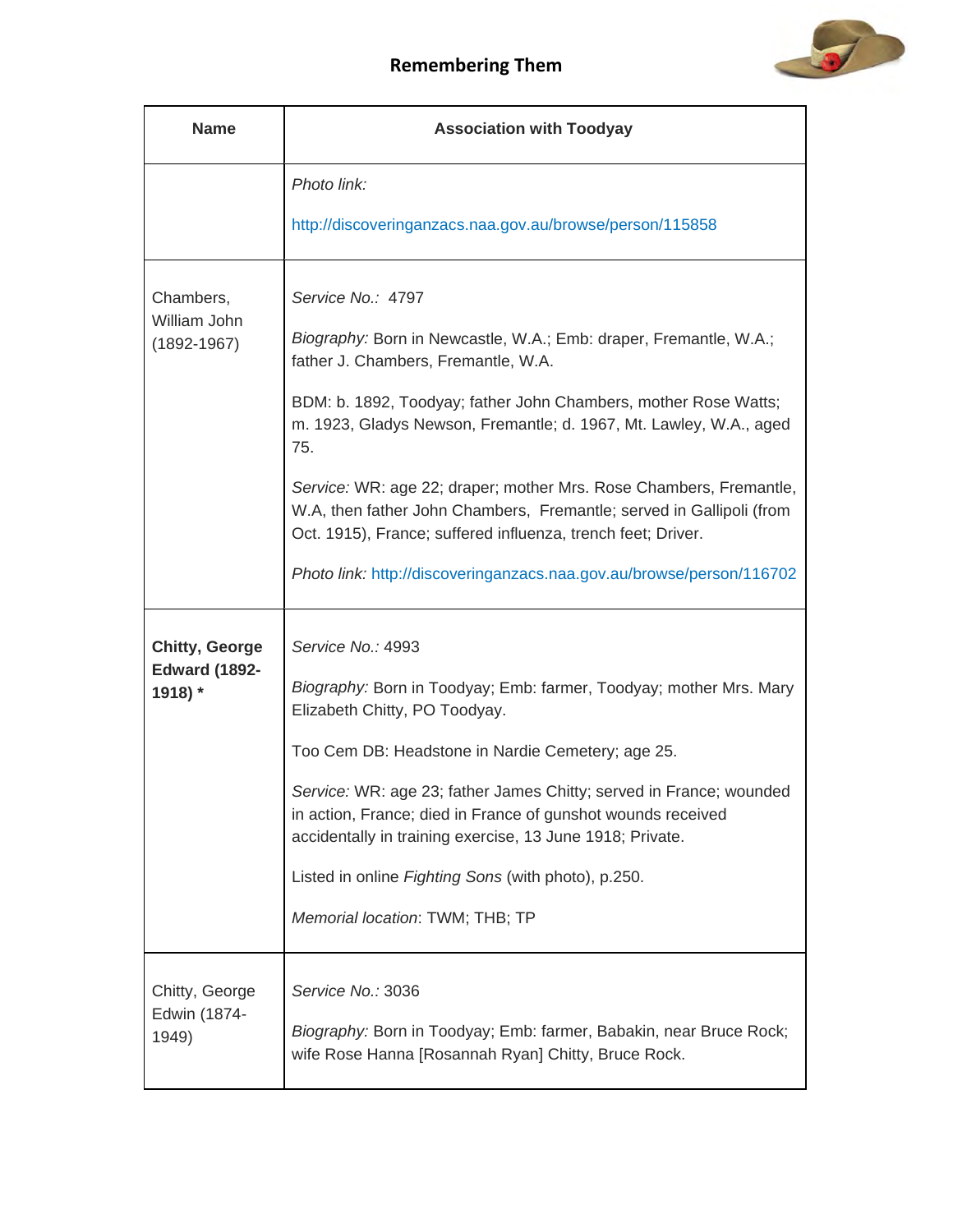

| <b>Name</b>                                           | <b>Association with Toodyay</b>                                                                                                                                                                                            |
|-------------------------------------------------------|----------------------------------------------------------------------------------------------------------------------------------------------------------------------------------------------------------------------------|
|                                                       | BDM: b. 1875, Toodyay; father Henry Thomas Chitty, mother Martha<br>Herbert; d. 1949, Moora.                                                                                                                               |
|                                                       | Trove: West Australian, 1949: died 1949, Wongan Hills.                                                                                                                                                                     |
|                                                       | Service: WR: age 41; born in Toodyay; farmer (farm manager), Bruce<br>Rock; wife Rose Hannah Chitty, Bruce Rock; served in England;<br>returned to Aust., Aug. 1917 (medical discharge, overage and debility);<br>Private. |
|                                                       | Listed in Toodyay, the good old days (W. Chitty), p. 204-205 (photo in<br>uniform).                                                                                                                                        |
| Clarkson,                                             | Service No.: 7257                                                                                                                                                                                                          |
| <b>Donald</b><br><b>Drummond</b><br>$(1880 - 1918)$ * | Biography: Born in Toodyay; Emb: farmer, Toodyay; wife, Mrs. H.<br>Clarkson, Como.                                                                                                                                         |
|                                                       | BDM: b. 1880, Toodyay; father Barnard Drummond Clarkson, mother<br>Isabella Lukin.                                                                                                                                         |
|                                                       | Service: WR:age 36; farmer; served in Egypt, France; KIA France, 3<br>Oct. 1918; V.O. Corp, but reverted to Private in France.                                                                                             |
|                                                       | Memorial location: KPHAP; TWM; THB; TP; VPHR; VPWM                                                                                                                                                                         |
|                                                       | Memorial tablet, St. Stephen's Church, Toodyay.                                                                                                                                                                            |
| Cook, Albert<br><b>Oliver (1893-</b><br>1957)         | Service No.: 8790                                                                                                                                                                                                          |
|                                                       | Biography: Born in NSW; Emb: wood-cutter, Chidlows Wells, WA;<br>mother, Mrs. S.R. Cook, Chidlows Wells, WA.                                                                                                               |
|                                                       | BDM: m. 1928, Perth, Emily Donnelly (d. 1931); m. 1933, Perth, Elsie<br>Donnelly; d. 1957, Perth, aged 61.                                                                                                                 |
|                                                       | Ancestry: b. NSW, 1893; father Charles Cook, mother Sara Reeta<br>Edwards; d. 1957, Perth, aged 62.                                                                                                                        |
|                                                       | CER: Labourer, Dewar's Pool via Toodyay, 1921-1925.                                                                                                                                                                        |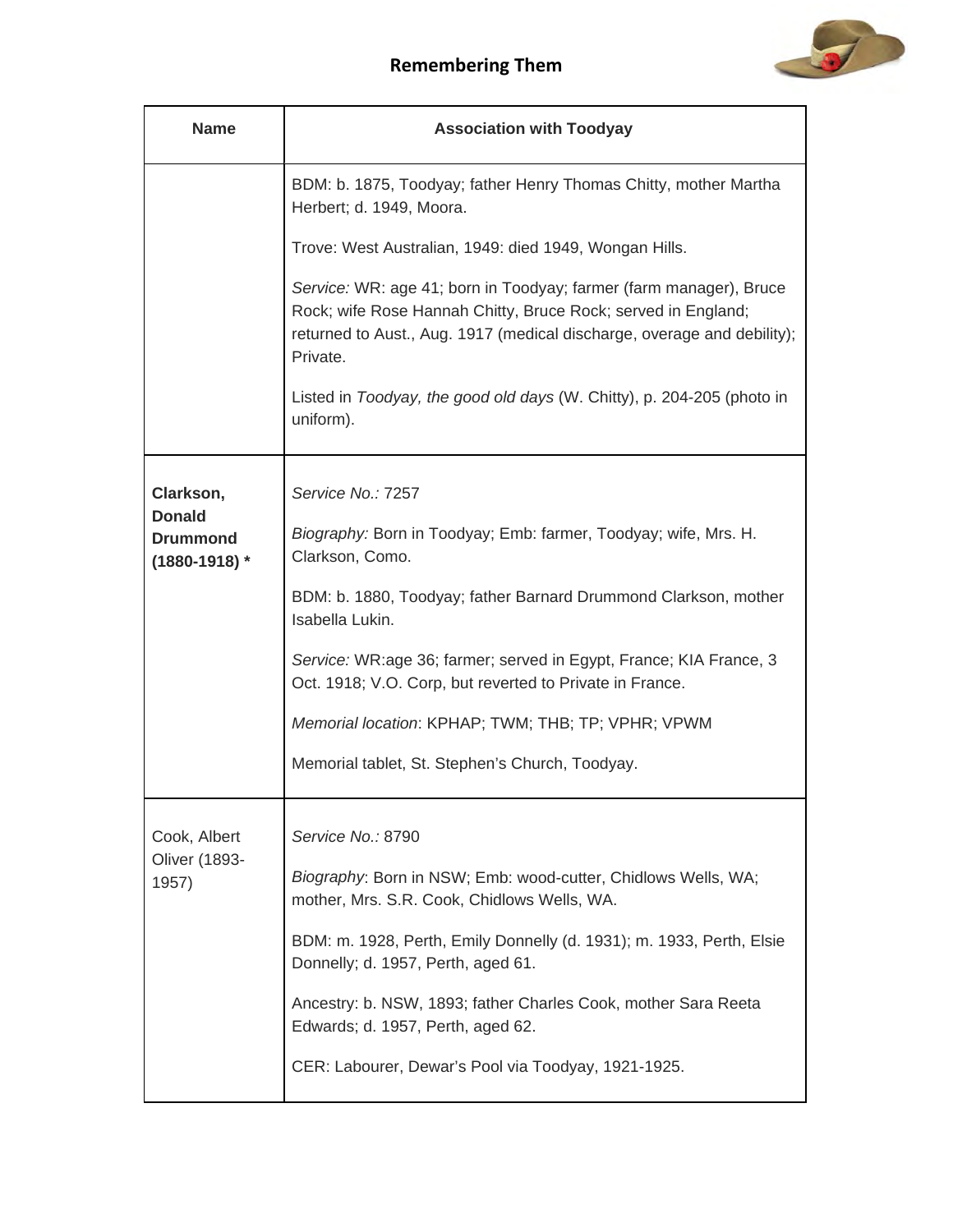

| <b>Name</b>                                             | <b>Association with Toodyay</b>                                                                                                                                                                                                                                                                                                                                                                                                                                                             |
|---------------------------------------------------------|---------------------------------------------------------------------------------------------------------------------------------------------------------------------------------------------------------------------------------------------------------------------------------------------------------------------------------------------------------------------------------------------------------------------------------------------------------------------------------------------|
|                                                         | Trove: TH, 1919: Invited to attend WH.                                                                                                                                                                                                                                                                                                                                                                                                                                                      |
|                                                         | Service: WR: age 19; born in NSW; wood-cutter; mother, Mrs Sam<br>Reeta Cook, Chidlows Wells, WA; served in Egypt, France; suffered<br>influenza, scabies; Driver.                                                                                                                                                                                                                                                                                                                          |
|                                                         | Name: Known as Oliver.                                                                                                                                                                                                                                                                                                                                                                                                                                                                      |
|                                                         | Listed in online Fighting Sons (with photo), p. 248.                                                                                                                                                                                                                                                                                                                                                                                                                                        |
|                                                         | Photo link:                                                                                                                                                                                                                                                                                                                                                                                                                                                                                 |
|                                                         | http://discoveringanzacs.naa.gov.au/browse/person/125929                                                                                                                                                                                                                                                                                                                                                                                                                                    |
| Cook, Albert<br><b>Victor Willis</b><br>$(1892 - 1946)$ | Service No.: 8801<br>Biography: Born in NSW; Normanhurst, Toodyay; Emb: miner,<br>Toodyay; father Charles James Cook, Toodyay.<br>BDM: d. 1946, Murchison.<br>Trove: TH, 1941: Report about Cook making a record high rifle<br>shooting score, England, 1917.<br>Service: WR: age 23; miner; father Charles James Cook,<br>Normanhurst, Toodyay; served in France; Lance Corp.<br>Name: Attended WH as Bert Cook.<br>Photo link: https://www.awm.gov.au/collection/DAOD1195/<br>Photo link: |
|                                                         | https://www.awm.gov.au/collection/DAOD1193/<br>Memorial location: TWM; THB                                                                                                                                                                                                                                                                                                                                                                                                                  |
| Cook, Herbert<br>$(1893 - 1971)$                        | Service No.: 62786<br>Biography: Born in New Norcia, WA: Emb: farmer, Bolgart; sister, Miss<br>C. Cook, Maisemore, Toodyay.                                                                                                                                                                                                                                                                                                                                                                 |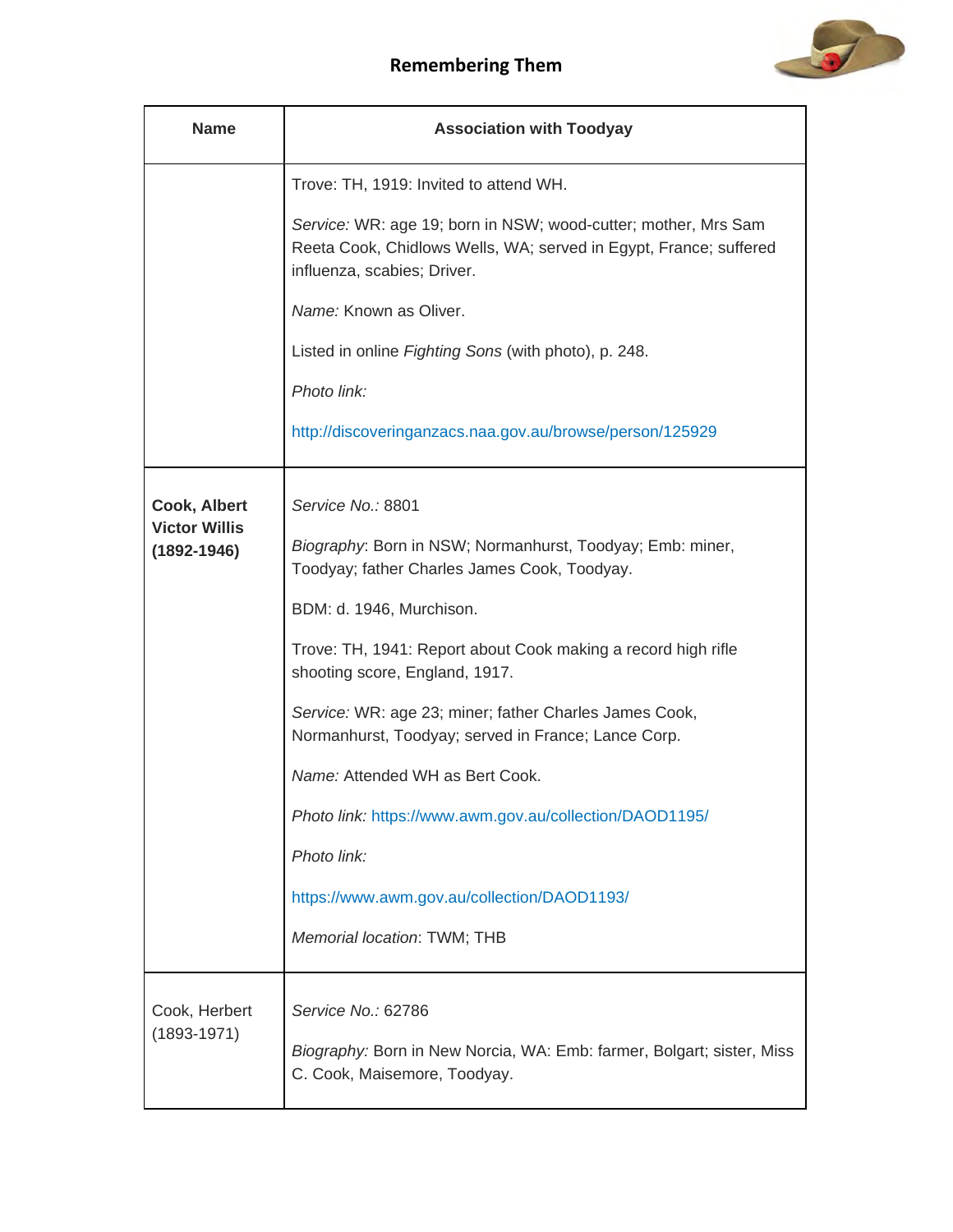

| <b>Name</b>                                       | <b>Association with Toodyay</b>                                                                                                                                                                                                                                                                                                                                                                                                                                                                                                                                  |
|---------------------------------------------------|------------------------------------------------------------------------------------------------------------------------------------------------------------------------------------------------------------------------------------------------------------------------------------------------------------------------------------------------------------------------------------------------------------------------------------------------------------------------------------------------------------------------------------------------------------------|
|                                                   | BDM: b. 1893, under Herbit Cook, Jiberding, WA; father Alick Cook,<br>mother Emma Ladhams; d. 1971, Perth, aged 76.                                                                                                                                                                                                                                                                                                                                                                                                                                              |
|                                                   | Ancestry: b. 1893, Jiberding, WA; father Alexander Cook, mother<br>Emma Ladhams.                                                                                                                                                                                                                                                                                                                                                                                                                                                                                 |
|                                                   | CER: Herbert Cook, farmer, Oaklands, Bolgart, 1914-1930.                                                                                                                                                                                                                                                                                                                                                                                                                                                                                                         |
|                                                   | Trove: TH, 1925: Mr H. E. Cook, late of "Oaklands", Wyening, [on<br>lease from his uncle Fred Cook] has purchased the Cooroobin<br>property of Mr A. E. Donegan."                                                                                                                                                                                                                                                                                                                                                                                                |
|                                                   | Service: WR: age 24 (b. 1893); born in New Norcia; farmer, Bolgart;<br>sister, Miss Connie Cook, Maisemore, Toodyay; embarked Oct. 1918;<br>recalled after Nov. 1918 Armistice; ship Boonah returned to Fremantle;<br>discharged 17 Jan. 1919; Private. Memorial location: VPHR (as H.<br>Cooke)                                                                                                                                                                                                                                                                 |
| <b>Cook, Maurice</b><br>Ethelbert (1884-<br>1958) | Service No.: 3663<br>Biography: Born in NSW; Normanhurst, Toodyay; Emb: farmer,<br>Normanhurst, Toodyay; mother Mrs. R.M. Cook, Normanhurst,<br>Toodyay.<br>BDM: d. 1958, Perth, aged 74; father Charles James Cook; mother<br>Rosina.<br>Trove: TH, 1919: Attended WH.<br>Ancestry: b. NSW, 1884, d. 1958, Perth.<br>Service: WR, under Maurice Ethelberd Cook; age 32; born in NSW;<br>mother Mrs. Rosina Marion Cook, served in Egypt, Syria; Trooper.<br>Photo link: http://discoveringanzacs.naa.gov.au/browse/person/126295<br>Memorial location: TWM; THB |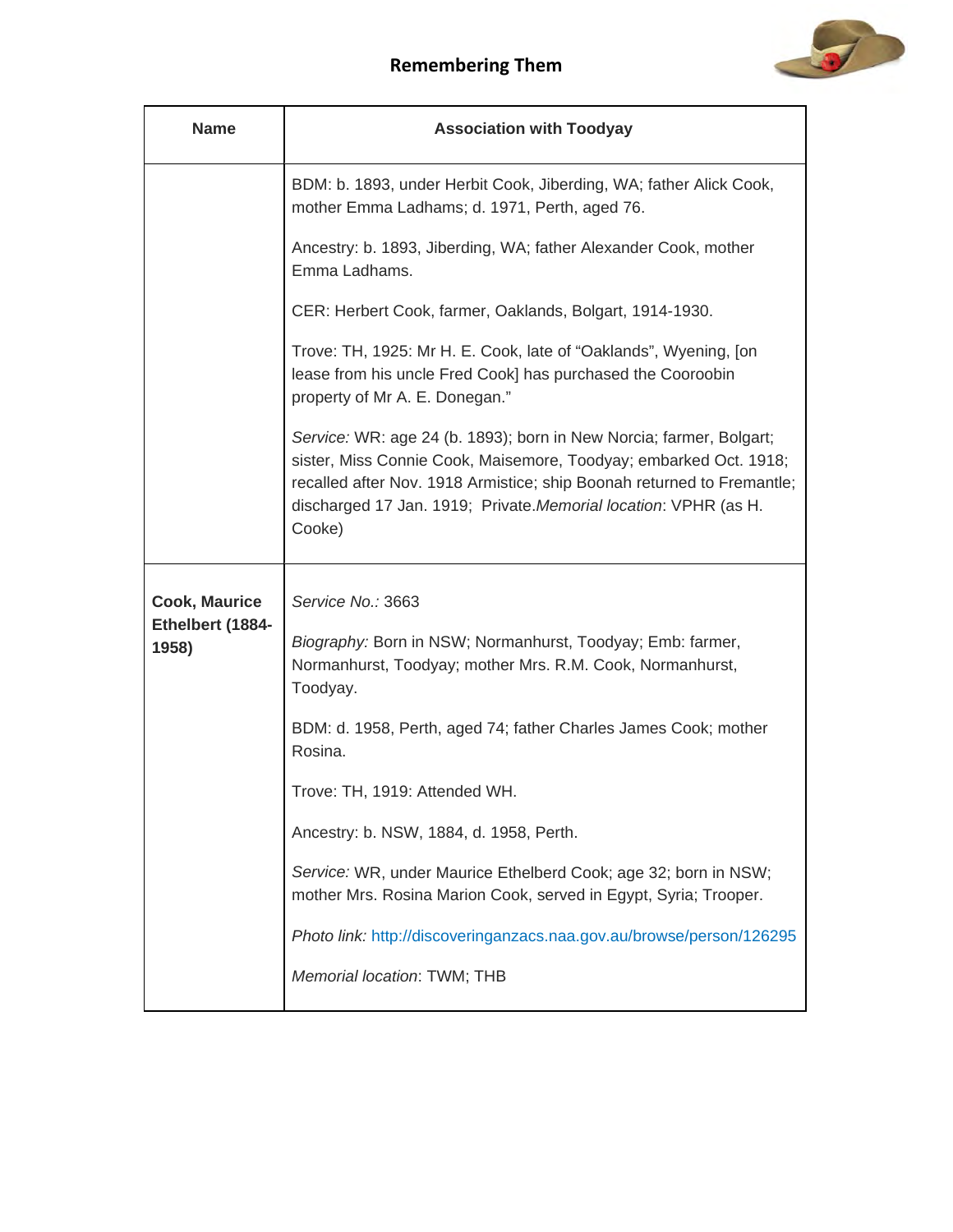

| <b>Name</b>                                     | <b>Association with Toodyay</b>                                                                                                                                                                                                                                                                                                                                                                                                                                                                                                                                                                                    |
|-------------------------------------------------|--------------------------------------------------------------------------------------------------------------------------------------------------------------------------------------------------------------------------------------------------------------------------------------------------------------------------------------------------------------------------------------------------------------------------------------------------------------------------------------------------------------------------------------------------------------------------------------------------------------------|
| Cook, Walter<br>Theodore (1894-<br>1967)        | Service No.: 3097<br>Biography: Born in NSW; Emb: labourer, Chidlows Wells, WA; father,<br>C. Cook, Chidlows Wells, WA.<br>Ancestry: b. NSW, 1894; father Charles Cook, mother Sara Reeta<br>Edwards.<br>BDM: m. 1931, Perth, Violet Brockman; d. 1967, Perth, aged 75.<br>CER: Labourer/contractor, Dewar's Pool via Toodyay, 1923-1925.<br>Trove: TH, 1922: Best man at his sister's wedding in Culham.<br>Service: WR: age 21; born in NSW; labourer; father, Charles<br>Cook, Chidlows Wells, WA; served in Egypt, France; suffered mumps;<br>Private.<br>Listed in online Fighting Sons (with photo), p. 251. |
| Cook, William<br><b>Thomas (1897-</b><br>1987)  | Service No.: 3984<br>Biography: Born in Toodyay; Emb: farmer, Wattening; father, J.<br>Nicholson Cook, Wattening.<br>BDM: b. 1897, Toodyay; father James Nicholson Cook, mother [Alice]<br>Rebecca Beard; d. 1987, East Fremantle, aged 89.<br>Service: WR: age 21; born in Toodyay; served in France; suffered<br>mumps (at sea, then England); Private.                                                                                                                                                                                                                                                          |
| Cooper, Edward<br><b>Ernest (1895-</b><br>1970) | Service No.: 2811<br>Biography: Born in Victoria; Emb: farmhand, Toodyay; mother<br>Margaret E. Cooper lived in Northam.<br>BDM: m. 1920, as Edwin E. Cooper, Northam, Evelyeen Ryan; d.<br>1970, Edwin Ernest Cooper; Perth, aged 74.                                                                                                                                                                                                                                                                                                                                                                             |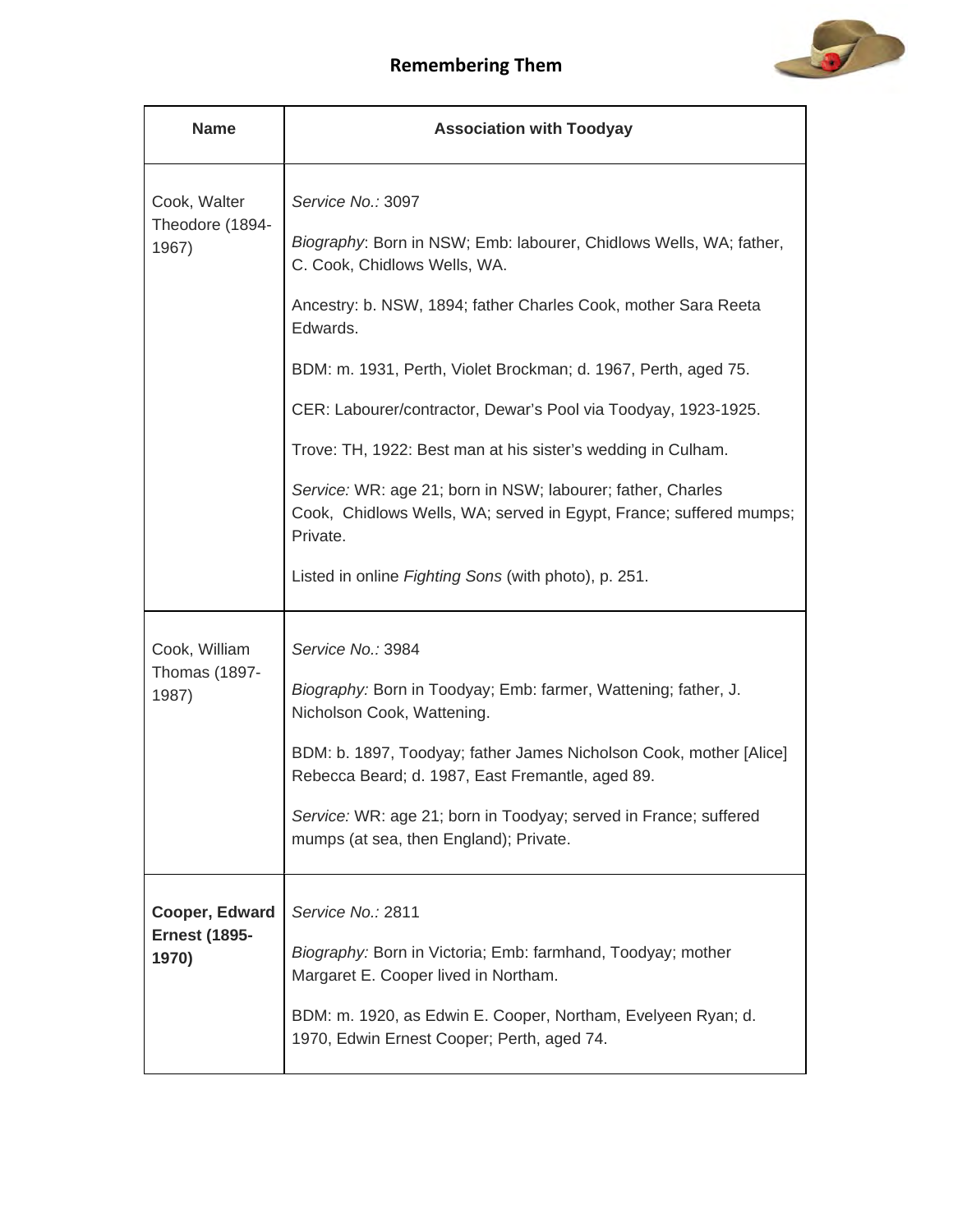

| <b>Name</b>                                              | <b>Association with Toodyay</b>                                                                                                                                                                                                                                                                                                                       |
|----------------------------------------------------------|-------------------------------------------------------------------------------------------------------------------------------------------------------------------------------------------------------------------------------------------------------------------------------------------------------------------------------------------------------|
|                                                          | Ancestry: b. 1895, Glenorchy, Victoria, as Edwin Cooper; father Edwin,<br>mother Margaret; m. Evalyn Ryan (b. Newcastle), sometimes<br>Evelyn/Eveline; d. 1970, Bellevue, WA.                                                                                                                                                                         |
|                                                          | Service: WR: as Edward Ernest Cooper, age 21; born in Glenorchy,<br>Victoria; farm hand, Toodyay; mother, Margaret Cooper, Northam;<br>served in Egypt; sent home Feb. 1918, medical discharge (kidney<br>stones); did sign one form as Edwin; Trooper.                                                                                               |
|                                                          | Name: Sometimes Edwin Ernest, or Ernest Edwin.                                                                                                                                                                                                                                                                                                        |
|                                                          | Memorial location: TWM; THB                                                                                                                                                                                                                                                                                                                           |
| Cooper, Henry<br>$(1901 - 1937)$                         | Service No.: Unknown<br>Biography: Born in Perth, WA.                                                                                                                                                                                                                                                                                                 |
|                                                          | BDM: b. 1901, Perth, WA. Henry; father Henry James Cooper, mother<br>Clara Jeffery; m. 1927, Perth, Margaret Creedon; d. 1937, Narrogin<br>(after railway accident).                                                                                                                                                                                  |
|                                                          | Trove: TH, 1919: Attended WH: "stoker Harry Cooper"; TH: June:<br>1919: "On Leave.—Stoker H. Cooper, second son of Mr. and Mrs.<br>H. [Henry James] Cooper of Duke Street, Toodyay, is home on leave.<br>Stoker H. Cooper had two years active service on the H.M.A.S.<br>Warrego, in the Adriatic Sea." TH, 1924: Harry's parents moved to<br>Perth. |
|                                                          | Service: No WR found, as assume already a serving member of RAN;<br>served in East Indies, Adriatic Sea, Dardanelles, Black Sea.                                                                                                                                                                                                                      |
|                                                          | Name: Known as Harry.                                                                                                                                                                                                                                                                                                                                 |
|                                                          | NB Re Henry James Cooper (railway guard), his father: see Trove:<br>Mirror, 30 June 1934.                                                                                                                                                                                                                                                             |
| Cousins,<br><b>Herbert James</b><br>Dean (1886-<br>1945) | Service No.: 2893<br>Biography: Born in Bejoording; Not on Emb; WR: father William<br>Cousins, Bejoording [north of Toodyay].                                                                                                                                                                                                                         |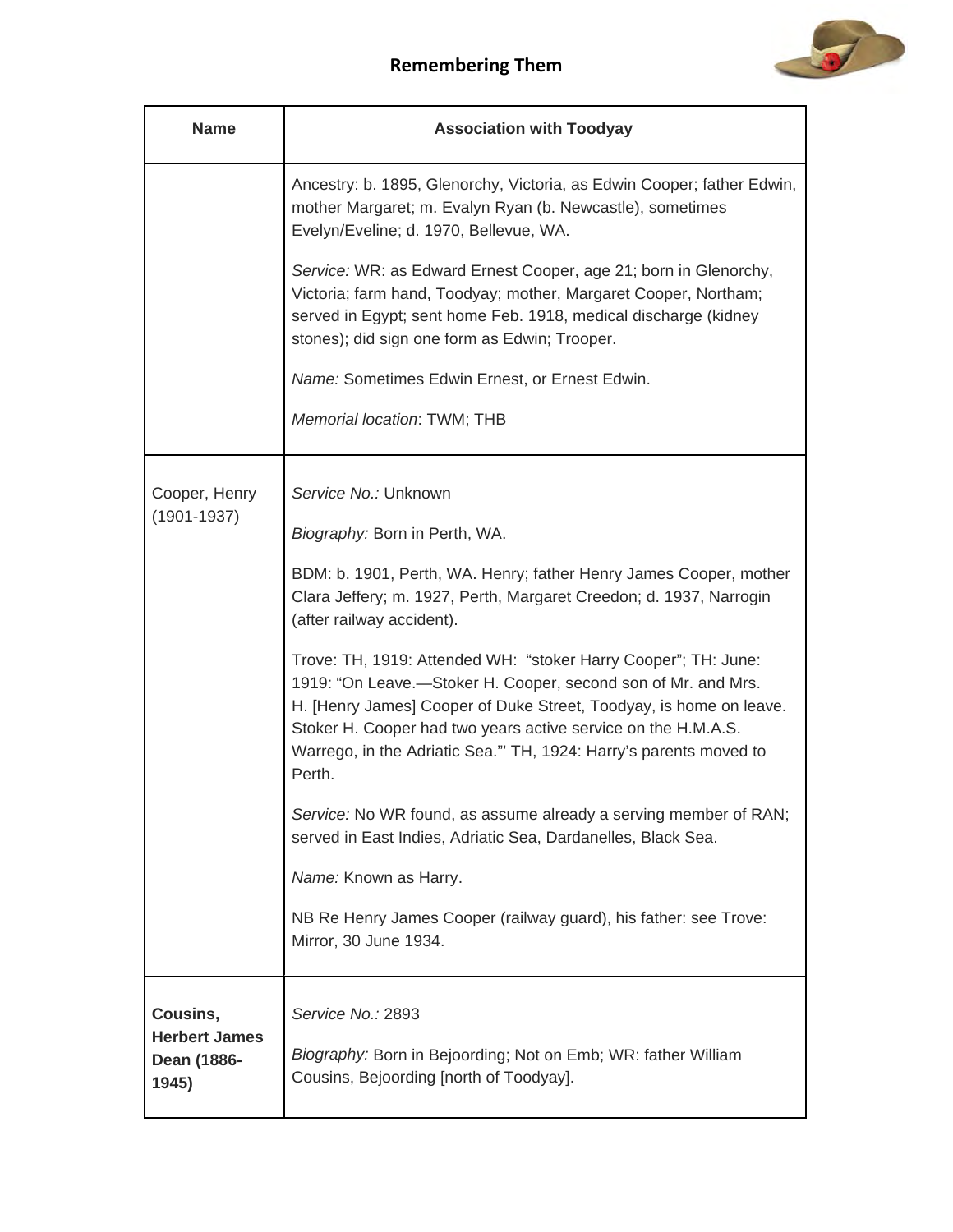

| <b>Name</b>               | <b>Association with Toodyay</b>                                                                                                                                                                                                                                                                             |
|---------------------------|-------------------------------------------------------------------------------------------------------------------------------------------------------------------------------------------------------------------------------------------------------------------------------------------------------------|
|                           | BDM: b. 1886, under Hubert James Dean Cousins, Toodyay; father<br>William Cousins, mother Hannah Ferguson; d. 1945, Northam, under<br>Herbert J.D. Cousins.                                                                                                                                                 |
|                           | Too Cem DB: Buried in Culham Cemetery; aged 58.                                                                                                                                                                                                                                                             |
|                           | Service: WR, under Herbert James Dean Cousins: age 29; born in<br>Bejoording; farmer; father, Williams Cousins, Bejoording; served in<br>France; wounded in action, 1918, France; Private.                                                                                                                  |
|                           | Name: Sometimes listed as Hubert James Dean Cousins.                                                                                                                                                                                                                                                        |
|                           | Listed in online Fighting Sons (with photo), p. 251.                                                                                                                                                                                                                                                        |
|                           | Photo link:                                                                                                                                                                                                                                                                                                 |
|                           | http://discoveringanzacs.naa.gov.au/browse/person/130099                                                                                                                                                                                                                                                    |
|                           | Memorial location: TWM; THB                                                                                                                                                                                                                                                                                 |
| <b>Cousins, Vernel</b>    | Service No.: 2896                                                                                                                                                                                                                                                                                           |
| Douglas (1895-<br>1918) * | Biography: Not on Emb:WR:Born in Bejoording; farmer, Bejoording;<br>father William Cousins, Bejoording;                                                                                                                                                                                                     |
|                           | BDM: b. 1895, as Vernal Douglas Cousins; father William Cousins,<br>mother Hannah Ferguson.                                                                                                                                                                                                                 |
|                           | Service: WR: as Vernel Douglas Cousins; age 21; born in Bejoording;<br>farmer, Bejoording; father William Cousins, Bejoording; served in<br>France; POW Germany 1917-1918; died 9 Feb. 1918 of self-inflicted<br>wounds (shell-shock, and terrible pains in the head) in POW Hospital,<br>Germany; Private. |
|                           | Name: Known as Doug; sometimes listed as Vernal Douglas.                                                                                                                                                                                                                                                    |
|                           | Photo link: http://discoveringanzacs.naa.gov.au/browse/person/130130                                                                                                                                                                                                                                        |
|                           | Photo link: Cousins' funeral on AWM<br>website: http://www.awm.gov.au/collection/P03236.342/                                                                                                                                                                                                                |
|                           | Listed in online Fighting Sons (with photo), p. 251.                                                                                                                                                                                                                                                        |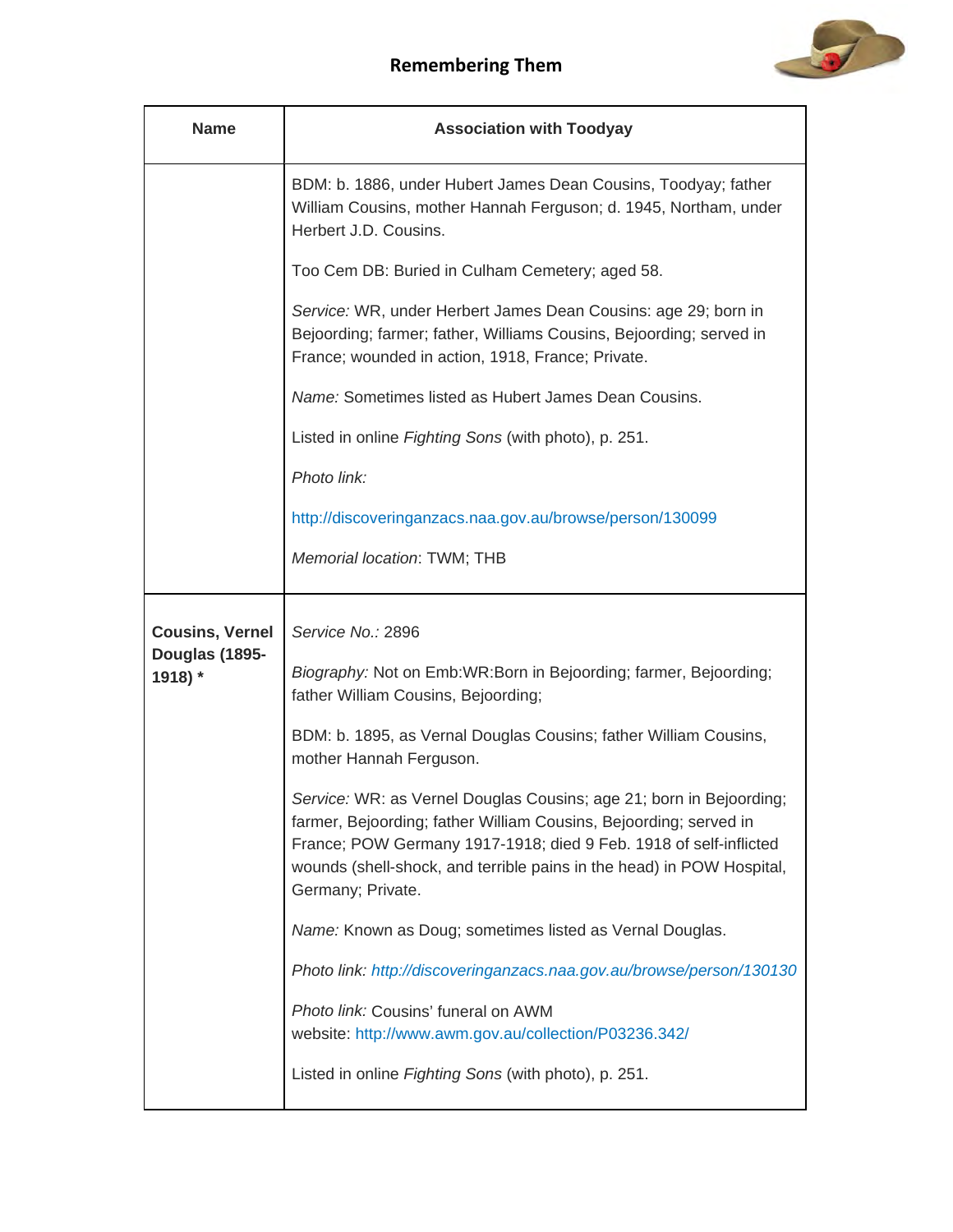



| <b>Name</b>                                             | <b>Association with Toodyay</b>                                                                                                                                                                                                                                                                                      |
|---------------------------------------------------------|----------------------------------------------------------------------------------------------------------------------------------------------------------------------------------------------------------------------------------------------------------------------------------------------------------------------|
|                                                         | Memorial location: TWM; THB; TP; VPHR                                                                                                                                                                                                                                                                                |
|                                                         | Listed under D. Cousins on TWM, THB, VPHR.                                                                                                                                                                                                                                                                           |
| Crossland,                                              | Service No.: 599                                                                                                                                                                                                                                                                                                     |
| <b>Royden Charles</b><br>$(1889 - 1916)$                | Biography: Born in Guildford, WA; did not embark from Aust.                                                                                                                                                                                                                                                          |
|                                                         | BDM: b. 1889, Guildford; father Charles Crossland, mother Margaret<br>Lefroy.                                                                                                                                                                                                                                        |
|                                                         | Trove: Daily News, Sept. 1916: "News has been received from the<br>military authorities of the death of Roy Crossland, son of the late Mr.<br>Crossland of Guildford. He enlisted at the beginning of this year from<br>the Federated Malay States, where he held an appointment as Staff<br>Surveyor for the F.M.S. |
|                                                         | Service: WR: as Roy Charles Crossland; age 26; born in Guildford,<br>WA; licensed surveyor; sister, Mrs. C.M. Lukin, Toodyay [three<br>Crossland sisters married 3 Lukins]; served in Egypt, France; suffered<br>mumps; KIA, France; 18 August 1916; 2 <sup>nd</sup> Lieut.                                          |
|                                                         | Name: Known as Roy.                                                                                                                                                                                                                                                                                                  |
| Crutchett,<br><b>William James</b><br>$(1882 - 1917)$ * | Service No.: 5681                                                                                                                                                                                                                                                                                                    |
|                                                         | Biography: Born in England: Emb; labourer; sister, Miss M. Crutchett,<br>England.                                                                                                                                                                                                                                    |
|                                                         | CER: labourer, then farmer; Stirling Terrace, Toodyay; "Ardmona",<br>North Bolgart, 1911-1916.                                                                                                                                                                                                                       |
|                                                         | Service: WR: age 34; born in England; labourer (was a seaman, 6<br>years prior); mother, Mrs M.J. Crutchett, England, then sister, Miss<br>Maud Crutchett, London; served in France; KIA, 9 April 1917, France;<br>Private.                                                                                          |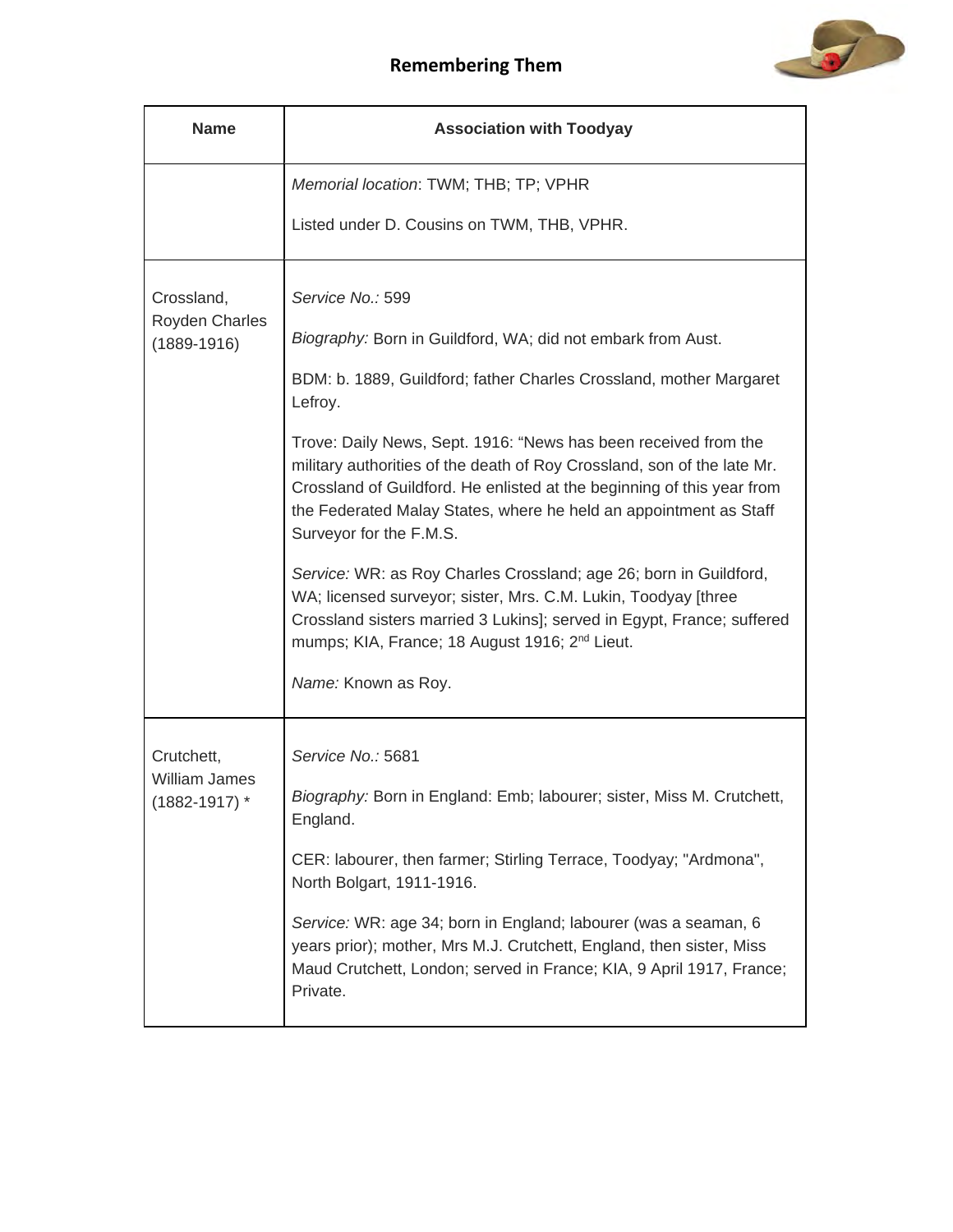

| <b>Name</b>                                      | <b>Association with Toodyay</b>                                                                                                                                                                                                                                                                                                                  |
|--------------------------------------------------|--------------------------------------------------------------------------------------------------------------------------------------------------------------------------------------------------------------------------------------------------------------------------------------------------------------------------------------------------|
| Cunninghame,                                     | Service No.: 200                                                                                                                                                                                                                                                                                                                                 |
| <b>Matthew Kerr</b><br>$(1882 - 1923)$           | Biography: Born in Guildford; Emb: railway employee; lived in<br>Toodyay; sister Mrs F. Buck (or Burke) lived in Toodyay [CER: 1914],<br>then Northam.                                                                                                                                                                                           |
|                                                  | BDM: b. 1882 (Cunningham, Matthew Kerr), Guildford; father, John<br>Patrick Cunningham, mother Cecilia Coomer; d. 1923, Cunninghame,<br>Mathew, Perth.                                                                                                                                                                                           |
|                                                  | Trove: West Australian, 1923; d. 1923, Inglewood, aged 39.                                                                                                                                                                                                                                                                                       |
|                                                  | CER: Matthew's sister Flora's daughter Eileen Buck, married 1929<br>Victor Federal James, a Toodyay boy.                                                                                                                                                                                                                                         |
|                                                  | Service: WR, as Matthew Cunninghame; age 32; born in Guildford;<br>railway employee; sister, Flora Buck [Burke], Toodyay, later Northam;<br>Field Ambulance; served and wounded, 10 May 1915, at Gallipoli, also<br>served in Egypt, France, Belgium; returned to Aust. Mar. 1918<br>(disability, gunshot wound), fit for home service; Private. |
|                                                  | Name: Sometimes Mathew and Cunningham; known as Matt.                                                                                                                                                                                                                                                                                            |
|                                                  | Photo link: http://discoveringanzacs.naa.gov.au/browse/person/139103                                                                                                                                                                                                                                                                             |
| Davies, William<br><b>Howard (1891-</b><br>1918) | Service No.: 312                                                                                                                                                                                                                                                                                                                                 |
|                                                  | Biography: Born in South Australia; Emb: farm labourer; father, J.<br>Davies, South Aust.                                                                                                                                                                                                                                                        |
|                                                  | CER: farm labourer, Deepdale, near Toodyay, 1914.                                                                                                                                                                                                                                                                                                |
|                                                  | Ancestry: b. 1891, S. Aust; d. 1918, S. Aust., aged 27.                                                                                                                                                                                                                                                                                          |
|                                                  | Trove: TH, 1918: "William Howard Davis [sic], well-known in Toodyay,<br>on a visit to his parents in South Australia, died after undergoing an<br>operation. The deceased enlisted from Toodyay and returned to W.A.<br>after some months' service, but eventually went East for a spell<br>intending to return again to W.A."                   |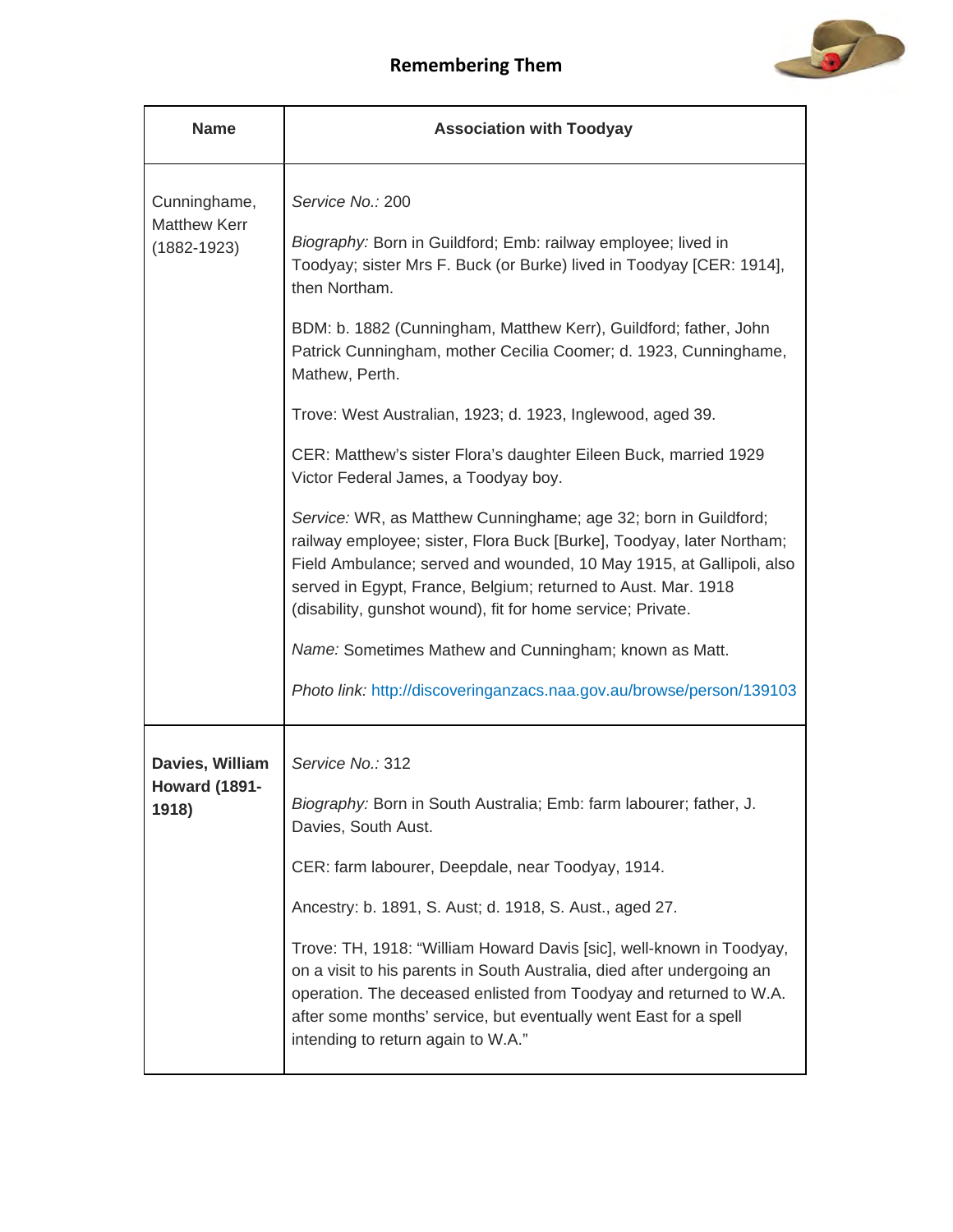

| <b>Name</b>                                             | <b>Association with Toodyay</b>                                                                                                                                                                                                                                                                                                                                                                                                                                                                                                                                                                                                                                                     |
|---------------------------------------------------------|-------------------------------------------------------------------------------------------------------------------------------------------------------------------------------------------------------------------------------------------------------------------------------------------------------------------------------------------------------------------------------------------------------------------------------------------------------------------------------------------------------------------------------------------------------------------------------------------------------------------------------------------------------------------------------------|
|                                                         | Service: WR: age 22; farm labourer; father, J. Davies, S. Aust.; served<br>at Gallipoli; wounded at Gallipoli, 27 April 1915; returned to Victoria,<br>Aust., 1916 (wounded); Private.<br>Memorial location: TWM; THB                                                                                                                                                                                                                                                                                                                                                                                                                                                               |
| Dempster,<br><b>Reginald Garry</b><br>$(1888 - 1915)$ * | Service No.: 539<br>Biography: Born in Toodyay (Newcastle); Emb: station overseer,<br>Northam; mother Mrs J.G. Dempster lived in Northam; TH: Birth notice:<br>son of J. Garry Dempster born in Newcastle, 1888.<br>BDM: b. 1888, Newcastle; father Joseph Garibaldi Dempster, mother<br>Annie Dean.<br>Service: WR: age 26 (b.1888); born in Northam; served at Gallipoli;<br>KIA, Gallipoli, 7 Aug. 1915 (same event at which J.T. Wilkerson and<br>E.J. White were killed); Trooper.<br>Listed in The Men Behind the Names (R. Stevens' Northam WW1<br>book), p. 45-47 (photo).<br>Photo link: http://discoveringanzacs.naa.gov.au/browse/person/145675<br>Memorial location: TP |
| Denis, Hubert<br>Victor (1889-<br>1957)                 | Service No.: 773<br>Biography: Born in England; Emb, 1914: Herbert Victor Denis,<br>labourer, Northam; father, G.W. Denis, London, England; Emb,<br>1916: Herbert Victor Denis, farmer, Northam; mother, Mrs A. Denis,<br>England, also Miss A. Hastings, Northam.<br>BDM: m. 1920, as Hubert V. Denis, Northam, Agnes Hastings (of<br>Northam); d. 1957, Northam, aged 68, son of George and Alice Denis.<br>Ancestry: b. ca 1889.<br>CER: Hubert Victor Denis, farmer, Rose Valley, Toodyay, 1925-1956.                                                                                                                                                                           |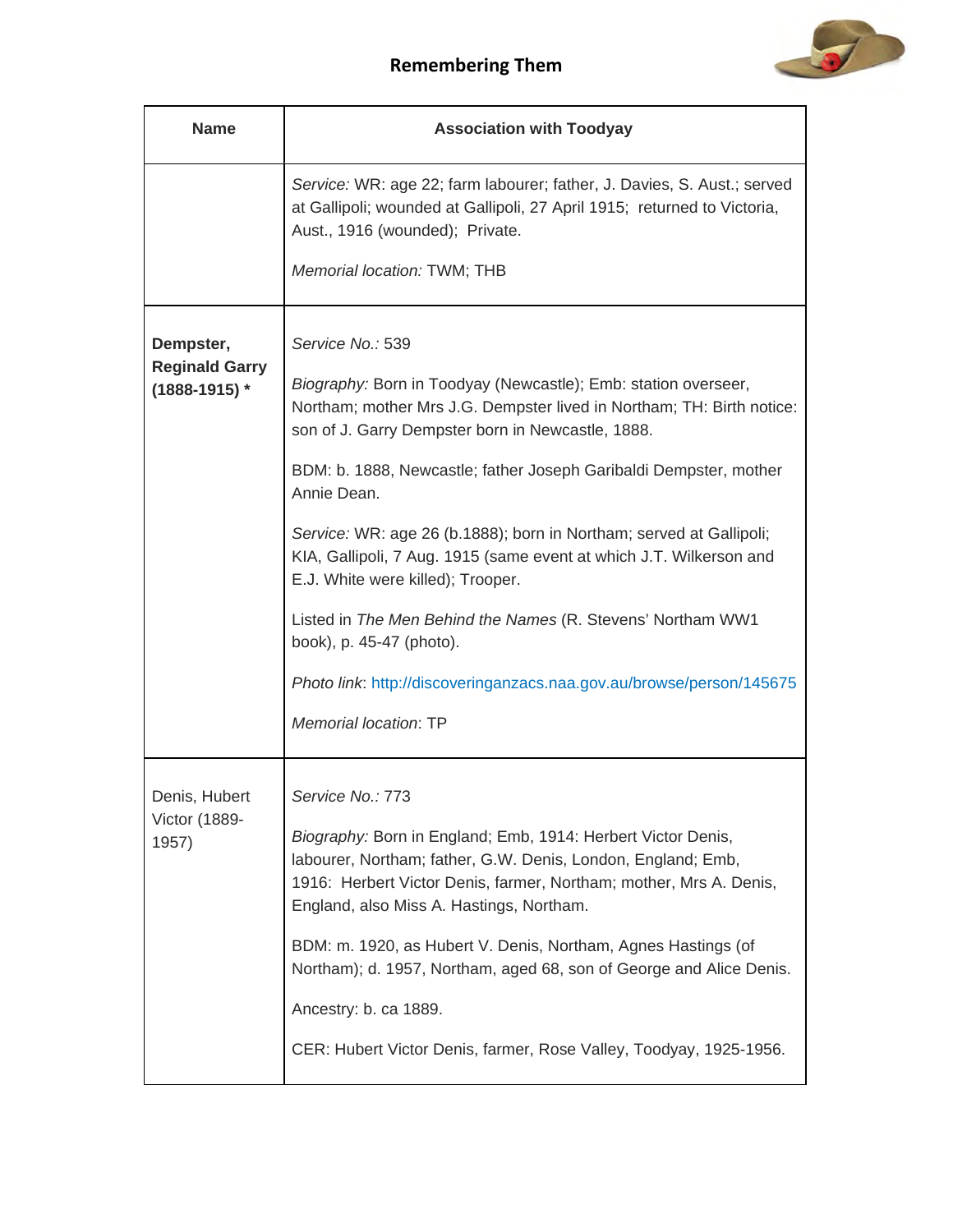

| <b>Name</b>                                 | <b>Association with Toodyay</b>                                                                                                                                                                                                                                                                                                  |
|---------------------------------------------|----------------------------------------------------------------------------------------------------------------------------------------------------------------------------------------------------------------------------------------------------------------------------------------------------------------------------------|
|                                             | Trove: Daily News, 1916: Denis got engaged to Agnes Hastings,<br>Woodlawn, Jennacubbine whilst on leave; TH, May 1920: playing<br>football for Toodyay team; TH, Nov. 1921: first joined Toodyay Ag.<br>Society committee; TH, Feb. 1923: farming at Rose Valley, Toodyay.                                                       |
|                                             | Service: WR: as Herbert Victor Denis; age 22; born in England;<br>labourer; mother, Alice Denis, England; served in Gallipoli (emb. Mar.<br>1915, landed 25 May 1915); suffered influenza, appendicitis, Egypt;<br>returned to Aust., Jan. 1916 (abdominal tumour); returned to England,<br>June 1917; served in France; Private |
|                                             | Name: Often called himself Herbert.                                                                                                                                                                                                                                                                                              |
|                                             | Memorial location: JWR                                                                                                                                                                                                                                                                                                           |
| Despard,                                    | Service No.: possibly: WO 399/2197                                                                                                                                                                                                                                                                                               |
| <b>Charlotte Letitia</b><br>$(1872 - 1945)$ | Biography: Born in Mortlock, Vic.                                                                                                                                                                                                                                                                                                |
|                                             | BDM: D. 1945, Perth.                                                                                                                                                                                                                                                                                                             |
|                                             | MCB: Died 1945, Leederville, WA.                                                                                                                                                                                                                                                                                                 |
|                                             | Various sources: Ran her own hospital in Newcastle, 1905-ca1908;<br>Matron of the Newcastle Hospital, 1910.                                                                                                                                                                                                                      |
|                                             | Service: WR: served with the Queen Alexandra Imperial Military<br>Nursing Service Reserve, 1915-1917; served in Egypt, England,<br>Dardanelles; suffered malaria; Staff Nurse.                                                                                                                                                   |
| Dhu, Alfred                                 | Service No.: 3509                                                                                                                                                                                                                                                                                                                |
| <b>James (1878-</b><br>1917) *              | Biography: Born in Toodyay; Emb: farmhand, Glencoe, Gin Gin;<br>brother Herbert Charles Dhu, Perth.                                                                                                                                                                                                                              |
|                                             | BDM: Alfred James Dhue, b. 1878, Toodyay; father Charles Dhue,<br>mother Esther Doust.                                                                                                                                                                                                                                           |
|                                             | Service: WR: age 37; born in Toodyay; farmhand; served in Egypt,<br>France; wounded in France; KIA France 2 April 1917; Private.                                                                                                                                                                                                 |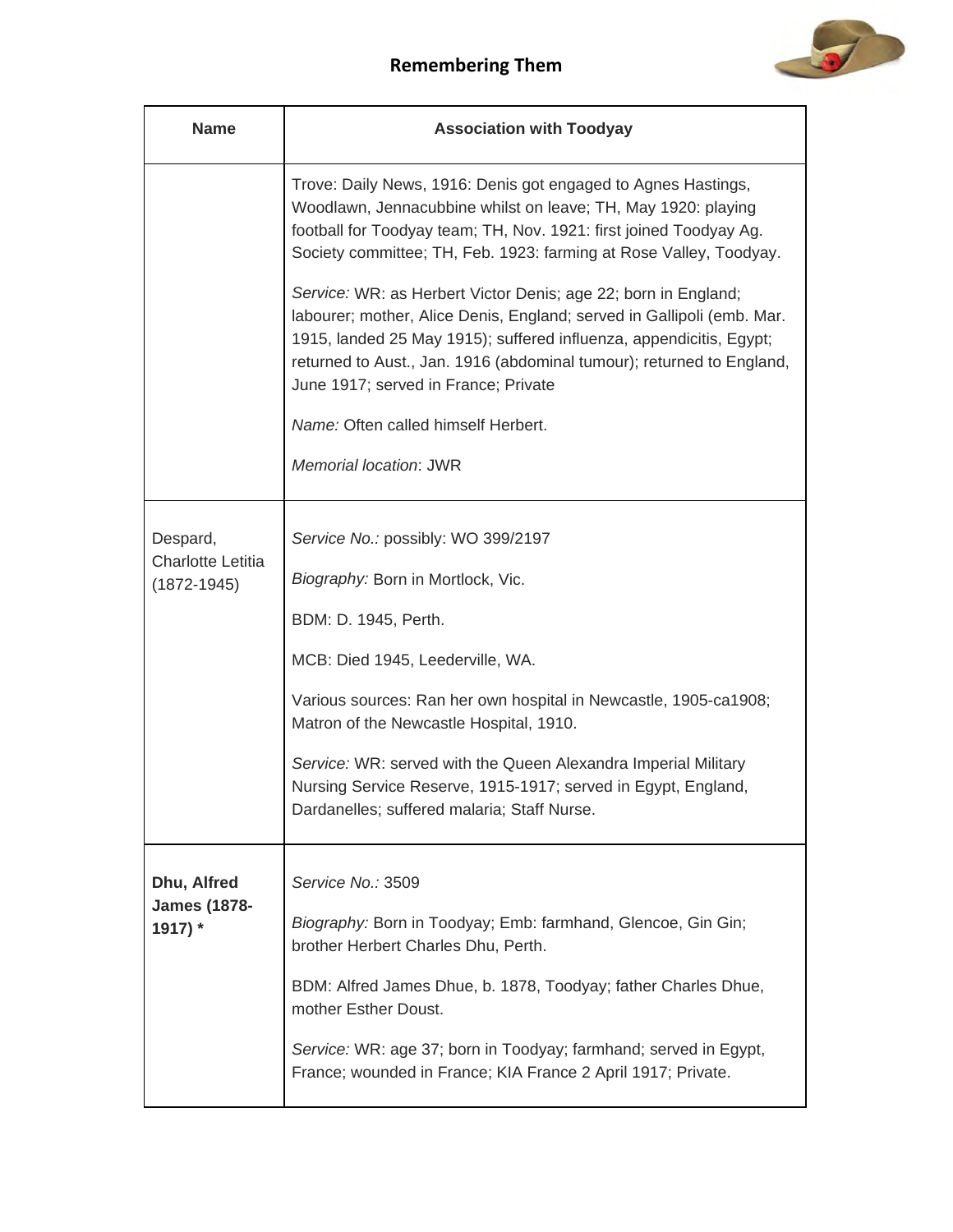



| <b>Name</b>                               | <b>Association with Toodyay</b>                                                                                                                                                                 |
|-------------------------------------------|-------------------------------------------------------------------------------------------------------------------------------------------------------------------------------------------------|
|                                           | Name: Sometimes Dhue.                                                                                                                                                                           |
|                                           | Memorial location: TP                                                                                                                                                                           |
| Dhu, Henry<br>$(1876 - 1917)$ *           | Service No.: 2858                                                                                                                                                                               |
|                                           | Biography: Born in Toodyay; Emb: labourer, Sandstone; wife Mary c/-<br>PO Mt. Magnet, then Perth.                                                                                               |
|                                           | BDM: m. 1900, Northam, Mary Lyon.                                                                                                                                                               |
|                                           | Service: WR: age 40; wife Mary c/- PO Mt. Magnet (Sandstone), then<br>Perth; served France, Belgium; KIA, Belgium, 13 Oct. 1917 (buried<br>Ypres); Private.                                     |
|                                           | Name: Known as Harry (TH: "native of Toodyay").                                                                                                                                                 |
|                                           | Photo link: http://discoveringanzacs.naa.gov.au/browse/person/147128                                                                                                                            |
|                                           | Memorial location: TP                                                                                                                                                                           |
| Doig, Peter                               | Service No.: 2806                                                                                                                                                                               |
| <b>William Kenneth</b><br>$(1887 - 1974)$ | Biography: Born in S. Aust; Emb: bush contractor, Wagin; father,<br>Alexander Doig, Wagin.                                                                                                      |
|                                           | BDM: m. 1923, Northam, Ethel Smith (b. Toodyay).                                                                                                                                                |
|                                           | Ancestry: b. 1886, S. Aust., father Alexander Doig, mother Maria<br>Brans; d. 1974, Guildford, aged 87 years.                                                                                   |
|                                           | Trove: TH. Feb. 1921: working in Toodyay as an agricultural inspector;<br>TH, Dec. 1921: Lieut. Doig was part of guard of honor for unveiling of<br>TWM.                                        |
|                                           | Service: WR: age 29; born in S. Aust; bush contractor; father,<br>Alexander Doig, Wagin; served in Egypt, Palestine; wounded in action,<br>Palestine; awarded Military Cross, Oct. 1918; Lieut. |
|                                           | Photo link:                                                                                                                                                                                     |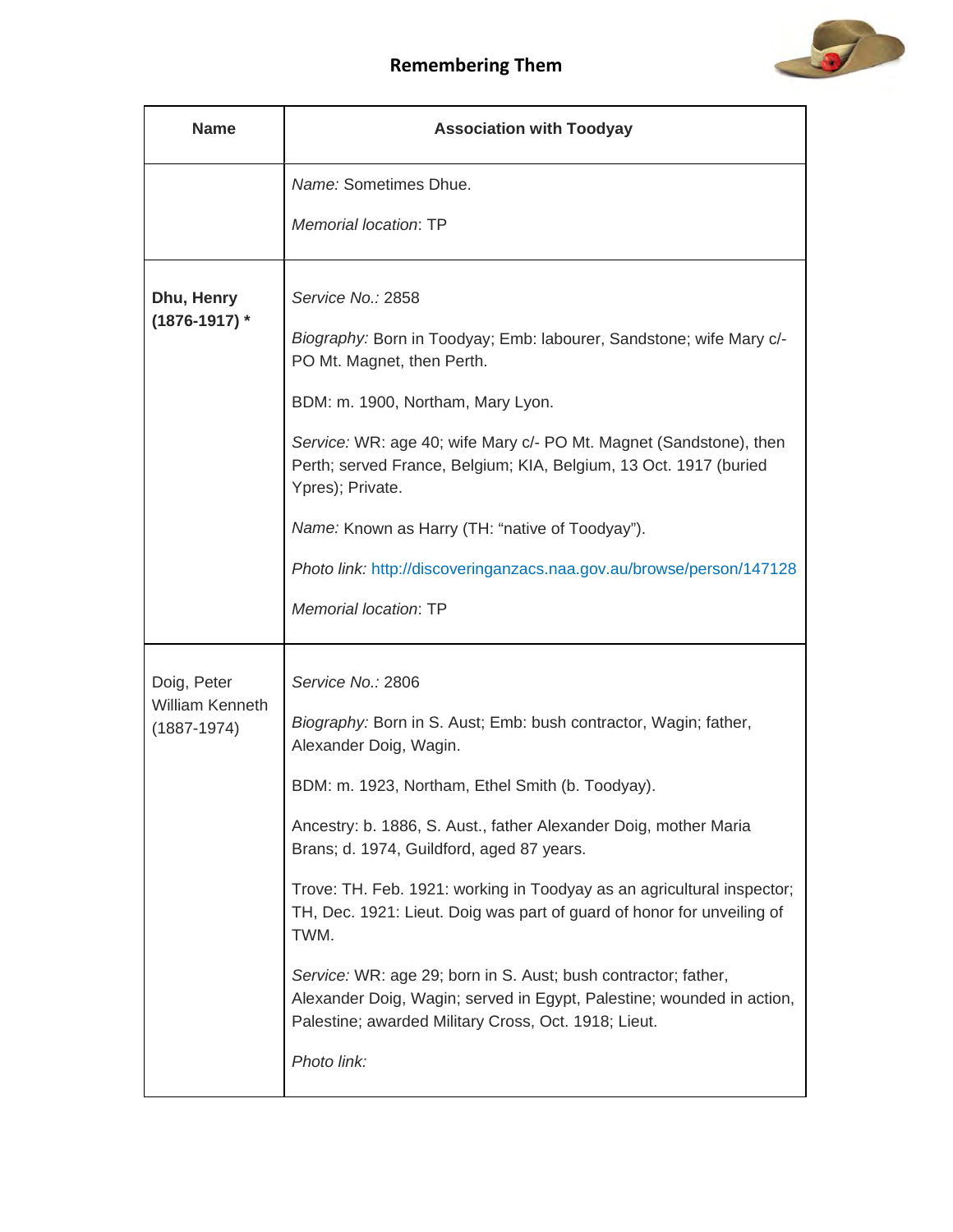

| <b>Name</b>                               | <b>Association with Toodyay</b>                                                                                                                                                        |
|-------------------------------------------|----------------------------------------------------------------------------------------------------------------------------------------------------------------------------------------|
|                                           | http://discoveringanzacs.naa.gov.au/browse/person/149574                                                                                                                               |
|                                           | Photo link: https://www.awm.gov.au/collection/H00027/                                                                                                                                  |
|                                           | Photo link:                                                                                                                                                                            |
|                                           | https://www.awm.gov.au/collection/P01350.019                                                                                                                                           |
| Donegan,                                  | Service No.: 1646                                                                                                                                                                      |
| <b>Herbert James</b><br>$(1876 - 1916)$ * | Biography: Born in Toodyay; Emb: telephone linesman, Perth; mother<br>Mrs Charlotte Donegan, Rose Cottage, Toodyay,                                                                    |
|                                           | Brother: T.J. Donegan; brother of Percy William Donegan.                                                                                                                               |
|                                           | BDM: b. 1876; father Thomas Donegan, mother Charlotte Herbert; d.                                                                                                                      |
|                                           | Service: WR: age 38; born in Toodyay; telephone linesman, mother<br>Mrs Charlotte Donegan, Rose Cottage, Toodyay, father dead; served<br>in France; KIA France, 3 Sept. 1916; Private. |
|                                           | Photo link: http://discoveringanzacs.naa.gov.au/browse/person/150108                                                                                                                   |
|                                           | Memorial location: TWM; THB; TP                                                                                                                                                        |
|                                           | Memorial plaque, St. Stephen's Church, Toodyay.                                                                                                                                        |
| Donegan,                                  | Service No.: 7287                                                                                                                                                                      |
| <b>Norman Eric</b><br>$(1899 - 1971)$     | Biography: Born in Northam; Emb: bank clerk, Toodyay; father, T.J.<br>Donegan, hotelkeeper, Toodyay.                                                                                   |
|                                           | BDM: b. 1899, Northam; father Thomas John Donegan, mother Esther<br>Demasson.                                                                                                          |
|                                           | Ancestry: d. 1971, Box Hill, Victoria, age 71.                                                                                                                                         |
|                                           | Father T.J. Donegan was working for Throssells store in Northam in<br>1899, then moved back to Toodyay to open Donegan's Store (bought<br>from Throssells).                            |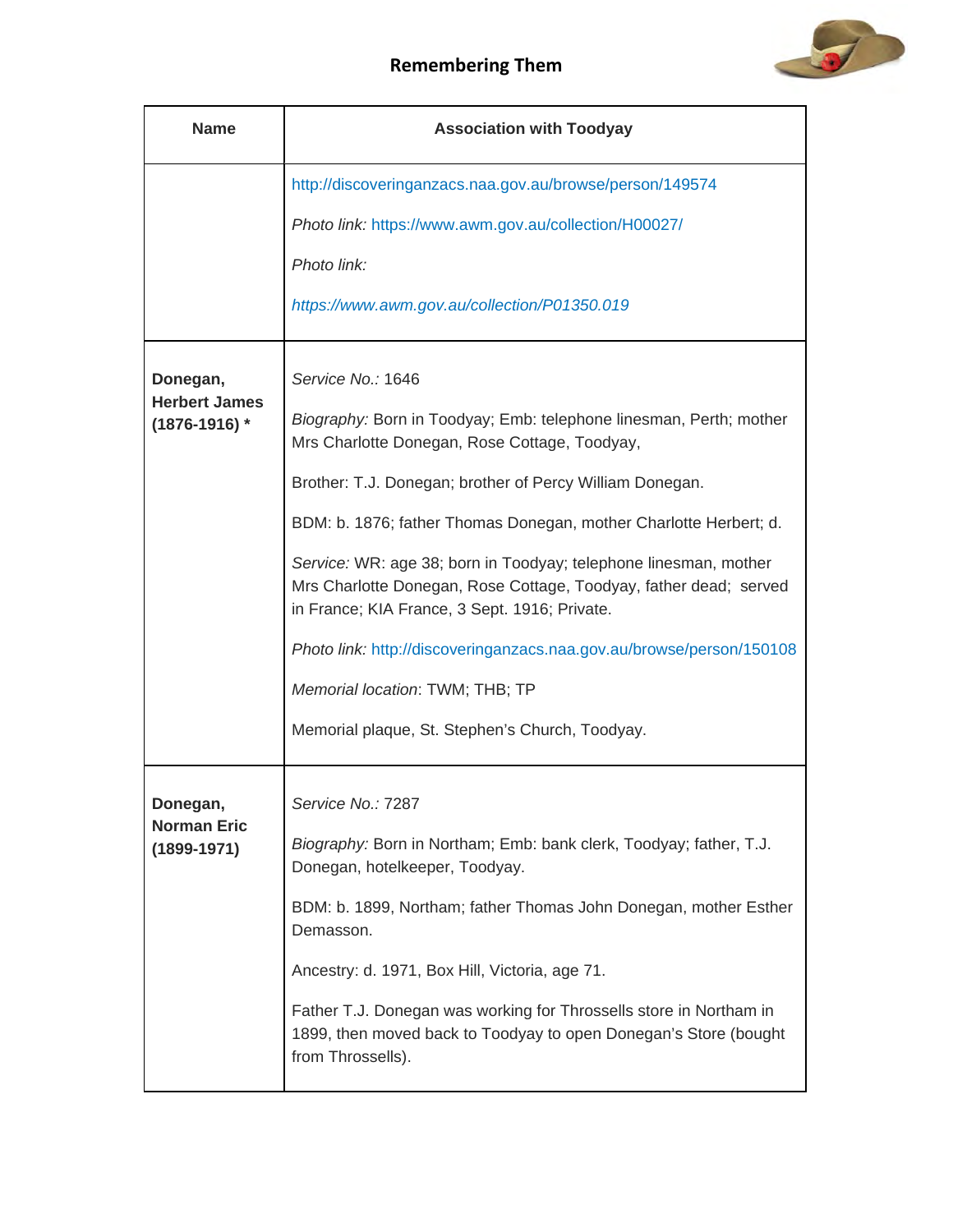

| <b>Name</b>                                | <b>Association with Toodyay</b>                                                                                                                                                                                   |
|--------------------------------------------|-------------------------------------------------------------------------------------------------------------------------------------------------------------------------------------------------------------------|
|                                            | Service: WR: age 18; born in Northam; bank clerk, Northam; father,<br>Thomas John Donegan, hotelkeeper, Toodyay; served in France;<br>suffered measles, influenza; Private.                                       |
|                                            | Memorial location: TWM; THB                                                                                                                                                                                       |
| Donegan, Percy<br>William (1889-           | Service No.: 804                                                                                                                                                                                                  |
| 1949)                                      | Biography: Born in Toodyay; Emb: stockman, Toodyay; mother, Mrs.<br>E. [ie C.] Donegan, Toodyay;                                                                                                                  |
|                                            | BDM: b. 1889, Toodyay; father Thomas Donegan, mother Charlotte<br>Herbert; d. 1949, Northam.                                                                                                                      |
|                                            | Brother of Herbert James Donegan.                                                                                                                                                                                 |
|                                            | Too Cem BD: Buried in Toodyay Public Cemetery; age 60.                                                                                                                                                            |
|                                            | Trove: Sunday Times, June 1915: Photo; TH, 1917: Letter from AJ<br>Smith mentioning Clarrie Greedy, Gordon Anderson and Percy<br>Donegan.                                                                         |
|                                            | Service: WR: age 25; born in Toodyay; stockman; mother, Mrs C.<br>Donegan, Toodyay; served in Gallipoli, France, Belgium; wounded in<br>action Gallipoli, April 1915; returned to Aust., Sept. 1918; Pioneer Sgt. |
|                                            | Photo link: http://discoveringanzacs.naa.gov.au/browse/person/150112                                                                                                                                              |
|                                            | Memorial location: TWM; THB                                                                                                                                                                                       |
| Dowdey, Peter<br>Wallace (1891-<br>1917) * | Service No.: 2192                                                                                                                                                                                                 |
|                                            | Biography: Born in S. Aust; Emb., as P. Dowdy: labourer, Fremantle,<br>WA; brother, Charles Dowdy, Fremantle.                                                                                                     |
|                                            | Ancestry: b. 1891, as Peter Wallace Dowdey, S. Aust.; father John<br>Anthony Dowdey, mother, Sarah Ann Smith.                                                                                                     |
|                                            | CER: Dowdy, Peter, labourer, Bolgart, 1916.                                                                                                                                                                       |
|                                            | Trove: Sunday Times, 1913: "Toodyay tit-bits.  "The yard-man at the<br>Victoria Hotel has gone, and his high sense of good humor and sound                                                                        |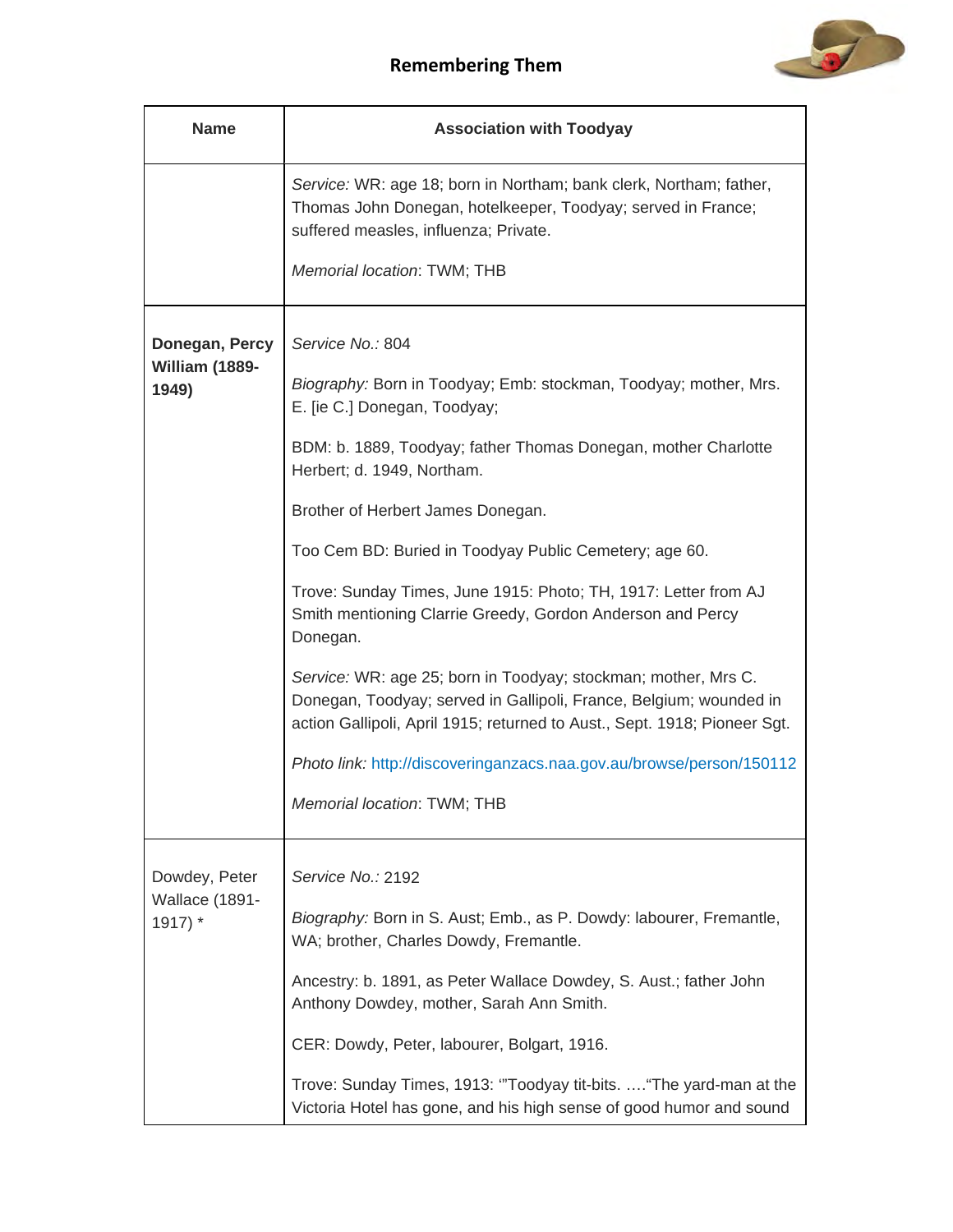

| <b>Name</b>                                   | <b>Association with Toodyay</b>                                                                                                                                                                                                                                                                                                                                                                                                                                                                                                                                                                                                                                                                                                                                                                                                                                   |
|-----------------------------------------------|-------------------------------------------------------------------------------------------------------------------------------------------------------------------------------------------------------------------------------------------------------------------------------------------------------------------------------------------------------------------------------------------------------------------------------------------------------------------------------------------------------------------------------------------------------------------------------------------------------------------------------------------------------------------------------------------------------------------------------------------------------------------------------------------------------------------------------------------------------------------|
|                                               | philosophy is missed, but his successor, Peter Dowdy [sic], is almost<br>as interesting. Of course, he can't wakeup his clients in the mornings in<br>time to catch the trains, but that's nothing."; West Australian, 1917:<br>"DOWDEY. - On June 8, killed in action, in France,<br>Private Peter Wallace Dowdy [sic], 44th Battalion, late of Bolgart,<br>dearly loved brother of Mrs. A. Scurry, Subiaco, Mrs. W. Griggs,<br>Guildford; May, South Australia; and Jim, Queensland; aged 25 years."<br>Service: age 24; born in S. Aust.; labourer, miner; brother, Charles<br>Dowdey, Fremantle, then Highgate, then c/- Mr. Curran, Fremantle;<br>served in France, Belgium; KIA, 8 June 1917, Belgium; Private.<br>Name: Sometimes Dowdy; WR: Will: Peter Wallis Dowdey, to sister<br>Florence Scurry, Subiaco, WA.<br>Memorial location: KPHAP; VPWM, VPHR |
| <b>Duthie, Stanley</b><br>Howard (b.<br>1900) | Service No.: 15107<br>Biography: Born in Boulder, WA; Emb: farm hand, Toodyay; father,<br>H.A. Duthie, Pioneer Sgt., Black Boy Camp, WA; can't identify death<br>date.<br>BDM: b. 1900, Boulder, WA; father, Howard Alexander Duthie, mother,<br>Elizabeth Revell; m. 1933, Perth, Jessie Blenkinsop.<br>Service: WR: age 18; born in Boulder, WA; farm hand; father, Harry<br>Alexander Duthie, Walkaway, WA, then Pioneer Sgt., Black Boy<br>Camp, WA; served in Egypt, France; Gunner.<br>Name: Assume R. Duthie is Stanley Howard Duthie.<br>Memorial location: TWM; THB (on both as R. Duthie, assume typo)                                                                                                                                                                                                                                                  |
| Edmonds, John<br>$(1894 - 1919)$ *            | Service No.: 2617<br>Biography: Born in Victoria; Emb: Motor-driver, Cottesloe; father John<br>lived in Cottesloe; can't see a link to Toodyay.<br>Ancestry: b. 1894. John Mathieson William Edmonds.                                                                                                                                                                                                                                                                                                                                                                                                                                                                                                                                                                                                                                                             |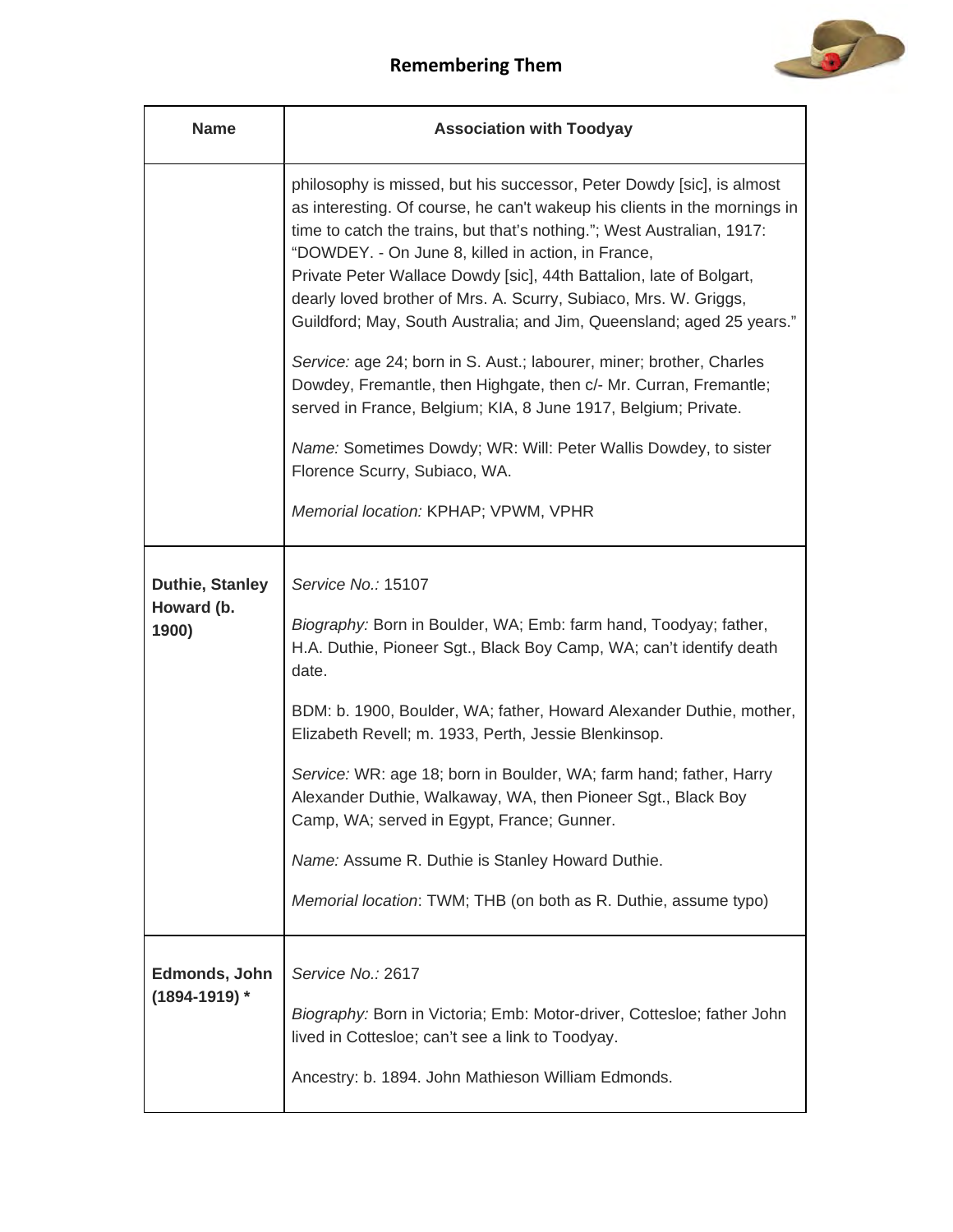

| <b>Name</b>                                             | <b>Association with Toodyay</b>                                                                                                                                                                                    |
|---------------------------------------------------------|--------------------------------------------------------------------------------------------------------------------------------------------------------------------------------------------------------------------|
|                                                         | Service: WR: as John Edmonds; age 20; born in Melbourne, Vic.;<br>father, John Edmonds, Cottesloe; served in Egypt, France; died of<br>disease (influenza), 12 Feb. 1919, France; Private, Gunner, then<br>Driver. |
|                                                         | Trove: Died from influenza 12 Feb. 1919; well known in Midland<br>Junction.                                                                                                                                        |
|                                                         | Name: Sometimes WR has Edmunds; Trove: Known as Jack.                                                                                                                                                              |
|                                                         | Photo link:                                                                                                                                                                                                        |
|                                                         | http://discoveringanzacs.naa.gov.au/browse/person/158398                                                                                                                                                           |
|                                                         | Memorial location: TWM; THB (Edmunds); TP                                                                                                                                                                          |
|                                                         | Toodyay Mem. Plaque: Driver John Edmonds, died of disease, France,<br>20 July 1919 [sic].                                                                                                                          |
| Edmonds,<br><b>Thomas William</b>                       | Service No.: 5849                                                                                                                                                                                                  |
| (1879-1917) *                                           | Biography: Born in Toodyay; Emb: farmer, Bolgart; brother Benjamin<br>Edmonds, Bolgart; son of John Edmonds (1866-1893, Toodyay).                                                                                  |
|                                                         | BDM: b. 1879, father John Edmonds, mother Sarah Waldock.                                                                                                                                                           |
|                                                         | Service: WR: age 37; parents dead, brother Benjamin Edmonds,<br>Bolgart; served and wounded in action in France; died of wounds in<br>London, England, 29 April 1917; buried in England; Private.                  |
|                                                         | Photo link: http://discoveringanzacs.naa.gov.au/browse/person/158469                                                                                                                                               |
|                                                         | Photo link: http://www.awm.gov.au/collection/P06176.001/                                                                                                                                                           |
|                                                         | Listed in online Fighting Sons (with photo), p. 144.                                                                                                                                                               |
|                                                         | Memorial location: KPHAP; TP; VPWM; VPHR                                                                                                                                                                           |
| Edmonds,<br><b>William Richard</b><br>$(1891 - 1918)$ * | Service No.: 5850                                                                                                                                                                                                  |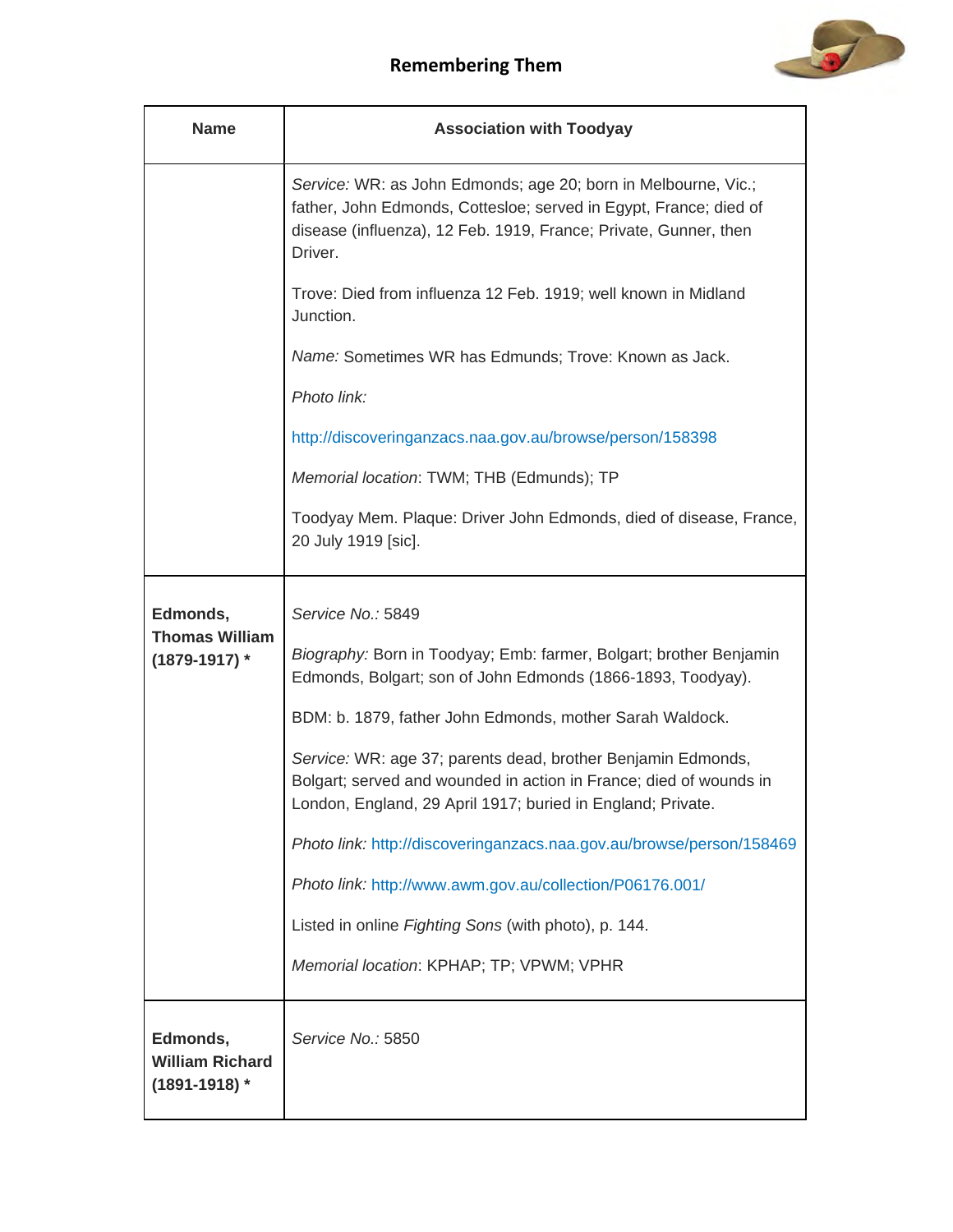

| <b>Name</b>                              | <b>Association with Toodyay</b>                                                                                                                                                                                                                       |
|------------------------------------------|-------------------------------------------------------------------------------------------------------------------------------------------------------------------------------------------------------------------------------------------------------|
|                                          | Biography: Born in Toodyay; Emb: farmer, Bolgart; father William<br>Edmonds, Cowardine and Wattening, mother Mrs. Mary Edmonds,<br>Toodyay.                                                                                                           |
|                                          | BDM: b. 1891, Toodyay, father William Edmonds, mother Mary<br>Pritchard.                                                                                                                                                                              |
|                                          | Service: WR: age 24; farmer, Bolgart; mother Mary Edmonds,<br>Toodyay; served and wounded in action in France; died of meningitis<br>from wounds in Whipps Cross Hospital, East London, England, 17<br>June 1918; buried in England; Private.         |
|                                          | Listed in online Fighting Sons (with photo), p. 249.                                                                                                                                                                                                  |
|                                          | Memorial location: TWM; THB (as Edmunds); TP; VPHR                                                                                                                                                                                                    |
| Edwards, Arthur<br>James (1894-<br>1968) | Service No.: 924<br>Biography: Born in Onslow; Emb: labourer, Toodyay; mother, Mrs<br>Fanny Dora Edwards, Toodyay.                                                                                                                                    |
|                                          | BDM: b. not listed; d. 1968, Perth [Myaree], aged 74.                                                                                                                                                                                                 |
|                                          | CER: Churchill Farm, Toodyay, 1911-1914.                                                                                                                                                                                                              |
|                                          | Trove: TH, 1919: returned to Toodyay; Later farmed with parents and<br>wife Hilda at Yuna, WA.                                                                                                                                                        |
|                                          | Service: WR: age 22; born in Onslow, WA; labourer; mother Mrs<br>Fanny Dora Edwards, Toodyay; served in Egypt, Jordan; often sick;<br>court-martial (not guilty); returned to Aust. for disciplinary reasons,<br>under detention, Aug. 1919; Trooper. |
|                                          | Name: Known as Jim.                                                                                                                                                                                                                                   |
| <b>Ellery, Bert</b><br>$(1895 - 1965)$   | Service No.: 5088<br>Biography: Born in Toodyay; Emb (under Bertie Ellery); butcher,                                                                                                                                                                  |
|                                          | Toodyay; father C.G. Ellery, Toodyay.                                                                                                                                                                                                                 |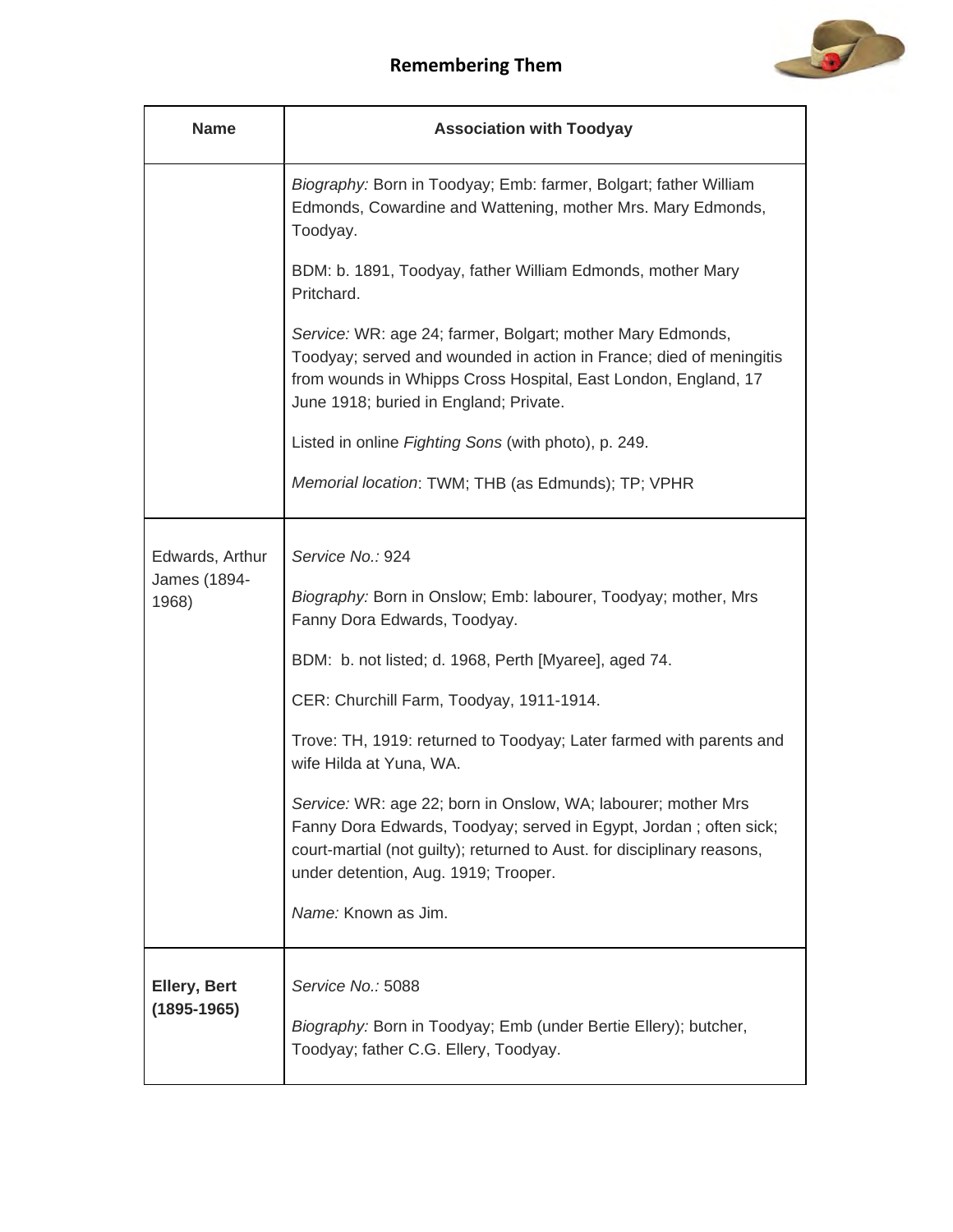

| <b>Name</b>                   | <b>Association with Toodyay</b>                                                                                                                                                  |
|-------------------------------|----------------------------------------------------------------------------------------------------------------------------------------------------------------------------------|
|                               | BDM: b. 1895 (twin), Bert; Newcastle; father Charles George Ellery,<br>mother Louisa Boyer; m. (as Bert) 1921, [Toodyay] reg. Northam,<br>Ruby Donegan; d. 1965, Perth, aged 70. |
|                               | Trove: TH, 1915: Tried to enlist in 1915, but he and his brother Ernie<br>rejected due to teeth troubles; TH, 1916: Letter from France.                                          |
|                               | Too Cem DB: Buried in Toodyay Public Cemetery, listed under Albert<br>(Bert) Ellery [check]; age 70.                                                                             |
|                               | Service: WR: under Bertie Ellery; aged 20; born in Toodyay; butcher;<br>father Charles G. Ellery, Toodyay; served in France; wounded in<br>action, France; Cpl.                  |
|                               | Name: Also known as Bertie and Albert. [Not sure about the Albert]                                                                                                               |
|                               | Memorial location: TWM; THB                                                                                                                                                      |
| <b>Ellery, Ernest</b>         | Service No.: 2262                                                                                                                                                                |
| <b>Edward (1895-</b><br>1969) | Biography: Born in Toodyay; Emb: grocer's assistant, Toodyay; father<br>C.G. Ellery, Toodyay.                                                                                    |
|                               | BDM: b. 1895 (twin), Newcastle, father Charles George Ellery, mother<br>Louisa Boyer.                                                                                            |
|                               | Ancestry: d. 1969, Heidelberg, Victoria; photo in uniform.                                                                                                                       |
|                               | Trove: TH, 1915: Tried to enlist in 1915, but he and his brother Bert<br>rejected due to teeth troubles; TH, 1916: Letter from Egypt; TH, 1917:<br>Letter from Egypt.            |
|                               | Trove; TH, 1927: Ern (Corp., Toodyay Troop, 10 <sup>th</sup> Light Horse) was<br>selected to be part of the military guard for the royal visitors to the<br>opening of Canberra. |
|                               | Service: WR: age 20; born in Toodyay; grocer's assistant; father<br>Charles George Ellery, Toodyay; served in Egypt; Lance Corp.                                                 |
|                               | Name: Known as Ern, Ernie and Twinny.                                                                                                                                            |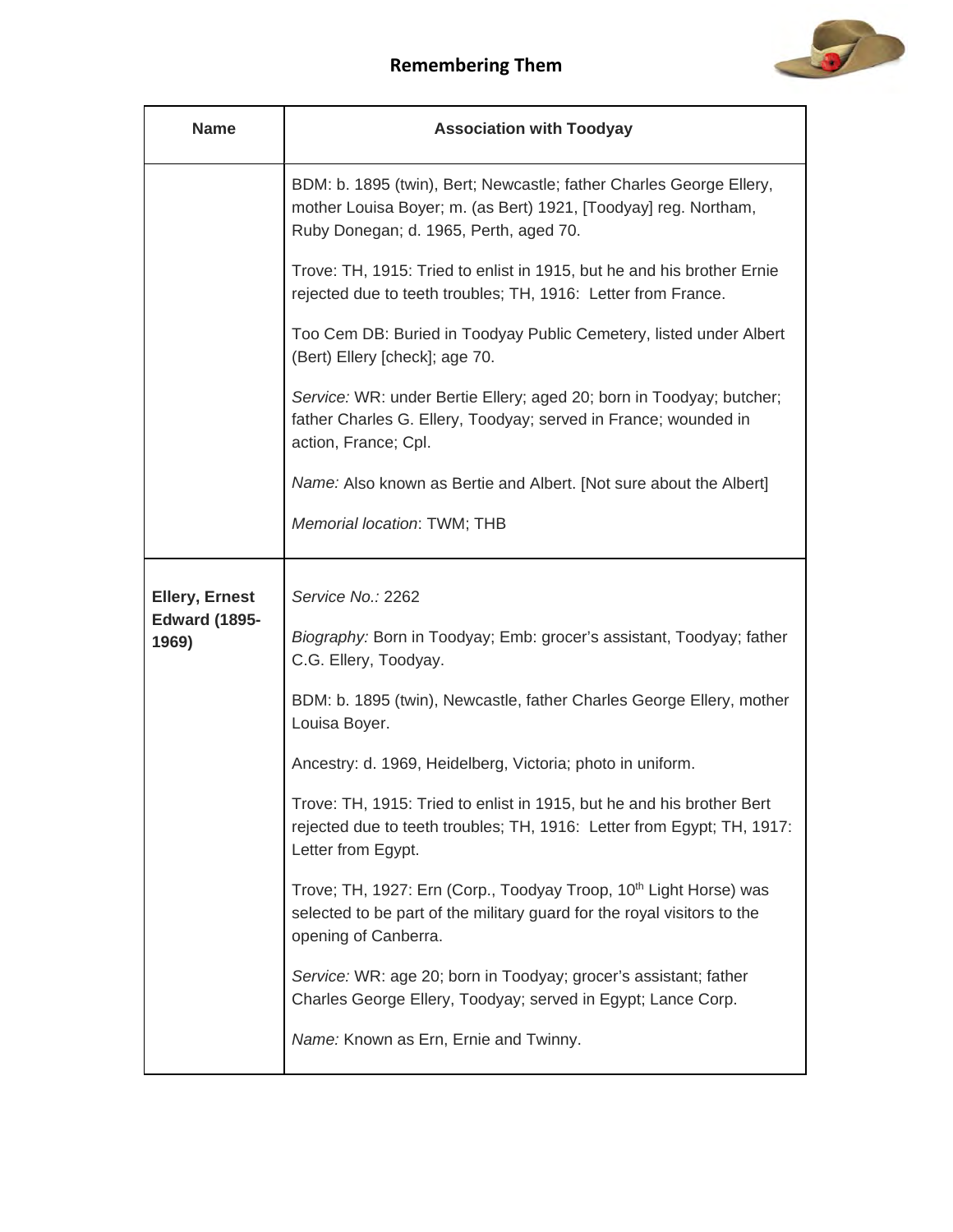

| <b>Name</b>                   | <b>Association with Toodyay</b>                                                                                                                                                                                                                                                                                                                                                                                         |
|-------------------------------|-------------------------------------------------------------------------------------------------------------------------------------------------------------------------------------------------------------------------------------------------------------------------------------------------------------------------------------------------------------------------------------------------------------------------|
|                               | Listed in Toodyay, the good old days (W. Chitty), p. 166 (1927 photo in<br>Light Horse uniform).                                                                                                                                                                                                                                                                                                                        |
|                               | Photo link: http://discoveringanzacs.naa.gov.au/browse/person/159329                                                                                                                                                                                                                                                                                                                                                    |
|                               | Memorial location: TWM; THB                                                                                                                                                                                                                                                                                                                                                                                             |
| Ellery, William               | Service No.: 56313                                                                                                                                                                                                                                                                                                                                                                                                      |
| <b>Andrew (1886-</b><br>1950) | Biography: Born in Toodyay; did not serve overseas;                                                                                                                                                                                                                                                                                                                                                                     |
|                               | BDM: b. 1886, Newcastle, father Charles George Ellery, mother Louisa<br>Boyer; d. 1950, Perth.                                                                                                                                                                                                                                                                                                                          |
|                               | Too Cem DB: Buried in Toodyay Public Cemetery; age 63.                                                                                                                                                                                                                                                                                                                                                                  |
|                               | Service: WR: age 31; born in Toodyay; farmer and machinery fitter;<br>wife Melinda Mayzel Ellery, Toodyay; suffered influenza; did not serve<br>overseas; discharged at end of hostilities, Dec. 1918; A/Sgt.                                                                                                                                                                                                           |
|                               | Memorial location: TWM; THB                                                                                                                                                                                                                                                                                                                                                                                             |
| Elphick, Arthur               | Service No.: 62798                                                                                                                                                                                                                                                                                                                                                                                                      |
| Vincent (1882-<br>1964)       | Biography: Born in S. Aust., son of Dr. Edward Elphick, Medical Officer<br>at Toodyay, 1902-1904; Emb: farmer, Leederville; wife, Mrs. Elphick,<br>Leederville, WA.                                                                                                                                                                                                                                                     |
|                               | Ancestry: b. 1882, S. Aust.; m. 1912, Wellington [Rathmines], WA;<br>Jessie Johnson; d. 1964, Perth, aged 81.                                                                                                                                                                                                                                                                                                           |
|                               | Trove: TH, Mar. 1919: "Personal.- During last week-end Messrs. A.<br>and D. Elphick paid a visit to. Toodyay. - Both young men are returned<br>soldiers, and are sons of the late Dr. Elphick, who was Medical officer<br>of Toodyay about 15 years ago."; TH. July 1920: attended 1 <sup>st</sup> annual<br>banquet of Toodyay RSL; TH, Nov. 1924: Sold Nunyle farm to<br>Brennan Bros.; bought farm in Konnongorring. |
|                               | CER: farmer, Rock Farm, Toodyay; Fiennes St, Toodyay, 1921-1925.                                                                                                                                                                                                                                                                                                                                                        |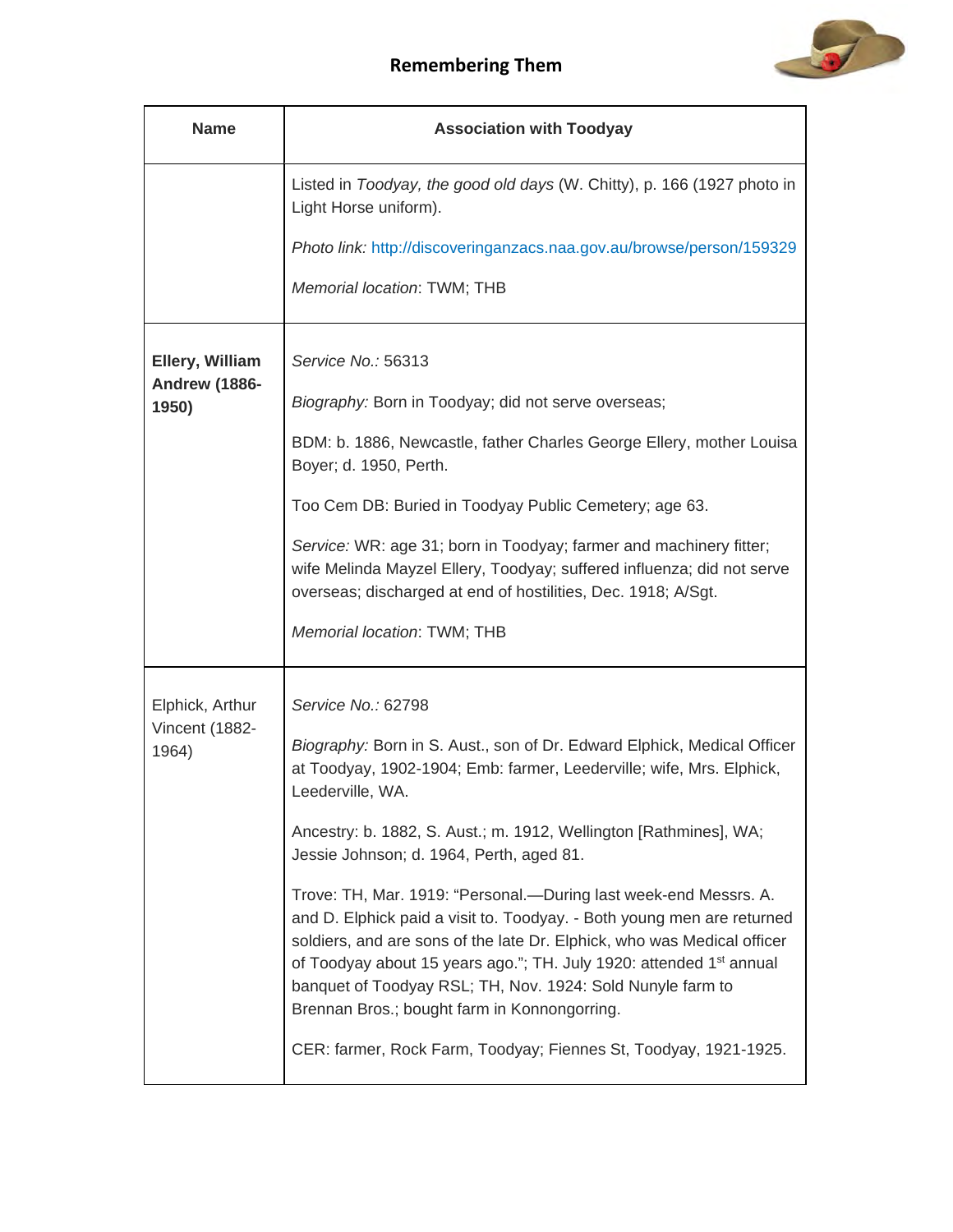

| <b>Name</b>                                                    | <b>Association with Toodyay</b>                                                                                                                                                                                                                                                                                                                                                                                                                                                                                                                                                                                                                                                                                                                                                                                                                                 |
|----------------------------------------------------------------|-----------------------------------------------------------------------------------------------------------------------------------------------------------------------------------------------------------------------------------------------------------------------------------------------------------------------------------------------------------------------------------------------------------------------------------------------------------------------------------------------------------------------------------------------------------------------------------------------------------------------------------------------------------------------------------------------------------------------------------------------------------------------------------------------------------------------------------------------------------------|
|                                                                | Service: WR: age 35; born in S. Aust.; farmer; wife, Mrs. Jessie<br>Elphick, Leederville, WA; embarked but troopship recalled, due to end<br>of war; suffered influenza; Private.                                                                                                                                                                                                                                                                                                                                                                                                                                                                                                                                                                                                                                                                               |
| Elphick,<br>Clarence<br>Theodore (1885-<br>$1918$ <sup>*</sup> | Service No.: 19325<br>Biography: Born in S. Aust., son of Dr. Edward Elphick, Medical Officer<br>at Toodyay, 1902-1904; Emb: farmer, Bunbury; wife: Mrs. Margaret<br>Ellen Elphick, Bunbury.<br>Ancestry: b. 1885, S. Aust.; m. 1912, Bunbury, Margaret Ellen<br>Johnson; d. 1918, Abbassia (enteric fever).<br>Brother of Arthur and Donovan Elphick.<br>CER: His wife Margaret Ellen Johnson ("spinster") lived in Toodyay,<br>1923-1930.<br>Trove: NH, 1905: C.T. Elphick was Sec. of the Newcastle Rifle Club;<br>TH, 1931: Mrs Elphick moved to Perth.<br>Service: WR: age 30; born in S. Aust.; farmer, Barton, WA; wife,<br>Margaret Elphick, Bunbury, later Stirling Terrace, Toodyay; served in<br>Egypt; died from enteric fever, Egypt, 10 Nov. 1918; Temp. Cprl.<br>Listed in The Men Behind the Names (R. Stevens' Northam WW1<br>book), p. 54-55. |
| Elphick,<br>Donovan Russell<br>$(1890 - 1935)$                 | Service No.: 1937<br>Biography: Born in S. Aust., son of Dr. Edward Elphick, Medical Officer<br>at Toodyay, 1902-1904; Emb: settler, contractor, Wagin; [brother],<br>Walter Eustace Elphick, S. Aust.<br>Ancestry: b. 1880, S. Aust.; m. 1915, Cannington, WA; Mabel<br>Johnson; d. 1945, Perth [Stoneville], aged 45.<br>NB Three Elphick brothers married three Johnson sisters.<br>Trove: Western Mail, Feb. 1916; photo in uniform (returned to Aust.);<br>TH, Mar. 1919: "Personal.—During last week-end Messrs. A. and                                                                                                                                                                                                                                                                                                                                   |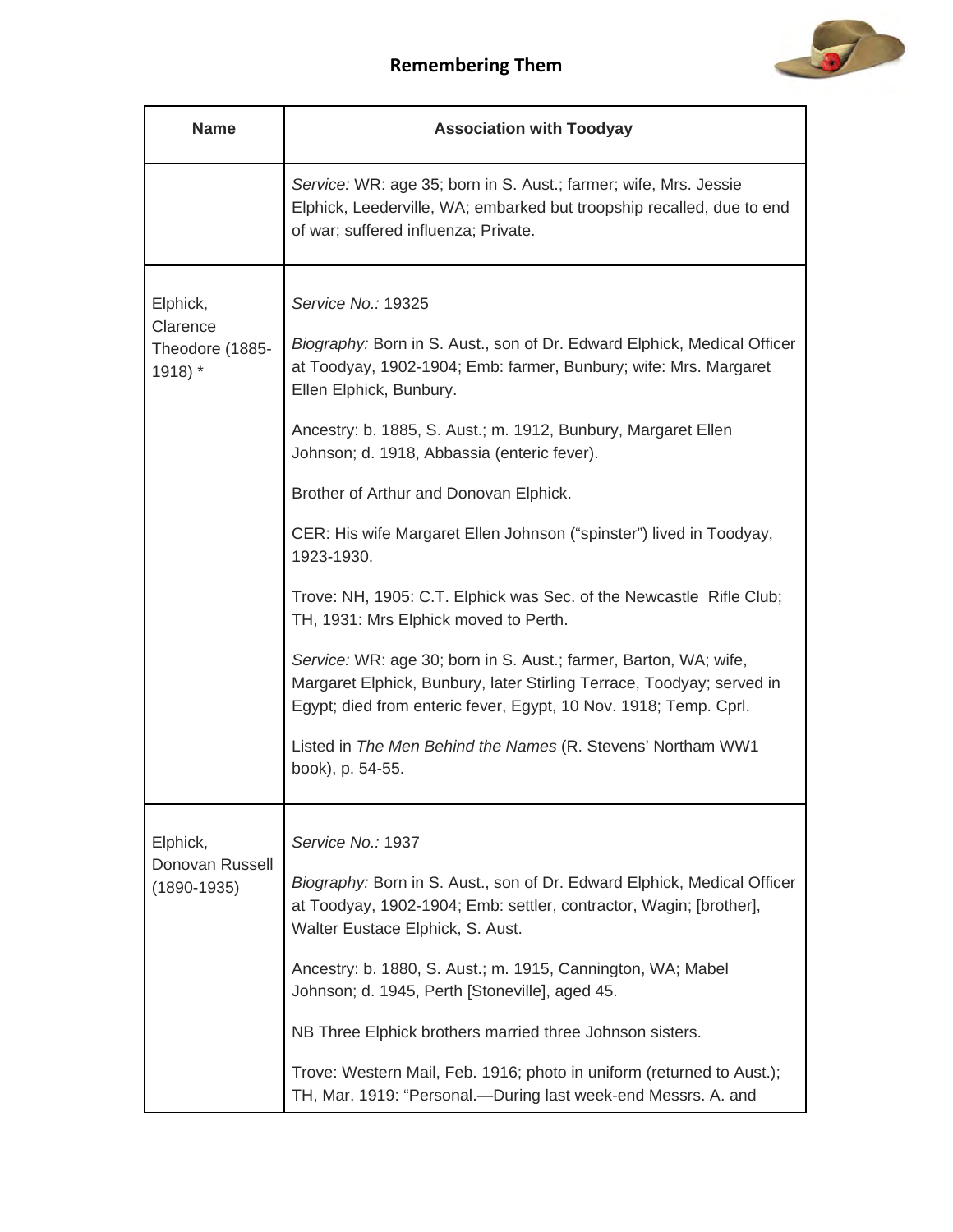

| <b>Name</b>                       | <b>Association with Toodyay</b>                                                                                                                                                                                                                                                                                                                                                                           |
|-----------------------------------|-----------------------------------------------------------------------------------------------------------------------------------------------------------------------------------------------------------------------------------------------------------------------------------------------------------------------------------------------------------------------------------------------------------|
|                                   | D. Elphick paid a visit to. Toodyay. - Both young men are returned<br>soldiers, and are sons of the late Dr. Elphick, who was Medical officer<br>of Toodyay about 15 years ago." [1902-1904]'; TH, Sept. 1920: Hon.<br>Sec. of the Nunyle Tennis Club; TH, Oct. 1920: performed at Toodyay<br>RSL entertainment; TH, 1921: part of the Parade at the unveiling the<br>Toodyay War Memorial.               |
|                                   | CER: Nunyle, Toodyay, 1921-1923.                                                                                                                                                                                                                                                                                                                                                                          |
|                                   | Service: WR: age 24; born in S. Aust; settler, contractor; [brother]<br>Eustace Walter Elphick, S. Aust; served in Gallipoli (emb. 16 June<br>1915); suffered deafness; returned to Aust., Sept, 1915 (deafness), as<br>guard escort for VD patients; newspaper article in file reports that he<br>had been reported KIA (Gallipoli), but had actually been rendered<br>unconscious for 3 weeks; Private. |
|                                   | Name: Known as Don.                                                                                                                                                                                                                                                                                                                                                                                       |
|                                   | Photo link: http://discoveringanzacs.naa.gov.au/browse/person/160574                                                                                                                                                                                                                                                                                                                                      |
| Everett, James<br>Seabrook (1884- | Service No.: 229                                                                                                                                                                                                                                                                                                                                                                                          |
| 1968)                             | Biography: Born in Toodyay; Emb: clerk, Maylands; wife Agnes<br>Everett, Maylands, WA.                                                                                                                                                                                                                                                                                                                    |
|                                   | BDM: b. 1884, Toodyay; father George Everett, mother Martha Doust;<br>m. 1913, Perth, Agnes Robertson; d. 1968, Perth, aged 84.                                                                                                                                                                                                                                                                           |
|                                   | Service: WR: age 31; born in Toodyay; clerk; wife Mrs Agnes Everett,<br>Maylands; served in France; wounded in action, France; returned to<br>Aust., Dec. 1918 (due to wound); Lieut.                                                                                                                                                                                                                     |
| Ewart, David                      | Service No.: 2400                                                                                                                                                                                                                                                                                                                                                                                         |
| Benjamin (1880-<br>1971)          | Biography: Born in Toodyay; Emb: draper's assistant, North Fremantle;<br>father William Ewart, North Fremantle.                                                                                                                                                                                                                                                                                           |
|                                   | A W. Ewart worked at Deepdale in 1875.                                                                                                                                                                                                                                                                                                                                                                    |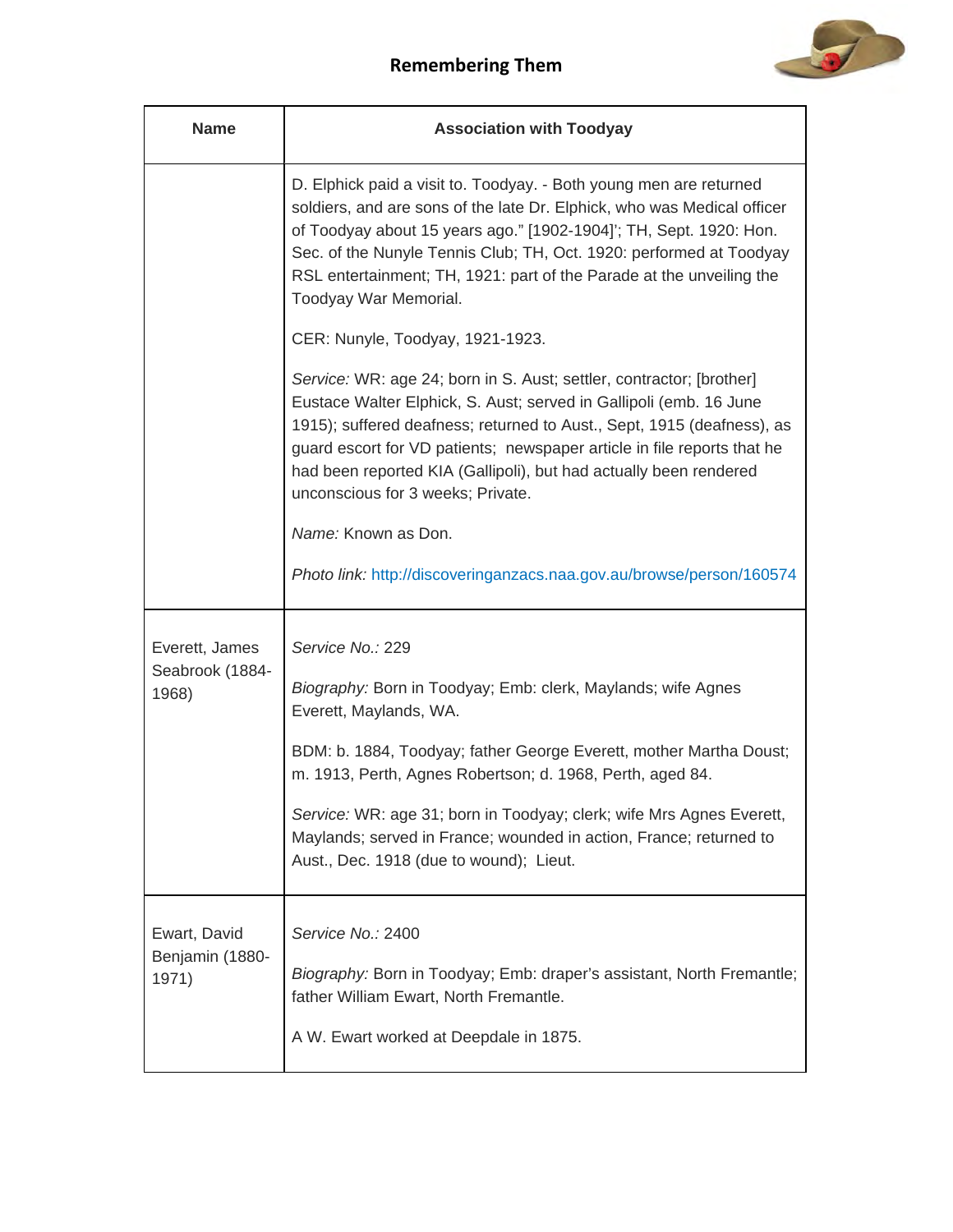

| <b>Name</b>                                | <b>Association with Toodyay</b>                                                                                                                                                                                            |
|--------------------------------------------|----------------------------------------------------------------------------------------------------------------------------------------------------------------------------------------------------------------------------|
|                                            | BDM: b. 1880, listed under Dana Benjamin Ewart, Toodyay; father<br>William, mother Eleanor Strahan; d. 1971, as David Benjamin Ewart,<br>Perth, aged 90.                                                                   |
|                                            | Service: WR: age 25; born in Toodyay; draper's assistant, North<br>Fremantle; father William Ewart, North Fremantle; served in France;<br>wounded in action 1917; returned to Aust., Aug. 1917 (due to<br>wound); Private. |
| Ewels, Henry                               | Service No.: 2438                                                                                                                                                                                                          |
| <b>Robert (1899-</b><br>1917) *            | Biography: Born in East Fremantle; Emb: shop assistant,<br>Northampton; mother Mrs Clara James, Toodyay.                                                                                                                   |
|                                            | BDM: b. 1899, Robert Henry Ewels; Fremantle; father Robert Henry<br>Ewels, mother Clara Lambert Counsel.                                                                                                                   |
|                                            | Trove: TH, 1917: A letter to his mother, Mrs. James.                                                                                                                                                                       |
|                                            | Service: WR: under Henry Robert Ewels; age 18; born in East<br>Fremantle; shop assistant; served in France, Belgium; KIA, Belgium,<br>11 June 1917; Private.                                                               |
|                                            | Name: Also known as Robert Henry Ewels, and Harry.                                                                                                                                                                         |
|                                            | Listed in online Fighting Sons (with photo), p.250.                                                                                                                                                                        |
|                                            | Memorial location: KPHAP; TP                                                                                                                                                                                               |
|                                            | Too Cem DB: Plaque, St. Stephen's Church, Toodyay.                                                                                                                                                                         |
| Ferguson,                                  | Service No.: 4441                                                                                                                                                                                                          |
| <b>Edward Charles</b><br>$(1895 - 1919)$ * | Biography: Born in Toodyay; Emb: labourer, Coondle; father C.J.<br>Ferguson, Coondle.                                                                                                                                      |
|                                            | BDM: b. 1895, Toodyay; father Charles John Ferguson, mother<br>Christina Moreley [sic].                                                                                                                                    |
|                                            | Service: WR: age 19, then 20; farmer, Coondle; Consent from parents<br>was withdrawn at first (17 June 1915) then he re-enlisted on 10 Dec.                                                                                |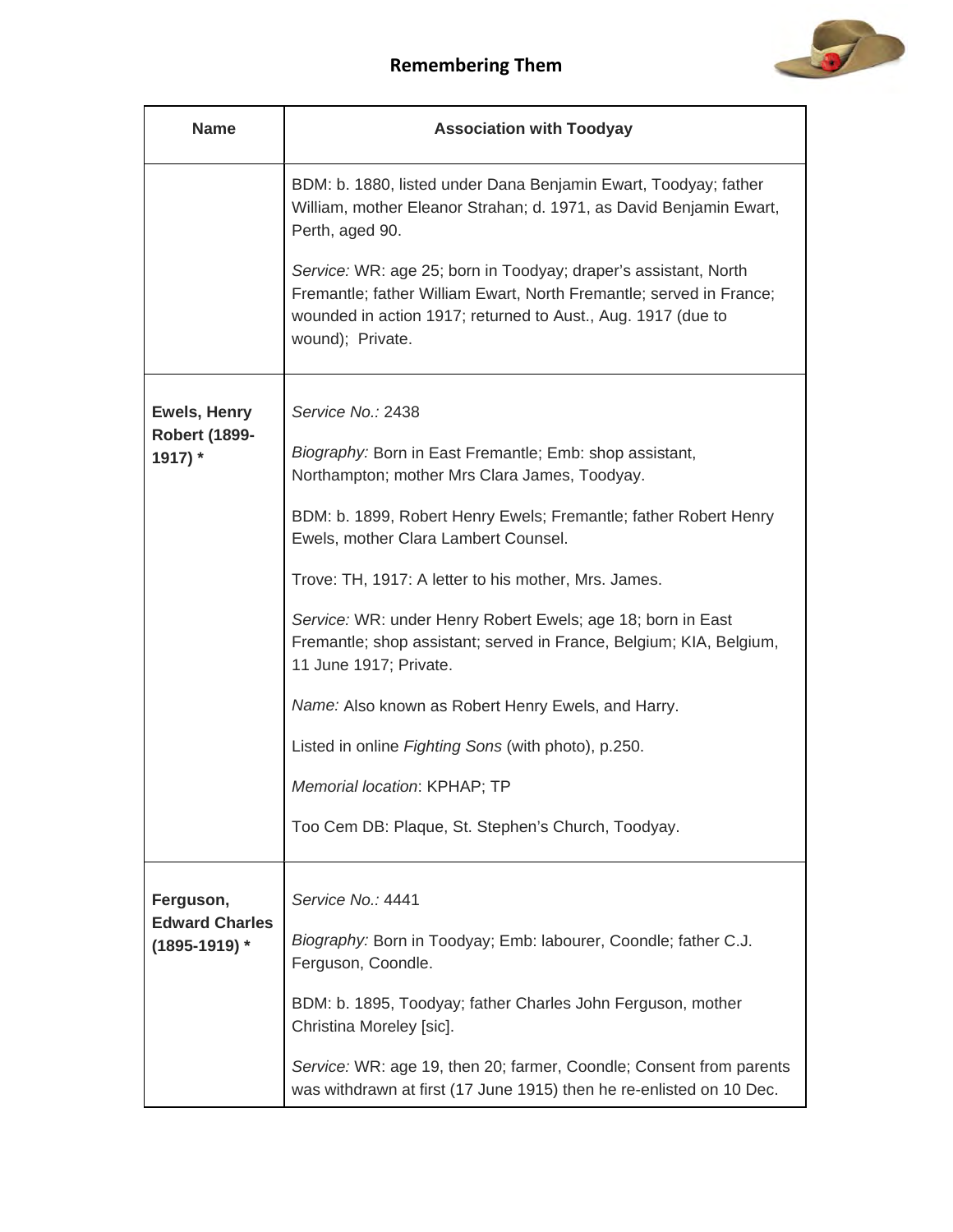

| <b>Name</b>                                        | <b>Association with Toodyay</b>                                                                                                                                                                                                  |
|----------------------------------------------------|----------------------------------------------------------------------------------------------------------------------------------------------------------------------------------------------------------------------------------|
|                                                    | 1915; father Charles John Ferguson, Coondle; married in Lancashire,<br>UK, 1916, Marjorie Taylor; served in Egypt, France; wounded in action<br>France; died influenza in casualty station, France, 16 Feb. 1919.<br>Lance Corp. |
|                                                    | Listed in online Fighting Sons (with photo), p. 252.                                                                                                                                                                             |
|                                                    | Photo link:                                                                                                                                                                                                                      |
|                                                    | http://discoveringanzacs.naa.gov.au/browse/person/164969                                                                                                                                                                         |
|                                                    | Memorial location: TWM; THB; TP                                                                                                                                                                                                  |
| Ferguson,<br><b>Edward James</b>                   | Service No.: 2670<br>Biography: Born in Toodyay; Emb; farmer, Coondle;                                                                                                                                                           |
| $(1891 - 1918)$ *                                  | mother Mrs. Rachael [sic] Ferguson, Coondle;                                                                                                                                                                                     |
|                                                    | father Alex. Ferguson (1859-1906).                                                                                                                                                                                               |
|                                                    | BDM: b. 1891, Toodyay; father Alexander Ferguson, mother Rachel<br>Syred.                                                                                                                                                        |
|                                                    | Trove: TH, 1919: Letter to his mother from Capt. Foxworthy, re his<br>death.                                                                                                                                                     |
|                                                    | Service: WR: age 25; born in Toodyay; farmer; mother Mrs Rachel<br>Ferguson, Coondle; served and wounded in action, France; KIA<br>France, 25 Aug. 1918; Lance Corp.                                                             |
|                                                    | Photo link: http://discoveringanzacs.naa.gov.au/browse/person/164971                                                                                                                                                             |
|                                                    | Memorial location: TWM; THB; TP.                                                                                                                                                                                                 |
|                                                    | Too Cem DB: Memorial inscription, St. Philip's Church, Culham.                                                                                                                                                                   |
| Ferguson,<br><b>Henry James</b><br>$(1875 - 1966)$ | Service No.: 3762<br>Biography: Born in Toodyay; Emb: farmhand, Toodyay; father<br>Alexander James Ferguson, Rose Valley, Toodyay.                                                                                               |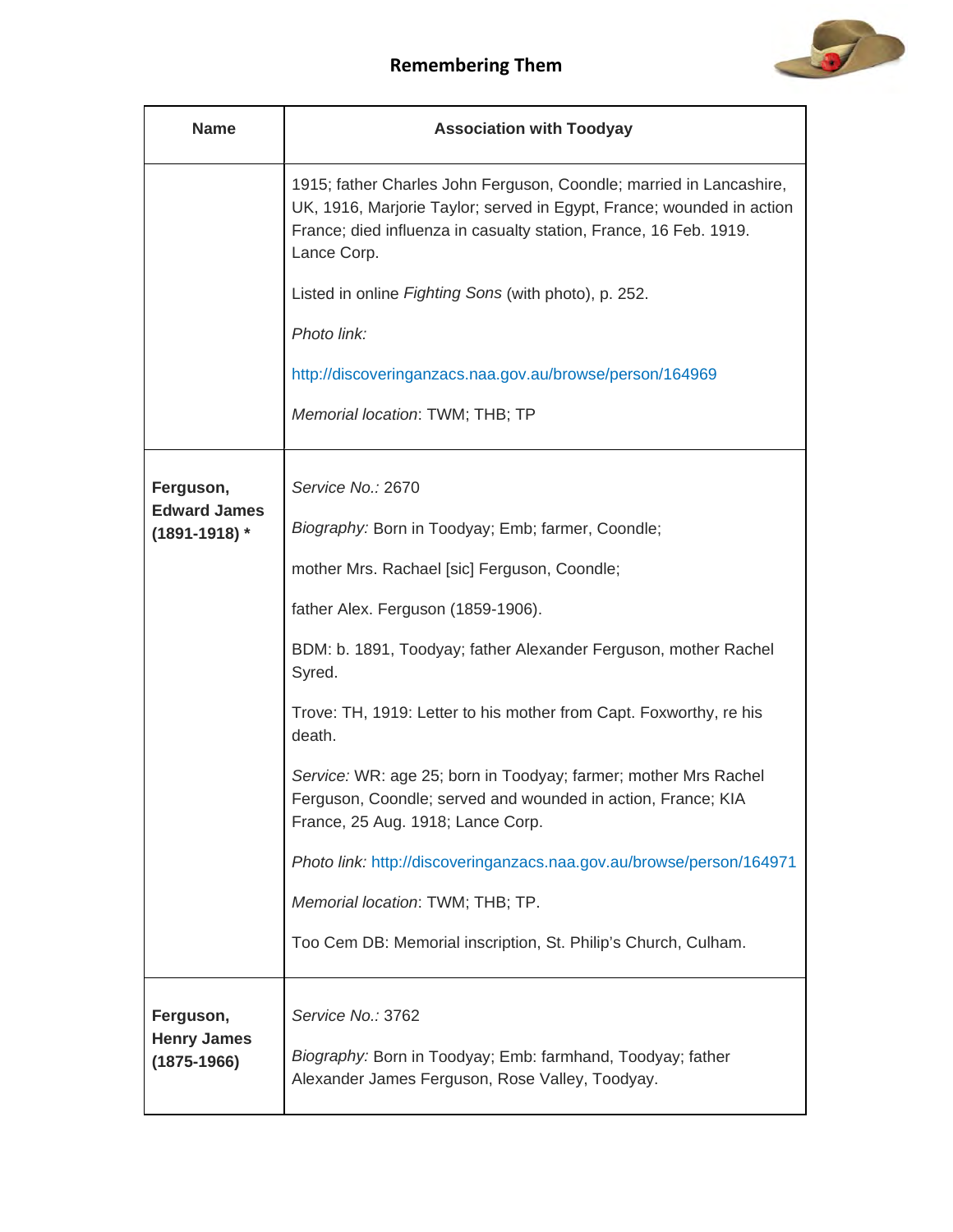

| <b>Name</b>                      | <b>Association with Toodyay</b>                                                                                                                                                                                         |
|----------------------------------|-------------------------------------------------------------------------------------------------------------------------------------------------------------------------------------------------------------------------|
|                                  | BDM: b. 1875, Toodyay; father Alexander J. Ferguson, mother Sarah<br>Waters; d. 1966, Fremantle, aged 90.                                                                                                               |
|                                  | Too Cem DB: Buried in Toodyay Public Cemetery; age 90.                                                                                                                                                                  |
|                                  | Service: WR: age 41; born in Toodyay; farm hand; father Alexander<br>James Ferguson, Rose Valley, Toodyay; served in Egypt; caught<br>malaria; sent back to Aust., Feb. 1919; Trooper.                                  |
|                                  | Photo link:                                                                                                                                                                                                             |
|                                  | http://discoveringanzacs.naa.gov.au/browse/person/165069                                                                                                                                                                |
|                                  | Memorial location: TWM; THB                                                                                                                                                                                             |
| Ferguson,                        | Service No.: 3029                                                                                                                                                                                                       |
| Raymond Innes<br>$(1897 - 1979)$ | Biography: Born in Toodyay; Emb: mill hand, Northam; mother Mrs<br>Marion Ferguson, Northam                                                                                                                             |
|                                  | BDM: b. 1897, Toodyay; father Alfred Ernest Ferguson, mother Marion<br>Minson; d. 1979, Northam, aged 71.                                                                                                               |
|                                  | Father Alfred Ernest Ferguson was a son of A.J. Ferguson; Ray's<br>parents married in Newcastle; Ray's father was a farmer in Toodyay<br>district in 1906, family moved to Guildford in 1912, then later to<br>Northam. |
|                                  | Service: WR: age 18; born in Toodyay; mill hand; mother Marion Alice<br>Ferguson, Northam; served in France; Private.                                                                                                   |
|                                  | Listed in The Men Behind the Names (R. Stevens' Northam WW1<br>book), p. 321.                                                                                                                                           |
| <b>Field, Charles</b>            | Service No.: 869                                                                                                                                                                                                        |
| <b>Albert (1890-</b><br>1971)    | Biography: Born in London; Emb: shoeing smith, Perth; wife Mrs Carrie<br>Field, c/- T. Stamp, Toodyay.                                                                                                                  |
|                                  | CER: labourer in Toodyay, 1914-1916.                                                                                                                                                                                    |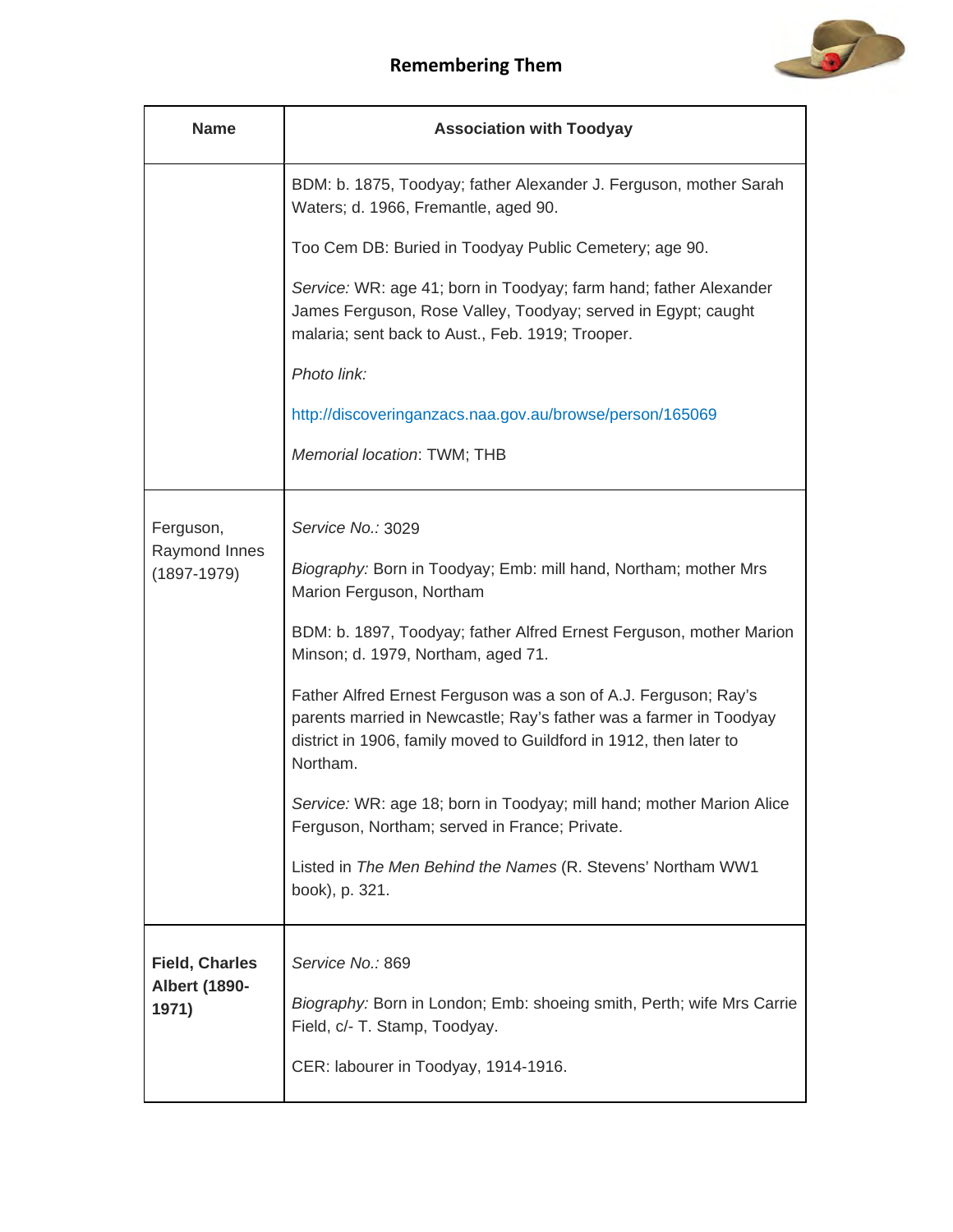

| <b>Name</b>                       | <b>Association with Toodyay</b>                                                                                                                                                                                                                                             |
|-----------------------------------|-----------------------------------------------------------------------------------------------------------------------------------------------------------------------------------------------------------------------------------------------------------------------------|
|                                   | BDM: m. 1915, Perth, Carrie Stamp.                                                                                                                                                                                                                                          |
|                                   | Ancestry: Carrie Stamp (sister of Reg and Frank) married Charles<br>Albert Field in Perth in 1915. Charles b. 1890, England; d. 1971,<br>Northam, aged 80.                                                                                                                  |
|                                   | Service: WR: age 25; born in England; wife Carrie Field, North Perth,<br>then went to Toodyay to stay with [mother] Mrs. Stamp; served at<br>Gallipoli, from 4 June 1915; returned to Aust. (home service), June<br>1916 (ear inflammation); discharged Dec. 1916; Trooper. |
|                                   | Photo link: http://discoveringanzacs.naa.gov.au/browse/person/165815                                                                                                                                                                                                        |
|                                   | Memorial location: TWM; THB.                                                                                                                                                                                                                                                |
| Flindell, George<br>Shenstone     | Service No.: Not assigned                                                                                                                                                                                                                                                   |
| $(1872 - 1943)$                   | Biography: Born in Toodyay; did not serve overseas.                                                                                                                                                                                                                         |
|                                   | BDM: b. 1872, Newcastle; father James G. Flindell, mother Marion<br>Minson; d. 1943, Wellington district.                                                                                                                                                                   |
|                                   | Service: WR: age 40; born in Toodyay; barman; wife, Clara Sophy<br>Flindell, Bunbury; discharged 1915 after one month as medically unfit<br>(heart and lung disease); Private.                                                                                              |
| Foley, Joseph                     | Service No.: 1538                                                                                                                                                                                                                                                           |
| Reginald (Rex)<br>$(1894 - 1969)$ | Biography: Born in England; Emb: teamster; father, Joseph Foley,<br>England.                                                                                                                                                                                                |
|                                   | BDM: m. 1922, Perth, Vera Caddy; d. 1969, Sussex, aged 75.                                                                                                                                                                                                                  |
|                                   | Trove: TH, 1919: attended a Toodyay WH (Rex Foley); lived in<br>Northam 1920s.                                                                                                                                                                                              |
|                                   | Service: WR: age 21; born in England; teamster; father, Joseph Foley,<br>England; served in Gallipoli (from June 1915), Egypt, France; wounded<br>in action Gallipoli, France (gassed); Gunner, Driver.                                                                     |
|                                   | Name: Known as Rex.                                                                                                                                                                                                                                                         |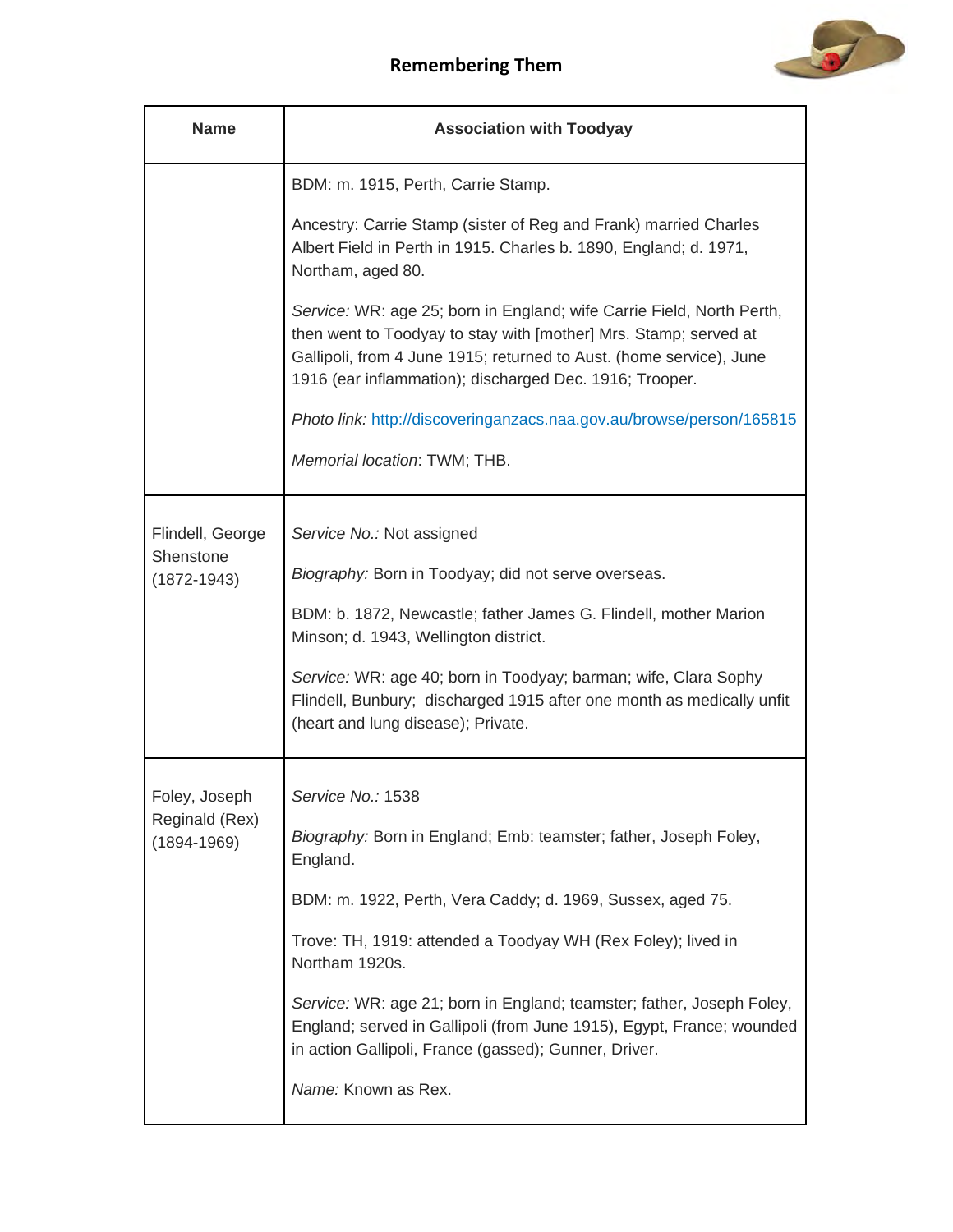

| <b>Name</b>                                        | <b>Association with Toodyay</b>                                                                                                                                                                                                                |
|----------------------------------------------------|------------------------------------------------------------------------------------------------------------------------------------------------------------------------------------------------------------------------------------------------|
| Foreman,<br><b>Charles Avon</b><br>$(1897-1918)$ * | Service No.: 2563<br>Biography: Born in Northam; Emb: bank clerk; Northam; father William                                                                                                                                                      |
|                                                    | Henry Foreman, Northam. BDM: b. 1897, Northam.                                                                                                                                                                                                 |
|                                                    | Service: WR: age 19; bank clerk; working in the National Bank of<br>Australasia, Toodyay, when he enlisted in 1916; father William Henry<br>Foreman, Northam; served in France; KIA France, 14 April 1918;<br>Private.                         |
|                                                    | Listed in The Men Behind the Names (R. Stevens' Northam WW1<br>book), p. 57-58 (photo).                                                                                                                                                        |
|                                                    | Photo link: http://discoveringanzacs.naa.gov.au/browse/person/173591                                                                                                                                                                           |
|                                                    | Photo link: Foreman's grave, Bonnay Cemetery,<br>France: http://www.awm.gov.au/collection/J00025/                                                                                                                                              |
|                                                    | Name: Known as Avon.                                                                                                                                                                                                                           |
|                                                    | Memorial location: KPHAP; TWM; THB; TP                                                                                                                                                                                                         |
| Franklin, Cyril                                    | Service No.: 4329                                                                                                                                                                                                                              |
| <b>Warram (1889-</b><br>1954)                      | Biography: Born in England; Emb: farmer, Kununoppin, WA; father, H.<br>Franklin, England.                                                                                                                                                      |
|                                                    | Ancestry: b. 1889, England; m. 1918, England, Daisy Taylor; d. 1954,<br>Fremantle [Spearwood], aged 65; father Harry Franklin, mother<br>Elizabeth.                                                                                            |
|                                                    | CER: Living with wife, at Laurieston, Culham, 1923-1930.                                                                                                                                                                                       |
|                                                    | Trove: WM, 1923: Living at Culham; TH, 1924: Farming business with<br>Taylor (retiring) at Culham dissolved; TH, 1929: manager, Mill Farm,<br>for Groves; TH, 1930; sold Culham farm to Mr. Sale.                                              |
|                                                    | Service: WR: age 27; born in England; farmer, Kununoppin, WA;<br>father, H. Franklin, England, then wife, Mrs. D.A. Franklin, England;<br>served in France; m. 1918, Surrey, England, Daisy Taylor;<br>demobilised, 1919, in England; Private. |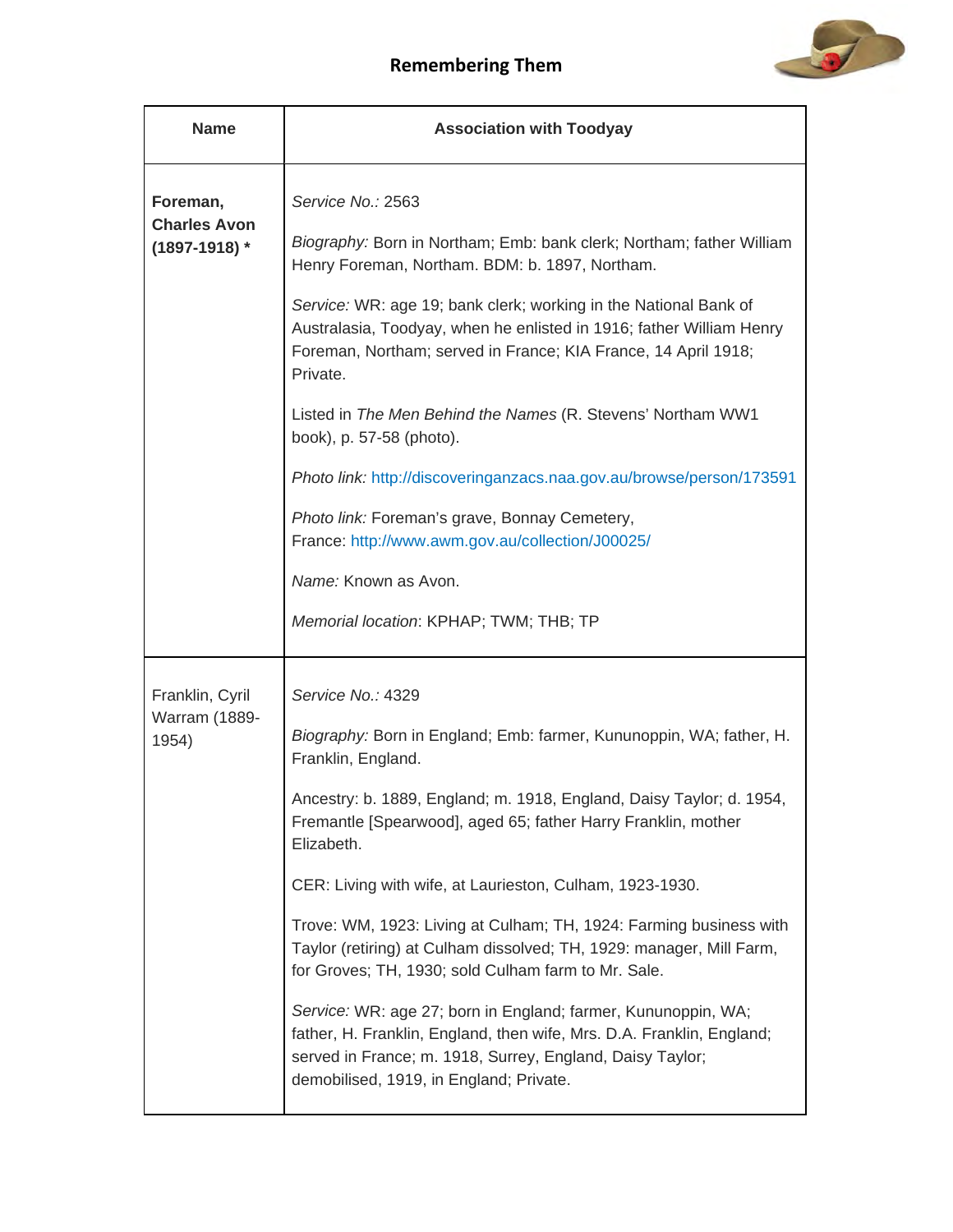

| <b>Name</b>                             | <b>Association with Toodyay</b>                                                                                                                                                                                                                                                                                                                                                                                                                                                                                                                                                                                                                                                                                                                                                                                                       |
|-----------------------------------------|---------------------------------------------------------------------------------------------------------------------------------------------------------------------------------------------------------------------------------------------------------------------------------------------------------------------------------------------------------------------------------------------------------------------------------------------------------------------------------------------------------------------------------------------------------------------------------------------------------------------------------------------------------------------------------------------------------------------------------------------------------------------------------------------------------------------------------------|
| Franklin, Henry<br>$(1889 - 1971)$      | Service No.: 1389<br>Biography: Born in Mt. Barker, S. Aust.: Emb: assistant stationmaster,<br>Mt. Lawley, WA; father, Mr. Henry Franklin, Wyola, Eastern Goldfields<br>Railway, WA.<br>Ancestry: b. 1889, Mt. Barker, S. Aust.; m. 1917, Albany, WA, Agnes<br>Knight; d. 1971, Canning, WA, aged 83.<br>CER: Henry Franklin, farmer, Calingiri, 1925.<br>Trove: TH, 1924-1925: active in the Calingiri RSL.<br>Service: WR: age 26; born in S. Aust.; assistant railway stationmaster;<br>father, Mr. Henry Franklin, Wyola, Eastern Goldfields Railway, WA;<br>served in Egypt; wounded in action Egypt; returned to Aust. (shoulder<br>injury), 8 Mar. 1915; Trooper.<br>Listed in online Fighting Sons (with photo), p. 89.<br>Photo link:<br>http://discoveringanzacs.naa.gov.au/browse/person/172091<br>Memorial location: VPHR |
| Friel, Charles<br>Albert (1883<br>1971) | Service No.: 6761<br>Biography: Born in Toodyay; Emb: civil servant, Subiaco; mother and<br>wife lived in Subiaco; accountant; son of Newcastle Rector Thomas<br>Friel (1882-1895).<br>BDM: b. 1883, Newcastle, father Thomas Henry Friel, mother<br>Georgina Hicks; m. 1912, Perth, Hilda Moore; d. 1971, Perth, aged 88.<br>Service: WR: age 32; born in Toodyay; civil servant (accountant); wife<br>Hilda Pearl Friel, Subiaco; served in London, England; brought to the<br>notice of the Sec. of State for War in 1919 for his valuable service;<br>E.R. WO 1 <sup>st</sup> Class (A.A. Pay Corps)                                                                                                                                                                                                                              |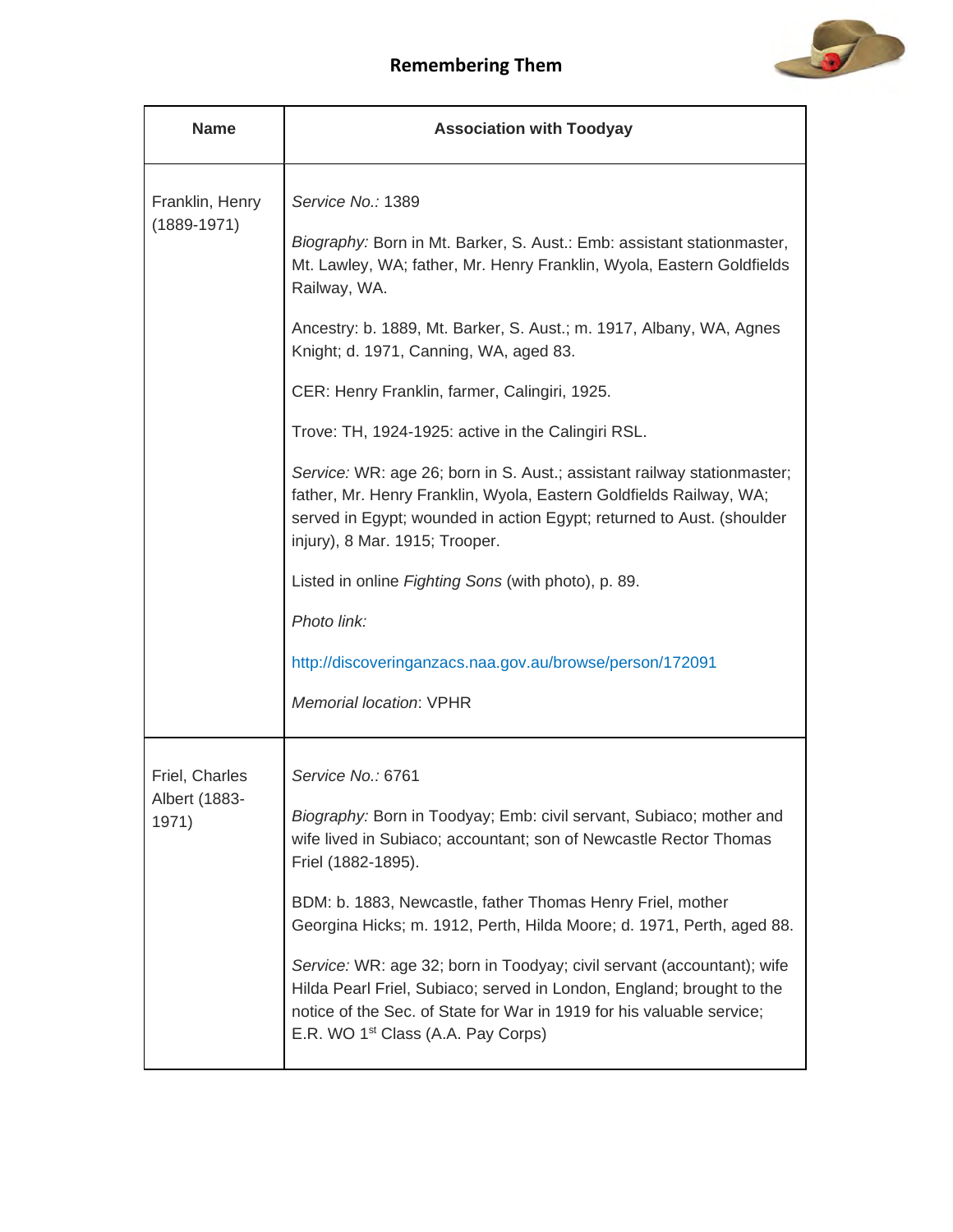

| <b>Name</b>                                                     | <b>Association with Toodyay</b>                                                                                                                                                                                                                                                                                                                                                                                                                                                                                                                                                                                                                                  |
|-----------------------------------------------------------------|------------------------------------------------------------------------------------------------------------------------------------------------------------------------------------------------------------------------------------------------------------------------------------------------------------------------------------------------------------------------------------------------------------------------------------------------------------------------------------------------------------------------------------------------------------------------------------------------------------------------------------------------------------------|
| Gardner, Charles<br><b>Ernest (1883-</b><br>$1916$ <sup>*</sup> | Service No.: Not assigned<br>Biography: Born in England; Died at Blackboy Hill Camp, Greenmount,<br>WA, before embarkation.<br>BDM: d. 1916, Swan.<br>Trove: TH, 1912: was Sec. of Victoria Plains Railway League, and<br>Sec. and Treasurer of the Farmers' and Settlers' Association; Daily<br>News, 1916: Obituary: father was Rev. George Edward Gardner;<br>Charles came to WA in 1904, and had been farming at Bolgart.<br>Service: WR: age 33; born in England; farmer, Bolgart, WA; father,<br>George Gardner, England; died 21 Oct. 1916 of pneumonia in the<br>Blackboy Hill Camp Hospital, Greenmount, WA; Private.<br><b>Memorial location: VPHR</b> |
| Gardner, James<br>David Lawson<br>$(1866 - 1931)$               | Service No.: 1822<br>Biography: Born in Perth, WA; Emb: farmer, Perth, WA; wife, Mrs.<br>Ellen Gardner, New Norcia, WA.<br>Ancestry: b. 1866, Perth; father, John Gardner, mother Isabella<br>Lawson.<br>BDM: m. 1907, Victoria Plains, Ellen Murphy.<br>MCB: d. 1931, East Perth, aged 67.<br>CER: James David Lawson Gardner, Harmon Estate, Yulgaring via<br>Toodyay, 1909-1916.<br>Service: WR: age 44; born in Perth, WA; farmer, Wyening; wife, Ellen<br>Gardner, Wyening, via Bolgart, then New Norcia, WA; served in<br>England; returned to Aust. (senility), May 1917; Private.<br>Memorial location: VPHR                                             |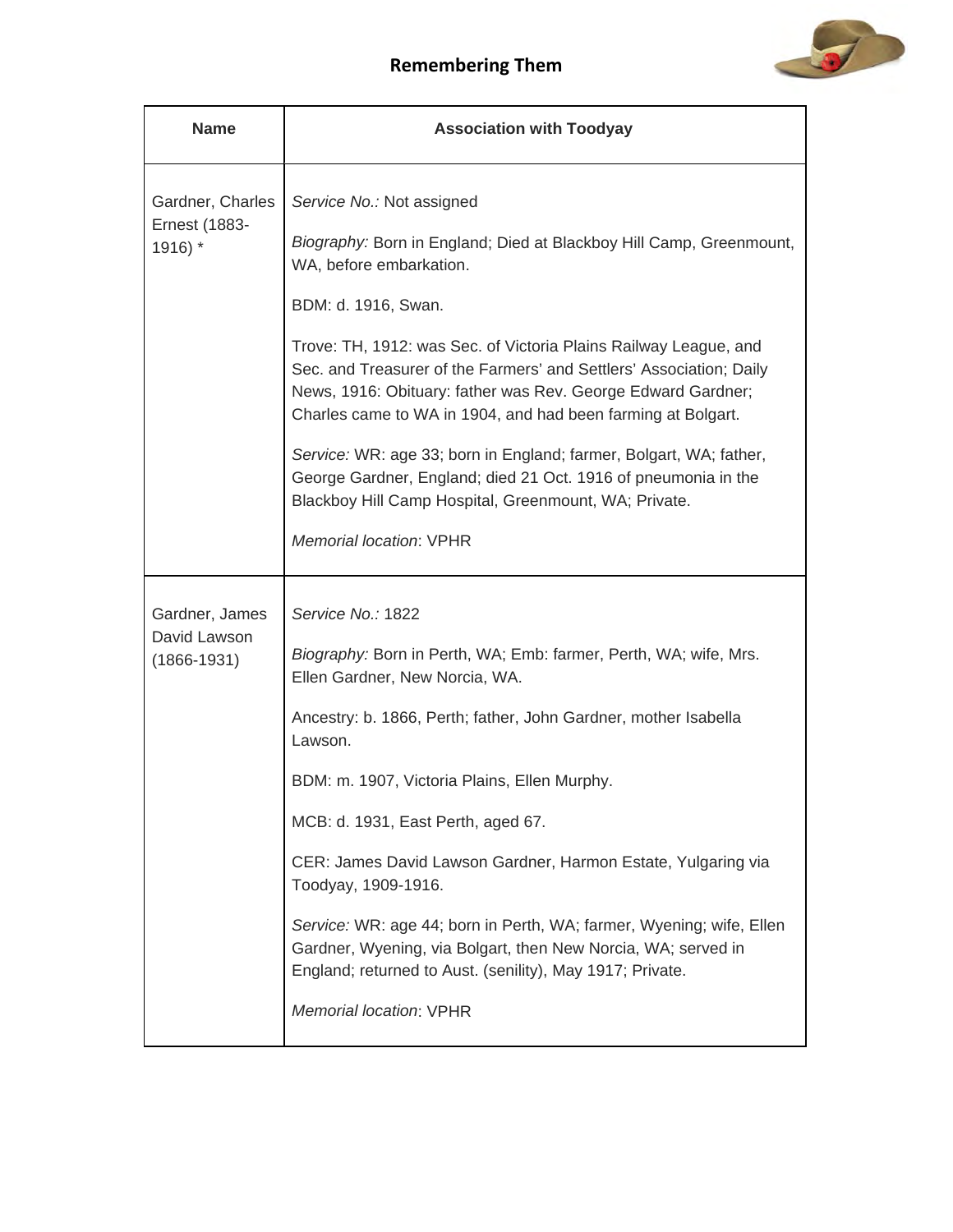

| <b>Name</b>                               | <b>Association with Toodyay</b>                                                                                                                                                                                                                                                                                                                                                                                                                                                                                                                                                                                                                                                                                                                                                                                                                                                                                                                                                       |
|-------------------------------------------|---------------------------------------------------------------------------------------------------------------------------------------------------------------------------------------------------------------------------------------------------------------------------------------------------------------------------------------------------------------------------------------------------------------------------------------------------------------------------------------------------------------------------------------------------------------------------------------------------------------------------------------------------------------------------------------------------------------------------------------------------------------------------------------------------------------------------------------------------------------------------------------------------------------------------------------------------------------------------------------|
| Garnett, Frank<br>$(1879 - 1939)$         | Service No.: 5841<br>Biography: Born in Toodyay; Emb: farmhand, Toodyay; mother Mrs<br>Ellen Garnett, Toodyay.<br>BDM: b. 1879, Toodyay; father Edward Garnett, mother Ellen Waters;<br>d. 1939, Northam.<br>Too Cem DB: Buried in Toodyay Public Cemetery; age 57.<br>Service: WR: age 34; born in Toodyay; farm hand; mother Mrs Ellen<br>Garnett, Toodyay (father dead); served in France, Belgium; wounded<br>in action (twice), France; returned to Aust. (re leg wound), Dec. 1918;<br>Private.                                                                                                                                                                                                                                                                                                                                                                                                                                                                                 |
| <b>Gidney, Horatio</b><br>$(1893 - 1965)$ | Service No.: 693<br>Biography: Born in England; Emb: bank clerk; wife Mrs. H. Gidney,<br>Toodyay.<br>CER: wife Elsie (nee Sinclair), Harper Rd, Toodyay, 1916.<br>Trove; TH, 1914: Horatio Gidney married Elsie Sinclair in Toodyay;<br>Horatio worked for the WA Bank in Toodyay but had already enlisted;<br>TH, June 1915: Photo of Private Ray Gidney, whose wife resides in<br>Toodyay; TH, 1916: he had returned to Toodyay in May 1916.<br>BDM: m. Elsie Sinclair, [Toodyay], reg. Northam, 1914.<br>Ancestry: b. 1893, England; d. 1965, Perth, aged 72.<br>Service: WR: age 23; born in England; bank clerk; mother Mrs M.A.<br>Gidney, England; served at Gallipoli (sailed 12 April 1915); wounded in<br>action, Gallipoli, 2 May and 5-6 Sept. 1915; arm amputated Oct. 1915;<br>fit for clerical duties in Aust; returned to Aust. at own expense April<br>1916; Private.<br>Name: Known as Ray.<br>Photo link: http://discoveringanzacs.naa.gov.au/browse/person/203794 |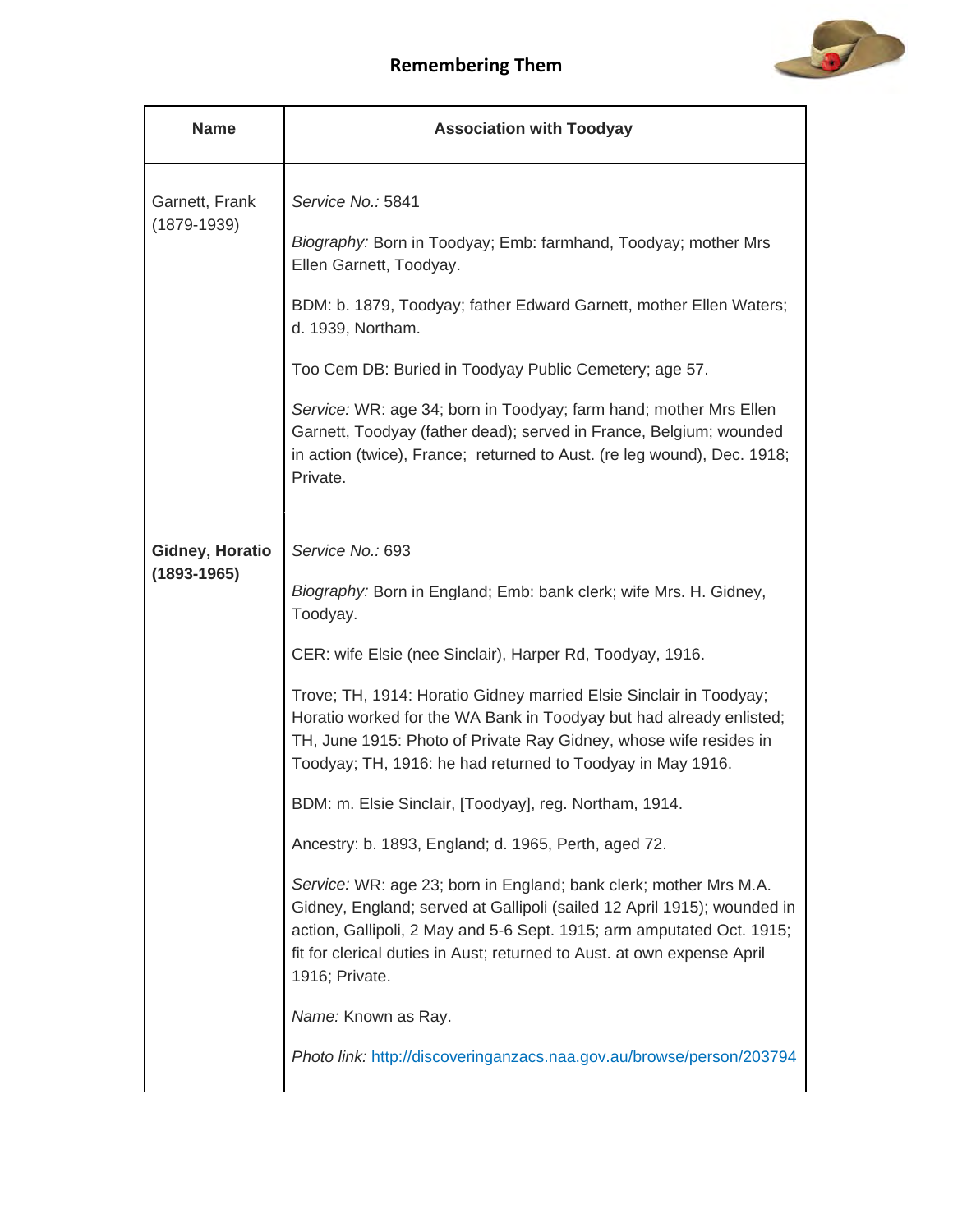

| <b>Name</b>                                          | <b>Association with Toodyay</b>                                                                                                                                                                                                                                                                                                                                                                                                                                                                                                                                                                                                                                                                                        |
|------------------------------------------------------|------------------------------------------------------------------------------------------------------------------------------------------------------------------------------------------------------------------------------------------------------------------------------------------------------------------------------------------------------------------------------------------------------------------------------------------------------------------------------------------------------------------------------------------------------------------------------------------------------------------------------------------------------------------------------------------------------------------------|
|                                                      | Memorial location: TWM; THB                                                                                                                                                                                                                                                                                                                                                                                                                                                                                                                                                                                                                                                                                            |
| Gilmour, William<br>(b. 1889)                        | Service No.: 2908<br>Biography: Born in England; Emb: clearing contractor, Bolgart, via<br>Toodyay; sister, Mrs Anne Hughes, Isle of Man.<br>CER: Farmhand, Cataby, Toodyay, 1911.<br>Ancestry: William and Catherine Gilmour lived in Fremantle 1930s-<br>1950s.<br>Service: WR: age 27; born in Liverpool, England; clearing contractor;<br>sister, Mrs Anne Hughes, Isle of Man; served in France; wounded in<br>action, France; married Catherine Clucas, Isle of Man, 1919; E.R.<br>2/Corp.<br><b>Memorial location: VPHR</b>                                                                                                                                                                                     |
| Greedy,<br><b>Clarence Harold</b><br>$(1894 - 1976)$ | Service No.: 4123<br>Biography: Born in NSW; Emb: station-hand, Toodyay; father William<br>John Greedy, Toodyay.<br>Ancestry: b. 1894, NSW.<br>MCB: m. 1920, Perth, Eva Dhue [Dhu]; d. 1976, Maylands, WA, aged<br>82.<br>Trove: TH, 1917: Letter from AJ Smith mentioning Clarrie Greedy,<br>Gordon Anderson and Percy Donegan; TH, 1918: parents lived at<br>Mount View, Toodyay; TH, 1919: Private Clarrie Greedy had arrived<br>home.<br>Service: WR: age 21; born in NSW; father William John Greedy,<br>Toodyay; served in Egypt, France; wounded (twice) in France; also<br>sick several times (severe trench feet); Private.<br>Name: Known as Clarrie.<br>Listed in online Fighting Sons (with photo), p.250. |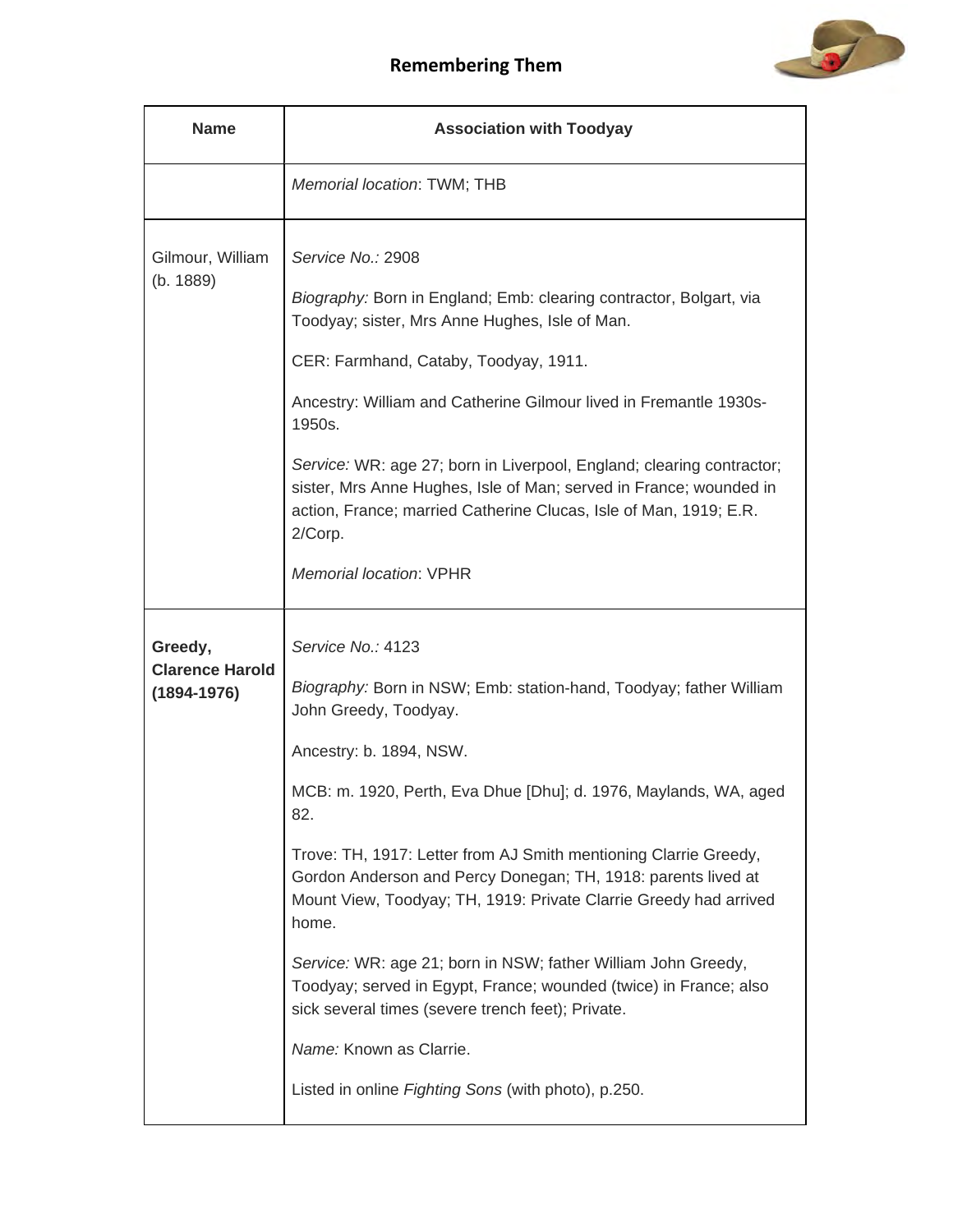

| <b>Name</b>                             | <b>Association with Toodyay</b>                                                                                                                                                                                                                                                                                |
|-----------------------------------------|----------------------------------------------------------------------------------------------------------------------------------------------------------------------------------------------------------------------------------------------------------------------------------------------------------------|
|                                         | Photo link:                                                                                                                                                                                                                                                                                                    |
|                                         | http://discoveringanzacs.naa.gov.au/browse/person/190853                                                                                                                                                                                                                                                       |
|                                         | Memorial location: TWM; THB                                                                                                                                                                                                                                                                                    |
| Greedy, William<br><b>Ernest (1888-</b> | Service No.: 276                                                                                                                                                                                                                                                                                               |
| 1915) *                                 | Biography: Born in NSW; Emb: station-hand, Toodyay; father William<br>John Greedy, Toodyay.                                                                                                                                                                                                                    |
|                                         | Ancestry: b. 1888, NSW.                                                                                                                                                                                                                                                                                        |
|                                         | Service: WR: age 25; born in NSW; station hand; father William John<br>Greedy, Toodyay; served in Egypt, Gallipoli (from 16 May 1915); KIA<br>Gallipoli, 17 Aug. 1915; Trooper.                                                                                                                                |
|                                         | Listed in online Fighting Sons (with photo), p.250.                                                                                                                                                                                                                                                            |
|                                         | Photo link: http://discoveringanzacs.naa.gov.au/browse/person/190857                                                                                                                                                                                                                                           |
|                                         | Memorial location: KPAHP; TWM; THB; TP                                                                                                                                                                                                                                                                         |
| Green, Robert                           | Service No.: 1274                                                                                                                                                                                                                                                                                              |
| Courtney (1886-<br>1916) *              | Biography: Born in England; Emb: farmer, Toodyay; mother, Mrs. J.<br>Green, England.                                                                                                                                                                                                                           |
|                                         | CER, 1911-1914: lived at 'Wundaleigh', Toodyay'.                                                                                                                                                                                                                                                               |
|                                         | Service: WR: age 29; born in England; farmer; mother Mrs Jane<br>Green, England; served in France; reported missing 1916, then POW<br>(dead), Germany (discs returned 1917); reported as KIA, 20 July 1916;<br>body later found at Fromelles, France; had farmed with partner James<br>Humann at Wyening; Cpl. |
|                                         | Photo link:                                                                                                                                                                                                                                                                                                    |
|                                         | http://discoveringanzacs.naa.gov.au/browse/person/30572                                                                                                                                                                                                                                                        |
|                                         | Photo link: http://www.awm.gov.au/collection/P10624.001                                                                                                                                                                                                                                                        |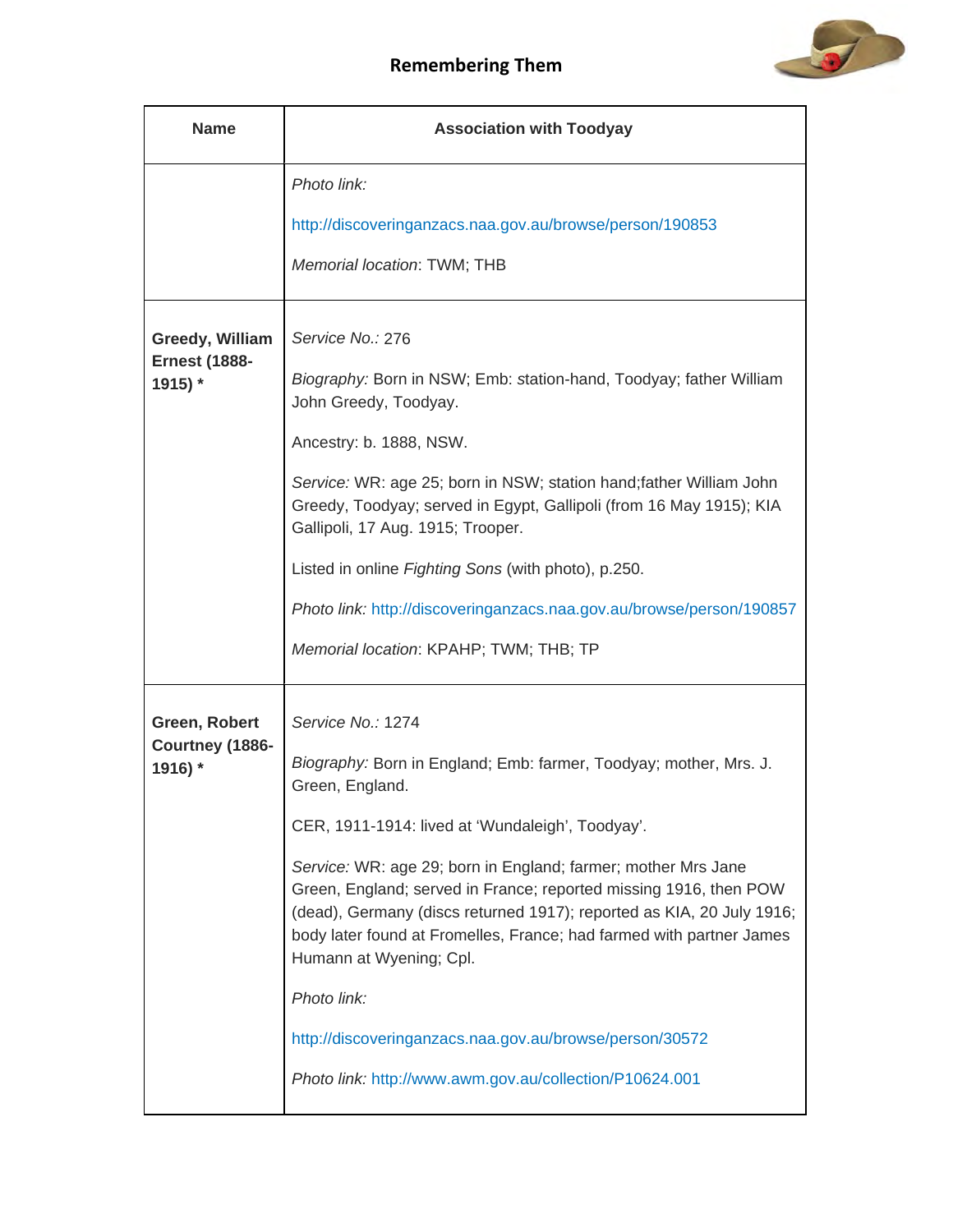

| <b>Name</b>                                              | <b>Association with Toodyay</b>                                                                                                                                                                                                                                                                                                                                                                                                                                                                                                                                                                                                                         |
|----------------------------------------------------------|---------------------------------------------------------------------------------------------------------------------------------------------------------------------------------------------------------------------------------------------------------------------------------------------------------------------------------------------------------------------------------------------------------------------------------------------------------------------------------------------------------------------------------------------------------------------------------------------------------------------------------------------------------|
|                                                          | Memorial location: TP; VPHR                                                                                                                                                                                                                                                                                                                                                                                                                                                                                                                                                                                                                             |
| Griffin, James<br>Francis (1897-<br>1974)                | Service No.: 927<br>Biography: Born in Geraldton; Emb: locomotive fireman, Toodyay;<br>father, James F. Griffin, Cunderdin.<br>BDM: b. 1897, Geraldton; father James Francis Griffin, mother<br>Florence Little.<br>CER: Father James Francis Griffin, hair-dresser, Toodyay, 1914-1916.<br>Ancestry: d. 1974, Perth, aged 77.<br>Service: WR: age 19; born in Geraldton; locomotive fireman, c/-<br>Newcastle Hotel, Toodyay; father James Francis Griffin, Cunderdin;<br>served in France (railways); married Violet Little, 1919, England;<br>2 <sup>nd</sup> Corp.<br>Listed in The Men Behind the Names (R. Stevens' Northam WW1<br>book), p. 293. |
| Hamersley,<br><b>Preston</b><br>Maitland (1898-<br>1975) | Service No.: 3657<br>Biography: Born in York; Emb: farmer, Haseley via Toodyay; father V.<br>Hamersley, Haseley via Toodyay.<br>BDM: b. 1898, York; father Vernon Hamersley, mother Clara Hicks.<br>Ancestry: d. 1975, Toodyay.<br>Too Cem DB: Buried in Culham Cemetery; aged 77.<br>Service: WR: age 19; born in York; farmer, Toodyay; father Vernon<br>Hamersley, Hasely, Toodyay; served in Egypt, Palestine; caught<br>malaria whilst abroad; Private, Trooper.<br>Memorial location: TWM; THB                                                                                                                                                    |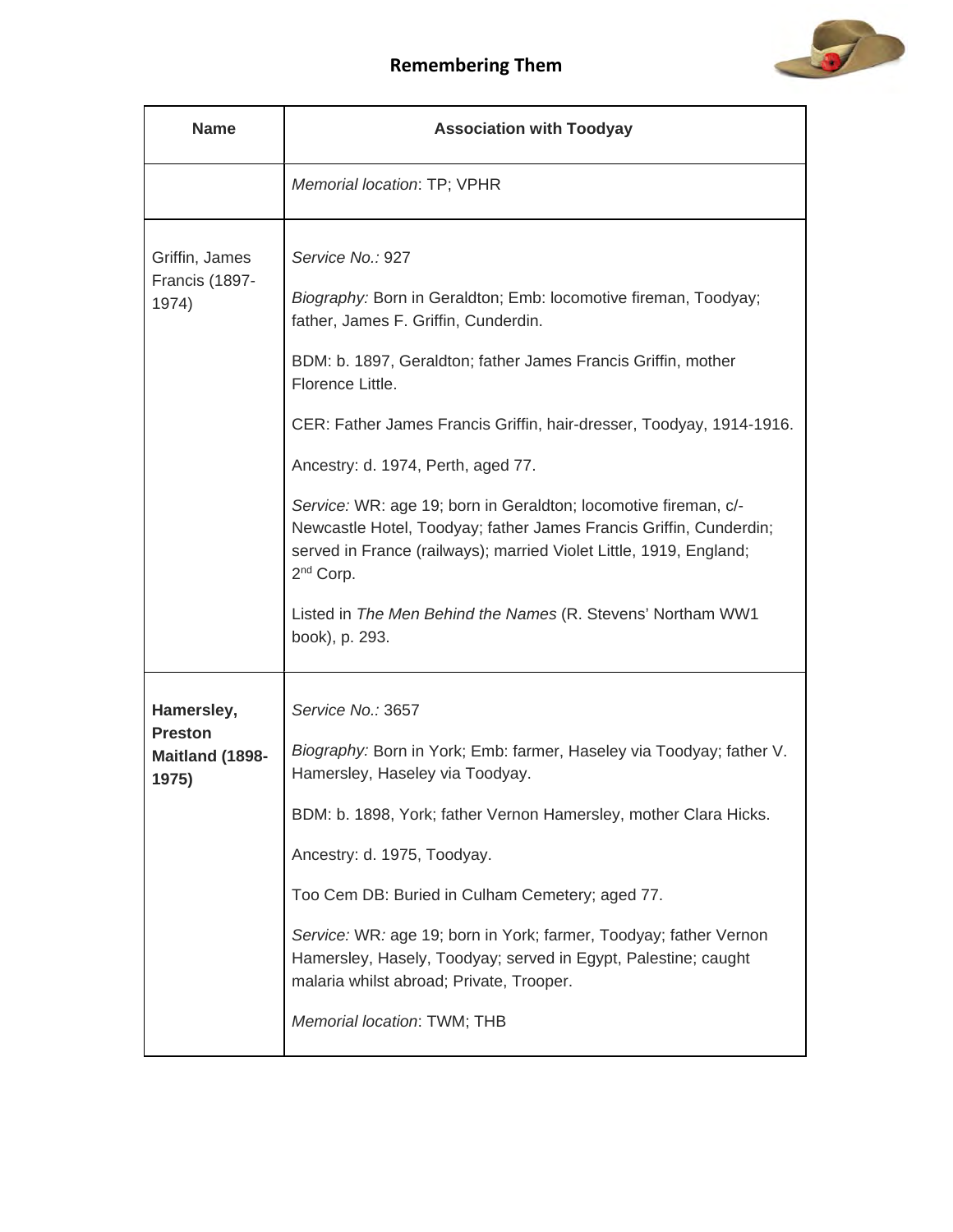

| <b>Name</b>                | <b>Association with Toodyay</b>                                                                                                                                                                                                                                                    |
|----------------------------|------------------------------------------------------------------------------------------------------------------------------------------------------------------------------------------------------------------------------------------------------------------------------------|
| Hampshire,<br>William John | Service No.: 293                                                                                                                                                                                                                                                                   |
| $(1877-1932)$              | Biography: Born in Victoria; Emb: railway clerk, living at Toodyay<br>Hospital; wife Mrs M.J. Hampshire, Toodyay Hospital, WA.                                                                                                                                                     |
|                            | Trove: TH, 1916: Wife Mrs. M.J. Hampshire was Matron; she moved to<br>Old Men's Home, Claremont, then to Leonora, in mid 1916;                                                                                                                                                     |
|                            | Trove: photo, 1930, farming in Westonia.                                                                                                                                                                                                                                           |
|                            | BDM: d. 1932, (Trove: Merredin Hospital, lived at Walgoolan); reg.<br>Northam.                                                                                                                                                                                                     |
|                            | CER: Orderly, Newcastle, 1905.                                                                                                                                                                                                                                                     |
|                            | Service: WR: age 37, b. 1877; born in Victoria; railway clerk; wife Mrs<br>M.J. Hampshire, Toodyay Hospital; served in Egypt, Gallipoli;<br>wounded at Gallipoli (shellshock), returned to Australia (shellshock),<br>discharged 27 July 1916; 1916; mentioned in despatches; Sgt. |
|                            | Trove: Sunday Times, 1932: landed at Gallipoli on 25 April 1915.                                                                                                                                                                                                                   |
|                            | Name: Known as Billy.                                                                                                                                                                                                                                                              |
| Hardinge, Henry            | Service No.: 1979                                                                                                                                                                                                                                                                  |
| Melville (1898-<br>1990)   | Biography: Born in Claremont, WA; Emb: electrician, East Cannington,<br>WA; mother, Mrs Emma Hardinge, East Cannington.                                                                                                                                                            |
|                            | BDM: b. 1898, Claremont, WA; father, Thomas Hardinge, mother,<br>Emma Meek; m. 1927, Perth, Ruby Hounslow.                                                                                                                                                                         |
|                            | MCB: d. 1990, Mt. Lawley, WA, aged 92 years.                                                                                                                                                                                                                                       |
|                            | CER: He and his parents (farming) lived at Eileendale (formerly owned<br>by Murphy), Toodyay, 1922-1927.                                                                                                                                                                           |
|                            | Trove: TH, 1923: on Toodyay RSL Committee; TH, 1929: Father's<br>obituary, father later lived in 'Cascades' house, Toodyay.                                                                                                                                                        |
|                            | Service: WR: age 18; born in Claremont, WA;                                                                                                                                                                                                                                        |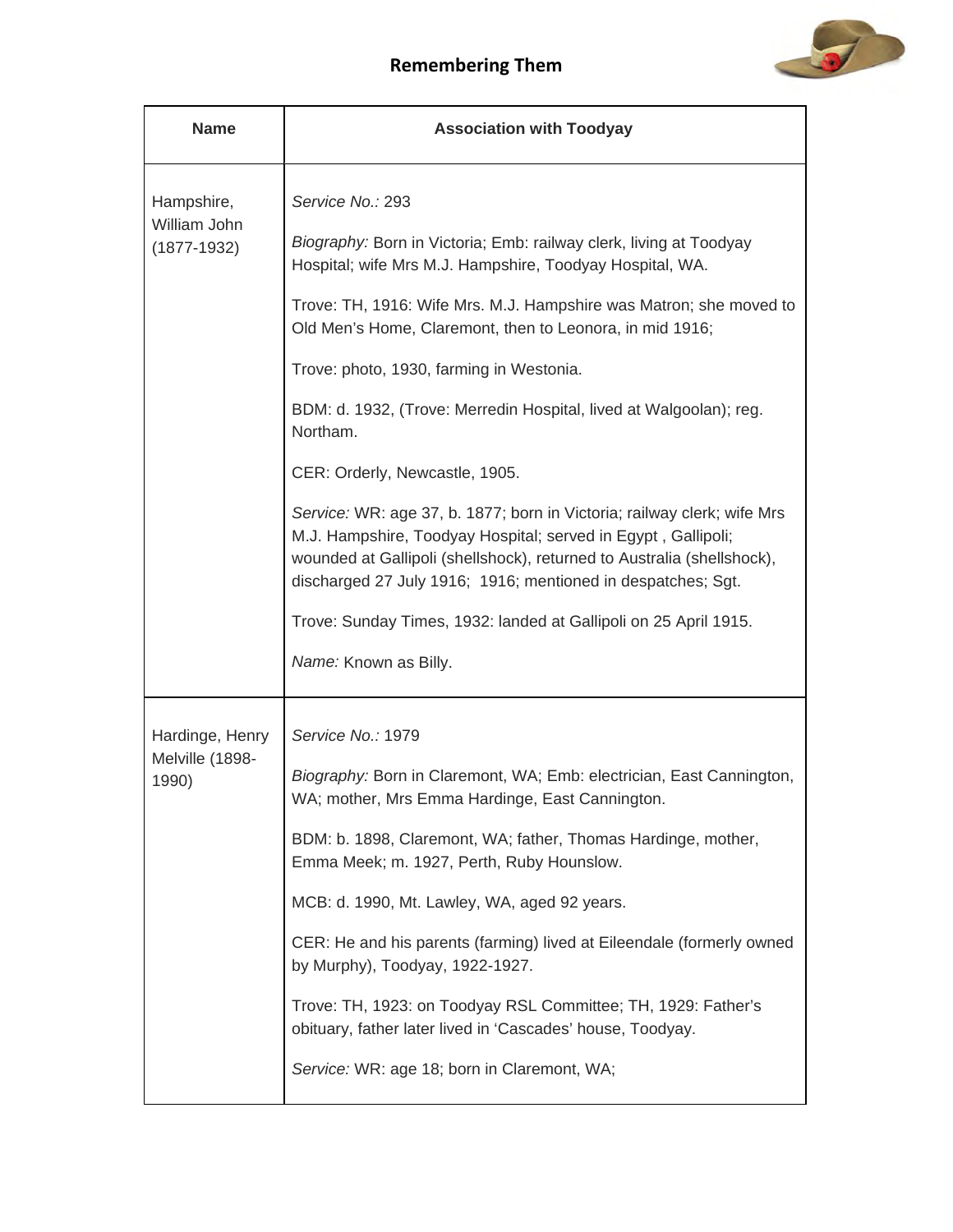

| <b>Name</b>                               | <b>Association with Toodyay</b>                                                                                                                                                                                                                                                                                                           |
|-------------------------------------------|-------------------------------------------------------------------------------------------------------------------------------------------------------------------------------------------------------------------------------------------------------------------------------------------------------------------------------------------|
|                                           | electrical fitter; father, Thomas Henry Hardinge, East Cannington, then<br>South Perth; served in Egypt, France; suffered influenza, bronchitis,<br>pneumonia; Driver.                                                                                                                                                                    |
|                                           | Name: known as Melville.                                                                                                                                                                                                                                                                                                                  |
|                                           | Photo link: http://discoveringanzacs.naa.gov.au/browse/person/202459                                                                                                                                                                                                                                                                      |
| Harrison, Vivian                          | Service No.: 1025                                                                                                                                                                                                                                                                                                                         |
| George<br>Meredith (1894-<br>1938)        | Biography: Born in South Australia; Emb: engine-cleaner; mother, Mrs.<br>B.M. Harrison, S. Aust.                                                                                                                                                                                                                                          |
|                                           | CER: railway employee, Toodyay, 1914-1925.                                                                                                                                                                                                                                                                                                |
|                                           | Trove: TH, 1919: attended WH (V. Harrison).                                                                                                                                                                                                                                                                                               |
|                                           | BDM: d. 1938, Perth.                                                                                                                                                                                                                                                                                                                      |
|                                           | Service: WR: age 21; engine cleaner; father James Harrison,<br>Kapunda, S. Aust; enlisted in Northam, then again in S. Aust (changed<br>service number); served at Gallipoli (4 months), Egypt, France; minor<br>court martial (language), France, 1918; Lance Corp, then Motor Cyclist<br>Corporal, then reduced to ranks, 1918, Sapper. |
|                                           | Listed in The Men Behind the Names (R. Stevens' Northam WW1<br>book), p. 295.                                                                                                                                                                                                                                                             |
|                                           | Memorial location: TWM; THB                                                                                                                                                                                                                                                                                                               |
| Hasell, George<br>Luke (1892-<br>$1917$ * | Service No.: 3133                                                                                                                                                                                                                                                                                                                         |
|                                           | Biography: Born in Toodyay; Emb: Barman, Katanning; mother, Mrs.<br>Margaret Hasell, Toodyay.                                                                                                                                                                                                                                             |
|                                           | BDM: b. 1892, Newcastle; son of James Hasell (d. 1898), Margaret<br>MacPherson.                                                                                                                                                                                                                                                           |
|                                           | Cousin of Percy Hasell.                                                                                                                                                                                                                                                                                                                   |
|                                           | Service: WR: age 23; born at [ie lived at] Broomehill near Katanning;<br>mother Mrs. Margaret Hasell, Toodyay; served in Egypt, France,                                                                                                                                                                                                   |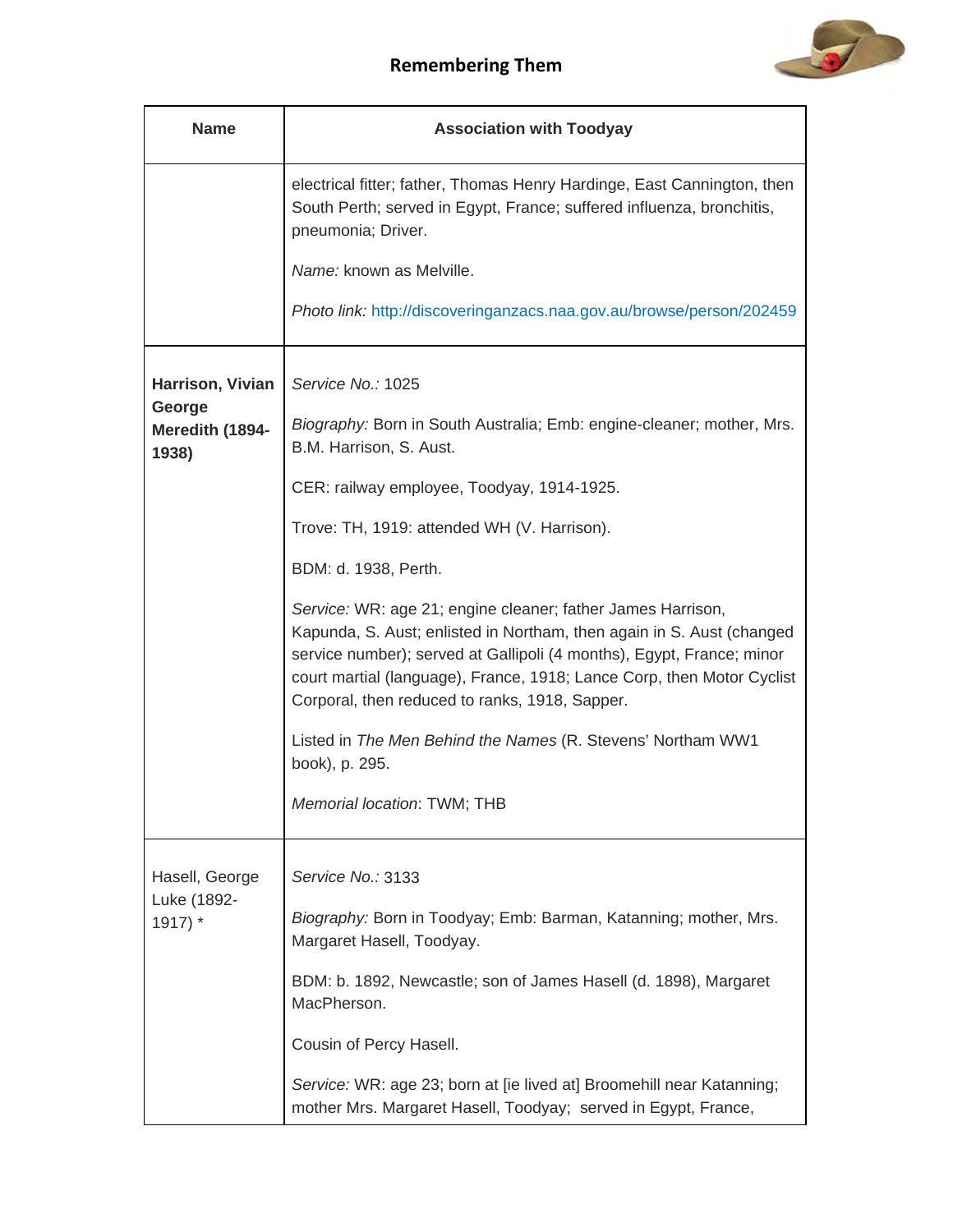

| <b>Name</b>                               | <b>Association with Toodyay</b>                                                                                                                                                                                                                                                                                                           |
|-------------------------------------------|-------------------------------------------------------------------------------------------------------------------------------------------------------------------------------------------------------------------------------------------------------------------------------------------------------------------------------------------|
|                                           | Belgium; died from wounds received in action, 20 Sept. 1917; Belgium;<br>Private.                                                                                                                                                                                                                                                         |
|                                           | Photo link: http://discoveringanzacs.naa.gov.au/browse/person/195520                                                                                                                                                                                                                                                                      |
|                                           | Listed in online Fighting Sons (with photo), p. 161.                                                                                                                                                                                                                                                                                      |
|                                           | Memorial location: KPHAP                                                                                                                                                                                                                                                                                                                  |
| <b>Hasell, Percy</b>                      | Service No.: 5871                                                                                                                                                                                                                                                                                                                         |
| <b>William Henry</b><br>$(1887 - 1917)$ * | Biography: Born in Toodyay; Emb: baker, Toodyay; wife, Mrs Mary<br>Hasell.                                                                                                                                                                                                                                                                |
|                                           | BDM: b. X; m. as Hasell, Percy W.H., 1916, Mary Murray, Leederville,<br>WA.                                                                                                                                                                                                                                                               |
|                                           | Ancestry: b. 1887; son of Henry Hasell and Ann Wood.                                                                                                                                                                                                                                                                                      |
|                                           | Cousin of George Luke Hasell.                                                                                                                                                                                                                                                                                                             |
|                                           | Trove: TH, 1918: Abraham James Smith's letter to Percy's mother<br>about Percy's death.                                                                                                                                                                                                                                                   |
|                                           | Service: WR: age 28; Hasell, Percy William Henry; born in Toodyay;<br>baker; wife Mary Hasell, Toodyay, then Cottesloe, WA; served in<br>France, Belgium; wounded, France; KIA, Polygon Wood, Belgium, 20<br>Sept. 1917; pension sheet indicates Percy and Mary had a son John<br>(pre-nuptial), and a daughter Eileen, in 1917; Private. |
|                                           | Memorial location: TWM; THB; TP                                                                                                                                                                                                                                                                                                           |
| Haywood, John                             | Service No.: Not assigned                                                                                                                                                                                                                                                                                                                 |
| Henry (1899-<br>1970)                     | Biography: Born in Toodyay; did not serve overseas.                                                                                                                                                                                                                                                                                       |
|                                           | BDM: b. 1900, Toodyay; father William Haywood, mother Mary<br>Williams; d. 1970, Perth, aged 70.                                                                                                                                                                                                                                          |
|                                           | Service: WR (WW1) in his WW2 WR file, under John Henley<br>Haywood; age 18; born in Toodyay; farmer, Jurokine, via Goomalling;                                                                                                                                                                                                            |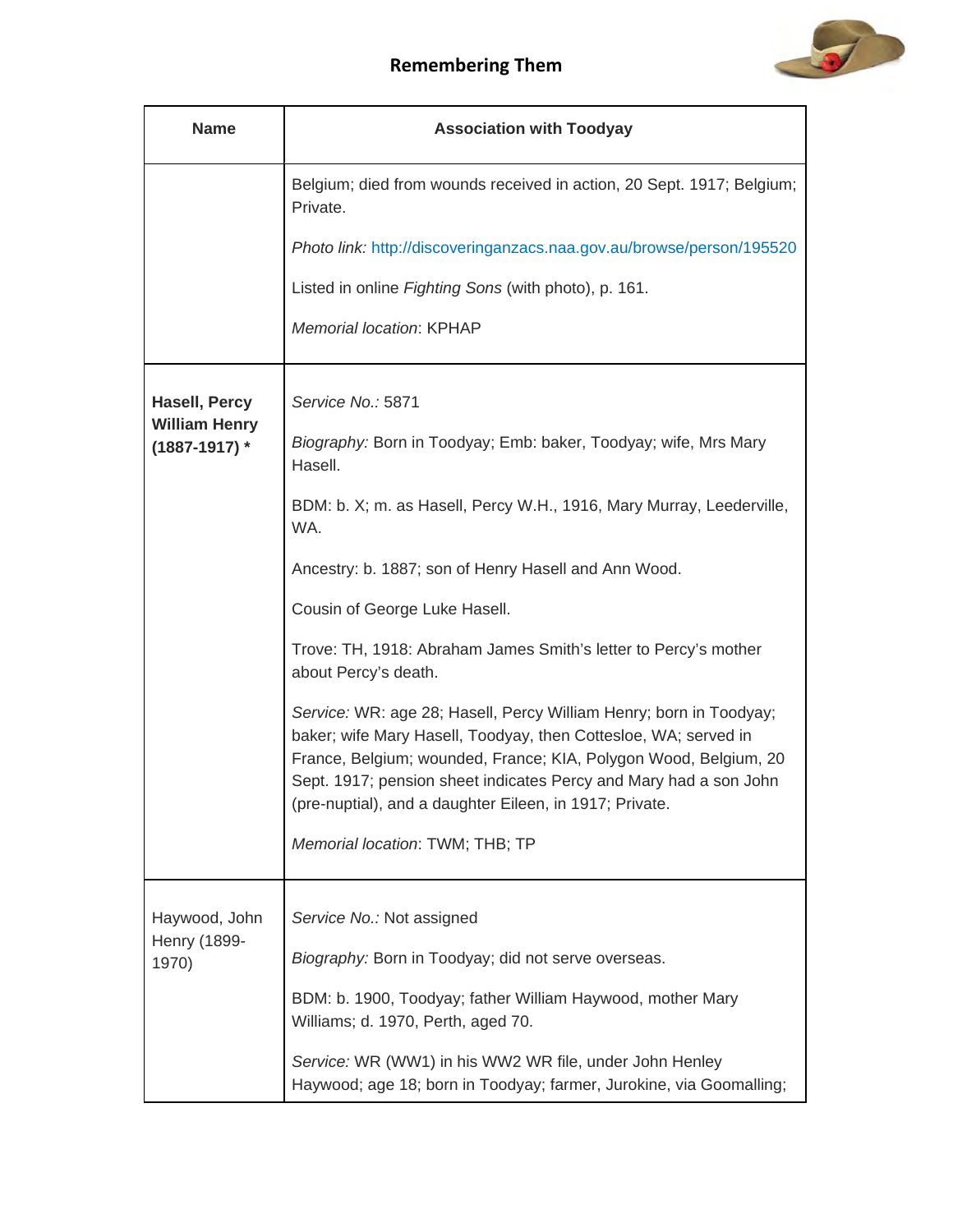

| <b>Name</b>                          | <b>Association with Toodyay</b>                                                                                                                                                                                                                                                                  |
|--------------------------------------|--------------------------------------------------------------------------------------------------------------------------------------------------------------------------------------------------------------------------------------------------------------------------------------------------|
|                                      | father William Haywood, Jurokine; enlisted in July 1918; did not serve<br>overseas; attestation: born Toodyay 19 Dec. 1899; Private.                                                                                                                                                             |
|                                      | Name: Sometimes recorded as John Henley Haywood.                                                                                                                                                                                                                                                 |
|                                      | Memorial location: JWR                                                                                                                                                                                                                                                                           |
| Heffernan,                           | Service No.: 4619                                                                                                                                                                                                                                                                                |
| Michael (1889-<br>1968)              | Biography: Born in Queensland; Emb: jockey, Fremantle; wife, Mrs.<br>E.E. Heffernan, Beaconsfield.                                                                                                                                                                                               |
|                                      | BDM: d. 1968, Swan, age 78.                                                                                                                                                                                                                                                                      |
|                                      | CER: stockman, farmer, Wicklow, Toodyay; West Norman, Toodyay,<br>1921-1923.                                                                                                                                                                                                                     |
|                                      | Ancestry: Had moved to Island Farm, Northam by 1925.                                                                                                                                                                                                                                             |
|                                      | Trove: Northam Courier, Jan. 1919: was training horses in Toodyay;<br>TH, Feb. 1919; attended WH (ex-Private M. Heffernan, rep. Toodyay<br>Branch RSSILA); TH, June 1919: was Vice-President of Toodyay<br>Returned Soldiers Association; TH, Dec. 1919: His infant daughter<br>died in Toodyay. |
|                                      | Service: WR: age 26; born in Queensland; jockey, wife Eva Emily<br>Heffernan, Fremantle; served in Egypt, France; wounded in action,<br>1916, France; sent back to Aust., Feb. 1917 (leg, ankle injury); medical<br>discharge (leg, ankle injury), Oct. 1917; Private.                           |
|                                      | Name: Known as Mick.                                                                                                                                                                                                                                                                             |
|                                      | Photo link:                                                                                                                                                                                                                                                                                      |
|                                      | http://discoveringanzacs.naa.gov.au/browse/person/208126                                                                                                                                                                                                                                         |
| Hiddlestone,<br><b>Daniel Walton</b> | Service No.: 3052                                                                                                                                                                                                                                                                                |
| <b>Howard (1897-</b><br>1971)        | Biography: Born in East Perth; engine-driver, Toodyay; father Albert<br>Hiddlestone, Toodyay.                                                                                                                                                                                                    |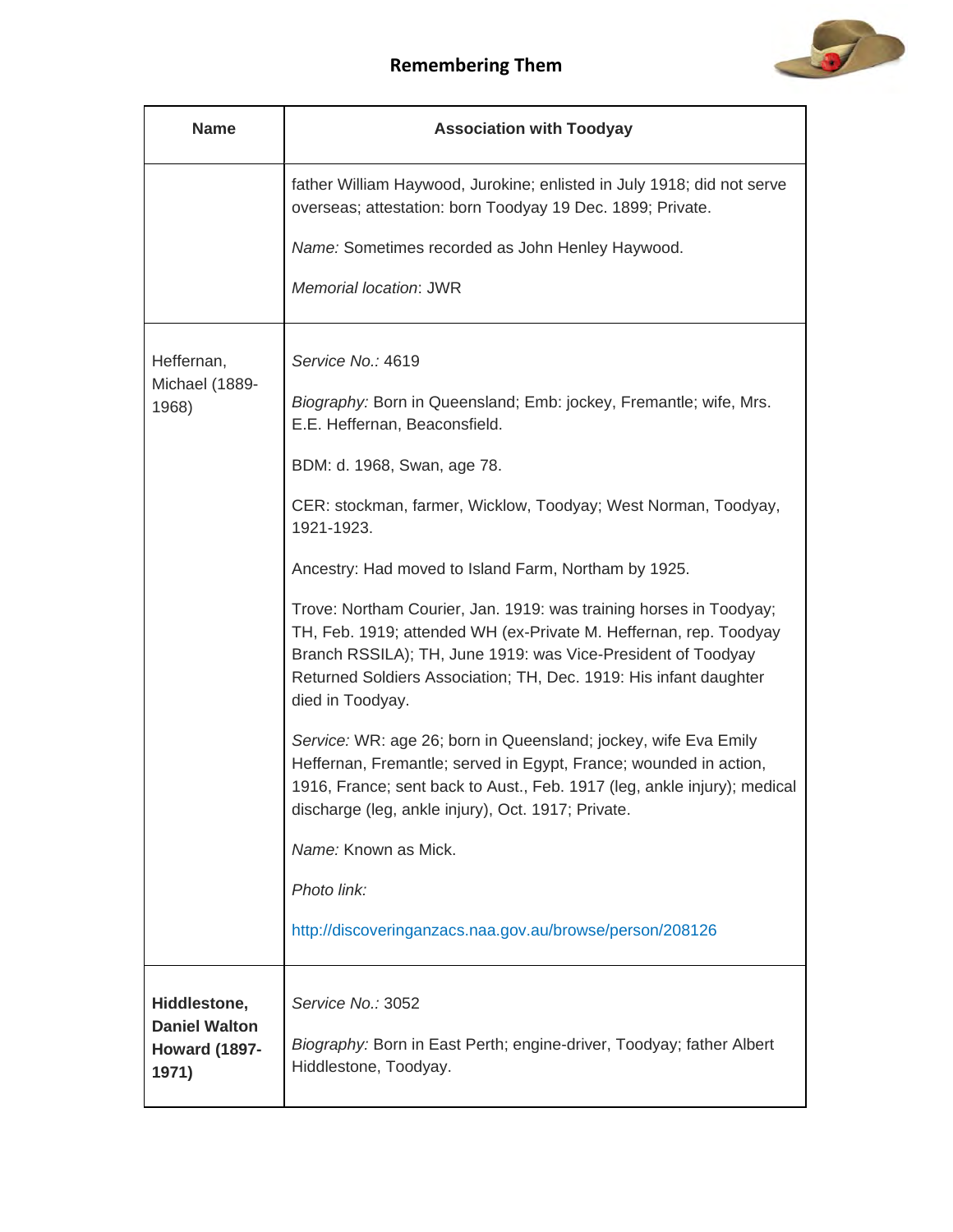

| <b>Name</b>                                                                  | <b>Association with Toodyay</b>                                                                                                                                                                                                                                                                                                                                                                                                                                                                                                             |
|------------------------------------------------------------------------------|---------------------------------------------------------------------------------------------------------------------------------------------------------------------------------------------------------------------------------------------------------------------------------------------------------------------------------------------------------------------------------------------------------------------------------------------------------------------------------------------------------------------------------------------|
|                                                                              | CER: parents Albert (stationmaster) and Esther Hiddlestone, Station<br>House, Toodyay, 1914.                                                                                                                                                                                                                                                                                                                                                                                                                                                |
|                                                                              | BDM: b. 1897, Perth: father Albert Walton Hiddlestone, mother Esther<br>Howard; d. 1971, Perth, aged 73.                                                                                                                                                                                                                                                                                                                                                                                                                                    |
|                                                                              | Trove: TH, 1915: Tried to enlist in 1915, but rejected as he was minus<br>an index finger; TH, 1919: Attended WH (Sig. Howard Hiddlestone).                                                                                                                                                                                                                                                                                                                                                                                                 |
|                                                                              | Service: WR: age 18; born in East Perth; engine driver, Station House,<br>Toodyay; father Albert Hiddlestone, Toodyay; served in Egypt,<br>Palestine; Trooper (Signaller).                                                                                                                                                                                                                                                                                                                                                                  |
|                                                                              | Trove: TH, 1917: "Signaller Hiddlestone, who sailed                                                                                                                                                                                                                                                                                                                                                                                                                                                                                         |
|                                                                              | with the 23rd reinforcements 10th Light Horse under Lieut. H.<br>Throssell, V,C., has passed the machine-gun school in Egypt with the<br>creditable pass of 99 3 marks. He is only 19 years of age, and son of<br>Mr. and Mrs. A. W. Hiddlestone, formerly residents of Toodyay."; DN,<br>1918: "Mrs. (Lieut.) Hiddlestone, 3aG Barker road, Subiaco, has<br>received word that her son, Spr. Howard Hiddlestone, signaller and<br>despatch rider, is ill in hospital. He was one of the first boys allowed to<br>enter Jerusalem on duty." |
|                                                                              | Name: Known as Howard.                                                                                                                                                                                                                                                                                                                                                                                                                                                                                                                      |
|                                                                              | Listed in online Fighting Sons (with photo), p. 127.                                                                                                                                                                                                                                                                                                                                                                                                                                                                                        |
|                                                                              | Photo link:                                                                                                                                                                                                                                                                                                                                                                                                                                                                                                                                 |
|                                                                              | http://discoveringanzacs.naa.gov.au/browse/person/211143                                                                                                                                                                                                                                                                                                                                                                                                                                                                                    |
|                                                                              | Memorial location: TWM; THB                                                                                                                                                                                                                                                                                                                                                                                                                                                                                                                 |
| Hill, Herbert<br>Horace (later<br><b>Herbert Charles)</b><br>$(1896 - 1977)$ | Service No.: 5612<br>Biography: Born in England; Emb: farmer, Perth; mother, Mrs. Louisa<br>Hill, Perth.<br>BDM: M. 1924, reg. Northam, Monica O'Dea.                                                                                                                                                                                                                                                                                                                                                                                       |
|                                                                              |                                                                                                                                                                                                                                                                                                                                                                                                                                                                                                                                             |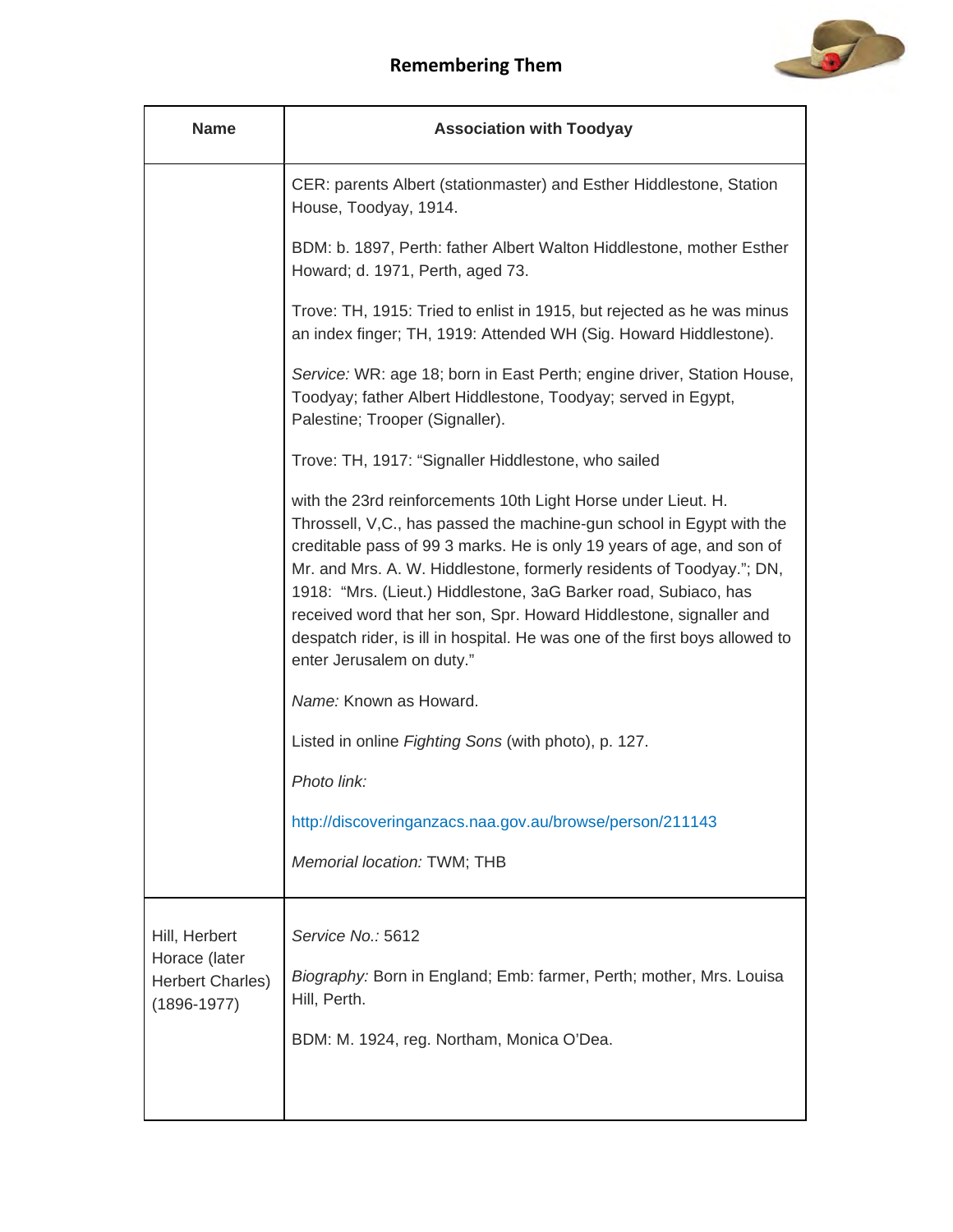

| <b>Name</b>                        | <b>Association with Toodyay</b>                                                                                                                                                                                                                                                         |
|------------------------------------|-----------------------------------------------------------------------------------------------------------------------------------------------------------------------------------------------------------------------------------------------------------------------------------------|
|                                    | Ancestry: B. 1896, Shepton Mallet, Somerset, UK; d. 1977, Calingiri,<br>WA.                                                                                                                                                                                                             |
|                                    | Trove: TH, 1926: H.H. Hill was in Calingiri, and showing horses in the<br>Calingiri Show; later was President of the Calingiri RSL; TH, 1928, B.<br>Hill played football in Toodyay.                                                                                                    |
|                                    | CER: 1925, Herbert Charles Hill, farmer, Calingiri.                                                                                                                                                                                                                                     |
|                                    | Too Cem DB: Buried in Toodyay Public Cemetery; age 81.                                                                                                                                                                                                                                  |
|                                    | Service: WR: age 20; born in England; farmer; mother, Mrs. Louisa<br>Hill, Perth; served in France, Belgium; suffered trench fever; wounded<br>in action, Belgium; returned to Aust., April 1918 (wounded arm and<br>leg); Private.                                                     |
|                                    | Name: Photo comparison indicates that Herbert Horace and Herbert<br>Charles are most likely the same person; known as Bert, Herbie.                                                                                                                                                     |
|                                    | Listed in online Fighting Sons (with photo), p. 12.                                                                                                                                                                                                                                     |
|                                    | Photo link: http://discoveringanzacs.naa.gov.au/browse/person/65438                                                                                                                                                                                                                     |
|                                    | Memorial location: VPHR (as Hill, H.C.)                                                                                                                                                                                                                                                 |
| Hitchcock,                         | Service No.: 986                                                                                                                                                                                                                                                                        |
| Joseph Thomas<br>$(1891 - 1918)$ * | Biography: Born in England; Emb: farm hand, c/- Mrs. H. H. Hills, East<br>Fremantle; father, Frederick Hitchcock, England.                                                                                                                                                              |
|                                    | Ancestry: b. 1891, Kent, England; father, Frederick Hitchcock, mother,<br>Ann Towers; m. 1918, Bertha Agnes Lenton, London, England.                                                                                                                                                    |
|                                    | CER: Farm hand, Bolgart, 1916.                                                                                                                                                                                                                                                          |
|                                    | Service: WR: age 24; born in England; farm hand; father, Frederick<br>Hitchcock, England, then mother, England, then wife, Mrs. B.<br>Hitchcock, England; served in France; married Bertha Lenton in<br>England; wounded in action, France, 1917; KIA, France, 8 Aug. 1918;<br>Private. |
|                                    | Memorial location: VPHR (as Hitchcock, T.)                                                                                                                                                                                                                                              |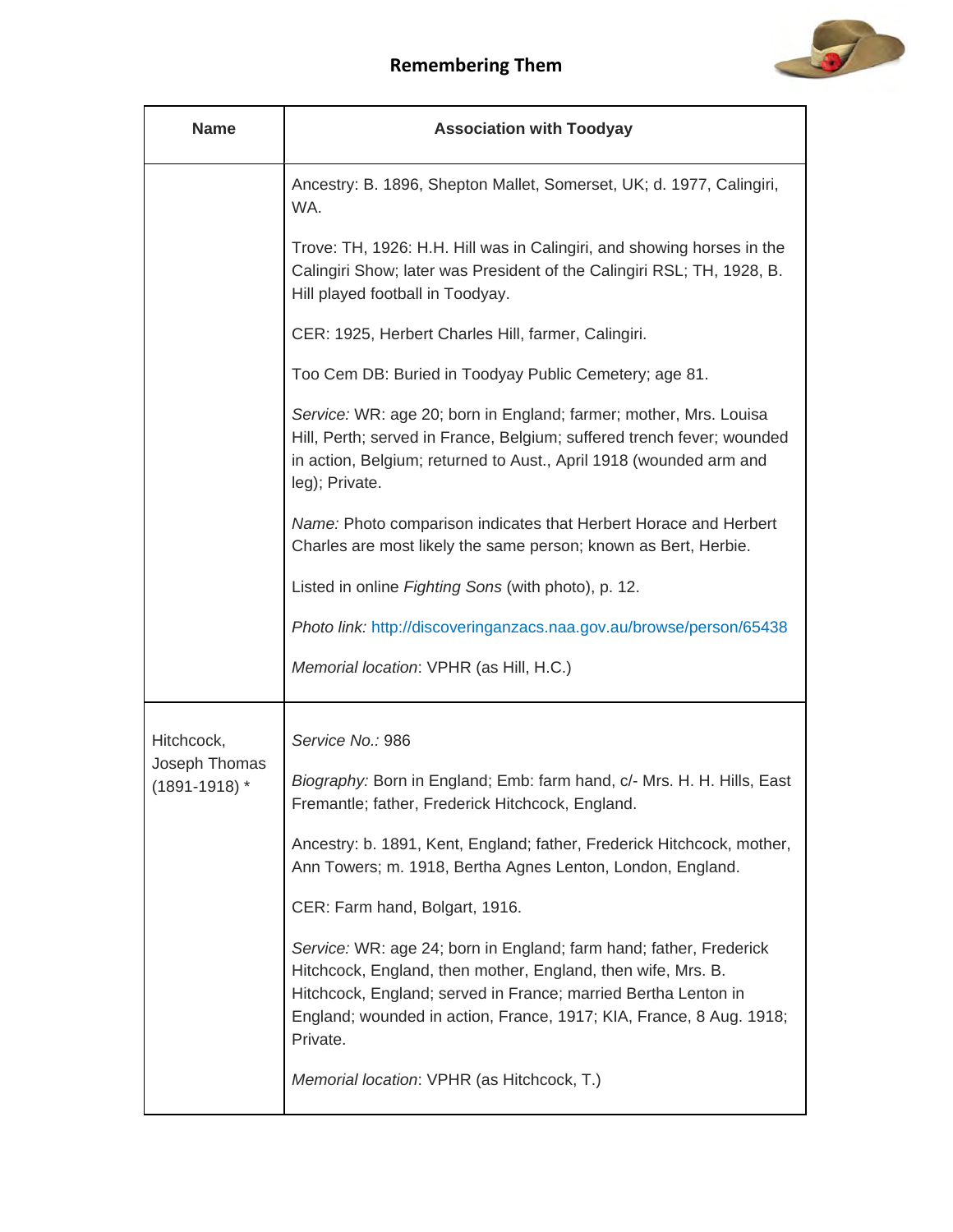

| <b>Name</b>                     | <b>Association with Toodyay</b>                                                                                                                                                                                                                                                                                         |
|---------------------------------|-------------------------------------------------------------------------------------------------------------------------------------------------------------------------------------------------------------------------------------------------------------------------------------------------------------------------|
| Hoban, Kintore                  | Service No.: 963                                                                                                                                                                                                                                                                                                        |
| <b>Albany (1899-</b><br>1916) * | Biography: Born in Albany, WA; Emb: porter, Broome Hill WA; mother,<br>Mrs Freda Bettridge, Broome Hill.                                                                                                                                                                                                                |
|                                 | BDM: b. 1899, Albany; father Patrick Hoban, mother Fleda [sic] Mary<br>Sinclair.                                                                                                                                                                                                                                        |
|                                 | BDM: father died in 1891; mother born in Toodyay (Blinkbonny).                                                                                                                                                                                                                                                          |
|                                 | Service: WR: age 24; born Toodyay [sic]; mother Freda Bettridge,<br>Broome Hill; served in Egypt, France; died of wounds received in<br>action, France, 24 Nov. 1916; Private.                                                                                                                                          |
|                                 | Name: Known as Ken or Kenneth.                                                                                                                                                                                                                                                                                          |
|                                 | Photo link: http://www.awm.gov.au/collection/H06420/                                                                                                                                                                                                                                                                    |
|                                 | Photo link: http://discoveringanzacs.naa.gov.au/browse/person/206221                                                                                                                                                                                                                                                    |
|                                 | Listed in online Fighting Sons (with photo), p. 231.                                                                                                                                                                                                                                                                    |
|                                 | Memorial location: TP                                                                                                                                                                                                                                                                                                   |
| Holmberg,                       | Service No.: 7006                                                                                                                                                                                                                                                                                                       |
| <b>Edward (1884-</b><br>1957)   | Biography: Born in Finland; Emb: farmer, Bolgart; mother, Mrs. K.<br>Holmberg, Finland.                                                                                                                                                                                                                                 |
|                                 | BDM: m. 1920, Perth, Lenore Fallon; d. 1957, South Perth, aged 70.                                                                                                                                                                                                                                                      |
|                                 | CER: Edward Holmberg, Washpool, Bolgart, farmer, 1916-1917.                                                                                                                                                                                                                                                             |
|                                 | Service: WR: age 32; born in Finland; farmer; mother, Mrs. K.<br>Holmberg, Finland; served in France; suffered influenza; wounded in<br>action, France; wounded 2 <sup>nd</sup> time (self-inflicted, negligence); court-<br>martial; wounded in action 3 <sup>rd</sup> time; returned to Aust., Dec. 1918;<br>Private. |
|                                 | Memorial location: VPHR (as Homberg, E.)                                                                                                                                                                                                                                                                                |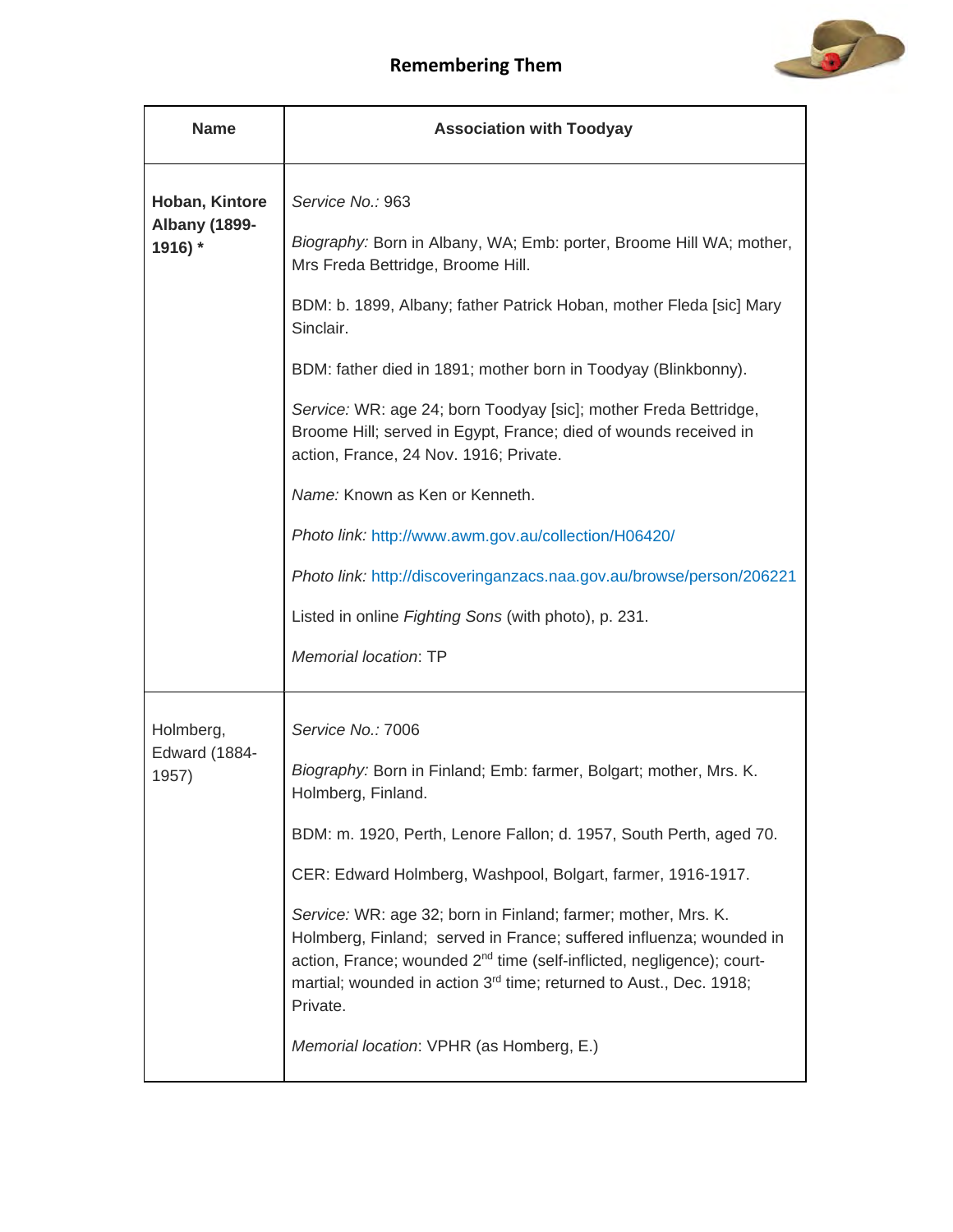

| <b>Name</b>                       | <b>Association with Toodyay</b>                                                                                                                                                                                                |
|-----------------------------------|--------------------------------------------------------------------------------------------------------------------------------------------------------------------------------------------------------------------------------|
| Hussey,<br><b>Bertram Fowler,</b> | Service No.: Not assigned (Captain)<br>Biography: Born in Perth; Emb: physician and surgeon, Toodyay; wife                                                                                                                     |
| Dr. (1873-1929)                   | lived in Toodyay.                                                                                                                                                                                                              |
|                                   | BDM: b. 1873, Perth; father Francis Hussey, mother Eliza King; d.<br>1929, Northam.                                                                                                                                            |
|                                   | Toodyay Cem DB: Buried in Nardie Cemetery; aged 55.                                                                                                                                                                            |
|                                   | Service: WR: age 43; physician and surgeon; wife May Hussey,<br>Toodyay; Captain in British forces; embarked with another doctor<br>William Myles from Moora; served in AAM hospitals in England;<br>returned Jan. 1918; Capt. |
|                                   | Photo link:                                                                                                                                                                                                                    |
|                                   | https://www.awm.gov.au/collection/A03389/                                                                                                                                                                                      |
|                                   | Memorial location: TWM; THB                                                                                                                                                                                                    |
| Hustler, George                   | Service No.: 5718                                                                                                                                                                                                              |
| Charles (1887-<br>1928)           | Biography: Born in Toodyay; Emb: clerk and typist, West Perth; mother<br>Mrs. M.A.M. Hustler, West Perth.                                                                                                                      |
|                                   | BDM: b. Newcastle [Toodyay], 1887; father, James Hustler, mother,<br>Mary Ann Matilda Wall; d. 1928, Perth.                                                                                                                    |
|                                   | Trove: Daily News, 1920; He was Secretary of the East Perth Sub<br>branch of the RSL; West Australian, 1928: d. in Edward Millen<br>Sanatorium [for ex-service personnel with TB], Vic. Park, aged 40.                         |
|                                   | Service: WR:aged 28; born in Newcastle, WA; clerk and typist; mother;<br>Mary Ann Matilda Hustler, West Perth (father, a policeman, dead);<br>served in France; wounded in action, 1918, France; Private.                      |
| Hutchings,<br><b>Benjamin</b>     | Service No.: 5733                                                                                                                                                                                                              |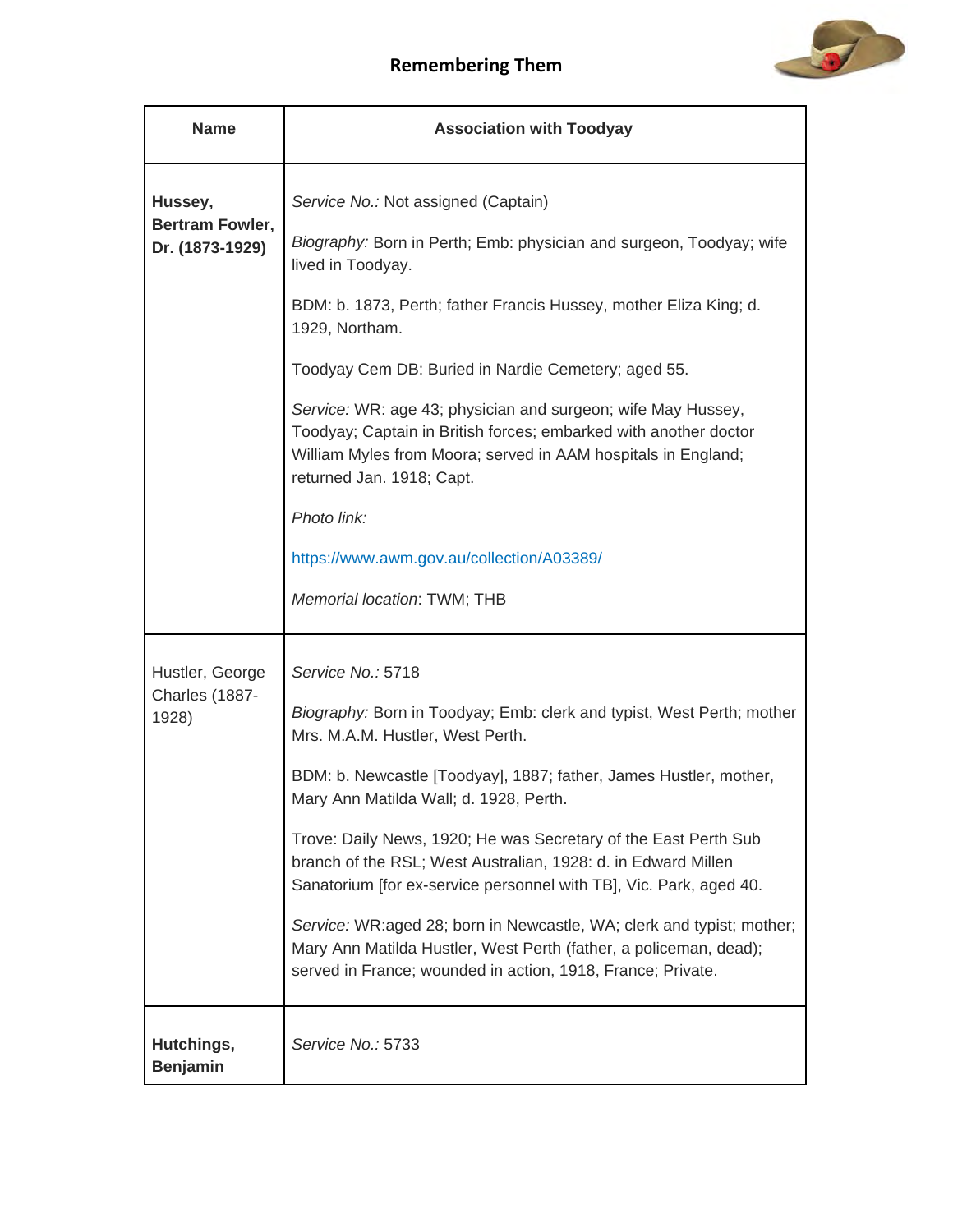



| <b>Name</b>                           | <b>Association with Toodyay</b>                                                                                                                                                                                                                                |
|---------------------------------------|----------------------------------------------------------------------------------------------------------------------------------------------------------------------------------------------------------------------------------------------------------------|
| <b>George (1885-</b><br>1968)         | Biography: Born in Parish of Toodyay; Emb: lineman, North Perth; wife<br>Christina May Hutchings, Perth.                                                                                                                                                       |
|                                       | Hutchings men are all brothers.                                                                                                                                                                                                                                |
|                                       | BDM: b. 1885, Toodyay; father Alfred Hutchings, mother Ellen Wells;<br>d. 1968, Fremantle, aged 82.                                                                                                                                                            |
|                                       | Service: WR:age 29; linesman, Postal Dept.; wife Christina May<br>Hutchings, Perth, then North Perth; served in France; wounded in<br>action, France, 1917; POW 1917-1918, Germany, eventually sent to<br>Switzerland and ret. to England, Dec. 1918; Private. |
|                                       | Photo link:                                                                                                                                                                                                                                                    |
|                                       | https://www.awm.gov.au/collection/P03236.208                                                                                                                                                                                                                   |
|                                       | Photo link:                                                                                                                                                                                                                                                    |
|                                       | https://www.awm.gov.au/collection/P03236.151                                                                                                                                                                                                                   |
|                                       | Memorial location: TWM; THB                                                                                                                                                                                                                                    |
| Hutchings,                            | Service No.: 21924                                                                                                                                                                                                                                             |
| <b>David James</b><br>$(1892 - 1969)$ | Biography: Born in Toodyay; Emb: labourer, Toodyay; father Alfred<br>Hutchings, Toodyay.                                                                                                                                                                       |
|                                       | BDM: b. 1892, Toodyay, as David James Hutchings; father Alfred<br>Hutchings, mother Ellen Wells; d. 1969, Perth, aged 77.                                                                                                                                      |
|                                       | Trove: TH, 1919: attended WH, as Jim Hutchings.                                                                                                                                                                                                                |
|                                       | Service: WR (1916: No. 21924): as David James Hutchings; age 24;<br>born in Toodyay; labourer, father Alfred Hutchings, Toodyay; served in<br>France; wounded in action, 1917, France; married Henrietta Johnson,<br>England, 1919; Driver, Gunner.            |
|                                       | WR (1915: No. 979): as David James Hutchings and James David<br>Hutchings, on same cover page; pages were included with cover<br>crossed through; aged 23; born in Toodyay; timber cutter; father Alfred                                                       |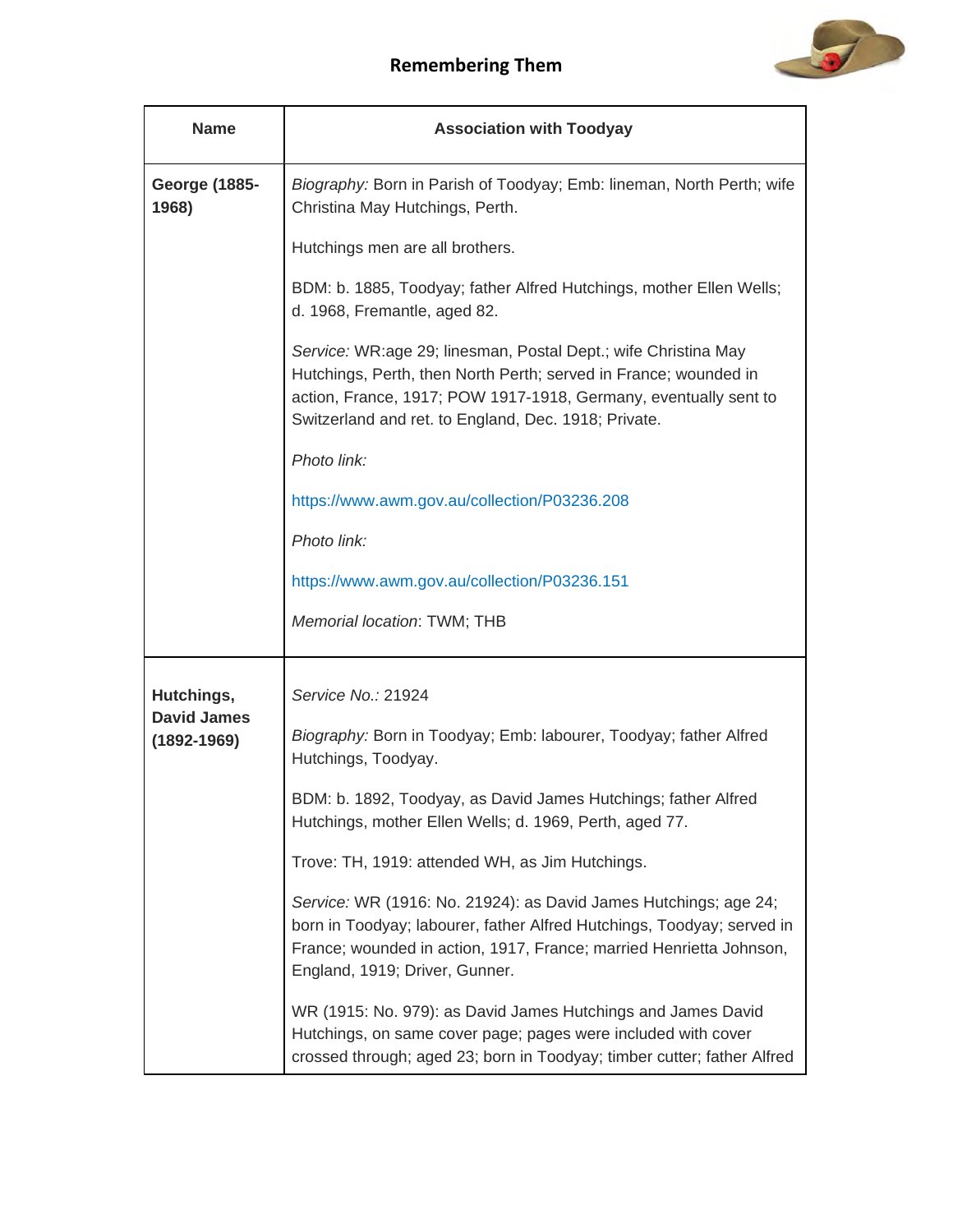

| <b>Name</b>                                   | <b>Association with Toodyay</b>                                                                                                                                                                                                                                                                                                                                   |
|-----------------------------------------------|-------------------------------------------------------------------------------------------------------------------------------------------------------------------------------------------------------------------------------------------------------------------------------------------------------------------------------------------------------------------|
|                                               | Hutchings, Toodyay; only 4 pages in WR; doesn't say where he went<br>or that he was rejected.                                                                                                                                                                                                                                                                     |
|                                               | Name: Known as Jim; has also been listed as James David Hutchings;                                                                                                                                                                                                                                                                                                |
|                                               | Memorial location: TWM; THB                                                                                                                                                                                                                                                                                                                                       |
| Hutchings,                                    | Service No.: 25403                                                                                                                                                                                                                                                                                                                                                |
| <b>Reuben Fred</b><br>$(1890 - 1963)$         | Biography: Born in West Toodyay; Emb: as Reuben Fred Hutchings;<br>telegraph linesman, North Perth; father Alfred Hutchings, Toodyay.                                                                                                                                                                                                                             |
|                                               | BDM: b. 1890, Toodyay; Reuben Fred Hutchings; father Alfred<br>Hutchings, mother Ellen Wells; d. 1963, Canning, aged 73.                                                                                                                                                                                                                                          |
|                                               | Service: WR: as Reuben Fred Hutchings; age 25; born in West<br>Toodyay; telegraph linesman; father Alfred Hutchings, Toodyay;<br>served in France; had influenza; sent back to Aust., Oct. 1918 ('Effort<br>Syndrome' [ie 'Irritable heart' or Da Costa's syndrome which is<br>generally considered a physical manifestation of an anxiety disorder]);<br>Gunner. |
|                                               | Name: Ancestry gives his second name as Frederick; Trove also lists<br>him as Reuben Frederick in exam results.                                                                                                                                                                                                                                                   |
|                                               | Memorial location: TWM; THB                                                                                                                                                                                                                                                                                                                                       |
| Hyde, Albert<br><b>Edward (1896-</b><br>1974) | Service No.: 5880                                                                                                                                                                                                                                                                                                                                                 |
|                                               | Biography: Born in Perth; Emb: railway employee, West Northam;<br>father, Arthur William Hyde, West Northam.                                                                                                                                                                                                                                                      |
|                                               | BDM: b. 1896, Perth; father, Albert Edward [ie Arthur William], mother<br>Ada Mary Pinker; m. 1920, Northam, Ruby E. Williams (b. Toodyay).                                                                                                                                                                                                                       |
|                                               | Trove: A'B. Hyde' was in Northam in Mar. 1912; and in Toodyay in<br>Nov. 1915; Daily News, 1920: Rev. Mason, of Toodyay, married Bert<br>and Ruby in Northam.                                                                                                                                                                                                     |
|                                               | Ancestry: d. 1974, Perth, aged 77.                                                                                                                                                                                                                                                                                                                                |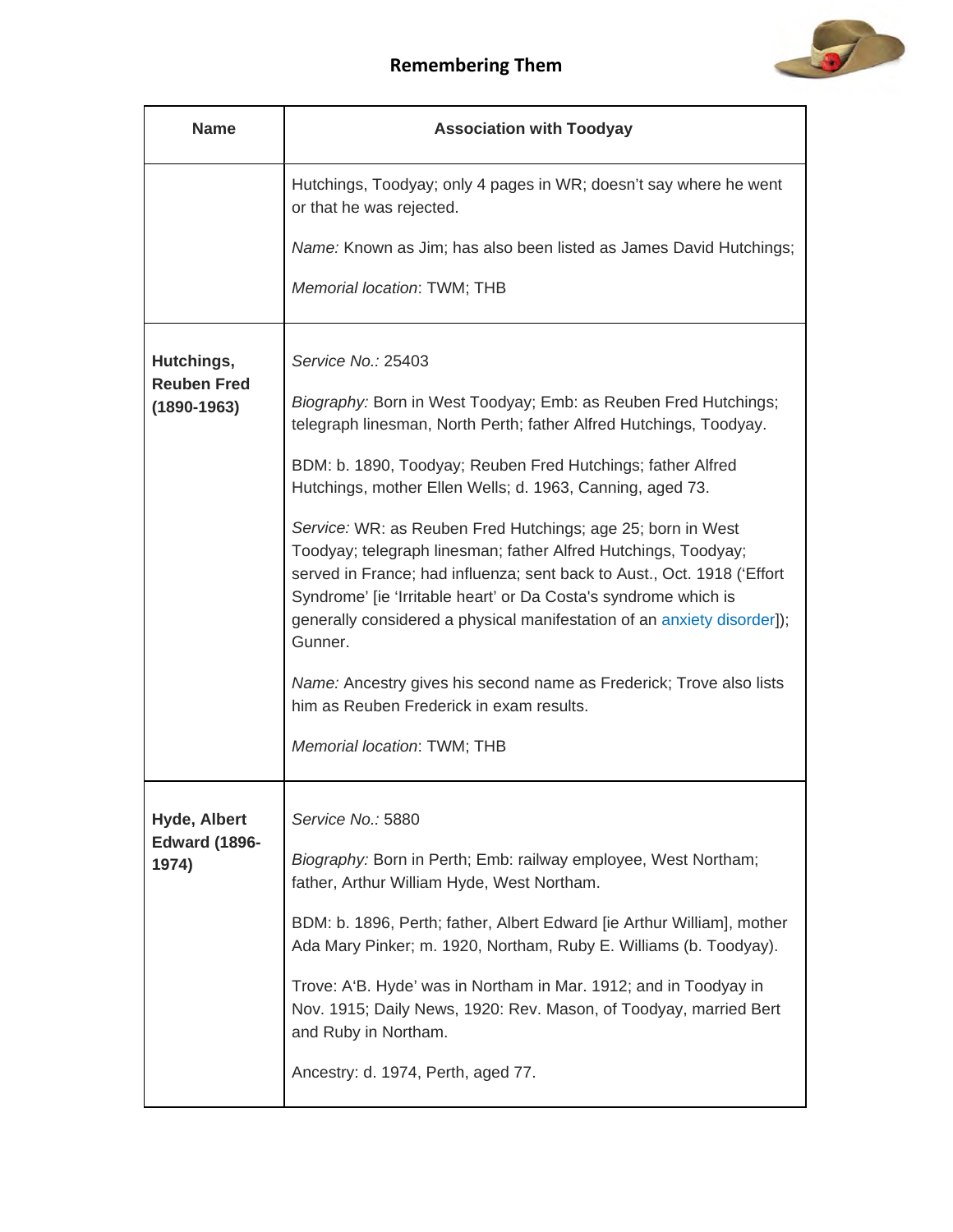

| <b>Name</b>                    | <b>Association with Toodyay</b>                                                                                                                                                                                                                                                                                                                                                                                                                                                                                                                                                                                                                                                                      |
|--------------------------------|------------------------------------------------------------------------------------------------------------------------------------------------------------------------------------------------------------------------------------------------------------------------------------------------------------------------------------------------------------------------------------------------------------------------------------------------------------------------------------------------------------------------------------------------------------------------------------------------------------------------------------------------------------------------------------------------------|
|                                | Service: WR: age 20; born in Perth; railway employee (engine<br>cleaner); father, Arthur William Hyde, West Northam; served in France;<br>wounded in action (twice), France; returned to Aust., Jan.<br>1919 (influenza); A/Corp, then Private.                                                                                                                                                                                                                                                                                                                                                                                                                                                      |
|                                | Name: Known as Bert.                                                                                                                                                                                                                                                                                                                                                                                                                                                                                                                                                                                                                                                                                 |
|                                | Listed in The Men Behind the Names (R. Stevens' Northam WW1<br>book), p. 296.                                                                                                                                                                                                                                                                                                                                                                                                                                                                                                                                                                                                                        |
|                                | Memorial location: TWM; THB (on both as B. Hyde)                                                                                                                                                                                                                                                                                                                                                                                                                                                                                                                                                                                                                                                     |
| Jacobs, Ivern<br>Anthony, Rev. | Service No.: Unknown                                                                                                                                                                                                                                                                                                                                                                                                                                                                                                                                                                                                                                                                                 |
| $(1884 - 1961)$                | Biography: Born in S. Aust.; Did not serve overseas.                                                                                                                                                                                                                                                                                                                                                                                                                                                                                                                                                                                                                                                 |
|                                | Ancestry: b. 1884, S. Aust; father Ivern Anthony Jacobs, mother<br>Isabella Cameron Paul; d. 1961, Armadale, Victoria, aged 77 years.                                                                                                                                                                                                                                                                                                                                                                                                                                                                                                                                                                |
|                                | CER: As Ivan Anthony Jacobs: Methodist minister, Toodyay, 1916.                                                                                                                                                                                                                                                                                                                                                                                                                                                                                                                                                                                                                                      |
|                                | Trove: TH, 1915: was Methodist minister in Toodyay; Daily News, July<br>1915: whilst at Toodyay, enlisted as a Private, hoping to get into the<br>Field Army Medical Corps; Sunday Times, Dec. 1915: appointed a<br>Military Chaplain, Blackboy Hill Camp (was very popular); Camp<br>Chronicle, Feb. 1916: 1918: Listed as Captain Chaplain in camp<br>directory of Blackboy Hill Camp; Daily News, Aug. 1916: had to leave<br>(reluctantly) the Camp to fill a vacant church position as pastor at<br>Narrogin, WA; Observer (S. Aust.), 1917: Photo of Rev. Jacobs, with<br>his three soldier brothers; Camp Chronicle, Aug. 1918: Listed as<br>chaplain in camp directory of Blackboy Hill Camp. |
|                                | BDM: m. 1917, Northam, Bertha E.A. [Elsa Bertha Adolphine] Camerer<br>[Wattening].                                                                                                                                                                                                                                                                                                                                                                                                                                                                                                                                                                                                                   |
|                                | Service: No WR found; age 32; enlisted (from Toodyay) as Captain<br>Chaplain, Blackboy Hill Camp, 1916; seemed to still be working there<br>from Jan. 1916 to Aug. 1918.                                                                                                                                                                                                                                                                                                                                                                                                                                                                                                                             |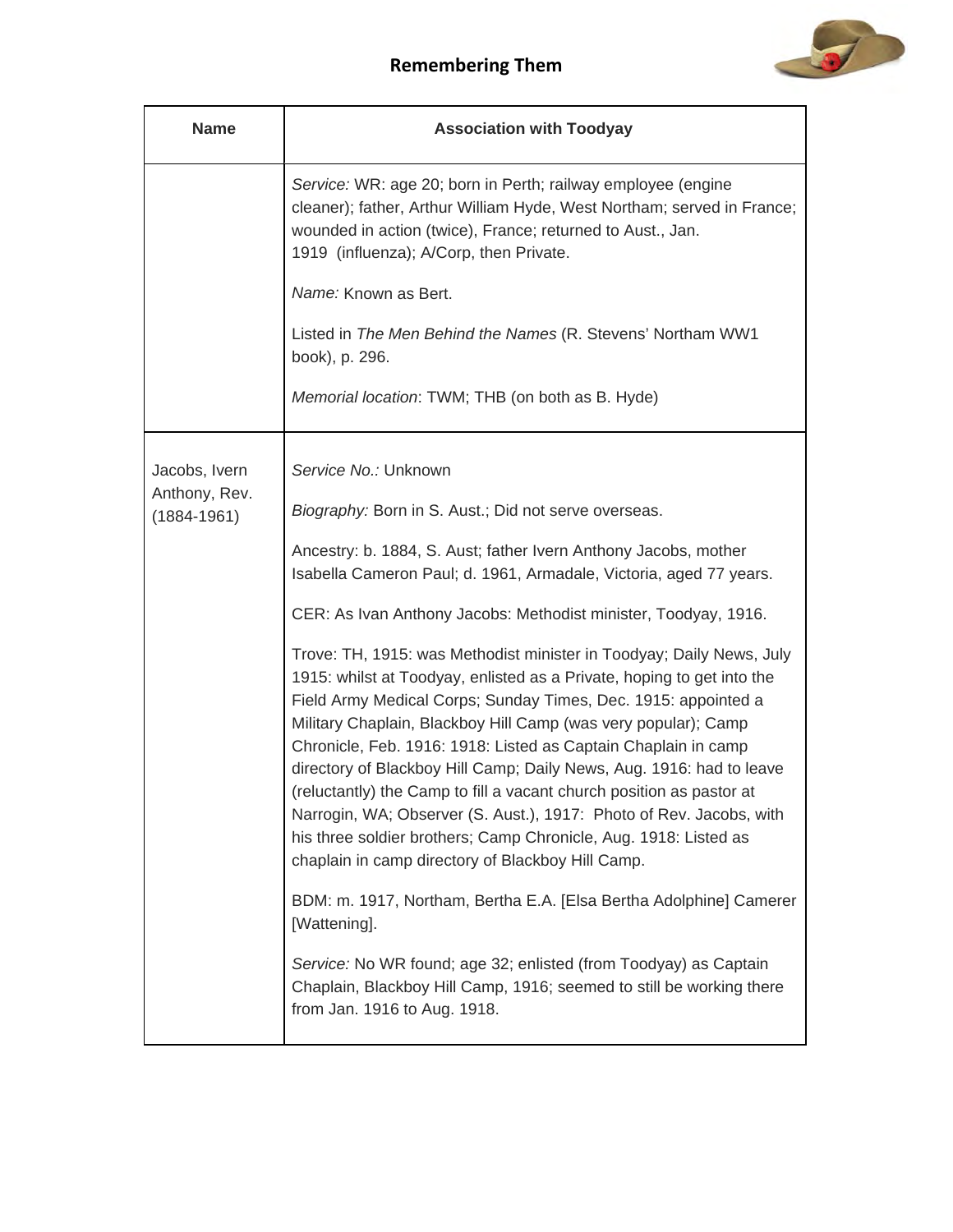

| <b>Name</b>                                         | <b>Association with Toodyay</b>                                                                                                                                                                                                                                                                                                                                                                                                                                                                                                                                                                                                                                                                      |
|-----------------------------------------------------|------------------------------------------------------------------------------------------------------------------------------------------------------------------------------------------------------------------------------------------------------------------------------------------------------------------------------------------------------------------------------------------------------------------------------------------------------------------------------------------------------------------------------------------------------------------------------------------------------------------------------------------------------------------------------------------------------|
| Jacques,<br><b>George Edward</b><br>$(1898 - 1980)$ | Service No.: 52156<br>Biography: Born in Toodyay; Emb: labourer, Bullsbrook; father, E.<br>Jacques, Bullsbrook.<br>BDM: b. 1898, Toodyay, as George Edward Jacques; father not listed;<br>mother Annie Macknoe (married Edward Jakes, 1899, at Culham).<br>MCB: d. 1980, Perth, aged 81.<br>Service: WR: age 18; born in Toodyay; father Edward Jacques,<br>Toodyay, then Bullsbrook; enlisted in 1916 but mother did not want<br>him to go overseas until he was 19; went overseas in 1918, served in<br>France; Trooper.<br>Memorial location: TWM; THB (under J.E. Jacques).                                                                                                                      |
| James, Alfred<br><b>Edward (1896-</b><br>1955)      | Service No.: 3009<br>Biography: Born in Perth, WA; Emb: as Edward Alfred James; bank<br>clerk, c/- National Bank, Perth; father, Alfred John James, Toodyay.<br>BDM: b. 1896, under Alfred Edward James; father, Alfred John James<br>[d. 1942], mother, Sarah Francis Boyle [d. 1912].<br>CER: lived in Toodyay, agent, 1914-1927.<br>Trove: TH, 1919: Invited to, but did not attend, WH (as Lieut. A.<br>James)<br>Trove: TH, 1920: "Mr. J. Anderson, of the staff of the National Bank of<br>Australasia, Geraldton, is being transferred to Kalgoorlie (says an<br>exchange), and will be succeeded by Mr. A. E. James, who has seen<br>active service, and who gained his flight lieutenancy." |
|                                                     | Trove: 1922: Infant daughter died in Geraldton; 1923: Petitioned to<br>divorce wife Millicent Marie James (nee Bradshaw), Perth, WA, but did<br>not eventuate; TH, 1923: Was Sec. of Toodyay RSL; TH, 1924:<br>Became the Dalgety agent in Toodyay.                                                                                                                                                                                                                                                                                                                                                                                                                                                  |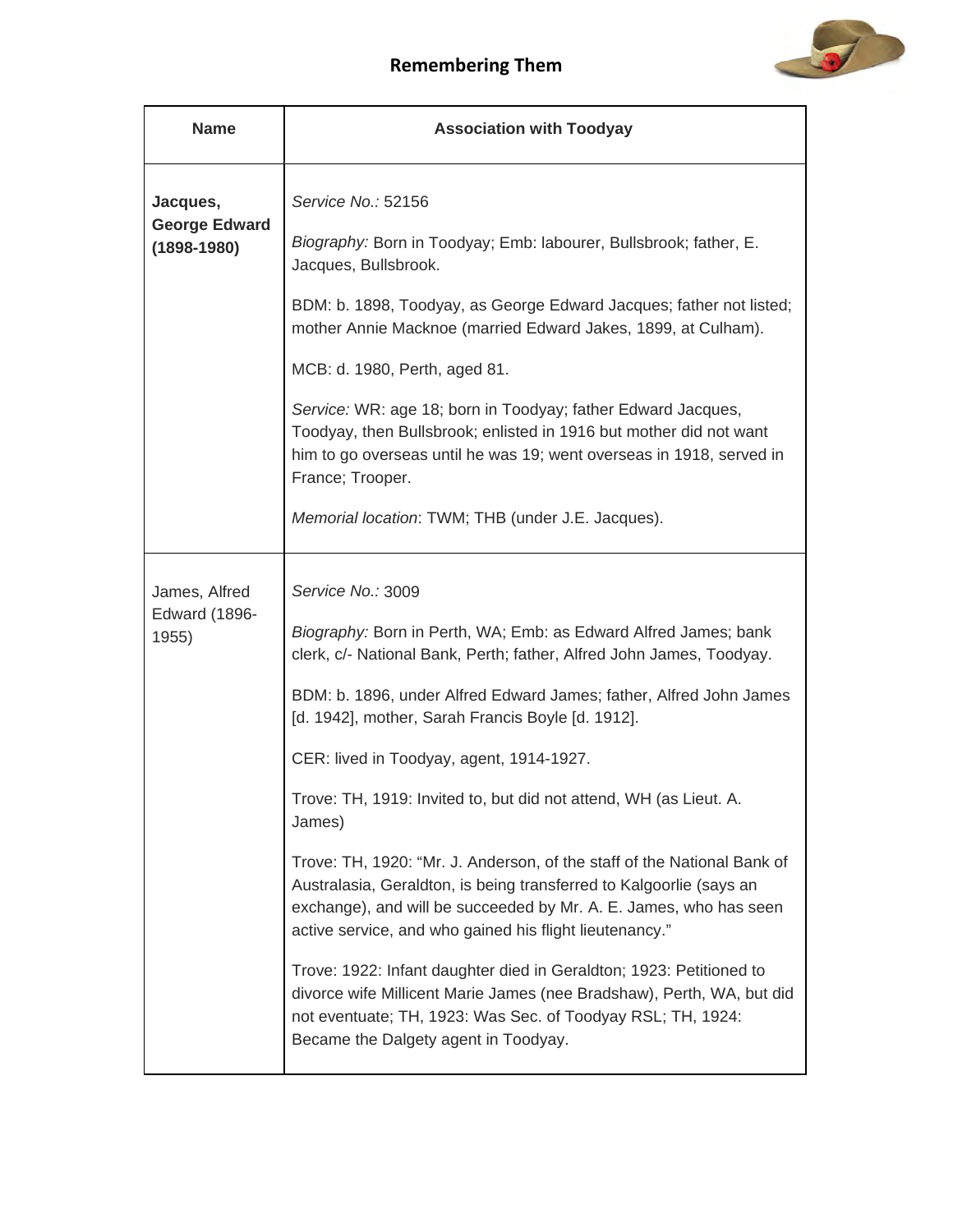

| <b>Name</b>                          | <b>Association with Toodyay</b>                                                                                                                                                                                                                                                                                                                                                                                                                                                                                                                                                                                                                                                                                                                                                                                                                                                                                                                                                                                |
|--------------------------------------|----------------------------------------------------------------------------------------------------------------------------------------------------------------------------------------------------------------------------------------------------------------------------------------------------------------------------------------------------------------------------------------------------------------------------------------------------------------------------------------------------------------------------------------------------------------------------------------------------------------------------------------------------------------------------------------------------------------------------------------------------------------------------------------------------------------------------------------------------------------------------------------------------------------------------------------------------------------------------------------------------------------|
|                                      | Trove: 1928-1930: Was bankrupt, Toodyay; 1931: Former airman<br>fined, S. Aust.                                                                                                                                                                                                                                                                                                                                                                                                                                                                                                                                                                                                                                                                                                                                                                                                                                                                                                                                |
|                                      | Ancestry: d. 1955, Victoria.                                                                                                                                                                                                                                                                                                                                                                                                                                                                                                                                                                                                                                                                                                                                                                                                                                                                                                                                                                                   |
|                                      | Trove: 1955: JAMES.—On July 9, at Prince Henry's<br>Hospital, Alfred Edward James, of Howitt street, Hawksburn, dearly<br>beloved son of the late Alfred and Mary James, loved brother of Cec<br>(W.A.)." Alfred had a brother Cecil Herbert James.                                                                                                                                                                                                                                                                                                                                                                                                                                                                                                                                                                                                                                                                                                                                                            |
|                                      | Service: WR: aged 19; born in Perth; bank clerk, father, Alfred John<br>James, Toodyay, Western Australia; served in Egypt, France (Cyclist<br>Battalion, then Flying Officer); married Millicent Bradshaw, England,<br>Oct. 1918 (Lieut. Flying Officer); Lieut. (Australian Flying Corps)                                                                                                                                                                                                                                                                                                                                                                                                                                                                                                                                                                                                                                                                                                                    |
|                                      | Name: Sometimes recorded as Edward Alfred James.                                                                                                                                                                                                                                                                                                                                                                                                                                                                                                                                                                                                                                                                                                                                                                                                                                                                                                                                                               |
|                                      | Listed in online Fighting Sons (with photo), p.250.                                                                                                                                                                                                                                                                                                                                                                                                                                                                                                                                                                                                                                                                                                                                                                                                                                                                                                                                                            |
| James, Louis<br>John (1892-<br>1952) | Service No.: 1174<br>Biography: Born in Toodyay; Emb: as Louis John James; fireman,<br>Toodyay PO, Toodyay; mother Mrs I. [sic] James, Toodyay P.O.<br>BDM: b. 1892, Toodyay; father Thomas James [sic] James., mother<br>Diana [sic] Roser; m. as Louis F., 1922, Georgina [Ena] Adams,<br>Northam; d. as Lewis J., 1952, Northam. [Buried Northam Cem.]<br>Ancestry: Father, James Thomas James, mother, Dianah Roser.<br>Lewis John James (b. 1892) is the form of name in James family<br>history.<br>Trove: TH, 1919: A Jack James was listed as attending a Toodyay WH<br>event; sent a letter home (as Jack James) from overseas; said he saw<br>Jim Martin. Not sure if this is Louis/Lewis James.<br>NB Uncle John Farr James was also known as Jack James. (James<br>family history)<br>Service: WR:as Louis John James; age 22; locomotive fireman;<br>mother, Mrs. T. James, Toodyay; enlisted Sept. 1914; discharged Dec<br>1914 (pneumonia); re-enlisted in Victoria, 1915; served in Gallipoli, |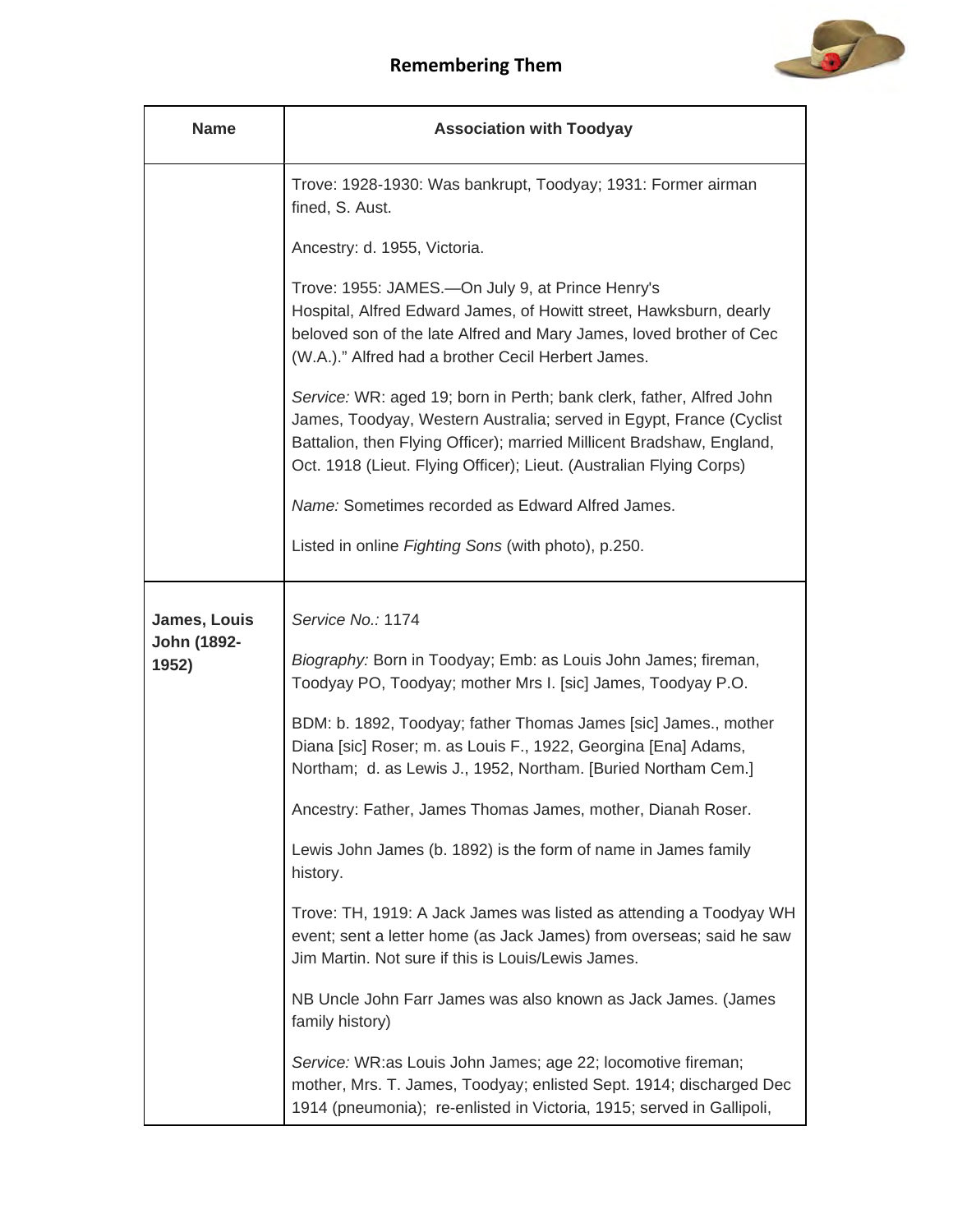

| <b>Name</b>                            | <b>Association with Toodyay</b>                                                                                                                                                                                                                                                |
|----------------------------------------|--------------------------------------------------------------------------------------------------------------------------------------------------------------------------------------------------------------------------------------------------------------------------------|
|                                        | Egypt, France; suffered trench feet, France; wounded in action,<br>France; Private.                                                                                                                                                                                            |
|                                        | Name: Known as Lewis John James.                                                                                                                                                                                                                                               |
|                                        | Listed (under Louis John James) in The Men Behind the Names (R.<br>Stevens' Northam WW1 book), p. 296-297 (photo).                                                                                                                                                             |
|                                        | Memorial location: TWM; THB                                                                                                                                                                                                                                                    |
| James, V. ?                            | Can't identify as yet. Probably an error, and should be 'W. James'.                                                                                                                                                                                                            |
| James, W. ?                            | Biography: This is may also be W.T. James, but both forms of name<br>are on Toodyay Memorials, as having returned.                                                                                                                                                             |
|                                        | Service: No other candidate identified.                                                                                                                                                                                                                                        |
| James, William<br><b>Thomas (1897-</b> | Service No.: 7010                                                                                                                                                                                                                                                              |
| 1918) *                                | Biography: Born in Toodyay; Emb: farrier; father James Thomas<br>James;                                                                                                                                                                                                        |
|                                        | BDM: b. 1897, Toodyay; father James Thomas James, mother Dinah<br>Roser.                                                                                                                                                                                                       |
|                                        | Trove: TH, 25 Nov. 1916: "Four Toodyay lads left yesterday, expecting<br>to sail with their battalions in a few days, they were T. James, H.<br>Thompson, B. Lloyd, and J. McCluney." [William Thomas James sailed<br>in Dec. 1916.]; TH, Dec. 1918: Photo of W.T. James, KIA. |
|                                        | Service: WR: age 18; born in Toodyay; farrier; father, James Thomas<br>James, Toodyay; served in France; KIA, France, 10 Aug. 1918; Lance<br>Corp.                                                                                                                             |
|                                        | NB A W.T. James is listed on TWM as having returned.                                                                                                                                                                                                                           |
|                                        | James family history: 1897-1918; unmarried.                                                                                                                                                                                                                                    |
|                                        | Name: Known as "T. James" and "Tom James".                                                                                                                                                                                                                                     |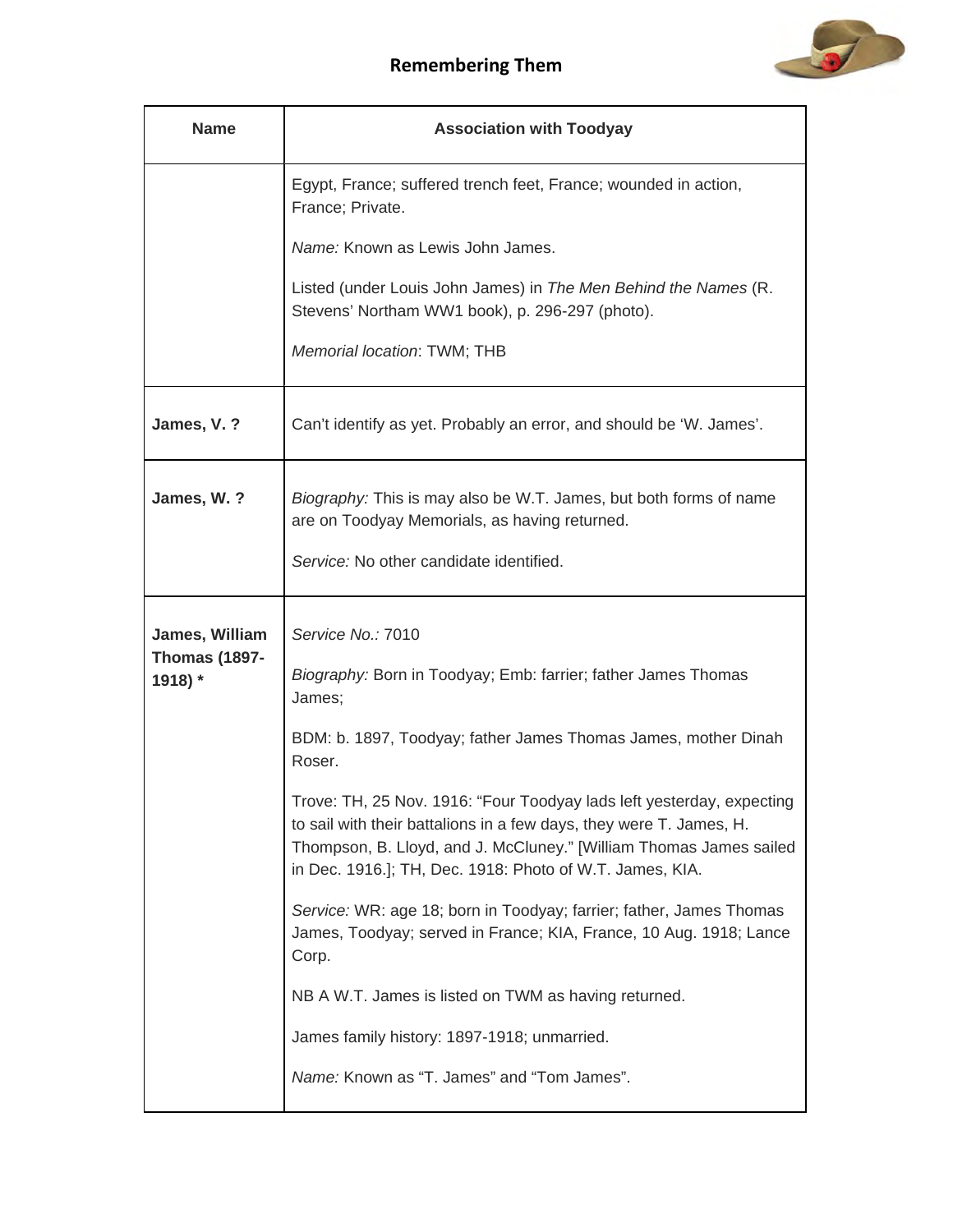

| <b>Name</b>                         | <b>Association with Toodyay</b>                                                                                                                                                                                                                                                                                                                                                                                                                                                                                                                                                            |
|-------------------------------------|--------------------------------------------------------------------------------------------------------------------------------------------------------------------------------------------------------------------------------------------------------------------------------------------------------------------------------------------------------------------------------------------------------------------------------------------------------------------------------------------------------------------------------------------------------------------------------------------|
|                                     | Memorial location: TWM; THB; TP                                                                                                                                                                                                                                                                                                                                                                                                                                                                                                                                                            |
| Jenner, Arthur<br>Cyril (1889-1982) | Service No.: 6278<br>Biography: Born in England; Emb: contractor, Bolgart; sister, Mrs M.<br>Jalliffe, Tavistock, Devon, England.<br>BDM: m. 1934, Perth, Hilda Hughes (d. 1938, Dalwallinu).<br>MCB: d. 1982, Northam, aged 93.<br>Ancestry: b. 1889, England; father Arthur William Jenner, mother Eva<br>Longney.<br>CER: Arthur Cyril Jenner, farmer, Druinice, Toodyay, 1950.<br>Service: WR: age 27; born in England; contractor, Bolgart; sister, Mrs<br>M. Joliffe, England; served in France; wounded in action, France; Cpl.<br>Name: Known as Cyril.<br>Memorial location: VPHR |
| Jenner, Wilfred<br>$(1884 - 1948)$  | Service No.: 6280<br>Biography: Born in England; Emb: contractor, Bolgart; sister, Mrs M.<br>Jalliffe, Tavistock, Devon, England.<br>Ancestry: b. 1884, England; father Arthur William Jenner, mother Eva<br>Longney; d. 1948, England, aged 64.<br>Service: WR: age 31; born in England; contractor, Bolgart; sister, Mrs<br>M. Jolliffe, England; served in France; suffered mumps, influenza;<br>wounded in action, France, 1917; married Nov. 1918, Maude<br>Luscombe (VAD nurse), England; discharged Mar. 1919, London,<br>England; Cpl.<br>Memorial location: VPHR                  |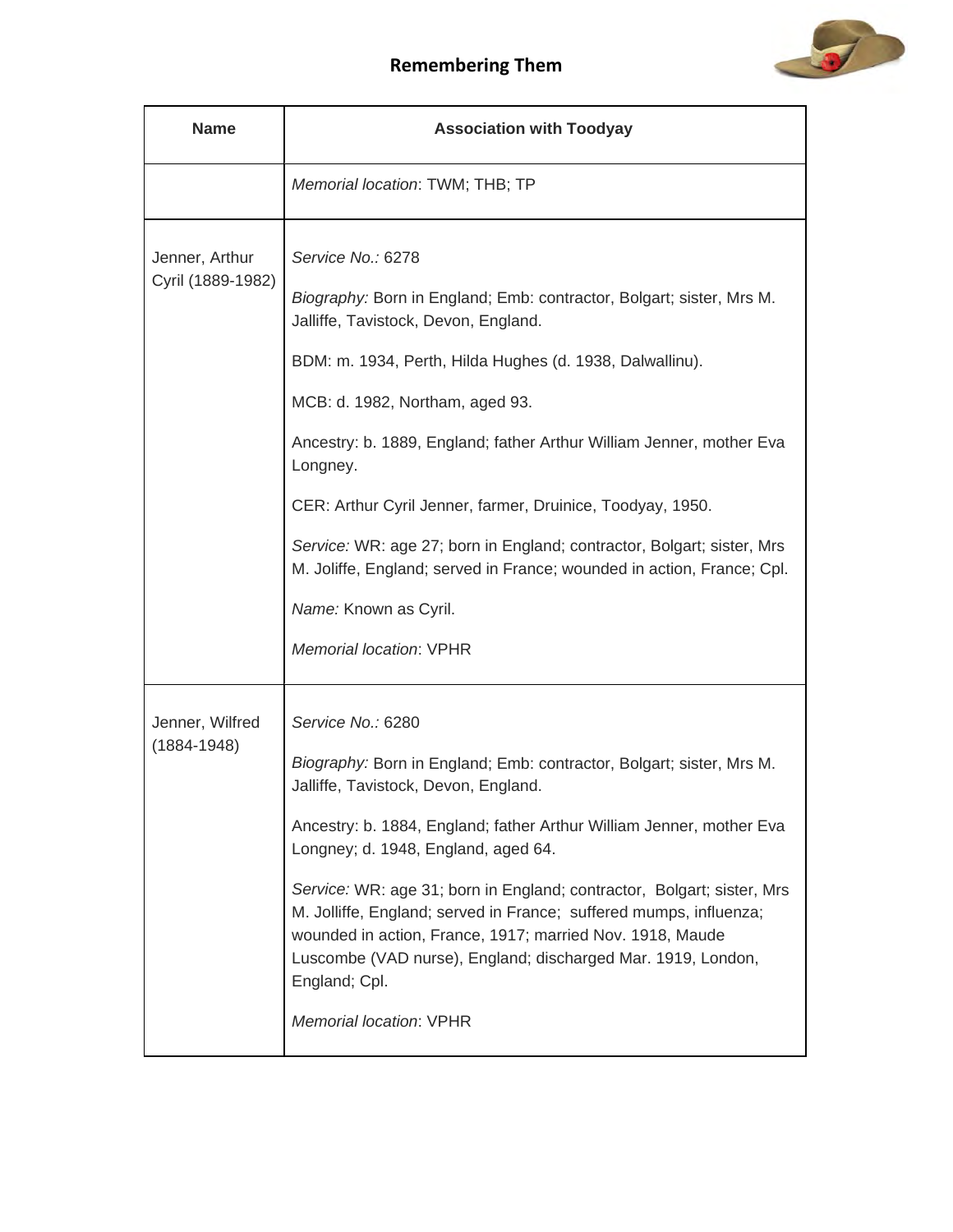

| <b>Name</b>                               | <b>Association with Toodyay</b>                                                                                                                                                                                                                                                                                                                                                                                                                                                                                                                                                                                                                                                                                                                                                                                                                                                                                                                                                                                                                                                                                                                                                                                                                                                                                                                           |
|-------------------------------------------|-----------------------------------------------------------------------------------------------------------------------------------------------------------------------------------------------------------------------------------------------------------------------------------------------------------------------------------------------------------------------------------------------------------------------------------------------------------------------------------------------------------------------------------------------------------------------------------------------------------------------------------------------------------------------------------------------------------------------------------------------------------------------------------------------------------------------------------------------------------------------------------------------------------------------------------------------------------------------------------------------------------------------------------------------------------------------------------------------------------------------------------------------------------------------------------------------------------------------------------------------------------------------------------------------------------------------------------------------------------|
| Jensen, Charles<br>(b. 1883)              | Service No.: 3602<br>Biography: Born in Denmark (Europe); Emb: farm labourer, c/o Paul<br>Vincent Klem, Toodyay; sister, Copenhagen, Denmark.<br>CER: living at Chatcup Farm, from 1922; farming out of Toodyay, later<br>at Yericoin (by 1924)<br>Service: WR: age 34; born in Denmark; farm labourer; next of kin,<br>sister, but also c/o Klem, Toodyay; served Egypt, Palestine; sent back<br>to Aust., as medically unfit (malaria), Jan. 1919; Trooper, Private.<br>Name: Sometimes known as Carl Jensen.                                                                                                                                                                                                                                                                                                                                                                                                                                                                                                                                                                                                                                                                                                                                                                                                                                           |
| Jervois, William<br>Edwin (1889-<br>1940) | Service No.: 3173<br>Biography: Born in Wellington, S. Aust. Emb: grazier, Woodville, S.<br>Aust; father George Arthur Jervois, Woodville, S. Aust.<br>Ancestry: b. 16 Dec. 1889, Norwood, S. Aust.; father died in 1921; m.<br>1921, Nellie Adelaide Stevens (d. 1964, S. Aust.), Adelaide, S. Aust;<br>1921: clerk in East Perth; d. 1940, Toodyay Hospital.<br>Trove: 1921: William's father George obit.: he was the nephew of the<br>S. Aust. Governor, Sir William Jervois; owned Wellington Station,<br>Wellington, S. Aust.; TH, Jan. 1922: Jervois playing cricket for Nunyle<br>team; TH, 1923: Bought part of Chatcup property (owned by Angus<br>MacDonald); WM, 1930: Photo of Jervois as Captain of Toodyay<br>Country Week cricket team; TH, 1940: William's obituary: Died in<br>Toodyay Hospital, after an operation in Perth; farmed in Nunyle after<br>WW1; sheep breeder; born in Wellington, SA.<br>Too Cem DB: Buried in Toodyay Public Cemetery; aged 50.<br>CER: Jervois, Edwin William; Chatcup Farm, Toodyay; farmer, 1922-<br>1935; Nellie Adelaide Jervois [wife], Toodyay; farmer, 1922-1941.<br>Service: WR: age 26; born in Norwood, S. Aust; grazier; father George<br>Arthur Jervois, Woodville. S. Aust; served in Egypt, Palestine; suffered<br>from jaundice, malaria; discharged as medically unfit, May 1919; Corp. |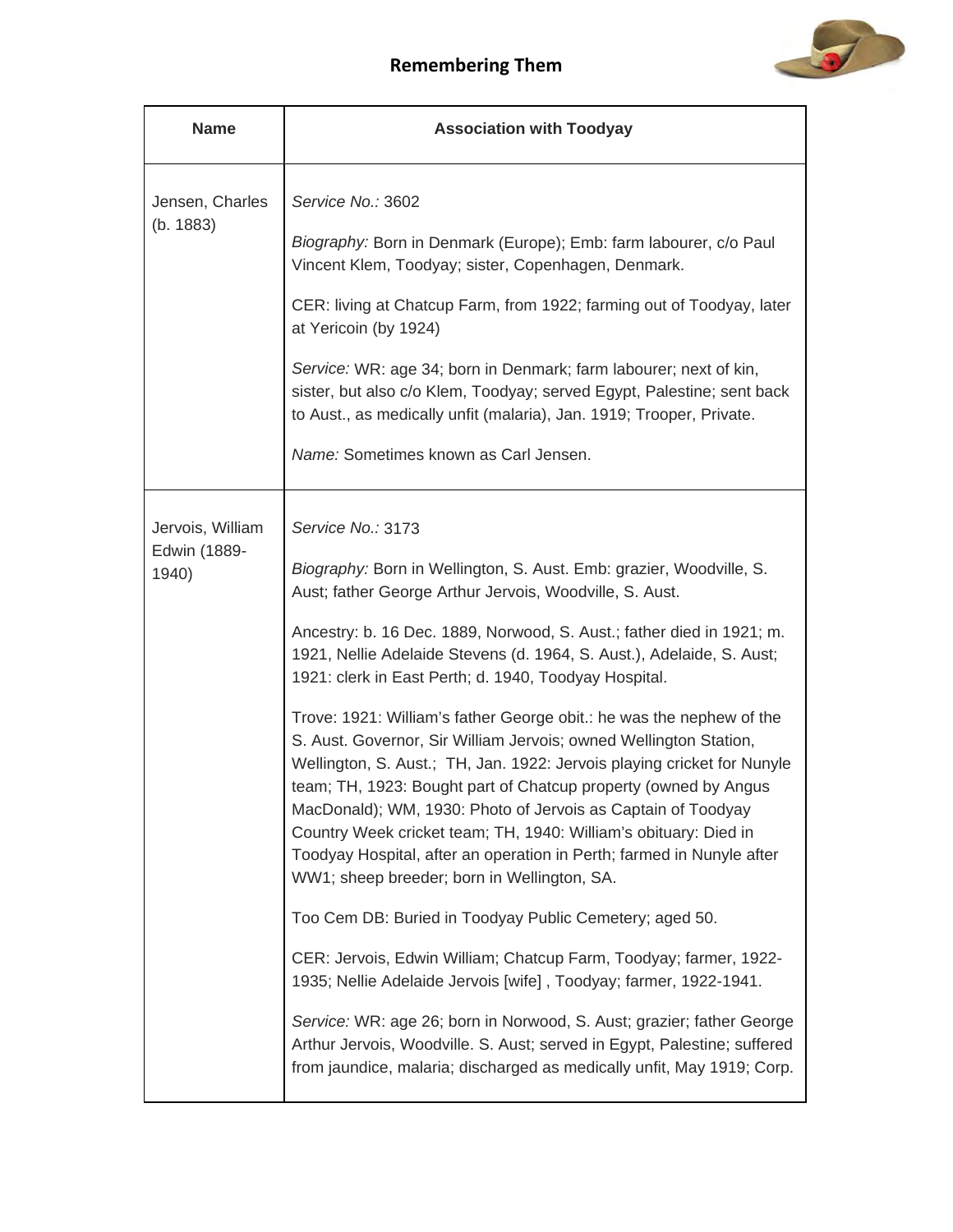

| <b>Name</b>                                  | <b>Association with Toodyay</b>                                                                                                                                                                                                                                                                                                                                                                                                                                                                                                                                                                                                                                                                         |
|----------------------------------------------|---------------------------------------------------------------------------------------------------------------------------------------------------------------------------------------------------------------------------------------------------------------------------------------------------------------------------------------------------------------------------------------------------------------------------------------------------------------------------------------------------------------------------------------------------------------------------------------------------------------------------------------------------------------------------------------------------------|
|                                              | Name: Known as Bill.                                                                                                                                                                                                                                                                                                                                                                                                                                                                                                                                                                                                                                                                                    |
| Jordan,<br>Frederick (1890-<br>1966)         | Service No.: 479<br>Biography: Born in England; Emb: Labourer; mother, Mrs. H. Jordan,<br>Kent, England.<br>Ancestry: b. 1890, Kent, England; m. 1918, Kent, Ellen Kemp; d. 1966,<br>NSW, aged 76; includes photo portrait.<br>Trove: TH, 1914: F. Jordan singing a song at St. Patrick's Day concert,<br>Toodyay; Daily News, Nov. 1915: photo of Pte. Frederick Jordan,<br>"wounded at the Dardanelles, formerly of Toodyay".<br>Service: WR: age 25; born in Kent, England; labourer; mother, Mrs. H.<br>Jordan, England; served in Gallipoli (emb. 12 April 1915), Egypt,<br>France; wounded in action, Gallipoli (10 Aug. 1915), France;<br>suffered trench fever; Sgt.<br>Memorial location: VPHR |
| Kean, James<br><b>Roland (1895-</b><br>1967) | Service No.: 825<br>Biography: Born in NSW; Emb: miner, Toodyay (actually Meekatharra);<br>[father] H.C. Kean, Toodyay.<br>BDM: d. 1967, Perth [Subiaco], aged 72, father Harold C. Kean,<br>mother Annie.<br>Ancestry: b. 1895, NSW; father Harold Charles Kean, mother Annie<br>Maria Hilton; m. 1926, Perth, Irene Clifton.<br>CER: father: H.C. Kean, railway guard, Toodyay, 1914-1917.<br>Trove: TH, 8 May 1915: "WOUNDED IN ACTION,<br>Mr. and Mrs. Kean, residents of Toodyay, have been officially notified<br>that their son who left Meekatharra to serve with the Tasmanian<br>Expeditionery [sic] Force has been wounded during the fight at the                                           |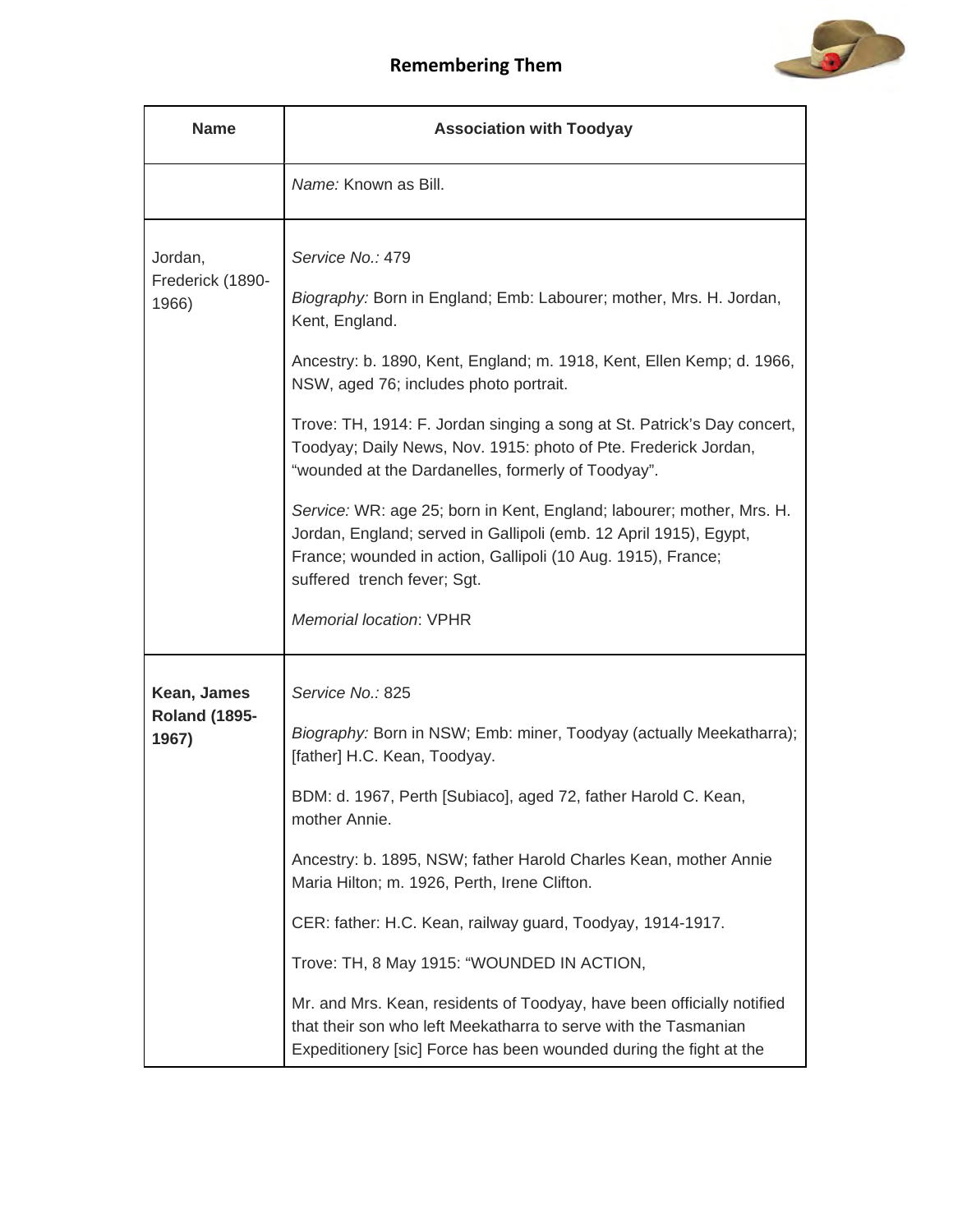

| <b>Name</b>                    | <b>Association with Toodyay</b>                                                                                                                                                                                                                  |
|--------------------------------|--------------------------------------------------------------------------------------------------------------------------------------------------------------------------------------------------------------------------------------------------|
|                                | Dardennelles. Young Kean was only 19 years of age."; TH, 1916:<br>Invited to a WH, Toodyay.                                                                                                                                                      |
|                                | Service: WR: age 19; born in NSW; miner; Mr. H.C. Kean, Toodyay;<br>served in Egypt, Gallipoli (emb. 2 Mar. 1915); wounded in action,<br>Gallipoli, between 28 April-3 May 1915; returned to Aust. for discharge<br>(injury), May 1916; Private. |
|                                | Memorial location: TWM; THB                                                                                                                                                                                                                      |
| Kelly, Peter (b.               | Service No.: 3087                                                                                                                                                                                                                                |
| 1891)                          | Biography: Born in Ireland; Emb: labourer, Bolgart; father, Roger Kelly,<br>PO, West Guildford, WA.                                                                                                                                              |
|                                | CER; father, Roger Kelly, labourer, Bolgart, 1916.                                                                                                                                                                                               |
|                                | Service: WR: age 25; born in Ireland; labourer, Bolgart; father Roger<br>Kelly, Bolgart, then West Guildford; served in France; wounded in<br>action, France, 1917; returned to Aust., Oct. 1918 (debility, for a<br>change); Private.           |
|                                | Memorial location: VPHR                                                                                                                                                                                                                          |
| Kermeen, John                  | Service No.: 4226                                                                                                                                                                                                                                |
| <b>Charles (1893-</b><br>1968) | Biography: Born in Isle of Man, Gr. Brit.; Emb: farm labourer, c/o Mr W.<br>Murphy, junior, Bolgart, WA; mother, Mrs. E. Kermeen, Isle of Man, Gr.<br>Brit.                                                                                      |
|                                | Ancestry: b. 1893, Isle of Man.                                                                                                                                                                                                                  |
|                                | BDM: d. 1968, Northam, aged 75.                                                                                                                                                                                                                  |
|                                | CER: Labourer, Toodyay, 1916, then farmer, Wyening, 1925-1931.                                                                                                                                                                                   |
|                                | Service: WR: age 23; born in Isle of Man; farm labourer; mother,<br>Elizabeth Kermeen, Isle of Man; served in Egypt, France, Belgium;<br>suffered frost bite, trench feet; injured accidentally; Driver, Private.                                |
|                                | Memorial location: VPHR (as Kermean, J.C.)                                                                                                                                                                                                       |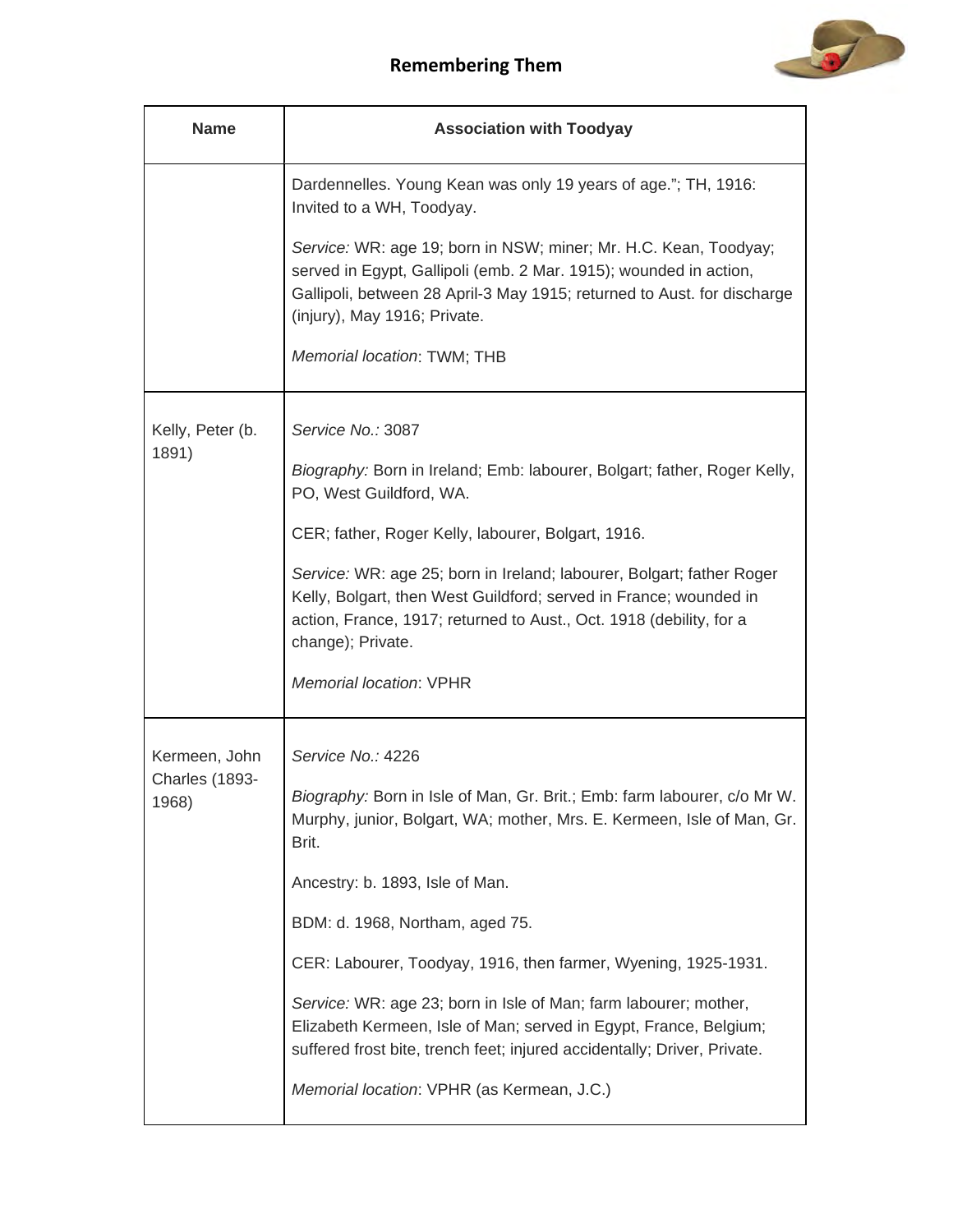

| <b>Name</b>                          | <b>Association with Toodyay</b>                                                                                                                                                                                                                                                                                                                               |
|--------------------------------------|---------------------------------------------------------------------------------------------------------------------------------------------------------------------------------------------------------------------------------------------------------------------------------------------------------------------------------------------------------------|
| King, Almore<br>John (1894-<br>1977) | Service No.: 62830                                                                                                                                                                                                                                                                                                                                            |
|                                      | Biography: Born in Fremantle; Emb: farmer, Wyening via Bolgart;<br>father, G. King, Wyening via Bolgart, WA.                                                                                                                                                                                                                                                  |
|                                      | BDM: b. 1894, as Almour John King, Fremantle, WA; father George<br>Gilmour King, mother Emily Andrews; m. 1920, Perth, Elizabeth<br>Young; d. 1977, Armadale, WA; aged 83 years.                                                                                                                                                                              |
|                                      | Too Cem BD: Parents are buried in the Toodyay Public Cemetery.                                                                                                                                                                                                                                                                                                |
|                                      | Service: WR: age 23; born in Fremantle; farmer, Wyening; father,<br>George King, Wyening via Bolgart, WA; embarked Oct. 1918; arrived<br>Durban, South Africa after Nov. 1918 Armistice; ship Boonah returned<br>to Fremantle; disembarked at Woodman's Point Quarantine Station, 20<br>Dec, 1918, due to influenza crisis; discharged 10 Jan. 1919; Private. |
|                                      | Name: sometimes Almour.                                                                                                                                                                                                                                                                                                                                       |
|                                      | Listed in The Men Behind the Names (R. Stevens' Northam WW1<br>book), p. 330.                                                                                                                                                                                                                                                                                 |
|                                      | Memorial location: VPHR                                                                                                                                                                                                                                                                                                                                       |
| King, Robert                         | Service No.: 2117                                                                                                                                                                                                                                                                                                                                             |
| Henry (1899-<br>1980)                | Biography: Born in Fremantle; Emb: transc. as Ring; farm hand,<br>Wyening via Toodyay; father George King, Wyening, via Toodyay.                                                                                                                                                                                                                              |
|                                      | BDM: b. 1899, Fremantle; father; George Gilmour King, mother, Emily<br>Andrew.                                                                                                                                                                                                                                                                                |
|                                      | Ancestry: m. Ruby Dunn, Wellington, 1920; d. 1980, Willeton, WA,<br>aged 81 (photo).                                                                                                                                                                                                                                                                          |
|                                      | Too Cem BD: Parents are buried in the Toodyay Public Cemetery.                                                                                                                                                                                                                                                                                                |
|                                      | Trove: TH, 1924; "Leaving Us. It has been learned with regret that Mr<br>R. H. King of "Kia Ora," Calcarra, has sold his property and will shortly<br>be leaving the district for Doodlakine where he has secured a fine<br>holding. Both Bob and his good                                                                                                    |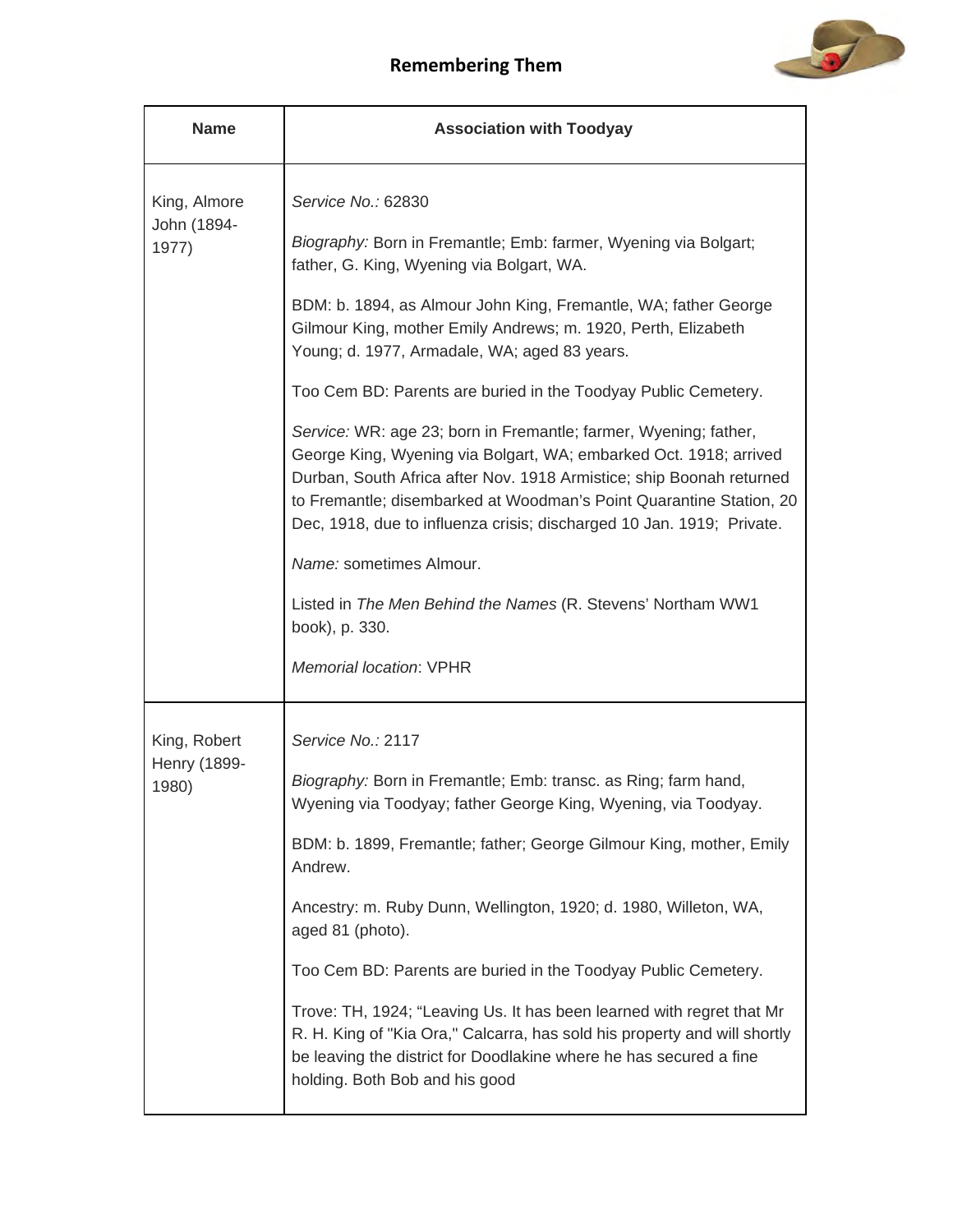

| <b>Name</b>                                              | <b>Association with Toodyay</b>                                                                                                                                                                                                                                                                                                                                                                                                                                                                                                                   |
|----------------------------------------------------------|---------------------------------------------------------------------------------------------------------------------------------------------------------------------------------------------------------------------------------------------------------------------------------------------------------------------------------------------------------------------------------------------------------------------------------------------------------------------------------------------------------------------------------------------------|
|                                                          | wife will be much missed from the Calingiri district and we can only<br>wish that Dame Fortune will smile on them in their new home. Mr R.<br>Camerer of Wattening is the new owner of "Kia Ora." "<br>Service: WR: age 19; born in Fremantle; farm hand; father George<br>King, Wyening, via Toodyay; served in France; sick (influenza,<br>mumps); wounded in France, (shell shock, gassed); returned to Aust.<br>(due to gas poisoning), Dec. 1918; Private.<br>Photo link: http://discoveringanzacs.naa.gov.au/browse/person/51169            |
|                                                          | <b>Memorial location: VPHR</b>                                                                                                                                                                                                                                                                                                                                                                                                                                                                                                                    |
| <b>Kingston, Eric</b><br><b>George (1900-</b><br>1918) * | Service No.: 3443<br>Biography: Born in Toodyay; Emb: labourer, Toodyay; father, George<br>Thomas Kingston, Toodyay.<br>BDM: b. 1900, Newcastle; father George Thomas Kingston, mother<br><b>Charlotte Rowles.</b><br>Trove: TH, 1918: Letter from Pte. Green to his father about Eric's<br>death.<br>Service: WR:age 18; labourer; father George Thomas Kingston,<br>Toodyay; served in France; KIA France, 28 Mar. 1918; Private.<br>Photo link:<br>http://discoveringanzacs.naa.gov.au/browse/person/235895<br>Memorial location: TWM; THB; TP |
| Lambert, Harold<br>Stanley (1885-<br>1949)               | Service No.: 6785<br>Biography: Born in Victoria; Emb: farmer, Wyenning [Wyening] via<br>Toodyay; wife Mrs Johanna Margaret Lambert, Washpoll [Washpool],<br>Bolgart; d. 1949 [Hollywood Hospital], Perth.<br>BDM: m. 1910, Victoria Plains, Johanna M. O'Dea [b. Toodyay];                                                                                                                                                                                                                                                                       |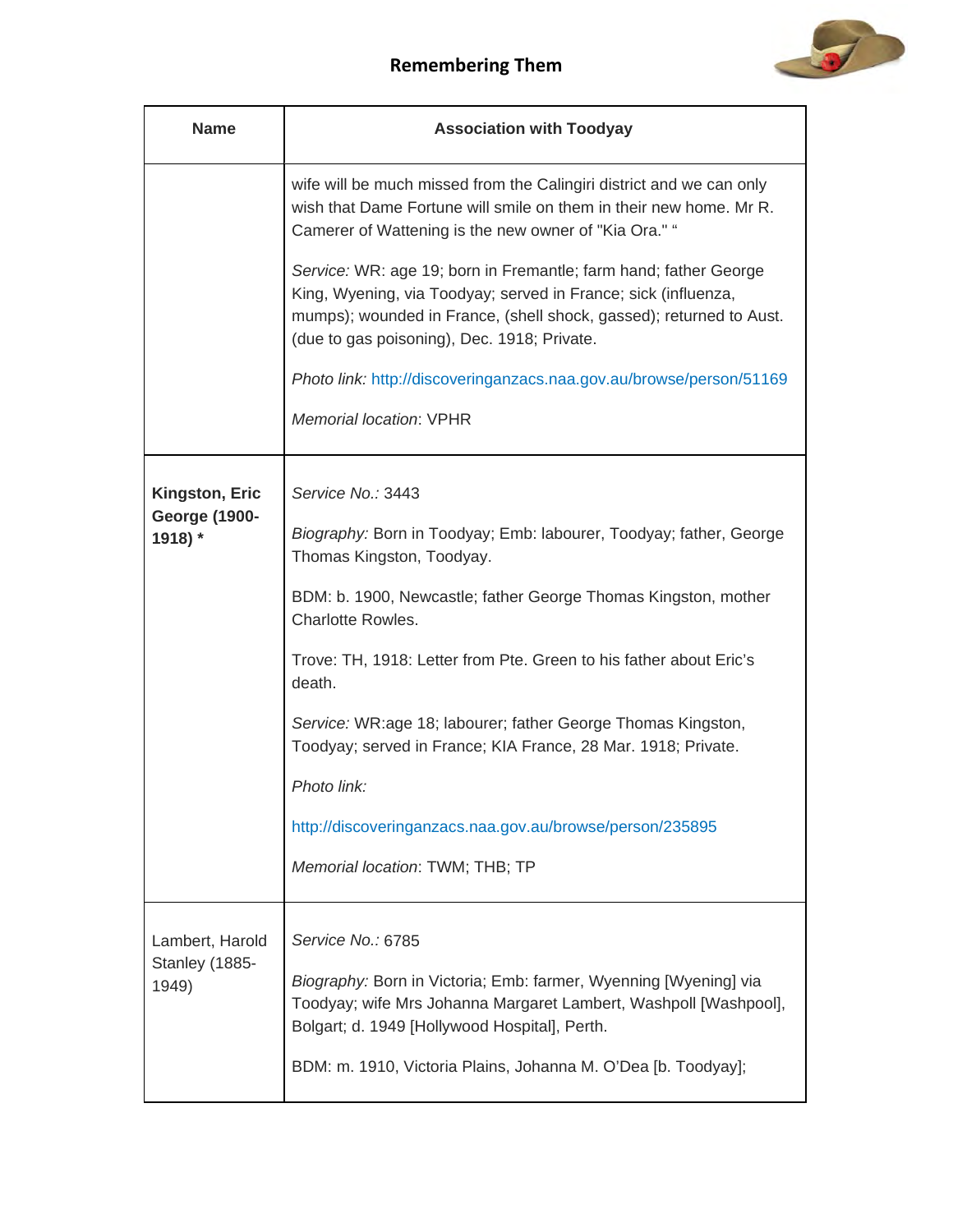

| <b>Name</b>                           | <b>Association with Toodyay</b>                                                                                                                                                                                                                                                                                       |
|---------------------------------------|-----------------------------------------------------------------------------------------------------------------------------------------------------------------------------------------------------------------------------------------------------------------------------------------------------------------------|
|                                       | Trove: Daily News, 1917: "Private Harold Lambert, formerly of Bolgart,<br>is reported wounded in France. Private Lambert, who left for the front<br>in January of this year, is a brother of Mr. G. Lambert, MLA. His<br>youngest brother, Leslie, who has been in Egypt, has been invalided<br>home and discharged." |
|                                       | Service: WR: age 31; born in Victoria; farmer; Mrs Johanna Lambert,<br>Wyening, via Toodyay, then Washpool, Bolgart, WA; served in France;<br>wounded in action, 1917, France; returned to Aust. Dec. 1917<br>(fractured leg); Private.                                                                               |
|                                       | Memorial location: VPHR                                                                                                                                                                                                                                                                                               |
| Lange, Thomas                         | Service No.: 2842                                                                                                                                                                                                                                                                                                     |
| $(1890 - 1943)$                       | Biography: Born in Newcastle, WA; Emb (under Thomas Lange, but<br>indexed as Lunge): railway employee, Bunbury; mother Mrs Helen<br>Lange, Bunbury.                                                                                                                                                                   |
|                                       | BDM: B. 1890, as Francis Thomas James Lange, Toodyay WA; father:<br>Francis Lange [known as Frank]; mother: Ellen [known as Helen]<br>McKay [born in Fremantle]; m. 1919, Lila [Lilith] Shaw, Fremantle; d.<br>1943, as Thomas F. W. Lange, Perth.                                                                    |
|                                       | Ancestry: Father: Francis Henry J. Lange, born in Germany, d. 1911,<br>Brookhampton, WA; two elder sisters also born in Toodyay<br>(Newcastle); WA Railways records: Thomas Francis James Lange;<br>date of birth: 11 April 1890; employed 1911-1935 (except for WW1<br>service years); was at Clackline in 1933.     |
|                                       | Service: WR: age 25; born in Newcastle, WA; railway employee;<br>mother, Mrs Helen Lange, Bunbury; served in France; wounded in<br>action, 1917, France; Private.                                                                                                                                                     |
|                                       | Name: Known as Thomas.                                                                                                                                                                                                                                                                                                |
| Lawler, John<br>Henry (1889-<br>1975) | Service No.: 3768<br>Biography: Born in Northam; Emb: farmer, Northam; mother, Mrs Mary<br>Lawler, Wongamine.                                                                                                                                                                                                         |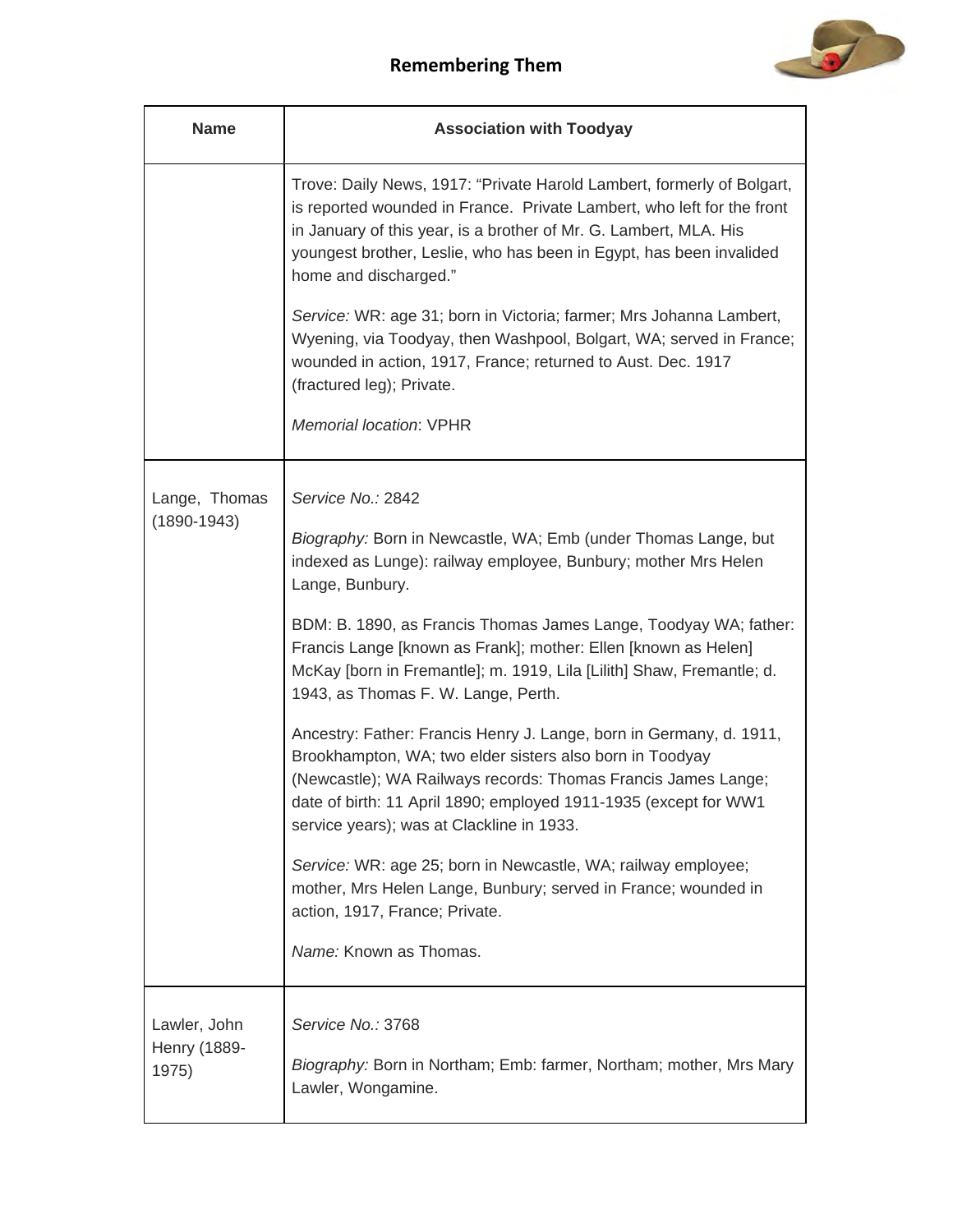

| <b>Name</b>     | <b>Association with Toodyay</b>                                                                                                                                                                                                             |
|-----------------|---------------------------------------------------------------------------------------------------------------------------------------------------------------------------------------------------------------------------------------------|
|                 | BDM: b. 1889, Northam, father John Lawler, mother Mary Hasell (b.<br>Toodyay); m. 1920, Northam, Mary Clune; d. 1975, Northam, aged 86.                                                                                                     |
|                 | Trove: TH, 1919: invited to attend WH (Jack Lawler); TH, 1944:<br>"Property, "Wynstay," 15 miles from Northam, on Northam-Bolgart<br>Road."                                                                                                 |
|                 | CER: Farmer, Wynstay Farm, Wongamine, 1911-1927.                                                                                                                                                                                            |
|                 | Ancestry: Photo in uniform.                                                                                                                                                                                                                 |
|                 | Service: WR: age 27; born in Wongamine, WA; farmer; mother, Mary<br>Lawler, Wongamine; served in Egypt; Trooper.                                                                                                                            |
|                 | Name: Known as Jack.                                                                                                                                                                                                                        |
| Lee, Donald     | Service No.: 1861                                                                                                                                                                                                                           |
| $(1889 - 1938)$ | Biography: Born in Toodyay; Emb: labourer, Perth; mother Mrs Mary<br>Ann Lee, West Toodyay.                                                                                                                                                 |
|                 | BDM: b. 1889, Toodyay: father Donald Lee, mother Mary Weatherall;<br>d. 1938, Perth.                                                                                                                                                        |
|                 | Web: Lived in Wyalkatchem.                                                                                                                                                                                                                  |
|                 | Ancestry: Has photo of three Lee brothers in uniform.                                                                                                                                                                                       |
|                 | Trove: TH, 1918: Attended a WH (as Pte. D. Lee).                                                                                                                                                                                            |
|                 | Too Cem DB: Buried in Toodyay Public Cemetery; aged 48.                                                                                                                                                                                     |
|                 | Service: WR:age 26;born in Toodyay; labourer; mother Mrs Mary Ann<br>Lee, Toodyay (father dead); served in France; suffered much sickness<br>(influenza (Cape Town), trench feet); invalided home Feb. 1918<br>(defective vision); Private. |
|                 | Listed in online Fighting Sons (with photo), p. 252.                                                                                                                                                                                        |
|                 | Memorial location: TWM; THB                                                                                                                                                                                                                 |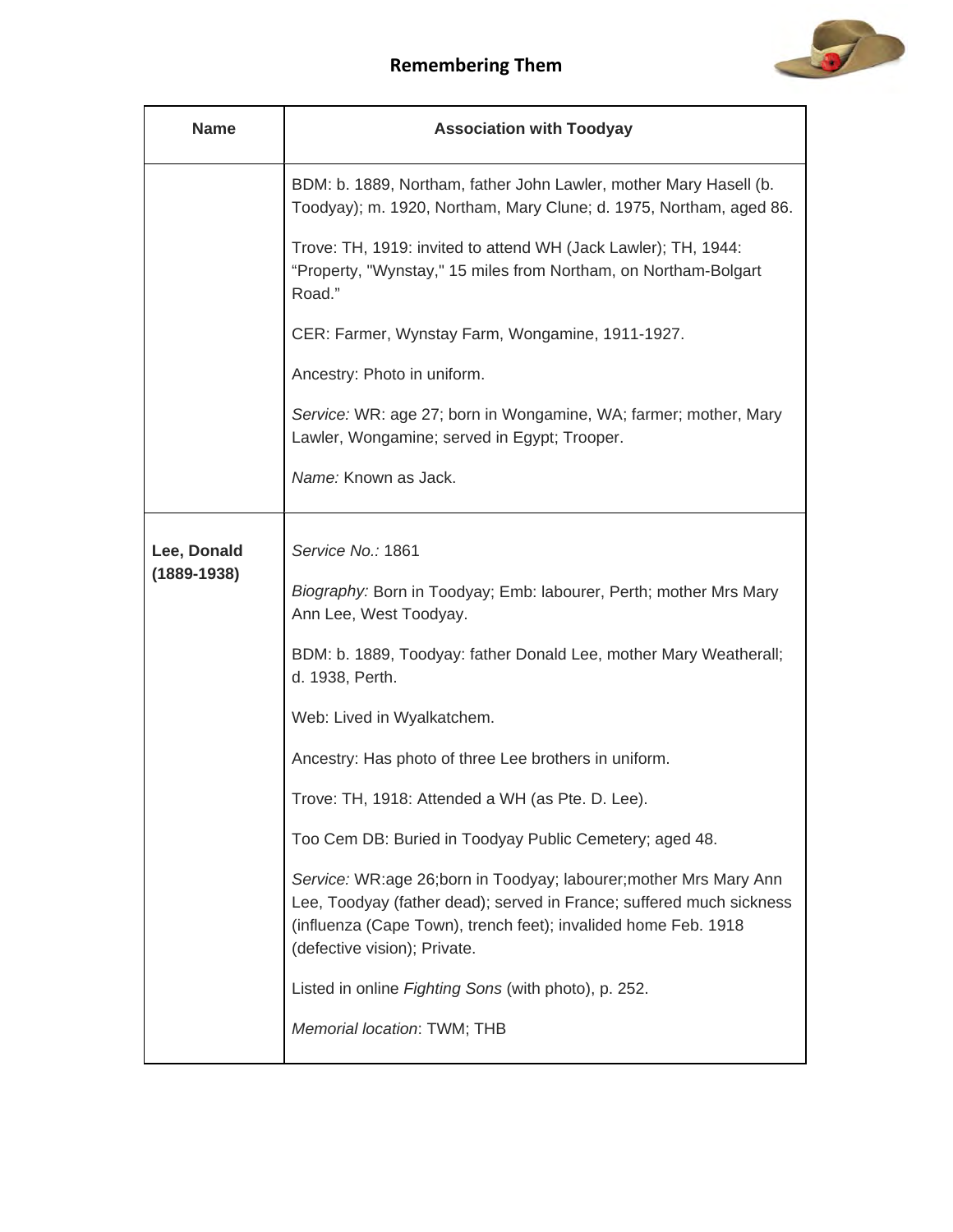

| <b>Name</b>                                     | <b>Association with Toodyay</b>                                                                                                                                                                                                                                                                                                                                                                                                                                                                                        |
|-------------------------------------------------|------------------------------------------------------------------------------------------------------------------------------------------------------------------------------------------------------------------------------------------------------------------------------------------------------------------------------------------------------------------------------------------------------------------------------------------------------------------------------------------------------------------------|
| Lee, Frederick<br>$(1885 - 1972)$               | Service No.: 2123<br>Biography: Born in Toodyay; Emb: labourer, Toodyay; mother Mrs<br>Mary Ann Lee, Toodyay;<br>BDM: b. 1885, Toodyay: father Donald Lee, mother Mary Ann<br>Wetherall; d. 1972, Northam, buried Karrakatta; Perth, aged 87.<br>Ancestry: Has photo of three Lee brothers in uniform.<br>Service: WR:age 30;born in Toodyay; labourer; served and wounded<br>in France; Private.<br>Listed in online Fighting Sons (with photo), p. 252.<br>Memorial location: TWM; THB                               |
| Lee, Joseph<br>$(1895 - 1918)$ *                | Service No.: 2122<br>Biography: Born in Toodyay; Emb: labourer, Toodyay; mother Mrs<br>Mary Ann Lee, Toodyay;<br>BDM: b. 1895, Toodyay: father Donald Lee, mother Mary Ann<br>Wetherall.<br>Ancestry: Solo photo in uniform, and also photo of three Lee brothers<br>in uniform.<br>Service: WR:age 20;born in Toodyay; labourer; served in France; sick,<br>wounded, gassed in France; KIA, France, 26 Aug. 1918; Private.<br>Listed in online Fighting Sons (with photo), p. 252.<br>Memorial location: TWM; THB; TP |
| Lewis, William<br><b>George (1896-</b><br>1973) | Service No.: 4169<br>Biography: Born in Victoria; Emb: bank clerk, WA Bank, Toodyay;<br>mother Mrs Mary Ann Wegg, Katanning.                                                                                                                                                                                                                                                                                                                                                                                           |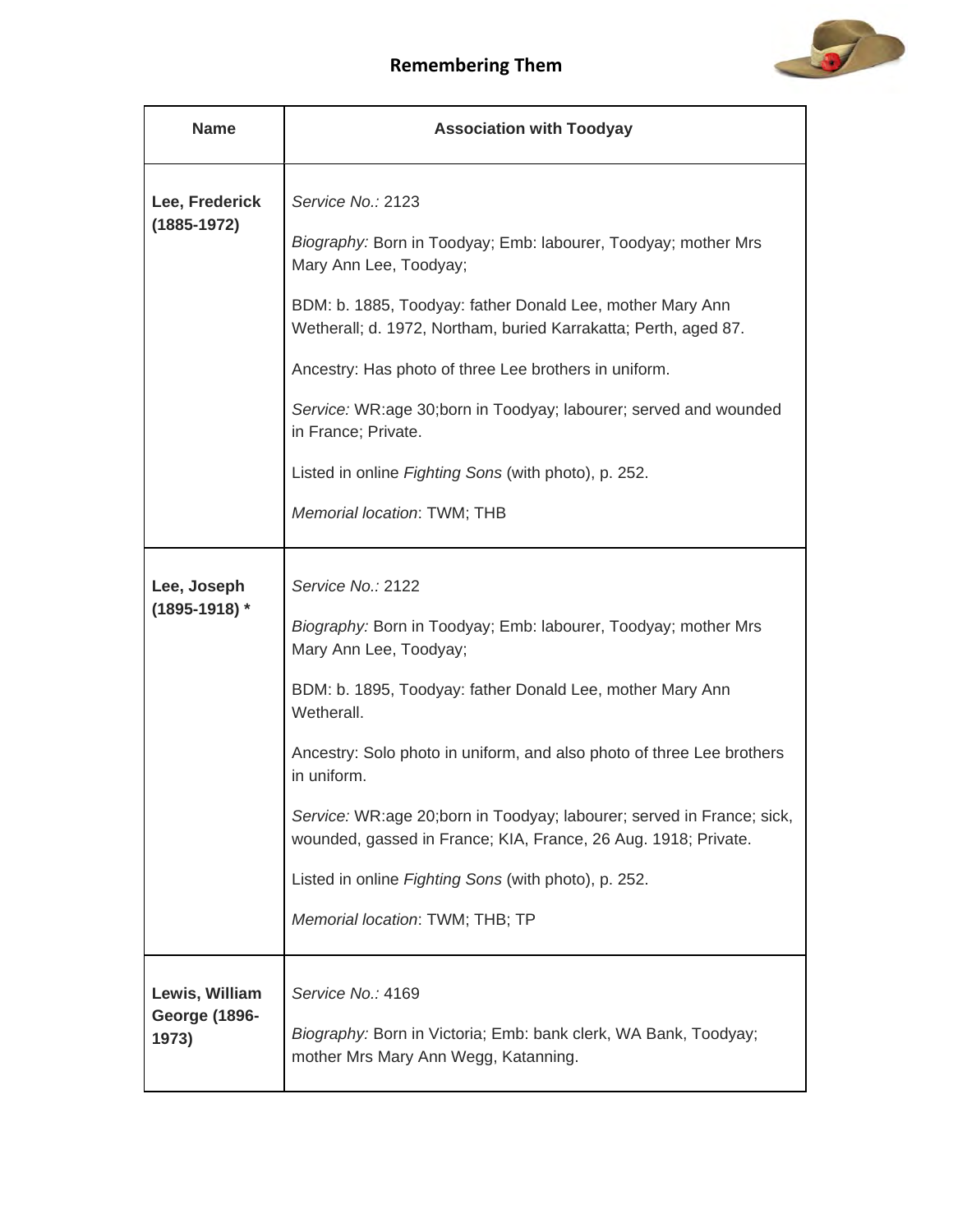

| <b>Name</b>                               | <b>Association with Toodyay</b>                                                                                                                                                                                                                                    |
|-------------------------------------------|--------------------------------------------------------------------------------------------------------------------------------------------------------------------------------------------------------------------------------------------------------------------|
|                                           | MCB: d. 1973, Maylands, WA, aged 77.                                                                                                                                                                                                                               |
|                                           | Ancestry: b. 1896, as William George Murchison Lewis, Melbourne,<br>Vic.; father George Edward Lewis, mother Mary Jackson; d. 1973, as<br>William George Murchison Lewis, Perth; father, George E.; mother<br>Mary.                                                |
|                                           | Trove: TH, 1919: Invited to WH (W. Lewis), but did not attend.                                                                                                                                                                                                     |
|                                           | Service: WR:age 21; born in Victoria; bank clerk; mother Mrs Mary Ann<br>Wegg, Katanning; working at WA Bank, Toodyay; served in Egypt,<br>France; Temp. Corp.                                                                                                     |
|                                           | Memorial location: TWM (under W.J. Lewis); THB                                                                                                                                                                                                                     |
| <b>Lindsay, Percy</b>                     | Service No.: 797                                                                                                                                                                                                                                                   |
| Frederick (1897-<br>1939)                 | Biography: Born in Toodyay; Emb: farm labourer, Toodyay; father,<br>Fred Lindsay, Toodyay.                                                                                                                                                                         |
|                                           | BDM: b. 1897, as Percy Frederick Lindsay, Newcastle, WA; father<br>Frederick, mother Mary Ann James; d. 1939, Perth.                                                                                                                                               |
|                                           | Trove: TH, Aug. 1917: Letter to his parents; TH, Sept. 1918: letter to<br>his parents from France; TH, 1919: Returned to Toodyay, 1919; invited<br>to WH, but did not attend; TH, 1939: Died 1939, aged 42, buried in<br>Jarrahdale, leaving widow and 6 children. |
|                                           | Service: WR: age 21; born in Toodyay; farm labourer, Toodyay; father,<br>Fred Lindsay, Toodyay; served in France; suffered trench<br>fever; injured accidentally, then later wounded in action, France; Cpl.                                                       |
|                                           | Memorial location: TWM; THB                                                                                                                                                                                                                                        |
| Litton, William<br>Alfred (1896-<br>1950) | Service No.: W16146<br>Biography: Born in Toodyay; Emb: boiler-maker, Midland Junction;<br>father, William Alfred Litton, Midland Junction.                                                                                                                        |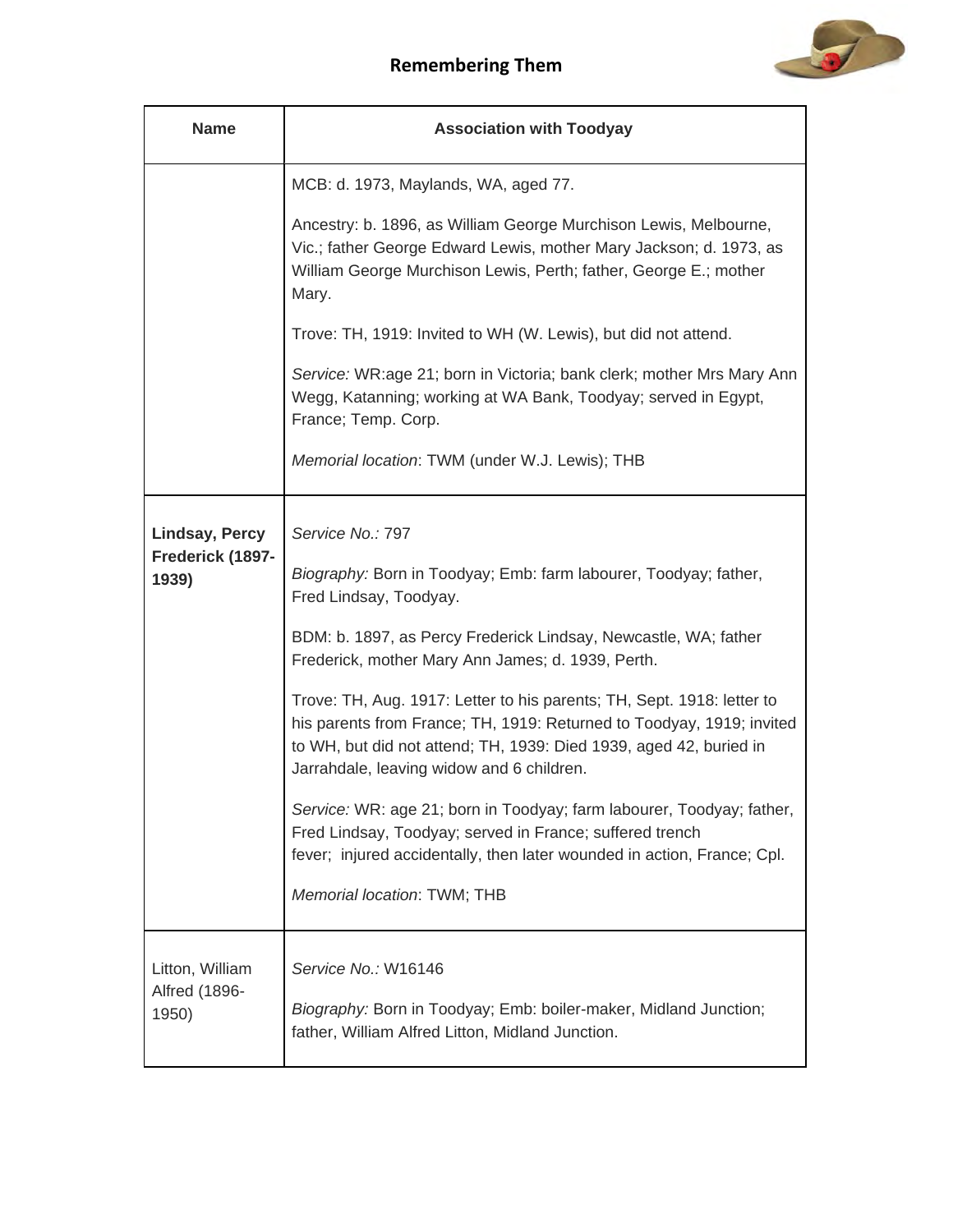

| <b>Name</b>                   | <b>Association with Toodyay</b>                                                                                                                                                                                                                                                           |
|-------------------------------|-------------------------------------------------------------------------------------------------------------------------------------------------------------------------------------------------------------------------------------------------------------------------------------------|
|                               | BDM: b. 1896, Newcastle: father William Alfred Litton, mother Martha<br>Murray; d. 1950, Blackwood                                                                                                                                                                                        |
|                               | Trove: West Australian, 1950: Died at Pemberton, aged 56 (State Mill<br>Manager).                                                                                                                                                                                                         |
|                               | Service: WR: age 21; born in Toodyay; boiler maker, Midland Junction;<br>father William Alfred Litton, Midland Junction; did not serve overseas;<br>served in Army Service Corps; discharged after 4 months as unfit for<br>general service in AIF, services no longer required; Private. |
| Lloyd, Arthur                 | Service No.: 7018                                                                                                                                                                                                                                                                         |
| <b>Byron (1898-</b><br>1959)  | Biography: Born in Coondle, Toodyay; Emb: farmer, Coondle via<br>Toodyay; father, Joseph Arthur Lloyd, Coondle.                                                                                                                                                                           |
|                               | BDM: b. 1898, Toodyay; father Joseph Arthur Lloyd, mother Elizabeth<br>Waters; d. 1959, Perth, aged 60.                                                                                                                                                                                   |
|                               | Too Cem DB: Buried in Toodyay Public Cemetery; aged 60.                                                                                                                                                                                                                                   |
|                               | Trove: TH: 1918: Letter published, from Byron in France; TH, 1919:<br>Attended Toodyay WH (Byron Lloyd).                                                                                                                                                                                  |
|                               | Service: WR:age 18; born in Coondle, WA; farmer; father, Joseph<br>Arthur Lloyd, Coondle, via Toodyay; served in France; suffered<br>influenza, mumps; Private.                                                                                                                           |
|                               | Name: Known as Byron.                                                                                                                                                                                                                                                                     |
|                               | Listed in online Fighting Sons (with photo), p. 251.                                                                                                                                                                                                                                      |
|                               | Memorial location: TWM; THB                                                                                                                                                                                                                                                               |
| Lloyd, Douglas                | Service No.: 7322                                                                                                                                                                                                                                                                         |
| <b>Murray (1899-</b><br>1994) | Biography: Born in Toodyay; Emb: grocer, Toodyay; father, David E.<br>Lloyd, Toodyay;                                                                                                                                                                                                     |
|                               | BDM: b. 1899, Toodyay; father Douglas Edward Lloyd, mother Sarah<br>Waters.                                                                                                                                                                                                               |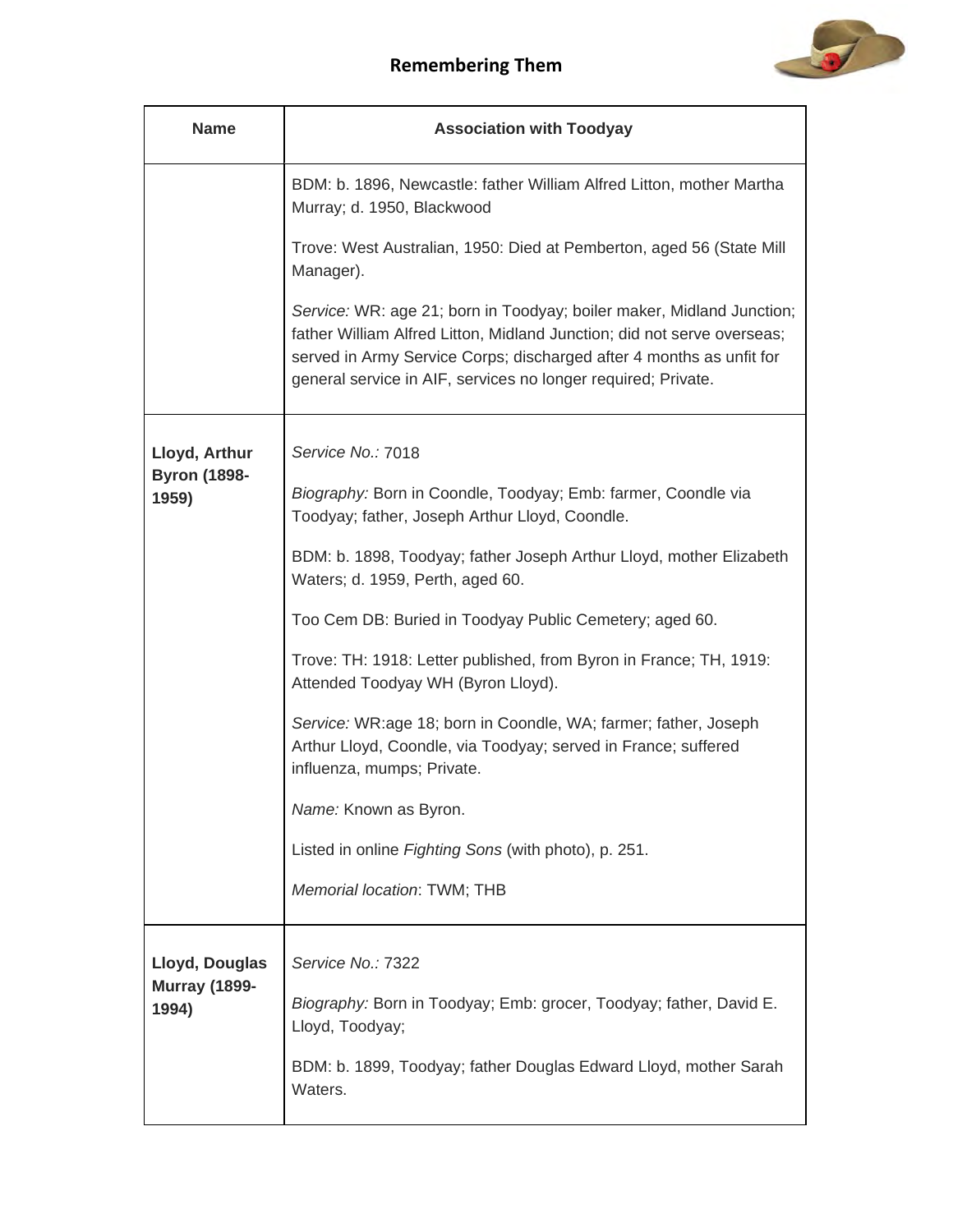

| <b>Name</b>                                    | <b>Association with Toodyay</b>                                                                                                                                                                                                                              |
|------------------------------------------------|--------------------------------------------------------------------------------------------------------------------------------------------------------------------------------------------------------------------------------------------------------------|
|                                                | Ancestry: d. 1994, Bullcreek, WA, aged 95.                                                                                                                                                                                                                   |
|                                                | Too Cem DB: Buried in Toodyay Public Cemetery.                                                                                                                                                                                                               |
|                                                | Service: WR:age 18; born in Toodyay; grocer; father Douglas E. Lloyd,<br>Toodyay; served in France; very ill (influenza, pneumonia); Private;<br>also served in WW2.                                                                                         |
|                                                | Listed in online Fighting Sons (with photo), p. 250.                                                                                                                                                                                                         |
|                                                | Memorial location: TWM; THB                                                                                                                                                                                                                                  |
| Lloyd, George                                  | Service No.: 208                                                                                                                                                                                                                                             |
| Garfield (1883-<br>1958)                       | Biography: Born in Toodyay (Newcastle); Emb: farmer, Wagin; father,<br>J.M. Lloyd, Toodyay;                                                                                                                                                                  |
|                                                | BDM: b. 1883, Toodyay, as George Lloyd; father Joseph Morris Lloyd,<br>mother Catherine Sinclair; d. 1958, as George Gardield [sic] Lloyd,<br>Fremantle, aged 76.                                                                                            |
|                                                | Trove: TH, 1916: attended WH.                                                                                                                                                                                                                                |
|                                                | Service: WR: age 31; born in Newcastle (Toodyay); farmer; father,<br>J.M. Lloyd, Toodyay; served in Gallipoli (emb. 16 May 1915); wounded<br>in action, Gallipoli; sent back to Aust., June 1916 (for 6 months<br>change); discharged 28 Feb. 1917; Trooper. |
|                                                | Photo link:                                                                                                                                                                                                                                                  |
|                                                | http://discoveringanzacs.naa.gov.au/browse/person/335846                                                                                                                                                                                                     |
|                                                | Memorial location: TWM; THB                                                                                                                                                                                                                                  |
| Lloyd, Joseph<br><b>Albert (1892-</b><br>1969) | Service No.: 81<br>Biography: Born in Victoria; farmer, Toodyay; father Morris Lloyd,<br>Toodyay;                                                                                                                                                            |
|                                                | BDM: d. 1969, Perth, aged 77; mother Mary E.                                                                                                                                                                                                                 |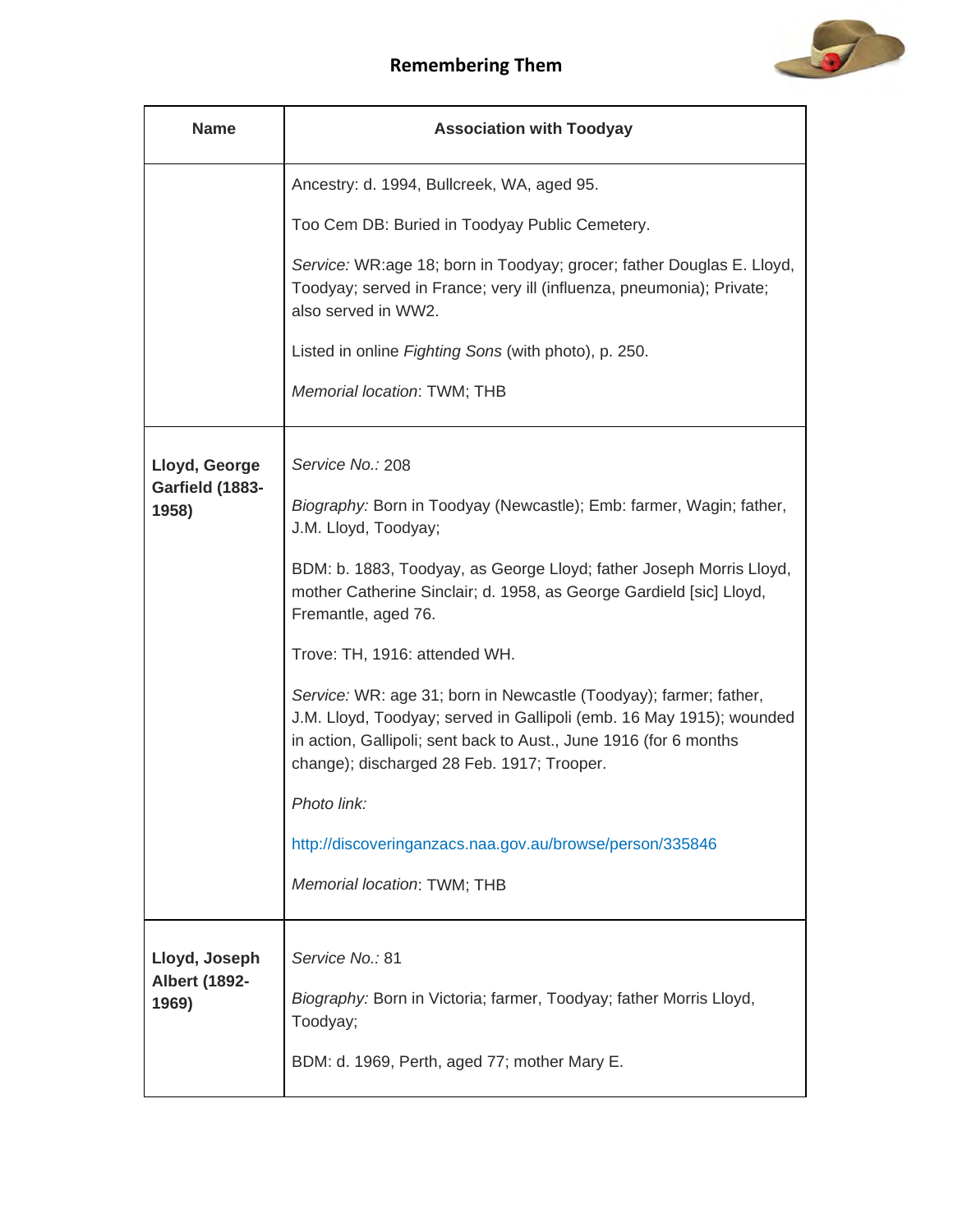

| <b>Name</b>                           | <b>Association with Toodyay</b>                                                                                                                                                                                                                                                                                    |
|---------------------------------------|--------------------------------------------------------------------------------------------------------------------------------------------------------------------------------------------------------------------------------------------------------------------------------------------------------------------|
|                                       | Ancestry: b. 1892, Toodyay; father Morris Lloyd, mother Mary Ellen<br>Quarrell; m. 1921, Perth, Margery (Daisy) Jones (wedding photo).                                                                                                                                                                             |
|                                       | Trove: TH, 1916: Letter published, from Albert in London re Gallipoli;<br>TH, 1917: Two letters, from Albert in Middle East.                                                                                                                                                                                       |
|                                       | Service: WR: age 22; born in Victoria; father Morris Lloyd,<br>Toodyay; served in Gallipoli (emb. 16 May 1915), Egypt, Palestine,<br>Sinai; wounded in action, 1918, Egypt; sick, Gallipoli (influenza); sent<br>back to Aust., Aug. 1918; Lance Corp.                                                             |
|                                       | Name: Known as Albert.                                                                                                                                                                                                                                                                                             |
|                                       | Photo link:                                                                                                                                                                                                                                                                                                        |
|                                       | http://discoveringanzacs.naa.gov.au/browse/person/341072                                                                                                                                                                                                                                                           |
|                                       | Memorial location: TWM; THB                                                                                                                                                                                                                                                                                        |
| Lloyd, Lionel<br><b>Taylor (1875-</b> | Service No.: 7495                                                                                                                                                                                                                                                                                                  |
| 1950)                                 | Biography: Born in Toodyay; Emb: shearer, Toodyay; wife Ethel Lloyd,<br>Toodyay.                                                                                                                                                                                                                                   |
|                                       | BDM: b. 1875, Toodyay; father Charles Lloyd, mother Jane Sinclair; m.<br>1915, Northam [ie Toodyay], Ethel Twine; d. 1950, Northam.                                                                                                                                                                                |
|                                       | Too Cem DB: Died in Northam Hospital; buried in Toodyay Public<br>Cemetery; aged 75.                                                                                                                                                                                                                               |
|                                       | Trove: TH, 1917 Jan.: "After presenting himself several times at the<br>headquarters, Mr. Lionel Lloyd has been accepted for the A.I.F. He is<br>due in camp on the 15th."; TH: 1936: was appointed Memorial Park<br>caretaker, by RSL; TH, 1950: Obituary: Served in the Boer War, and<br>tried to enlist in WW2. |
|                                       | Service: WR: age 41; born in Toodyay; shearer; wife Ethel Hannah<br>Lloyd, Toodyay; discharged in England, Nov. 1917, because of age<br>(42); Private.                                                                                                                                                             |
|                                       | Listed in Toodyay, the good old days (W. Chitty), p. 174 (photo in<br>uniform).                                                                                                                                                                                                                                    |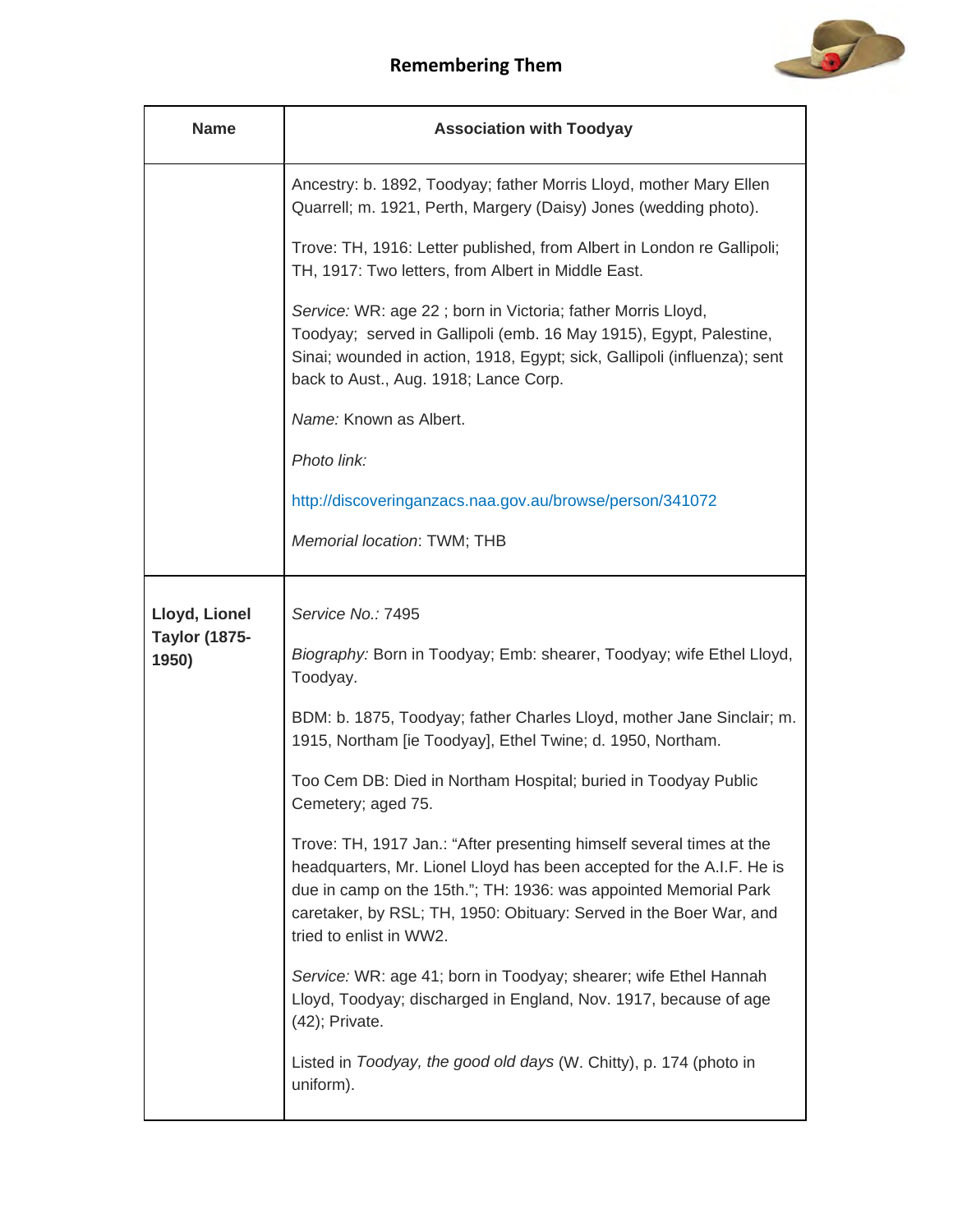

| <b>Name</b>                                      | <b>Association with Toodyay</b>                                                                                                                                                                                                                                                                                                                                                                                                                                                                                                                                                                                                                                                                                                                                                                                                                                      |
|--------------------------------------------------|----------------------------------------------------------------------------------------------------------------------------------------------------------------------------------------------------------------------------------------------------------------------------------------------------------------------------------------------------------------------------------------------------------------------------------------------------------------------------------------------------------------------------------------------------------------------------------------------------------------------------------------------------------------------------------------------------------------------------------------------------------------------------------------------------------------------------------------------------------------------|
|                                                  | Memorial location: TWM; THB                                                                                                                                                                                                                                                                                                                                                                                                                                                                                                                                                                                                                                                                                                                                                                                                                                          |
| Love, Herbert<br><b>Walter (1886-</b><br>1955)   | Service No.: 1768<br>Biography: Born in England; Emb: clerk, West Perth; wife Mrs. Eileen<br>Love, West Perth.<br>Trove: Western Mail, Feb. 1918: Still in England with wife (birth of son<br>in Bristol); TH, 1919, Jan.: L-cpl. Love, 12th Bat'n., at Harold<br>Meredith's funeral; TH, May 1919: Was first Sec. of the Toodyay RSL;<br>Sunday times, Sept. 1919: Daughter born in Toodyay.<br>BDM: m. 1915, Perth, Eileen Rule.<br>Ancestry: b. 1886, England; d. 1955, Canberra,<br>Service: WR:age 29; born in England; clerk; mother, Mrs. Love,<br>England, then wife, Mrs E. Love, West Perth, then England; served in<br>Gallipoli (emb. 26 May 1915), Egypt, France; suffered influenza;<br>wounded in action, France; returned to Aust., July 1917 (elbow injury);<br>Private.<br>Photo link:<br>http://discoveringanzacs.naa.gov.au/browse/person/341501 |
| Lukin, Geoffrey<br><b>Harper (1886-</b><br>1971) | Service No.: 117<br>Biography: Born in Toodyay; Emb: farmer, Toodyay; mother Mrs. L.B.<br>Lukin.<br>BDM: b. 1886, Toodyay; father Lionel Boyd Lukin, mother Isabella<br>Ferguson; d. 1971, Fremantle, aged 84.<br>Service: WR:age 27; born in Toodyay; farmer, Toodyay; mother, Mrs<br>L.B. Lukin, Toodyay; served in Egypt, Gallipoli (emb. 16 May 1915);<br>suffered influenza (Egypt); sick, invalided back to Aust., May 1916<br>(rheumatism); Trooper.<br>Memorial location: TWM; THB                                                                                                                                                                                                                                                                                                                                                                           |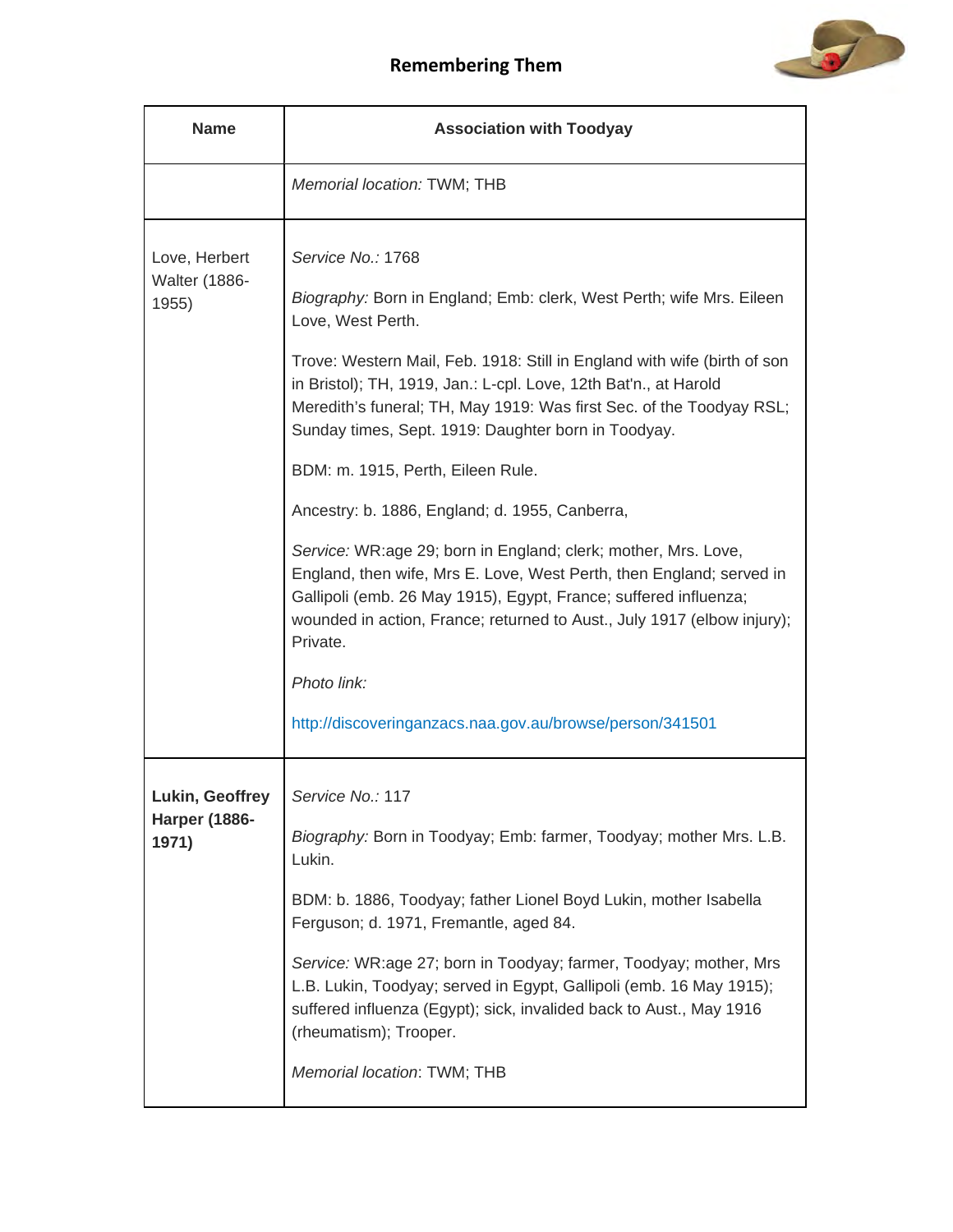

| <b>Name</b>                                     | <b>Association with Toodyay</b>                                                                                                                                                                                                                                                                                                                                                                                                                                       |
|-------------------------------------------------|-----------------------------------------------------------------------------------------------------------------------------------------------------------------------------------------------------------------------------------------------------------------------------------------------------------------------------------------------------------------------------------------------------------------------------------------------------------------------|
| Lukin, Guy                                      | Service No.: 2631                                                                                                                                                                                                                                                                                                                                                                                                                                                     |
| Clifton (1888-<br>1930)                         | Biography: Born in Beverley, WA; Emb: farmer, Dumbleyung, WA;<br>brother, George Reed Lukin, Dumbleyung, WA.                                                                                                                                                                                                                                                                                                                                                          |
|                                                 | BDM: b. 1888, Haisthorpe [Beverley], WA; father, Henry Lukin, mother,<br>Rachel Clifton; m. 1918, Swan [Guildford], Doris Benbow; d. 1930,<br>Northam, WA.                                                                                                                                                                                                                                                                                                            |
|                                                 | Trove: West Australian, May 1930: committed suicide, Burlong Farm,<br>Northam, aged 40 years.                                                                                                                                                                                                                                                                                                                                                                         |
|                                                 | AWM: 1916: Letters from Guy to Mrs Adam:                                                                                                                                                                                                                                                                                                                                                                                                                              |
|                                                 | https://www.awm.gov.au/collection/RCDIG0000193/                                                                                                                                                                                                                                                                                                                                                                                                                       |
|                                                 | Trove: TH, 1921: part of the Parade at the unveiling the Toodyay War<br>Memorial; TH, 1920s, farmed at Well Close Farm, Calcarra, Victoria<br>Plains.                                                                                                                                                                                                                                                                                                                 |
|                                                 | Service: WR: age 26; born in Beverley, WA; farmer; brother, George<br>Reed Lukin, Dumbleyung; served in Egypt, France; suffered mumps;<br>wounded in action, France, 1917; awarded DCM, 1917; returned to<br>Aust., Aug. 1917; Sgt.                                                                                                                                                                                                                                   |
| Lukin, Henry<br>Wedderburn<br>$(1878 - 1916)$ * | Service No.: 1745                                                                                                                                                                                                                                                                                                                                                                                                                                                     |
|                                                 | Biography: Born in Toodyay; Emb: farmer, Deepdale, Toodyay;<br>mother, Mrs. Isabella Maxwell Lukin, Deepdale.                                                                                                                                                                                                                                                                                                                                                         |
|                                                 | BDM: b. 1878, Toodyay; father Lionel Boyd Lukin, mother Isabella<br>Ferguson;                                                                                                                                                                                                                                                                                                                                                                                         |
|                                                 | Trove: TH, 1916: Letter from France to his mother; TH, 1919:<br>"Postponed.-The special church service that was to be held tomorrow<br>(Sunday) at St. Stephen's at 11a.m. to dedicate the new bell to the<br>memory of the late Sergt Harry Lukin, has been postponed until next<br>Sunday, 29th June, as the bell will not arrive in Toodyay until next<br>week. All returned soldiers are thus notified that the muster is also<br>postponed until tomorrow week." |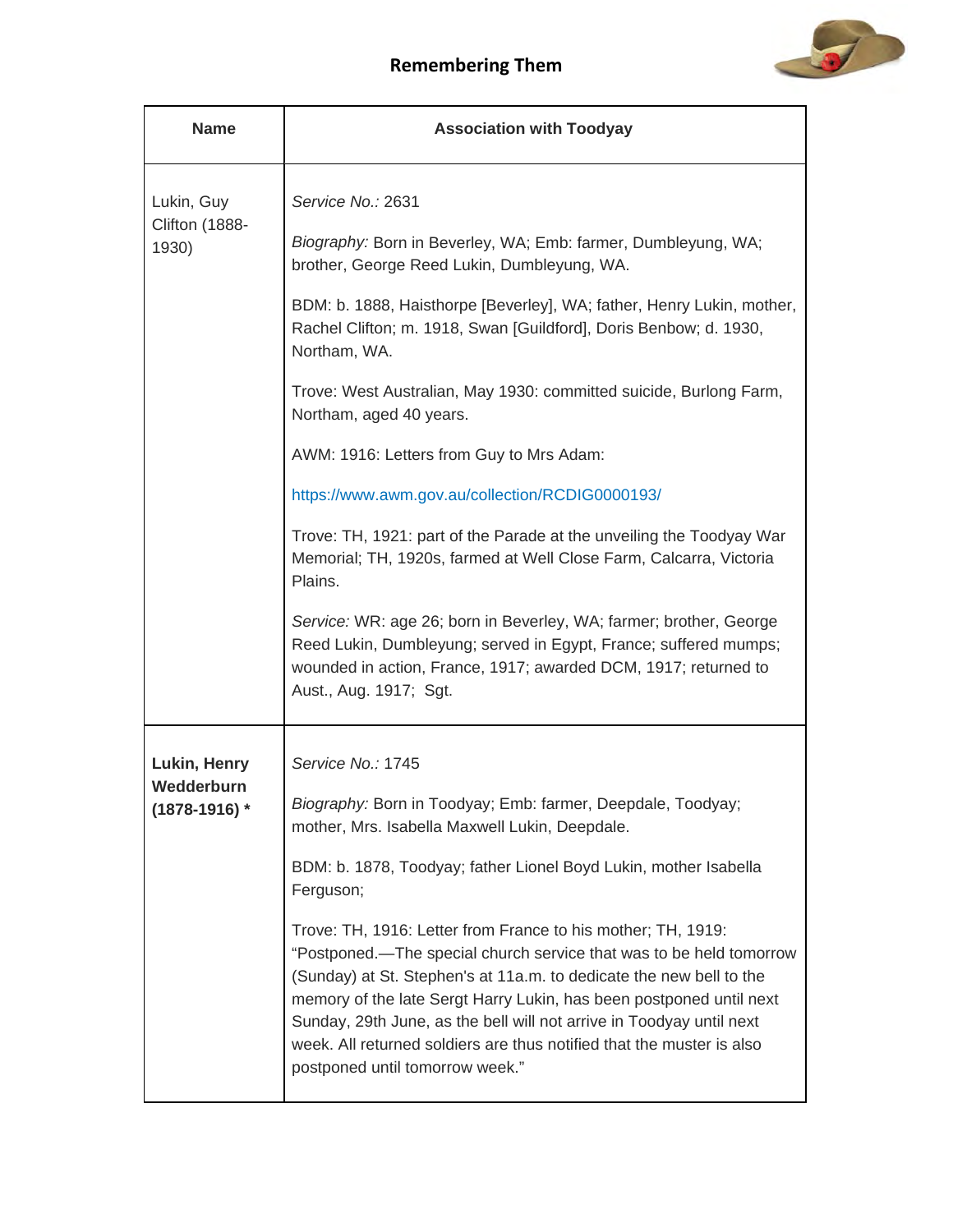

| <b>Name</b>                       | <b>Association with Toodyay</b>                                                                                                                                                                                                                                                    |
|-----------------------------------|------------------------------------------------------------------------------------------------------------------------------------------------------------------------------------------------------------------------------------------------------------------------------------|
|                                   | Service: WR: age 37; born in Toodyay; farmer; mother Mrs Isabella<br>Maxwell Lukin (father dead); served in Egypt, France; KIA, France, 29<br>July 1916; Temp. Sgt.<br>Name: Known as Harry.<br>Memorial location: TWM; THB; TP<br>Memorial bell in St. Stephen's Church, Toodyay. |
|                                   |                                                                                                                                                                                                                                                                                    |
| MacCallum,                        | Service No.: 225                                                                                                                                                                                                                                                                   |
| <b>Reginald</b><br>William (1882- | Biography: Born in Victoria; Emb: Detail not viewable.                                                                                                                                                                                                                             |
| 1966)                             | BMD: m. 1919, Toodyay, Lina Wroth; d. 1966, Perth, aged 85.                                                                                                                                                                                                                        |
|                                   | CER: Bank clerk, Toodyay, 1914-1921.                                                                                                                                                                                                                                               |
|                                   | Trove: Daily News, July 1915: Photo; West Australian, July 1918:<br>Mentioned by Dr. B. G. Quinlan, in a letter to his father, Timothy F.<br>Quinlan, C.M.G., Perth, written from Palestine, dated April 12.                                                                       |
|                                   | Service: WR: age 32; born in Victoria; bank clerk; enlisted in<br>Guildford, WA; father, Mr. D. MacCallum, Melbourne; served in<br>Gallipoli (emb. 16 May 1915), Sinai, Syria, Palestine; wounded at<br>Gallipoli; Capt.                                                           |
|                                   | Listed in online Fighting Sons (with photo), p. 251.                                                                                                                                                                                                                               |
|                                   | Photo link:                                                                                                                                                                                                                                                                        |
|                                   | http://discoveringanzacs.naa.gov.au/browse/person/53780                                                                                                                                                                                                                            |
|                                   | Photo link:                                                                                                                                                                                                                                                                        |
|                                   | https://www.awm.gov.au/collection/B00814/                                                                                                                                                                                                                                          |
|                                   | Memorial location: TWM; THB                                                                                                                                                                                                                                                        |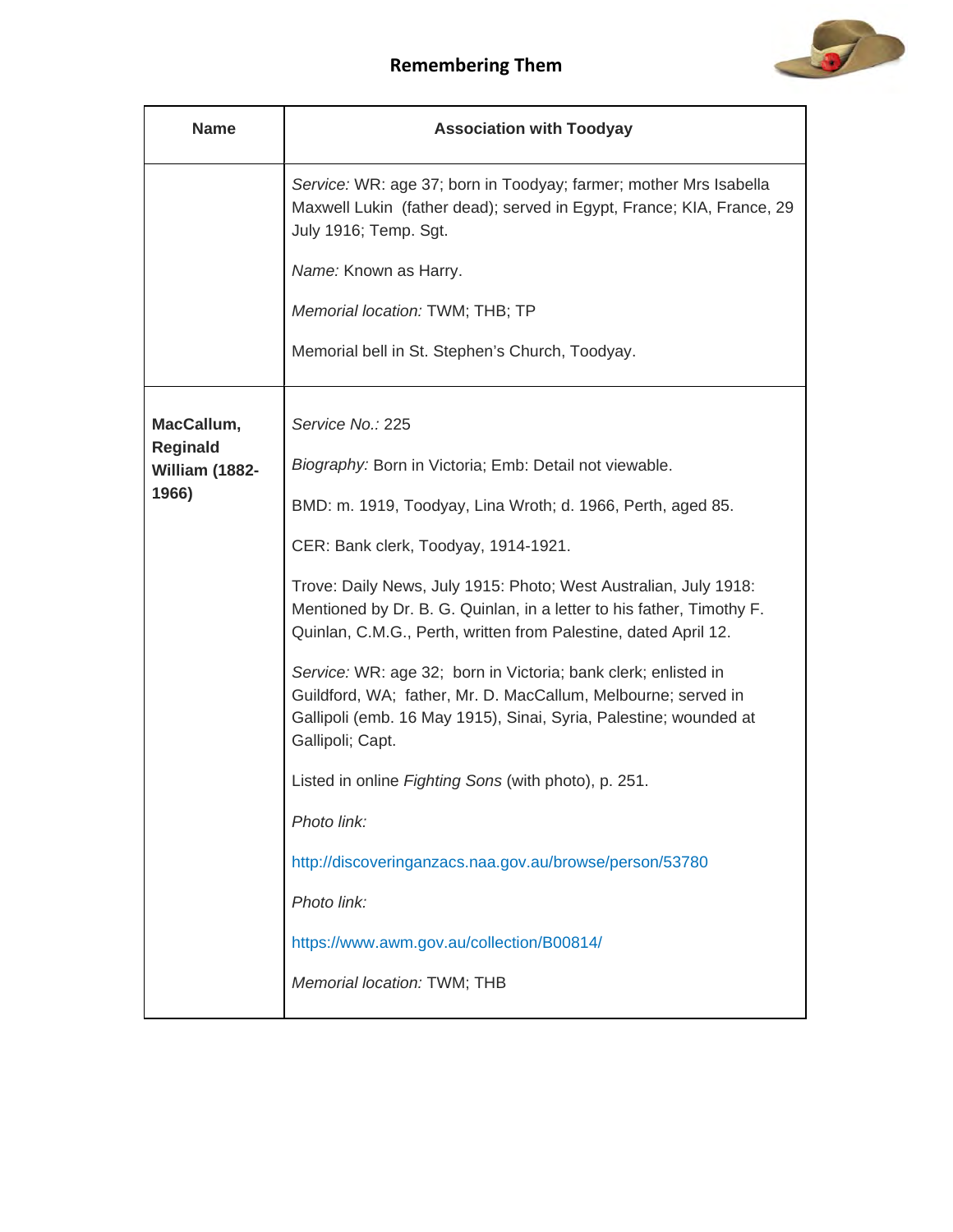

| <b>Name</b>                      | <b>Association with Toodyay</b>                                                                                                                                               |
|----------------------------------|-------------------------------------------------------------------------------------------------------------------------------------------------------------------------------|
| Macpherson,<br><b>John Ewan</b>  | Service No.: 56368                                                                                                                                                            |
| $(1892 - 1953)$                  | Biography: Born in Toodyay; Emb: as John Ewin Macpherson; farmer,<br>Bolgart; father, Donald MacPherson, Bolgart.                                                             |
|                                  | BDM: b. 1892, Toodyay (John Newan Macpherson); father Donald,<br>mother Mary Ann Beard; d. 1953, Northam.                                                                     |
|                                  | Trove: TH, 1919: Attended WH (Jack McPherson); TH, 1953; d.<br>Northam Hospital; buried Northam Public Cemetery.                                                              |
|                                  | Ancestry: b. 1892, Toodyay; d. 1953, Northam, aged 60.                                                                                                                        |
|                                  | Service: WR: age 24; born in Toodyay; farmer, Bolgart; father, Donald<br>MacPherson, Bolgart; served in France; suffered influenza then severe<br>bronchitis, France; Gunner. |
|                                  | Name: Known as Jack; sometimes McPherson; Ewin/Newan.                                                                                                                         |
|                                  | Memorial location: TWM; THB; VPHR                                                                                                                                             |
| <b>Maley, Reginald</b>           | Service No.: 4868                                                                                                                                                             |
| <b>Herbert (1877-</b><br>1917) * | Biography: Born in Toodyay; Emb: labourer, Subiaco; wife, Mrs. M.<br>Maley, Subiaco.                                                                                          |
|                                  | BDM: d. 1877, Toodyay; father Michael Maley, mother Clara Drury.                                                                                                              |
|                                  | Ancestry: CER: labourer, Jennacubbine, 1910.                                                                                                                                  |
|                                  | Trove: Sunday Times, 1917: Letter from Reginald Maley from the<br>Western Front.                                                                                              |
|                                  | Service: WR: age 38; born in Toodyay; wife Mary Maley, Perth; served<br>in Egypt, France, Belgium; wounded (twice); KIA, Belgium, 12 Oct.<br>1917; Private.                   |
|                                  | Photo link: http://discoveringanzacs.naa.gov.au/browse/person/345532                                                                                                          |
|                                  | Listed in online Fighting Sons (with photo), p. 15.                                                                                                                           |
|                                  | Memorial location: KPHAP; TP                                                                                                                                                  |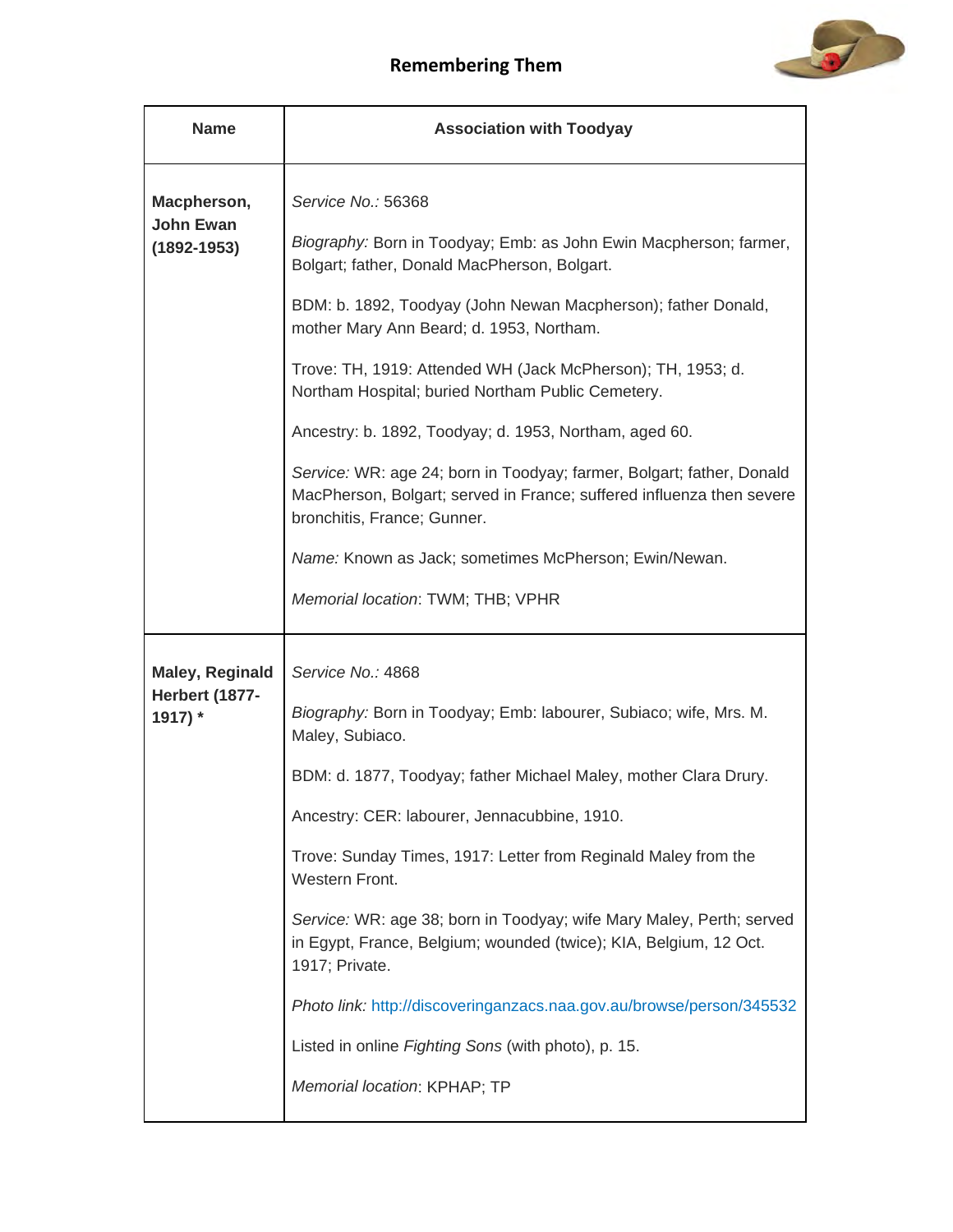

| <b>Name</b>                                   | <b>Association with Toodyay</b>                                                                                                                                                                                                                                                                                                                                                                                                                                                                                                                                                                                                                                                             |
|-----------------------------------------------|---------------------------------------------------------------------------------------------------------------------------------------------------------------------------------------------------------------------------------------------------------------------------------------------------------------------------------------------------------------------------------------------------------------------------------------------------------------------------------------------------------------------------------------------------------------------------------------------------------------------------------------------------------------------------------------------|
| Mann, George<br><b>Walter (1891-</b><br>1959) | Service No.: 977<br>Biography: Born in England; Emb: labourer, Perth, WA; mother, Mrs.<br>Minnie Mann, England.<br>BDM: d. 1959, Perth, aged 68.<br>Ancestry: b. 1891, London, England; father, Robert George Mann (Sgt,<br>Scots Guards), mother Minnie Rhoda; returned to Aust., Oct. 1919,<br>with wife F. Mann.<br>CER: George Walter Mann, labourer, Bolgart, 1914-1921.<br>Service: WR: age 24; born in England; labourer; mother, Mrs. Minnie<br>Mann, England, then Father Robert George Mann, England; served in<br>France; wounded in action (four times), France; married 1919,<br>England, Florence Holland; Private (stretcher bearer, AAMC)<br><b>Memorial location: VPHR</b> |
| Mann, James<br>Isaac (1891-<br>1973)          | Service No.: 439<br>Biography: Born in Toodyay; Emb: farmer, Toodyay; mother Mrs C.J.<br>Mann, Beverley;<br>BDM: b. 1891, Toodyay: father John Mann, mother Caroline Edwards;<br>d. 1965, York, aged 73.<br>Service: WR: age 23; born in Toodyay; farmer; mother Mrs C.J. Mann,<br>Beverley; served in Gallipoli (emb. 16 May 1915), Egypt; sick (heart<br>trouble), so returned to Aust., Nov. 1916; Sgt.<br>Photo link:<br>http://discoveringanzacs.naa.gov.au/browse/person/344809<br>Photo link: Reference to his<br>diary: https://au.news.yahoo.com/thewest/a/24405760/soldiers-diary-<br>of-despair/                                                                                 |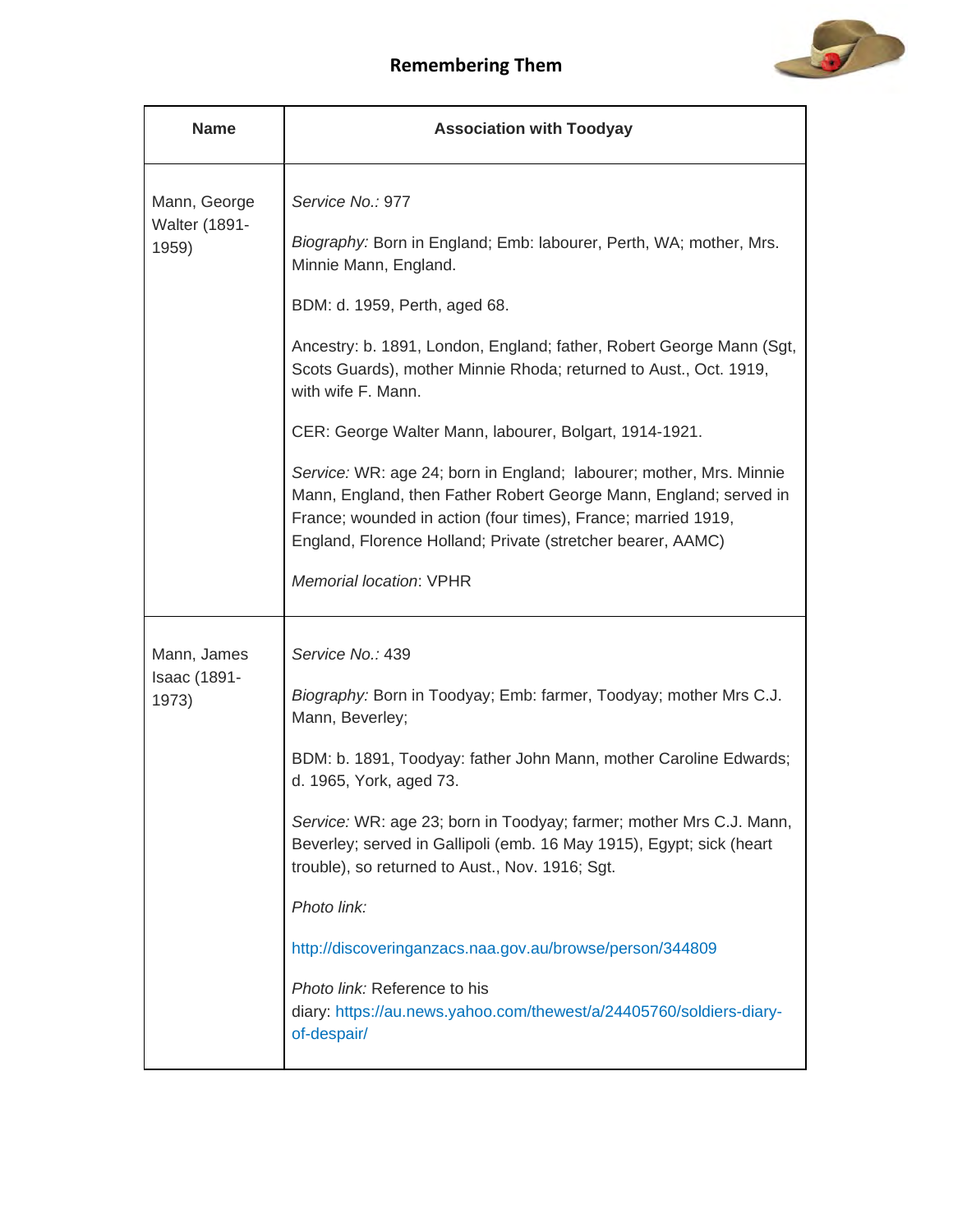

| <b>Name</b>                           | <b>Association with Toodyay</b>                                                                                                                                                            |
|---------------------------------------|--------------------------------------------------------------------------------------------------------------------------------------------------------------------------------------------|
| Mann, William<br><b>Edward (1898-</b> | Service No.: 3320<br>Biography: Born in York; Emb: clerk, wireless operator, York; father                                                                                                  |
| 1976)                                 | Edward Mann, bank manager, York.                                                                                                                                                           |
|                                       | Trove: TH: Jan. 1917: working as postal assistant, Toodyay, when<br>transferred to GPO; Eastern District Chronicle, 1918: sent letter home<br>to York; TH, 1919: attended WH.              |
|                                       | BDM: b. 1898, York; father Edward, mother Mary Kett.                                                                                                                                       |
|                                       | Ancestry: d. 1976, Perth.                                                                                                                                                                  |
|                                       | Service: WR: age 18; clerk, West Perth, WA; father Edward<br>Mann, York, WA; mechanic, Australian Flying Corps; served in<br>England (Farnborough, Wendover, etc.), 2 A.M. (Air Mechanic). |
| Markey, Arthur                        | Service No.: Not assigned                                                                                                                                                                  |
| Gordon (1899-<br>1974)                | Biography: Born in Toodyay; Emb: farmer, Toodyay; father, James<br>Markey, Toodyay.                                                                                                        |
|                                       | BDM: b. 1899, Toodyay, Arthur Gordon Condon; father James<br>Christopher Markey, mother Isabella Strahan;                                                                                  |
|                                       | Ancestry: d. 1974, Nedlands, WA, aged 75.                                                                                                                                                  |
|                                       | Service: WR:age 18 (b. 1897); born in Toodyay; farmer; father, James<br>Markey, Toodyay; discharged after one week having lied about his<br>age; Private.                                  |
| <b>Markey, Francis</b>                | Service No.: 8817                                                                                                                                                                          |
| <b>Christopher</b><br>$(1891 - 1977)$ | Biography: Born in Toodyay; Emb: farm hand, Toodyay; father,<br>Michael Markey, Toodyay.                                                                                                   |
|                                       | BDM: b. 1891, Toodyay; father Michael Christopher Markey, mother<br>Elizabeth Strahan; d. 1969, Perth, aged 77.                                                                            |
|                                       | Too Cem DB: Buried in Jimperding Cemetery; aged 77.                                                                                                                                        |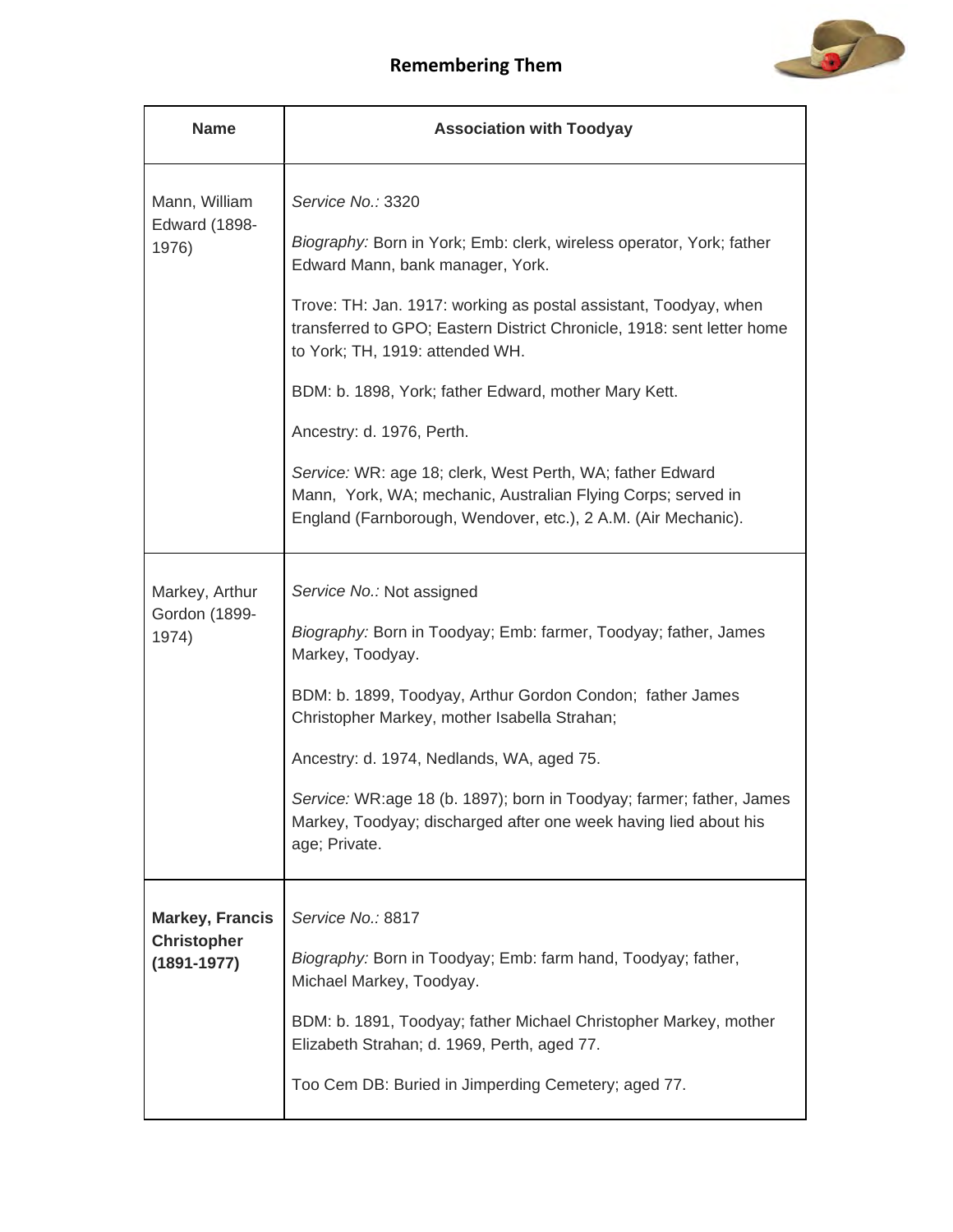

| <b>Name</b>                           | <b>Association with Toodyay</b>                                                                                                                                                                                                                         |
|---------------------------------------|---------------------------------------------------------------------------------------------------------------------------------------------------------------------------------------------------------------------------------------------------------|
|                                       | Trove: TH, 1919: attended WH (Private Frank Markey).                                                                                                                                                                                                    |
|                                       | Service: WR: age 23; born in Toodyay; farm hand; father Michael<br>Markey, Toodyay; 7 <sup>th</sup> Day Adventist; served in France; wounded in<br>action, France, 1918; returned to Aust. (as Nursing Staff), July 1919;<br>Private (Field Ambulance). |
|                                       | Name: Known as Frank.                                                                                                                                                                                                                                   |
|                                       | Mentioned in Wally Chitty's Toodyay - the good old days, p. 148<br>(photo, in uniform).                                                                                                                                                                 |
|                                       | Photo link:                                                                                                                                                                                                                                             |
|                                       | https://www.awm.gov.au/collection/E01802/                                                                                                                                                                                                               |
|                                       | Memorial location: TWM; THB                                                                                                                                                                                                                             |
| <b>Markey, Lionel</b>                 | Service No.: 440                                                                                                                                                                                                                                        |
| <b>Christopher</b><br>$(1888 - 1942)$ | Biography: Born in Toodyay; Emb: labourer, Toodyay; mother, Mrs. J.<br>Markey, Toodyay.                                                                                                                                                                 |
|                                       | BDM: b. 1888, Toodyay; father James Christopher Markey, mother<br>Isabella Straghan [sic]; d. 1942, Perth (Crawley), aged 53 (accident).                                                                                                                |
|                                       | Trove: TH, 1918: Letter from Palestine.                                                                                                                                                                                                                 |
|                                       | Service: WR: age 26; born in Toodyay; labourer; mother, Mrs. J.<br>Markey, Toodyay; served at Gallipoli (emb. 1 Aug. 1915), Egypt;<br>suffered tuberculosis, opthalmia, pneumonia, 1915; septic hand, 1917;<br>Trooper, then Cpl.                       |
|                                       | Photo link:                                                                                                                                                                                                                                             |
|                                       | http://discoveringanzacs.naa.gov.au/browse/person/346890                                                                                                                                                                                                |
|                                       | Memorial location: TWM; THB                                                                                                                                                                                                                             |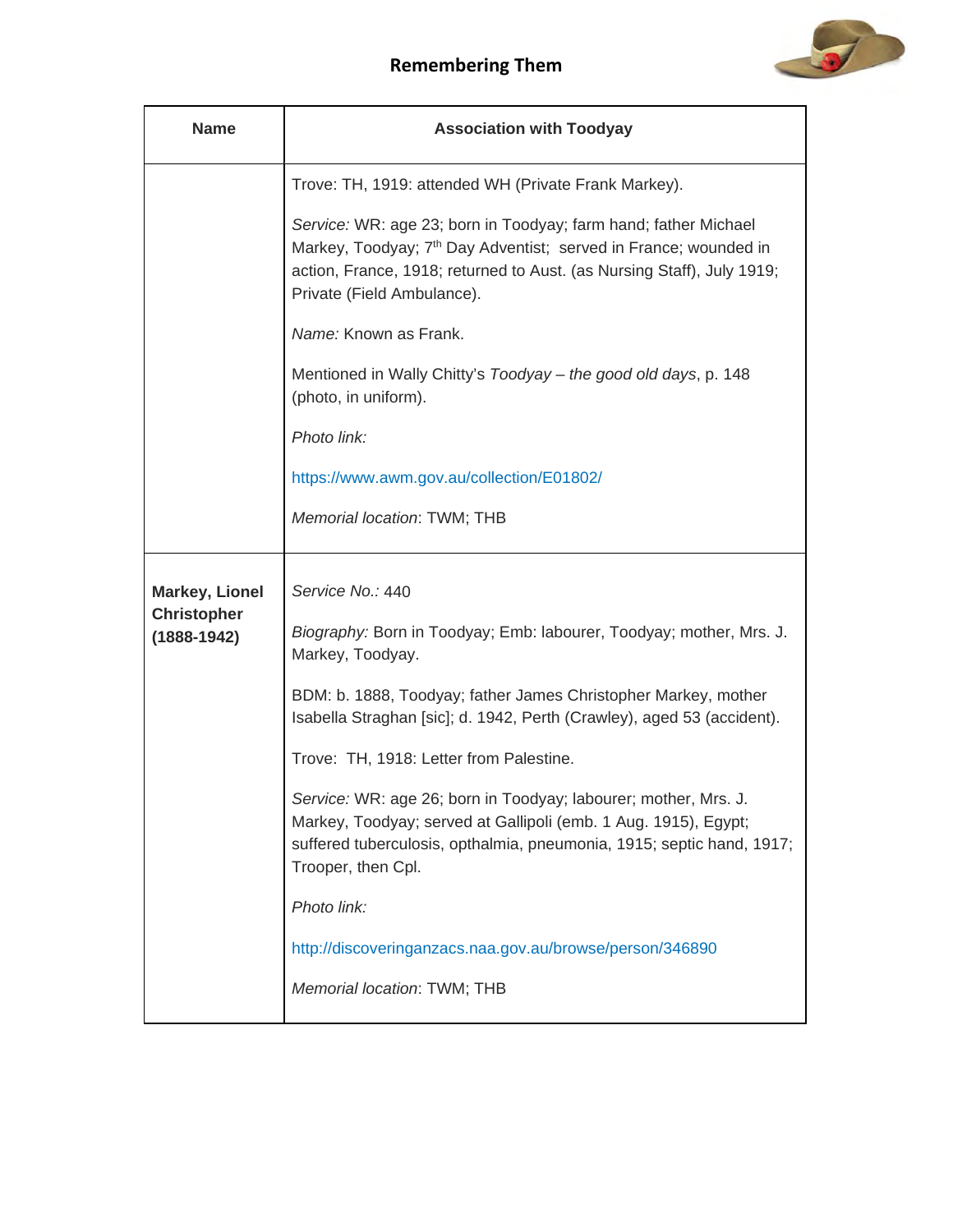

| <b>Name</b>                                      | <b>Association with Toodyay</b>                                                                                                                                                                                                                                                                                                      |
|--------------------------------------------------|--------------------------------------------------------------------------------------------------------------------------------------------------------------------------------------------------------------------------------------------------------------------------------------------------------------------------------------|
| Markey,<br><b>Thomas John</b><br>$(1890 - 1973)$ | Service No.: 441<br>Biography: Born in Toodyay; Emb: horse-driver, Toodyay; mother, Mrs.<br>J. C. Markey, Toodyay.                                                                                                                                                                                                                   |
|                                                  | BDM: b. 1890, Toodyay; father James Christopher Markey, mother<br>Isabella Straghan [sic]; m. 1922, Perth, Lucy Markey (cousin); d. 1973,<br>Northam, aged 83.                                                                                                                                                                       |
|                                                  | Too Cem DB: Buried in Toodyay Public Cemetery; aged 92.                                                                                                                                                                                                                                                                              |
|                                                  | Service: WR: age 24: born in Toodyay; horse-driver; mother, Mrs. J. C.<br>Markey, Toodyay; served at Gallipoli (emb. 1 Aug. 1915), Egypt;<br>wounded in Gallipoli, 1915, Egypt, 1917; accidentally broke leg, Egypt,<br>1918; Trooper.                                                                                               |
|                                                  | Photo link:                                                                                                                                                                                                                                                                                                                          |
|                                                  | http://discoveringanzacs.naa.gov.au/browse/person/346890                                                                                                                                                                                                                                                                             |
|                                                  | Memorial location: TWM; THB                                                                                                                                                                                                                                                                                                          |
| Markey, William<br><b>James (1886-</b>           | Service No.: 8818                                                                                                                                                                                                                                                                                                                    |
| 1970)                                            | Biography: Born in Toodyay; Emb: farm hand, Toodyay; father, James<br>Markey, Toodyay.                                                                                                                                                                                                                                               |
|                                                  | BDM: b. 1886, Toodyay; father James Markey, mother Isabella<br>Straghan [sic]; d. 1970, Perth, aged 84.                                                                                                                                                                                                                              |
|                                                  | Trove: TH, 19196: Letter from France; TH, 1919: attended WH (Private<br>W. Markey).                                                                                                                                                                                                                                                  |
|                                                  | Service: WR: age 28; enl. 1914 (was survey hand), but discharged<br>after 2 months; enl. 1915: age 29; born in Toodyay; farm hand; father,<br>James Markey, Toodyay; served in France; suffered influenza,<br>bronchitis, appendicitis, trench fever; returned to Aust. (as Nursing<br>Staff), July 1919; Private (Field Ambulance). |
|                                                  | Name: Known as Billy.                                                                                                                                                                                                                                                                                                                |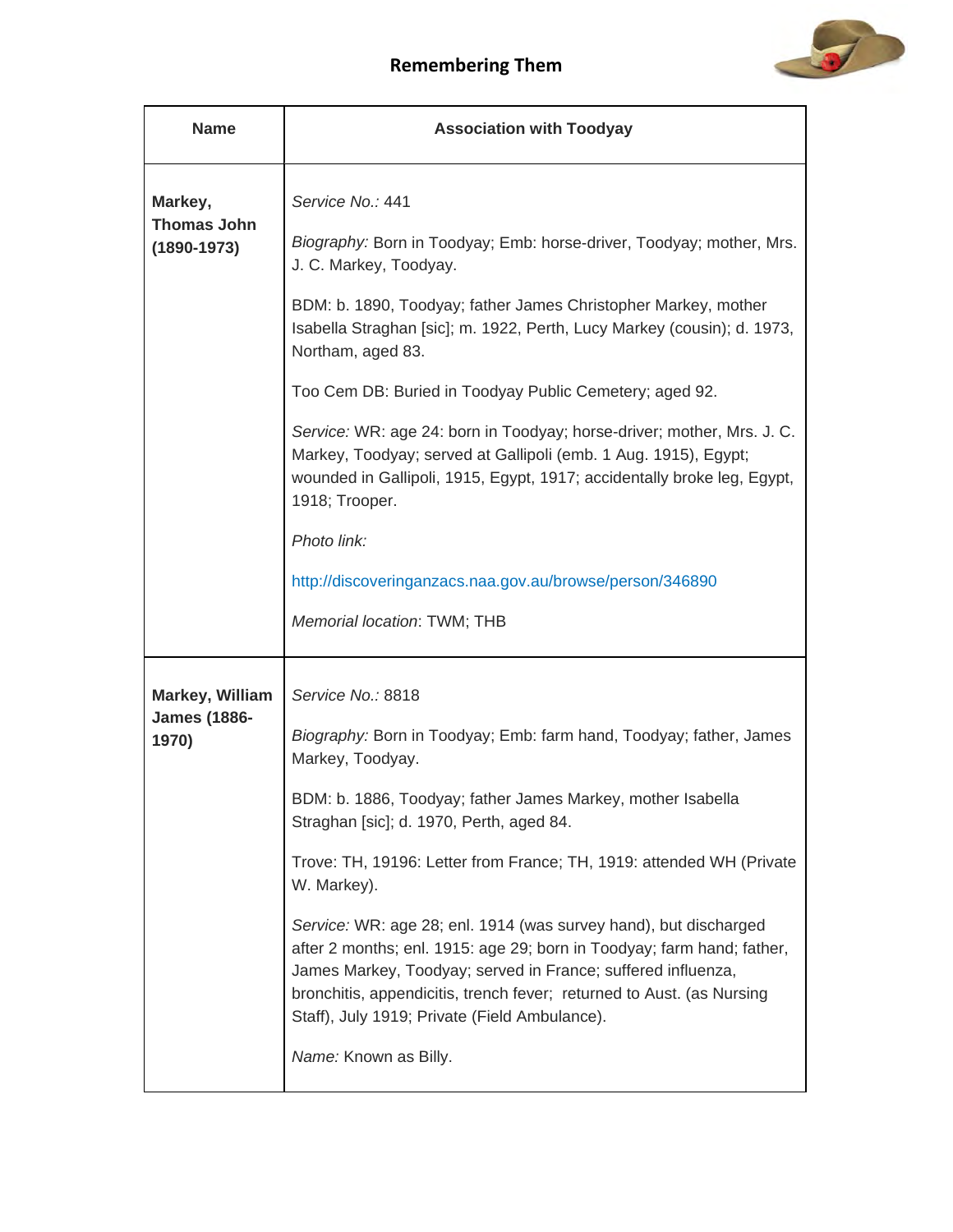

| <b>Name</b>                                           | <b>Association with Toodyay</b>                                                                                                                                                                                                                                                                                                                                                                                                                |
|-------------------------------------------------------|------------------------------------------------------------------------------------------------------------------------------------------------------------------------------------------------------------------------------------------------------------------------------------------------------------------------------------------------------------------------------------------------------------------------------------------------|
|                                                       | Mentioned in Wally Chitty's Toodyay - the good old days, p. 148<br>(photo, in uniform).                                                                                                                                                                                                                                                                                                                                                        |
|                                                       | Memorial location: TWM; THB                                                                                                                                                                                                                                                                                                                                                                                                                    |
| Marlow, Percy<br><b>Edward (1896-</b><br>1950)        | Service No.: 6792                                                                                                                                                                                                                                                                                                                                                                                                                              |
|                                                       | Biography: Born in England; Emb: clearing contractor; GPO, Perth;<br>wife, Mrs. M.F. Marlow, Wattening.                                                                                                                                                                                                                                                                                                                                        |
|                                                       | Trove; TH, 1919: Percy Marlow attended WH.                                                                                                                                                                                                                                                                                                                                                                                                     |
|                                                       | BDM: m. Mary Syred, Wattening Hall (reg. Northam), 1916; d. 1950,<br>Perth, aged 64; father was George Marlow, England.                                                                                                                                                                                                                                                                                                                        |
|                                                       | Service: WR:age 20; born in England; clearing contractor; wife Mary<br>Marlow, Wattening; served in France; wounded in France; gallantry<br>noted 1918; Private.                                                                                                                                                                                                                                                                               |
|                                                       | Listed in online Fighting Sons (with photo), p. 14.                                                                                                                                                                                                                                                                                                                                                                                            |
|                                                       | Photo link:                                                                                                                                                                                                                                                                                                                                                                                                                                    |
|                                                       | http://discoveringanzacs.naa.gov.au/browse/person/348188                                                                                                                                                                                                                                                                                                                                                                                       |
| Marshall, Francis<br>Keith Wyalong<br>$(1893 - 1956)$ | Service No.: 1077                                                                                                                                                                                                                                                                                                                                                                                                                              |
|                                                       | Biography: Born in Wyalong, NSW; Emb: schoolmaster, State School,<br>Bejoording via Toodyay; mother, Mrs. J.A. Marshall, Kalgoorlie.                                                                                                                                                                                                                                                                                                           |
|                                                       | Ancestry: b. 1894 (ie registered), NSW; d. 1956, as Francis Keith<br>Wyalong Marshall, Perth, aged 62.                                                                                                                                                                                                                                                                                                                                         |
|                                                       | Service: WR: age 21 (b. 1893); born in Sydney, NSW; school teacher;<br>mother, Mrs. J.A. Marshall, Kalgoorlie (she lost her Mother's Brooch<br>and asked for a replacement); minor court martial (protest re bad<br>food), Mar. 1915, prior to Gallipoli service; served in Gallipoli; suffered<br>influenza, tonsilitis, 1915; wounded in action, 1 Aug. 1915, Gallipoli<br>(lost an eye; returned to Aust. (eye wound), Sept. 1915; Private. |
|                                                       | Name: Known as Frank Keith.                                                                                                                                                                                                                                                                                                                                                                                                                    |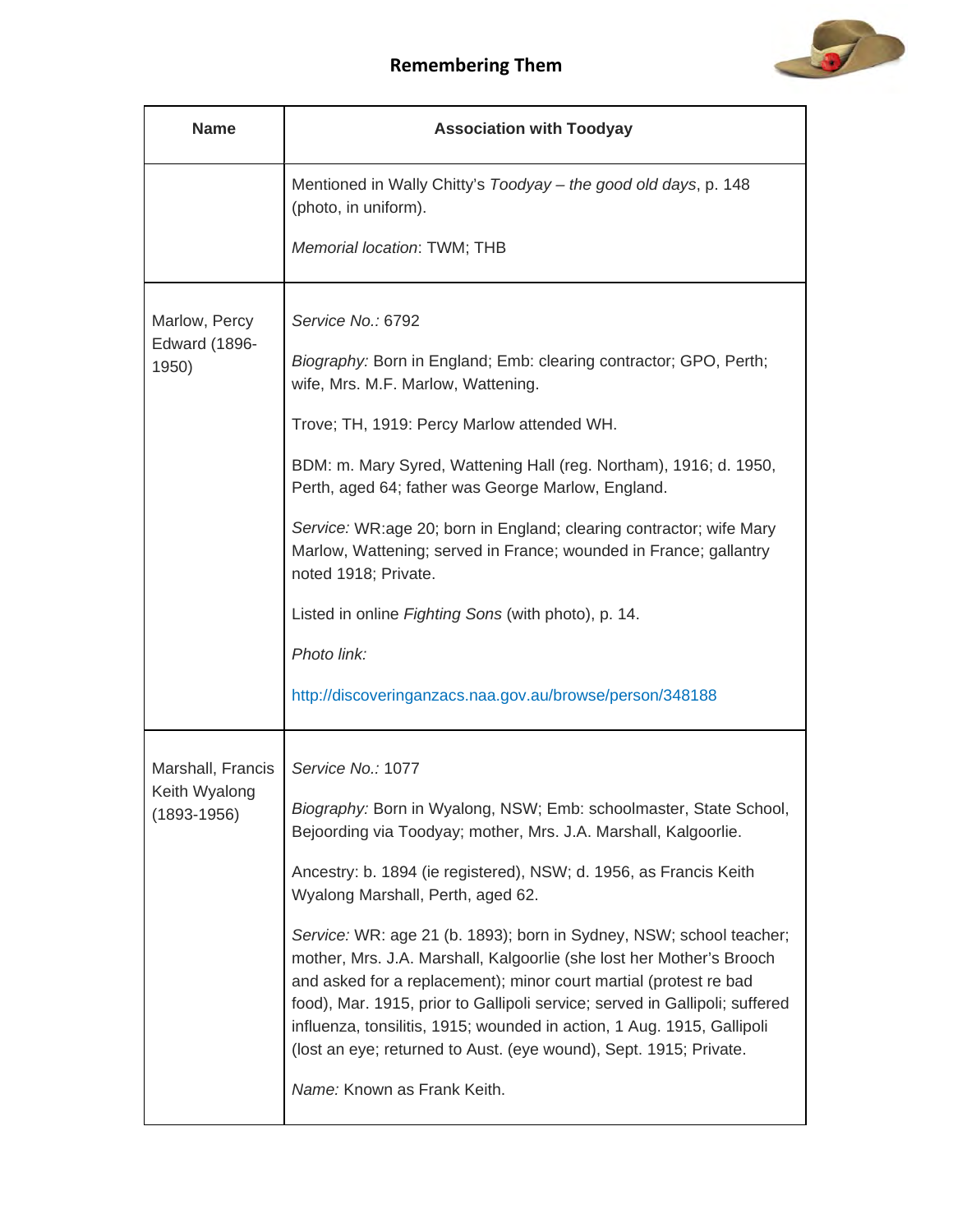

| <b>Name</b>            | <b>Association with Toodyay</b>                                                                                                                                                                                                         |
|------------------------|-----------------------------------------------------------------------------------------------------------------------------------------------------------------------------------------------------------------------------------------|
|                        | Photo link:                                                                                                                                                                                                                             |
|                        | http://discoveringanzacs.naa.gov.au/browse/person/348372                                                                                                                                                                                |
|                        | Photo link: https://au.news.yahoo.com/thewest/a/25429103/special-<br>bond-forged-by-wwi/                                                                                                                                                |
|                        | Most likely in the Cheops photo, Egypt.                                                                                                                                                                                                 |
| Martin, Clifford       | Service No.: 6544                                                                                                                                                                                                                       |
| James (1894-<br>1985)  | Biography: Born in Snowtown, S. Aust.; Emb: farmer, Nippering, WA;<br>father, O.C. Martin, Nippering.                                                                                                                                   |
|                        | Ancestry: B. 1894, Snowtown, S. Aust.; father: Otto Martin, mother,<br>Emily Painter.                                                                                                                                                   |
|                        | BDM: M. 1922, Deborah Dawson, Perth.                                                                                                                                                                                                    |
|                        | CER: Clifford James Martin, Oaklands, Bolgart, farmer, 1925-1982.                                                                                                                                                                       |
|                        | Trove: TH, 1925: Came from East Wagin: bought Oaklands property<br>(Wyening) from F. Cook.                                                                                                                                              |
|                        | Service: WR:age 22; died 1985; born in Snowtown, S. Aust; farmer;<br>father, Otto Clifford Martin, Nippering, East Wagin, WA; served in<br>France; wounded in action (four times, inc. gassed), France; suffered<br>influenza; Private. |
|                        | Memorial location: VPHR                                                                                                                                                                                                                 |
| Martin, Harold         | Service No.: 437                                                                                                                                                                                                                        |
| Andrew (1898-<br>1979) | Biography: Born in Toodyay; did not go overseas. BDM: b. 1898,<br>Toodyay; father Joseph Simon Martin; mother Julia Johnson.                                                                                                            |
|                        | MCB: d. 1979, Maylands, WA, aged 80.                                                                                                                                                                                                    |
|                        | Ancestry: brother of Henry Robert Martin.                                                                                                                                                                                               |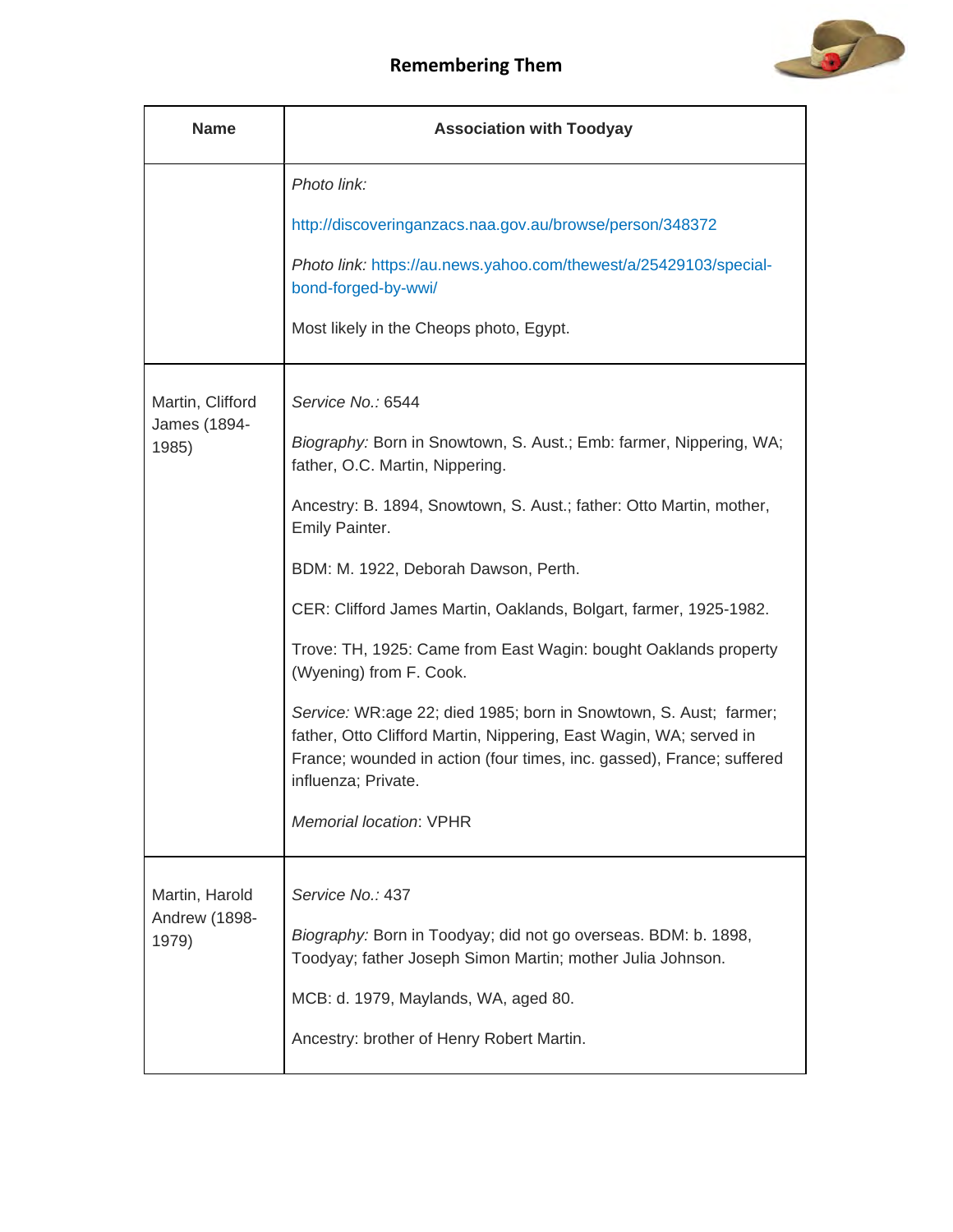

| <b>Name</b>                                           | <b>Association with Toodyay</b>                                                                                                                                                                                                                                                                                                                                                                                                                                                                                                                                                                                                                                  |
|-------------------------------------------------------|------------------------------------------------------------------------------------------------------------------------------------------------------------------------------------------------------------------------------------------------------------------------------------------------------------------------------------------------------------------------------------------------------------------------------------------------------------------------------------------------------------------------------------------------------------------------------------------------------------------------------------------------------------------|
|                                                       | Service: WR:age 19; born in Toodyay; junior porter, West Northam;<br>father, Joseph Simon Martin, West Northam; discharged unfit (chronic<br>cough) after two months; Private.                                                                                                                                                                                                                                                                                                                                                                                                                                                                                   |
| <b>Martin, Henry</b><br><b>Arnold (1892-</b><br>1958) | Service No.: 3096<br>Biography: Born in Toodyay; Emb: farmer, Northam; father, Charles<br>Matthews [sic] Martin, Northam.<br>BDM: b. 1892, Toodyay; father Charles Mathew Martin; mother Mary<br>Cook; d. 1958, Northam, aged 66.<br>CER: farm hand, Culham, 1914-1949.<br>Service: WR: age 24; born in Toodyay; farmer, Leak [sic] Estate,<br>Northam; father, Charles Matthew Martin, Northam; served in France;<br>suffered bronchitis, trench fever; returned to Aust., June 1918, (trench<br>fever, heart problems); Private.<br>Listed in The Men Behind the Names (R. Stevens' Northam WW1<br>book), pp. 299, 332 (photo).<br>Memorial location: TWM; THB |
| Martin, Henry<br>Robert (1895-<br>1963)               | Service No.: 2024<br>Biography: Born in Newcastle (Toodyay); Emb: labourer, Northam;<br>mother, Mrs. Julia Martin, West Northam.<br>BDM: b. 1895, Toodyay; father Joseph Simon Martin; mother Julia<br>Johnson; d. 1963, Swan, aged 84.<br>Ancestry: brother of Harold Andrew Martin.<br>Service: WR:age 19; born in Toodyay; labourer; mother, Mrs. Julia<br>Martin, West Northam; served in Gallipoli (from 28 July 1915), Egypt,<br>France; wounded in Gallipoli; Driver.<br>Listed in The Men Behind the Names (R. Stevens' Northam WW1<br>book), p. 332.                                                                                                    |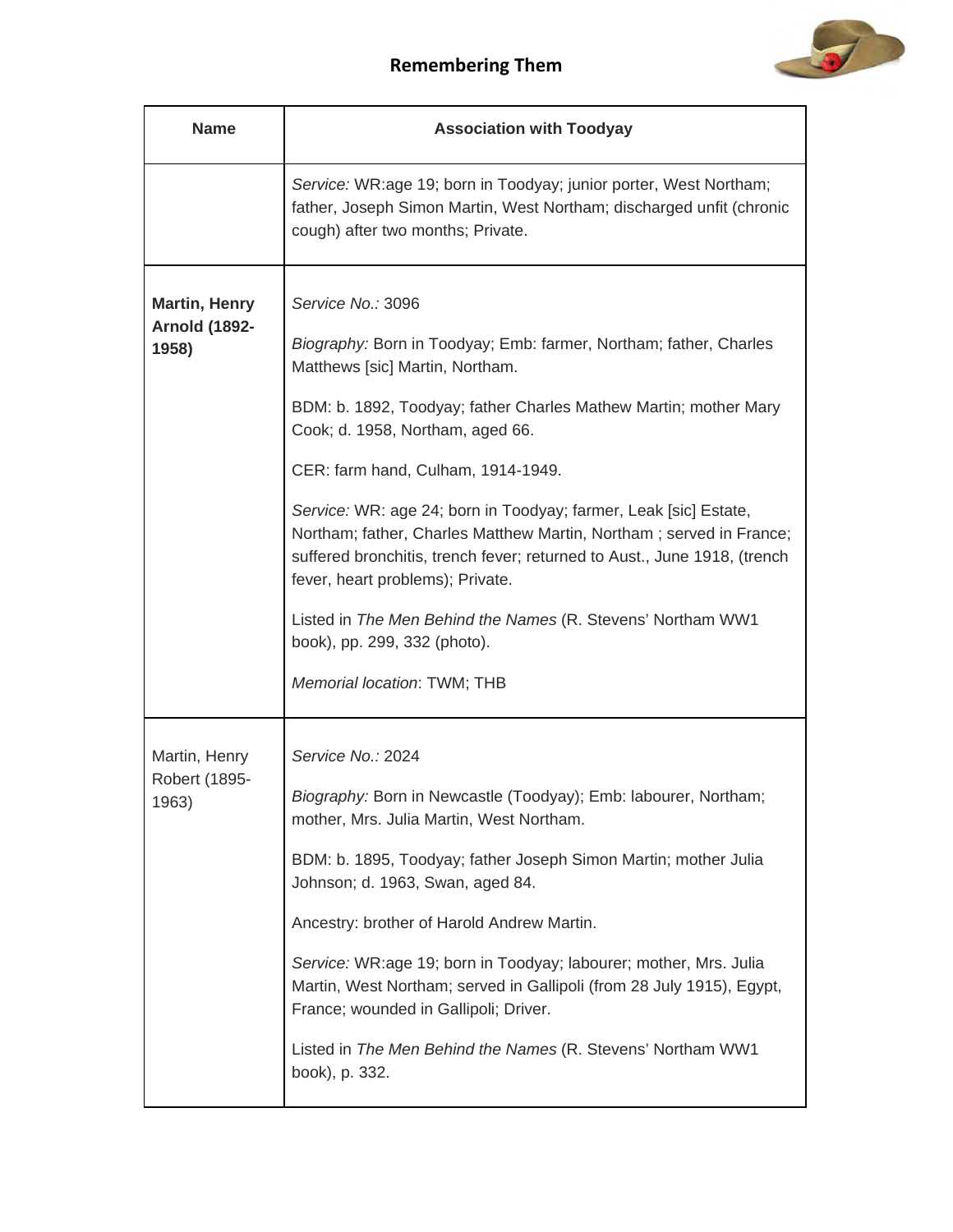

| <b>Name</b>                   | <b>Association with Toodyay</b>                                                                                                                                                                                                                                                       |
|-------------------------------|---------------------------------------------------------------------------------------------------------------------------------------------------------------------------------------------------------------------------------------------------------------------------------------|
| Martin, James                 | Service No.: 2367                                                                                                                                                                                                                                                                     |
| <b>Walter (1893-</b><br>1971) | Biography: Born in Victoria; Emb: porter, Victoria Park, WA; wife,<br>Laura Mary Ann Martin, Victoria Park.                                                                                                                                                                           |
|                               | BDM: m. 1914, Northam, Mary A.L. James.                                                                                                                                                                                                                                               |
|                               | Ancestry: b. 1893, Victoria; m. 1914, Toodyay, Mary Ann Laura James<br>(b. Toodyay); d. 1971, Merredin district, aged 77.                                                                                                                                                             |
|                               | CER: Living in Bullfinch, 1970s.                                                                                                                                                                                                                                                      |
|                               | Trove: TH, 1919: Attended WH (Jim Martin).                                                                                                                                                                                                                                            |
|                               | Service: WR: age 23; born in Victoria; porter, Victoria Park; wife, Laura<br>Mary Ann Martin, Victoria Park; served in France; sick (influenza,<br>trench fever); wounded in action, 1918, France; right hand amputated,<br>Aug. 1918, England; returned to Aust, Mar. 1919; Private. |
|                               | Name: Known as Jim.                                                                                                                                                                                                                                                                   |
|                               | Memorial location: TWM; THB (on both as J. Martin)                                                                                                                                                                                                                                    |
| Massey, John                  | Service No.: 3322                                                                                                                                                                                                                                                                     |
| Fergus (1883-<br>1964)        | Biography: Born in England; Emb: orchardist, Upper Swan; sister, Mrs.<br>Eliza Cott [Ortt], England.                                                                                                                                                                                  |
|                               | Ancestry: b. 1883, England; father, Joseph Massey, mother, Ellen<br>Marland.                                                                                                                                                                                                          |
|                               | MCB: d. 1964, Wooroloo, aged 82.                                                                                                                                                                                                                                                      |
|                               | CER: contractor, Bolgart, 1914-1923.                                                                                                                                                                                                                                                  |
|                               | Service: WR: age 34; born in England; orchardist, Upper Swan; sister,<br>Mrs. Eliza Ortt, England; served in France; wounded in action, France;<br>Private.                                                                                                                           |
|                               | Memorial location: VPHR                                                                                                                                                                                                                                                               |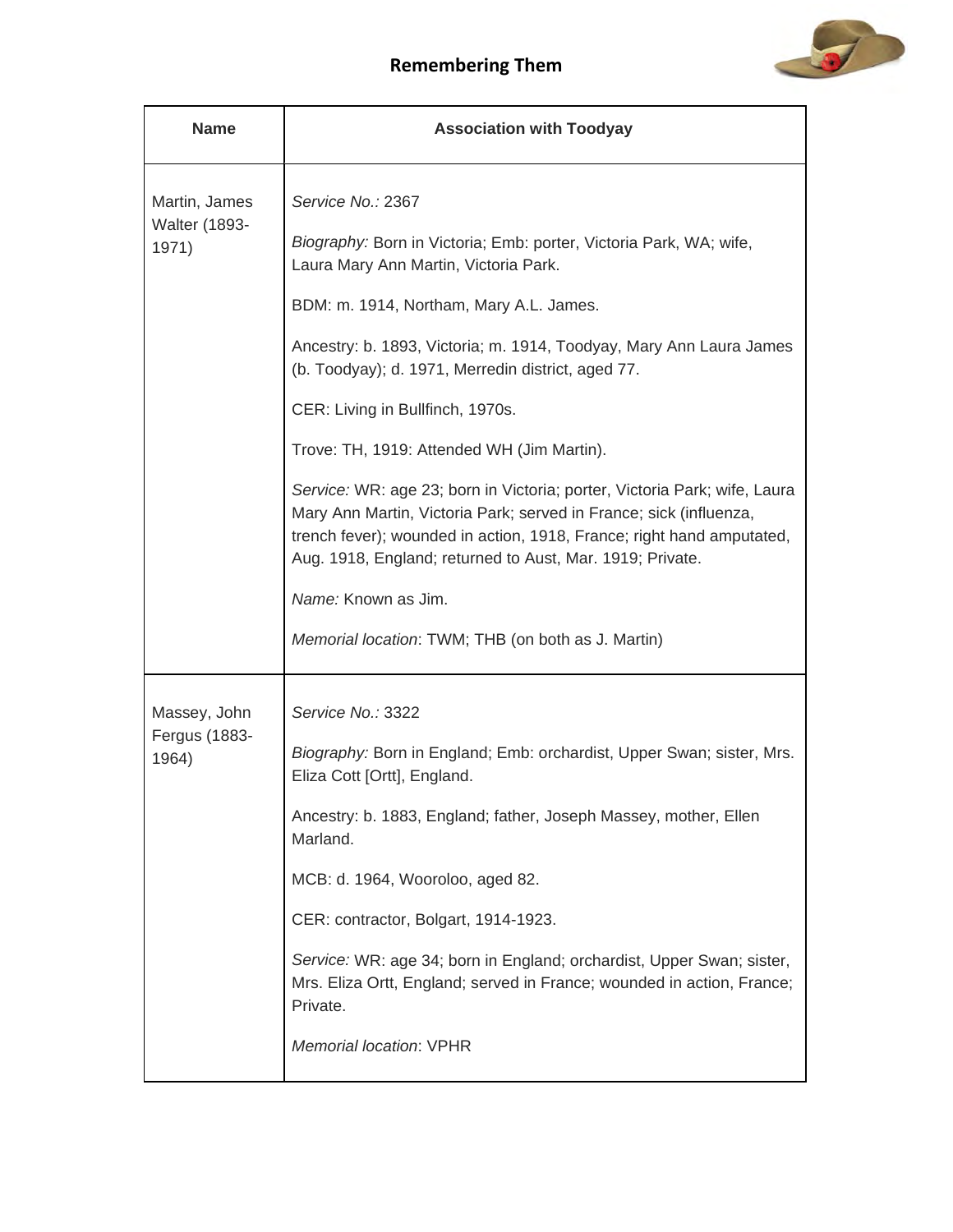

| <b>Name</b>                                           | <b>Association with Toodyay</b>                                                                                                                                                                                                                                                                                                                                                    |
|-------------------------------------------------------|------------------------------------------------------------------------------------------------------------------------------------------------------------------------------------------------------------------------------------------------------------------------------------------------------------------------------------------------------------------------------------|
| Matthews,<br><b>Herbert Edward</b><br>$(1892 - 1928)$ | Service No.: 3897<br>Biography: Born in Toodyay; Emb: farm labourer, Toodyay; father,<br>William Matthews, Toodyay.                                                                                                                                                                                                                                                                |
|                                                       | BDM: b. 1892, Toodyay; father, William Matthews, mother, mother<br>Amelia Waters; d. 1928, [West Toodyay], reg. Northam.                                                                                                                                                                                                                                                           |
|                                                       | Trove: TH, 1928: "Herbert Edward Matthews, 33 [sic] years of age,<br>died suddenly at West Toodyay on Tuesday night, passing peacefully<br>away in his sleep. Death was due to heart failure. Deceased was a son<br>of Mr. and the late Mrs. W. Matthews, of West Toodyay, and was<br>unmarried. He served in the Great War, having a fine record and<br>receiving severe wounds.' |
|                                                       | Too Cem DB: Not sure exactly where he is buried.                                                                                                                                                                                                                                                                                                                                   |
|                                                       | Service: WR: age 23; farm labourer; father, William Matthews,<br>Toodyay; served in Egypt, France; wounded in action, 1916, France;<br>sent back to Aust., Mar. 1918 (due to trench fever, dilated heart);<br>Private.                                                                                                                                                             |
|                                                       | Memorial location: TWM; THB                                                                                                                                                                                                                                                                                                                                                        |
| Matthews,                                             | Service No.: 1977                                                                                                                                                                                                                                                                                                                                                                  |
| <b>James (1893-</b><br>1978)                          | Biography: Born in Toodyay; Emb: labourer, Northam; father William<br>Matthews, Toodyay.                                                                                                                                                                                                                                                                                           |
|                                                       | BDM: b. 1893, Toodyay; father William Matthews, mother Amelia<br>Waters.                                                                                                                                                                                                                                                                                                           |
|                                                       | MCB: d. 1978, Inglewood, aged 84.                                                                                                                                                                                                                                                                                                                                                  |
|                                                       | Ancestry: d. 1979, Perth, aged 84.                                                                                                                                                                                                                                                                                                                                                 |
|                                                       | Trove: TH, 1919: attended WH (Jack Matthews)                                                                                                                                                                                                                                                                                                                                       |
|                                                       | Service: WR: age 21; born in Toodyay; farm labourer; father W.<br>Matthews, Toodyay; served in Gallipoli (from 16 June 1915), Egypt,<br>France; often sick (dysentery, influenza); Lance Corp.                                                                                                                                                                                     |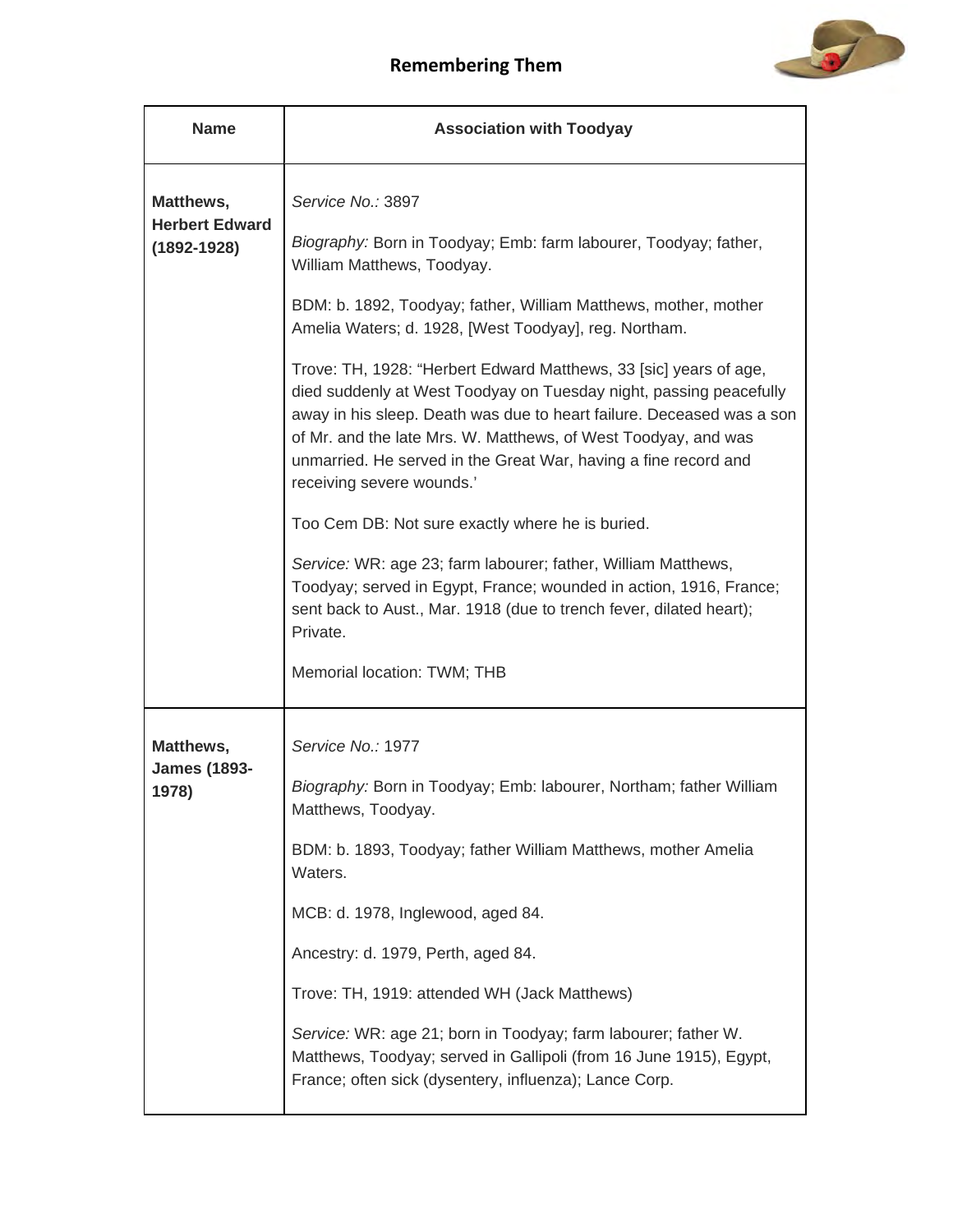

| <b>Name</b>                                                              | <b>Association with Toodyay</b>                                                                                                                                                                                                                                                                                                                                                                                                                                                                                                                                                                                                                                          |
|--------------------------------------------------------------------------|--------------------------------------------------------------------------------------------------------------------------------------------------------------------------------------------------------------------------------------------------------------------------------------------------------------------------------------------------------------------------------------------------------------------------------------------------------------------------------------------------------------------------------------------------------------------------------------------------------------------------------------------------------------------------|
|                                                                          | Name: Known as Jack.                                                                                                                                                                                                                                                                                                                                                                                                                                                                                                                                                                                                                                                     |
|                                                                          | Memorial location: TWM; THB                                                                                                                                                                                                                                                                                                                                                                                                                                                                                                                                                                                                                                              |
| Matthews,<br><b>James Albert</b><br><b>Lawrence</b><br>$(1893 - 1916)$ * | Service No.: 2369<br>Biography: Born in Toodyay; Emb: jockey, Perth; wife, Madge<br>Matthews, Perth.<br>BDM: b. 1893, Toodyay; father, James Matthews, mother, Eliza<br>Thorpe.<br>MCB: D. 1916, Belmont, WA, buried in Karrakatta Cemetery.<br>Service: WR:age 23; born in Toodyay; jockey, Perth, WA; wife, Madge<br>Thelma Matthews, Perth; did not go overseas; served in Belmont, WA;<br>died of pneumonia, Army Hospital, Fremantle, 17 Sept. 1916; Private.<br>Memorial location: TP                                                                                                                                                                              |
| Matthews,<br><b>William Thomas</b><br>(b. 1890)                          | Service No.: 29547<br>Biography: Born in Toodyay; Emb: farm labourer, Toodyay; father,<br>William Matthews, carpenter, Toodyay.<br>BDM: b. 1890, Toodyay, under Matthew, William Thomas; father<br>William Matthew; mother Amelia Watters [Waters].<br>CER: labourer, West Toodyay, 1916-1927.<br>Trove: TH, 1919: W. Matthews has returned from the war.<br>Ancestry: possibly d. 1970, Narrogin??<br>Service: WR: age 25; born in Toodyay; farm labourer; father William<br>Matthews, Toodyay, then wife, Mrs. Margaret M. Matthews, Melbourne<br>(married before departing overseas, it seems); served in France;<br>Temp. Bombardier.<br>Memorial location: TWM; THB |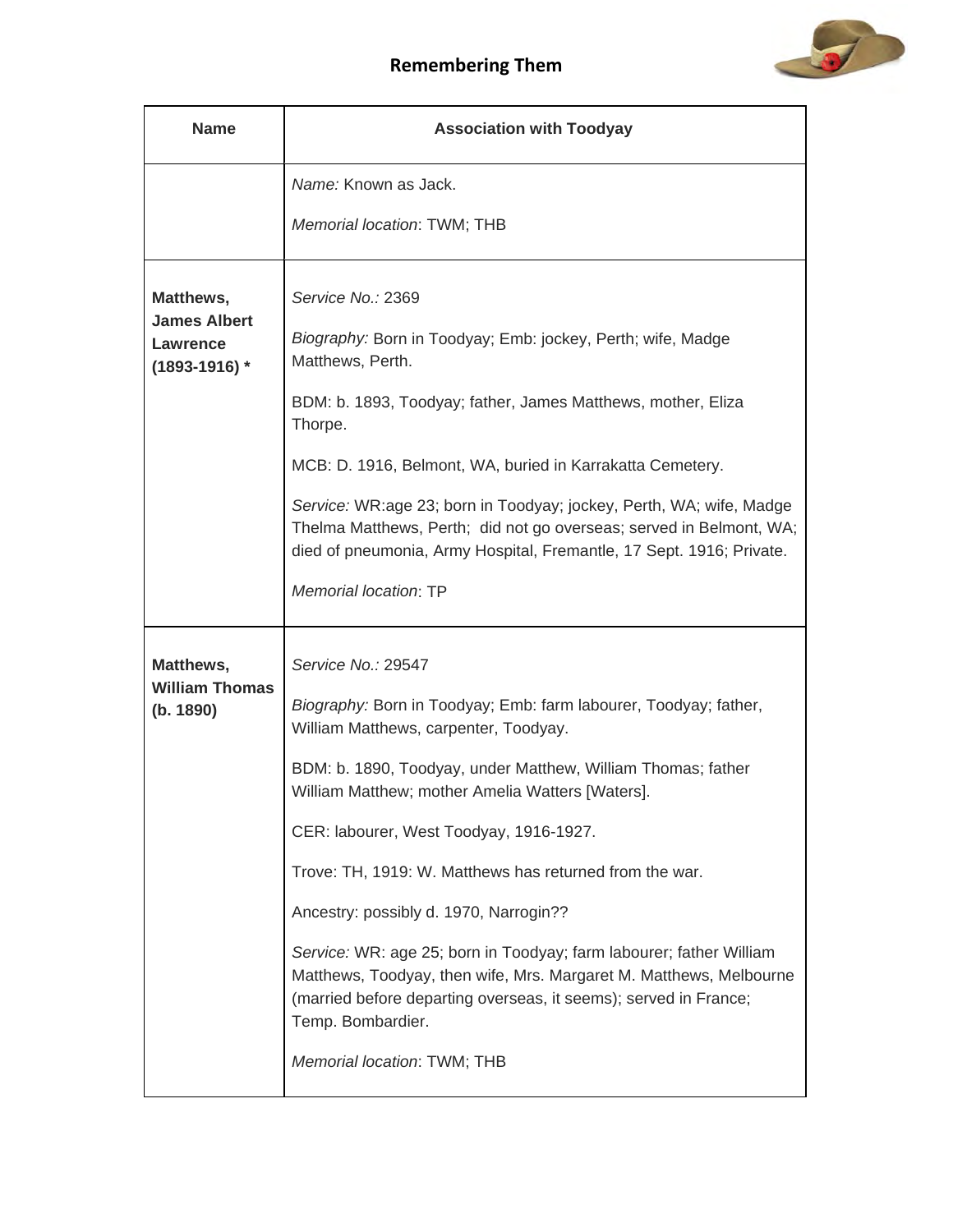

| <b>Name</b>                                             | <b>Association with Toodyay</b>                                                                                                                                                                                                                                                                                                                                                                                                                                                                                                                                                                                                                                                    |
|---------------------------------------------------------|------------------------------------------------------------------------------------------------------------------------------------------------------------------------------------------------------------------------------------------------------------------------------------------------------------------------------------------------------------------------------------------------------------------------------------------------------------------------------------------------------------------------------------------------------------------------------------------------------------------------------------------------------------------------------------|
| <b>McCluney, John</b><br>William (1894-<br>1963)        | Service No.: 2861<br>Biography: Born in Toodyay; Emb: farmer, Toodyay; father, John<br>McCluney, Toodyay.<br>BDM: b. 1894, Toodyay; father John McCluney, mother Mary Ann<br>Syred; m. 1919, reg. Northam, Eva Lee; d. 1963, Perth [Wembley],<br>aged 69.<br>Trove: TH, 1919: Attended WH (J. McCluney).<br>Service: WR: age 21; born in Toodyay; farmer, Toodyay; fatherJohn<br>McCluney, Toodyay; served in France; wounded in action, France;<br>returned to Aust. Feb. 1919 (gunshot wound, leg); Private.<br>Memorial location: TWM; THB                                                                                                                                      |
| McDermott,<br><b>Arthur</b><br>Benjamin (1890-<br>1978) | Service No.: 935<br>Biography: Born in Toodyay; Emb: rough rider, PO, Toodyay; father,<br>Charles David McDermott, Heugin [Neugin] Farm, Toodyay.<br>BDM; b. 1890, Toodyay, as Arthur Bejamine McDermott; father<br>Charles David McDermott, mother Jane Ferguson; m. 1917, Sussex<br>[Busselton], WA, Kathleen Curtis.<br>Ancestry: d. 1978, Busselton, WA, aged 88 (photo as a young man).<br>Trove: TH, 1916: Attended WH.<br>Service: WR:age 25; born in Toodyay; farmer; father, Charles David<br>McDermott, Neugin Farm, Toodyay; served in Egypt; discharged<br>medically unfit (growth on leg); returned to Aust., Oct. 1916; Lance<br>Cpl.<br>Memorial location: TWM; THB |
| McDermott,<br><b>Charles Simeon</b><br>$(1888 - 1951)$  | Service No.: 10876                                                                                                                                                                                                                                                                                                                                                                                                                                                                                                                                                                                                                                                                 |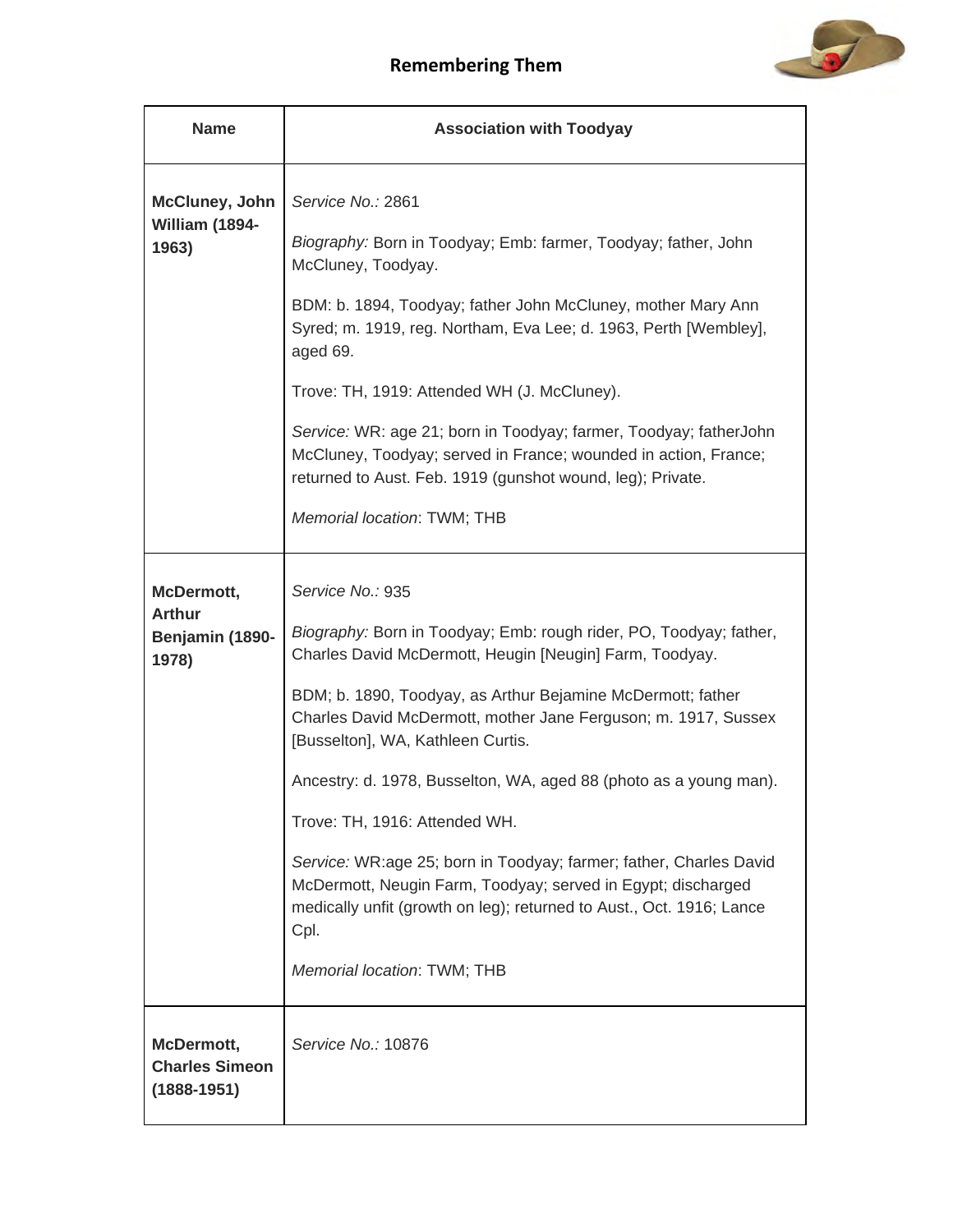

| <b>Name</b>                               | <b>Association with Toodyay</b>                                                                                                                                                                                                                                                                                                                                                                                                                                                                                                                                                                                                                          |
|-------------------------------------------|----------------------------------------------------------------------------------------------------------------------------------------------------------------------------------------------------------------------------------------------------------------------------------------------------------------------------------------------------------------------------------------------------------------------------------------------------------------------------------------------------------------------------------------------------------------------------------------------------------------------------------------------------------|
|                                           | Biography: Born in Toodyay; Emb: engine-fitter, Locomotive Dept.,<br>Northam; father, Charles McDermott, Toodyay.                                                                                                                                                                                                                                                                                                                                                                                                                                                                                                                                        |
|                                           | Too Cem DB: Buried in Nardie Cemetery; aged 63.                                                                                                                                                                                                                                                                                                                                                                                                                                                                                                                                                                                                          |
|                                           | Service: WR: age 27; born in Toodyay; engine-fitter; father, Charles<br>McDermott, Toodyay; served in Egypt, France and Belgium; suffered<br>influenza, bronchitis, gastritis; returned to Aust. for change, Oct. 1917<br>(gastritis); Gunner.                                                                                                                                                                                                                                                                                                                                                                                                           |
|                                           | Name: Known as Sim.                                                                                                                                                                                                                                                                                                                                                                                                                                                                                                                                                                                                                                      |
|                                           | Listed in The Men Behind the Names (R. Stevens' Northam WW1<br>book), p. 300, 334.                                                                                                                                                                                                                                                                                                                                                                                                                                                                                                                                                                       |
|                                           | Memorial location: TWM; THB                                                                                                                                                                                                                                                                                                                                                                                                                                                                                                                                                                                                                              |
| McDougall,<br>William (b. 1883)           | Service No.: 6/1536<br>Biography: Born 1883, Christchurch, NZ;<br>BDM: m. 1922, Toodyay, reg. Northam, Ethel Sinclair (nee<br>Demasson); divorced 1936.<br>CER: Compositor, Toodyay, 1922-1923.<br>Trove: TH, 1921: part of the Parade at the unveiling the Toodyay War<br>Memorial; TH, May 1923: W. McDougall had worked for the Toodyay<br>Herald the last 16 months, moving to Nannup with his wife.<br>Service: WR (NZ), under William Macdougall: age 31; b. 1883,<br>Christchurch, NZ; compositor; father, William Macdougall,<br>Christchurch, NZ; served in Gallipoli (emb. 12 Apr. 1915), France;<br>wounded, Gallipoli, 9 Aug. 1915; Private. |
| <b>McGuire, Daniel</b><br>$(1882 - 1921)$ | Service No.: 4565<br>Biography: Born in Ireland; Emb: labourer, GPO, Perth; father, J.<br>McGuire, Ireland.<br>BDM: d. 1921, Northam.                                                                                                                                                                                                                                                                                                                                                                                                                                                                                                                    |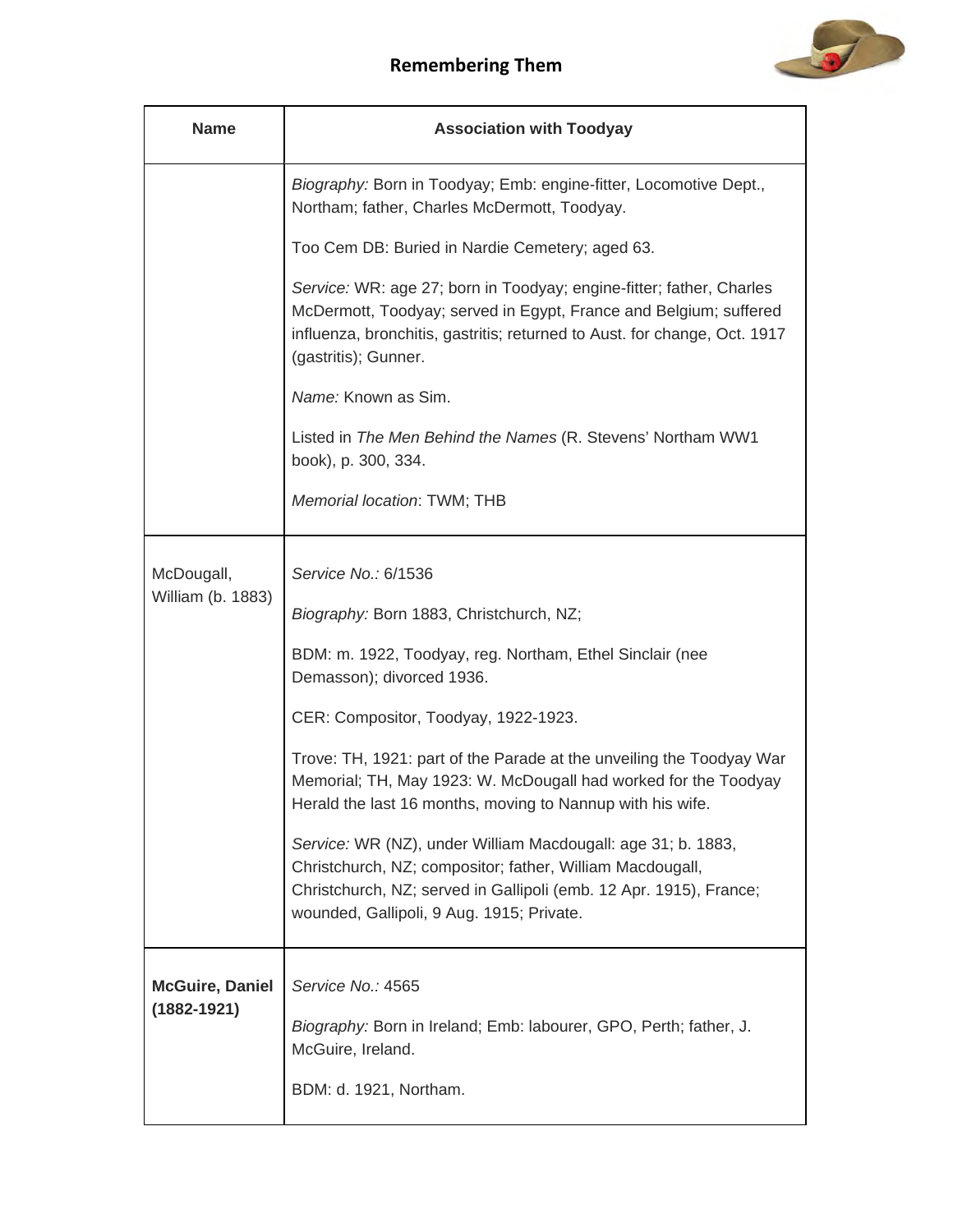

| <b>Name</b>                        | <b>Association with Toodyay</b>                                                                                                                                                                                                                                                                                                                                      |
|------------------------------------|----------------------------------------------------------------------------------------------------------------------------------------------------------------------------------------------------------------------------------------------------------------------------------------------------------------------------------------------------------------------|
|                                    | Trove: TH, 1921: Died in Toodyay Hospital of pneumonia on 12 Jan.<br>1921, aged 39 years; no relatives in Aust.                                                                                                                                                                                                                                                      |
|                                    | Too Cem DB: Buried in Toodyay Public Cemetery; aged 39.                                                                                                                                                                                                                                                                                                              |
|                                    | Service: WR:age 35; born in Ireland; labourer; father, John McGuire,<br>Ireland, then a friend in London, Eng.; served in Egypt, France; two<br>court martials; suffered shellshock; wounded in action (twice), France;<br>POW Germany 1916; transferred to Switz. 1917; returned to Aust.,<br>Sept. 1918 (due to shoulder injury); was engaged in England; Private. |
|                                    | <b>Memorial location: TWM</b>                                                                                                                                                                                                                                                                                                                                        |
| McKnoe, George                     | Service No.: 822                                                                                                                                                                                                                                                                                                                                                     |
| <b>Edward (1894-</b><br>1946)      | Biography: Born in Newcastle, WA; Emb: Labourer, Kalgoorlie; mother<br>Ellen McKnoe, Kalgoorlie.                                                                                                                                                                                                                                                                     |
|                                    | BMD: B. 1894, Toodyay, WA; father Thomas McKnoe, mother Ellen<br>Wetherhall [sic]; d. 1947 reg. date), Perth, WA [died 25 Dec. 1946].                                                                                                                                                                                                                                |
|                                    | CER: Father Thomas lived in Newcastle and Stoneybrook, Toodyay,<br>1903-1916; George worked on a Coolgardie woodline, 1912.                                                                                                                                                                                                                                          |
|                                    | Toodyay Cem. DB: Grandmother and sibling buried in Toodyay<br>cemeteries.                                                                                                                                                                                                                                                                                            |
|                                    | Trove: 1946, died unmarried whilst living as a vagrant; he was given a<br>funereal (identified as a war veteran).                                                                                                                                                                                                                                                    |
|                                    | Service: WR: age 21; born in Newcastle, WA; labourer; mother Ellen<br>McKnoe, Kalgoorlie, then Perth (1917); served in France; wounded in<br>action, France; suffered scabies; court-martial (AWOL, England),<br>1918; returned to Aust., 1919, med. discharge, gunshot wound to<br>hand; Private.                                                                   |
| McKnoe, William<br>$(1882 - 1934)$ | Service No.: 4418<br>Biography: Born in Newcastle, WA; Emb: Labourer, Kalgoorlie; mother<br>Ellen McKnoe, Kalgoorlie.                                                                                                                                                                                                                                                |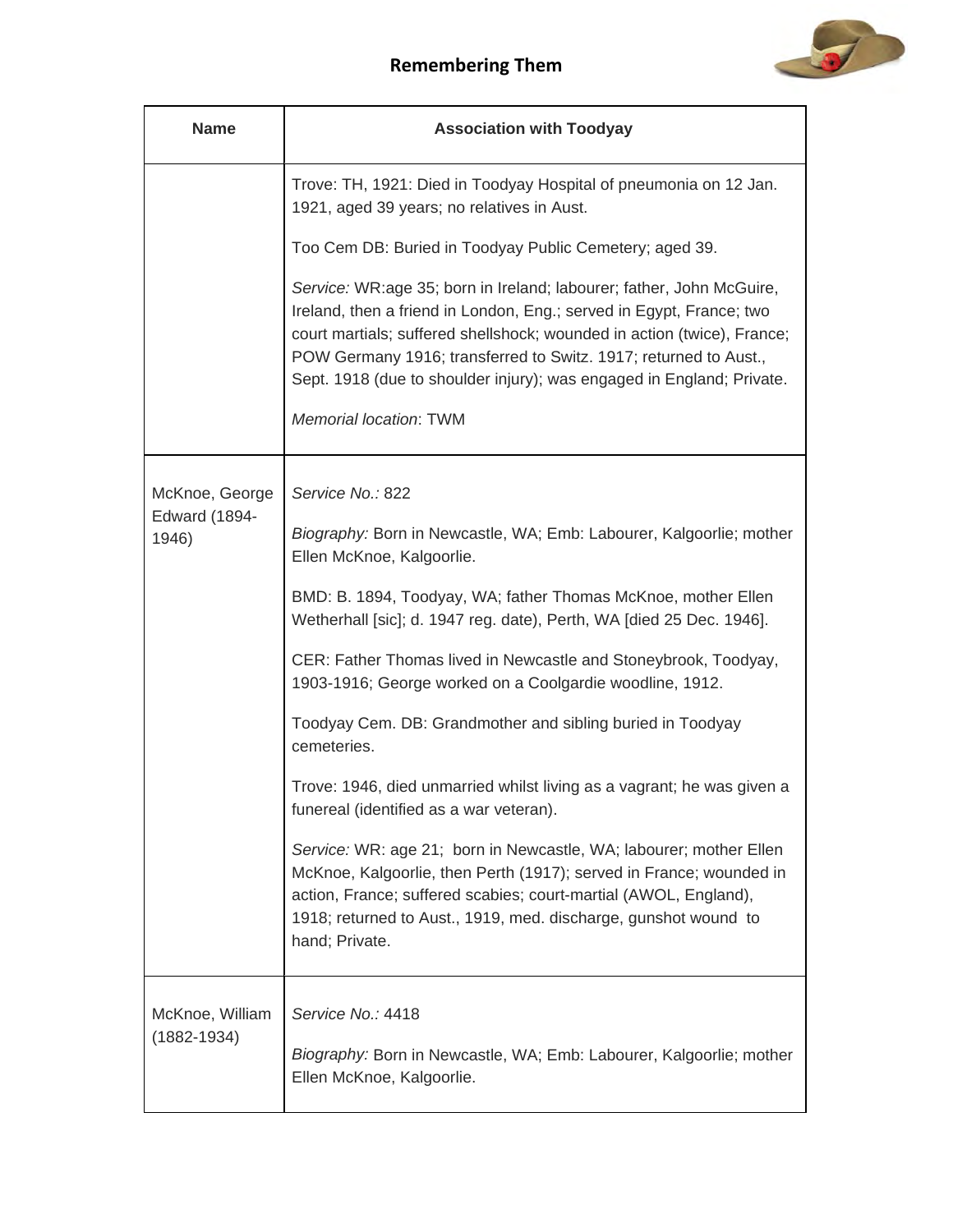

| <b>Name</b>                            | <b>Association with Toodyay</b>                                                                                                                                                                                                                                                                             |
|----------------------------------------|-------------------------------------------------------------------------------------------------------------------------------------------------------------------------------------------------------------------------------------------------------------------------------------------------------------|
|                                        | BMD: BMD: B. 1882, under William Thomas MacKnoe, Toodyay, WA;<br>father Thomas Henry MacKnoe, mother Ellen Wetherall.                                                                                                                                                                                       |
|                                        | CER: Father Thomas lived in Newcastle and Stoneybrook, Toodyay,<br>1903-1916; William worked as a woodcutter on a Coolgardie woodline,<br>1912.                                                                                                                                                             |
|                                        | Ancestry: d. 1934, Winton, Queensland (air crash).                                                                                                                                                                                                                                                          |
|                                        | Toodyay Cem. DB: Grandmother and sibling buried in Toodyay<br>cemeteries.                                                                                                                                                                                                                                   |
|                                        | Trove: 1934: Died in an air crash (low visibility) whilst working in the<br>sandalwood-cutting business in Queensland.                                                                                                                                                                                      |
|                                        | Service: WR: age 37; born in Newcastle, WA; labourer; mother Ellen<br>McKnoe, Kalgoorlie, then Perth (1917); served in France; wounded in<br>action (gassed); suffered trench fever, mumps; Sapper (Tunnelling).                                                                                            |
| McLean,                                | Service No.: 2854                                                                                                                                                                                                                                                                                           |
| Alexander (b.<br>1876)                 | Biography: Born in Scotland; Emb: labourer, Bolgart; father, J.<br>McLean, Broadford, Isle of Skye, Scotland.                                                                                                                                                                                               |
|                                        | CER: Alex McLean, labourer, Gribthorpe [Gripthorpe] Estate, Bolgart,<br>1911.                                                                                                                                                                                                                               |
|                                        | Service: WR:age 39; born in Scotland; labourer; father, John McLean,<br>Inverness, then mother, Mrs. Kate McLean, Skye, Scotland; served in<br>Egypt, France; suffered measles; wounded in action (thrice, last was<br>gas), France; later served in Australian Army Medical Corps, 1918-<br>1919; Private. |
|                                        | Memorial location: VPHR                                                                                                                                                                                                                                                                                     |
| <b>Meaden, Bert</b><br>$(1890 - 1975)$ | Service No.: 3182<br>Biography: Born in England; Emb: stockman, Toodyay.                                                                                                                                                                                                                                    |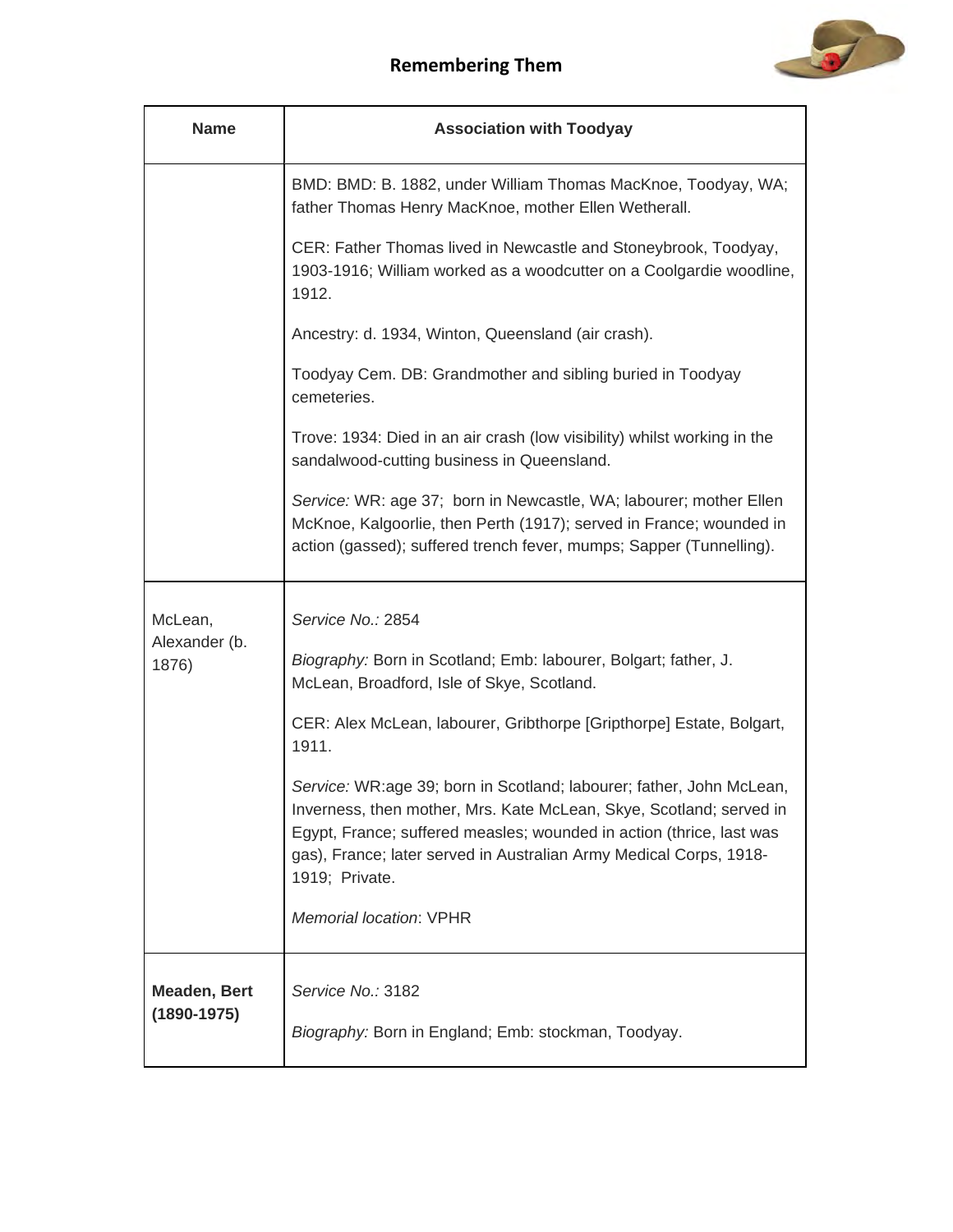

| <b>Name</b>                         | <b>Association with Toodyay</b>                                                                                                                                                                                                                                      |
|-------------------------------------|----------------------------------------------------------------------------------------------------------------------------------------------------------------------------------------------------------------------------------------------------------------------|
|                                     | Ancestry: Bertie Meaden, with father Albert, living in Dorset, age 21, in<br>1911 Census; m. April 1919, Dorset, Louisa Fletcher; d. 1975, as<br>Bertie Meaden, Dorset, England, aged 85.                                                                            |
|                                     | Service: WR:age 25; born in England; stockman, Toodyay; father<br>Albert Meaden, Shaftsbury, Dorset, England; served in France,<br>Belgium; wounded in action, Belgium; discharged in England, April<br>1919, medically unfit (leg wound); Private (was Temp. Cpl.). |
|                                     | Name: Enlisted as, and consistently known as, Bert Meaden; recorded<br>as A. Meaden on Toodyay memorials; known as Bertie in England.                                                                                                                                |
|                                     | Memorial location: TWM; THB (on both as A. Meaden)                                                                                                                                                                                                                   |
| Meredith,                           | Service No.: 6555                                                                                                                                                                                                                                                    |
| Benjamin<br>Richard (1873-<br>1938) | Biography: Born in Toodyay; Emb: farm labourer, Toodyay; brother,<br>Jesse Cubley Meredith, Toodyay;                                                                                                                                                                 |
|                                     | BDM: b. 1873, Toodyay; father George Meredith, mother Ann Hannett;<br>d. 1938, [Toodyay] reg. Northam.                                                                                                                                                               |
|                                     | Trove: TH, 1919: Attended WH; TH, 1938: Died, aged 66, at the home<br>of his brother, J. Meredith, Harper Rd, Toodyay; buried in Nardie<br>Cemetery, the first internment since Dr. Hussey [1929].                                                                   |
|                                     | CER: farmer, Nunyle, then Yulgarin, 1903-1914.                                                                                                                                                                                                                       |
|                                     | Too Cem BD: Buried in Nardie Cemetery; aged 65.                                                                                                                                                                                                                      |
|                                     | Service: WR:age 41; born in Toodyay; farm labourer, Toodyay;<br>brother, Jesse Cubley Meredith (father dead), Toodyay; served in<br>France, Belgium; suffered bronchitis, influenza; wounded in action<br>(crushed chest), 1917, Belgium; Private.                   |
|                                     | Name: Known as Ben.                                                                                                                                                                                                                                                  |
|                                     | <b>Memorial location: VPHR</b>                                                                                                                                                                                                                                       |
| Meredith,<br><b>Clarence</b>        | Service No.: 5053                                                                                                                                                                                                                                                    |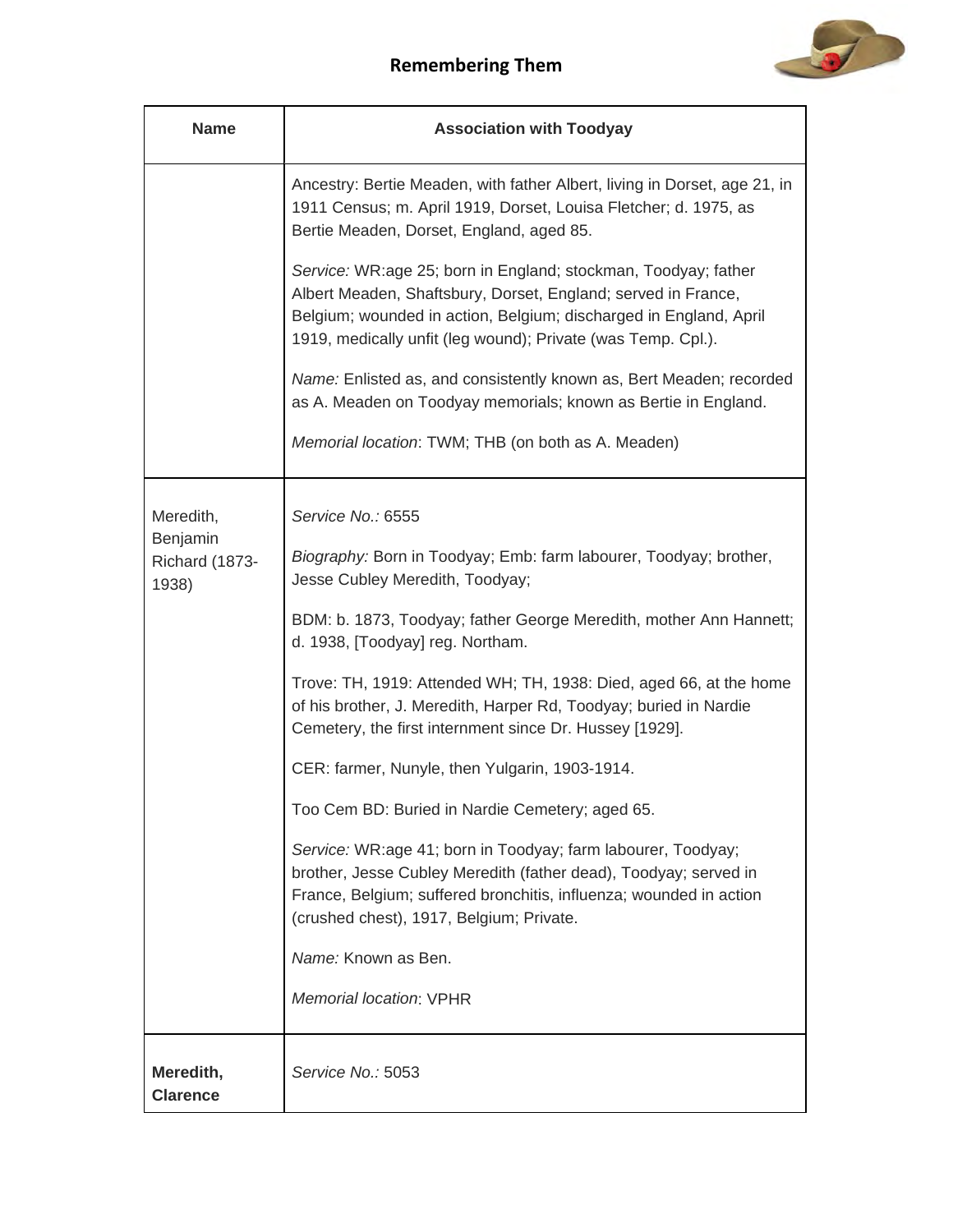

| <b>Name</b>                                         | <b>Association with Toodyay</b>                                                                                                                                                                                                                                                           |
|-----------------------------------------------------|-------------------------------------------------------------------------------------------------------------------------------------------------------------------------------------------------------------------------------------------------------------------------------------------|
| <b>George (1897-</b><br>1976)                       | Biography: Born in Toodyay; Emb: labourer, Toodyay; father, James<br>Barker Meredith, Toodyay.                                                                                                                                                                                            |
|                                                     | Trove: TH, 1919: Attended WH (Private C. Meredith); TH, 1924: lost a<br>leg when run over by a train, whilst bridge-building, Hovea, WA; TH,<br>1924: a benefit was organised to get Clarrie an artificial leg. Daily<br>News, 1931; divorced from Adelaide Meredith (d. 1994, Victoria). |
|                                                     | BDM: b. 1897, Toodyay; father James Meredith, mother Maud<br>Brimson.                                                                                                                                                                                                                     |
|                                                     | Ancestry: m. 1919, London, Adelaide Nichols (d. 1994, Melbourne); d.<br>1976, Geraldton, aged 70.                                                                                                                                                                                         |
|                                                     | Service: WR: age 18; born in Toodyay; labourer; father, James Barker<br>Meredith, Toodyay; served in France; suffered appendicitis, trench<br>fever, tonsilitis; wounded in action, 1918, France; married Adelaide<br>Nichols, London, 1919; Private.                                     |
|                                                     | Name: Known as Clarrie or Clarry.                                                                                                                                                                                                                                                         |
|                                                     | Listed in online Fighting Sons (with photo), p. 248.                                                                                                                                                                                                                                      |
|                                                     | Memorial location: TWM; THB                                                                                                                                                                                                                                                               |
| Meredith,<br><b>James Harold</b><br>$(1894 - 1919)$ | Service No.: 2236                                                                                                                                                                                                                                                                         |
|                                                     | Biography: Born in Southern Cross, WA; Emb: clerk, Toodyay; father,<br>James Barker Meredith, Toodyay.                                                                                                                                                                                    |
|                                                     | BDM: b. 1894, Southern Cross; father James Meredith, mother Maud<br>Meredith; d. 1919, Northam.                                                                                                                                                                                           |
|                                                     | Trove: TH, 1918: Attended a WH (as Tpr. Meredith); TH, Jan. 1919:<br>was an invalid and died aged 24.                                                                                                                                                                                     |
|                                                     | Too Cem BD: Buried in Toodyay Public Cemetery, aged 25.                                                                                                                                                                                                                                   |
|                                                     | Service: WR (as James Haroed Meredith): age 21; born in Southern<br>Cross, WA; clerk; father, James Barker Meredith, Toodyay; served in<br>Egypt; returned to Aust., Nov. 1917 (valvular heart disease; pre-<br>existing condition aggravated by active service); Trooper.                |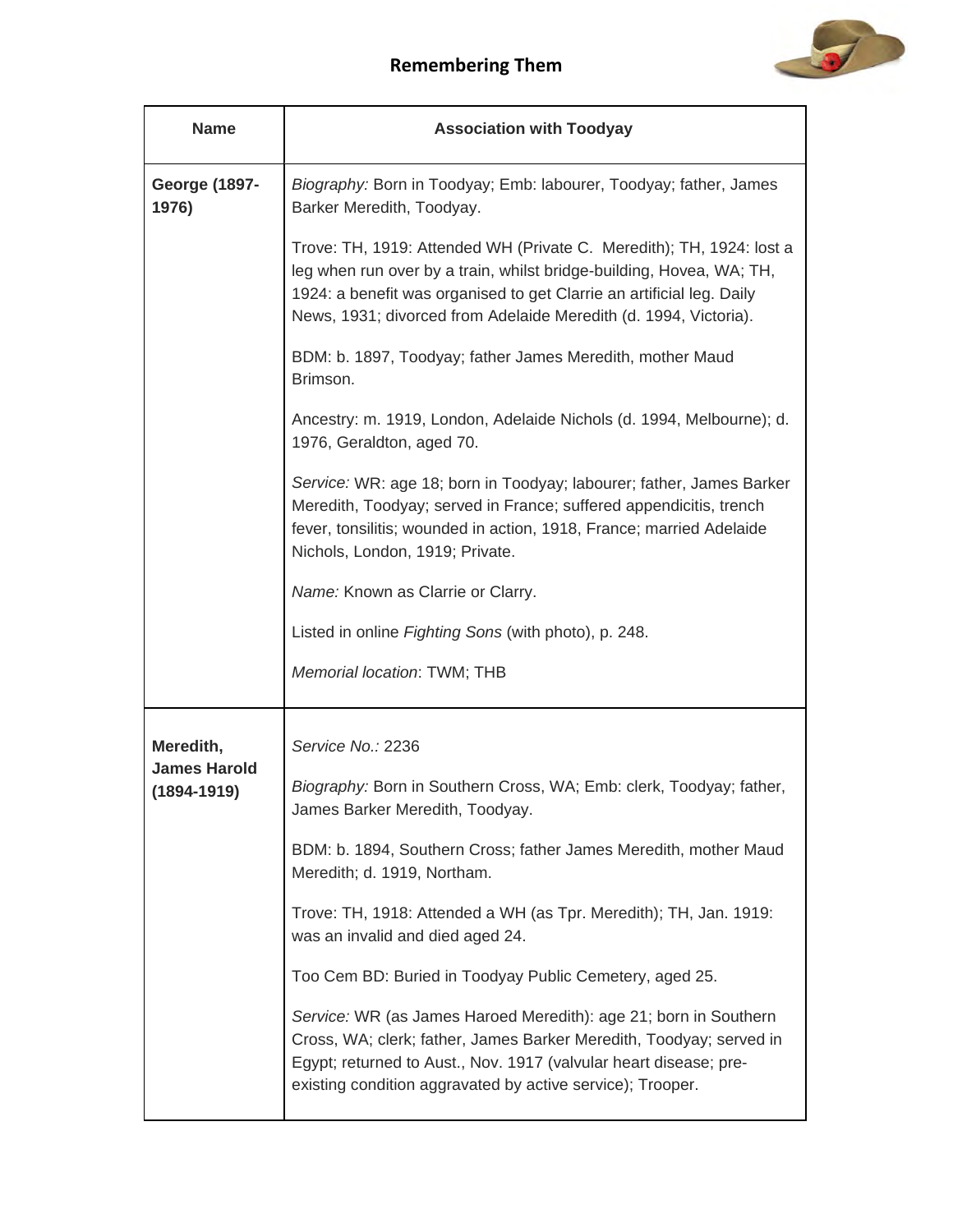

| <b>Name</b>                   | <b>Association with Toodyay</b>                                                                                                                                                                                                                                                                                                        |
|-------------------------------|----------------------------------------------------------------------------------------------------------------------------------------------------------------------------------------------------------------------------------------------------------------------------------------------------------------------------------------|
|                               | Name: Known as Harold.                                                                                                                                                                                                                                                                                                                 |
|                               | Listed in online Fighting Sons (with photo), p. 248.                                                                                                                                                                                                                                                                                   |
|                               | Photo link:                                                                                                                                                                                                                                                                                                                            |
|                               | http://discoveringanzacs.naa.gov.au/browse/person/275204                                                                                                                                                                                                                                                                               |
|                               | Memorial location: TWM; THB                                                                                                                                                                                                                                                                                                            |
| Merrey, William               | Service No.: 2202                                                                                                                                                                                                                                                                                                                      |
| <b>Thomas (1896-</b><br>1972) | Biography: Born in Newcastle, W.A.; Emb: store assistant; PO, Derby,<br>WA; mother Mrs Annie Leisk, Broome, WA.                                                                                                                                                                                                                        |
|                               | BDM: B. 1896, Toodyay; father William Merrey (d. 1905, Fremantle),<br>mother Annie Stewart (born in Newcastle); m. 1928, Grace Casey,<br>Northam; d. 1972, Bayswater, WA, aged 76.                                                                                                                                                     |
|                               | Grandfather John Stewart (d. 1903) is buried in Toodyay Cemetery.                                                                                                                                                                                                                                                                      |
|                               | Service: WR; age 19; store assistant; born in Newcastle, WA; mother<br>Mrs Annie Leisk, Broome, WA, later moved to Perth; served in Gallipoli<br>(from Aug. 1915), Egypt, France; wounded in action, France; suffered<br>diarrhoea, otitis media; court-martial (1918), desertion, guilty, with rec.<br>for mercy, suspended; Private. |
| Miller, Duncan                | Service No.: 6887                                                                                                                                                                                                                                                                                                                      |
| Macadam (1881-<br>1918) *     | Biography: Born in S. Aust.; Emb: farmer, Toodyay; father, John Miller,<br>S. Aust.                                                                                                                                                                                                                                                    |
|                               | CER: Duncan Millar/Miller, farm hand, Yandee, Toodyay, 1914-1927.                                                                                                                                                                                                                                                                      |
|                               | Ancestry: B. 1881, Murray Bridge, S. Aust.; father; John Mackenzie<br>Miller.                                                                                                                                                                                                                                                          |
|                               | Service: WR (as Duncan Macadam Miller); age 34; farmer, Toodyay;<br>father John Miller, S. Aust; served in France; KIA, France, 6 Aug.<br>1918; Private.                                                                                                                                                                               |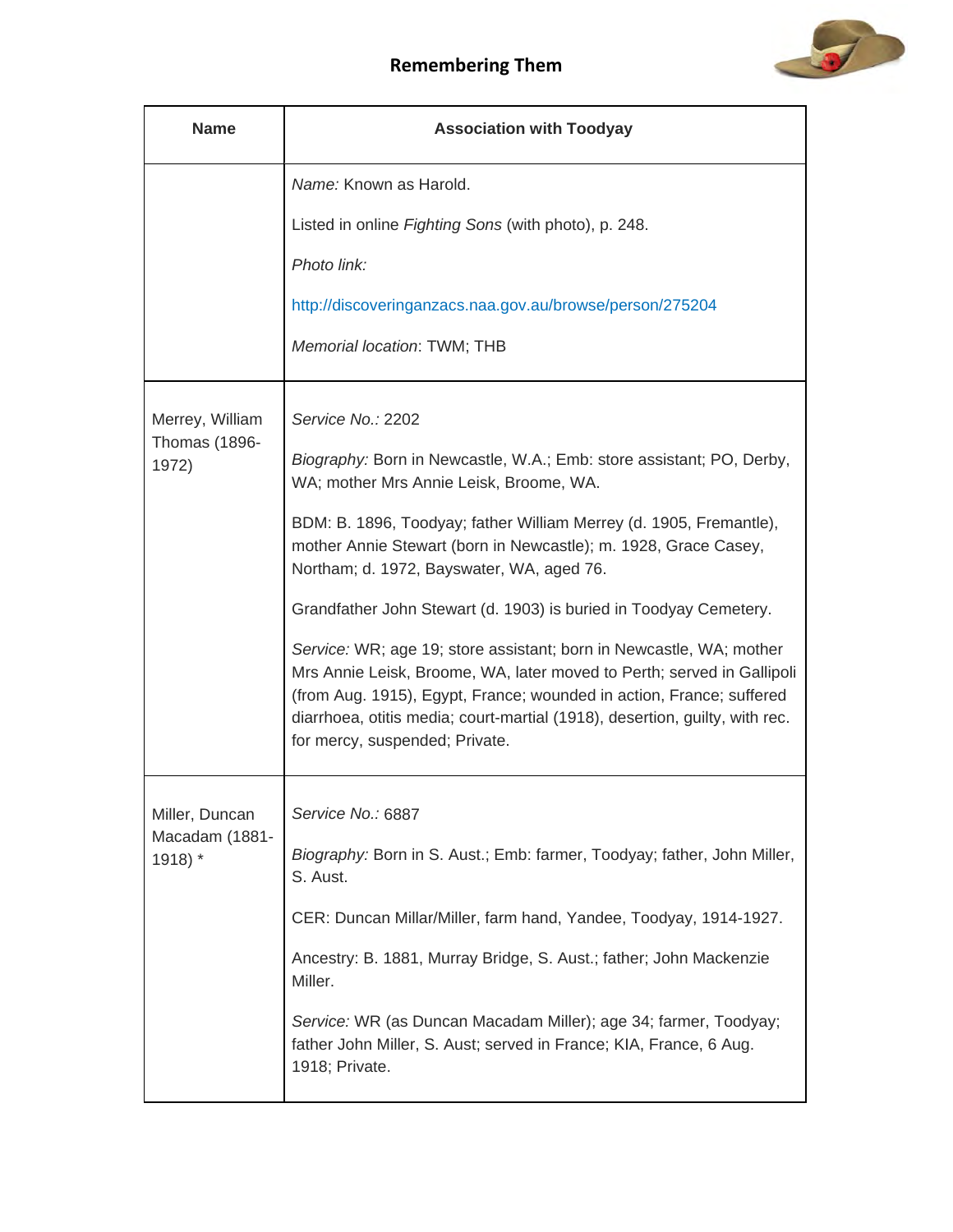

| <b>Name</b>                                        | <b>Association with Toodyay</b>                                                                                                                                                                                                                                                                                                                                                                                                                                                                                                                                                                                                                                                                                                                                                                                                                                                                                                                      |
|----------------------------------------------------|------------------------------------------------------------------------------------------------------------------------------------------------------------------------------------------------------------------------------------------------------------------------------------------------------------------------------------------------------------------------------------------------------------------------------------------------------------------------------------------------------------------------------------------------------------------------------------------------------------------------------------------------------------------------------------------------------------------------------------------------------------------------------------------------------------------------------------------------------------------------------------------------------------------------------------------------------|
| Minchin, Hubert<br>d'Esterre (1896-<br>1974)       | Service No.: 933<br>Biography: Born in Camberwell, Vic.; Emb: (as Hubert de Estene<br>Minchin), clerk, Donnegal, Greenmount, WA; father William Peter<br>Minchin, Greenmount, WA.<br>BDM: m. 1921, Iris Tompson, Perth, WA.<br>MCB: d. 1974, Nedlands, WA, aged 77.<br>Ancestry: mother, Florence Emily Henniker.<br>CER: Minchin, Hubert d'Esterre, Maisonmore [sic], Toodyay, farmer,<br>1920-1923.<br>Trove: TH, 1920: Notice by Minchin Bros., of Maisemore; later worked<br>as an insurance inspector.<br>Service: WR: as Hubert de Esterre Minchin; age 18; born in<br>Camberwell, Vic.; clerk; father William Peter Minchin, Donegal,<br>Greenmount, WA; served in Gallipoli (from Sept. 1915), Egypt, France;<br>suffered influenza, tachycardia, heart valvular disease; returned to<br>Aust., Aug. 1916, as invalid, later on 50% permanent pension;<br>Corporal.<br>Name: Known as Hugh; sometimes second name recorded as De<br>Esterre. |
| Minchin, Percival<br><b>Edward (1894-</b><br>1935) | Service No.: 50285<br>Biography: Born in Guildford, W.A.: Emb: school teacher, West<br>Guildford, WA; father A.E. Minchin, West Guildford, WA.<br>BDM: b. 1894, Guildford; father Edward Minchin, mother Margaret<br>Hitchcock; m. 1919, Eileen A. Jeffery, Perth; d. 1935, Northam, WA.<br>CER: Minchin, Percival Edward, Glendearg, Bejoording, teacher,<br>1916-1917.                                                                                                                                                                                                                                                                                                                                                                                                                                                                                                                                                                             |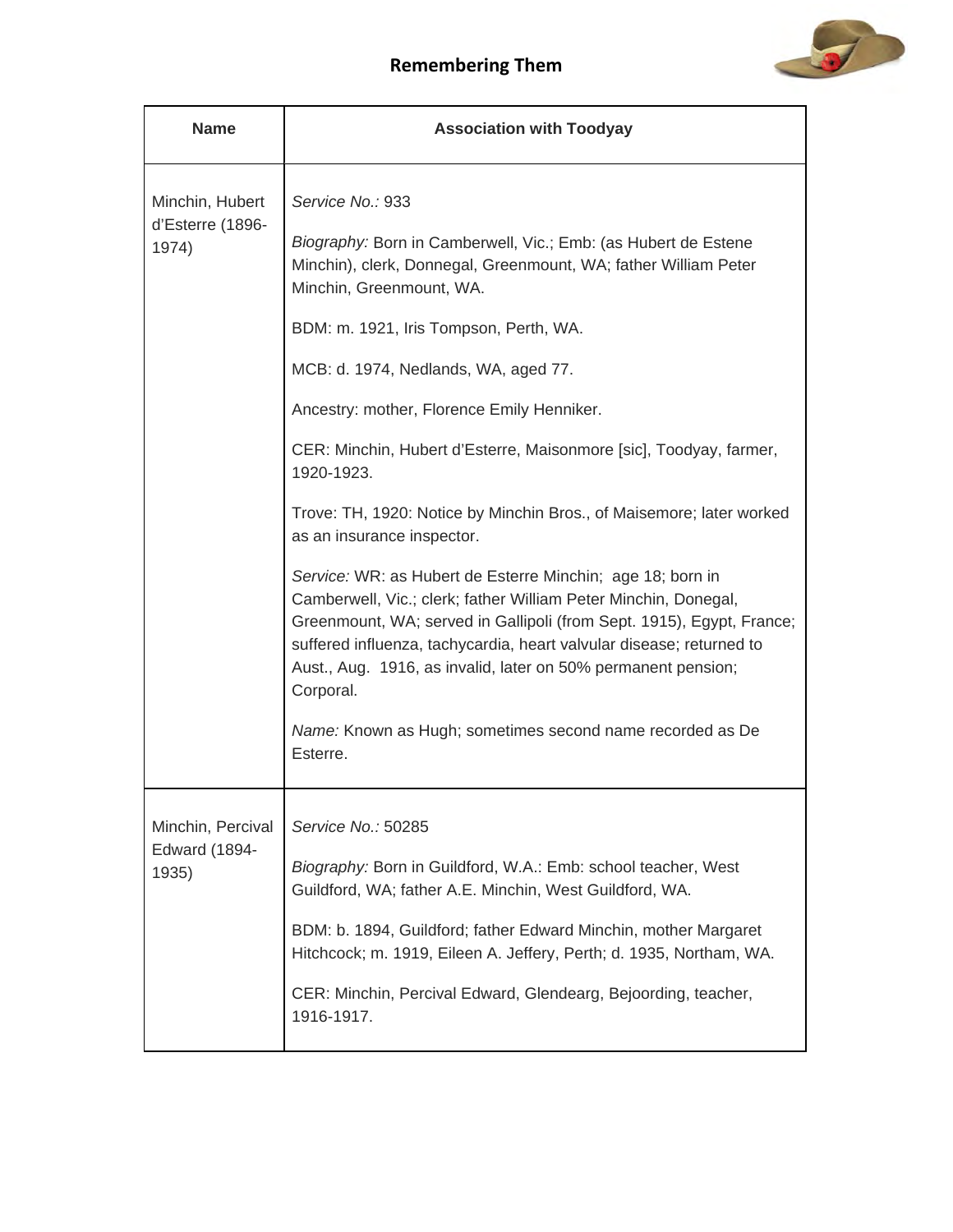

| <b>Name</b>           | <b>Association with Toodyay</b>                                                                                                                                                                                                                                                                                                                                                                                                                                                                |
|-----------------------|------------------------------------------------------------------------------------------------------------------------------------------------------------------------------------------------------------------------------------------------------------------------------------------------------------------------------------------------------------------------------------------------------------------------------------------------------------------------------------------------|
|                       | Trove: WA, 1935: Died 1935 at Wooroloo; wife Eileen was living in Mt.<br>Lawley, WA; buried in Karrakatta Cemetery; had retrained as a<br>surgeon dentist, and was practising in the 1930s.<br>Service: WR:age 22; born in West Guildford, WA; school teacher;                                                                                                                                                                                                                                 |
|                       | father Alfred Edward Minchin, West Guildford, WA; served in Egypt,<br>Italy, France; A.A. Medical Corps, and 28 <sup>th</sup> Battalion (Seventh Day<br>Adventist); Private.                                                                                                                                                                                                                                                                                                                   |
| Minchin, William      | Service No.: Royal Australian Navy Wireless Radio Service                                                                                                                                                                                                                                                                                                                                                                                                                                      |
| Allan (1893-<br>1976) | Biography: Born in Warracknabeal, Vic.; Emb: Did not serve overseas.                                                                                                                                                                                                                                                                                                                                                                                                                           |
|                       | BDM: m. 1917, Kathleen Franklyn, Swan, WA; (divorced 1944),                                                                                                                                                                                                                                                                                                                                                                                                                                    |
|                       | Ancestry: m. 1945, Lorna Watson, Redfern, NSW; d. 1976, Sydney,<br>NSW.                                                                                                                                                                                                                                                                                                                                                                                                                        |
|                       | CER: William Allen [sic] Minchin, Maisonmore [sic], Toodyay, farmer,<br>1920-1930.                                                                                                                                                                                                                                                                                                                                                                                                             |
|                       | Trove: Swan Express, 1913: Appointed to the Commonwealth<br>wireless station at Applecross, WA [later posted to Wyndham]; WA,<br>1917: At the time of his first engagement, he was "an officer of the<br>Royal                                                                                                                                                                                                                                                                                 |
|                       | Australian Naval Radio Service"; TH, 1920: Notice by Minchin Bros., of<br>Maisemore; West Australian, 1921: MINCHIN.-On September 22, to<br>Mr. and Mrs. W.A. Minchin, Maisemore, Toodyay, a son; WA, 1924, a<br>daughter, at Maisemore; TH, 1926: contested Road Board election,<br>unsuccessfully; TH: Captain of the Toodyay Rifle Club; TH, 1927:<br>Present (ie as an ex R.A.N.) when sailors visited Toodyay.; Had left<br>WA by 1933, when he was a radio engineer in Rockhampton, Qld. |
|                       | WR: Not accessible online; by 1917, he was a Wireless Officer of the<br>Royal Australian Naval Radio Service".                                                                                                                                                                                                                                                                                                                                                                                 |
|                       | Name: Roll of Honor poster name: Minchin, A.                                                                                                                                                                                                                                                                                                                                                                                                                                                   |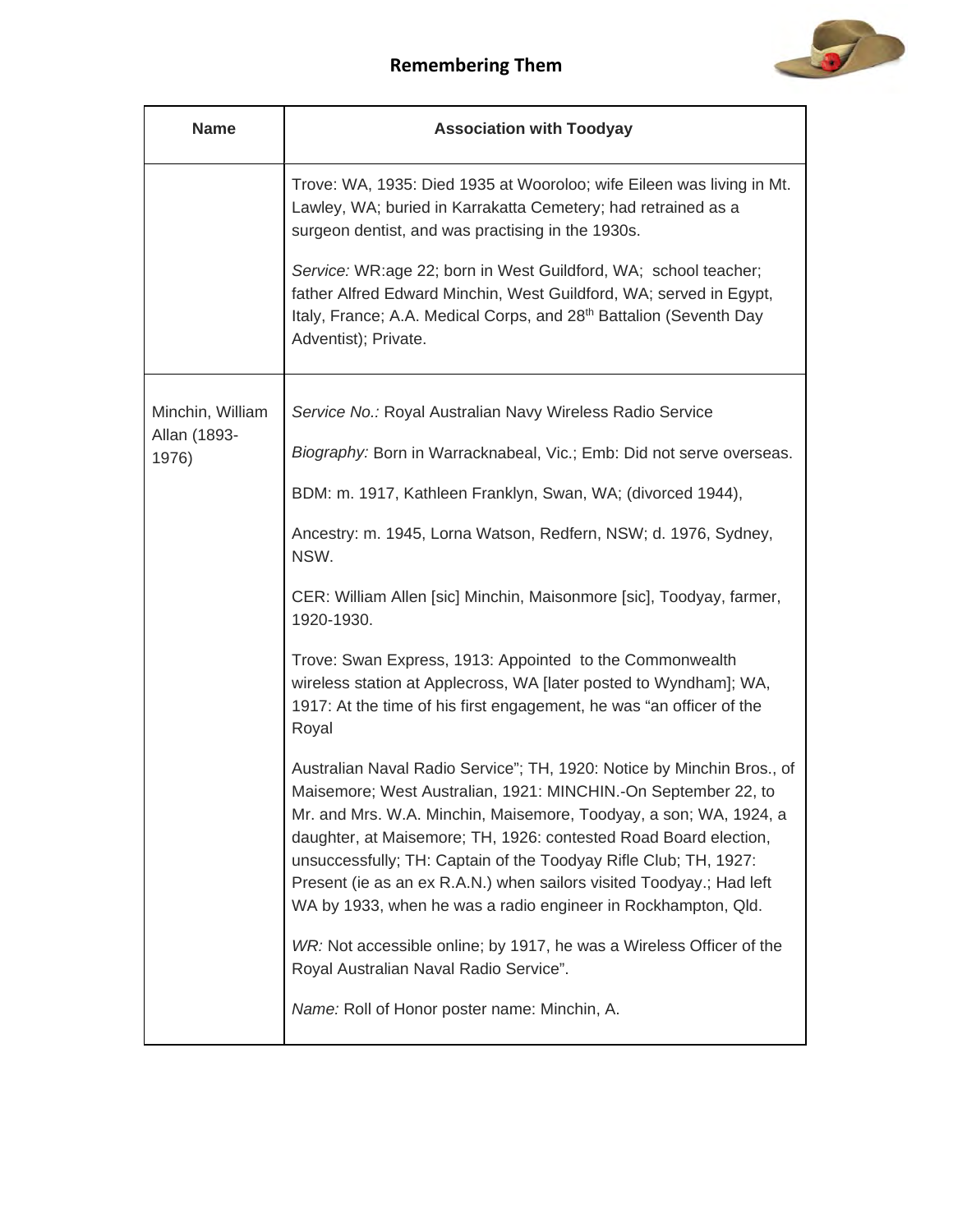

| <b>Name</b>                                       | <b>Association with Toodyay</b>                                                                                                                                                                                                                                                                                                                                                                                                                                                                                                                                                                                                                                                                    |
|---------------------------------------------------|----------------------------------------------------------------------------------------------------------------------------------------------------------------------------------------------------------------------------------------------------------------------------------------------------------------------------------------------------------------------------------------------------------------------------------------------------------------------------------------------------------------------------------------------------------------------------------------------------------------------------------------------------------------------------------------------------|
| Mofflin, Edward<br>Walter (1888-<br>$1917$ *      | Service No.: 464<br>Biography: Born in S. Aust.; Emb: lumper, Fremantle; [brother] Horace<br>Mofflin, East Fremantle.<br>Ancestry: b. 1888, S. Aust; father Horace Mofflin, mother Margaret<br>Sutherland.<br>CER: Mofflin, Edward Walter, farmer, Bindokine, Toodyay, 1909-1911.<br>Service: WR:age 26; born in S. Aust.; lumper; brother, Horace Mofflin,<br>East Fremantle; served in Gallipoli (emb. 2 Mar. 1915), Egypt, France;<br>suffered typanitis; died of wounds received in action, 7 July 1917,<br>France; Sgt.<br>Name: Known as Ted.<br>Cheops Pyramid photo: Identified in WAGS 11 <sup>th</sup> Battalion Project<br>photo; position 410.<br>Memorial location: KPHAP; VPWM; VPHR |
| Monger, Wesley<br><b>Edward (1881-</b><br>1961)   | Service No.: 5632<br>Biography: Born in Toodyay; Emb: farm hand, Goomalling; mother,<br>Mrs Sarah Ann Monger, Northam.<br>BDM: b. 1881, Toodyay; father Charles Samuel Monger, mother Sarah<br>Ann Cockman; d. 1961, Northam, aged 81.<br>Service: WR:age 35; born in Toodyay; farm hand, Goomalling; mother,<br>Sarah Ann Monger, Northam; served in France, Belgium; suffered<br>influenza, tonsillitis; Sgt.                                                                                                                                                                                                                                                                                    |
| Morley, William<br><b>Ralph (1895-</b><br>1917) * | Service No.: 3401<br>Biography: Born in Toodyay; Emb: farm hand, Toodyay; father, William<br>R. Morley, Toodyay.                                                                                                                                                                                                                                                                                                                                                                                                                                                                                                                                                                                   |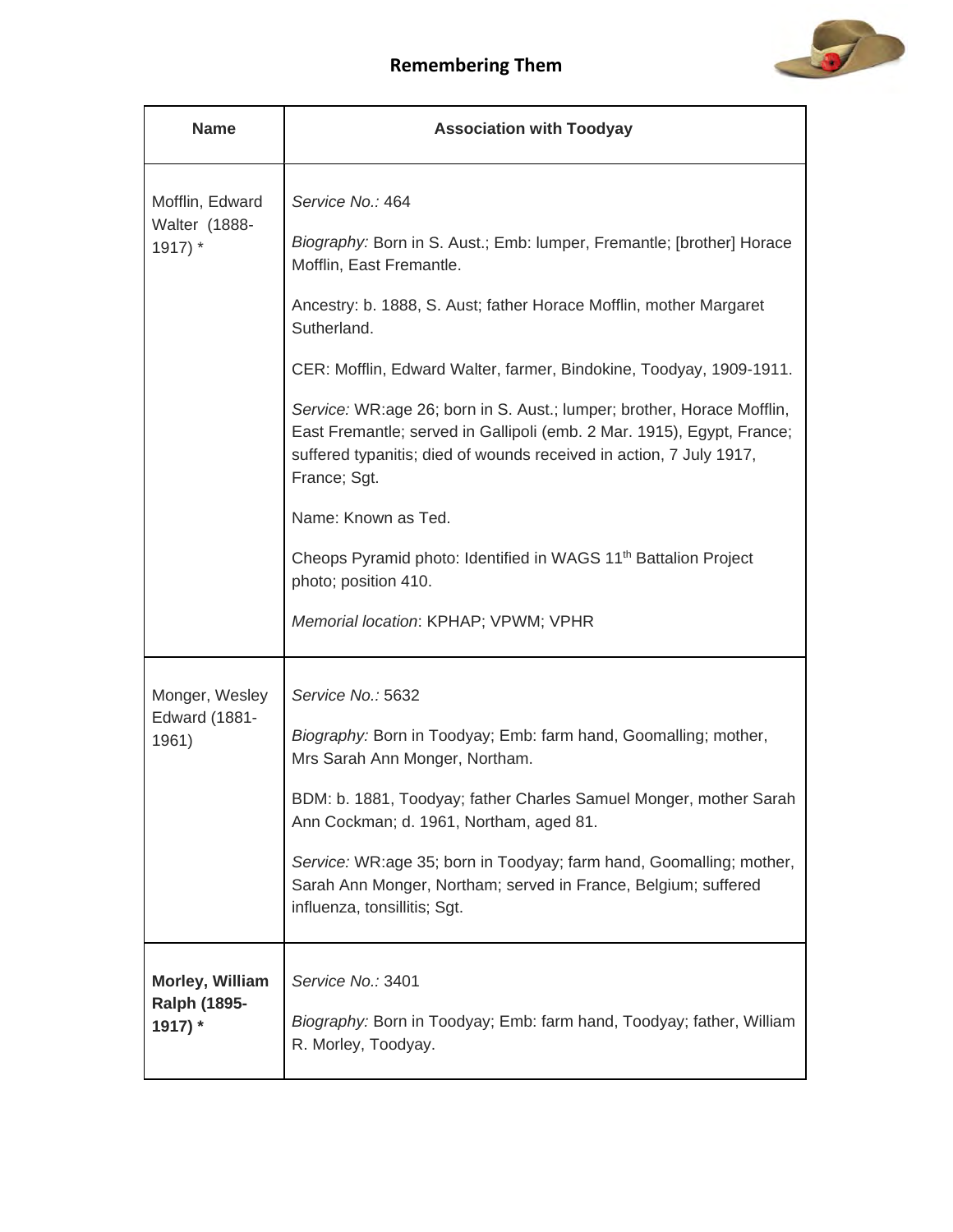

| <b>Name</b>                         | <b>Association with Toodyay</b>                                                                                                                                                                                                                                                      |
|-------------------------------------|--------------------------------------------------------------------------------------------------------------------------------------------------------------------------------------------------------------------------------------------------------------------------------------|
|                                     | BDM: b. 1895, Newcastle; father William Ralph Morley, mother, Mary<br>Quin.                                                                                                                                                                                                          |
|                                     | CER: Parents lived at "The Range", Newcastle, and 9 Mile Hill,<br>Toodyay, 1909-1914.                                                                                                                                                                                                |
|                                     | Service: WR:age 21; born in Toodyay; farm hand; father, William<br>Ralph Morley, Toodyay, then Irishtown, near Northam; served in<br>France, Belgium; died from wounds received in action, Belgium, 29<br>Sept. 1917; Private.                                                       |
|                                     | Listed in The Men Behind the Names (R. Stevens' Northam WW1<br>book), p. 121-122.                                                                                                                                                                                                    |
|                                     | Photo link: http://discoveringanzacs.naa.gov.au/browse/person/245842                                                                                                                                                                                                                 |
|                                     | Memorial location: TWM; THB; TP                                                                                                                                                                                                                                                      |
| Murphy,                             | Service No.: 1323                                                                                                                                                                                                                                                                    |
| <b>Augustine</b><br>$(1889 - 1961)$ | Biography: Born in Toodyay; Emb: labourer, Toodyay; father, John<br>Patrick Murphy, Toodyay.                                                                                                                                                                                         |
|                                     | BDM: b. 1889, Toodyay, as John Augustus Murphy; father John<br>Patrick Murphy, mother Elizabeth Thorpe; d. 1961, as Augustine John<br>Murphy, Perth, age 72.                                                                                                                         |
|                                     | MCD: An Augustine John Murphy died 1961, Perth, aged 72.                                                                                                                                                                                                                             |
|                                     | CER: John Augustus Murphy, farmer, Toodyay, 1911.                                                                                                                                                                                                                                    |
|                                     | Trove: TH, 1912: name form: Augustus John Murphy.                                                                                                                                                                                                                                    |
|                                     | One of three brothers enlisting.                                                                                                                                                                                                                                                     |
|                                     | Service: WR:as Augustine Murphy; age 25; born in Toodyay; labourer;<br>father, J.P. Murphy, Toodyay; served in Gallipoli (emb. 12 April 1915),<br>Egypt, France; returned to Aust., Sept., 1918; awarded Military Medal,<br>June 1917, France; Private (Australian Field Ambulance). |
|                                     | Name: Full name is probably John Augustus (or Augustine) Murphy.                                                                                                                                                                                                                     |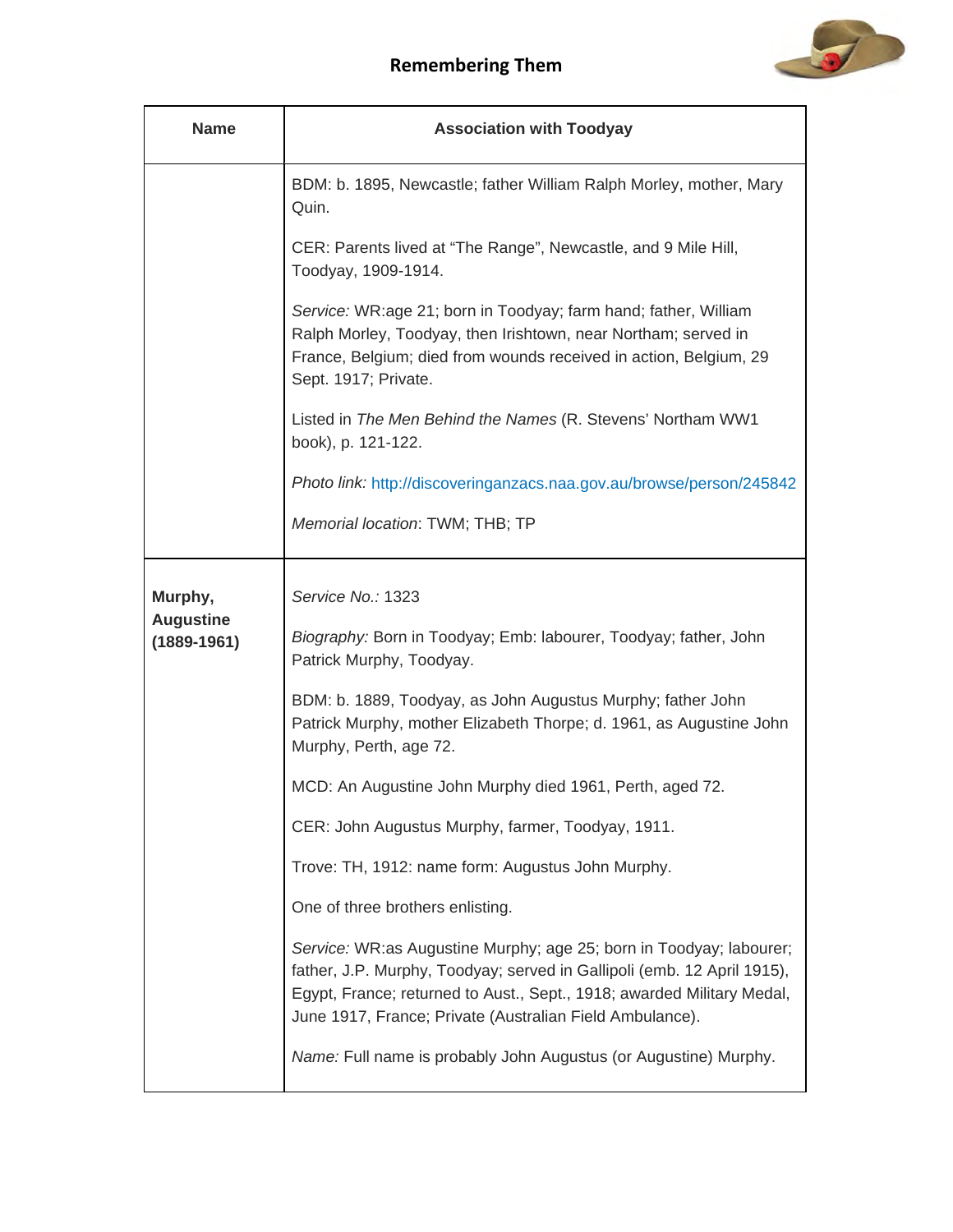

| <b>Name</b>                                            | <b>Association with Toodyay</b>                                                                                                                                                                                                                                                                                                                                                                                                                                                                                                                                                                                                                                                                                                                                                                                                                                                                          |
|--------------------------------------------------------|----------------------------------------------------------------------------------------------------------------------------------------------------------------------------------------------------------------------------------------------------------------------------------------------------------------------------------------------------------------------------------------------------------------------------------------------------------------------------------------------------------------------------------------------------------------------------------------------------------------------------------------------------------------------------------------------------------------------------------------------------------------------------------------------------------------------------------------------------------------------------------------------------------|
|                                                        | Memorial location: TWM; THB (as A. Murphy)                                                                                                                                                                                                                                                                                                                                                                                                                                                                                                                                                                                                                                                                                                                                                                                                                                                               |
| Murphy,<br><b>Douglas</b><br>Michael (1883-<br>1954)   | Service No.: 1798<br>Biography: Born in Toodyay; Emb. (as Douglas Murphy): labourer,<br>Perth; father, John Patrick Murphy, Toodyay.<br>BDM: b. 1883, Toodyay, as Douglas Michael Murphy; father John<br>Patrick Murphy, mother Elizabeth Thorpe; d. 1954 (as Douglas Mitchell<br>Murphy), Perth, aged 71.<br>One of three brothers enlisting.<br>Trove: TH, 1919: "Cpl. Dug. Murphy arrived home on Tuesday, but<br>still suffering from the effects of gas; TH, 1919: attended WH (Cpl. D.<br>Murphy).<br>Service: WR, as Douglas Murphy; age 31, born in Toodyay, labourer;<br>father, John Patrick Murphy, Toodyay; served in Gallipoli (from 14<br>June 1915), France; wounded in action (twice), 1917, 1918, France;<br>suffered influenza (twice); court martial, 1918; awarded Military Medal,<br>1917; Cpl.<br>Name: Sometimes Douglas Mitchell Murphy, and Dug.<br>Memorial location: TWM; THB |
| Murphy,<br><b>Richard William</b><br>$(1887 - 1915)$ * | Service no.: 365<br>Biography: Born in Toodyay; Emb: farm labourer, Toodyay; father,<br>John P. Murphy, Toodyay.<br>BDM: b. 1887, as Richard William Murphy, Toodyay; father John<br>Patrick Murphy, mother Elizabeth Thorpe.<br>One of three brothers enlisting.<br>Service: WR:age 27; born in Toodyay; farmer's labourer; father, John<br>P. Murphy, Toodyay; served in Gallipoli (landed 25 April 1915); KIA,<br>Gallipoli, 30 April 1915; Private.                                                                                                                                                                                                                                                                                                                                                                                                                                                  |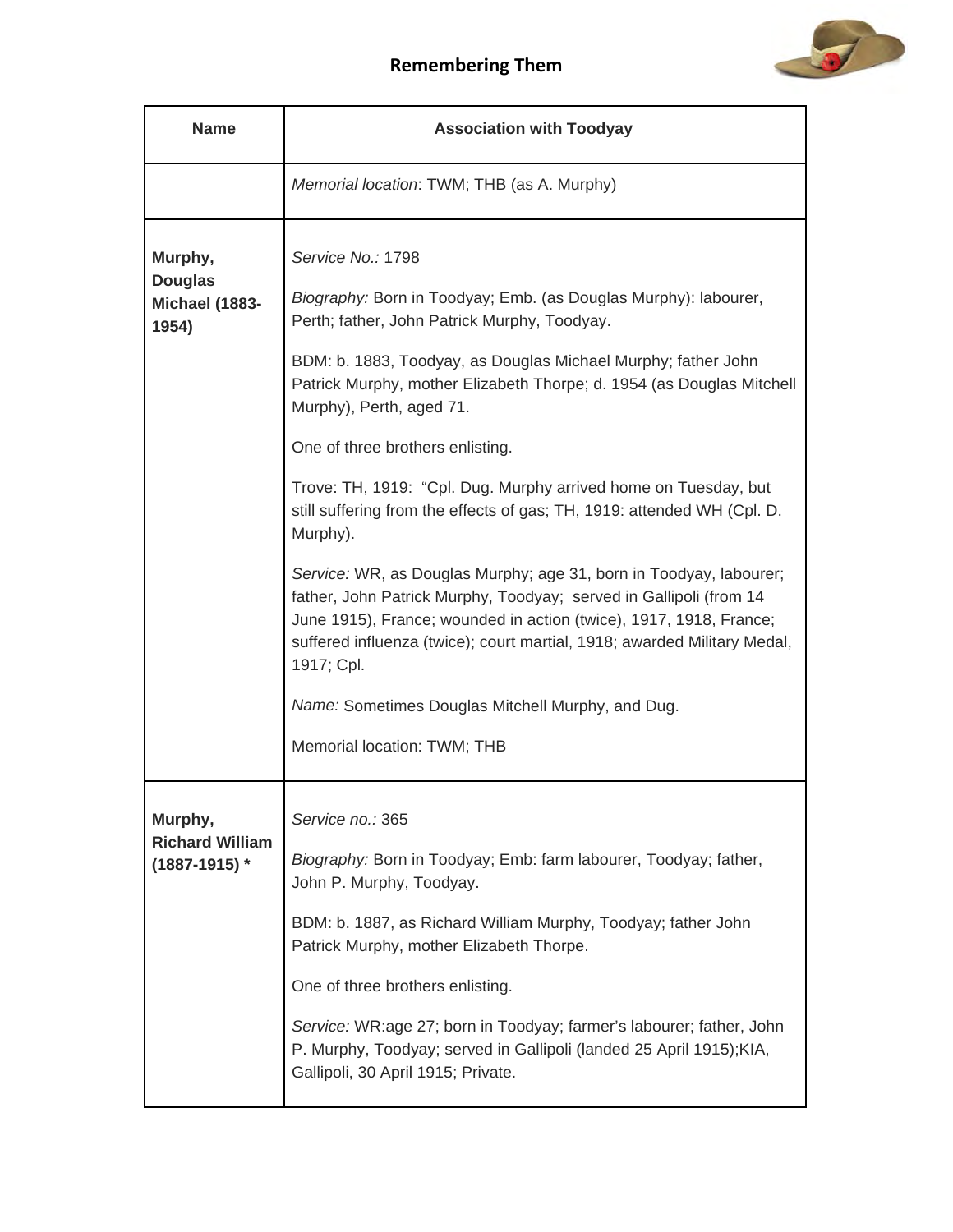

| <b>Name</b>             | <b>Association with Toodyay</b>                                                                                                                                                                                            |
|-------------------------|----------------------------------------------------------------------------------------------------------------------------------------------------------------------------------------------------------------------------|
|                         | Photo link:                                                                                                                                                                                                                |
|                         | http://discoveringanzacs.naa.gov.au/browse/person/253203                                                                                                                                                                   |
|                         | Memorial location: TWM; THB; TP                                                                                                                                                                                            |
| Murray, William         | Service No.: 2865                                                                                                                                                                                                          |
| Henry (1893-<br>1984)   | Biography: Born in Victoria; Emb: school master, Wattening, via<br>Toodyay; father, Francis Murray, Boulder.                                                                                                               |
|                         | Ancestry: b. 1893, Victoria; d. 1984, East Victoria Park, WA, age 91.                                                                                                                                                      |
|                         | CER: teacher, Wattening School, 1916-1921.                                                                                                                                                                                 |
|                         | Trove: TH, 1919: Invited to attend WH, but did not (Sgt. W. Murray);<br>[he did return to Wattening.]                                                                                                                      |
|                         | BDM: m. 1920, Alice Syred, [Wattening Hall], reg. Northam.                                                                                                                                                                 |
|                         | Service: WR:age 23; born in Victoria; schoolmaster, Wattening, WA;<br>father, Francis Murray, Boulder; served in France; E.R. Sgt.                                                                                         |
| North, George           | Service No.: 1332                                                                                                                                                                                                          |
| Leopold (1883-<br>1956) | Biography: Born in England; Emb: clerk, Fremantle; father, George<br>North, England.                                                                                                                                       |
|                         | BDM: d. 1956, York, aged 73, father George, mother Hannah J.                                                                                                                                                               |
|                         | CER: clerk/farmer, Newgin, Toodyay, 1921-1930.                                                                                                                                                                             |
|                         | Trove: TH, Oct. 1920: performed at Toodyay RSL entertainment; TH,<br>Dec. 1921: attended unveiling of Toodyay War Memorial; TH, 1927:<br>ended partnership with Simon McDermott, Toodyay.                                  |
|                         | Service: WR:age 32; born in England; clerk; father, George North,<br>England, then mother Hannah North, England; served in Egypt,<br>France; wounded in action, France; returned to Aust, July 1918 (shell<br>wound); Cpl. |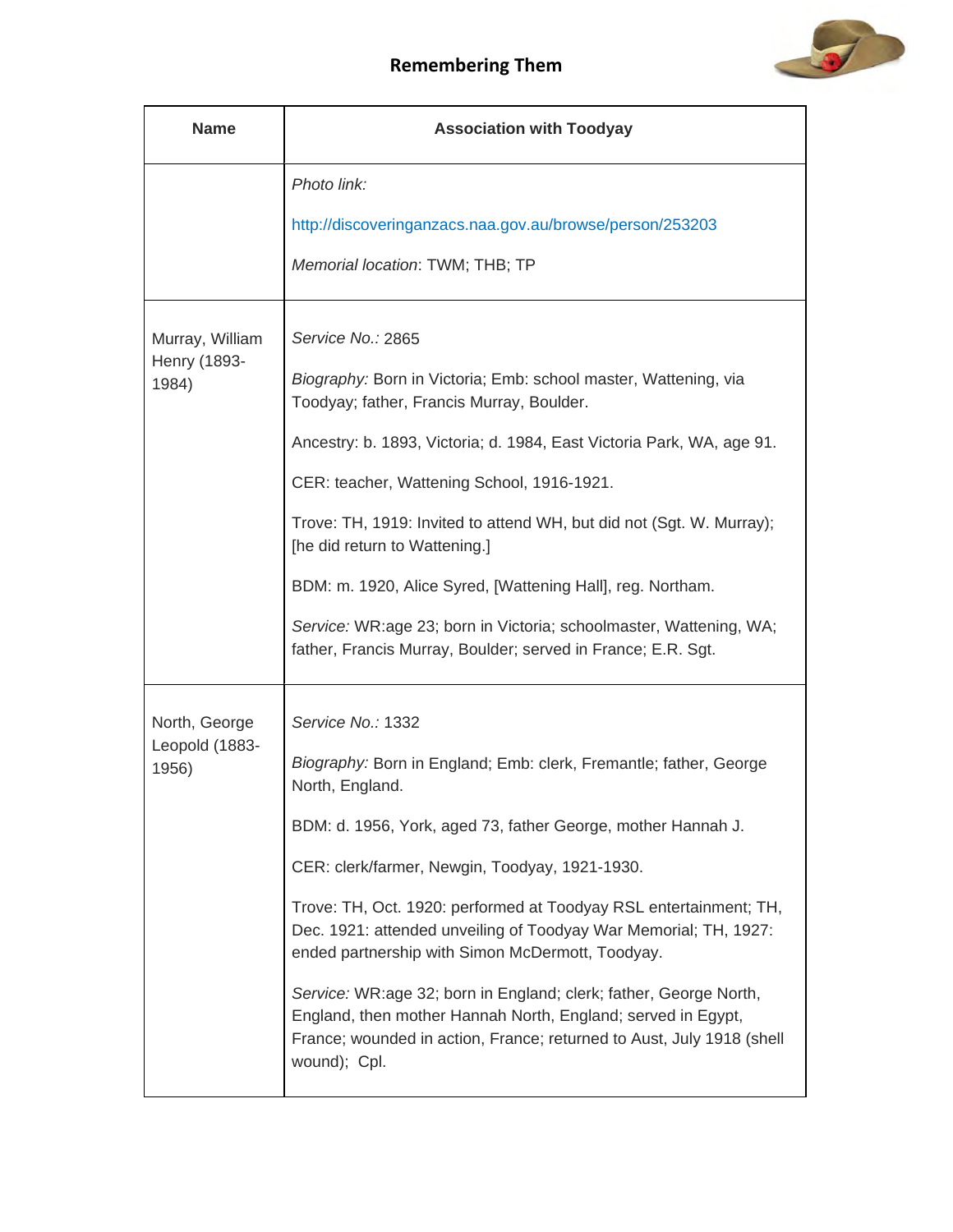



| <b>Name</b>                          | <b>Association with Toodyay</b>                                                                                                                                                                                                                                                                                                                                                                                                                                                                                                                                                                                                                                                                                                                                                         |
|--------------------------------------|-----------------------------------------------------------------------------------------------------------------------------------------------------------------------------------------------------------------------------------------------------------------------------------------------------------------------------------------------------------------------------------------------------------------------------------------------------------------------------------------------------------------------------------------------------------------------------------------------------------------------------------------------------------------------------------------------------------------------------------------------------------------------------------------|
|                                      | Name: Sometimes known as L.G. North.                                                                                                                                                                                                                                                                                                                                                                                                                                                                                                                                                                                                                                                                                                                                                    |
| Nunn, John<br>Aubrey (1883-<br>1978) | Service No.: Not assigned<br>Biography: Born in NSW; Emb: licensed surveyor, Claremont, WA;<br>wife, Mrs. Rose Nunn, Claremont, WA.<br>Ancestry: b. 1883, NSW; father John Nunn, mother Mary Ann<br>Marshall.<br>BDM: m. 1909, [Newcastle], reg. Northam, Rose P.M. Smith [daughter<br>of A.C. Smith, Toodyay].<br>MCB: d. 1978, Armadale, WA, aged 94.<br>Trove: West Australian, 1909: Nunn-Smith wedding, Newcastle, WA;<br>TH, Sept. 1918: Nunn, son-in-law of A.C. Smith, Toodyay, reported<br>wounded; TH. 1919: invited to but did not attend Toodyay WH (Capt.<br>J.A. Nunn).<br>Service: WR:age 32; born in NSW; licensed surveyor, Claremont, WA;<br>wife, Mrs. Rose Nunn, Claremont, WA; served in France; wounded in<br>action, France; awarded Military Cross, 1918; Capt. |
|                                      |                                                                                                                                                                                                                                                                                                                                                                                                                                                                                                                                                                                                                                                                                                                                                                                         |
| O'Dea, Edward<br>$(1888 - 1957)$     | Service No.: 5058<br>Biography: Born in Toodyay; Emb: farmer, Wyening, via Bolgart;<br>father, Patrick O'Dea, Wyening then Calingiri.<br>BDM: b. 1888, Toodyay; father Patrick O'Dea, mother Ellen Pritchard;<br>d. 1957, Perth.<br>MCB: d. 1957, Bassendean, aged 67.<br>Trove: TH, 1919: Attended WH (Private E. and Ted O'Dea)<br>Service: WR: age 26; born in Toodyay; labourer; father, Patrick O'Dea,<br>Wyening then Calingiri; served in France, Belgium; suffered mumps;<br>wounded in action, 1917, Belgium; Lance Cpl.<br>Name: Known as Ted.                                                                                                                                                                                                                                |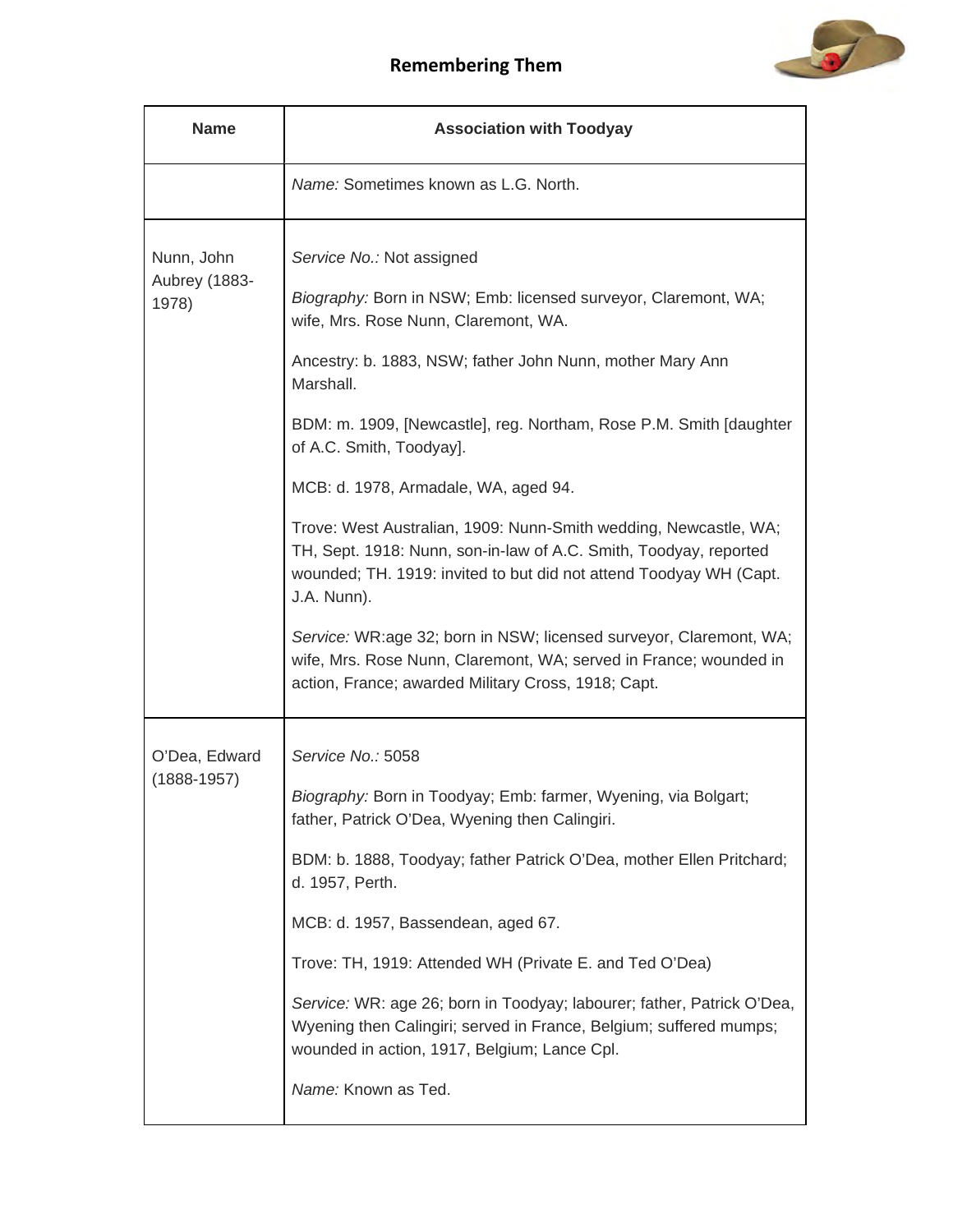

| <b>Name</b>                                                           | <b>Association with Toodyay</b>                                                                                                                                                                                                                                                                                                                                                                                                                                                                                                                                                                                                                                                                                                   |
|-----------------------------------------------------------------------|-----------------------------------------------------------------------------------------------------------------------------------------------------------------------------------------------------------------------------------------------------------------------------------------------------------------------------------------------------------------------------------------------------------------------------------------------------------------------------------------------------------------------------------------------------------------------------------------------------------------------------------------------------------------------------------------------------------------------------------|
|                                                                       | <b>Memorial location: VPHR</b>                                                                                                                                                                                                                                                                                                                                                                                                                                                                                                                                                                                                                                                                                                    |
| O'Driscoll,<br><b>Morgan Ernest</b><br><b>Patrick (1897-</b><br>1965) | Service No.: 3904<br>Biography: Born in Toodyay; Emb: fireman, Toodyay; mother; Mrs.<br>Mary O'Driscoll, Toodyay.<br>BDM: b. 1897, Newcastle; father Patrick O'Driscoll, mother Mary<br>Sealby; m. 1924, East Coolgardie, Edith Howard; d. 1965, Geraldton.<br>Trove: TH, 1918: attended WH (Private M. O'Driscoll).<br>Service: WR: age 20; born in Toodyay; fireman (engine cleaner);<br>mother Mary O'Driscoll, Toodyay (father dead); suffered rheumatic<br>fever; did not leave England; returned to Aust., July 1918 (rheumatic<br>fever); Private.<br>Listed in The Men Behind the Names (R. Stevens' Northam WW1<br>book), p. 301.<br>Memorial location: TWM; THB                                                         |
| O'Neill,<br><b>Alexander</b><br><b>Wilton (1891-</b><br>1917) *       | Service No.: 853<br>Biography: Born in the Parish of Toodyay; Emb: stockman, Collie;<br>mother, Mrs S. Goodall [formerly O'Neill, nee Beard], Collie;<br>BDM: b. 1891, Toodyay, under Alexander Welton [sic] O'Neill; father<br>Alexander Welton [sic] O'Neill, mother Sarah Beard;<br>Ancestry: Photo in uniform.<br>Service: WR: age 23; born in Toodyay; stockman; mother, Mrs S.<br>Goodall, Collie; served in Gallipoli, Egypt and France; wounded in<br>Gallipoli (between 25-28 April 1915) and France; died of wounds in<br>France, 26 Jan. 1917; Comp. Sgt. Major and WO 2 <sup>nd</sup> class; awarded<br>Croix de Guerre, 16 Feb. 1917.<br>Name: Sometimes listed as Alexander Welton O'Neill (Welton is an<br>error). |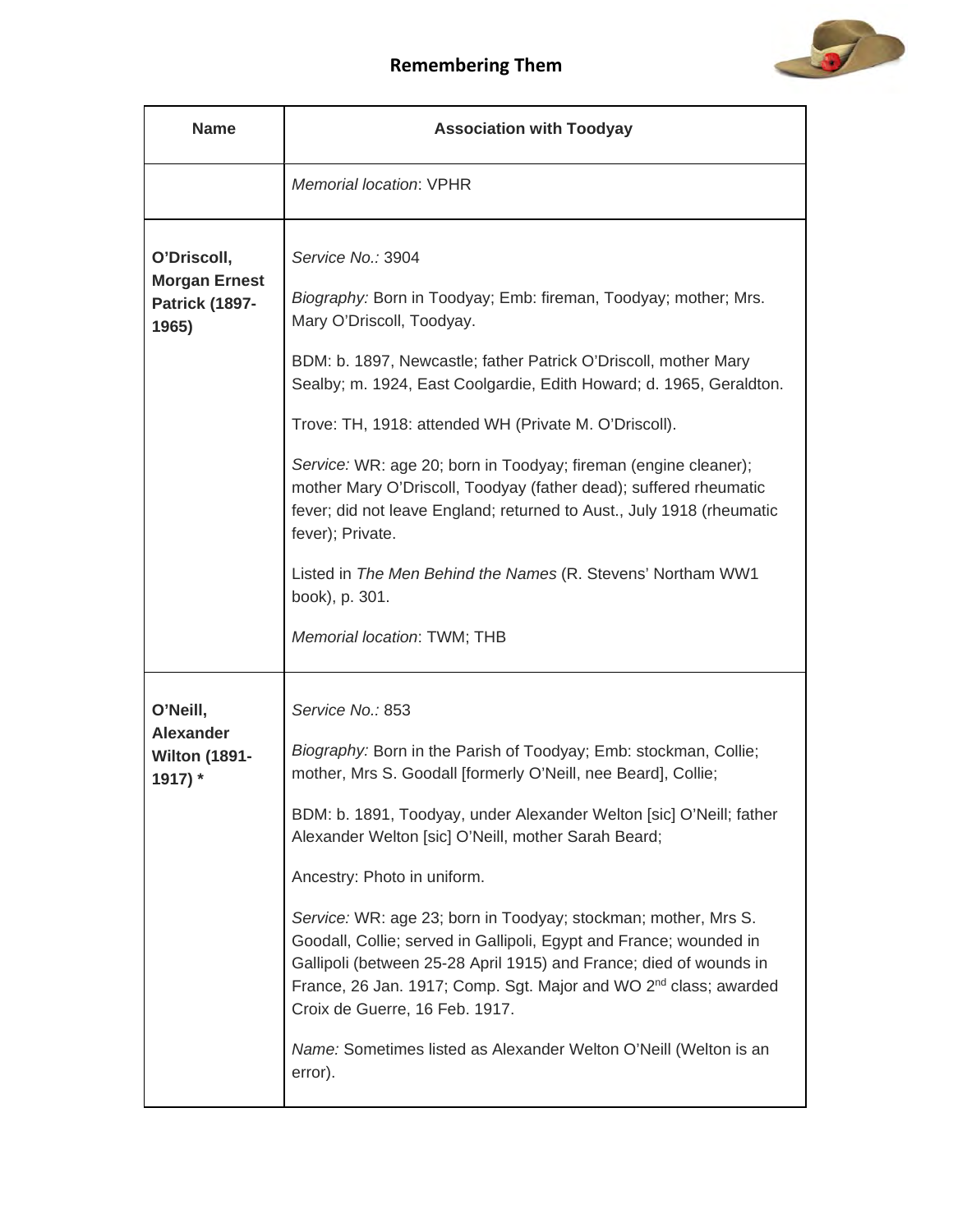

| <b>Name</b>                                                   | <b>Association with Toodyay</b>                                                                                                                                                                                                                                                                                                                                                                                                                                                                                                                                                                                                                                                                                                                                      |
|---------------------------------------------------------------|----------------------------------------------------------------------------------------------------------------------------------------------------------------------------------------------------------------------------------------------------------------------------------------------------------------------------------------------------------------------------------------------------------------------------------------------------------------------------------------------------------------------------------------------------------------------------------------------------------------------------------------------------------------------------------------------------------------------------------------------------------------------|
|                                                               | Photo link: http://discoveringanzacs.naa.gov.au/browse/person/261255<br><b>Memorial location: TP</b>                                                                                                                                                                                                                                                                                                                                                                                                                                                                                                                                                                                                                                                                 |
| O'Neill, Francis<br><b>Thomas (1886-</b><br>1950)             | Service No.: 4271<br>Biography: Born in Toodyay; Emb., under Frank Thomas O'Neill: clerk,<br>Perth; mother, Mrs. S. Green, Toodyay;<br>BDM: B. 1886, Newcastle, under Francis Thomas O'Neill; father, John<br>O'Neill, mother, Sarah McCluney; d. 1950, Perth, as Frank. T. O'Neill.<br>BDM: mother Sarah O'Neill m. Frederick John Green, 1904,<br>Newcastle.<br>Trove: West Australian, 1950, death notice: Frank Thomas O'Neill,<br>formerly 11 Battalion.<br>Service: WR, under Frank Thomas O'Neill: age 29; born in Toodyay;<br>clerk; mother, Sarah Green, Toodyay; served in Egypt, France;<br>wounded (twice) and gassed once, in France; returned to Aust., Feb.<br>1919; Private.<br>Name: Sometimes Frank Thomas O'Neill.<br>Memorial location: TWM; THB |
| O'Neill,<br><b>Frederick</b><br><b>Cluney (1889-</b><br>1966) | Service No.: 202<br>Biography: Born in Toodyay; Emb: motor driver, Mt. Lawley, Perth;<br>mother, Mrs. S. Green, Toodyay;<br>BDM: b. 1889, Newcastle; father, John O'Neill, mother, Sarah<br>McCluney; d. 1966, Perth [East Perth], aged 77.<br>BDM: mother Sarah O'Neill m. Frederick John Green, 1904,<br>Newcastle.<br>Service: WR, under Frederick Cluncy O'Neill; age 26; born in Toodyay;<br>motor driver; mother, Mrs. S. Green, Toodyay; served in France;<br>wounded (twice) in France; Private (Driver).                                                                                                                                                                                                                                                    |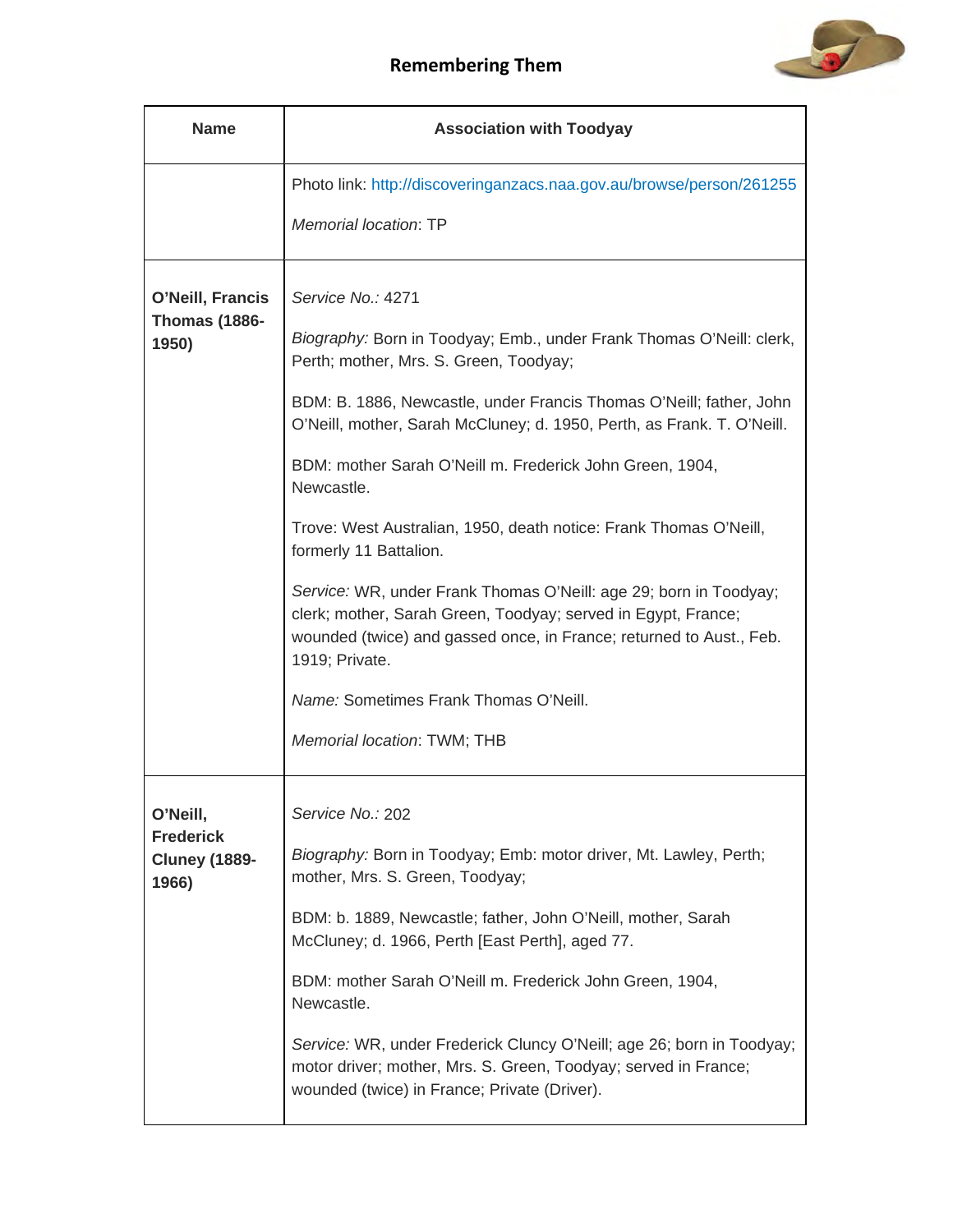



| <b>Name</b>                                  | <b>Association with Toodyay</b>                                                                                                                                                                                                                                                                                                                                                                                                                                                  |
|----------------------------------------------|----------------------------------------------------------------------------------------------------------------------------------------------------------------------------------------------------------------------------------------------------------------------------------------------------------------------------------------------------------------------------------------------------------------------------------------------------------------------------------|
|                                              | Name: Sometimes recorded as Frederick Cluncy.                                                                                                                                                                                                                                                                                                                                                                                                                                    |
|                                              | Memorial location: TWM; THB                                                                                                                                                                                                                                                                                                                                                                                                                                                      |
| O'Neill, William<br>Douglas (1898-<br>1973)  | Service No.: 136<br>Biography: Born in Toodyay; Emb: grocer, Toodyay; mother, Mrs.<br>Sarah Green, Toodyay.                                                                                                                                                                                                                                                                                                                                                                      |
|                                              | BDM: b. 1898, Newcastle, under Francis Thomas O'Neill; father, John<br>O'Neill, mother, Sarah McCluney.                                                                                                                                                                                                                                                                                                                                                                          |
|                                              | BDM: mother Sarah O'Neill m. Frederick John Green, 1904,<br>Newcastle.                                                                                                                                                                                                                                                                                                                                                                                                           |
|                                              | MCB: d. 1973, Manning, aged 75.                                                                                                                                                                                                                                                                                                                                                                                                                                                  |
|                                              | Service: WR:age 19; born in Toodyay; grocer; mother, Mrs. Sarah<br>Green, Toodyay; served in Egypt, Palestine, Jordan, etc.; Trooper.                                                                                                                                                                                                                                                                                                                                            |
|                                              | Memorial location: TWM; THB                                                                                                                                                                                                                                                                                                                                                                                                                                                      |
| O'Shaughnessy<br>, Patrick (1880-<br>1916) * | Service no.: 3301                                                                                                                                                                                                                                                                                                                                                                                                                                                                |
|                                              | Biography: Born in Ireland; Emb: labourer; brother, James<br>O'Shaughnessy, Ireland.                                                                                                                                                                                                                                                                                                                                                                                             |
|                                              | CER: labourer, Nunyle, 1911-1914.                                                                                                                                                                                                                                                                                                                                                                                                                                                |
|                                              | Service: WR:age 34; born in county Tipperary, Ireland;<br>labourer; brother James O'Shaughnessy, county Tipperary, Ireland;<br>served in Gallipoli, Egypt; France; wounded in action (left ankle), 12<br>July 1915, Gallipoli; returned to Aust., Sept. 1915, as Sgt.; returned to<br>duty in Fremantle in Dec. 1915; re-embarked Mar. 1916; back in<br>France, 1916; accidentally killed in France (shell explosion), 24 Oct.<br>1916; courts martial; Sgt; then Corp., Gunner. |
|                                              | Memorial location: TWM; THB; TP; VPHR (as O'Shannessy, P.)                                                                                                                                                                                                                                                                                                                                                                                                                       |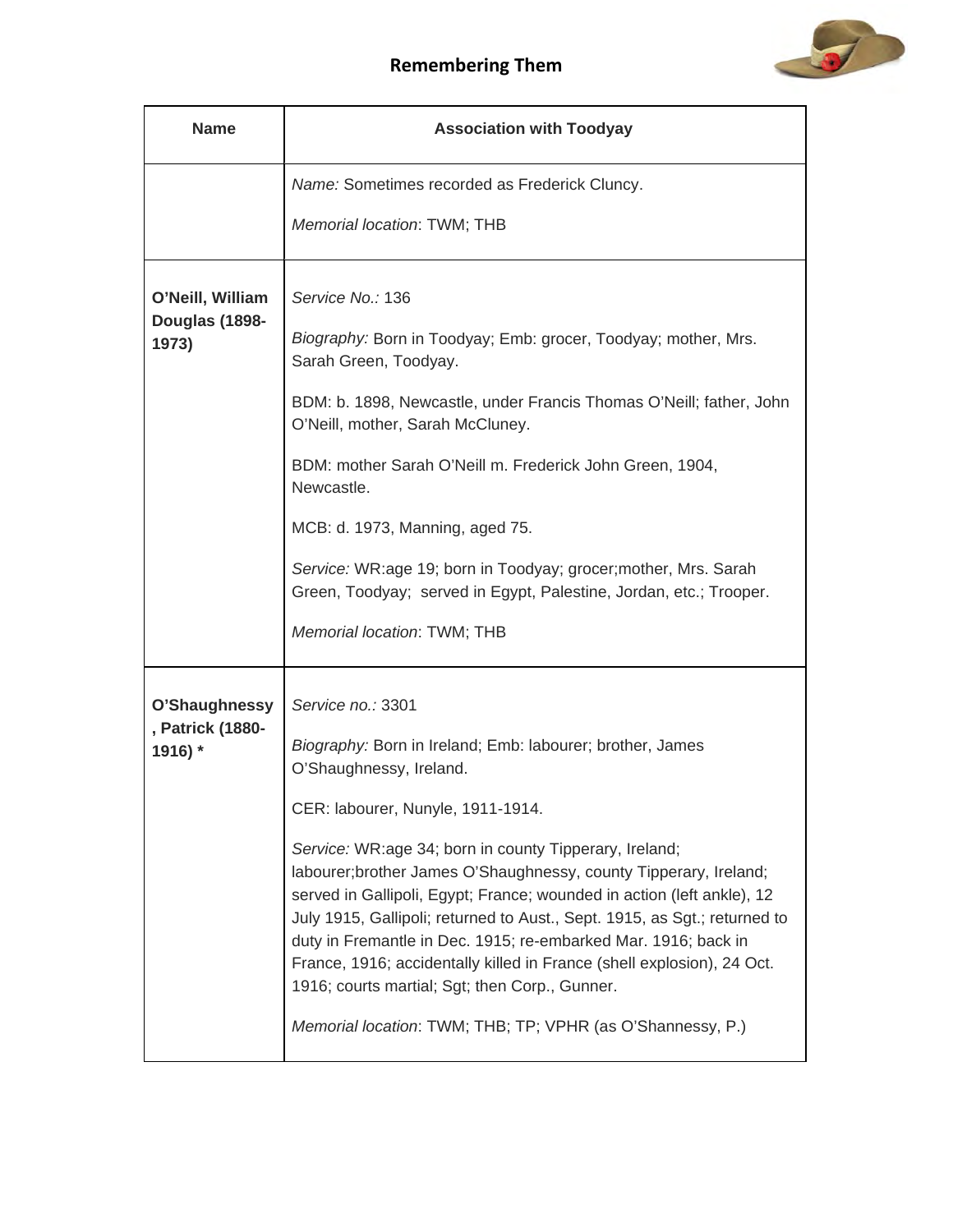

| <b>Name</b>                                    | <b>Association with Toodyay</b>                                                                                                                                                                                                                                                                                                                                                                                                                                                                                                                                                          |
|------------------------------------------------|------------------------------------------------------------------------------------------------------------------------------------------------------------------------------------------------------------------------------------------------------------------------------------------------------------------------------------------------------------------------------------------------------------------------------------------------------------------------------------------------------------------------------------------------------------------------------------------|
| Parker, John<br>William (1897-<br>1944)        | Service No.: 6659<br>Biography: Born in Toodyay; Emb: salesman, Perth; father, J.B.<br>Parker, Toodyay.<br>BDM: b. 1897, Newcastle; father John Baker [sic] Parker, mother<br>Louisa Richards (d. 1917, Toodyay); d. 1944, Perth.<br>Trove: TH, Feb. 1918: Jack Parker returning on sick leave.<br>Trove: Father is John William Bates Parker, d. 1934.<br>Service: WR: age 19; born in Toodyay; salesman, boot dept., Perth;<br>father John Bates Parker, Toodyay; served in France; suffered<br>influenza; returned to Aust., Jan. 1918 (for change); Private.<br>Name: Known as Jack. |
|                                                | Memorial location: TWM; THB                                                                                                                                                                                                                                                                                                                                                                                                                                                                                                                                                              |
| Pember, Barna<br>bus Leslie<br>$(1898 - 1945)$ | Service No.: 6811<br>Biography: Born in Victoria Park, Perth; Emb: labourer, Toodyay;<br>father, William Charles Pember, Toodyay.<br>BDM: b. 1899, Perth; father William Charles Pember, mother Sarah<br>Richards; m. 1924, Northam, Eileen White; d. 1945, East Coolgardie.<br>Ancestry: b. late 1898.<br>Trove: TH, 1919: attended WH (Private L. Pember).<br>Service: WR:age 18; born in Victoria Park, WA; labourer; father<br>William Charles Pember, Toodyay; served in France; suffered from<br>hernia, trench fever, influenza; Private.                                         |
|                                                | Name: Known as Leslie.<br>Listed in The Men Behind the Names (R. Stevens' Northam WW1<br>book), p. 336.<br>Memorial location: TWM; THB                                                                                                                                                                                                                                                                                                                                                                                                                                                   |
|                                                |                                                                                                                                                                                                                                                                                                                                                                                                                                                                                                                                                                                          |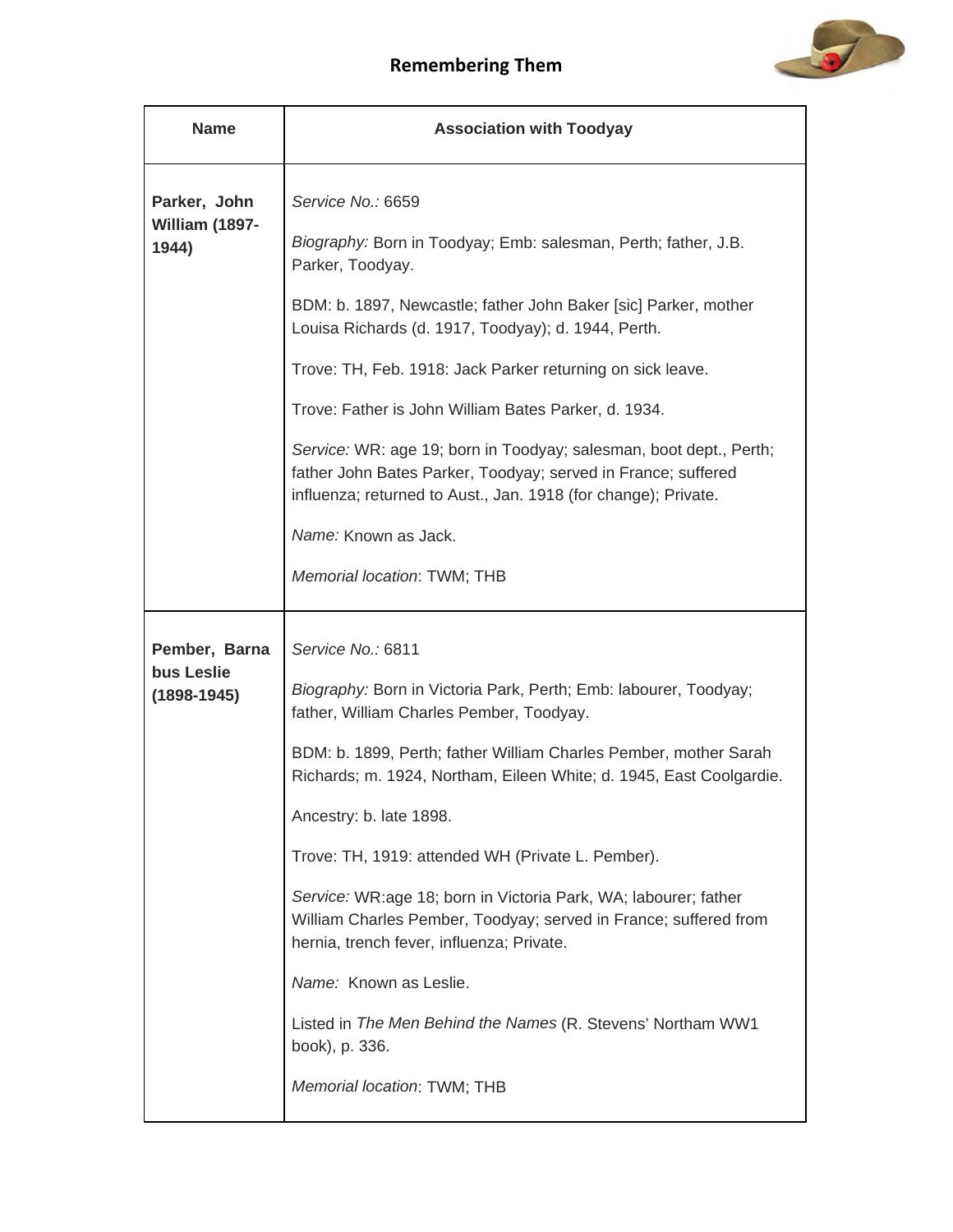

| <b>Name</b>                                                 | <b>Association with Toodyay</b>                                                                                                                                                                                                                                               |
|-------------------------------------------------------------|-------------------------------------------------------------------------------------------------------------------------------------------------------------------------------------------------------------------------------------------------------------------------------|
| Pember, William<br><b>Claude Stanley</b><br>$(1894 - 1947)$ | Service No.: 3193                                                                                                                                                                                                                                                             |
|                                                             | Biography: Born in Sydney, NSW; Emb: farm hand, York; wife, Mrs<br>Charlotte Ann Pember, York.                                                                                                                                                                                |
|                                                             | BDM: m. 1916, Perth, Charlotte A. Beardman; d. 1947, Perth.                                                                                                                                                                                                                   |
|                                                             | Ancestry: b. Eden, NSW, 1894; father, William Charles Pember.                                                                                                                                                                                                                 |
|                                                             | Trove: TH, 1919: invited to attend WH (W.C.S. Pember), but did not.                                                                                                                                                                                                           |
|                                                             | Service: WR: age 22; born in Sydney; labourer; father William Pember,<br>Toodyay, then wife, Charlotte Pember, York; served in France;<br>suffered appendicitis; wounded in action (thrice, twice gassed),<br>France; returned to Aust., Dec. 1918 (arm wound); Private.      |
|                                                             | Name: Known as Stanley.                                                                                                                                                                                                                                                       |
|                                                             | Listed in The Men Behind the Names (R. Stevens' Northam WW1<br>book), p. 336.                                                                                                                                                                                                 |
|                                                             | Memorial location: TWM; THB                                                                                                                                                                                                                                                   |
| Perkins, Edythe                                             | Service No.: Not assigned                                                                                                                                                                                                                                                     |
| $(1892 - 1969)$                                             | Biography: Born in Queensland; Emb: nurse, Fremantle; mother Mrs<br>G.M. Perkins, District Hospital, Toodyay.                                                                                                                                                                 |
|                                                             | Ancestry: b. 1892, Queensland; father Alfred Perkins, mother Gertrude<br>Maria Parry.                                                                                                                                                                                         |
|                                                             | BDM: d. 1969, Perth, aged 75.                                                                                                                                                                                                                                                 |
|                                                             | Service: WR: age 24; born in Queensland; certificated nurse; gave<br>'District Hospital, Toodyay' as her address, as the time of enlistment,<br>1917; mother Mrs G.M. Perkins, District Hospital, Toodyay; served in<br>India; Staff Nurse (Australian Army Nursing Service). |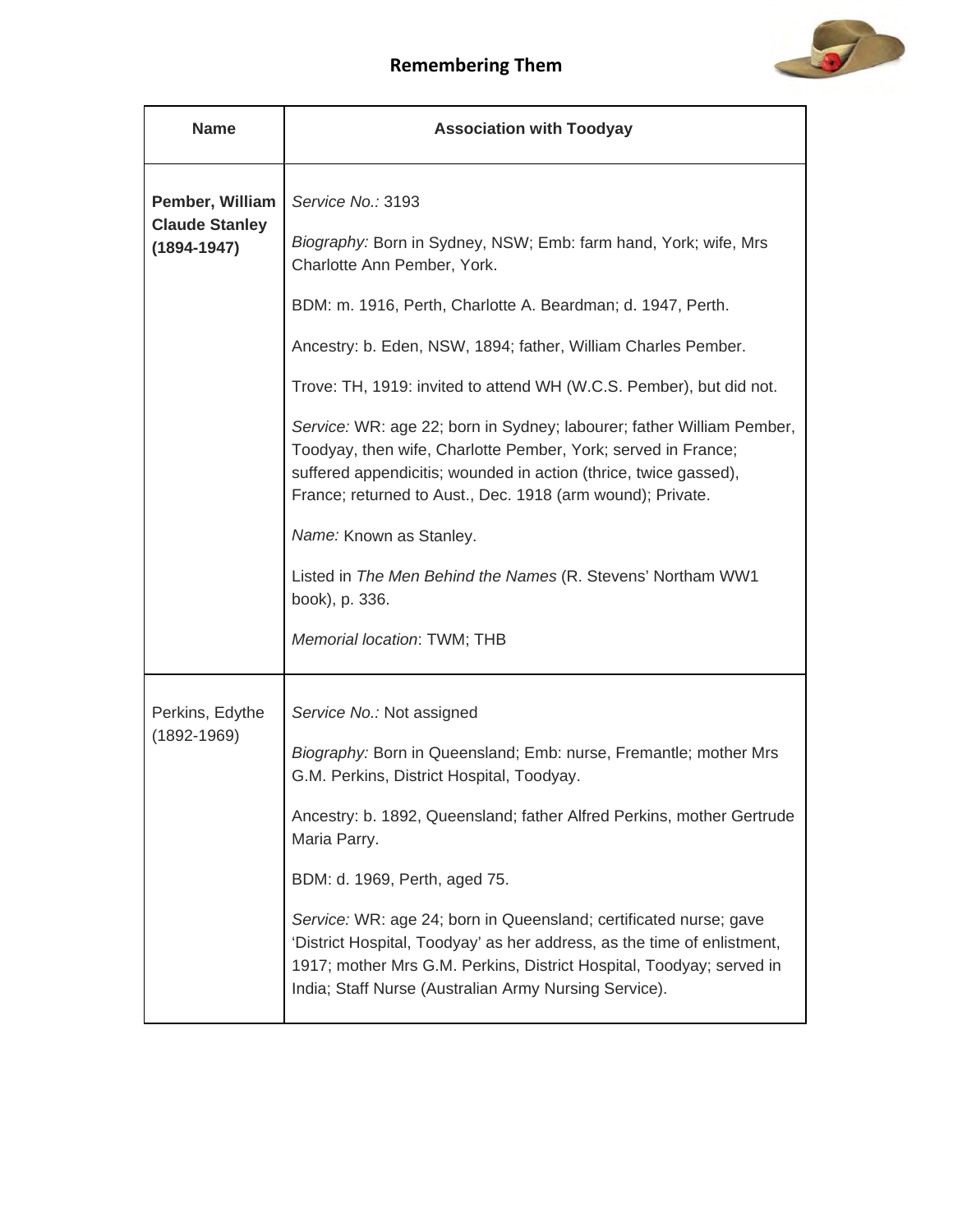

| <b>Name</b>                              | <b>Association with Toodyay</b>                                                                                                                                                                                                 |
|------------------------------------------|---------------------------------------------------------------------------------------------------------------------------------------------------------------------------------------------------------------------------------|
| Perrin, Harold<br>George (1890-<br>1962) | Service No.: 6315                                                                                                                                                                                                               |
|                                          | Biography: Born in Wongamine; Emb: farm hand, Jennacubbine;<br>sister, Mrs. G. White, Jennacubbine.                                                                                                                             |
|                                          | BDM: b. 1890, Toodyay; father William Henry Perrin, mother Elizabeth<br>Woolhouse; m. 1920, Northam, Mary Lawler; d. 1962, Perth<br>[Welshpool], age 73.                                                                        |
|                                          | Trove: TH, 1919: was invited to attend WH.                                                                                                                                                                                      |
|                                          | Service: WR: age 24; born in Wongamine, WA; farm hand; sister, Mrs.<br>Gwelda White, Jennacubbine (parents dead); served in France; POW,<br>Limburg, Germany 1917-1918; repatriated 1918; Private.                              |
|                                          | Name: Known as Harry.                                                                                                                                                                                                           |
|                                          | Photo link: http://discoveringanzacs.naa.gov.au/browse/person/278149                                                                                                                                                            |
|                                          | Memorial location: JWM                                                                                                                                                                                                          |
| Perry, Leslie                            | Service No.: 678                                                                                                                                                                                                                |
| Charles (1893-<br>1980)                  | Biography: Born in South Aust.; Emb: state school teacher,<br>"Blackburn", Pingelly, WA; father, Charles Perry, "Blackburn", Pingelly,<br>WA.                                                                                   |
|                                          | BDM: m. 1921, Northam, Leta Coomer.                                                                                                                                                                                             |
|                                          | Ancestry: b. 1893, S. Aust.; d. 1980, South Fremantle, aged 87.                                                                                                                                                                 |
|                                          | Trove: TH, 1915: L. Perry won a motorcycle race in Avon Valley.                                                                                                                                                                 |
|                                          | CER: Leslie Charles Perry, State school teacher, Bejoording, WA,<br>1916.                                                                                                                                                       |
|                                          | Service: WR: age 23; born in S. Aust; school teacher; father, Charles<br>Perry, Blackburn, Pingelly, WA; served in France; suffered influenza;<br>given 3 months leave to study, Edinburgh Training College, 1919; E.R.<br>Cpl. |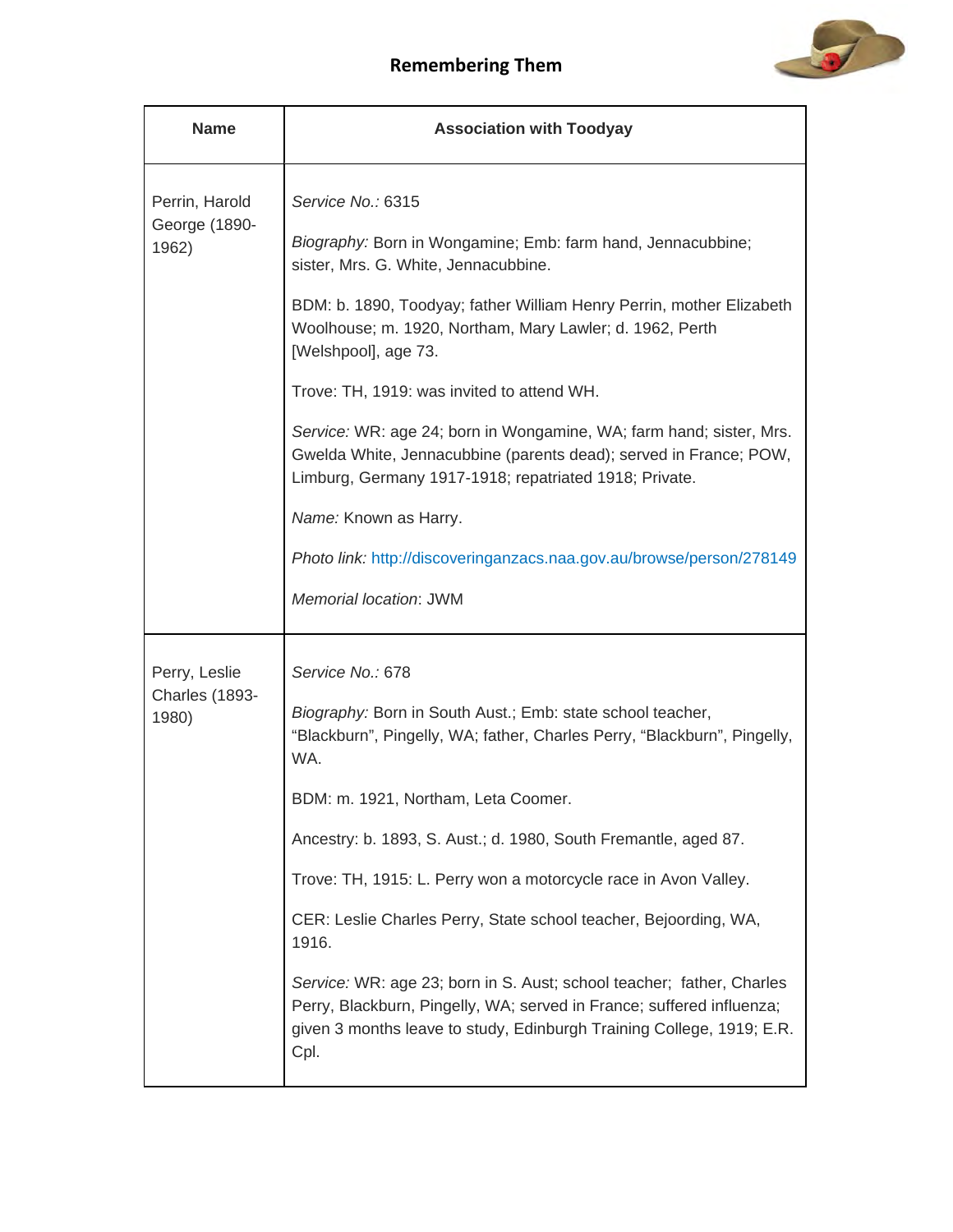

| <b>Name</b>                                    | <b>Association with Toodyay</b>                                                                                                                                                                                                                                                                                                                                                                                                                                                                                                                                                                                                                                                                                                                                                                   |
|------------------------------------------------|---------------------------------------------------------------------------------------------------------------------------------------------------------------------------------------------------------------------------------------------------------------------------------------------------------------------------------------------------------------------------------------------------------------------------------------------------------------------------------------------------------------------------------------------------------------------------------------------------------------------------------------------------------------------------------------------------------------------------------------------------------------------------------------------------|
|                                                | Listed in online Fighting Sons (with photo), p. 245.                                                                                                                                                                                                                                                                                                                                                                                                                                                                                                                                                                                                                                                                                                                                              |
| Pickett, John<br>$(1889 - 1943)$               | Service No.: 6076<br>Biography: Born in Beverley, WA; Emb: farm hand, Wongamine;<br>mother, Mrs Sarah Jane Howard, Mount Barker, WA.<br>BDM: b. 1889, Beverley; father James Pickett, mother Jane Ann<br>Millard (m. Fred Howard, 1895, York); m. 1921, Perth, Alice Maud<br>Lindberg (nee Candler).<br>CER: John Pickett (sometimes Pickert), farmer, Lime Brook,<br>Wongamine, 1911-1928.<br>Ancestry: d. 1943, Subiaco, aged 54.<br>Service: WR: age 26; born in Beverley, WA; farm hand; mother, Jane<br>Ann Howard, Mount Barker, WA; served in France; suffered from<br>rheumatism; wounded in action (twice), France; Private.<br>Listed in The Men Behind the Names (R. Stevens' Northam WW1<br>book), p. 337.<br>Photo link:<br>http://discoveringanzacs.naa.gov.au/browse/person/277644 |
| Potts, Alfred<br><b>Ernest (1884-</b><br>1955) | Service No.: 1499<br>Biography: Born in South Australia; Emb (under Alfred Ernest Putty):<br>farmer; father, William Carter Potts, Pingelly.<br>BDM: m. 1921, Perth, Ella Sherwood; d. 1955, Perth, aged 70.<br>MCB: d. 1955, Meekatharra, buried in Karrakatta.<br>Ancestry: b. 1884, S. Aust.; father William Carter Potts, mother Emma<br>Bagg; photo in uniform.                                                                                                                                                                                                                                                                                                                                                                                                                              |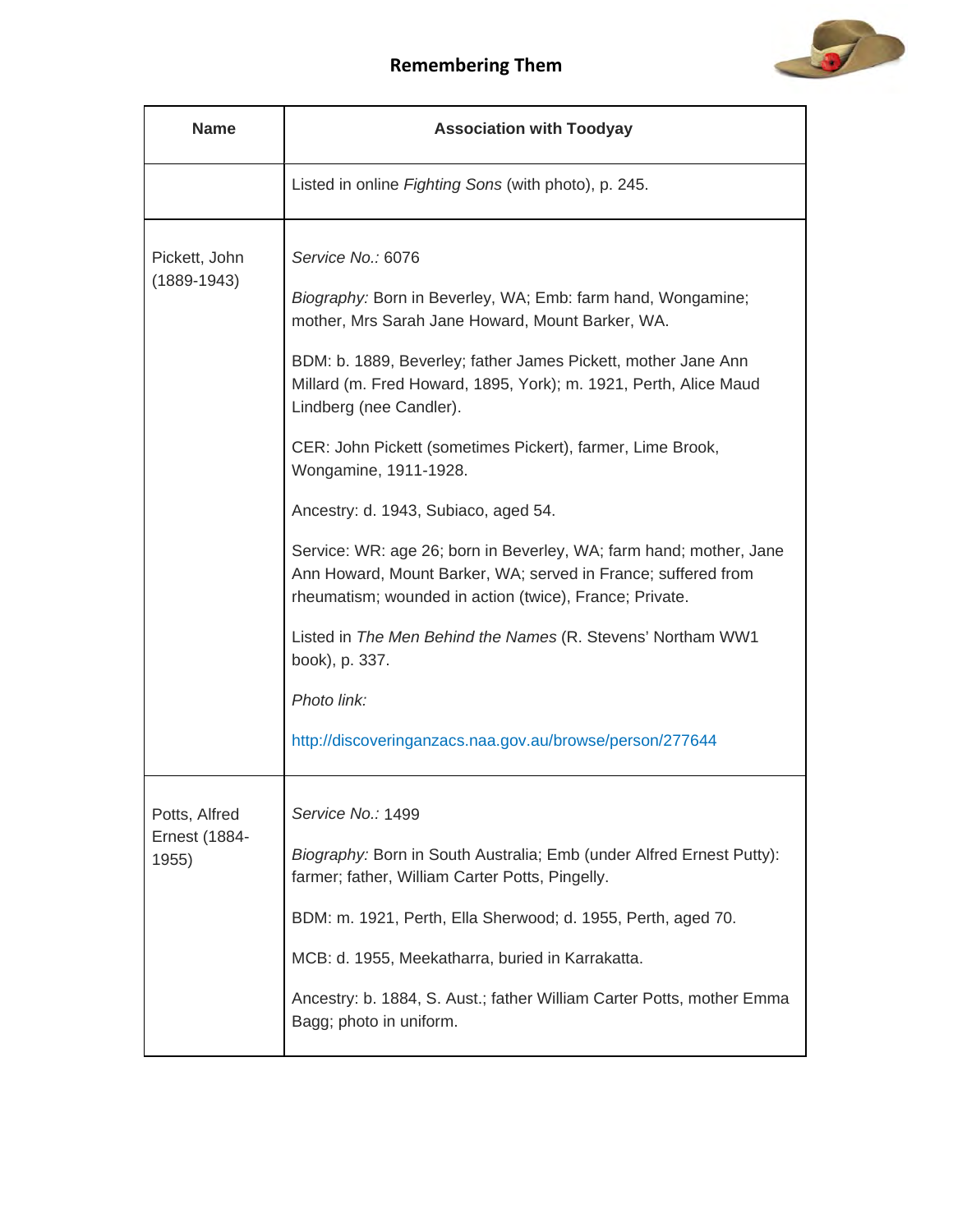

| <b>Name</b>              | <b>Association with Toodyay</b>                                                                                                                                                                                                                                                                |
|--------------------------|------------------------------------------------------------------------------------------------------------------------------------------------------------------------------------------------------------------------------------------------------------------------------------------------|
|                          | Trove: TH, 1914: manager of Falconer's Yulgan Estate, Bolgart, since<br>Nov. 1913; TH, 1915: Enlisted Jan. 1915; TH, 1919: attended WH (as<br>Lieut. A.E. Potts).                                                                                                                              |
|                          | Service: WR: age 30; born in South Aust.; farmer; father, William<br>Carter Potts, Pingelly; served in Gallipoli (emb.7 May 1915), France;<br>wounded in action, Gallipoli (twice), France; Lieut.; awarded Military<br>Medal, 1917, whilst Sgt.; mentioned in despatches, 1919, whilst Lieut. |
|                          | Name: Listed in TH, 1919, once, as Lieut. E.A. Cotts (typo).                                                                                                                                                                                                                                   |
|                          | Listed in online Fighting Sons (with photo), p. 144.                                                                                                                                                                                                                                           |
|                          | Photo link:                                                                                                                                                                                                                                                                                    |
|                          | http://discoveringanzacs.naa.gov.au/browse/person/281311                                                                                                                                                                                                                                       |
|                          | Photo link: http://www.awm.gov.au/collection/H00135/                                                                                                                                                                                                                                           |
|                          | Photo link:                                                                                                                                                                                                                                                                                    |
|                          | https://www.awm.gov.au/collection/E04006/                                                                                                                                                                                                                                                      |
|                          | Photo link:                                                                                                                                                                                                                                                                                    |
|                          | https://www.awm.gov.au/collection/E01785/                                                                                                                                                                                                                                                      |
|                          | <b>Memorial location: VPHR</b>                                                                                                                                                                                                                                                                 |
| Pratt, John              | Service No.: 62756                                                                                                                                                                                                                                                                             |
| Ferguson (1891-<br>1970) | Biography: Born in Scotland; Emb: farmer, Calingiri via Bolgart; father,<br>W. Pratt, Scotland.                                                                                                                                                                                                |
|                          | BDM: d. 1970, Fremantle, aged 79; father William, mother, Mary J.                                                                                                                                                                                                                              |
|                          | CER: Pratt, John Ferguson, rural worker, Bolgart, 1914; farmer,<br>Braeside, Bolgart, 1929-1930.                                                                                                                                                                                               |
|                          | Trove: TH, 1920: J. Pratt subscribed to Toodyay War Memorial Fund.                                                                                                                                                                                                                             |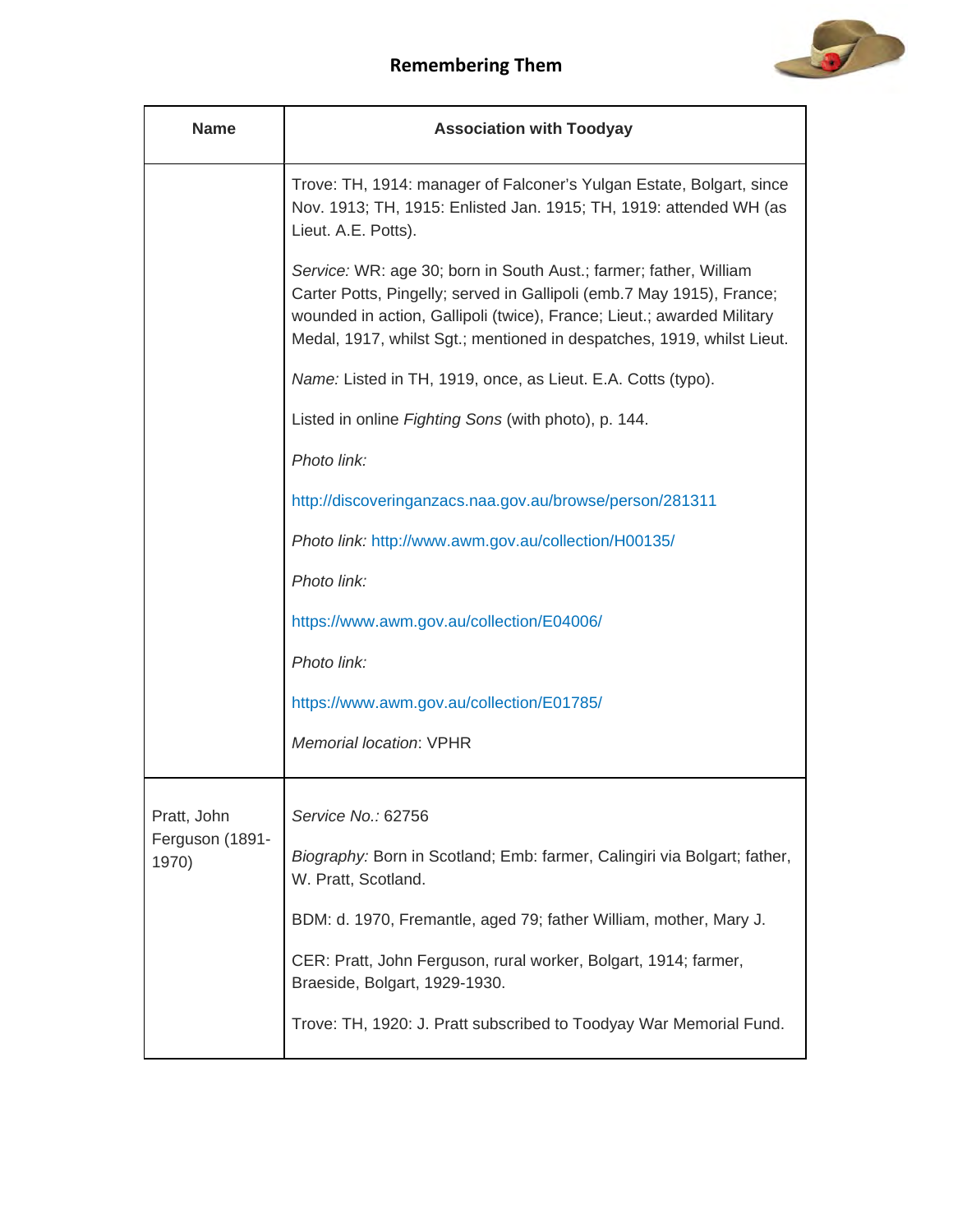

| <b>Name</b>                                               | <b>Association with Toodyay</b>                                                                                                                                                                                                      |
|-----------------------------------------------------------|--------------------------------------------------------------------------------------------------------------------------------------------------------------------------------------------------------------------------------------|
|                                                           | Service: WR: age 27; born in Scotland; farmer, Calingiri near Bolgart;<br>father, W. Pratt, Scotland; emb. 29 Oct. 1918; disembarked,<br>Woodman's Point, 12 Dec. 1918; discharged Feb. 1919; Sgt.<br><b>Memorial location: VPHR</b> |
| <b>Purser, Stanley</b><br><b>Newton (1896-</b><br>1917) * | Service No.: 6318<br>Biography: Born in Toodyay; Emb: labourer, Toodyay; mother, Mrs<br>Julia Purser, Toodyay;                                                                                                                       |
|                                                           | BDM: b. 1896, Newcastle; father Joseph Adam Purser, mother, Julia<br>Griffin.                                                                                                                                                        |
|                                                           | Trove: Western Mail, July 1917: photo in uniform.                                                                                                                                                                                    |
|                                                           | Service: WR: age 19; born in Toodyay; labourer; mother Julia Purser,<br>Toodyay; served in France; KIA, France, 6 May 1917; Private.                                                                                                 |
|                                                           | Photo link:                                                                                                                                                                                                                          |
|                                                           | http://discoveringanzacs.naa.gov.au/browse/person/285577                                                                                                                                                                             |
|                                                           | Memorial location: TWM; THB; TP                                                                                                                                                                                                      |
| Quarrie, John<br>William (1889-<br>1976)                  | Service No.: 6351                                                                                                                                                                                                                    |
|                                                           | Biography: Born on the Isle of Man; Emb: motor driver, Perth; father,<br>W. Quarrie, England.                                                                                                                                        |
|                                                           | Brother of Walter Hugh Quarrie.                                                                                                                                                                                                      |
|                                                           | CER: farm hand, Gripthorpe [H.W. Clarkson property, 6 miles east of<br>Bolgart], 1914-1917; then moved to Perth.                                                                                                                     |
|                                                           | BDM: m. 1924, Perth; d. 1966, Perth [Graylands], aged 76.                                                                                                                                                                            |
|                                                           | Ancestry: b. 1889, Isle of Man; father Walter Quarrie.                                                                                                                                                                               |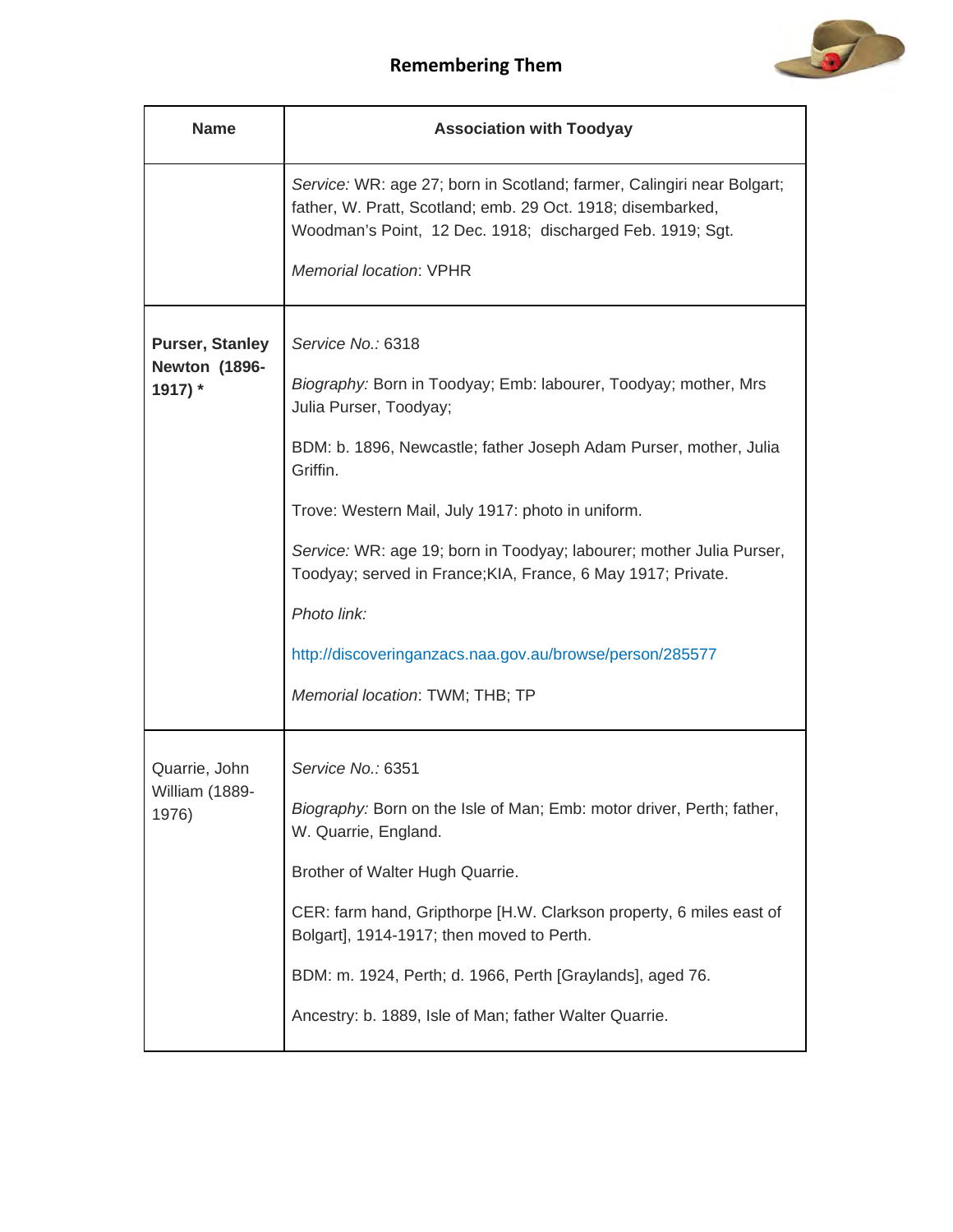

| <b>Name</b>                                        | <b>Association with Toodyay</b>                                                                                                                                                                                                                                                                                                                                                                                                                                                                                                                                                                                                                                                                                                                                                                                                                                                                                                                                                                                                                                                                                              |
|----------------------------------------------------|------------------------------------------------------------------------------------------------------------------------------------------------------------------------------------------------------------------------------------------------------------------------------------------------------------------------------------------------------------------------------------------------------------------------------------------------------------------------------------------------------------------------------------------------------------------------------------------------------------------------------------------------------------------------------------------------------------------------------------------------------------------------------------------------------------------------------------------------------------------------------------------------------------------------------------------------------------------------------------------------------------------------------------------------------------------------------------------------------------------------------|
|                                                    | Service: WR: age 25; born on Isle of Man; motor driver; father, W.<br>Quarrie, England; served in France; wounded in France; awarded<br>Meritorious Service Medal, 1 Jan. 1918; Lance Cpl., Driver.<br>Name: Known as Jack.                                                                                                                                                                                                                                                                                                                                                                                                                                                                                                                                                                                                                                                                                                                                                                                                                                                                                                  |
| Quarrie, Walter<br>Hugh (1892-<br>1915) *          | Service No.: 90<br>Biography: Born on the Isle of Man; Emb: teamster, Bolgart, Toodyay;<br>brother, J. Quarrie, Bolgart.<br>CER: farm hand, Bolgart, 1914.<br>Service: WR: age 22 (b. 1892); born Isle of Man; teamster, Bolgart,<br>Toodyay; brother, J. Quarrie, Bolgart; served in Egypt, Gallipoli (emb.<br>26 May 1915); KIA, Gallipoli, 2 July 1915; Private.<br>[In Egypt 11 <sup>th</sup> Battalion Cheops pyramid pic?]                                                                                                                                                                                                                                                                                                                                                                                                                                                                                                                                                                                                                                                                                             |
| Quinlan, Harold<br><b>Daniel (1895-</b><br>1918) * | Service No.: Not known<br>Biography: Born in Perth, WA; father Timothy F. Quinlan, Perth, WA<br>(once lived in Toodyay); Timothy's mother, Mrs. Quinlan, died in<br>Toodyay; Harold's mother was Teresa Connor, daughter of Dan<br>Connor.<br>BDM: b. 1895, Perth; father, Hon. Timothy Francis Quinlan, mother,<br>Teresa Connor.<br>Trove: Freeman's Journal (Sydney), Feb. 1914: Harold spent 2 years<br>at Kew College, Melbourne, now going to attend university in<br>Dublin; Camp Chronicle, April 1918: Educated Christian Brothers'<br>College, then Trinity College, Dublin; enlisted at start of war, joined the<br>Military Training College, Sandhurst, England; gazetted as lieutenant,<br>4th Hussars, Jan. 1916, proceeded to the front; served in the Somme,<br>fell in the victorious charge in the effort to turn the enemy's flank at the<br>attack on Roye on January 26 [sic]; Australian young athlete, 6ft. 2in.,<br>good boxer, accomplished horseman; Roman Catholic; photo; Western<br>Mail, June 1918; Letter from officer re Harold's death; Western Mail,<br>1919: Promoted to Lieut. in 1917. |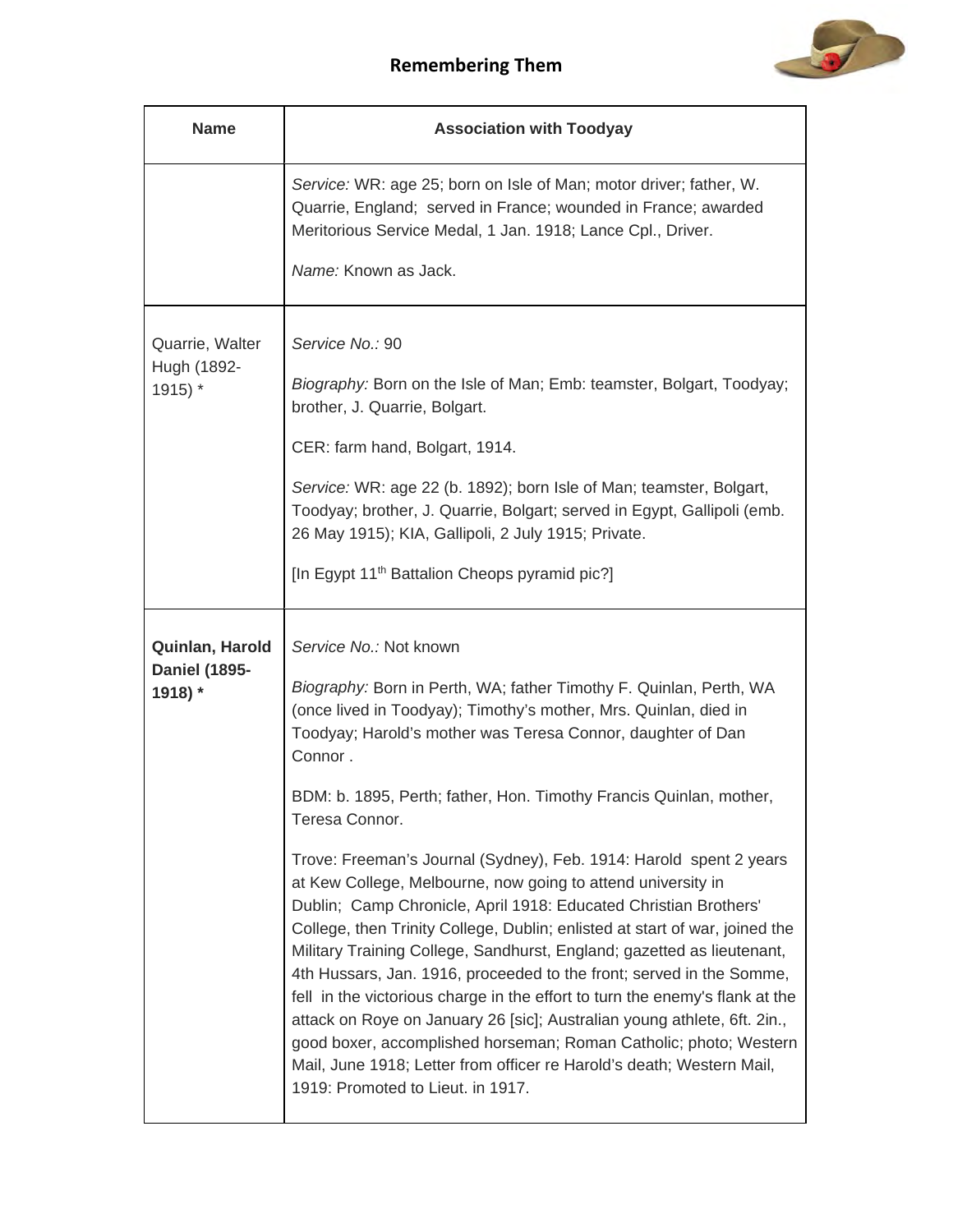

| <b>Name</b>                              | <b>Association with Toodyay</b>                                                                                                                                                                                                                                                                                        |
|------------------------------------------|------------------------------------------------------------------------------------------------------------------------------------------------------------------------------------------------------------------------------------------------------------------------------------------------------------------------|
|                                          | Ancestry: d. 26 Mar. 1918, near Roye, Somme, France; buried at the<br>Poziers Memorial, France.                                                                                                                                                                                                                        |
|                                          | Service: Enlisted 1914; attended Military Training College, Sandhurst,<br>England; gazetted as lieutenant, 4th (Queen's Own) Hussars (British<br>Reg.), served in France from 22 Jan. 1916; KIA, 26 Mar. 1918, France;<br>Lieut.                                                                                       |
|                                          | Memorial location: TP                                                                                                                                                                                                                                                                                                  |
| Ralph, Arthur                            | Service No.: 3370                                                                                                                                                                                                                                                                                                      |
| <b>Roland (1896-</b><br>1918) *          | Biography: Born in Toodyay; Emb: farm labourer, Northam; mother<br>Mrs Flora Forward, Seabrook, via Northam (then Stoneleigh, Northam)                                                                                                                                                                                 |
|                                          | BDM: b. 1896 (as Arthur Rowland Ralph), Toodyay; father Edward<br>Ralph, mother Flora Christmas (m. Frederick Forward, 1905,<br>Northam).                                                                                                                                                                              |
|                                          | Ancestry: b. 1896; father Edward Ralph Jnr. (1861-1902); photo in<br>uniform; younger brother of Benjamin Edwin Ralph.                                                                                                                                                                                                 |
|                                          | Service: WR: age 20; born in Toodyay; farm labourer, Seabrook, via<br>Northam; mother, Flora Forward, Seabrook, via Northam (then<br>Stoneleigh, Northam); served in Egypt; died of appendicitis, 13 May<br>1918, Eastern Suez; Trooper.                                                                               |
|                                          | Listed in The Men Behind the Names (R. Stevens' Northam WW1<br>book), p. 133-135 (photo); also a letter from the Front.                                                                                                                                                                                                |
|                                          | Memorial location: TP                                                                                                                                                                                                                                                                                                  |
| Ralph, Benjamin<br>Edwin (1894-<br>1974) | Service No.: 462<br>Biography: Born in Toodyay; Emb. (as Benjamin Edward<br>Ralph); labourer, Toodyay; mother, Mrs F. Forward, Seabrook, WA.<br>BDM: b. (as Benjamin Edward), 1894, Toodyay; father Edward Ralph,<br>mother Flora Christmas (m. Frederick Forward, 1905, Northam); m.<br>1923, Northam, Marjory Moody. |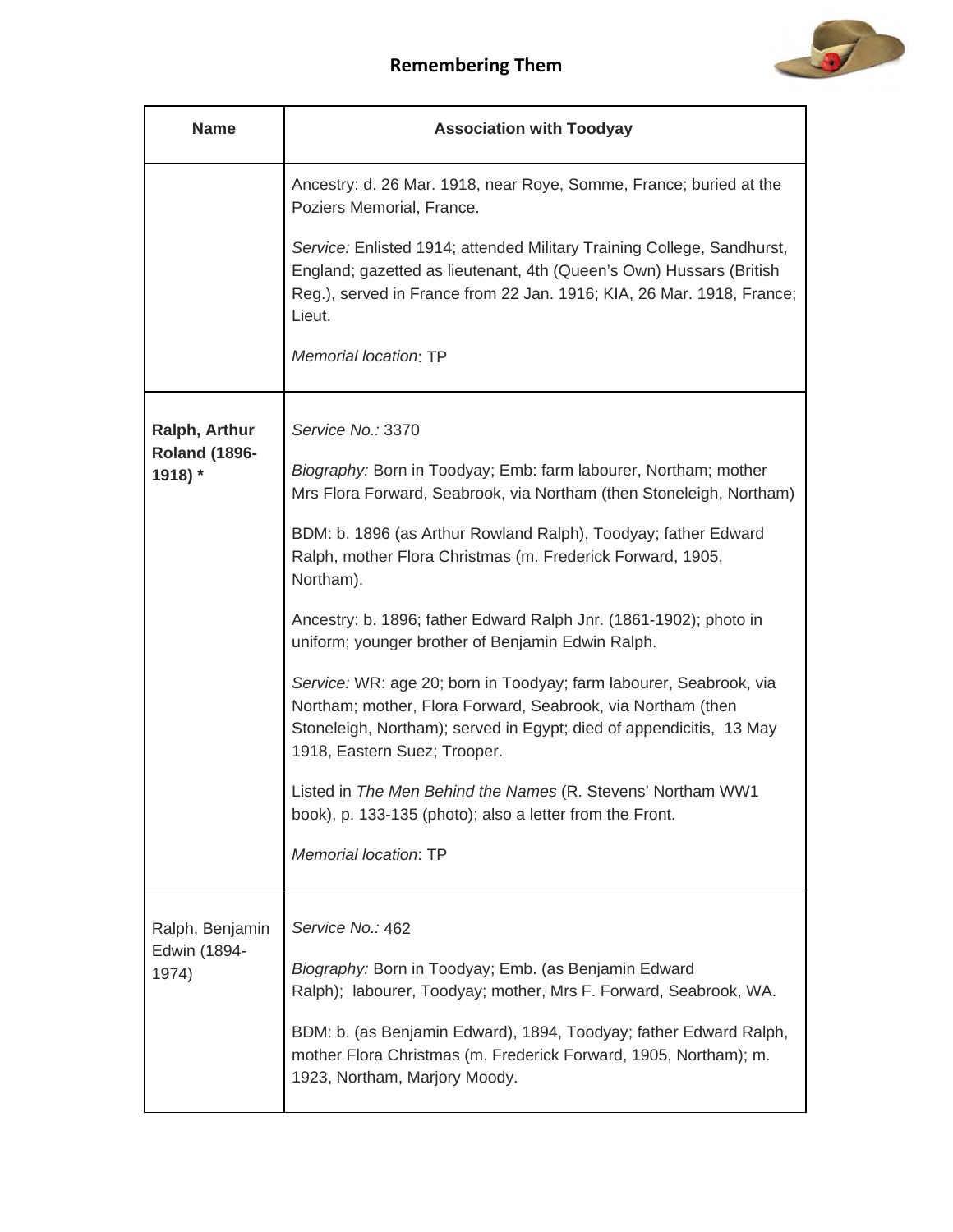

| <b>Name</b>                  | <b>Association with Toodyay</b>                                                                                                                                                                                                                                                                                                                                                                                               |
|------------------------------|-------------------------------------------------------------------------------------------------------------------------------------------------------------------------------------------------------------------------------------------------------------------------------------------------------------------------------------------------------------------------------------------------------------------------------|
|                              | Ancestry: b. 1894; father Edward Ralph Jnr. (1861-1902); d. 1974,<br>Morley, Perth, aged 84; older brother of Arthur Roland Ralph.                                                                                                                                                                                                                                                                                            |
|                              | Trove: TH, 1915: Letter from England; TH, 1915: Letter from hospital in<br>England; TH, 1916: Printed three letters from England, and another<br>mentioned (re Wilkerson's fate); Northam Courier, 1917: Letter to his<br>mother; Camp chronicle, July 1917: Letter to his mother; Goomalling-<br>Dowerin Mail, 1917: Letters to his mother from Palestine; Camp<br>chronicle, Mar. 1918: Letter dated Jan. 1918, from Egypt. |
|                              | Service: WR: aged 19; born in Toodyay; labourer; mother, Mrs F.<br>Forward, Seabrook, WA; served in Gallipoli (emb. 1 Aug. 1915), Egypt,<br>Palestine, Syria; wounded in action (twice), Gallipoli, Syria; awarded<br>Military Medal, 26 Nov. 1917 (when Lance Cpl.); Sgt.                                                                                                                                                    |
|                              | Name: Known as Ben.                                                                                                                                                                                                                                                                                                                                                                                                           |
|                              | Listed in The Men Behind the Names (R. Stevens' Northam WW1<br>book), p. 134-135 (photo).                                                                                                                                                                                                                                                                                                                                     |
|                              | Photo link:                                                                                                                                                                                                                                                                                                                                                                                                                   |
|                              | http://discoveringanzacs.naa.gov.au/browse/person/287393                                                                                                                                                                                                                                                                                                                                                                      |
| <b>Ralph, Charles</b>        | Service No.: 2733                                                                                                                                                                                                                                                                                                                                                                                                             |
| <b>James (1890-</b><br>1961) | Biography: Born in Toodyay; Emb: Can't find a record in Emb. Rolls.                                                                                                                                                                                                                                                                                                                                                           |
|                              | BDM: b. 1890, Toodyay; father James Ralph, mother Julia Fanny<br>Christmas; m. 1918, Northam, Mary Cousins; d. 1961, Perth.                                                                                                                                                                                                                                                                                                   |
|                              | Ancestry: d. 1961, Nedlands, aged 70.                                                                                                                                                                                                                                                                                                                                                                                         |
|                              | Trove: TH, 1916: Farewell event in Bejoording.                                                                                                                                                                                                                                                                                                                                                                                |
|                              | Service: WR:age 25; born in Toodyay; farm hand; father James Ralph.<br>Bejoording, via Toodyay; served in England; returned to Aust., July<br>1917, medically unfit (endocarditis); Private.                                                                                                                                                                                                                                  |
|                              | Listed in The Men Behind the Names (R. Stevens' Northam WW1<br>book), p. 338.                                                                                                                                                                                                                                                                                                                                                 |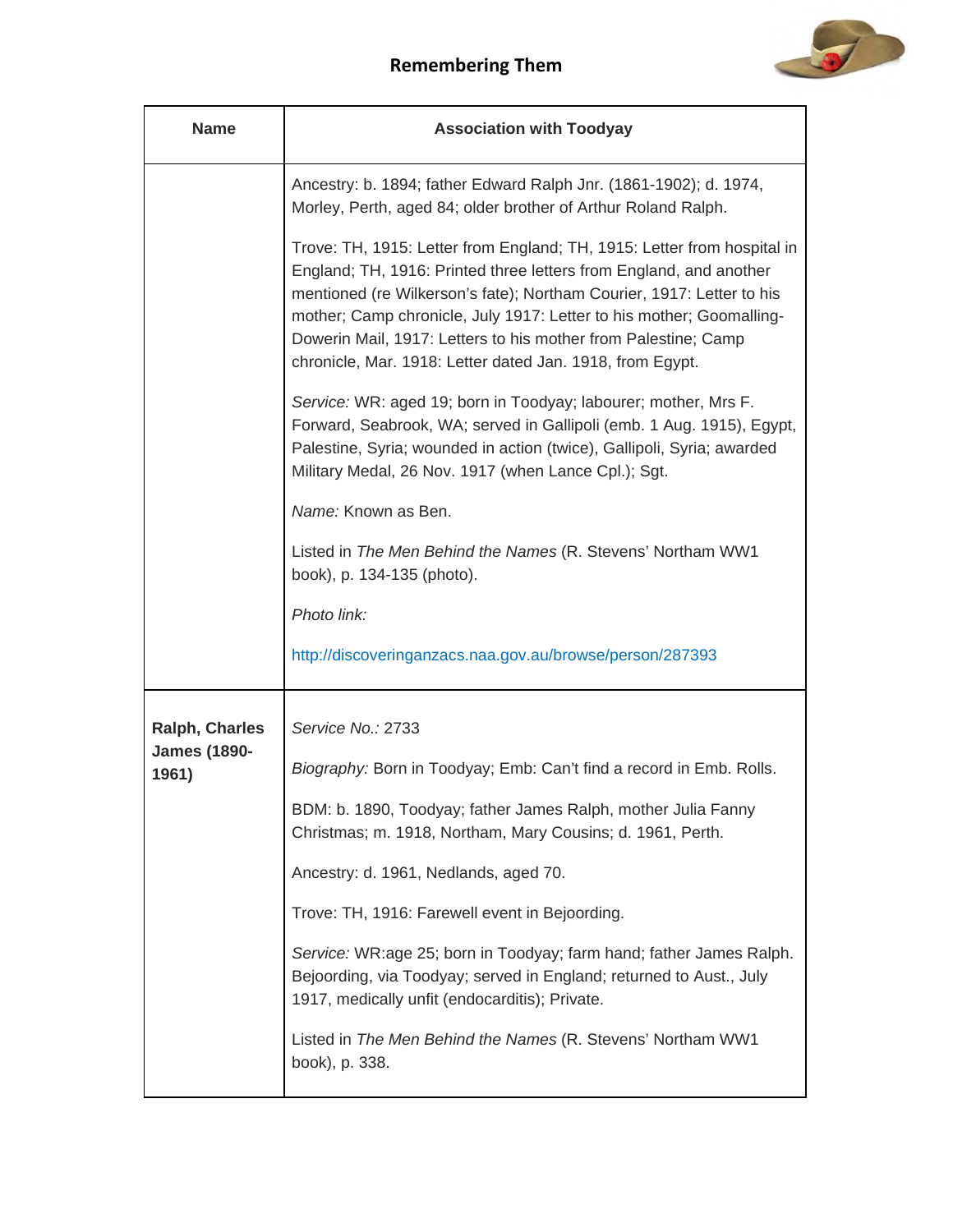

| <b>Name</b>                                                 | <b>Association with Toodyay</b>                                                                                                                                                                                                                                                                                                                                                        |
|-------------------------------------------------------------|----------------------------------------------------------------------------------------------------------------------------------------------------------------------------------------------------------------------------------------------------------------------------------------------------------------------------------------------------------------------------------------|
|                                                             | Memorial location: TWM; THB                                                                                                                                                                                                                                                                                                                                                            |
| Ralph,<br><b>Frederick</b><br><b>George (1893-</b><br>1966) | Service No.: Not known<br>Biography: Born in Toodyay.<br>BDM: b. 1893, Toodyay; father James Ralph, mother Julia Fanny<br>Christmas; d. 1966, Perth, aged 72.<br>Too Cem DB: Buried in Toodyay Public Cemetery; aged 72.<br>Service: No WR online; it seems he did attempt to enlist in 1918, but<br>the file is not digitised.<br>Name: Known as Fred.<br>Memorial location: TWM; THB |
|                                                             |                                                                                                                                                                                                                                                                                                                                                                                        |
| Ralph, Henry<br><b>Thomas (1893-</b><br>1965)               | Service No.: 363<br>Biography: Born in Toodyay; Emb: horse driver; father B. Ralph,<br>Moora.<br>BDM: b. 1893, Toodyay; father Benjamin Ralph, mother Catherine<br>Joyce; m. 1919, Perth, Honora [Norah] Leheny; d. 1965, Perth, aged<br>71.                                                                                                                                           |
|                                                             | Ancestry: d. 1965, Como, WA.                                                                                                                                                                                                                                                                                                                                                           |
|                                                             | Trove: Midlands Advertiser, 1915 July: A 'H. Ralph' mentioned in a<br>Gallipoli letter from Lieut. Peter Paull, Moora; Midlands Advertiser,<br>1915 Oct.: Father Ben Ralph was living at Nardie [Miling], when he<br>received word from Harry re his wounds; TH, 1942, father Benjamin<br>Ralph, died at "Nardy", Miling.                                                              |
|                                                             | CER: Henry Thomas Ralph, farmer, Toodyay, 1947.                                                                                                                                                                                                                                                                                                                                        |
|                                                             | Service: WR: age 21 (b. 21 April 1893); born in Newcastle [Toodyay],<br>WA; horse driver; father B. Ralph, Moora, WA; served in Gallipoli;<br>wounded in action in Gallipoli, 2 May 1915; returned to Aust., 8 Oct.<br>1915; Private.                                                                                                                                                  |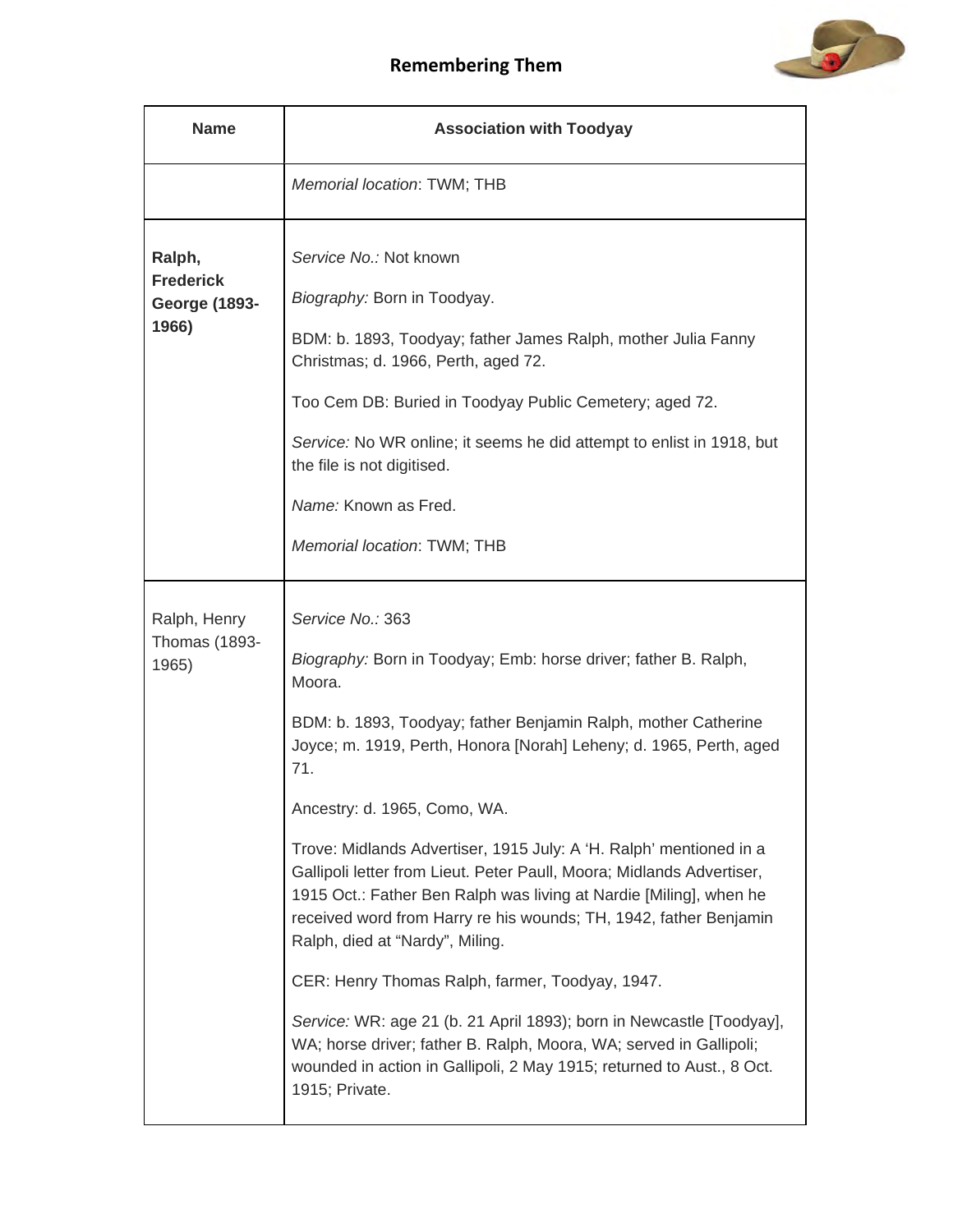

| <b>Name</b>                            | <b>Association with Toodyay</b>                                                                                                                                                                                                                                                                                                                                                                                                                                                                                                                                                                                                                                                                          |
|----------------------------------------|----------------------------------------------------------------------------------------------------------------------------------------------------------------------------------------------------------------------------------------------------------------------------------------------------------------------------------------------------------------------------------------------------------------------------------------------------------------------------------------------------------------------------------------------------------------------------------------------------------------------------------------------------------------------------------------------------------|
|                                        | Photo link: http://discoveringanzacs.naa.gov.au/browse/person/303178<br>Name: Known as Harry.                                                                                                                                                                                                                                                                                                                                                                                                                                                                                                                                                                                                            |
| Ralph, John<br>$(1874 - 1960)$         | Service No.: 449<br>Biography: Born in Bejoording, north of Toodyay; Emb: pearler,<br>Broome, wife Esther Myrtle Ralph, Tuckanarra, near Cue.<br>BDM: b. 1874, Toodyay; father Edward Ralph, mother Sarah Dean; m.<br>1915, Claremont, WA; Esther Riddell; d. 1960, Perth, aged 85.<br>Service: WR: age 41; shows him enrolling in 1915 in Broome, going to<br>Blackboy Hill camp, then being discharged, then enrolling again, 1916,<br>in Perth; born in Bejoording, near Toodyay; pearler; wife Esther Myrtle<br>Ralph, Tuckanarra, near Cue; served in France; suffered from scabies,<br>influenza, mumps; discharged medically unfit (rheumatism), Feb.<br>1918; Cpl.<br>Name: Known as Jack Ralph. |
| Ralph, Ronald<br>Edgar (1900-<br>1968) | Service No.: 463<br>Biography: Born in Toodyay; did not serve overseas.<br>BDM; b. 1900, Toodyay; father Edward Ralph, mother Flora Christmas<br>[later Forward]; m. 1926, Northam, Doreen Browning; d. 1968, Perth.<br>Ancestry: d. 1968, Doubleview, aged 67; younger brother of Arthur<br>Roland and Benjamin Edwin Ralph.<br>Service: WR: age 18; born in Toodyay; farm hand; mother Flora<br>Forward, Northam; discharged May 1918 (after 3 months), having<br>irregularly enlisted (underage).<br>Listed in The Men Behind the Names (R. Stevens' Northam WW1<br>book), p. 134.                                                                                                                    |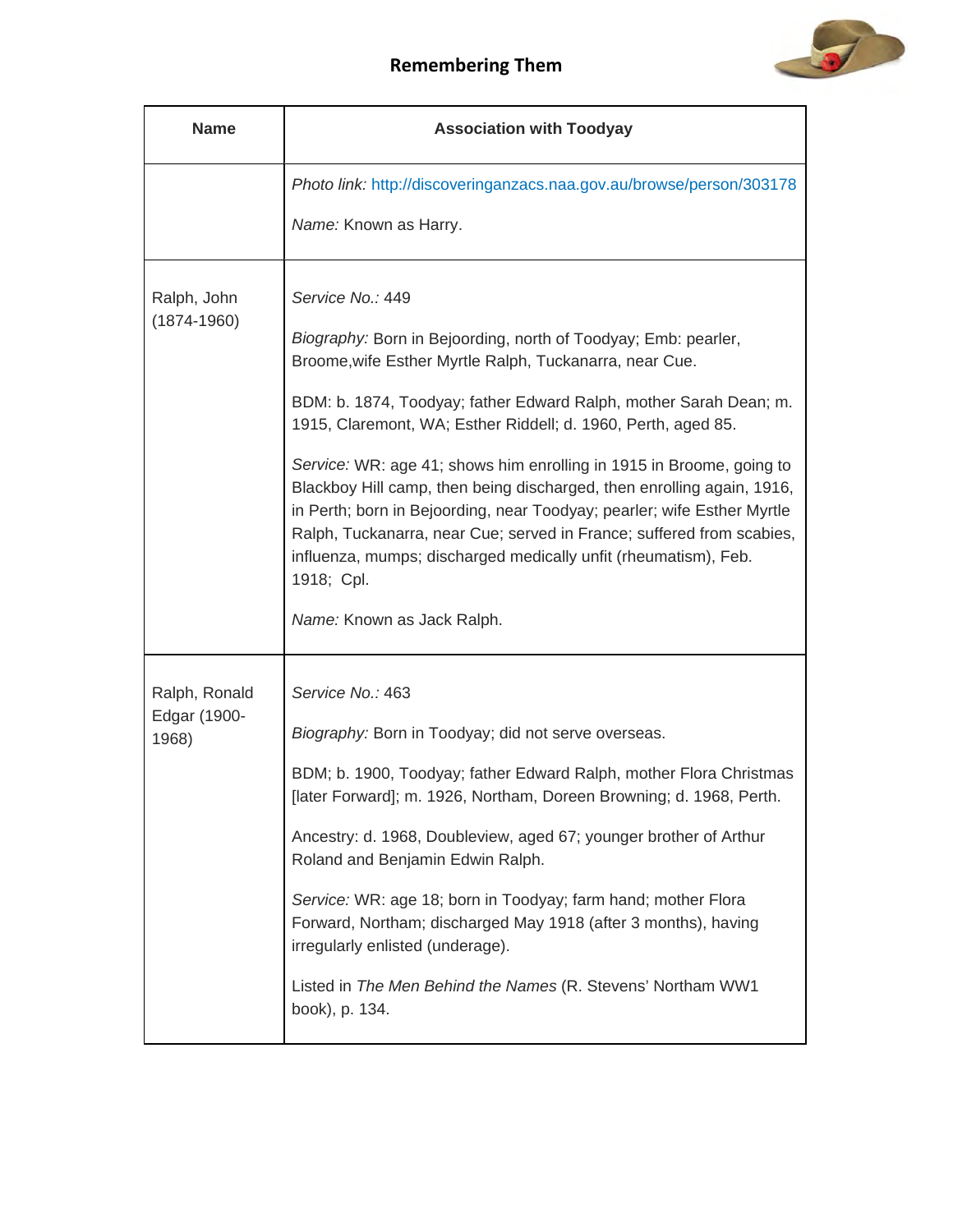

| <b>Name</b>                                         | <b>Association with Toodyay</b>                                                                                                                                                   |
|-----------------------------------------------------|-----------------------------------------------------------------------------------------------------------------------------------------------------------------------------------|
| Rawlings,<br><b>Ernest James</b><br>$(1893 - 1955)$ | Service No.: 5173<br>Biography: Born in Toodyay (Newcastle); Emb: labourer, Toodyay;<br>wife, Mrs. Florence M. Rawlings, Leederville;                                             |
|                                                     | BDM: b. 1893, as Earnest James Rawlings, Newcastle, WA; father<br>James Rawlings, mother Mary Jane Horton; m. 1916, Perth, Florence<br>Hearle; d. 1955, Perth, aged 61.           |
|                                                     | Trove: TH, 1916: Mentioned in Bert Ellery's letter; Western Mail, Aug.<br>1917: Photo; TH, 1919: Invited to WH, but did not attend.                                               |
|                                                     | Service: WR: age 22; born in Toodyay; labourer; father James<br>Rawlings, Toodyay, then wife Florence Rawlings, Leederville; served<br>in France; POW Germany 1917-1918; Private. |
|                                                     | Name: BDM: Earnest James Rawlings; known as Ernie.                                                                                                                                |
|                                                     | Photo link: http://discoveringanzacs.naa.gov.au/browse/person/289134                                                                                                              |
|                                                     | Listed in online Fighting Sons (with photo), p. 91.                                                                                                                               |
|                                                     | Memorial location: TWM; THB                                                                                                                                                       |
| Rawlings,                                           | Service No.: 3772                                                                                                                                                                 |
| Raymond<br><b>Samuel (1896-</b><br>1961)            | Biography: Born in Toodyay; mill hand, Toodyay; father James<br>Rawlings, Toodyay.                                                                                                |
|                                                     | BDM: b. not listed; m. 1923, Perth, Maude Shaw (d. 1926); m. 1928,<br>Perth, Eileen Shivers; d. 1961, Perth, aged 65.                                                             |
|                                                     | Ancestry: b.1896, Toodyay; father James Rawlings, mother Mary Jane<br>Horton.                                                                                                     |
|                                                     | MCB: d. 1961, Bayswater, WA, aged 65.                                                                                                                                             |
|                                                     | Service: WR: age 20; born in Toodyay; mill-hand; father James<br>Rawlings, Toodyay; served in Egypt; suffered synovitis; returned to<br>Aust. (synovitis), July 1918; Trooper.    |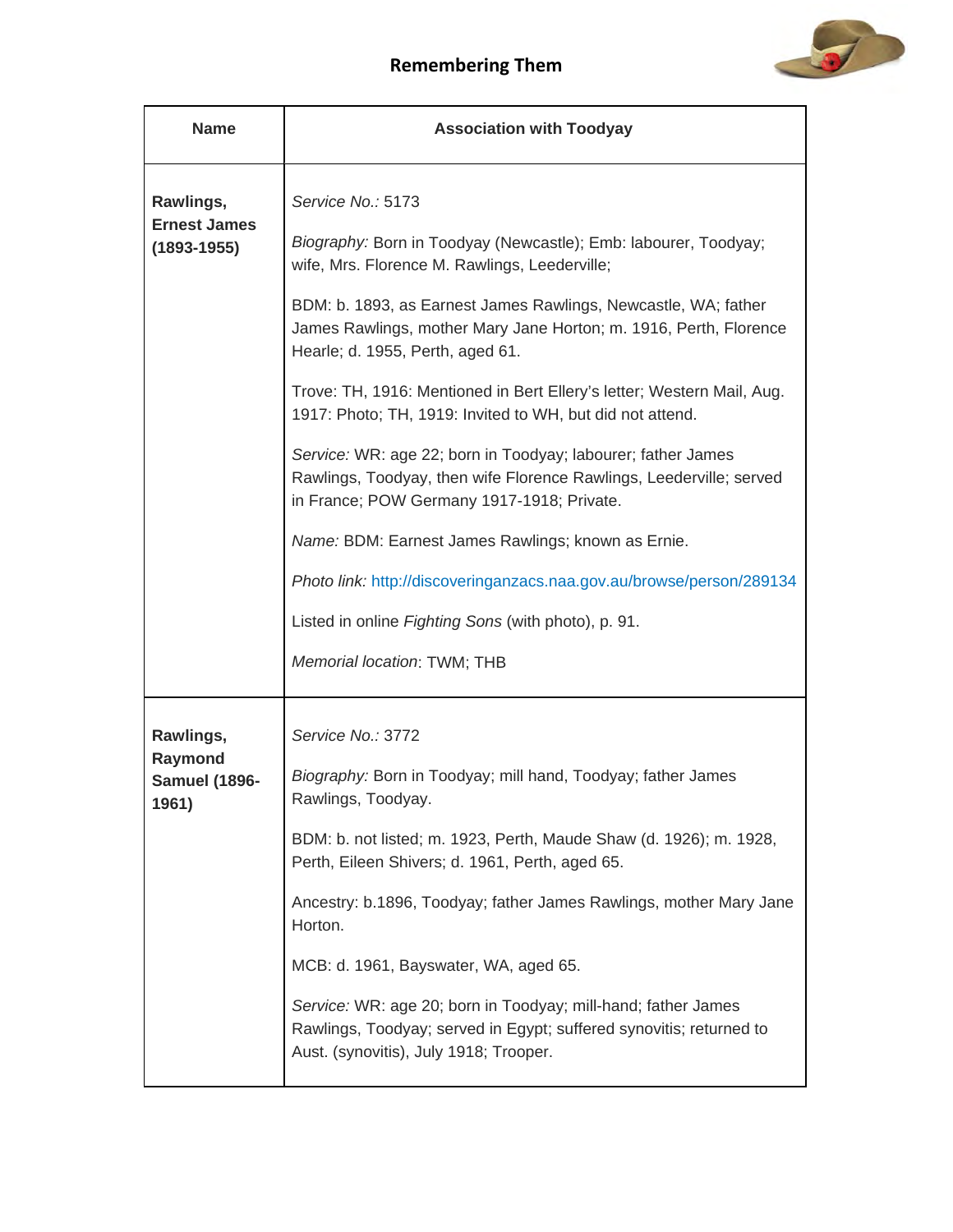

| <b>Name</b>                                      | <b>Association with Toodyay</b>                                                                                                                                                                                                                                                                                                                                                                                                                                                                                           |
|--------------------------------------------------|---------------------------------------------------------------------------------------------------------------------------------------------------------------------------------------------------------------------------------------------------------------------------------------------------------------------------------------------------------------------------------------------------------------------------------------------------------------------------------------------------------------------------|
|                                                  | Memorial location: TWM; THB                                                                                                                                                                                                                                                                                                                                                                                                                                                                                               |
| Ray, J.                                          | Biography: TH, 1919: Private J. Ray attended a Toodyay WH.<br>Could be a J. Ray, farming at Yerecoin.<br>Possibly John George Ray (b. 1897, Jarrahdale, married in Beverley<br>1925, d. 1969, Sussex). He was a farm worker on enlistment, but don't<br>know where, father John William Ray, Mt. Lawley.                                                                                                                                                                                                                  |
| Richards,<br><b>William Charles</b><br>(b. 1893) | Service No.: 3344<br>Biography: Born in Victoria; Emb: Farm hand; father, C. Richards,<br>Burke's Siding, WA.<br>Trove: TH, 1915: W.C. Richards, Toodyay, enlisted; TH, 1919: W.<br>Richards a member of Toodyay RSL.<br>CER: farmer, Bolgart; Eumaleek, Toodyay, 1926-1937.<br>Service: WR: age 22; born in Victoria; farm hand; enlisted, Northam;<br>father, Charles Richards, Burke's Siding [near Northam], WA; served<br>in Egypt, France; wounded in action, France; Private.<br>Memorial location: TWM; THB; VPHR |
| Riley, Ernest<br>Arthur (1889-<br>1970)          | Service No.: 3122<br>Biography: Born in Toodyay; Emb: commercial clerk, North Fremantle;<br>wife Lydia, North Fremantle;<br>Trove: Father, John Riley, mother Mary Ann Riley, both of Toodyay.<br>BMD: d. 1970, Perth, aged 80.<br>Ancestry: b. 1889; d. 1969; possibly born Victoria Plains.<br>Service: WR: age 27; born in Toodyay; served in France; wounded in<br>action, France (knee debility); Lance Cpl.                                                                                                         |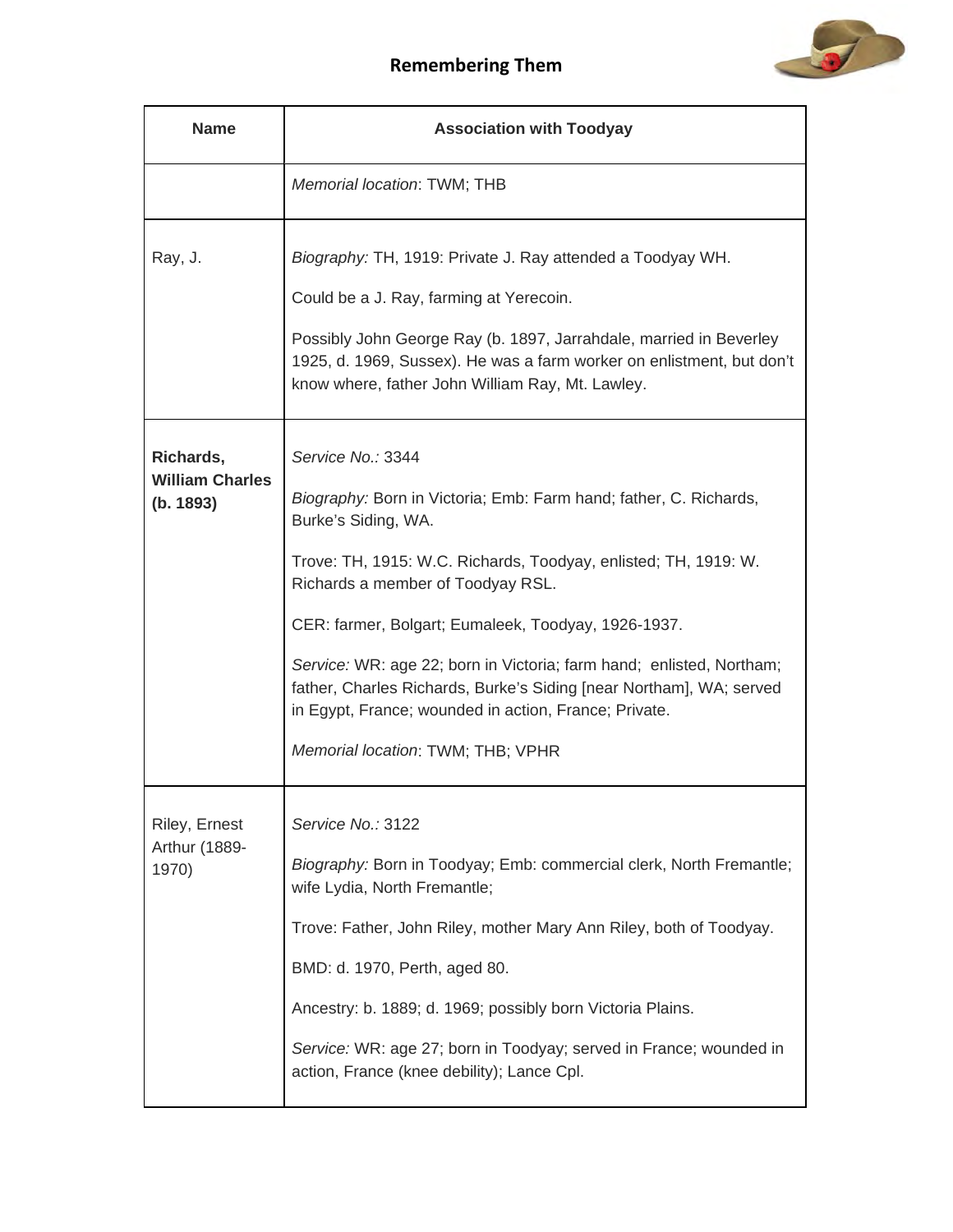

| <b>Name</b>                            | <b>Association with Toodyay</b>                                                                                                                                                                                               |
|----------------------------------------|-------------------------------------------------------------------------------------------------------------------------------------------------------------------------------------------------------------------------------|
| Riley, John<br>Francis (1885-<br>1944) | Service No.: 3064                                                                                                                                                                                                             |
|                                        | Biography: Born in Fremantle, WA; Emb: contractor, Konnongorring;<br>grandmother, Mrs. Adlam, West Perth.                                                                                                                     |
|                                        | BDM: b. 1885, Fremantle; father George Riley; mother, Rose Hyland;<br>m. 1918, Perth, Elizabeth Truslove; d. 1944, Perth [Bassendean], aged<br>59.                                                                            |
|                                        | WR: 3 years in Newcastle Mounted Infantry, but left when moved out<br>of area.                                                                                                                                                |
|                                        | CER: John Francis Riley, contractor, Wyening, via Toodyay, 1917.                                                                                                                                                              |
|                                        | Trove: West Australian, 1944: One death notice stated "late of<br>Toodyay".                                                                                                                                                   |
|                                        | Service: WR (3064): age 30; born in Fremantle; contactor,<br>Konnongorring, WA; served in Egypt, Palestine, Gaza; suffered<br>synovitis; returned to Aust. (synovitis, knee), July 1917; Trooper.                             |
|                                        | <b>Memorial location: VPHR</b>                                                                                                                                                                                                |
| Roberts, Owen                          | Service No.: 4938                                                                                                                                                                                                             |
| George (1891-<br>1959)                 | Biography: Born in England; Emb: Seaman, Wagin, WA; mother, Mrs.<br>M. Roberts, England.                                                                                                                                      |
|                                        | BDM: m. 1926, Perth, WA, Ivy Renton.                                                                                                                                                                                          |
|                                        | Ancestry: d. 1959, Perth, WA, aged 68; father George O. Roberts,<br>mother Marion.                                                                                                                                            |
|                                        | Trove: TH, 1917: Driver O.G. Roberts had returned to Toodyay, and<br>asked the Toodyay Road Board for a job; TH, 1917: Ex-Gunner<br>Roberts attended a Toodyay farewell function for D.D. Clarkson,<br>leaving for the Front. |
|                                        | WR: age 24; born in Middlesex, England; seaman, Wagin, WA;<br>mother, Mrs. Marian Roberts, England; Served in Gallipoli (emb. 15                                                                                              |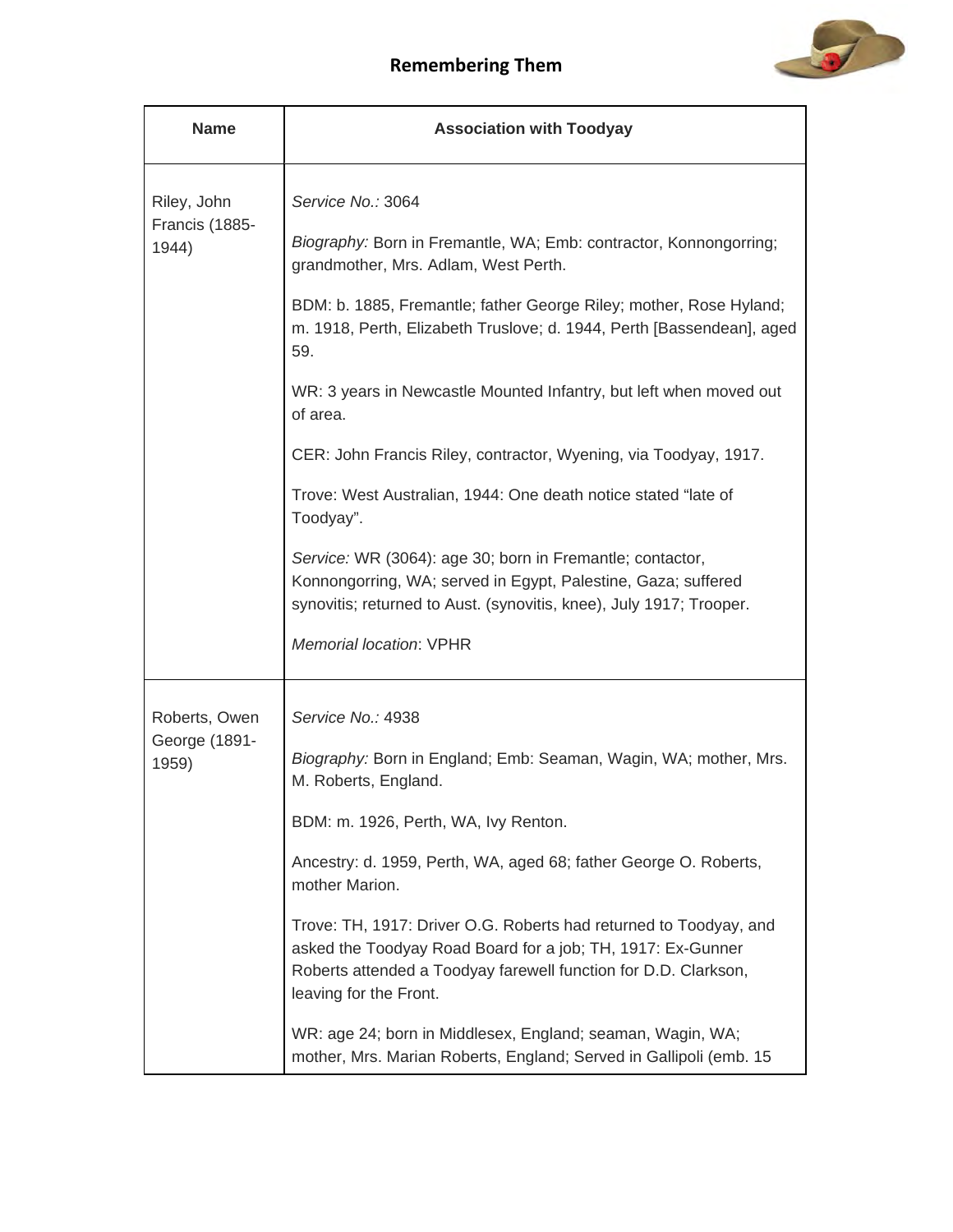

| <b>Name</b>                                            | <b>Association with Toodyay</b>                                                                                                                                                                                                                                                                                                                                                                                                                                                                                                                                                                                                                                                                                                                                                                                                                              |
|--------------------------------------------------------|--------------------------------------------------------------------------------------------------------------------------------------------------------------------------------------------------------------------------------------------------------------------------------------------------------------------------------------------------------------------------------------------------------------------------------------------------------------------------------------------------------------------------------------------------------------------------------------------------------------------------------------------------------------------------------------------------------------------------------------------------------------------------------------------------------------------------------------------------------------|
|                                                        | Nov. 1915), Egypt; suffered myalgia; returned to Aust. (medical<br>invalid), 4 July 1917; Gunner, Driver.                                                                                                                                                                                                                                                                                                                                                                                                                                                                                                                                                                                                                                                                                                                                                    |
| Robinson, Hugh<br><b>Lovett (1892-</b><br>1967)        | Service No.: 469<br>Biography: Born in Toodyay (Newcastle); Emb: grocer's assistant,<br>Toodyay; mother, Mrs. S.A. Robinson, Toodyay. TH; Trooper Hugh<br>Robinson returned to Toodyay, 1919; attended WH 1919. Ancestry:<br>1892-1967; father William Robinson, mother Sarah; brothers Michael<br>William and Stanley Robinson.<br>BDM: b. 1892 Newcastle, father William, mother Sarah Ann Meredith;<br>d. 1967, Perth<br>Service: WR:age 21; 10 <sup>th</sup> ALH; served Gallipoli, Middle East, France;<br>suffered trench feet, enteric fever; Trooper (was Lance Corp.)<br>Memorial location: TWM; THB                                                                                                                                                                                                                                                |
| Robinson,<br><b>Michael William</b><br>$(1889 - 1942)$ | Service No.: 1878<br>Biography: Born in Toodyay; Emb: Farm labourer, Toodyay; mother,<br>Mrs. S.A. Robinson, Toodyay.<br>BDM: b. 1889, Newcastle; father William Robinson, mother Sarah Ann<br>Meredith; brothers Stanley Peascod [sic] and Hugh Lovett Robinson;<br>d. 1942, Moora [Pithara].<br>Trove: TH, 1918: "Mrs. S. Robinson has been notified that her son,<br>"Micky," has been wounded. This soldier enlisted and left with the first<br>contingent, going through Gallipoli and many other fierce encounters."<br>Service: WR: age 25; farm labourer; Mrs. S.A. Robinson, Toodyay;<br>served in Gallipoli (wounded in back), Egypt, France (wounded);<br>Driver, Gunner, Bombardier, Temp. Sgt, then to Cpl.<br>Name: TH: Known as Mick or Mickey; died in 1942 at Pithara, buried<br>Dalwallinu, WA; footballer.<br>Memorial location: TWM; THB |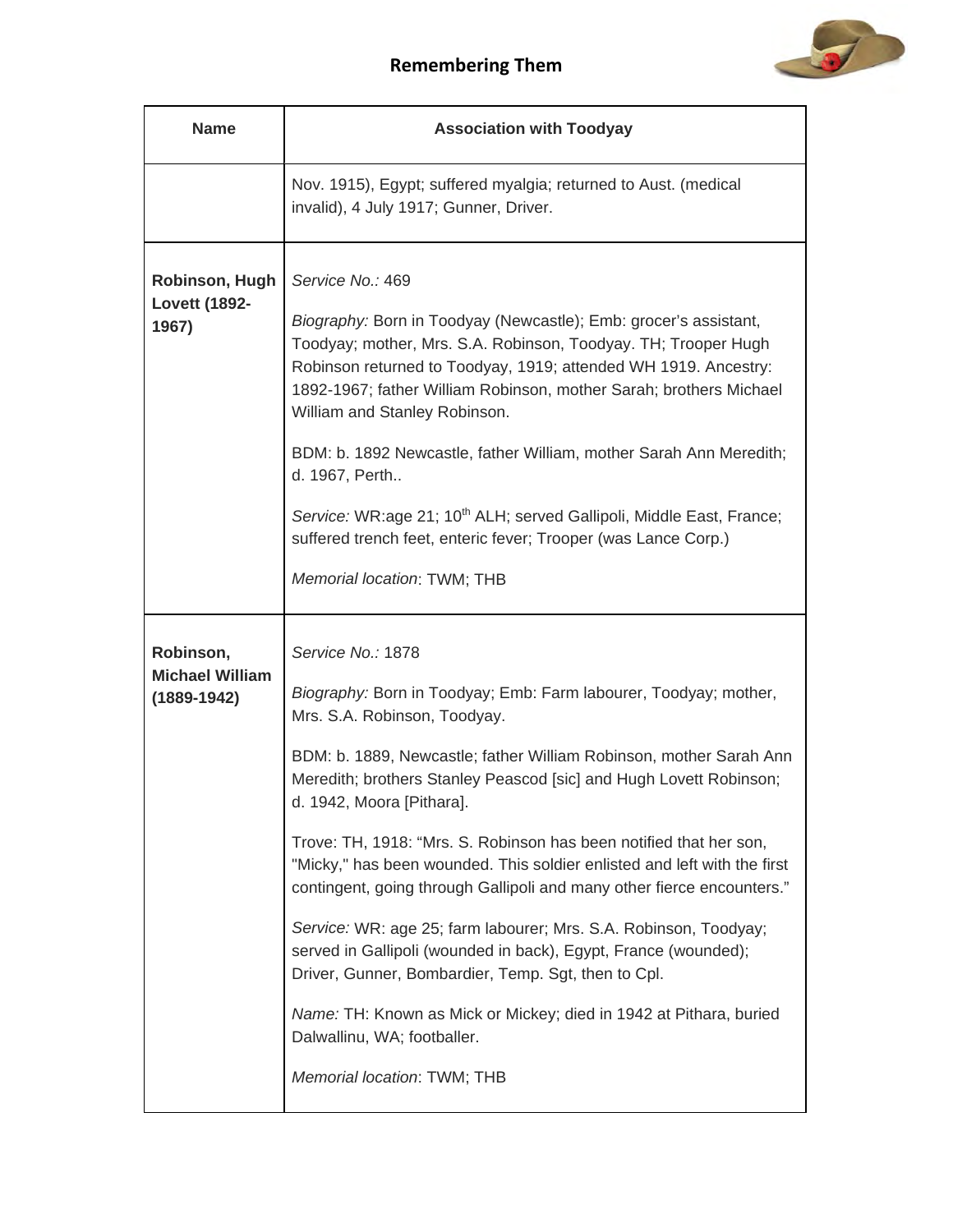

| <b>Name</b>                                                       | <b>Association with Toodyay</b>                                                                                                                                                                                                                                                                                                                                                                                                                                                                                                                                                                                                                                                               |
|-------------------------------------------------------------------|-----------------------------------------------------------------------------------------------------------------------------------------------------------------------------------------------------------------------------------------------------------------------------------------------------------------------------------------------------------------------------------------------------------------------------------------------------------------------------------------------------------------------------------------------------------------------------------------------------------------------------------------------------------------------------------------------|
| Robinson,<br><b>Stanley</b><br><b>Peascode</b><br>$(1895 - 1969)$ | Service No.: 1052<br>Biography: Born in Toodyay (Newcastle); Emb: recorded as Stanley<br>Reascode Robinson; Railway Unit; cleaner, mother, Mrs Sarah A.<br>Robinson, Toodyay; brothers Michael and Hugh Lovett Robinson.<br>BDM: b. 1895, as Stanley Peascod Robinson; father William, mother<br>Sarah Ann Meredith; d. 1969; footballer.<br>Trove: TH, 1919: attended Toodyay WH 1919 (Corp.).<br>Service: WR, as Stanley Peascode Robinson; age 21; engine cleaner;<br>mother Mrs. Sarah Ann Robinson, Carlisle, Toodyay; served in France;<br>2 <sup>nd</sup> Cpl. Fireman<br>Listed in The Men Behind the Names (R. Stevens' Northam WW1<br>book), p. 303.<br>Memorial location: TWM; THB |
| Roe, John<br>Augustus (1872-<br>1952)                             | Service No.: 1575<br>Biography: Born in Toodyay: Emb: Station manager; wife, Elizabeth<br>Roe, East Fremantle.<br>BDM: b. 1872, Newcastle; father Frederick Mackie Roe, mother Sarah<br>Clarkson (she later married Andrew Dempster); wife Elizabeth Clairs;<br>d. 1952, Guildford.<br>Trove: Western Mail, Aug. 1915: Photo of Roe as patient in hospital,<br>England.<br>Service: WR: age 42; born Toodyay; served in Gallipoli, Egypt,<br>France; Anzac Provost Corps; mentioned in despatches; ER Sgt.<br>Name: Known as Gus.<br>Photo link:<br>http://discoveringanzacs.naa.gov.au/browse/person/298782                                                                                  |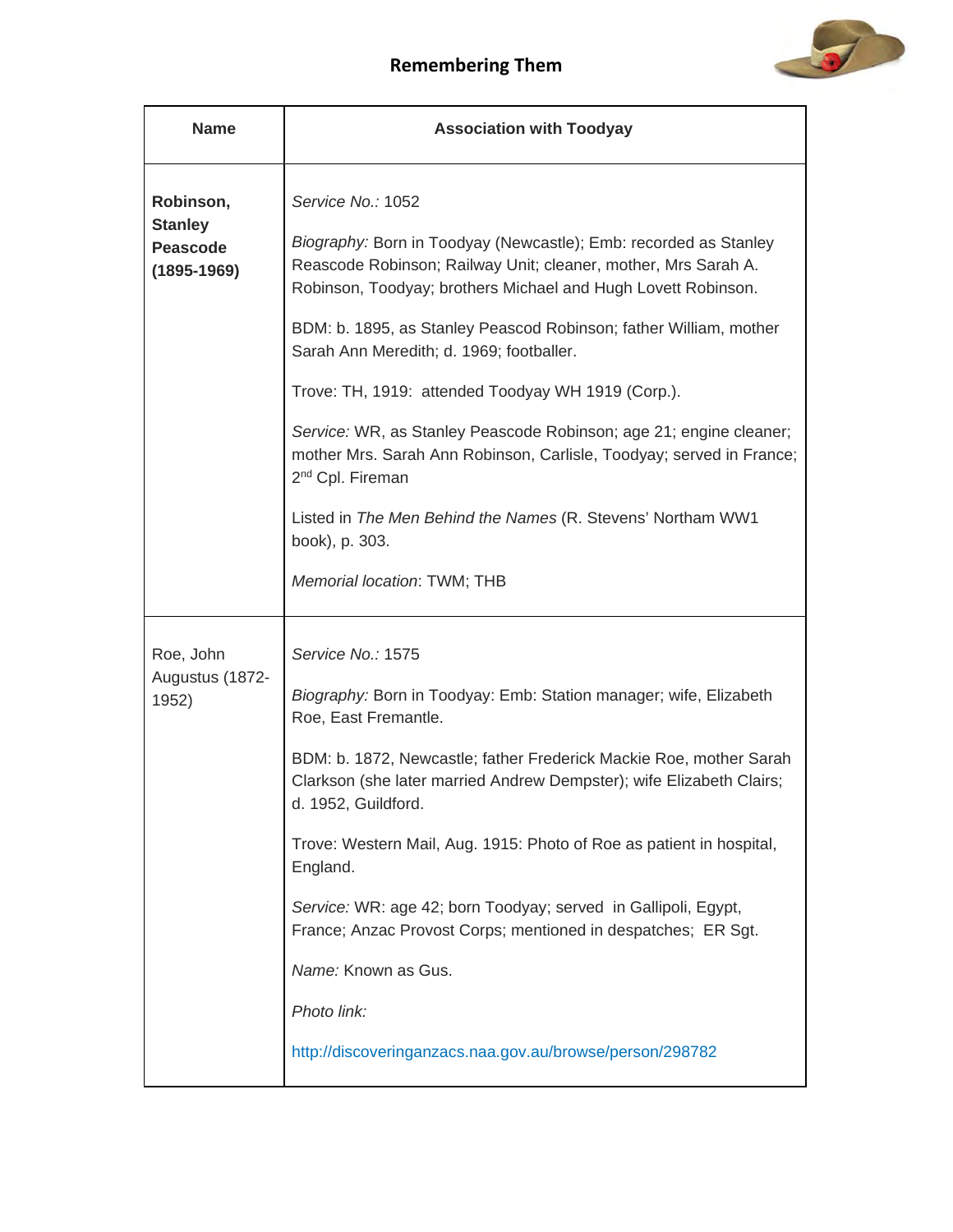

| <b>Name</b>                                                             | <b>Association with Toodyay</b>                                                                                                                                                                                                                                                                                                                                                                                                                                                                                                                                                                                                                                                                                                                                                                 |
|-------------------------------------------------------------------------|-------------------------------------------------------------------------------------------------------------------------------------------------------------------------------------------------------------------------------------------------------------------------------------------------------------------------------------------------------------------------------------------------------------------------------------------------------------------------------------------------------------------------------------------------------------------------------------------------------------------------------------------------------------------------------------------------------------------------------------------------------------------------------------------------|
| Rolfe, Edward<br>Penrose (1897-<br>1962)                                | Service No.: 34453<br>Biography: Born in Victoria; Emb: farmer, Bolgart; wife, Mildred Rolfe,<br>Victoria.<br>BDM: m. 1916, Perth, Mildred Clarke.<br>Ancestry: b. 1897, Victoria; d. 1962, Victoria, aged 75.<br>CER: Edward Rolfe, farmer, Bolgart, 1914; later recorded as farming at<br>Benaring, Calingiri.<br>Service: WR: age 29; born in Victoria; farmer; wife, Mildred Rolfe,<br>Victoria; served in France, Belgium; suffered gastritis, influenza;<br>Gunner.<br><b>Memorial location: VPHR</b>                                                                                                                                                                                                                                                                                     |
| Ruthven,<br><b>Donald</b><br><b>Campbell</b><br>William (1883-<br>1964) | Service No.: 939; 3490<br>Biography: Born in South Australia; First Emb (1915): labourer,<br>Toodyay; wife Mary Ann, Toodyay; Second Emb (1917): labourer,<br>Toodyay; wife Mary Ann (6 children), Toodyay.<br>Trove: wife, Mary Ann Riley; by 1920, she had 7 children; they<br>divorced in 1920; he lived at 'Sheoaks' and Key Farm, Toodyay; later a<br>publican (1914-1915). Mary died in 1922 at Jarnadup (Blackwood<br>region).<br>Ancestry: b. 1883, S. Aust.<br>BDM: d. 1964, aged 80.<br>Service: WR: age 31, then age 33; labourer, Toodyay; orchardist; wife;<br>Mary Ann, Toodyay; served in Egypt (influenza, mumps); 1916<br>returned to Australia as an invalid and demobilised; Private; then re-<br>enlisted 1917; trained as a cook; Trooper.<br>Memorial location: TWM; THB. |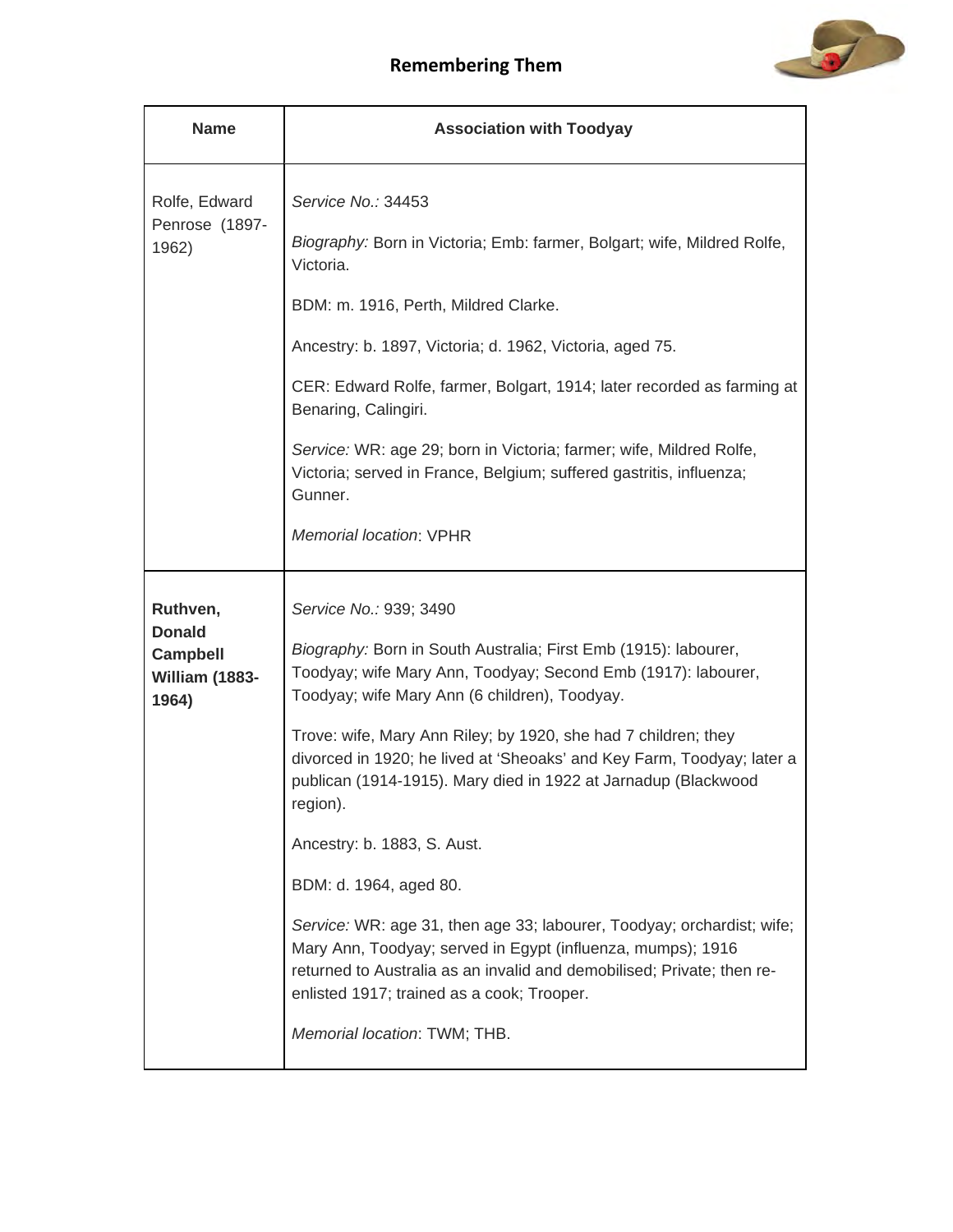

| <b>Name</b>                                       | <b>Association with Toodyay</b>                                                                                                                                                                                                                                                                                                                                                                                                                                                                                                                                                                                                                         |
|---------------------------------------------------|---------------------------------------------------------------------------------------------------------------------------------------------------------------------------------------------------------------------------------------------------------------------------------------------------------------------------------------------------------------------------------------------------------------------------------------------------------------------------------------------------------------------------------------------------------------------------------------------------------------------------------------------------------|
| Ryan, Thomas<br>Francis (1893-<br>1958)           | Service No.: 4291<br>Biography: Born in NSW: Emb: farmer, NSW; mother, Mrs. M. Ryan,<br>North Sydney, NSW.<br>Ancestry: b. 1893, NSW; father James Ryan, mother Margaret Byrne.<br>BDM: d. 1958, Merredin, aged 85.<br>CER: Farm hand, Grantara, Toodyay; Stoney Brook, Wattening, 1925-<br>1956.<br>Trove: TH, 1921: part of parade at opening of Toodyay War Memorial;<br>TH, 1922: elected to Committee, Toodyay RSL.<br>Service: WR: age 22; born in NSW; plasterer; mother, Mrs. M. Ryan.<br>North Sydney, NSW; served in Egypt, France, Belgium; suffered<br>influenza; wounded in action (twice); awarded Military Medal, 14 Oct.<br>1916; Corp. |
| Sanders, James<br>August, Rev.<br>$(1882 - 1943)$ | Service No.: 6586<br>Biography: Born in Victoria; Emb: as James August Sanders;<br>Methodist minister, Dangin, WA; father, J. Sanders, Victoria.<br>Ancestry: b. 1882, as August James Sanders, Victoria; father, John<br>Sanders, mother, Rhoda Willis.<br>Trove: TH, 1913: came to Toodyay from Menzies; TH, Sept. 1918:<br>Letter from France.<br>CER: clergyman, Toodyay, 1914.<br>Service: WR: age 31; born in Victoria; Methodist minister; father, John<br>Sanders, Victoria; served in France; suffered mumps; A/Corporal,<br>Chaplain.<br>Name: Sometimes August James Sanders.                                                                |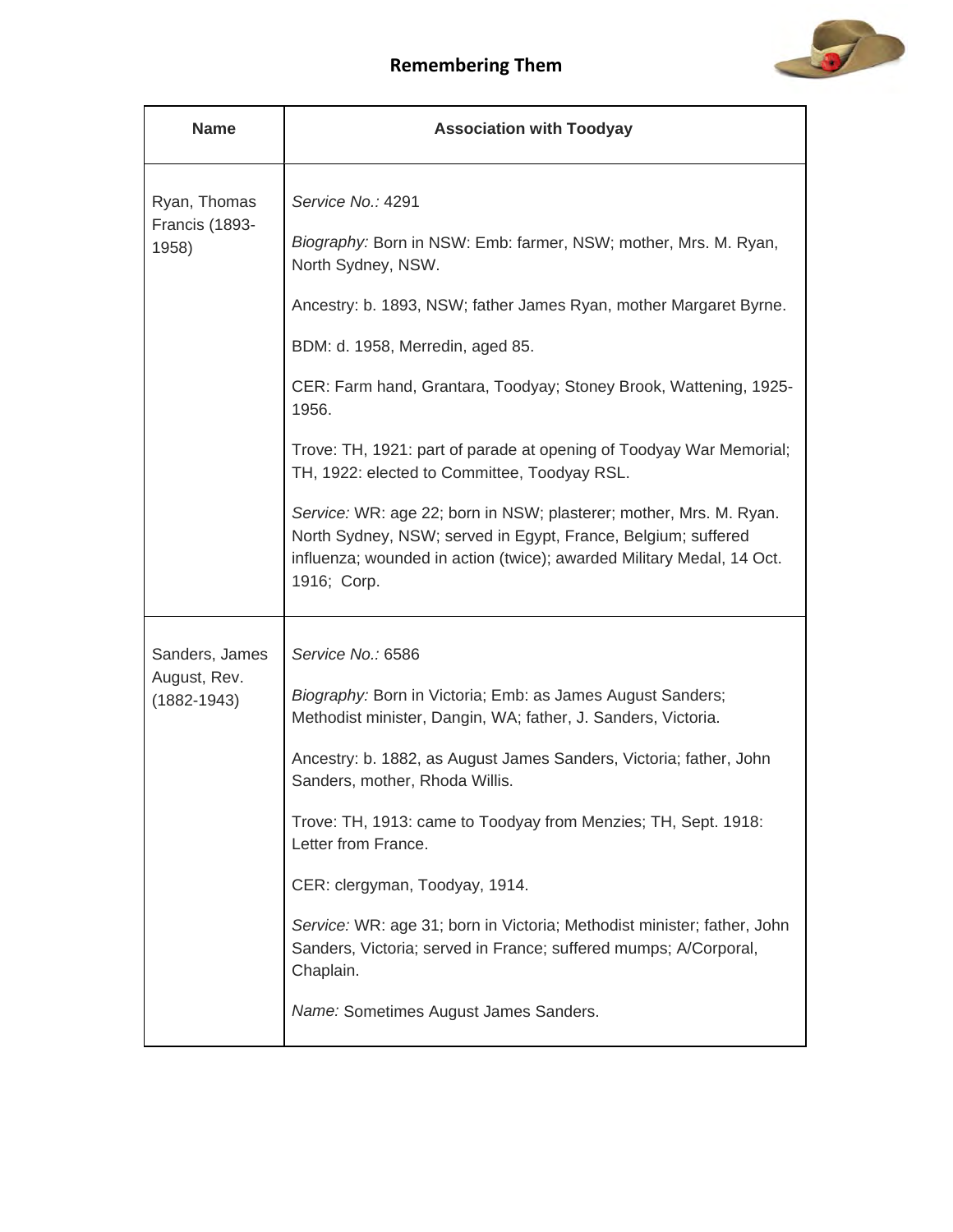

| <b>Name</b>                         | <b>Association with Toodyay</b>                                                                                                                                                                                    |
|-------------------------------------|--------------------------------------------------------------------------------------------------------------------------------------------------------------------------------------------------------------------|
| Scally, Owen                        | Service No.: Not assigned                                                                                                                                                                                          |
| <b>Gerald (1883-</b><br>1960)       | Biography: Born in Toodyay (WR); mother, Winifred Scally, Toodyay.                                                                                                                                                 |
|                                     | BDM: b. 1883, Toodyay (under Howne Scally); father Roger F. Scally,<br>mother Winifred Skeventon; d. 1960, as Owen Gerald Scally, Canning,<br>aged 69; father Roger F. Scally.                                     |
|                                     | Trove: TH, 1916: Obit. of mother Winifred, who had married Roger<br>Scally at Nardie; when she died, son Owen was living in Perth.                                                                                 |
|                                     | Trove: TH, Jan. 1915: Owen had enlisted.                                                                                                                                                                           |
|                                     | Ancestry: b. 1883; mother was Winifred Skivington.                                                                                                                                                                 |
|                                     | Too Cem DB: Buried in Toodyay Public Cemetery; aged 79.                                                                                                                                                            |
|                                     | Service: WR (under Owen Scally): age 29; farmer; mother Winifred<br>Scally, Toodyay; enlisted 1915 but immediately discharged as unfit<br>(VD); did not serve.                                                     |
| Sheridan, James                     | Service No.: 955                                                                                                                                                                                                   |
| Laurence<br>Vincent (1885-<br>1981) | Biography: Born in Glenelg, S. Aust.; Emb: Locomotive driver, Albany;<br>father: James Sheridan, Brompton, S. Aust.                                                                                                |
|                                     | BDM: M. 1913, Toodyay, WA, Burdett Lloyd (born in Toodyay, d. Perth<br>1914).                                                                                                                                      |
|                                     | Ancestry: D. 1981, Merredin, WA; rose memorial, Karrakatta<br>Cemetery, WA.                                                                                                                                        |
|                                     | Trove: Worked for WAGR, Newcastle, Northam etc., (1909-1913) prior<br>to marrying his wife; TH, 1910-1912: Played football and was involved<br>in amateur dramatics in Toodyay.                                    |
|                                     | Service: WR: age 30; born in Glenelg, S. Aust; driver; father James<br>Sheridan., Brompton, S. Aust.; served in France; awarded Military<br>Medal, Oct. 1917; 2 <sup>nd</sup> Corp, 3 <sup>rd</sup> Railway Corps. |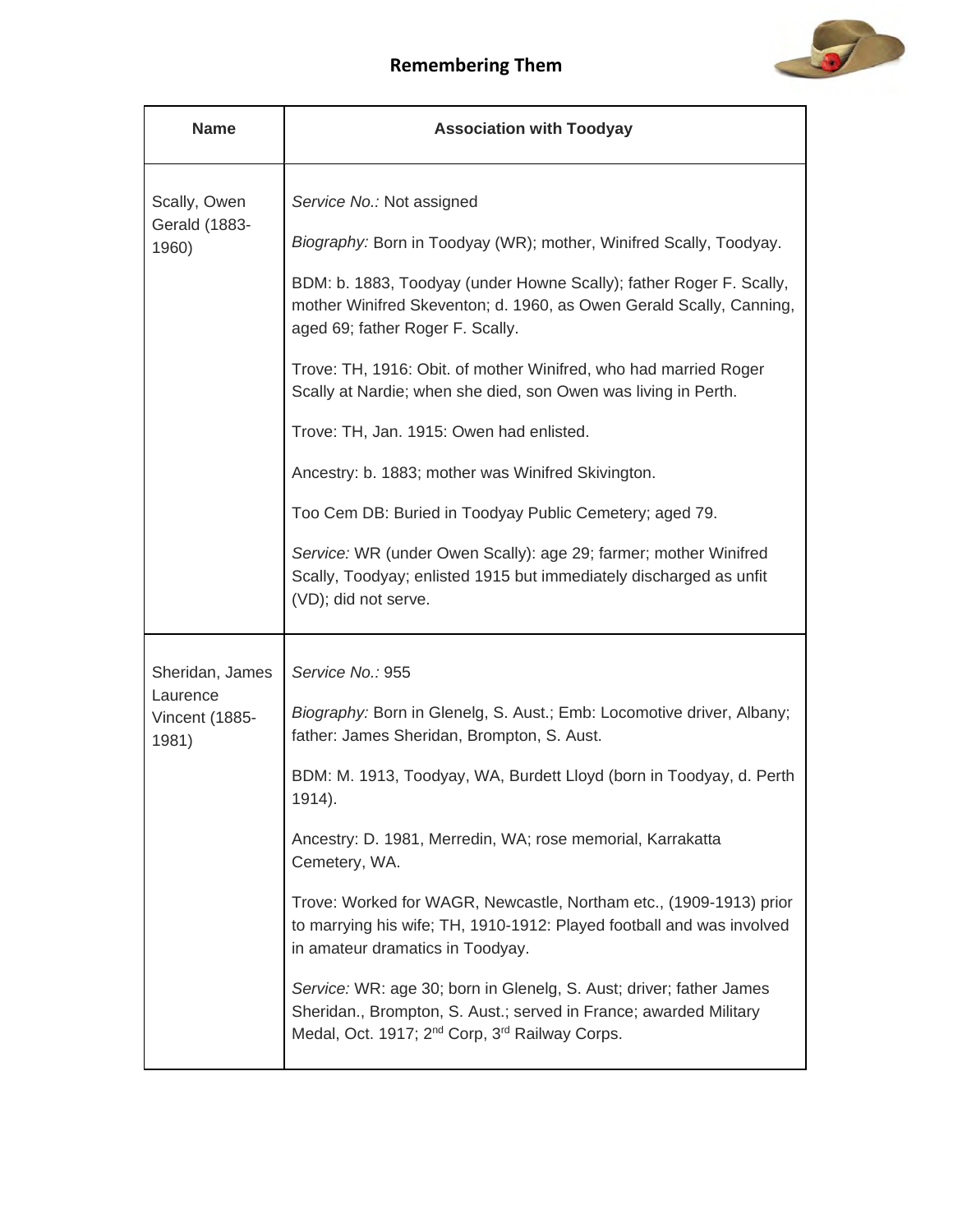

| <b>Name</b>                                               | <b>Association with Toodyay</b>                                                                                                                                                                                                                                                                                                                                                                                                                                                                                                                                                                                                                                                                                                                  |
|-----------------------------------------------------------|--------------------------------------------------------------------------------------------------------------------------------------------------------------------------------------------------------------------------------------------------------------------------------------------------------------------------------------------------------------------------------------------------------------------------------------------------------------------------------------------------------------------------------------------------------------------------------------------------------------------------------------------------------------------------------------------------------------------------------------------------|
| Sinclair,<br><b>Augustus</b><br>William (1883-<br>1915) * | Service No.: 2443<br>Biography: Born in Toodyay; Emb: Labourer; wife Ethel Sinclair;<br>Riverside, Toodyay; bankrupt in 1914; buried in Shell Green Cemetery,<br>Turkey.<br>BDM: b. 1883, Newcastle; father William Robert Sinclair, mother Jane<br>McCluney.<br>BDM: Widow Ethel Sinclair m. William McDougall, Toodyay, reg.<br>Northam, 1922.<br>Service: WR: age 32; born in Toodyay; wife Ethel Sinclair (nee<br>Demasson) (3 children), Riverside, Toodyay; KIA Gallipoli, 6 Aug.<br>1915; Private.<br>Name: Known as Gus.<br>Listed in online Fighting Sons (with photo), p. 253.<br>Photo link:<br>http://discoveringanzacs.naa.gov.au/browse/person/317708<br>Photo link:<br>https://rslvirtualwarmemorial.org.au/explore/people/260270 |
|                                                           | Memorial location: TWM; THB; TP                                                                                                                                                                                                                                                                                                                                                                                                                                                                                                                                                                                                                                                                                                                  |
| <b>Sinclair, Cecil</b><br>Hillary (1890-<br>1917) *       | Service No.: 829<br>Biography: Born in Toodyay; Emb: Cecil Henry Sinclair; farmer;<br>mother, Mrs Feavy Sinclair, Toodyay;<br>BDM: b. 1890; Cecil Hilary Sinclair; father George Alexander Sinclair,<br>mother Christina Ferguson.<br>Service: WR: as Cecil Helry Sinclair, but amended to Cecil Hillary<br>Sinclair; age 24; farmer, born in Toodyay; mother Feavy Sinclair;<br>served Egypt, Sinai Peninsula; suffered appendicitis; KIA Rafa, Sinai                                                                                                                                                                                                                                                                                           |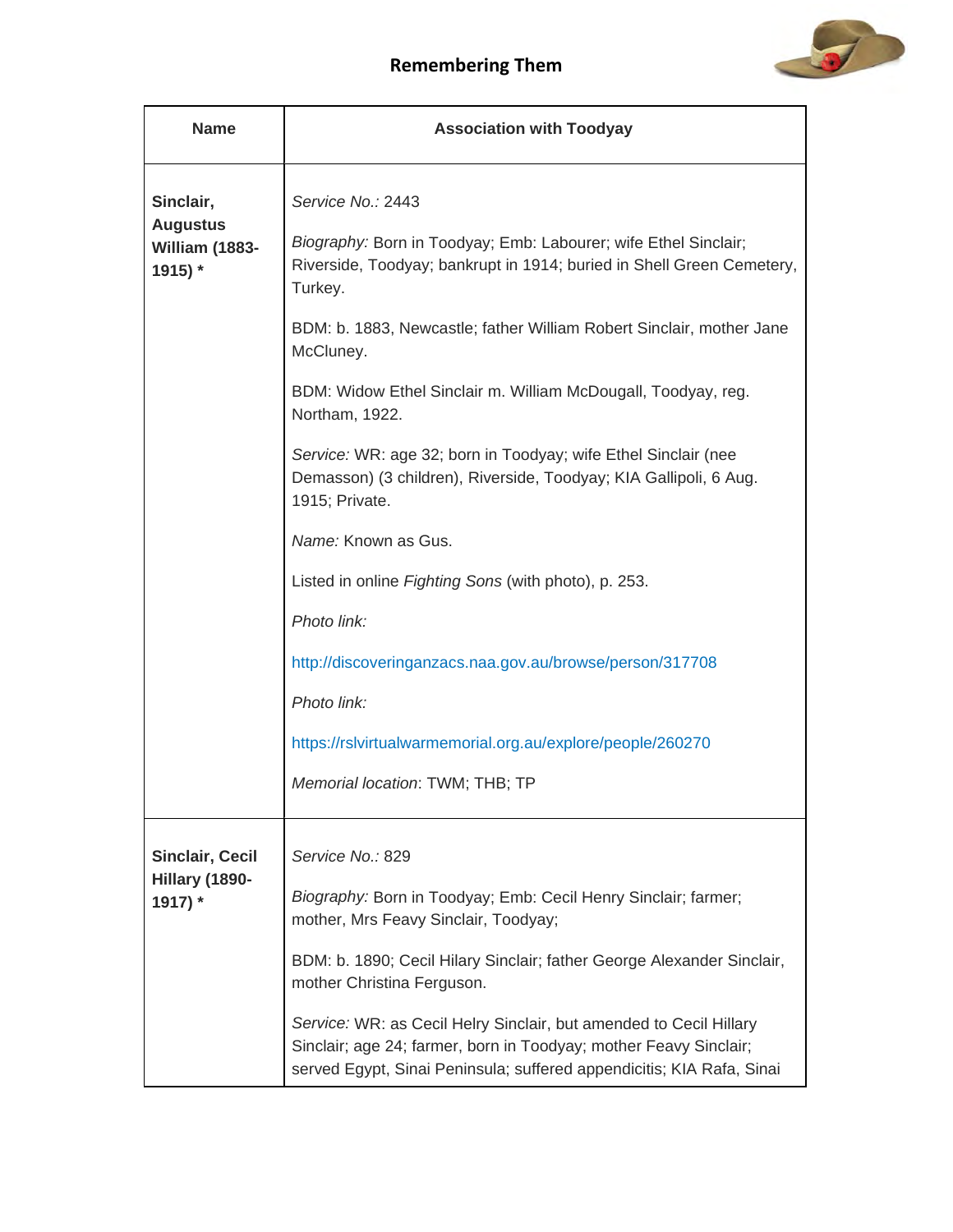

| <b>Name</b>                                               | <b>Association with Toodyay</b>                                                                                                                                                                                                                                                                              |
|-----------------------------------------------------------|--------------------------------------------------------------------------------------------------------------------------------------------------------------------------------------------------------------------------------------------------------------------------------------------------------------|
|                                                           | Peninsula, 9 Jan. 1917; mother in letter refers to him as Cecil Hillary<br>Sinclair; Trooper.                                                                                                                                                                                                                |
|                                                           | Name: Various: Cecil Henry, Cecil Hilary, Cecil Helry, Cecil Helery.                                                                                                                                                                                                                                         |
|                                                           | Photo link: http://discoveringanzacs.naa.gov.au/browse/person/317712                                                                                                                                                                                                                                         |
|                                                           | Listed in online Fighting Sons (with photo), p. 252.                                                                                                                                                                                                                                                         |
|                                                           | Memorial location: TWM; THB                                                                                                                                                                                                                                                                                  |
| <b>Sinclair, Cedric</b>                                   | Service No.: 7405                                                                                                                                                                                                                                                                                            |
| <b>Alexander</b><br>$(1899 - 1957)$                       | Biography: Born in Toodyay; Emb: grocer's assistant, Toodyay; father,<br>G. Sinclair, Toodyay;                                                                                                                                                                                                               |
|                                                           | BDM: b. 1899, Newcastle: father George Alexander David Sinclair,<br>mother Christina Ferguson; d. 1957, Perth, aged 58.                                                                                                                                                                                      |
|                                                           | Service: WR: age 18; born in Toodyay; grocer's assistant, Toodyay;<br>father, George Sinclair, Toodyay; served in Egypt, France; suffered<br>influenza, pneumonia, trench fever; Driver, Private.                                                                                                            |
|                                                           | Listed in online Fighting Sons (with photo), p. 252.                                                                                                                                                                                                                                                         |
|                                                           | Memorial location: TWM; THB                                                                                                                                                                                                                                                                                  |
| <b>Sinclair, Hubert</b><br><b>James (1893-</b><br>1918) * | Service No.: 4228                                                                                                                                                                                                                                                                                            |
|                                                           | Biography: Born in Toodyay; Emb: Listed under Herbert James<br>Sinclair; labourer, Lion Mill; mother, Mrs. Louisa Sinclair, Lion Mill.                                                                                                                                                                       |
|                                                           | BDM: b. 1893, Toodyay, under Herbert James Sinclair; father James<br>William Sinclair; mother Louisa Glover;                                                                                                                                                                                                 |
|                                                           | Service: WR: age 22; under Hubert James Sinclair, but sometimes<br>listed as Herbert James Sinclair; mother, Mrs. Louisa Sinclair, Lion<br>Mill, later Leederville (father deceased); served in Egypt, Belgium,<br>France; suffered influenza and heart problems 1917; KIA France, 10<br>June 1918; Private. |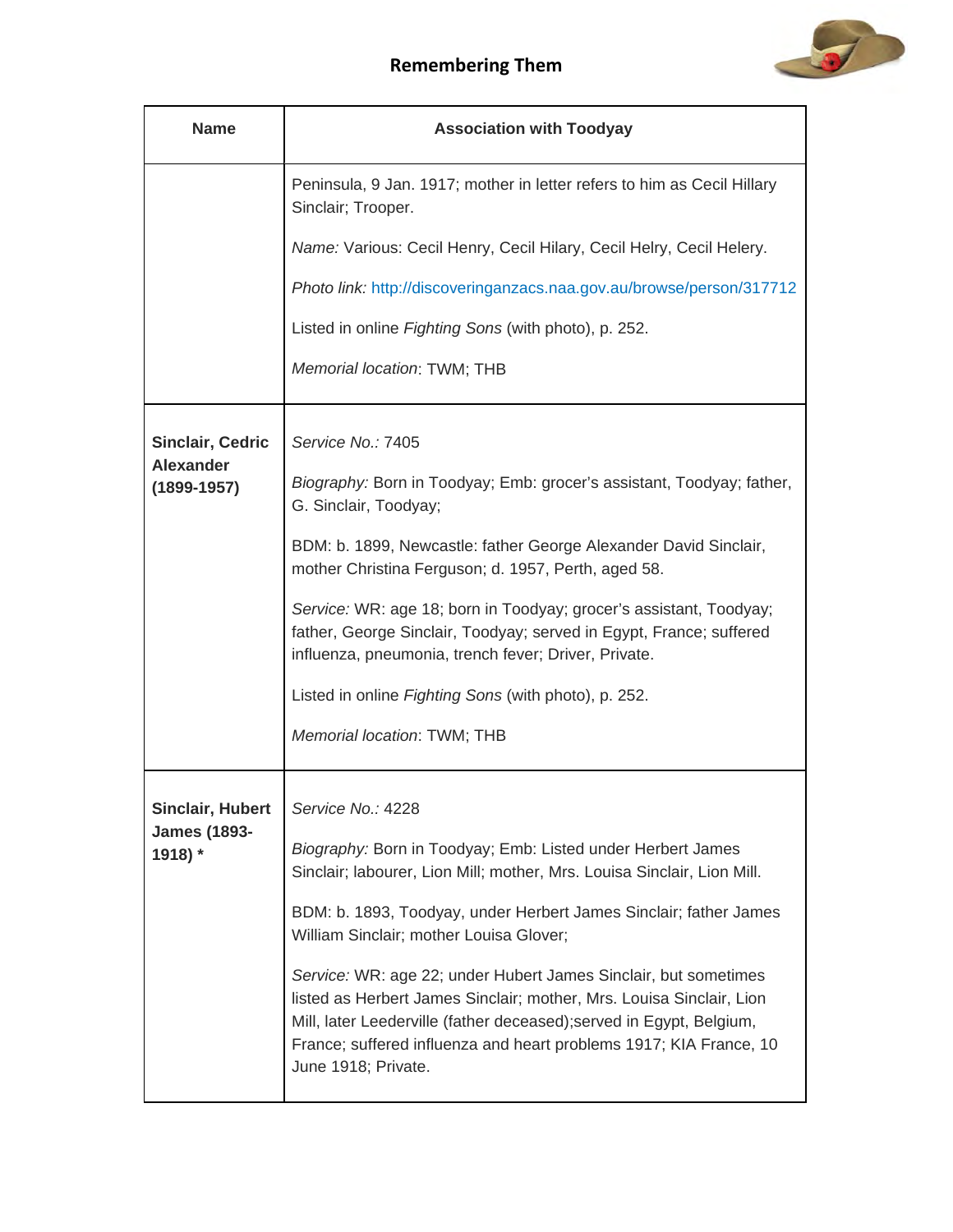

| <b>Name</b>                               | <b>Association with Toodyay</b>                                                                                                                                                                                      |
|-------------------------------------------|----------------------------------------------------------------------------------------------------------------------------------------------------------------------------------------------------------------------|
|                                           | Name: Also known as Herbert James Sinclair.                                                                                                                                                                          |
|                                           | Photo link:                                                                                                                                                                                                          |
|                                           | http://discoveringanzacs.naa.gov.au/browse/person/317964                                                                                                                                                             |
|                                           | <b>Memorial location: TP</b>                                                                                                                                                                                         |
| Sinclair, John                            | Service No.: 3043                                                                                                                                                                                                    |
| <b>Aubrey James</b><br>$(1885 - 1938)$    | Biography: Born in Toodyay; Emb: farmer, Toodyay; father W.R.<br>Sinclair, Toodyay;                                                                                                                                  |
|                                           | BDM: b. 1885, Toodyay; father William Robert Sinclair, mother, Jane<br>McCluney; married Olive Leeder; d. 1938, Perth, aged 53.                                                                                      |
|                                           | Service: WR: as John Aubery James Sinclair, sometimes Aubrey; age<br>29; father W.R. Sinclair, Toodyay; served Egypt, France; Sgt. (Q.S.M.)                                                                          |
|                                           | Name: Sometimes John Aubery James Sinclair.                                                                                                                                                                          |
|                                           | Memorial location: TWM; THB                                                                                                                                                                                          |
| Sinclair, Lewis<br>Mervyn (1879-<br>1942) | Service No.: 851                                                                                                                                                                                                     |
|                                           | Biography: Born in Toodyay; Emb: stationmaster, East Guildford; wife,<br>Mrs. Daisy Sinclair, Coolup.                                                                                                                |
|                                           | BDM: b. 1879, Newcastle; father, John, mother, Isabella Betts; m.<br>1905, Southern Cross, Daisy James; d. 1942, Perth.                                                                                              |
|                                           | Ancestry: d. 1942, Victoria Park, WA, aged 62.                                                                                                                                                                       |
|                                           | Service: WR: as Leslie Mervyn Sinclair; age 35; born in Toodyay;<br>stationmaster, East Guildford; wife, Daisy Sinclair, East Guildford, WA,<br>then Coolup; served in France; C.S.M. Col. Sgt. Maj. (Railway Corps) |
|                                           | Name: WR: transcribed as Leslie Mervyn Sinclair.                                                                                                                                                                     |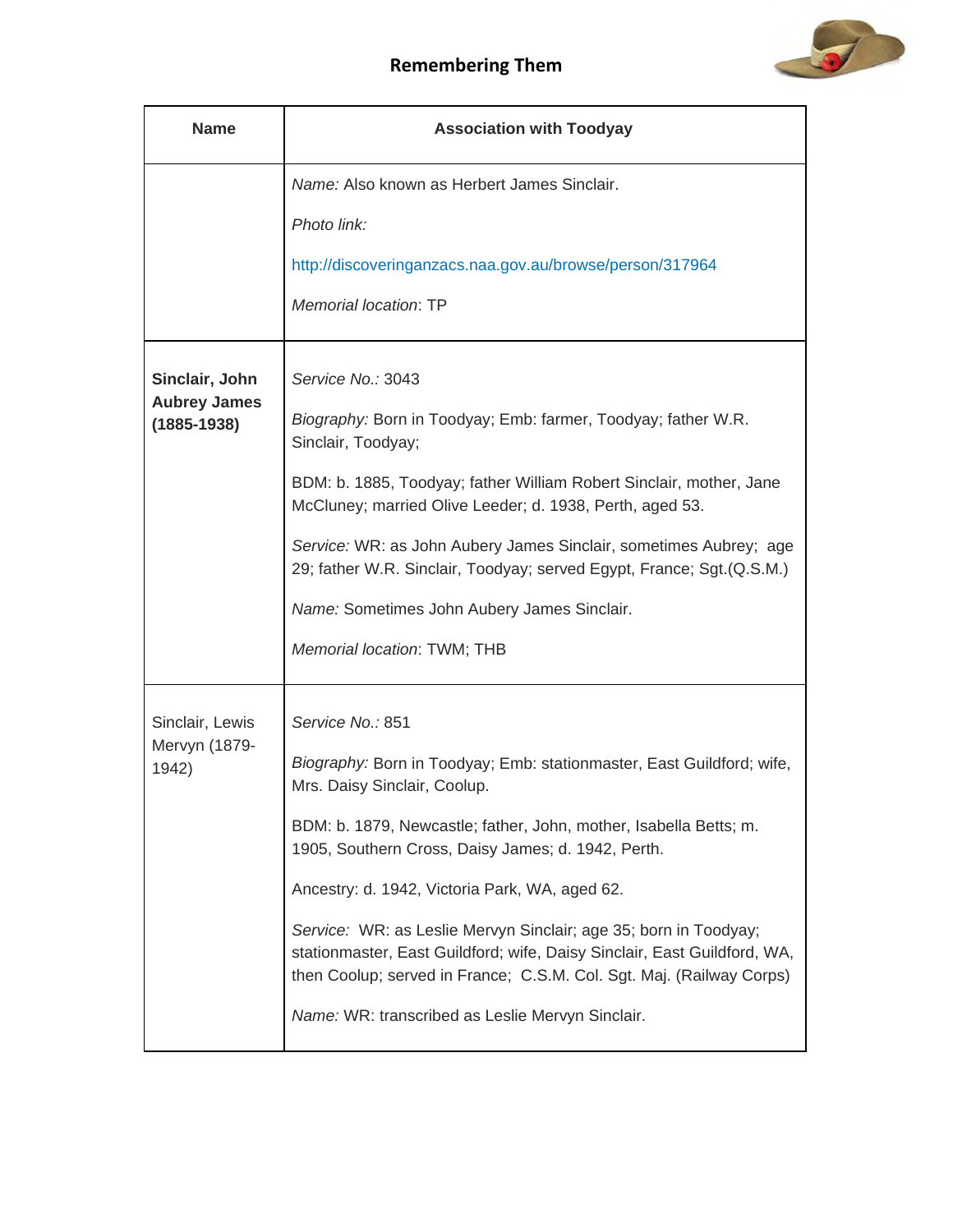

| <b>Name</b>                                    | <b>Association with Toodyay</b>                                                                                                                                                                                                                                                                                                              |
|------------------------------------------------|----------------------------------------------------------------------------------------------------------------------------------------------------------------------------------------------------------------------------------------------------------------------------------------------------------------------------------------------|
| Smith, Abraham<br><b>James (1894-</b><br>1982) | Service No.: 4066                                                                                                                                                                                                                                                                                                                            |
|                                                | Biography: Born in Bellevue, WA; Emb: school teacher, Toodyay;<br>father, Alfred Chas. Smith, Toodyay; one of three brothers serving.                                                                                                                                                                                                        |
|                                                | BDM:b. 1894, Swan; father Alfred Charles Smith, mother Amelia May;<br>d. 1982, Gosnells, aged 97.                                                                                                                                                                                                                                            |
|                                                | CER: Parents lived in Toodyay; father, 1908-1919; mother Amelia,<br>1910-1935.                                                                                                                                                                                                                                                               |
|                                                | CER: schoolteacher, living at "Clayton", Toodyay, 1921.                                                                                                                                                                                                                                                                                      |
|                                                | Ancestry: m. 1924, North Perth, Hilda Beckwith; photos in uniform.                                                                                                                                                                                                                                                                           |
|                                                | Trove: TH, 1917: Wrote a letter from France to his sister, mentioning<br>Clarrie Greedy, Gordon Anderson and Percy Donegan; TH, 1918:<br>Letter he wrote to the late Percy Hasell's mother about Percy's death<br>(1917); TH, 1919: Father Alfred died 1919; he lived at "Clayton", North<br>Toodyay; TH, 1919: Attended WH (Sgt. J. Smith). |
|                                                | Service: WR: age 21; born in Bellevue, WA; school teacher; father<br>Alfred Charles Smith, Toodyay; served in France; wounded in action,<br>France; sick (trench feet); Sgt.                                                                                                                                                                 |
|                                                | Name: Known as James and Jim.                                                                                                                                                                                                                                                                                                                |
|                                                | Photo link:                                                                                                                                                                                                                                                                                                                                  |
|                                                | http://discoveringanzacs.naa.gov.au/browse/person/12                                                                                                                                                                                                                                                                                         |
|                                                | Memorial location: TWM; THB                                                                                                                                                                                                                                                                                                                  |
| Smith, Harry<br>Joseph (b.1891)                | Service No.: 2399                                                                                                                                                                                                                                                                                                                            |
|                                                | Biography: Born in Victoria: Emb: labourer, Perth, WA; mother [actually<br>wife], Mrs. Eva Smith, c/o Mrs David Leeder, Toodyay, WA.                                                                                                                                                                                                         |
|                                                | BDM: m. 1916, Boulder, WA, Eva Kingston [Eva Smith (d. 1936, Perth)<br>was sister to May Leeder (nee Kingston), wife of David Leeder].                                                                                                                                                                                                       |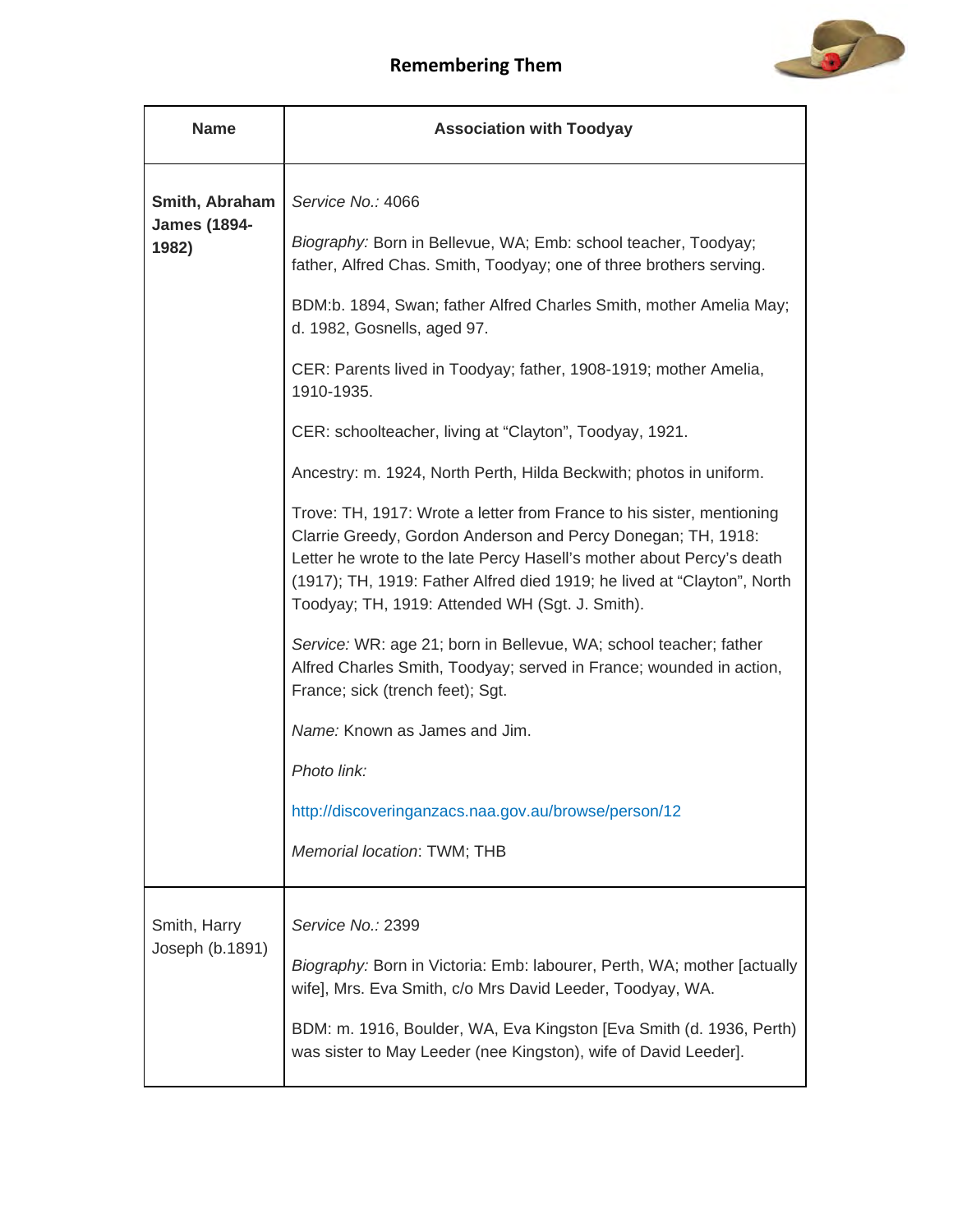

| <b>Name</b>                                        | <b>Association with Toodyay</b>                                                                                                                                                                                                                                                                                                                                                                                                                                                                                                                                                                                                                                                                                                                                                                   |
|----------------------------------------------------|---------------------------------------------------------------------------------------------------------------------------------------------------------------------------------------------------------------------------------------------------------------------------------------------------------------------------------------------------------------------------------------------------------------------------------------------------------------------------------------------------------------------------------------------------------------------------------------------------------------------------------------------------------------------------------------------------------------------------------------------------------------------------------------------------|
|                                                    | Service: WR:age 25; born in Victoria; labourer; father, Harry Smith,<br>AIF, then stepmother, Mary Smith, WA, then Eva Smith, c/o Mrs David<br>Leeder, Toodyay, WA; served in France; court-martial; returned to<br>Aust. 23 Sept. 1918 (epilepsy); Private.                                                                                                                                                                                                                                                                                                                                                                                                                                                                                                                                      |
| Smith, John<br><b>Alexander</b><br>$(1896 - 1985)$ | Service No.: 36163<br>Biography: Born in Toodyay; Emb: blacksmith, Toodyay; father, Alfred<br>Charles Smith, Toodyay; one of three brothers serving.<br>BDM: b. 1896, Helena; father Alfred Charles Smith, mother Amelia<br>May;<br>Ancestry: b. 1896, Helena Valley (Clayton Farm); m. 1924, Kathleen<br>(Kit) Ewels; photo with brothers.<br>CER: Parents lived in Toodyay; father, 1908-1919; mother Amelia,<br>1910-1935.<br>CER: farmer, "Clayton", Toodyay, 1921.<br>Trove: TH, 1919: Father Alfred died 1919; he lived at "Clayton", North<br>Toodyay; TH, 1919: Attended WH (Gunner Johnny Smith).<br>Service: WR:age 22; born in Toodyay [sic]; blacksmith; father, Alfred<br>Charles Smith, Toodyay; served in France; Gunner.<br>Name: Known as Johnny.<br>Memorial location: TWM; THB |
| Smith, Walter<br>$(1883 - 1968)$                   | Service No.: 6337<br>Biography: Born in South Australia; Emb: labourer, Toodyay, WA; wife,<br>Mrs. D.M. Smith, Cottesloe, WA.<br>BDM: m. 1916, Perth, Dorothy May Thomas (b. 1902, Newcastle).<br>Ancestry: b. 1883, S. Aust.; father John Brodie Smith, S. Aust.                                                                                                                                                                                                                                                                                                                                                                                                                                                                                                                                 |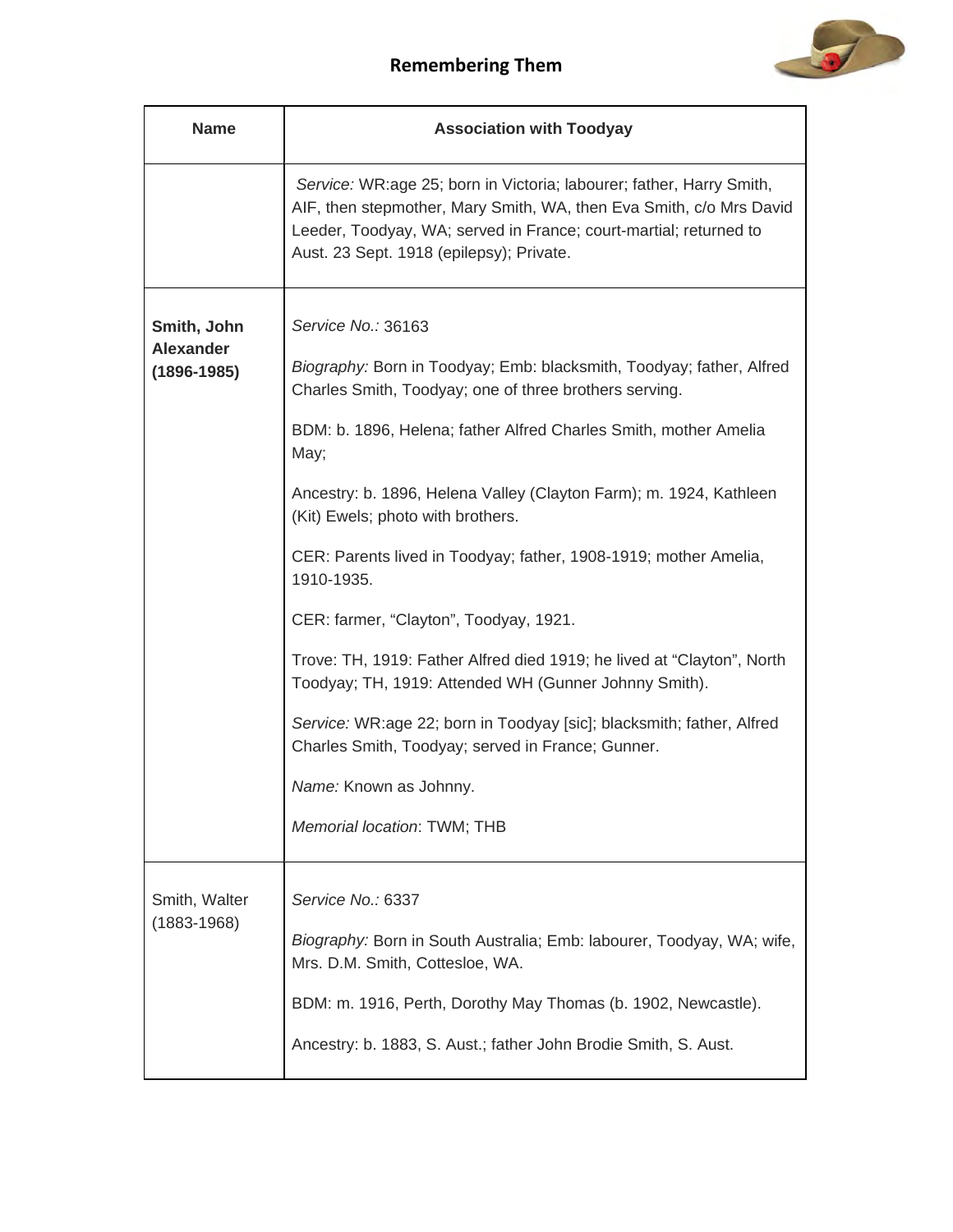

| <b>Name</b>                   | <b>Association with Toodyay</b>                                                                                                                                                                                                     |
|-------------------------------|-------------------------------------------------------------------------------------------------------------------------------------------------------------------------------------------------------------------------------------|
|                               | Trove: TH, Jan. 1919: POW Private W. Smith had been repatriated to<br>England.                                                                                                                                                      |
|                               | Service: WR:age 33; born in South Australia; labourer, Toodyay, WA;<br>father, John Brodie Smith, S. Aust; then wife, Mrs. D.M. Smith,<br>Cottesloe, WA; served in France; POW, Germany, 1917-1918;<br>suffered influenza; Private. |
| Smith, William                | Service No.: 2715                                                                                                                                                                                                                   |
| <b>Alfred (1898-</b><br>1972) | Biography: Born in Guildford; Emb: acting fireman, Clayton, Toodyay;<br>father Alfred Smith, Clayton,                                                                                                                               |
|                               | Toodyay; one of three brothers serving.                                                                                                                                                                                             |
|                               | Trove: TH, 1919: attended WH (W. Smith).                                                                                                                                                                                            |
|                               | Ancestry: m. 1920, Esther Tomlinson; d. 1972, Fremantle [Shoalwater<br>Bay], WA, aged 74; photo with brothers.                                                                                                                      |
|                               | Service: WR: age 19 (b. 1898); born in Guildford; acting fireman<br>(cleaner); father Alfred Smith, Clayton, Toodyay; served in France;<br>suffered influenza; Private (Railway Corps).                                             |
|                               | Name: Known as Bill.                                                                                                                                                                                                                |
|                               | Listed in The Men Behind the Names (R. Stevens' Northam WW1<br>book), p. 305.                                                                                                                                                       |
|                               | Memorial location: TWM; THB                                                                                                                                                                                                         |
| <b>Snook, Nelson</b>          | Service No.: 21533                                                                                                                                                                                                                  |
| <b>Cecil (1884-</b><br>1957)  | Biography: Born in England; Emb: bank clerk, Toodyay; mother Mrs<br>Gracia [sic] Snook, Caversham, Meckering;                                                                                                                       |
|                               | BDM: m. 1920, Ethel Snook [b. England], [reg.] Northam.                                                                                                                                                                             |
|                               | CER: Bank officer, North Toodyay, 1916-1917.                                                                                                                                                                                        |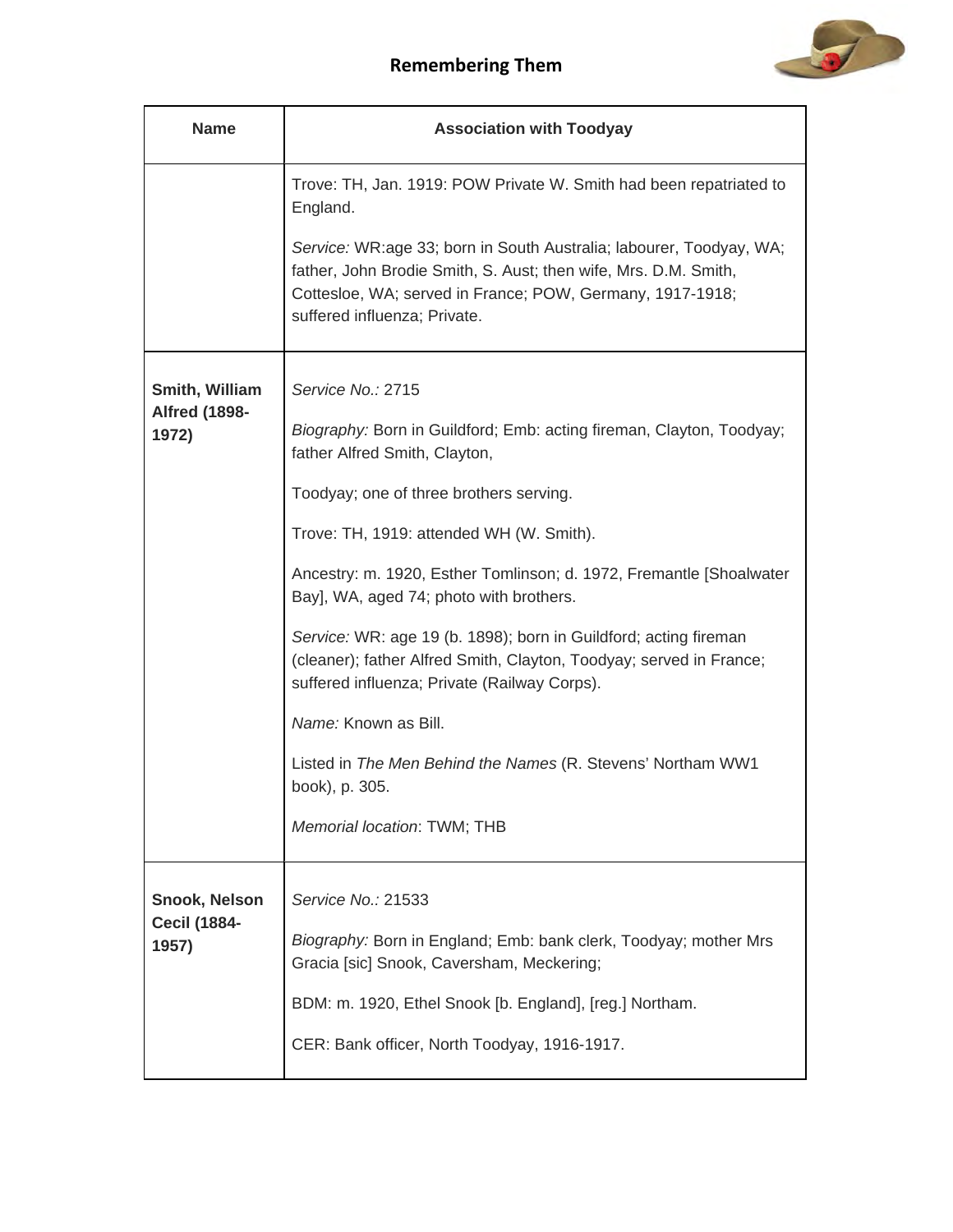

| <b>Name</b>                        | <b>Association with Toodyay</b>                                                                                                                                                                                                   |
|------------------------------------|-----------------------------------------------------------------------------------------------------------------------------------------------------------------------------------------------------------------------------------|
|                                    | Ancestry: b. 1884, England; father Joe Snook, mother Grecian Ruby<br>Combley; d. 1957, Perth [Dalkeith], age 72.                                                                                                                  |
|                                    | Trove: Western Mail, 1920: Cecil Snook, W.A. Bank, late Signaller,<br>AIF, married Ethel Snook in Meckering.                                                                                                                      |
|                                    | Service: WR: age 31; born in England; bank clerk, W.A. Bank,<br>Toodyay; wife [sic], Mrs Gracia Snook, Caversham, Meckering; served<br>in France; Sapper (signaller).                                                             |
|                                    | Name: Known as Cecil.                                                                                                                                                                                                             |
|                                    | Memorial location: TWM; THB                                                                                                                                                                                                       |
| Somers,<br>Ewart (b. 1898)         | Service No.: 56411                                                                                                                                                                                                                |
|                                    | Biography: Born in Toodyay; Emb: engineering student, Toodyay;<br>father, J. Somers, Toodyay;                                                                                                                                     |
|                                    | BDM: b. 1898, Newcastle; father, Jonathan Somers, mother Catherine<br>Drummond Thomas;                                                                                                                                            |
|                                    | Trove: TH, 1918: "Another son of Mr. and Mrs. Somers, Ewart, who<br>has passed for the Aviation Corps, goes into camp next Monday."; TH,<br>1919: attended Toodyay WH; Daily news, 1925: moved to NZ, just<br>after his marriage. |
|                                    | Web: 1926-1941, assistant city engineer, Christchurch, NZ, then City<br>Engineer, 1941; still in NZ in 1960s?                                                                                                                     |
|                                    | Service: WR: age 20; born in Toodyay; engineering student, Toodyay;<br>father, Jonathan Somers, Toodyay; served in France; Private.                                                                                               |
|                                    | Memorial location: TWM; THB                                                                                                                                                                                                       |
| Somers,<br>Kenneth (1895-<br>1939) | Service No.: 2619                                                                                                                                                                                                                 |
|                                    | Biography: Born in Toodyay; Emb: motor mechanic, Toodyay; father,<br>Jonathan Somers, Toodyay;                                                                                                                                    |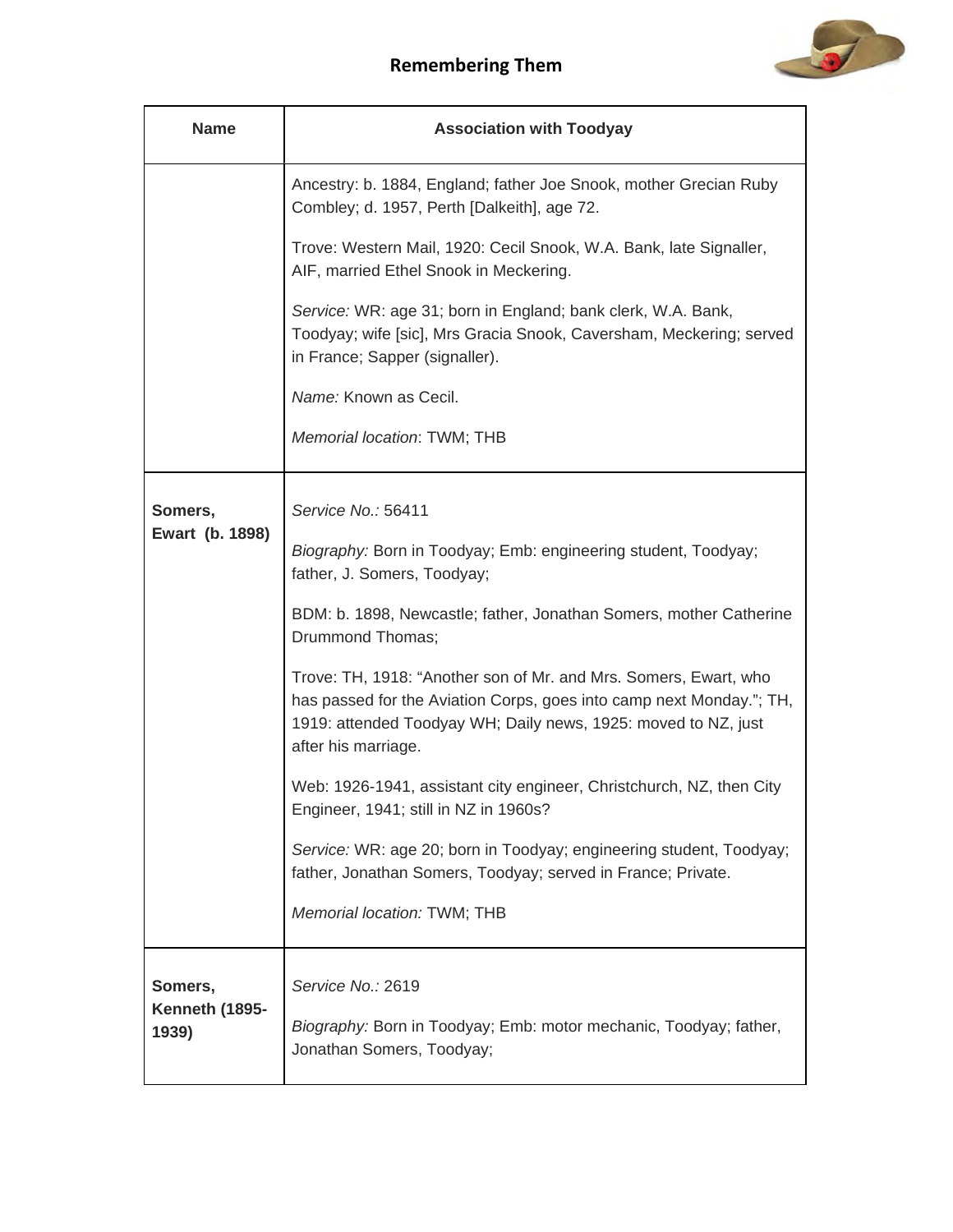

| <b>Name</b>                            | <b>Association with Toodyay</b>                                                                                                                                           |
|----------------------------------------|---------------------------------------------------------------------------------------------------------------------------------------------------------------------------|
|                                        | BDM: b. 1895, Toodyay; father, Jonathan Somers, mother Catherine<br>Drummond Thomas; d. 1939, [Toodyay], reg. Northam.                                                    |
|                                        | Too Cem DB: Buried in Toodyay Public Cemetery; aged 44.                                                                                                                   |
|                                        | Service: WR: age 21; born in Toodyay; motor mechanic, Toodyay;<br>father, Jonathan Somers, Toodyay; served in France; wounded in<br>action (twice); A/Corp, then Private. |
|                                        | Photo link:                                                                                                                                                               |
|                                        | http://discoveringanzacs.naa.gov.au/browse/person/321721                                                                                                                  |
|                                        | Photo link: Possibly: https://www.awm.gov.au/collection/P08526.001                                                                                                        |
|                                        | Memorial location: TWM; THB                                                                                                                                               |
|                                        |                                                                                                                                                                           |
| Spencer, Richard<br>Guy (1892-1946)    | Service No.: 6583                                                                                                                                                         |
|                                        | Biography: Born In Newcastle, WA; Emb: farmer, Kojonup, WA; father:<br>R.L. Spencer., Kojonup, WA.                                                                        |
|                                        | BDM: B. 1892, Toodyay, WA; father: Richard Lewis or Louis Spencer;<br>mother: Isabella Cook (b. 1854, Toodyay).                                                           |
|                                        | Trove: WA, 1946: Died in hospital in Adelaide, SA, 1946.                                                                                                                  |
|                                        | Ancestry: His sister was born in Toodyay as well.                                                                                                                         |
|                                        | Service: WR: age 21; born in Newcastle, WA; farmer; father Richard<br>Lewis Spencer, Kojonup; served in France; wounded (gassed) in<br>France; Private.                   |
|                                        | Photo link:                                                                                                                                                               |
|                                        | http://discoveringanzacs.naa.gov.au/browse/person/320012                                                                                                                  |
|                                        | Name: Known as Guy.                                                                                                                                                       |
| <b>Stamp, Frank</b><br>$(1897-1917)$ * | Biography: Born in England; Merchant seaman.                                                                                                                              |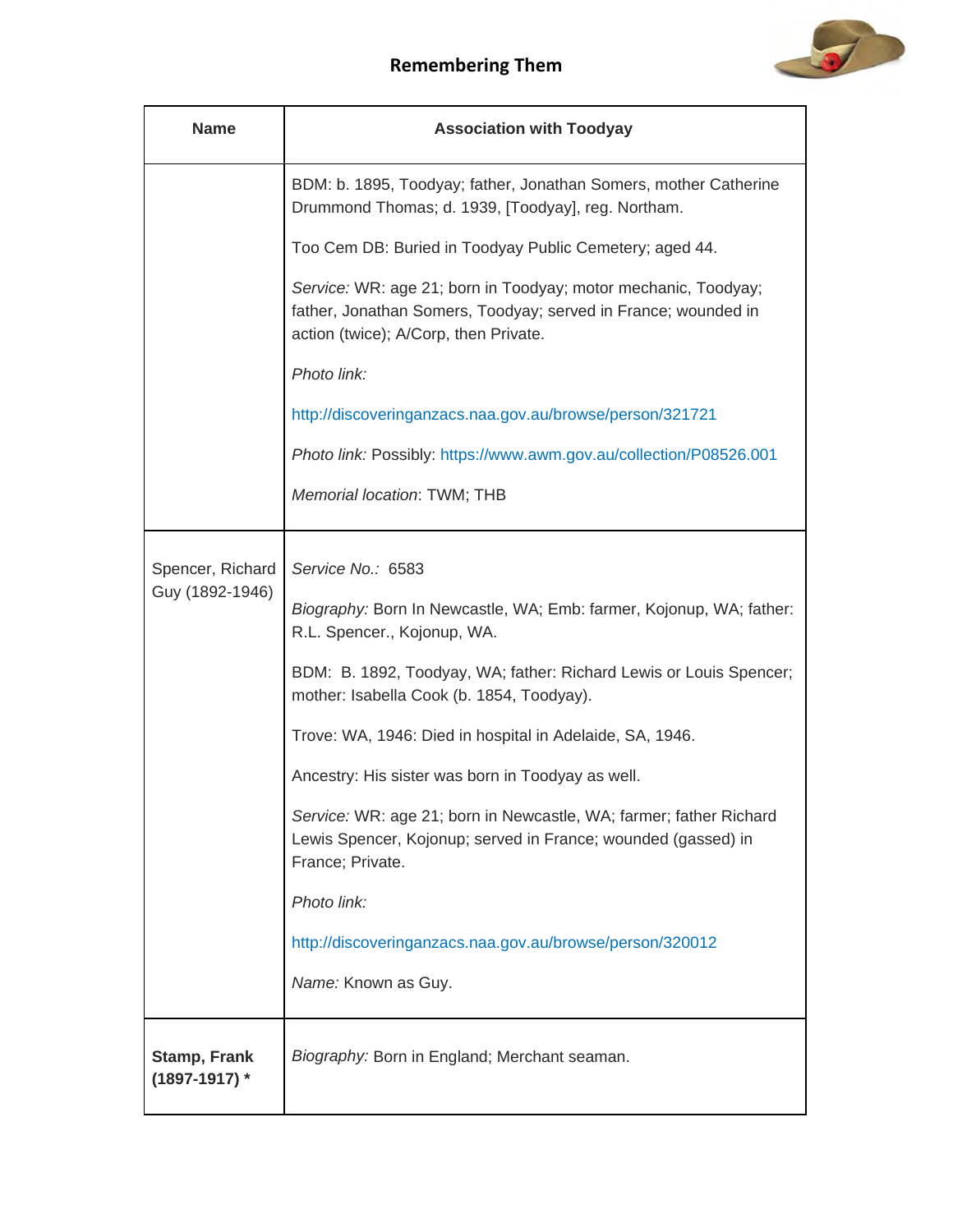

| <b>Name</b>              | <b>Association with Toodyay</b>                                                                                                                                                                                                                                                                            |
|--------------------------|------------------------------------------------------------------------------------------------------------------------------------------------------------------------------------------------------------------------------------------------------------------------------------------------------------|
|                          | Ancestry:b. 1897, England; parents Thomas and Lily Stamp, had<br>emigrated to WA in 1913; Thomas (bootmaker), Lily and brother Reg<br>were living in Toodyay in 1916; parents lived in Toodyay until at least<br>1935.                                                                                     |
|                          | Trove: TH, 1918: parents in Toodyay learnt of Frank's death; TH,<br>1924: Brother Reg's obit. stated Frank was a fireman on his ship when<br>sunk it was sunk in 1917.                                                                                                                                     |
|                          | Service: No WR.                                                                                                                                                                                                                                                                                            |
|                          | Ancestry: "Torpedoed ship Marie Elsie. On June the 10 1917, Marie<br>Elsie, on a voyage from Penarth, Wales, to Archangelsk, Russia, with<br>a cargo of coal, was sunk by the German submarine U-28 (George<br>Schmidt), 125 miles North West from Cape Teriberski. 3 persons lost."                       |
|                          | RSL Plaque: Served in the Merchant Navy; KIA, submarine attack, 10<br>June 1917.                                                                                                                                                                                                                           |
|                          | Memorial location: TWM; THB; TP                                                                                                                                                                                                                                                                            |
| Stamp,                   | Service No.: 1539                                                                                                                                                                                                                                                                                          |
| Reginald (1894-<br>1924) | Biography: Born in England; Emb: bootmaker; father, Thomas Stamp,<br>Toodyay.                                                                                                                                                                                                                              |
|                          | Ancestry:b. 1894, England; parents Thomas (bootmaker) and Lily<br>Stamp, had emigrated to WA in 1913; Thomas, Lily and Reg were<br>living in Toodyay in 1916; parents lived in Toodyay until at least 1935.                                                                                                |
|                          | WR: d. 1924, in NSW, leaving widow and 2 children.                                                                                                                                                                                                                                                         |
|                          | Trove: TH, Sept. 1924: Obituary for Reginald Stamp, died after an<br>operation in NSW, aged 33; wounded in France.                                                                                                                                                                                         |
|                          | Service: WR: age 21; bootmaker; born in Northampton, England;<br>father, Thomas Stamp, Toodyay, then mother Mrs. E.L. Stamp, Kent,<br>England, 1915, then wife Mrs. L.M. Stamp, UK; married Miss L.M.<br>West, Kent, UK, 1917; served in Gallipoli, Egypt, France, Belgium;<br>suffered jaundice; Private. |
|                          | Memorial location: TWM; THB                                                                                                                                                                                                                                                                                |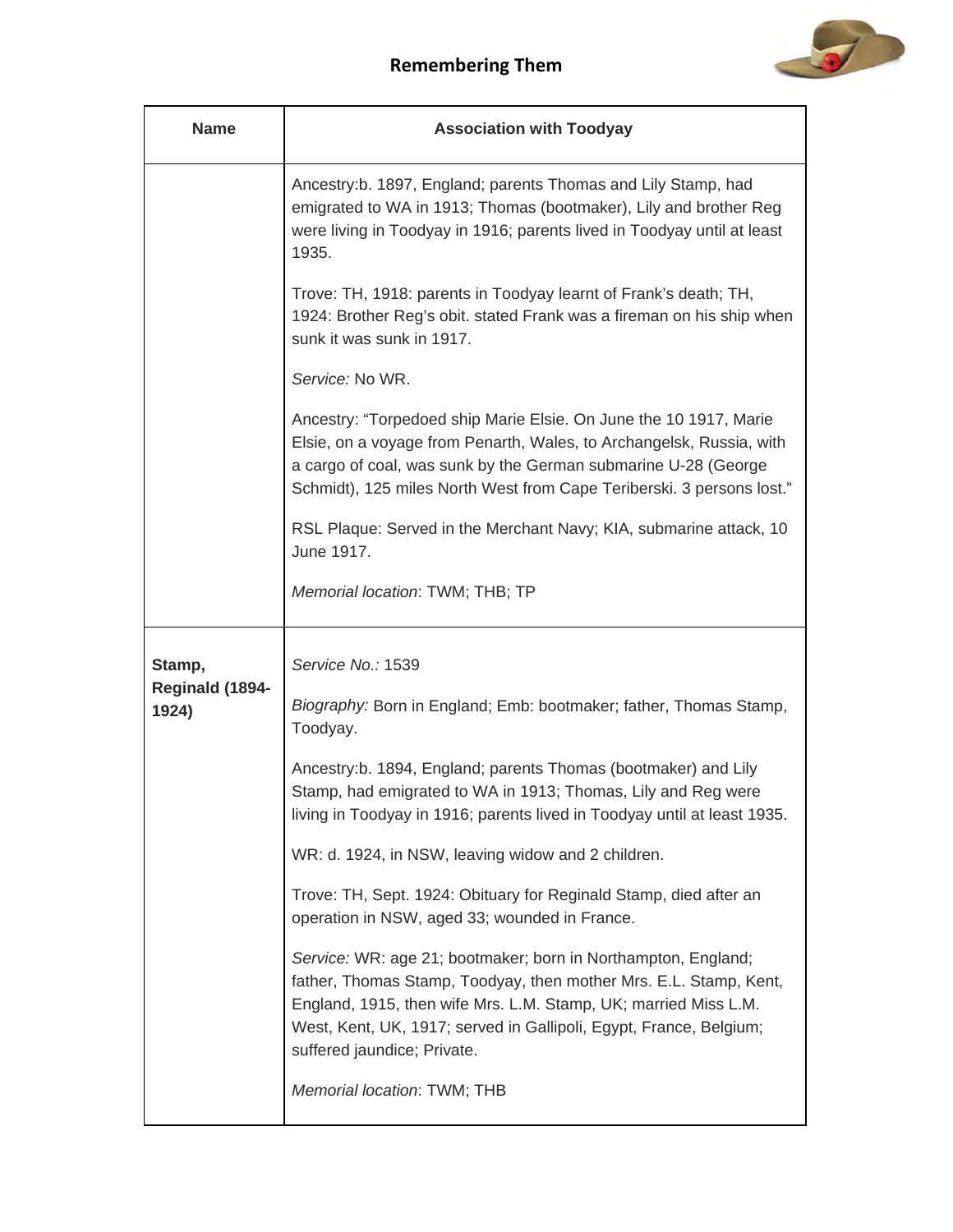

| <b>Name</b>                                            | <b>Association with Toodyay</b>                                                                                                                                                                                                                                             |
|--------------------------------------------------------|-----------------------------------------------------------------------------------------------------------------------------------------------------------------------------------------------------------------------------------------------------------------------------|
| Standfield,<br><b>Richard</b><br><b>Percival Barry</b> | Service No.: 3076<br>Biography: Born in S. Aust.; Emb: labourer, c/o B.M. O'Connor,                                                                                                                                                                                         |
| $(1882 - 1958)$                                        | Toodyay; Mr. Standfield, Noarlunga, S. Aust.                                                                                                                                                                                                                                |
|                                                        | CER: labourer, Byeen via Newcastle, 1909-1914; Deepdale, Toodyay;<br>1916.                                                                                                                                                                                                  |
|                                                        | Ancestry: m. 1917, Rose Hannah Walters, England; d. 1958, S. Aust.,<br>aged 76.                                                                                                                                                                                             |
|                                                        | Trove: TH, 1918: Attended a WH (as Cpl. Stanfield).                                                                                                                                                                                                                         |
|                                                        | Service: age 32 (born 1882); born in S. Aust.; labourer; father, Mr.<br>Standfield, Noarlunga, S. Aust., then wife Mrs. Standfield, Cornwall,<br>then London; served in Egypt, France; suffered rheumatic fever;<br>returned to Aust. (chronic rheumatism), Feb. 1918; Cpl. |
|                                                        | <i>Name:</i> Sometimes referred to as Stanfield.                                                                                                                                                                                                                            |
|                                                        | Memorial location: TWM; THB (both as R.P. Stanfield)                                                                                                                                                                                                                        |
| <b>Stott, Arthur</b>                                   | Service No.: 7142                                                                                                                                                                                                                                                           |
| <b>Henry (1899-</b><br>1950)                           | Biography: Born in England; Emb: orchardist, Toodyay; father, Harry<br>Stott, England.                                                                                                                                                                                      |
|                                                        | BDM: m. 1921, Perth, Dora Heiden; d. 1940, Perth.                                                                                                                                                                                                                           |
|                                                        | MCB: d. 1950, Mt. Hawthorn, WA; aged 51.                                                                                                                                                                                                                                    |
|                                                        | CER: grocer, Clinton Street, Toodyay, 1922-1932.                                                                                                                                                                                                                            |
|                                                        | Trove: TH, 1919: Attended WH (Private Stott); West Australia, 1950:<br>master butcher, Mt. Hawthorn.                                                                                                                                                                        |
|                                                        | Service: WR: age 18; born in England; orchardist, Toodyay; father,<br>Harry Stott, England; served in England; Private.                                                                                                                                                     |
|                                                        | Name: Incorrectly recorded as A.E. Stott on TWM and THB.                                                                                                                                                                                                                    |
|                                                        | Memorial location: TWM; THB (both as A.E. Stott)                                                                                                                                                                                                                            |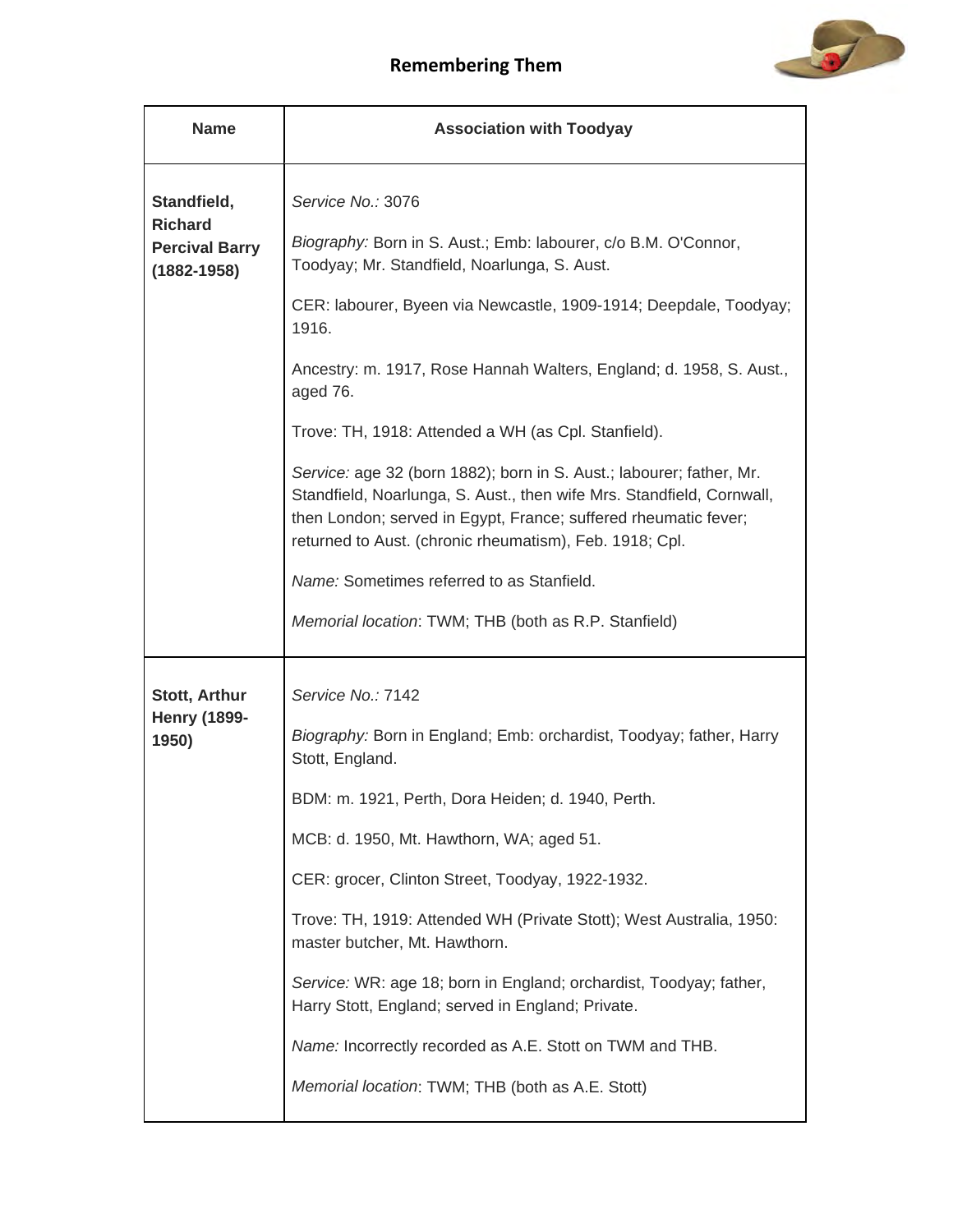

| <b>Name</b>                                           | <b>Association with Toodyay</b>                                                                                                                                                                   |
|-------------------------------------------------------|---------------------------------------------------------------------------------------------------------------------------------------------------------------------------------------------------|
| Strahan,<br><b>Herbert Ellwell</b><br>$(1896 - 1989)$ | Service No.: 2895<br>Biography: Born in Toodyay; Emb: fruit-grower, Toodyay; mother Mrs<br>Ruth Ellen Strahan, Toodyay.                                                                           |
|                                                       | BDM: b. 1896, Toodyay, under Herbert Ellwell Strahan; father William<br>Henry Strahan, mother Ruth Ellen Monger; d. 1987, Koorda, under<br>Herbert Ellwell Strahan; aged 90.                      |
|                                                       | Service: WR: age 20; under Herbert Elwell Strahan; fruit-grower;<br>mother Mrs Ruth Ellen Strahan, Toodyay; served in France; wounded<br>in action, France, 1917; also sick (dysentery); Private. |
|                                                       | Name: Sometimes recorded as Herbert Elwell.                                                                                                                                                       |
|                                                       | Listed in online Fighting Sons (with photo), p. 254.                                                                                                                                              |
|                                                       | Memorial location: TWM; THB                                                                                                                                                                       |
| Strahan,                                              | Service No.: 199                                                                                                                                                                                  |
| <b>William Henry</b><br>$(1869 - 1915)$ *             | Biography: Born in Toodyay; Emb: Orchardist, Toodyay; wife, Mrs.<br>R.E. Strahan, Strathavon, Toodyay.                                                                                            |
|                                                       | Ancestry: b. 1869, Toodyay.                                                                                                                                                                       |
|                                                       | Service: WR: age 44; born in Toodyay; orchardist, Toodyay; wife, Mrs.<br>R.E. Strahan, Strath Avon, Toodyay; KIA Gallipoli, 25 April 1915;<br>advice cabled 26 May 1915; Sgt.                     |
|                                                       | Name: Known as Bill.                                                                                                                                                                              |
|                                                       | Listed in online Fighting Sons (with photo), p. 254.                                                                                                                                              |
|                                                       | Photo link:                                                                                                                                                                                       |
|                                                       | http://discoveringanzacs.naa.gov.au/browse/person/327485                                                                                                                                          |
|                                                       | Photo link: http://www.awm.gov.au/collection/P07136.001                                                                                                                                           |
|                                                       | Memorial location: TWM; THB; TP                                                                                                                                                                   |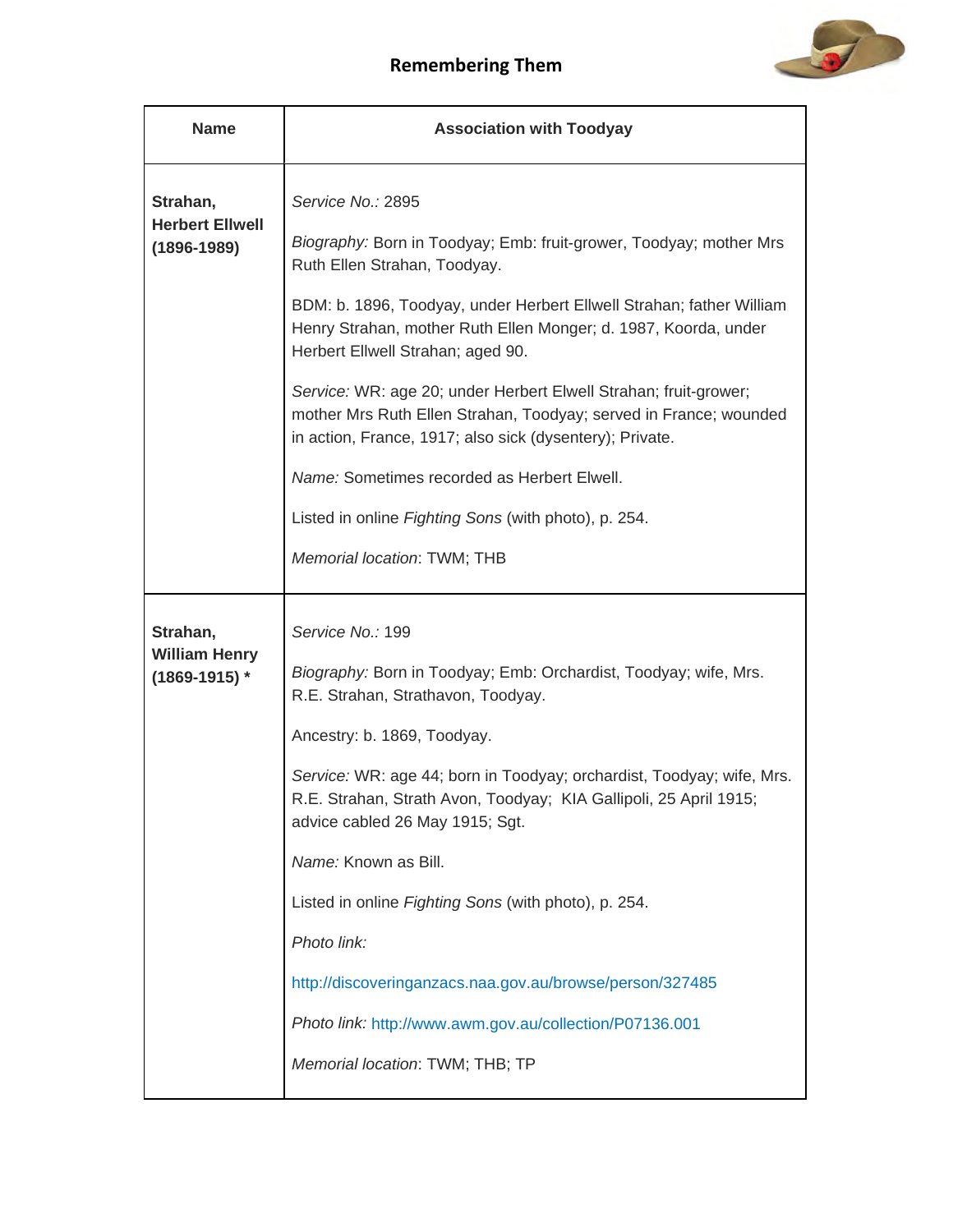



| <b>Name</b>                                           | <b>Association with Toodyay</b>                                                                                                                                                                                                                                                                                                                                                                                                                                                                                                                                                                                                                                                                                                                                                                                                                                                                                                                                                                                                                                                                                                                                                                                                                                                                                      |
|-------------------------------------------------------|----------------------------------------------------------------------------------------------------------------------------------------------------------------------------------------------------------------------------------------------------------------------------------------------------------------------------------------------------------------------------------------------------------------------------------------------------------------------------------------------------------------------------------------------------------------------------------------------------------------------------------------------------------------------------------------------------------------------------------------------------------------------------------------------------------------------------------------------------------------------------------------------------------------------------------------------------------------------------------------------------------------------------------------------------------------------------------------------------------------------------------------------------------------------------------------------------------------------------------------------------------------------------------------------------------------------|
|                                                       | Too Cem DB: Headstone in Toodyay Public Cemetery; aged 46.                                                                                                                                                                                                                                                                                                                                                                                                                                                                                                                                                                                                                                                                                                                                                                                                                                                                                                                                                                                                                                                                                                                                                                                                                                                           |
| Suckling,<br><b>Charles George</b><br>$(1893 - 1984)$ | Service No.: 2148<br>Biography: Born in Perth, WA; serving member of Royal Australian<br>Navy, 1912-1919.<br>BDM: b. 1893, Perth; father George Alfred Suckling, mother Lily<br>Harrison;<br>CER: parents lived on Northam Road, Toodyay, 1909-1911.<br>Ancestry: m. 1914, NSW, Margaret Cross (d. 1949); m. 1952, Perth,<br>WA, Doreen Lucy Boundy; photo, as seaman.<br>MCB: d. 1984, Inglewood, aged 90.<br>Trove: TH, Mar. 1919:<br>"Stoker Charles Suckling, who was a butchers' assistant<br>in Toodyay for many years and no doubt is well known, was on<br>[HMAS] Submarine AE2 when she was destroyed in the Sea of<br>Marmora, and who afterwards underwent three years and seven<br>months imprisonment in Turkey, told his experiences to a<br>representative of the "West Australian" on Thursday of last week.<br>Charlie is a brother of Jack Suckling, who has been away on active<br>service in an infantry battalion for a number of years, and who also<br>resided in Toodyay for a considerable time."<br>Trove: Kal. Miner, 1915: The other WA man in AE2 was Stoker James<br>H. Robinson, Midland Junction.<br>Service: WR: age19 on enlistment 1912; serving member of Royal<br>Australian Navy, 1912-1919; served in German New Guinea, Egypt,<br>Gallipoli; POW, Turkey, 1915-1918; Stoker. |
|                                                       | Name: Known as Charlie.<br>Memoir link: Memoir: Held in AWM: Written by Suckling, after WW1,<br>covering his service 1913-<br>1919: https://www.awm.gov.au/collection/RCDIG0001112/                                                                                                                                                                                                                                                                                                                                                                                                                                                                                                                                                                                                                                                                                                                                                                                                                                                                                                                                                                                                                                                                                                                                  |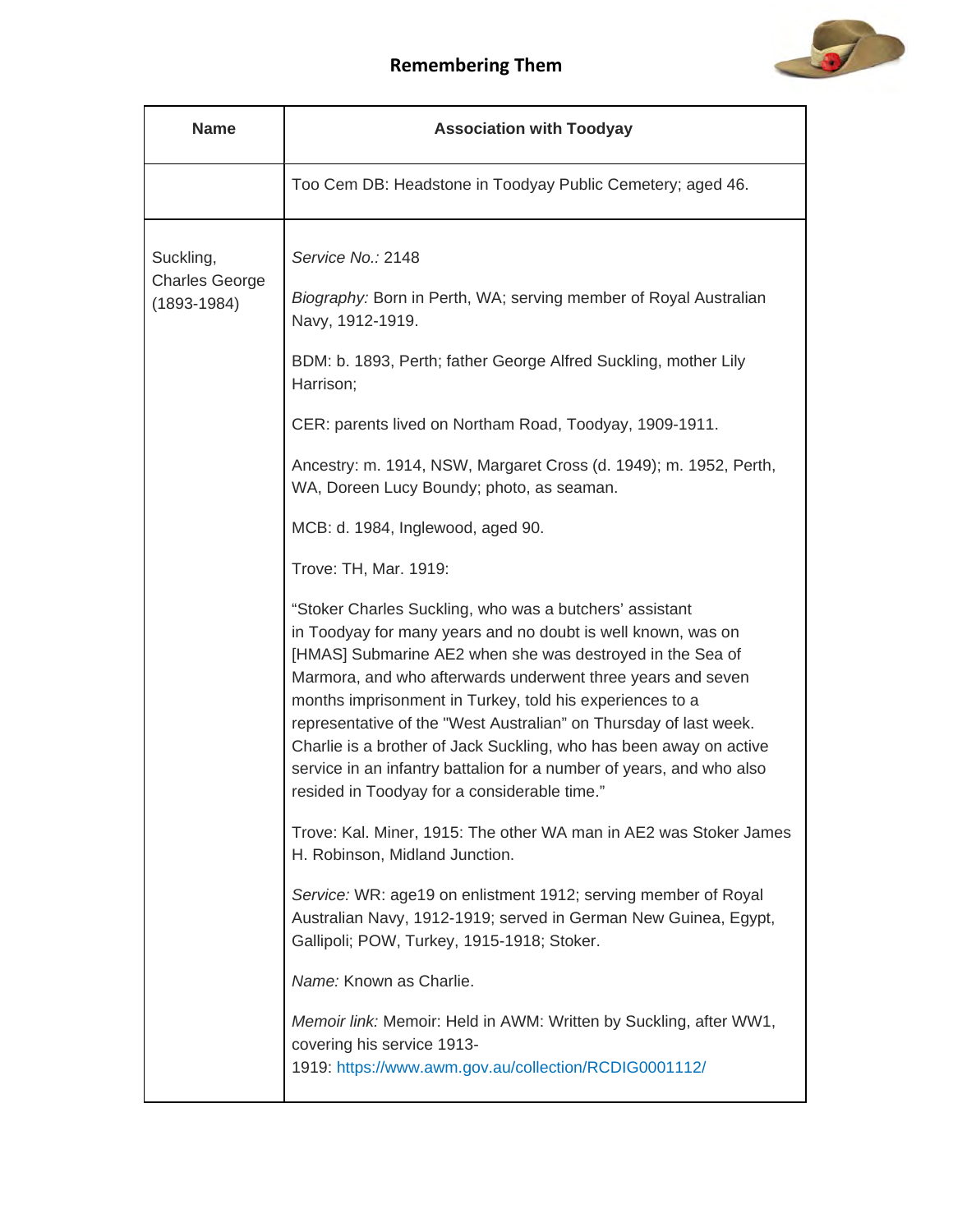

| <b>Name</b>                                            | <b>Association with Toodyay</b>                                                                                                                                                                                                                                                                                                                                                                                                                                                                                                                                                                                                                                                                                                                                                                                                                                                                                                |
|--------------------------------------------------------|--------------------------------------------------------------------------------------------------------------------------------------------------------------------------------------------------------------------------------------------------------------------------------------------------------------------------------------------------------------------------------------------------------------------------------------------------------------------------------------------------------------------------------------------------------------------------------------------------------------------------------------------------------------------------------------------------------------------------------------------------------------------------------------------------------------------------------------------------------------------------------------------------------------------------------|
|                                                        | Photo link: http://www.awm.gov.au/collection/P01075.045/;                                                                                                                                                                                                                                                                                                                                                                                                                                                                                                                                                                                                                                                                                                                                                                                                                                                                      |
|                                                        | Photo link: http://ae2.org.au/suckling-charles-george-stoker-ran-2148/                                                                                                                                                                                                                                                                                                                                                                                                                                                                                                                                                                                                                                                                                                                                                                                                                                                         |
| <b>Suckling, Lionel</b><br>John (1896-<br>1987)        | Service No.: 2153<br>Biography: Born in Busselton; Emb: butcher, Toodyay; father George<br>Alfred Suckling, Collie.<br>BDM: b. 1896, Busselton; father George Alfred Suckling, mother Lily<br>Harrison;<br>CER: parents lived on Northam Road, Toodyay, 1909-1911.<br>Ancestry; d. 1987, Collie, aged 91.<br>Trove: TH, 1914: J. Sucking has enlisted [but possibly not accepted at<br>that stage, as he officially enlisted in 1916; TH, 1919: Private Jack<br>Suckling visited Toodyay.<br>Service: WR: age 19; born in Busselton; butcher; served in the<br>Toodyay Cadets, to 1916; father George Alfred Suckling, Collie;<br>served in France; suffered bronchitis, influenza, mumps, trench fever;<br>wounded in action France; Private.<br>Name: Known as Jack.<br>Photo link: http://anzacheroes.com.au/anzac_heroes/suckling-lionel-<br>john/<br>Photo link: http://discoveringanzacs.naa.gov.au/browse/person/327934 |
|                                                        | Memorial location: TWM; THB                                                                                                                                                                                                                                                                                                                                                                                                                                                                                                                                                                                                                                                                                                                                                                                                                                                                                                    |
| <b>Syred, Charles</b><br><b>Edward (1892-</b><br>1972) | Service No.: 2632<br>Biography: Born in Toodyay/Bolgart; Emb: farmer, Bolgart; father<br>William Charles Syred, Bolgart.<br>BDM: b. 1892, Toodyay; father William Charles Syred, mother                                                                                                                                                                                                                                                                                                                                                                                                                                                                                                                                                                                                                                                                                                                                        |
|                                                        | Catherine Beard; m. 1924, Mary Irene Murray, East Coolgardie.                                                                                                                                                                                                                                                                                                                                                                                                                                                                                                                                                                                                                                                                                                                                                                                                                                                                  |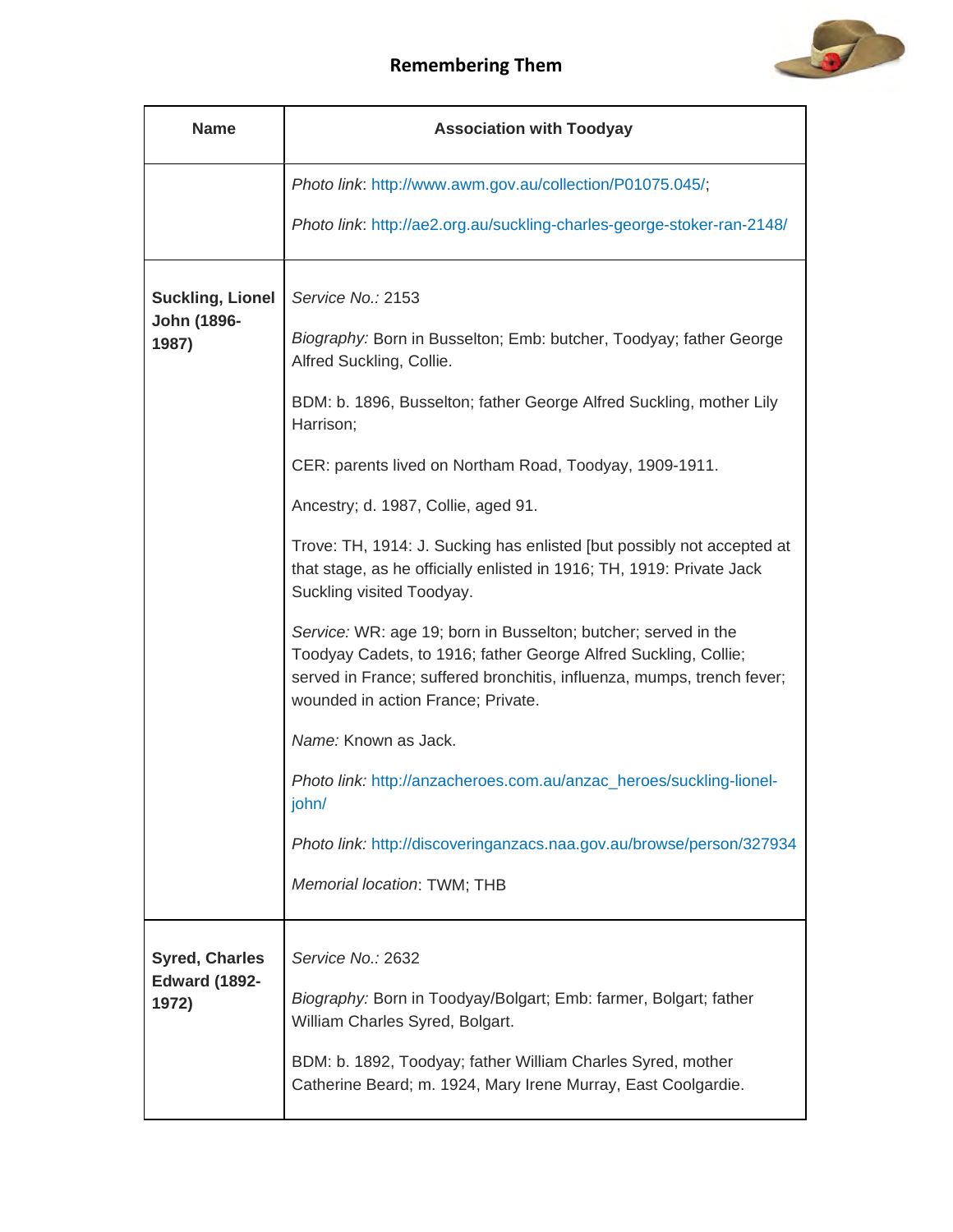

| <b>Name</b>                                      | <b>Association with Toodyay</b>                                                                                                                                                                                                   |
|--------------------------------------------------|-----------------------------------------------------------------------------------------------------------------------------------------------------------------------------------------------------------------------------------|
|                                                  | Ancestry: d. 1972, aged 80.                                                                                                                                                                                                       |
|                                                  | Too Cem DB: Died 1972, Bolgart; buried in Toodyay Public Cemetery;<br>aged 80.                                                                                                                                                    |
|                                                  | Service: WR: age 23; born in Bolgart; farmer; father William Charles<br>Syred, Bolgart; served in France; wounded in action, France 1918;<br>Private.                                                                             |
|                                                  | Listed in online Fighting Sons (with photo), p. 14.                                                                                                                                                                               |
|                                                  | Memorial location: TWM; THB; VPHR                                                                                                                                                                                                 |
| Taylor,<br>Laurence<br>Michael (1898-<br>1917) * | Service No.: 2255                                                                                                                                                                                                                 |
|                                                  | Biography: Born in Kalgoorlie; Emb: as Lawrence Michael Taylor; farm<br>hand, Stirling St., Toodyay; friend, Eileen O'Mara [sic], West Midland.                                                                                   |
|                                                  | Service: WR: as Laurence Michael Taylor; age 18; born in Kalgoorlie;<br>reared at Clontarf Orphanage; friend, Mrs Eileen [Ellen] O'Meara, West<br>Midland, then Midland Junction (parents dead);                                  |
|                                                  | served in Egypt, Gaza, Sinai Peninsula; wounded in action, Gaza, 19<br>April 1917; died of wounds, Egypt, 21 April 1917; Trooper.                                                                                                 |
|                                                  | Memorial location: TWM; THB (listed as having returned)                                                                                                                                                                           |
| Thomas, Ernest                                   | Service No.: 4303                                                                                                                                                                                                                 |
| <b>Sydney (1898-</b><br>1978)                    | Biography: Born in England; Emb: labourer, Perth; father, Mr G.H.<br>Thomas, Railway Construction, Bolgart, WA.                                                                                                                   |
|                                                  | CER: father George Henry Thomas, cook, Bolgart, 1916-1917.                                                                                                                                                                        |
|                                                  | MCB: d. 1978, Mosman Park, aged 81.                                                                                                                                                                                               |
|                                                  | Service: WR: age 18; born in England; labourer, Perth; father, Mr G.H.<br>Thomas, Railway Construction, Bolgart, WA, then Maida Vale, WA;<br>served in France; wounded in action, France, 1916; gassed, France,<br>1918; Private. |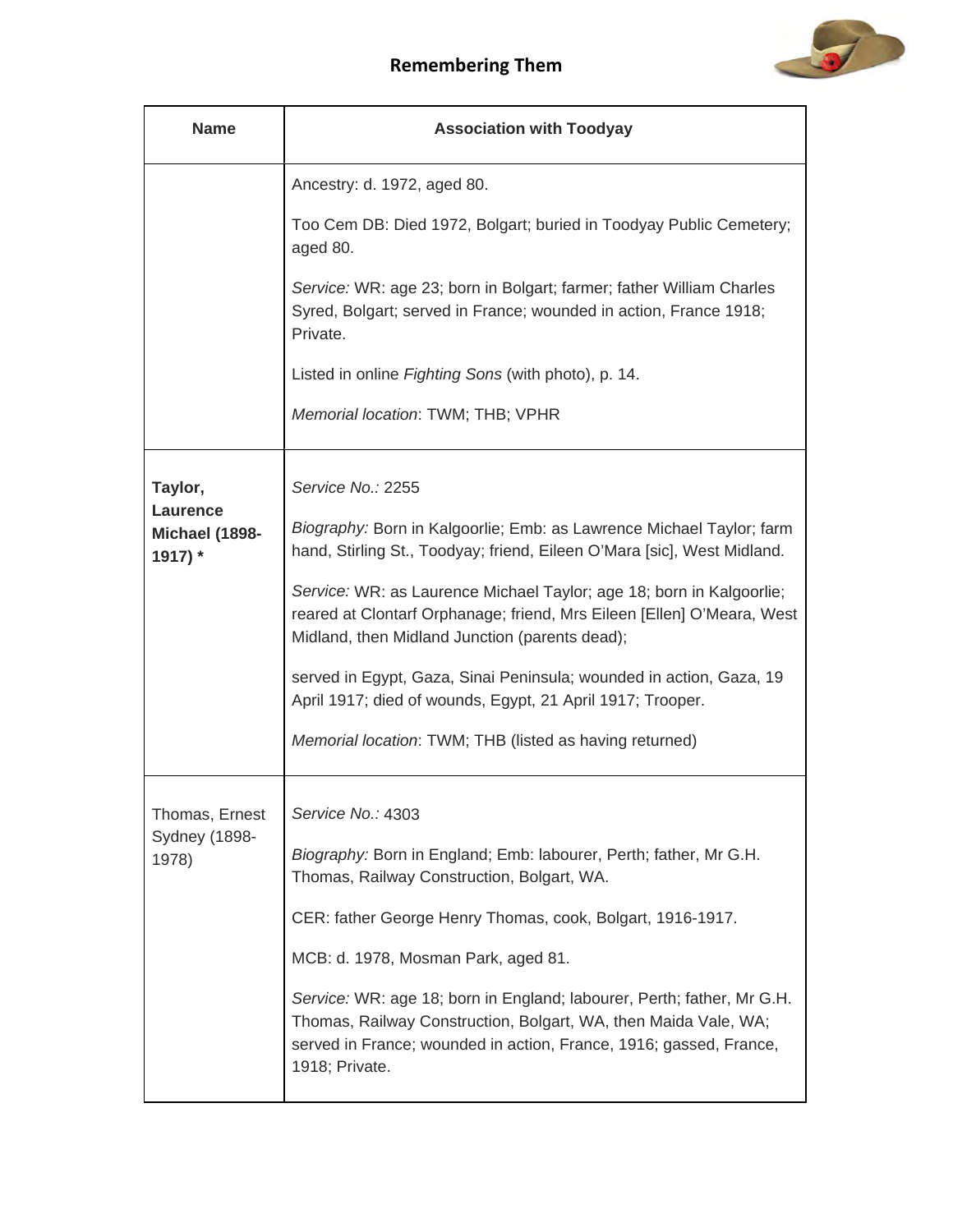

| <b>Name</b>                                  | <b>Association with Toodyay</b>                                                                                                                                                                                                                                                                                                                  |
|----------------------------------------------|--------------------------------------------------------------------------------------------------------------------------------------------------------------------------------------------------------------------------------------------------------------------------------------------------------------------------------------------------|
|                                              | Listed in online Fighting Sons (with photo), p. 83.                                                                                                                                                                                                                                                                                              |
|                                              | Memorial location: VPWM (shown as KIA, but he survived; his brother<br>Frederick was KIA)                                                                                                                                                                                                                                                        |
|                                              | Memorial location: VPHR (possibly, but indicated as KIA)                                                                                                                                                                                                                                                                                         |
| Thomas,                                      | Service No.: 3286                                                                                                                                                                                                                                                                                                                                |
| <b>Frederick Walter</b><br>$(1897 - 1917)$ * | Biography: Born in England; Emb: navvy, Perth; father, Mr G.H.<br>Thomas, Railway Construction, Bolgart, WA.                                                                                                                                                                                                                                     |
|                                              | CER: father George Henry Thomas, cook, Bolgart, 1916-1917.                                                                                                                                                                                                                                                                                       |
|                                              | Ancestry: b. 1897, England; father George Henry Thomas, mother<br>Clara Eliza Atkins.                                                                                                                                                                                                                                                            |
|                                              | Service: WR: age 18; born in England; navvy, Perth; father, Mr G.H.<br>Thomas, Railway Construction, Bolgart, WA, then Maida Vale, WA;<br>will: formerly of Bolgart, engine cleaner; served in Egypt, France;<br>wounded in action (shellshock), France, 1916; wounded in action,<br>1917, France; died of wounds, 8 Mar. 1917, France; Private. |
|                                              | Listed in online Fighting Sons (with photo), p. 83.                                                                                                                                                                                                                                                                                              |
|                                              | Photo link:                                                                                                                                                                                                                                                                                                                                      |
|                                              | http://discoveringanzacs.naa.gov.au/browse/person/57714                                                                                                                                                                                                                                                                                          |
|                                              | Photo link:                                                                                                                                                                                                                                                                                                                                      |
|                                              | https://www.awm.gov.au/collection/DA09369/                                                                                                                                                                                                                                                                                                       |
| Thompson,                                    | Service No.: 450                                                                                                                                                                                                                                                                                                                                 |
| George William<br>$(1889 - 1924)$            | Biography: Born in England; Emb: labourer; father, J.H. Thompson,<br>England.                                                                                                                                                                                                                                                                    |
|                                              | BDM: d. 1924, reg. Northam.                                                                                                                                                                                                                                                                                                                      |
|                                              | Trove: TH, 1924: Died on Merridale Farm (held with partner Walter<br>Wray), Wyening; Deceased was a returned soldier and partner                                                                                                                                                                                                                 |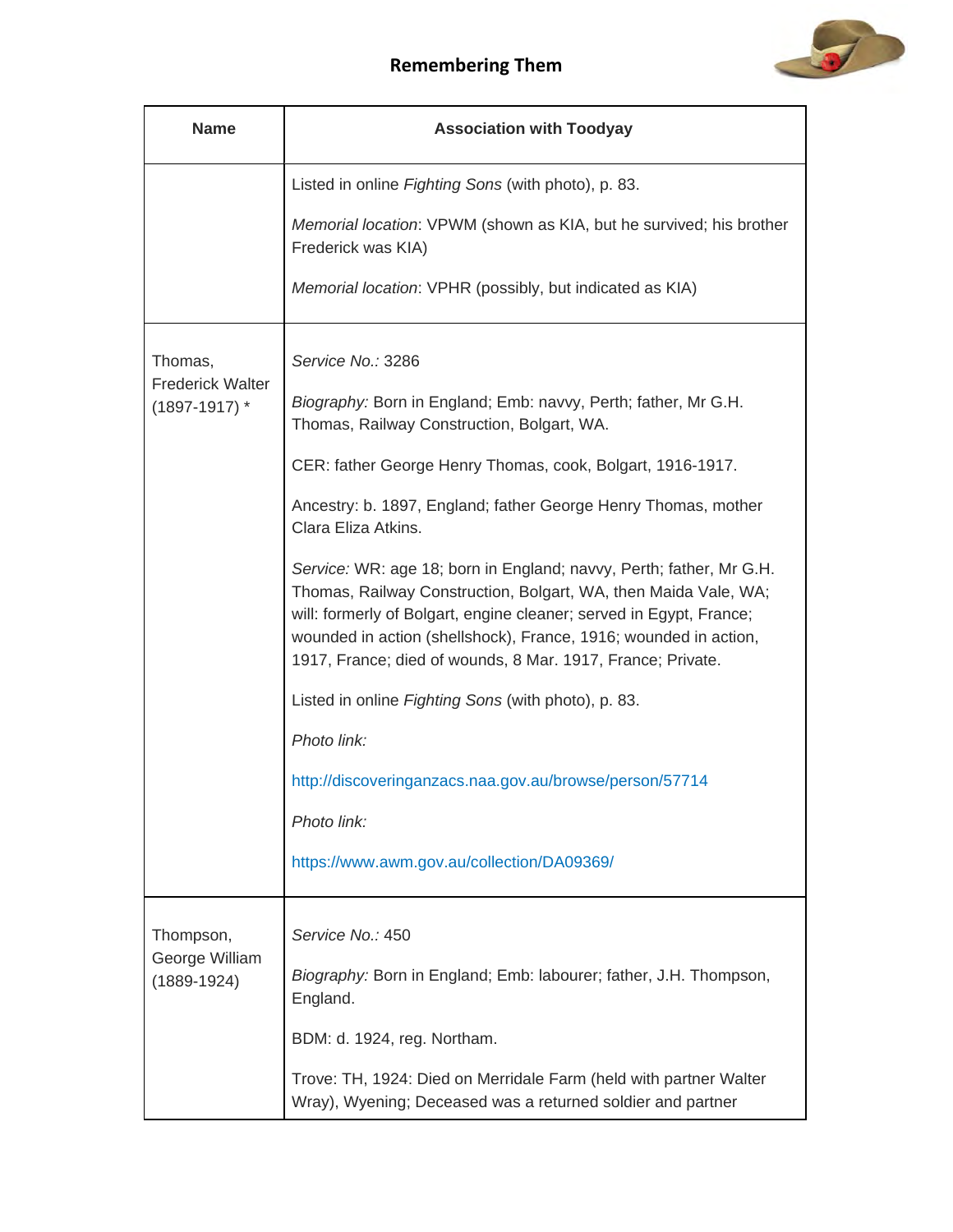

| <b>Name</b>                                          | <b>Association with Toodyay</b>                                                                                                                                                                                                                                                                                                                                                                                                                                                                                                                                                       |
|------------------------------------------------------|---------------------------------------------------------------------------------------------------------------------------------------------------------------------------------------------------------------------------------------------------------------------------------------------------------------------------------------------------------------------------------------------------------------------------------------------------------------------------------------------------------------------------------------------------------------------------------------|
|                                                      | in Merridale Farm, with Mr. W. Wray; West Australian, 1924: "and in<br>addition to the effects of gas poisoning received in the great war, he<br>was subject to apoplectic seizure."                                                                                                                                                                                                                                                                                                                                                                                                  |
|                                                      | Too Cem DB: Died 1924, Calingiri (asphyxiation whilst having a fit);<br>buried in Toodyay Public Cemetery; aged 34.                                                                                                                                                                                                                                                                                                                                                                                                                                                                   |
|                                                      | Service: WR: age 25 (b. 1889); born in England; labourer; father J.H.<br>Thompson, England; served in Gallipoli (emb. 12 April 1915), France;<br>wounded in action, 19 May 1915, Gallipoli; suffered enteritis, July<br>1915, Gallipoli, then pneumonia; returned to Aust., Oct. 1918 (special<br>leave); Driver.                                                                                                                                                                                                                                                                     |
|                                                      | Story link:                                                                                                                                                                                                                                                                                                                                                                                                                                                                                                                                                                           |
|                                                      | https://rslvirtualwarmemorial.org.au/explore/people/197397                                                                                                                                                                                                                                                                                                                                                                                                                                                                                                                            |
| Thompson,<br><b>Harold Leslie</b><br>$(1898 - 1969)$ | Service No.: 7063<br>Biography: Born in West Perth; Emb: engine cleaner, Toodyay; father<br>Mr. W. Thompson, Railway Cottage, Toodyay.<br>BDM: b. 1898, Perth; father James Wallace Thompson, mother Martha<br>Lowry; d. 1969, Perth, aged 71.<br>Trove: TH, 1918: attended WH (as Pvt. H. Thompson).<br>Service: WR: age 18; born in West Perth; engine cleaner; father<br>Wallace Thompson, Railway Cottage, Toodyay; served in France,<br>Belgium; wounded in action, Belgium, 1917; returned to Aust., Jan.<br>1918 (continual headache); Private.<br>Memorial location: TWM; THB |
| Thompson,<br>Joseph Patrick<br>$(1896 - 1917)$ *     | Service No.: 5212<br>Biography: Born in Mogumber, WA; Emb: farm hand, Badger Warren,<br>Bolgart; father, Mr C. Thompson, Badgerwarren [Badgewarren,<br>Wyening] via Bolgart, WA.                                                                                                                                                                                                                                                                                                                                                                                                      |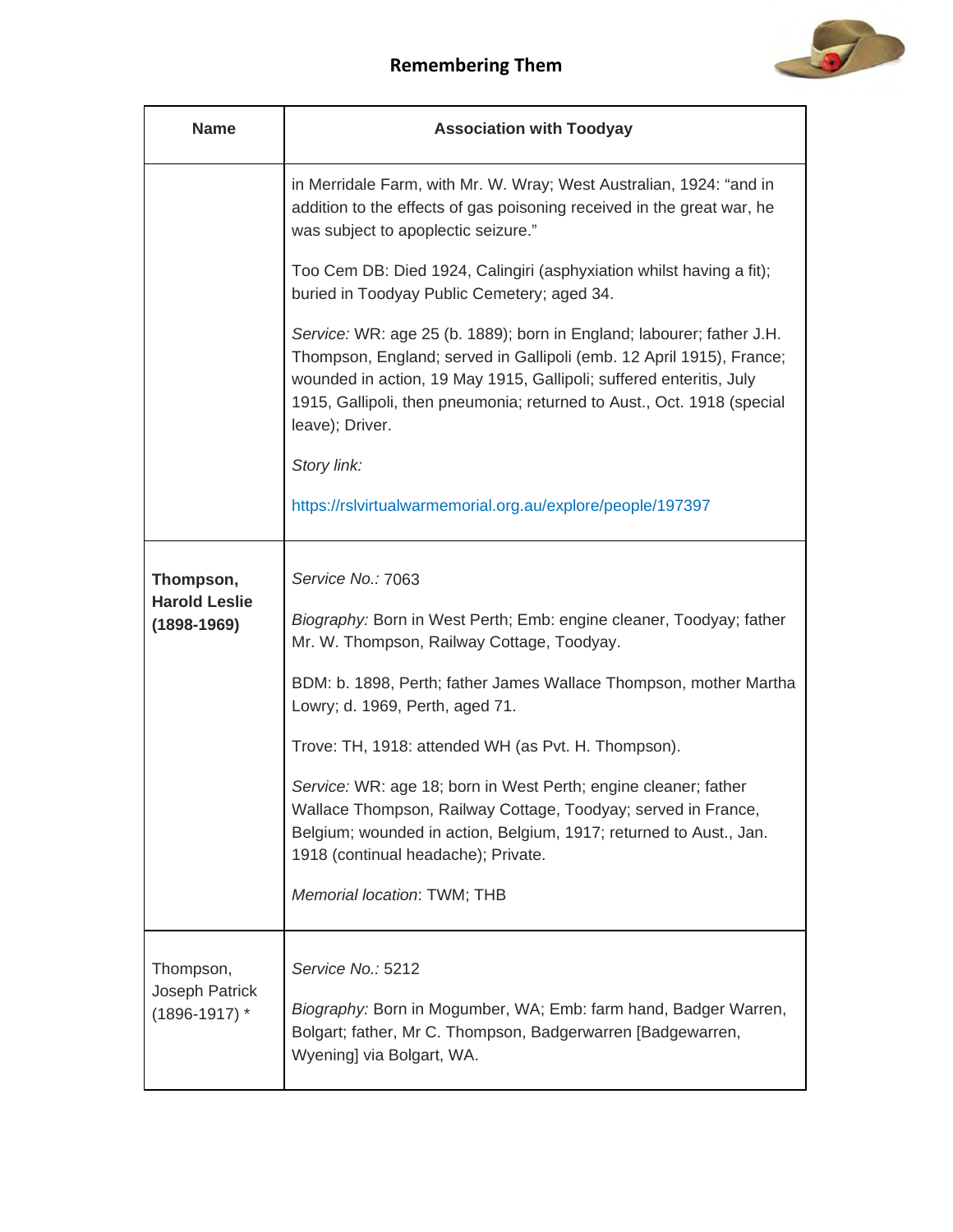

| <b>Name</b>                              | <b>Association with Toodyay</b>                                                                                                                                                                                                                                                                       |
|------------------------------------------|-------------------------------------------------------------------------------------------------------------------------------------------------------------------------------------------------------------------------------------------------------------------------------------------------------|
|                                          | BDM: b. 1896, Victoria Plains; father, Alfred Charles Thompson,<br>mother Johannah Butler.                                                                                                                                                                                                            |
|                                          | Service: WR: age 19; born in Mogumber, WA; farm hand,<br>Badgewarren, WA; father, Mr C. Thompson, Badgerwarren<br>[Badgewarren, Wyening], then Wannamal, then Wongan Hills, WA;<br>served in Suez, France, Belgium; suffered rheumatism; injured foot,<br>France; KIA, 1 Nov. 1917, Belgium; Private. |
|                                          | Listed in online Fighting Sons (with photo), p. 220.                                                                                                                                                                                                                                                  |
|                                          | Memorial location: VPWM; VPHR                                                                                                                                                                                                                                                                         |
| Thompson, S.                             | Biography: No ID for an S.G. or an S.C.;                                                                                                                                                                                                                                                              |
| G. (or S. C.)                            | Emb: Stephen James Thompson, farmhand from Dowerin;                                                                                                                                                                                                                                                   |
|                                          | Maybe Sydney Edmund Thompson, Lion Mill.                                                                                                                                                                                                                                                              |
|                                          | CER: Stephen James Thompson, farmer, Wongamine, 1925-1927.                                                                                                                                                                                                                                            |
|                                          | Trove: TH, 1920: S.G. Thompson is listed as a name to appear on new<br>Toodyay War Memorial.                                                                                                                                                                                                          |
|                                          | Memorial location: TWM (S.C. or possibly S.G. Thompson); THB (S.G.<br>Thompson).                                                                                                                                                                                                                      |
| Thornton,                                | Service No.: 901                                                                                                                                                                                                                                                                                      |
| <b>Francis Edward</b><br>$(1889 - 1972)$ | Biography: Born in Victoria; Emb. 1915: farmhand, c/o J.T. Somers,<br>Toodyay; brother, Alfred G. Thornton, Perth; Emb. 1916: farmer, c/o<br>John Somers, Toodyay.                                                                                                                                    |
|                                          | CER: working at Somers' farm Eumaleek, Toodyay, 1914; wife Annie<br>Irene Thornton, lived in Toodyay 1917.                                                                                                                                                                                            |
|                                          | Trove: TH, 1917: Sgt. E. Thornton had returned to Toodyay; TH, 1920:<br>Family had already moved to Armadale (train/buggy accident, wife and<br>children killed).                                                                                                                                     |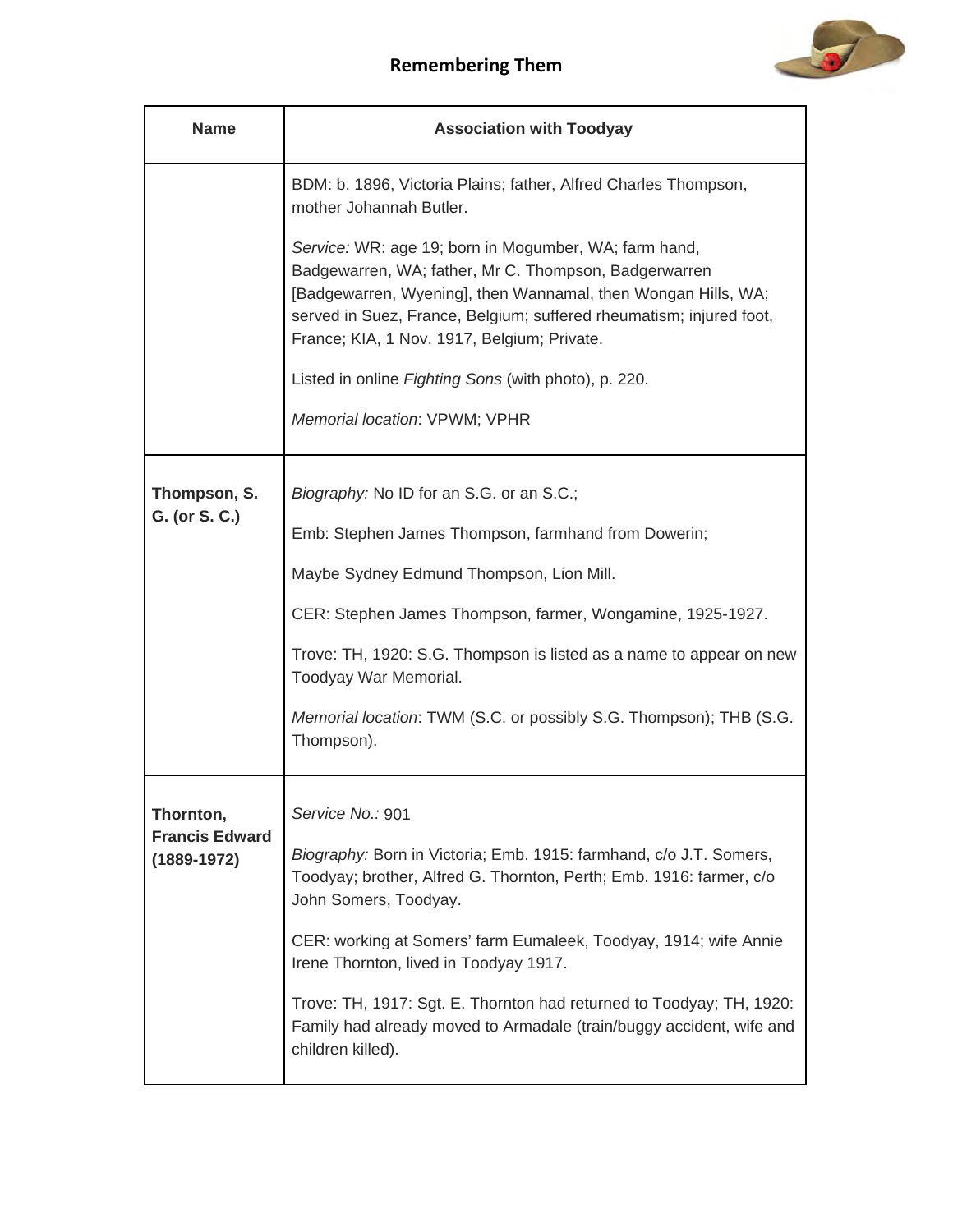

| <b>Name</b>                                | <b>Association with Toodyay</b>                                                                                                                                                                                                                                                                                                                                                                                                                                                                                                                                                                                                                                                                                                                                                                   |
|--------------------------------------------|---------------------------------------------------------------------------------------------------------------------------------------------------------------------------------------------------------------------------------------------------------------------------------------------------------------------------------------------------------------------------------------------------------------------------------------------------------------------------------------------------------------------------------------------------------------------------------------------------------------------------------------------------------------------------------------------------------------------------------------------------------------------------------------------------|
|                                            | Ancestry: b. 1889, Victoria; d. 1972, Perth; photo of Ted in uniform;<br>indicates he married Annie Rowden in Egypt.                                                                                                                                                                                                                                                                                                                                                                                                                                                                                                                                                                                                                                                                              |
|                                            | Service: WR: age 25; born in Victoria; farm hand; next of kin, brother,<br>Alfred G. Thornton, Perth, then friend, John Somers, Toodyay; served<br>at Gallipoli; wounded at Gallipoli; returned to Aust (invalid), Nov. 1915;<br>returned to Egypt 1916; served in Egypt; returned to Aust. 1917; Sgt.                                                                                                                                                                                                                                                                                                                                                                                                                                                                                            |
|                                            | Name: Known as Edward or Ted.                                                                                                                                                                                                                                                                                                                                                                                                                                                                                                                                                                                                                                                                                                                                                                     |
|                                            | Photo link: http://discoveringanzacs.naa.gov.au/browse/person/361613                                                                                                                                                                                                                                                                                                                                                                                                                                                                                                                                                                                                                                                                                                                              |
|                                            | Memorial location: TWM; THB; both as E. Thornton.                                                                                                                                                                                                                                                                                                                                                                                                                                                                                                                                                                                                                                                                                                                                                 |
| Truman, John<br>$(1884 - 1965)$            | Biography: Migrated from England, with wife and family; started<br>farming in Calingiri in 1923.<br>Trove: TH, 1923: "Calcarra Property Sold. - The Toodyay Valley Co-<br>op Coy., during the week concluded the sale of Mr W. J. Phelan's<br>property at Calcarra, to Mr John Truman. About 1,000 acres changed<br>hands. The new owner is a fresh arrival in Australia and has had<br>considerable experience in India."; TH, 1928: Truman's "Hillside"<br>property was 11 miles north of Bolgart, near Calcarra Siding.<br>Too Cem DB: Died 1965, Subiaco, WA; buried in Toodyay Public<br>Cemetery; aged 80.<br>Service: Served in the British Army, according to Rica Erickson's<br>Victoria Plains history; awarded Croix de Guerre; mentioned in<br>despatches.<br>Memorial location: VPHR |
| Turton, Forrest<br>Raymond (1891-<br>1989) | Service No.: 1064<br>Biography: Born in Toodyay; Emb: ironmonger, Cannington, WA;<br>father Samuel Turton, Cannington, WA.<br>BDM: b. 1891, Toodyay; father Samuel Turton, mother, Elizabeth<br>Turton.                                                                                                                                                                                                                                                                                                                                                                                                                                                                                                                                                                                           |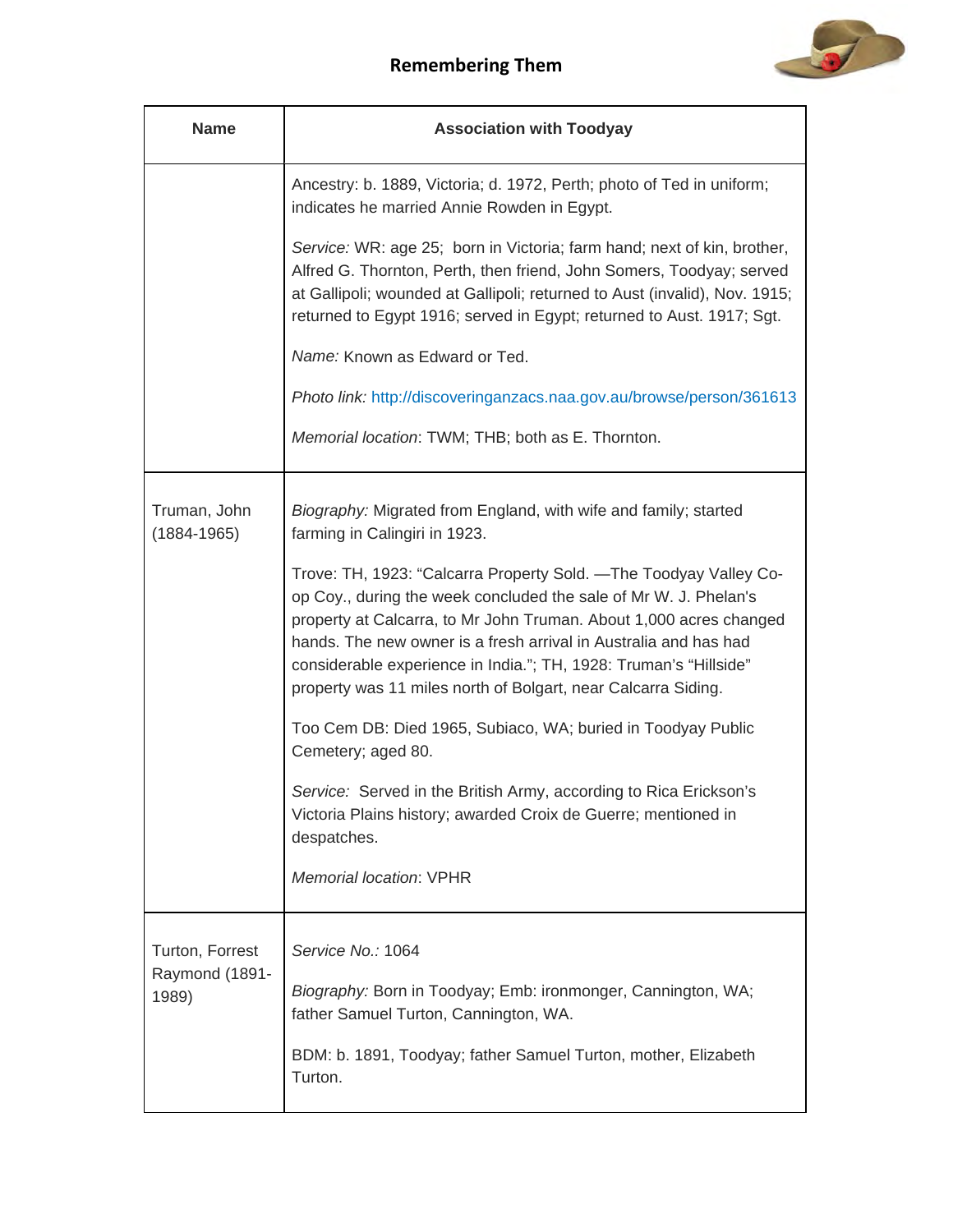

| <b>Name</b>                   | <b>Association with Toodyay</b>                                                                                                                                                                                                                                                                                                                                                                                                                                                   |
|-------------------------------|-----------------------------------------------------------------------------------------------------------------------------------------------------------------------------------------------------------------------------------------------------------------------------------------------------------------------------------------------------------------------------------------------------------------------------------------------------------------------------------|
|                               | Trove: 1891: An S. Turton was repairing a pump in Newcastle.                                                                                                                                                                                                                                                                                                                                                                                                                      |
|                               | MCB: d. 1989, Como, aged 98.                                                                                                                                                                                                                                                                                                                                                                                                                                                      |
|                               | Service: WR: age 24; born in Toodyay; ironmonger, father Samuel<br>Turton, Cannington, later Mt. Lawley, WA; served in France; POW,<br>Germany, 1916-1917; Lance Cpl.                                                                                                                                                                                                                                                                                                             |
|                               | Photo link: http://discoveringanzacs.naa.gov.au/browse/person/366877                                                                                                                                                                                                                                                                                                                                                                                                              |
| Wade, Frederick               | Service No.: 1738                                                                                                                                                                                                                                                                                                                                                                                                                                                                 |
| <b>Thomas (1895-</b><br>1964) | Biography: Born in Toodyay; Emb: engine cleaner, Perth; father, Mr.<br>F.A. Wade, Perth.                                                                                                                                                                                                                                                                                                                                                                                          |
|                               | BDM: b. 1895, Newcastle; father Frederick Augustus Wade, mother<br>Mary Ann Stewart; d. 1964, Perth (West Midland), aged 69.                                                                                                                                                                                                                                                                                                                                                      |
|                               | Service: WR: age 20; born in Toodyay; engine cleaner; father, F.A.<br>Wade, Perth; served in France; wounded in action (twice), France;<br>Private.                                                                                                                                                                                                                                                                                                                               |
| Walker, John                  | Service No.: 1186                                                                                                                                                                                                                                                                                                                                                                                                                                                                 |
| $(1886 - 1916)$ *             | Biography: Born in Victoria; Emb: timekeeper, State Mill, Dwellingup,<br>WA; mother, Mrs. A. Walker, Perth, WA.                                                                                                                                                                                                                                                                                                                                                                   |
|                               | Trove: TH, 1916: Letter to his sister at Roesland Nunyle; TH, 1916:<br>Letter to Jack's sister Mary Anstey, from Capt. Geddes, re his death;<br>TH, Jan. 1917: Letter to Jack's sister Mary Anstey, from Major White,<br>re his death; TH, 1917: Jack's sister, Mrs. Mary Anstey, Roesland,<br>Nunyle, rec. letter from King Alphonso of Spain's office, in response to<br>her enquiry re his whereabouts; TH, 1940: Story re him planting trees<br>at Roesland before embarking. |
|                               | Service: WR: age 29; born in Victoria; time keeper; mother, Mrs. Anne<br>Walker, Perth, WA; served in Egypt, France; posted missing 3 months;<br>then KIA, France, 20 July 1916; Sgt.                                                                                                                                                                                                                                                                                             |
|                               | Name: Known as Jack.                                                                                                                                                                                                                                                                                                                                                                                                                                                              |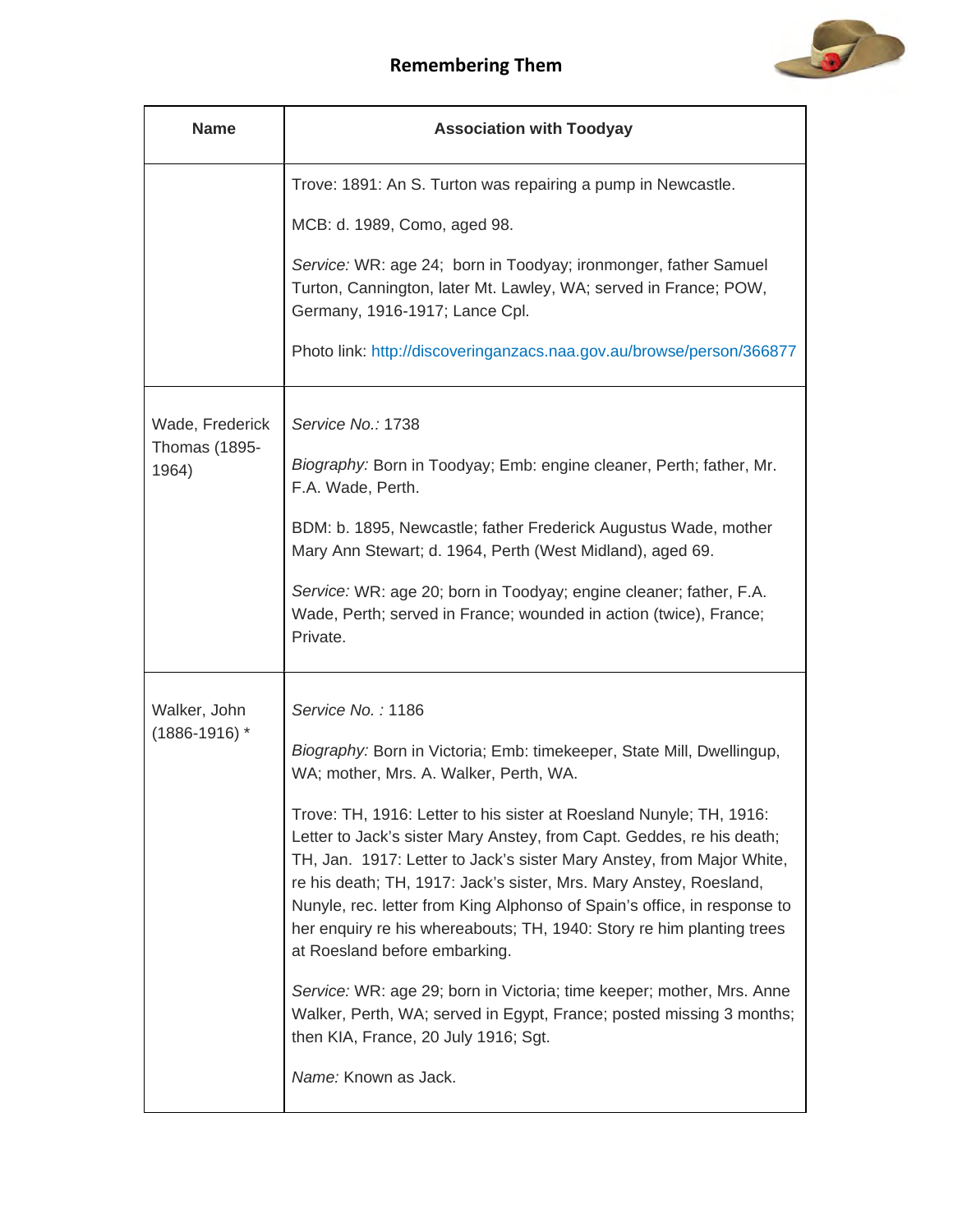

| <b>Name</b>                                             | <b>Association with Toodyay</b>                                                                                                                                                                                                                                                                                                                                                                                                                                                                                                                                              |
|---------------------------------------------------------|------------------------------------------------------------------------------------------------------------------------------------------------------------------------------------------------------------------------------------------------------------------------------------------------------------------------------------------------------------------------------------------------------------------------------------------------------------------------------------------------------------------------------------------------------------------------------|
|                                                         | <b>Memorial location: KPHAP</b>                                                                                                                                                                                                                                                                                                                                                                                                                                                                                                                                              |
| Waters,<br>Frederick (1896-<br>1930)                    | Service No.: 7838<br>Biography: Born in Toodyay; Emb: under Fred Waters; farmer,<br>Toodyay; father, Richard Waters, Toodyay;<br>BDM: b. 1896, Toodyay; father Richard Waters, mother Mary Jane<br>Donahue; d. 1930, Toodyay (reg. Northam), aged 34;<br>Trove: TH, 1919: attended WH.<br>Too Cem DB: Buried in Culham Cemetery; aged 34.<br>Service: WR, as Fred Waters; age 21; farmhand, Toodyay; father,<br>Richard Waters, Toodyay; served in France; suffered influenza;<br>wounded in action, France; Private.<br>Name: Known as Fred.<br>Memorial location: TWM; THB |
| <b>Waters, James</b><br><b>Harold (1885-</b><br>1915) * | Service No.: 1849<br>Biography: Born in Toodyay; Emb: labourer, Brooklyn via Toodyay;<br>mother, Mrs. Mary Ann Waters, Brooklyn via Toodyay.<br>BDM: b. 1885, Toodyay; father Thomas Waters, mother Mary Ann<br>Rumble.<br>Service: WR: age 29; labourer; mother, Mrs. M.A. Waters, Brooklyn,<br>via Toodyay; served in Gallipoli (emb. 4 June 1915); KIA Gallipoli, 1<br>Aug. 1915; Private.<br>Memorial location: KPHAP; TWM; THB; TP; VPWM; VPHR                                                                                                                          |
| Wells, Alexander<br>James (1881-<br>1921)               | Service No.: 4000                                                                                                                                                                                                                                                                                                                                                                                                                                                                                                                                                            |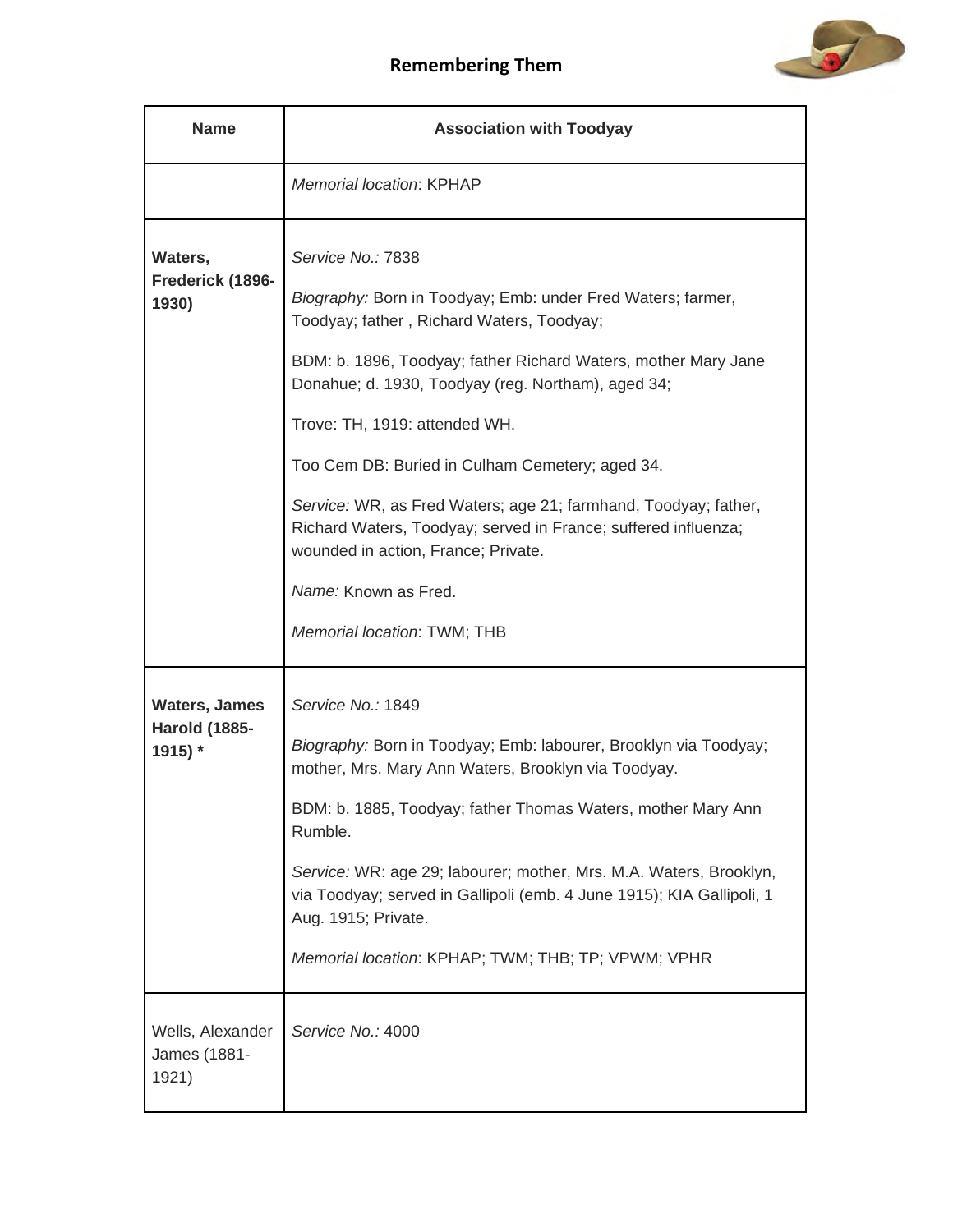

| <b>Name</b>                                    | <b>Association with Toodyay</b>                                                                                                                                                                                                                                                  |
|------------------------------------------------|----------------------------------------------------------------------------------------------------------------------------------------------------------------------------------------------------------------------------------------------------------------------------------|
|                                                | Biography: Born in Newcastle (Toodyay); Emb: grocer, Northam; wife<br>Mrs. G. Wells, c/o Mr. T.A. Harrison, Northam.                                                                                                                                                             |
|                                                | BDM: b. 1881, Newcastle, WA; father Alfred Jon Wells, mother Sarah<br>Doust; m. 1905, Northam, Grace Fernihough; d. 1921, Northam, aged<br>40.                                                                                                                                   |
|                                                | Service: WR: age 33; born in Newcastle, WA; grocer; wife Mrs. G.<br>Wells, c/o Mr. T.A. Harrison, Northam; served in Egypt, France;<br>suffered mumps, haemorrhoids, influenza; wound in action (twice, 2nd<br>time gassed); returned to Aust. (gas poisoning); Oct. 1918; Corp. |
|                                                | Listed in The Men Behind the Names (R. Stevens' Northam WW1<br>book), p. 245;                                                                                                                                                                                                    |
|                                                | Listed in online Fighting Sons (with photo), p. 234.                                                                                                                                                                                                                             |
|                                                | Photo link: http://discoveringanzacs.naa.gov.au/browse/person/356250                                                                                                                                                                                                             |
| Welsh, Allen<br>Andrew (1897-                  | Service No.: 770                                                                                                                                                                                                                                                                 |
| 1918) *                                        | Biography: Born in Cottesloe Beach, WA; Emb: farm labourer, c/- Dr.<br>Frood [or Trood], Prahran, Vic.; sister Miss Jessie Welsh, Prahran, Vic.                                                                                                                                  |
|                                                | Ancestry: b. 1897; father, Charles Welsh.                                                                                                                                                                                                                                        |
|                                                | Service: WR: age 18; born in Cottesloe Beach, WA; farm hand; sister<br>Miss Jessie Welsh, Prahran, Vic., later father, C. Welsh, Toorak, Vic.;<br>served in Gallipoli (emb. 28 Aug. 1915), Egypt, France; court-martial,<br>1917; KIA, France, 10 April 1918; Gunner.            |
|                                                | Memorial location: VPWM; VPHR                                                                                                                                                                                                                                                    |
| Western, E.                                    | See Weston, Ernest North (1890-1966).                                                                                                                                                                                                                                            |
| <b>Weston, Ernest</b><br>North (1890-<br>1966) | Service No.: 966<br>Biography: Born in Northam; Emb: labourer; PO Box, Toodyay; mother,<br>Mrs Mary Weston, Queens Park, WA.                                                                                                                                                     |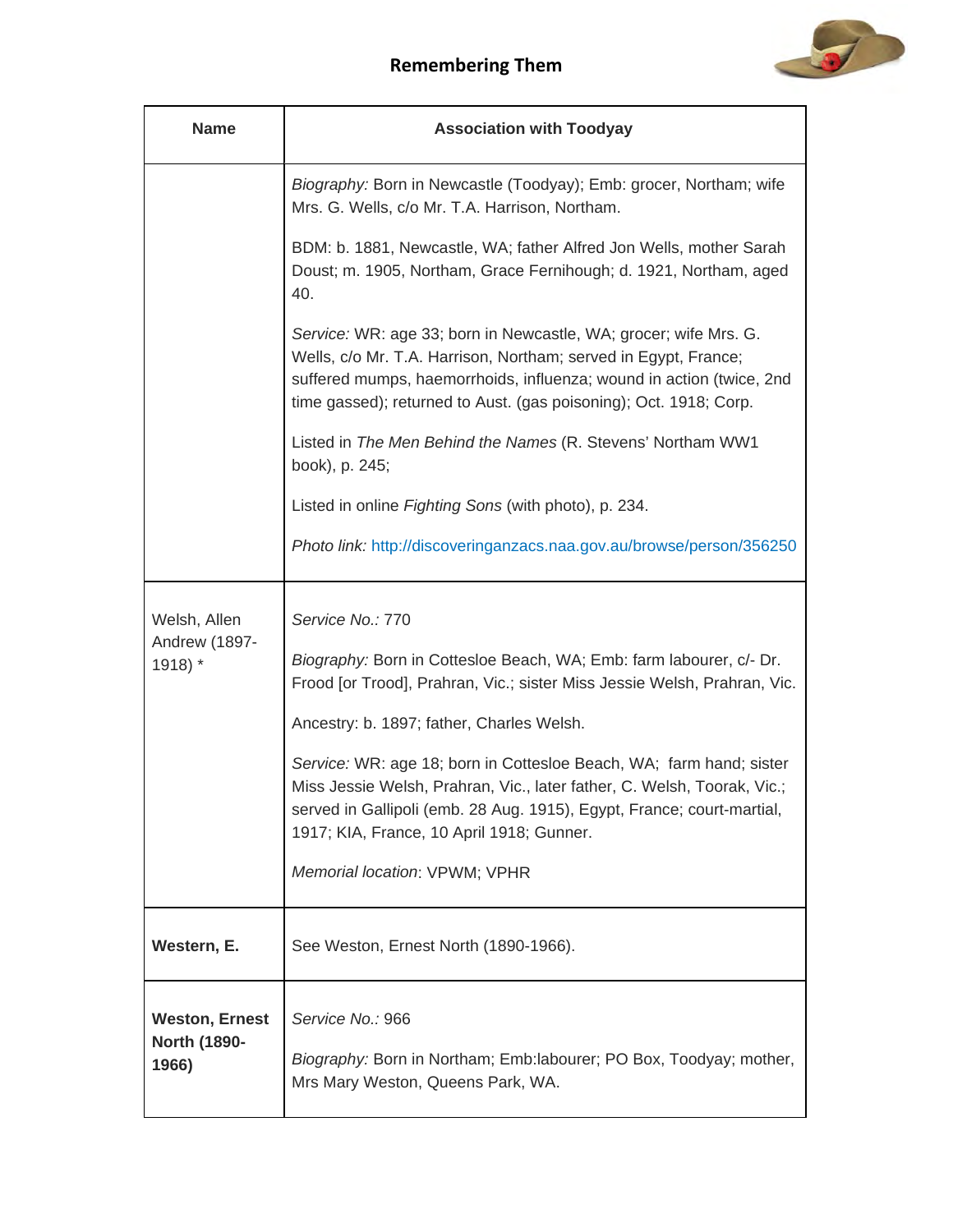

| <b>Name</b>                                           | <b>Association with Toodyay</b>                                                                                                                                                                                                                                                                                              |
|-------------------------------------------------------|------------------------------------------------------------------------------------------------------------------------------------------------------------------------------------------------------------------------------------------------------------------------------------------------------------------------------|
|                                                       | BDM: b. 1890, Northam, under Western, Ernest North; father Vasey<br>Walter Western, mother, Mary Doig; d. Perth, 1966, age 76 (father<br>Walter, mother Mary)                                                                                                                                                                |
|                                                       | CER: Under Western, Ernest North, farmhand, Glen Avon, Toodyay,<br>1911-1930.                                                                                                                                                                                                                                                |
|                                                       | Trove: TH, 1919: E. Western attended Toodyay WH.                                                                                                                                                                                                                                                                             |
|                                                       | Service: WR: age 25; born in Northam; mother, Mrs Mary Weston,<br>Queens Park; served in Egypt; Private.                                                                                                                                                                                                                     |
|                                                       | Name: Suspect he is listed under 'E. Western' on Toodyay War<br>Memorials.                                                                                                                                                                                                                                                   |
|                                                       | Memorial location: TWM; THB; both as E. Western.                                                                                                                                                                                                                                                                             |
| White, Edwin<br>James (1896-<br>$1915$ <sup>*</sup>   | Service No.: 143<br>Biography: Born in Bunbury, WA;Emb:Farmhand; Toodyay;<br>grandmother, Mrs C. Simmonds, Boyanup.<br>BDM: b. 1896, Bunbury, but probably actually born in Boyanup, and<br>birth reg. in Bunbury; father William White, mother Eliza Simmons.                                                               |
|                                                       | Service: WR: age 18; farmer; grandmother, Mrs C. Simmons,<br>Boyanup, then mother, Mrs E. White, Boulder City, WA; served in<br>Gallipoli; KIA Gallipoli, 7 Aug. 1915 (same event in which J.T.<br>Wilkerson and R.G. Dempster were killed); Trooper.<br>Photo link: http://discoveringanzacs.naa.gov.au/browse/person/17939 |
| Whitfield,<br><b>Edward Peyton</b><br>$(1868 - 1950)$ | Service No.: 1389<br>Biography: Born in Toodyay; Emb: motor mechanic, Fremantle; wife<br>Mrs. D. Whitfield.<br>BDM: d. 1950, Perth, aged 82.                                                                                                                                                                                 |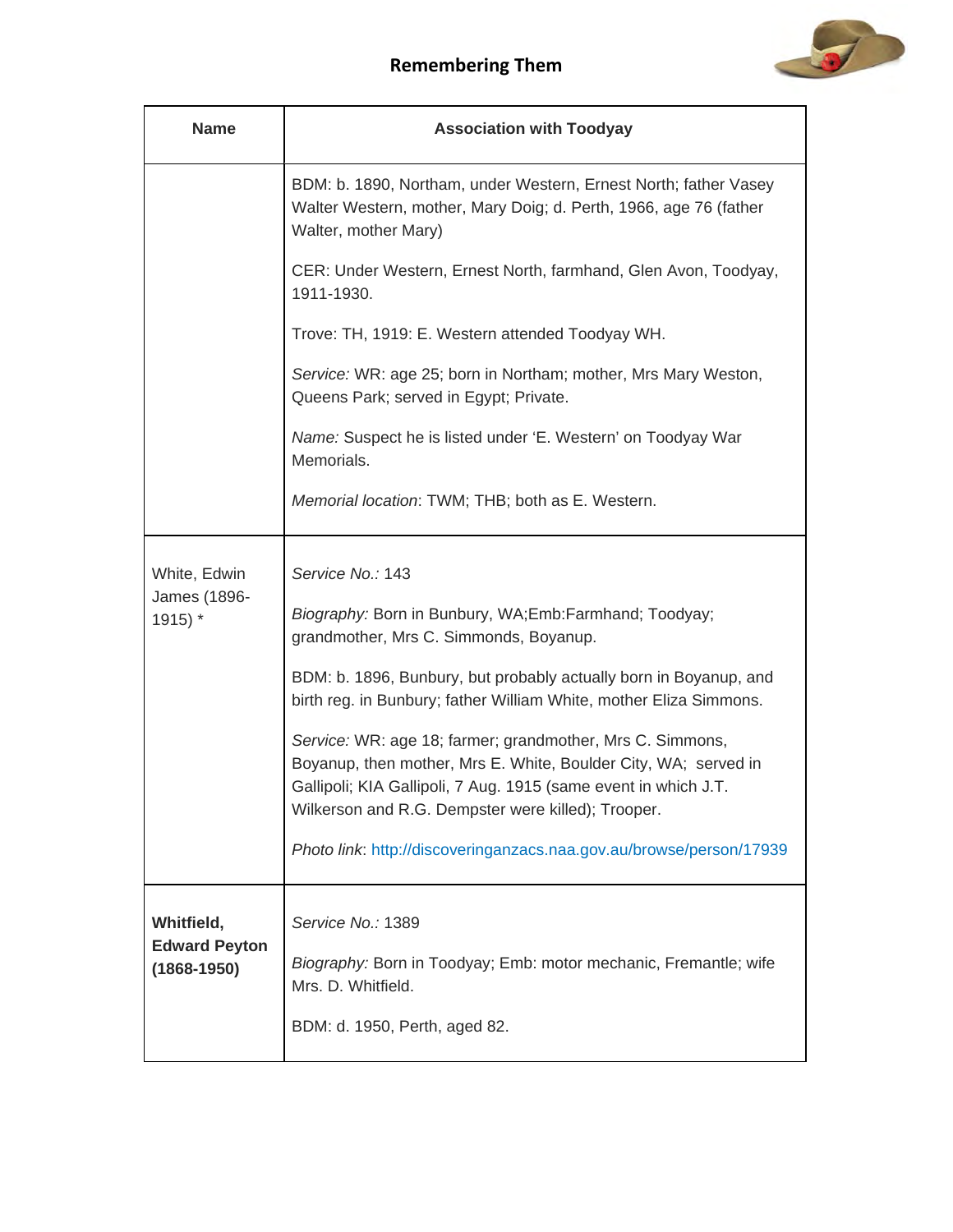

| <b>Name</b>                                      | <b>Association with Toodyay</b>                                                                                                                                                                                 |
|--------------------------------------------------|-----------------------------------------------------------------------------------------------------------------------------------------------------------------------------------------------------------------|
|                                                  | Service: WR: as Ernest Payton Whitfield; age 45; motor mechanic;<br>born in Toodyay; wife Dora Whitfield, South Fremantle; served in<br>Egypt, France; returned to Aust., 1917 (sciatica); Gunner.              |
|                                                  | Name: Known as Peyton Whitfield.                                                                                                                                                                                |
|                                                  | Memorial location: TWM; THB                                                                                                                                                                                     |
| Whitfield,                                       | Service No.: 2645                                                                                                                                                                                               |
| <b>Goldsmid</b><br><b>Arthur (1893-</b><br>1986) | Biography: Born in Toodyay; Emb: as Goldsmid Arthur Whitfield;<br>farmer, Konnongorring; father George Benjamin Whitfield, Toodyay.                                                                             |
|                                                  | BDM: b. 1893, Toodyay, as Goldsmith Newman Arthur; father George<br>Benjamin Whitfield, mother Henrietta Grouse [sic]; m. Vivienne<br>Hussey, 1925.                                                             |
|                                                  | Trove: TH, 1919: attended WH (G. Whitfield).                                                                                                                                                                    |
|                                                  | Service: WR: as Goldsmid Arthur Whitfield; age 20; farmer; father<br>George Benjamin Whitfield, Toodyay; served in France; wounded in<br>action and also injured accidentally (fall), France; Private; d. 1986. |
|                                                  | Name: Name amended from Goldsmith to Goldsmid in WR docs.                                                                                                                                                       |
|                                                  | Photo link: http://discoveringanzacs.naa.gov.au/browse/person/358570                                                                                                                                            |
|                                                  | Memorial location: TWM; THB                                                                                                                                                                                     |
| Whyte,<br>Alexander Snr.<br>$(1877 - 1959)$      | Service No.: 2751                                                                                                                                                                                               |
|                                                  | Biography: Born in Scotland; Emb: farmer, Bolgart; wife, Mrs. Mary<br>Junor Whyte, Claremont, WA.                                                                                                               |
|                                                  | Trove: West Australian, 1916: formerly resided Brookside, Wyening.                                                                                                                                              |
|                                                  | CER: Alexander Whyte, farm hand, Bolgart, 1914; farm hand,<br>Chandling, Bolgart, 1916.                                                                                                                         |
|                                                  | Service: WR: age 39; born in Scotland; farmer; wife, Mrs Mary Junor<br>Whyte, Claremont, WA, then West Guildford; served in France;                                                                             |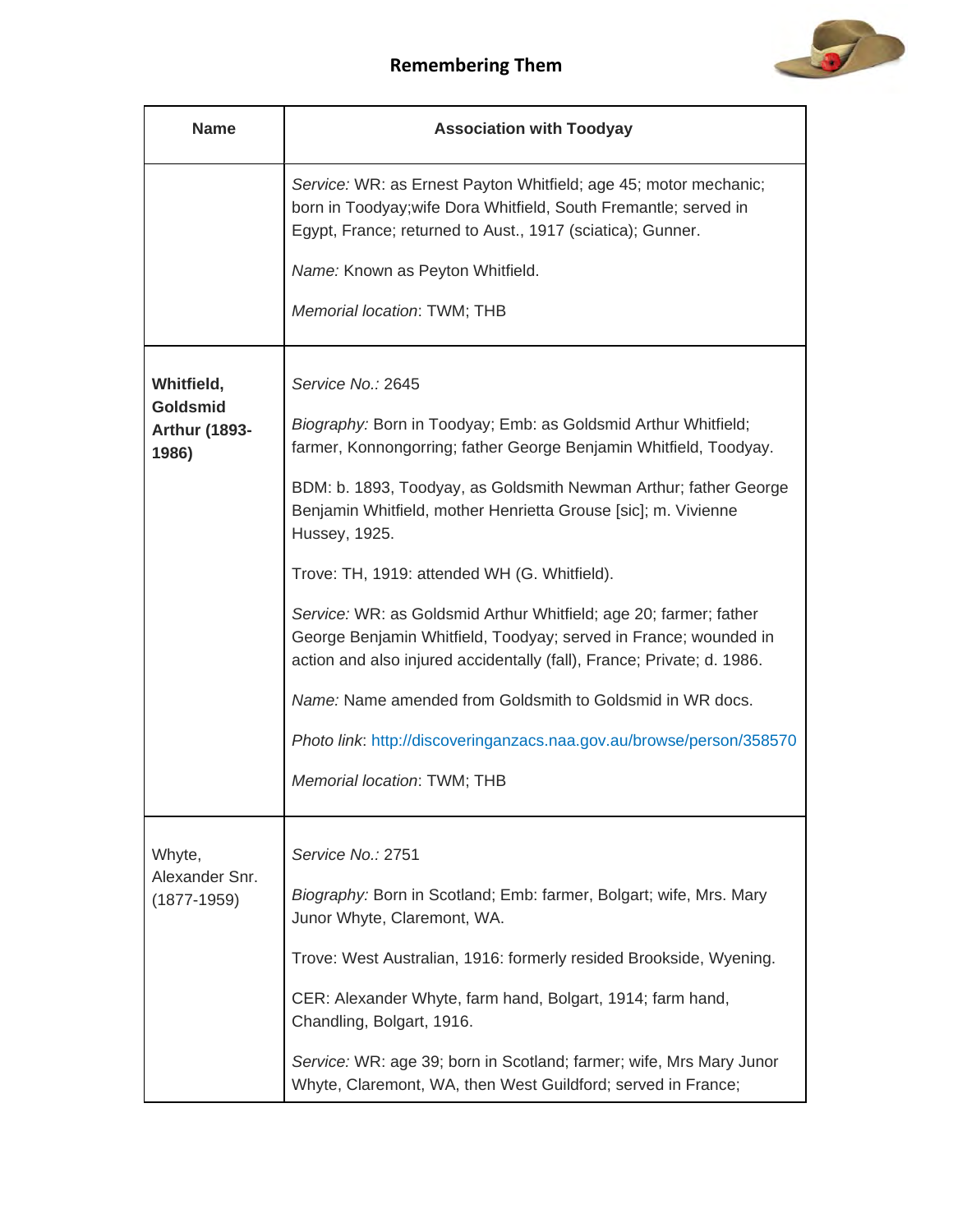

| <b>Name</b>                                         | <b>Association with Toodyay</b>                                                                                                                                                                             |
|-----------------------------------------------------|-------------------------------------------------------------------------------------------------------------------------------------------------------------------------------------------------------------|
|                                                     | suffered measles, trench feet, bronchitis; returned to Aust., June 1918<br>(bronchitis); Private; died 1959.                                                                                                |
|                                                     | Listed in The Men Behind the Names (R. Stevens' Northam WW1<br>book), p. 158; lived at Brookside Farm, Bolgart.                                                                                             |
|                                                     | Memorial location: VPHR                                                                                                                                                                                     |
| Whyte,<br>Alexander Jnr.<br>$(1898-1917)$ *         | Service No.: 2752                                                                                                                                                                                           |
|                                                     | Biography: Born in Scotland; Emb: farm hand, Bolgart; mother, Mrs<br>M.J. Whyte, Claremont, WA.                                                                                                             |
|                                                     | Service: WR: age 18; born in Scotland; farmer; father, Alexander<br>Whyte, Bolgart, then Woodhill Farm, Bendering, then enlisted in AIF;<br>served in France, Belgium; KIA, Belgium, 19 July 1917; Private. |
|                                                     | Listed in The Men Behind the Names (R. Stevens' Northam WW1<br>book), p. 158; mother [d. 1918] was in Claremont Asylum, when he<br>enlisted.                                                                |
|                                                     | Name: Known as Alex.                                                                                                                                                                                        |
|                                                     | Memorial location: KPHAP; (as Alex G. Whyte); VPWM (possibly as<br>Whyte, E.); VPHR (as Whyte, A. Jnr.)                                                                                                     |
| <b>Wick, Ernest</b><br><b>Frank (1893-</b><br>1984) | Service No.: 2833                                                                                                                                                                                           |
|                                                     | Biography: Born in England; Emb: farmhand, Toodyay; Mrs Lucy Wick,<br>Toodyay.                                                                                                                              |
|                                                     | BDM: m. 1914, Lucy Ferguson; son Frank buried in Culham Cemetery<br>(b. and d. 1916).                                                                                                                       |
|                                                     | CER: labourer, Woodendale Farm, 1914-1920.                                                                                                                                                                  |
|                                                     | Trove: TH: 1919: attended Toodyay WH; 1918: Mrs Wick living at<br>Dewars Pool; 1920: moved to Yandanooka (Soldier Settlement).                                                                              |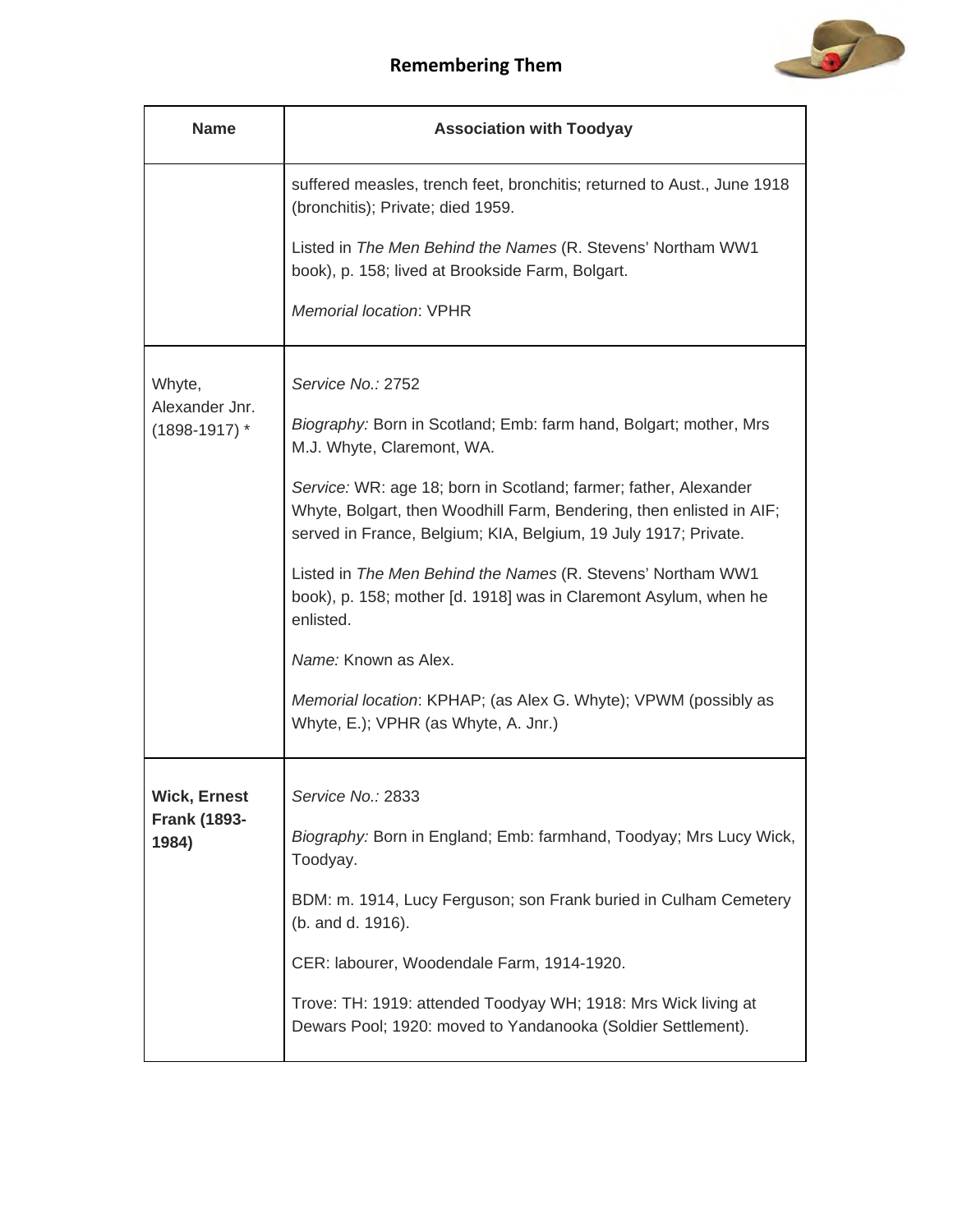

| <b>Name</b>                       | <b>Association with Toodyay</b>                                                                                                                                                                                                                                                                                                                           |
|-----------------------------------|-----------------------------------------------------------------------------------------------------------------------------------------------------------------------------------------------------------------------------------------------------------------------------------------------------------------------------------------------------------|
|                                   | Web: Ernest Frank Wick, d. 1984, aged 91, buried Mingenew<br>Cemetery, with wife Lucy Harriet Wick (d, 1976, aged 80); photo of<br>gravestone on Carnamah HS website.                                                                                                                                                                                     |
|                                   | Service: WR: age 23; born in England; farmhand; Mrs Lucy Wick,<br>Toodyay; served in Egypt, Palestine; suffered malaria; Driver, Sapper.                                                                                                                                                                                                                  |
|                                   | Photo link:                                                                                                                                                                                                                                                                                                                                               |
|                                   | http://discoveringanzacs.naa.gov.au/browse/person/359421                                                                                                                                                                                                                                                                                                  |
|                                   | Memorial location: TWM; THB                                                                                                                                                                                                                                                                                                                               |
| Wilkerson,                        | Service No.: 250                                                                                                                                                                                                                                                                                                                                          |
| <b>Ernest Samuel</b><br>(b. 1882) | Biography: Born in Toodyay; Emb: farmer, East Guildford; wife, Mrs.<br>S.P. [sic] Wilkerson, East Guildford;                                                                                                                                                                                                                                              |
|                                   | Ancestry: b. 1882, Toodyay, as Ernest Samuel Wilkerson; father<br>George Wilkerson (born Katrine), mother Eliza Betts; m. 1902,<br>Northam, Sarah Beatrice Kimber (d. 1935, Perth, aged 52).                                                                                                                                                              |
|                                   | Trove: TH, 1915: Letter from Gallipoli; seemed to have disappeared by<br>1922, as his whereabouts was not known.                                                                                                                                                                                                                                          |
|                                   | Service: WR: as Ernest Wilkerson; age 32; born in Toodyay; wife, Mrs.<br>S.B. Wilkerson, Guildford, WA; served in Gallipoli (emb. 2 Mar. 1915),<br>Egypt, France; wounded in Gallipoli, wounded and gassed in France;<br>suffered influenza; returned to Aust., Feb. 1918; discharged as unfit<br>(bronchitis, dilated heart, etc.), April 1918; Private. |
|                                   | Listed in The Men Behind the Names (R. Stevens' Northam WW1<br>book), p. 347.                                                                                                                                                                                                                                                                             |
|                                   | Listed in online Fighting Sons (with photo), p. 231.                                                                                                                                                                                                                                                                                                      |
|                                   | Photo link:                                                                                                                                                                                                                                                                                                                                               |
|                                   | http://discoveringanzacs.naa.gov.au/browse/person/360531                                                                                                                                                                                                                                                                                                  |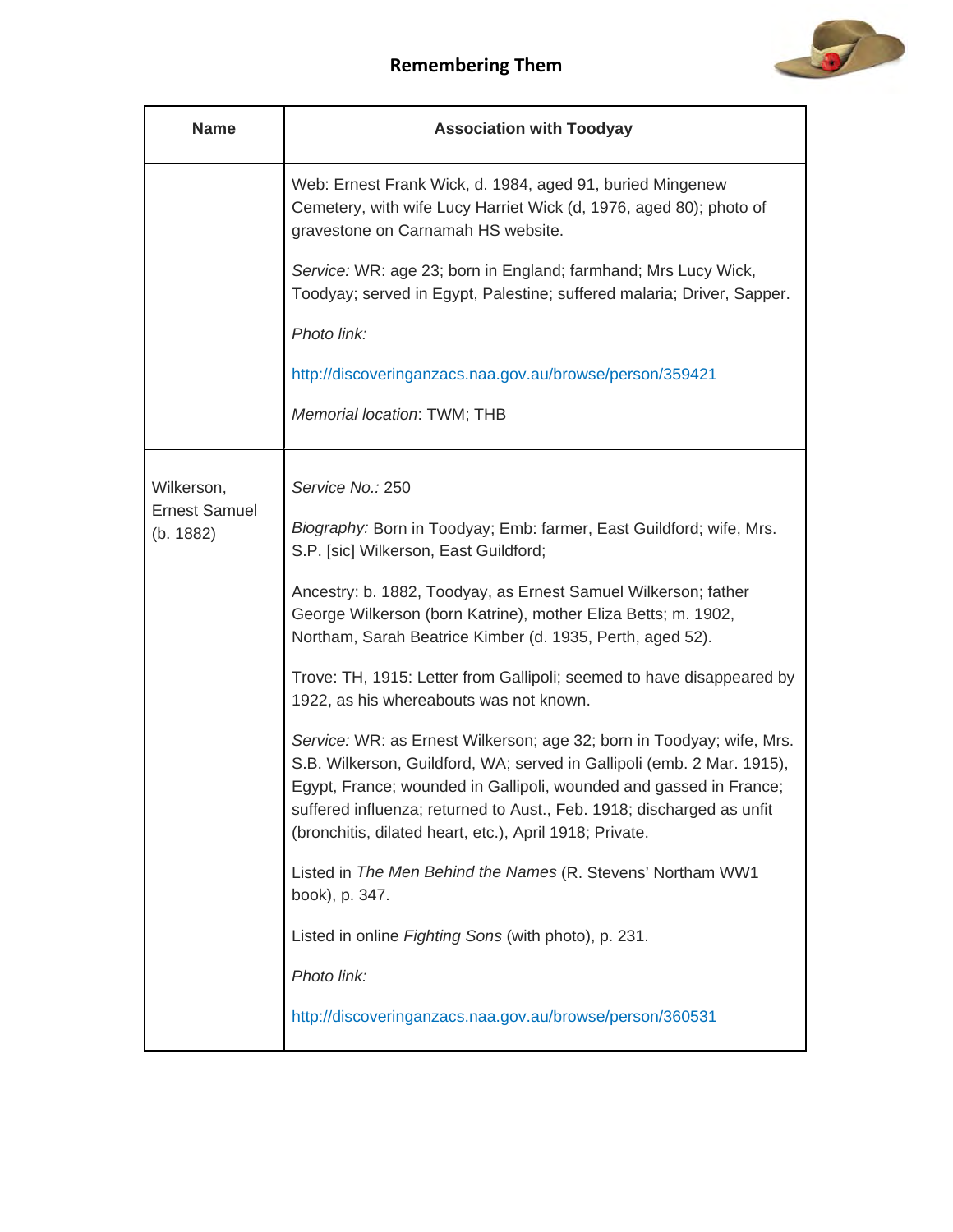

| <b>Name</b>                                          | <b>Association with Toodyay</b>                                                                                                                                                                                                    |
|------------------------------------------------------|------------------------------------------------------------------------------------------------------------------------------------------------------------------------------------------------------------------------------------|
| Wilkerson,<br><b>James Albert</b><br>$(1878 - 1947)$ | Service No.: 2757                                                                                                                                                                                                                  |
|                                                      | Biography: Born in Toodyay; Emb: farmer, Northam; wife, Mrs. Elsie<br>Wilkerson, Northam;                                                                                                                                          |
|                                                      | BDM: b. 1879, Newcastle; father George Wilkerson, mother Eliza<br>Betts; d. 1947, Harvey District Hospital.                                                                                                                        |
|                                                      | Ancestry: b. 1878.                                                                                                                                                                                                                 |
|                                                      | Service: WR: age 37; farmer (5 children); served and wounded in<br>France; also injured his back in the field, and later suffered from<br>rheumatism; Private.                                                                     |
|                                                      | Listed in The Men Behind the Names (R. Stevens' Northam WW1<br>book), p. 347 (photo).                                                                                                                                              |
|                                                      | Listed in online Fighting Sons (with photo), p. 231.                                                                                                                                                                               |
|                                                      | Photo link:                                                                                                                                                                                                                        |
|                                                      | http://discoveringanzacs.naa.gov.au/browse/person/360532                                                                                                                                                                           |
| Wilkerson,                                           | Service No.: 71                                                                                                                                                                                                                    |
| <b>James Thomas</b><br>$(1896-1915)$ *               | Biography: Born in Toodyay; Emb: farm hand, Toodyay, mother, Mrs.<br>E. Wilkinson, Toodyay;                                                                                                                                        |
|                                                      | BDM: b. 1896, Toodyay; father Charles Henry Wilkerson, mother Ellen<br>Smith.                                                                                                                                                      |
|                                                      | Service: WR: age 19; farm labourer; mother, Mrs. E. Wilkerson, North<br>Toodyay (father deceased); served in Gallipoli; KIA, Gallipoli, 7 Aug.<br>1915 (same event in which E.J. White and R.G. Dempster were killed);<br>Trooper. |
|                                                      | Listed in The Men Behind the Names (R. Stevens' Northam WW1<br>book), p. 160-162 (photo).                                                                                                                                          |
|                                                      | Photo link: http://discoveringanzacs.naa.gov.au/browse/person/360533                                                                                                                                                               |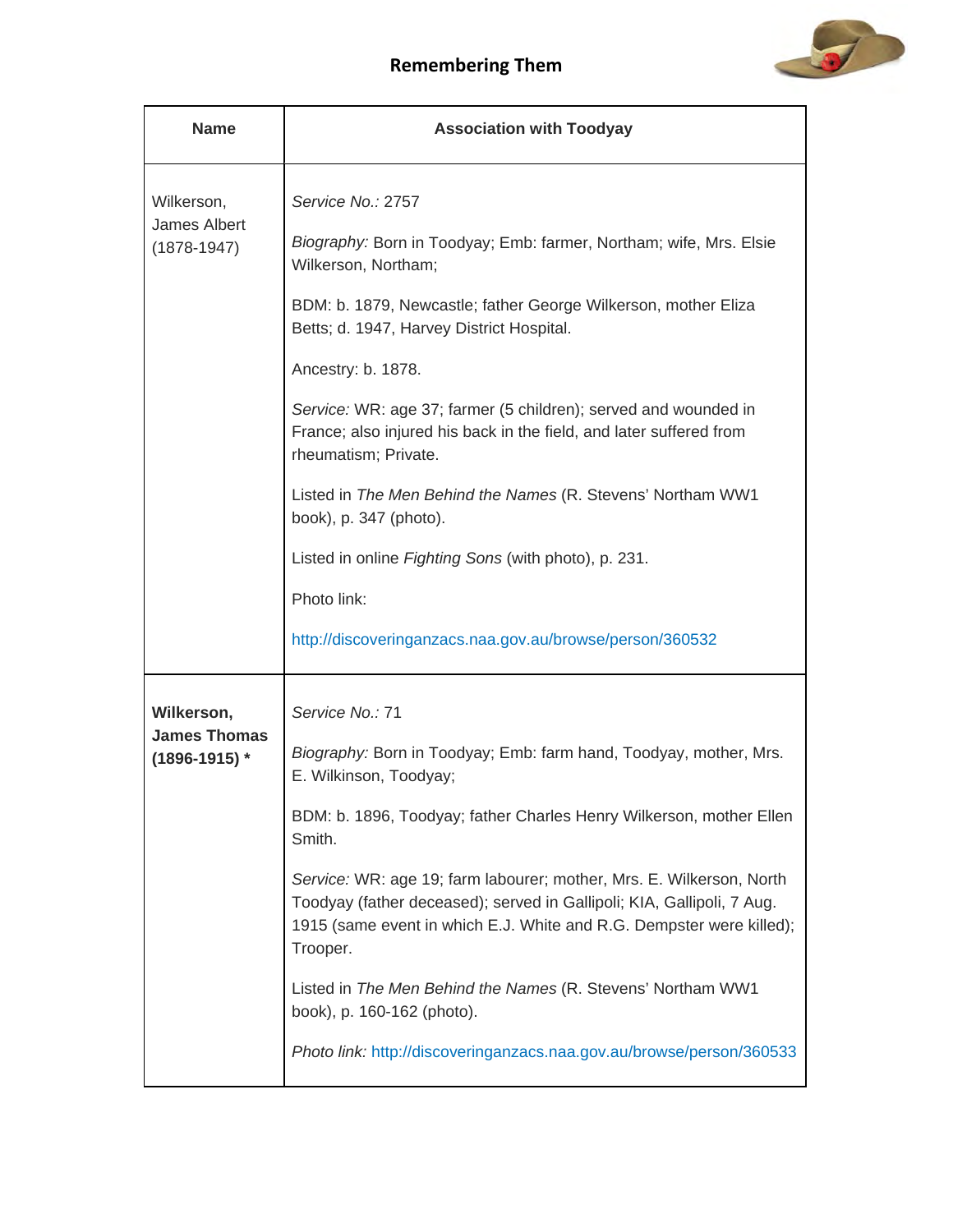

| <b>Name</b>                                                         | <b>Association with Toodyay</b>                                                                                                                                                                                                                                                                                                                                                                                                                                                                                                                                                                                              |
|---------------------------------------------------------------------|------------------------------------------------------------------------------------------------------------------------------------------------------------------------------------------------------------------------------------------------------------------------------------------------------------------------------------------------------------------------------------------------------------------------------------------------------------------------------------------------------------------------------------------------------------------------------------------------------------------------------|
|                                                                     | Memorial location: TWM; THB; TP                                                                                                                                                                                                                                                                                                                                                                                                                                                                                                                                                                                              |
| Wilkerson,<br><b>Samuel Henry</b><br><b>Richard (1897-</b><br>1978) | Service No.: 2085<br>Biography: Born in Toodyay; Emb: labourer, Toodyay; mother, Mrs<br>Ellen Wilkerson, Glen Rowan Farm, Toodyay;<br>BDM: b. 1897, Northam (registered); father Charles Henry Wilkerson,<br>mother Ellen Smith.<br>MCB: d. 1978, Morley, WA, aged 81.<br>Service: WR: age 18; born in Toodyay; mother, Mrs Ellen Wilkerson,<br>Glen Rowan Farm, Toodyay; served in Egypt, France; suffered<br>influenza; Driver.<br>Listed in The Men Behind the Names (R. Stevens' Northam WW1<br>book), p. 348.<br>Photo link:<br>http://discoveringanzacs.naa.gov.au/browse/person/360534<br>Memorial location: TWM; THB |
| Williams, Aubrey<br><b>Thomas (1892-</b><br>1918) *                 | Service No.: 3441<br>Biography: Born in Toodyay; Emb: farmhand, West Northam; father<br>Thomas Williams, West Northam.<br>BDM online: b. 1892, Toodyay.<br>Service: WR: age 24;born in Toodyay; farm labourer; father Thomas<br>Williams, later Northam; Served in France; wounded in action (twice) in<br>France; died of wounds, France, 11 Sept. 1918; Lance Cpl.<br>Listed in The Men Behind the Names (R. Stevens' Northam WW1<br>book), p. 164-165.                                                                                                                                                                    |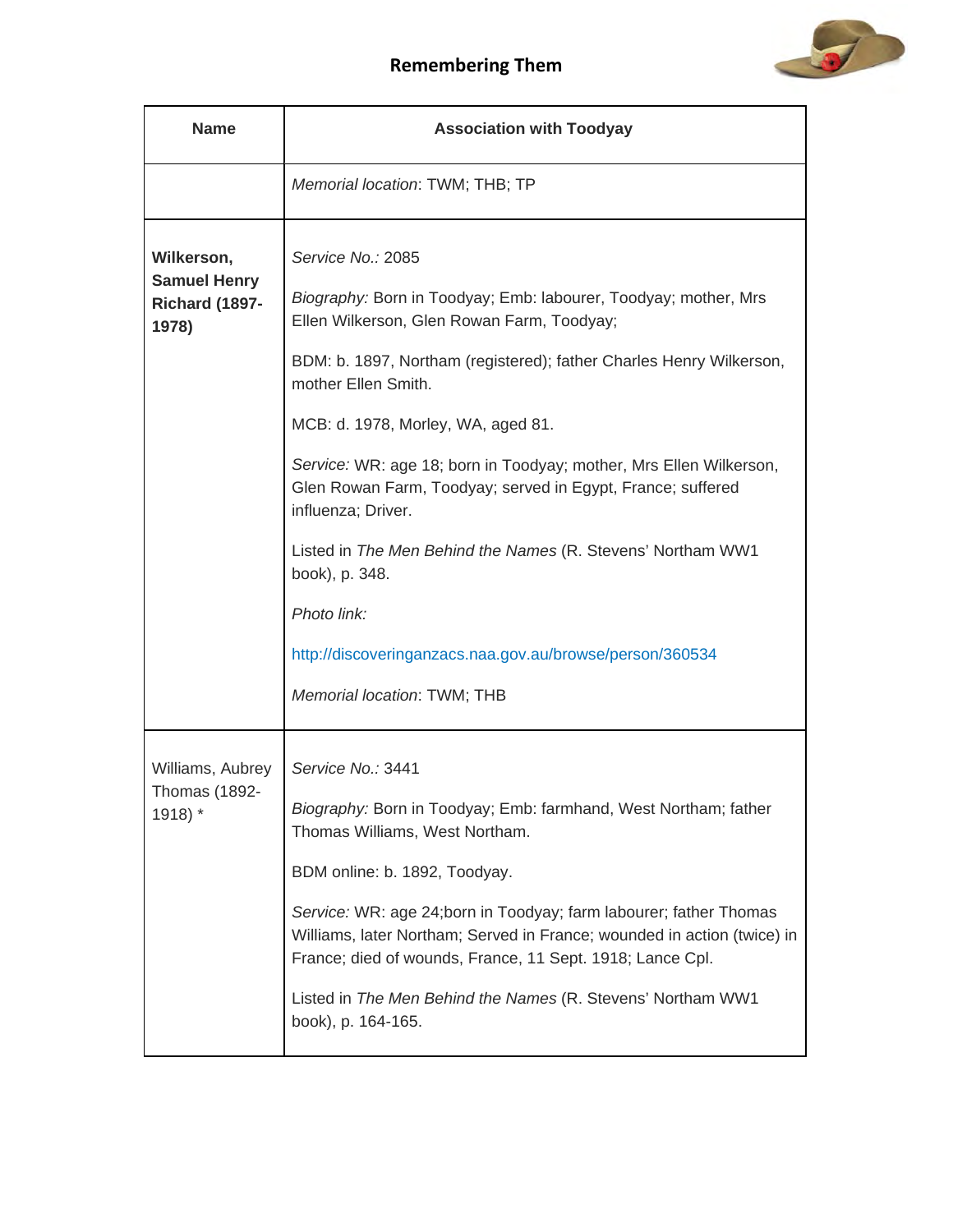

| <b>Name</b>                                            | <b>Association with Toodyay</b>                                                                                                                                                                                                                                                             |
|--------------------------------------------------------|---------------------------------------------------------------------------------------------------------------------------------------------------------------------------------------------------------------------------------------------------------------------------------------------|
| Williams,<br><b>Frederick James</b><br>$(1881 - 1964)$ | Service No.: 3953                                                                                                                                                                                                                                                                           |
|                                                        | Biography: Born in S. Aust.; Emb: labourer, PO Bolgart; mother, Mrs<br>May Williams, Stanmore, Sydney, NSW.                                                                                                                                                                                 |
|                                                        | CER: labourer, Bolgart, 1914-1930.                                                                                                                                                                                                                                                          |
|                                                        | Trove: TH, 1916: Freddy Williams "late of Bolgart" mentioned.                                                                                                                                                                                                                               |
|                                                        | WR: later went to NSW.                                                                                                                                                                                                                                                                      |
|                                                        | Ancestry: b. 1881, S. Aust.; d. 1964, NSW, aged 83; photo in uniform.                                                                                                                                                                                                                       |
|                                                        | Service: WR: age 34; born in S. Aust.; labourer; mother, Mary<br>Williams, Sydney, NSW; served in Egypt, France; suffered pulmonary<br>tuberculosis, rheumatism; returned to Aust., Feb. 1919 (rheumatism,<br>nervousness, debility); married Margaret Stewart, Scotland, 1918;<br>Private. |
|                                                        | Name: Known as Freddy.                                                                                                                                                                                                                                                                      |
|                                                        | <b>Memorial location: VPHR</b>                                                                                                                                                                                                                                                              |
| Williams, George                                       | Service No.: 934                                                                                                                                                                                                                                                                            |
| Harold (1890-<br>1948)                                 | Biography: Born in Toodyay; Emb: transcribed as George Harould<br>Williams; farmer, 'Homestead', Goomalling; father, John Margaret [sic]<br>Williams, 'Homestead', Goomalling.                                                                                                              |
|                                                        | BDM online: b. 1890, Toodyay; father John Marguerite Williams,<br>mother, Mary Elizabeth Slater.                                                                                                                                                                                            |
|                                                        | MCB: d. 1948, Victoria Park, WA; aged 57.                                                                                                                                                                                                                                                   |
|                                                        | CER: Father John Marguerite Williams (farmer/manager) and his wife,<br>Wicklow Hills, Nunyle, 1903-1908.                                                                                                                                                                                    |
|                                                        | Service: WR: as George Harould Williams; age 24; born in Toodyay;<br>farmer, Goomalling; father, John Margaret [sic] Williams, 'Homestead',<br>Goomalling; served in France; Driver.                                                                                                        |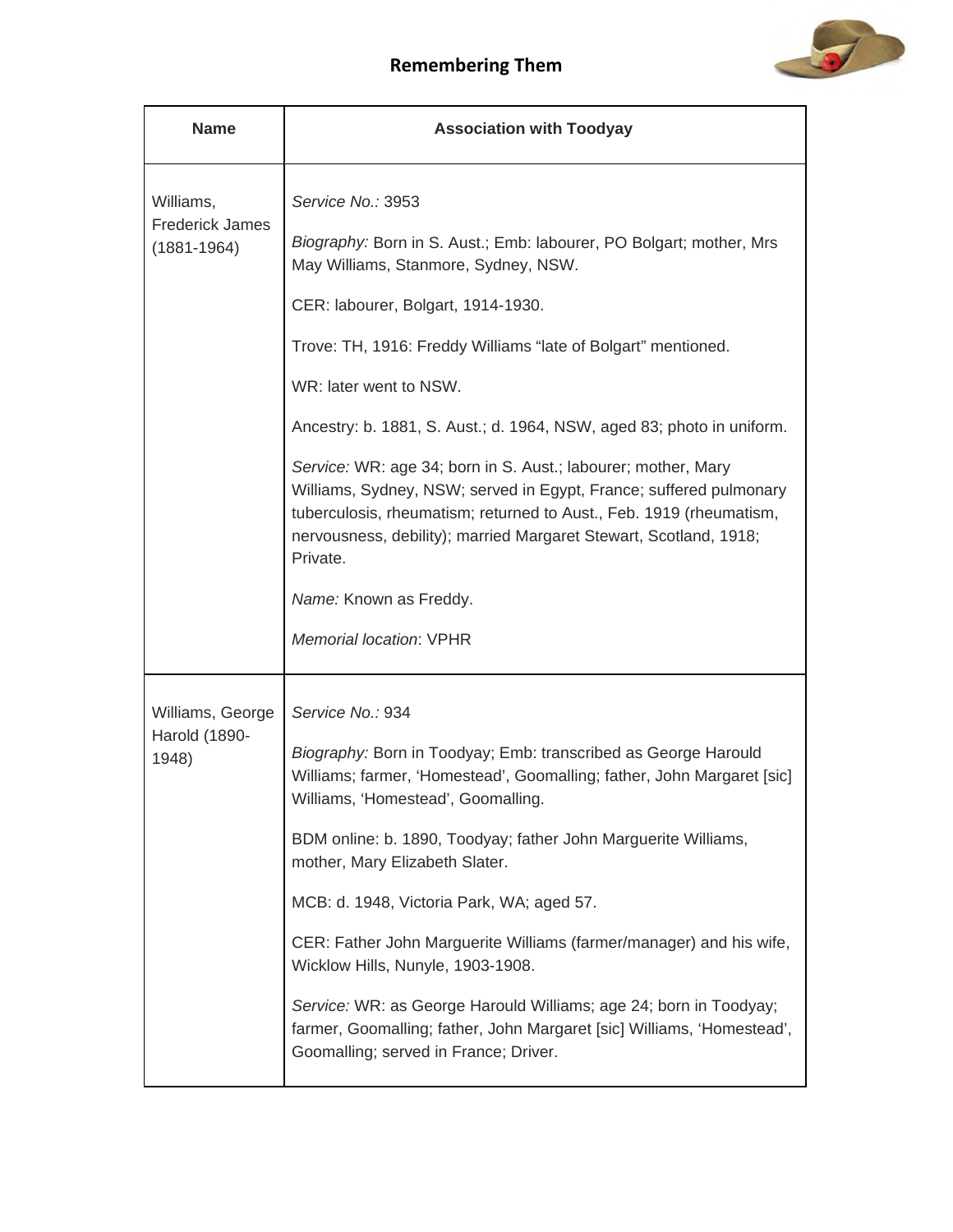

| <b>Name</b>                                         | <b>Association with Toodyay</b>                                                                                                                                                                                                                                                                                                                                                                                                                                                                                                                                                                                                                          |
|-----------------------------------------------------|----------------------------------------------------------------------------------------------------------------------------------------------------------------------------------------------------------------------------------------------------------------------------------------------------------------------------------------------------------------------------------------------------------------------------------------------------------------------------------------------------------------------------------------------------------------------------------------------------------------------------------------------------------|
|                                                     | Name: Sometimes shown as George Harould Williams.                                                                                                                                                                                                                                                                                                                                                                                                                                                                                                                                                                                                        |
|                                                     | Listed in online Fighting Sons (with photo), p. 220.                                                                                                                                                                                                                                                                                                                                                                                                                                                                                                                                                                                                     |
| Williams, James<br><b>Thomas (1888-</b><br>$1917$ * | Service No.: 6859<br>Biography: Born in Goomalling; Emb: farmer, Goomalling; father John<br>W. [sic] Williams, Goomalling.<br>BDM online: b. 1888, Toodyay; father John Marguerite Williams,<br>mother, Mary Elizabeth Slater.<br>CER: Father John Marguerite Williams (farmer/manager) and his wife,<br>Wicklow Hills, Nunyle, 1903-1908.<br>Service: WR: age 28; born in Goomalling [sic]; farmer; father John M.<br>Williams, Goomalling; served in England (fell sick after arrival<br>England); died of disease (influenza, cardiac failure), hospital,<br>England, 18 Feb. 1917; Private.<br>Photo link: http://www.awm.gov.au/collection/DA12989/ |
|                                                     | Photo link:                                                                                                                                                                                                                                                                                                                                                                                                                                                                                                                                                                                                                                              |
|                                                     | https://www.awm.gov.au/collection/D00275/                                                                                                                                                                                                                                                                                                                                                                                                                                                                                                                                                                                                                |
|                                                     | Photo link: http://discoveringanzacs.naa.gov.au/browse/person/8965                                                                                                                                                                                                                                                                                                                                                                                                                                                                                                                                                                                       |
|                                                     | Listed in online Fighting Sons (with photo), p. 220.                                                                                                                                                                                                                                                                                                                                                                                                                                                                                                                                                                                                     |
| Williams, Samuel<br>George (1895-<br>1943)          | Service No.: 2274<br>Biography: Born in NSW; Emb: bushman, PO Bolgart; mother, Mrs<br>May Williams, Stanmore, Sydney, NSW.<br>Ancestry: b. 1895, NSW; father Frederick James Williams, mother<br>Mary Dorman; m. 1921, Perth, Lillian Jordan; d. 1943, Qld.<br>Trove: Qld newspaper, 1943: whist serving in WW2, d. on a fishing<br>trip.                                                                                                                                                                                                                                                                                                                |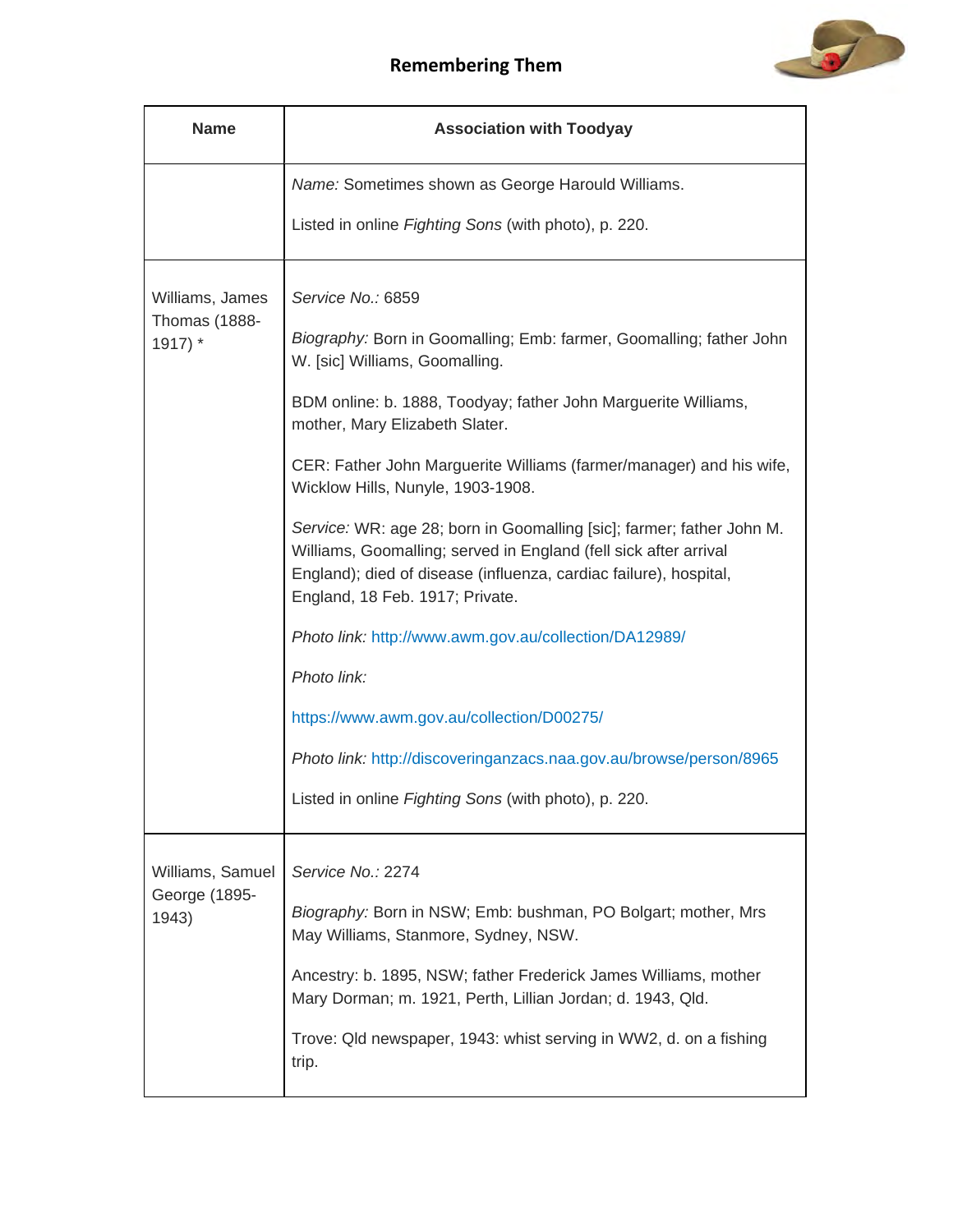

| <b>Name</b>                               | <b>Association with Toodyay</b>                                                                                                                                                                                                                                                                               |
|-------------------------------------------|---------------------------------------------------------------------------------------------------------------------------------------------------------------------------------------------------------------------------------------------------------------------------------------------------------------|
|                                           | Service: WR: age 22; born in NSW; bushman; mother, Mrs May<br>Williams, Sydney, NSW; served in France; wounded in action, France;<br>Private.                                                                                                                                                                 |
|                                           | <b>Memorial location: VPHR</b>                                                                                                                                                                                                                                                                                |
| Wray, Walter<br>$(1891 - 1945)$           | Service No.: 1206                                                                                                                                                                                                                                                                                             |
|                                           | Biography: Born in England; Emb: miner, Day Dawn, WA; father,<br>Walter Wray, England.                                                                                                                                                                                                                        |
|                                           | BDM: d. 1945, Perth, aged 55 years.                                                                                                                                                                                                                                                                           |
|                                           | CER: Walter (farmer) and Margaret Wray, 'Meridale', Wyening, 1925.                                                                                                                                                                                                                                            |
|                                           | Trove: TH, 1922: joined Calingiri RSL when formed in 1922; TH, 1923:<br>daughter June born in Toodyay Hospital; TH, 1924: Partner George W.<br>Thompson died on Merridale Farm. Deceased was a returned soldier<br>and partner in Merridale Farm, with Mr. W. Wray; TH, 1926: Farmed at<br>Wyening.           |
|                                           | Service: WR: age 24; born in England; miner (used to horses); father,<br>Walter Wray, England, then wife, Margaret Wray, Durham; served in<br>France; wounded in action (twice; gun shot, then gas), France;<br>returned to Aust., Aug. 1917 (defective vision); 2 <sup>nd</sup> Cpl. (Tunnelling<br>Company) |
|                                           | Listed in online Tunnellers Research website (detailed<br>pdf): http://www.tunnellers.net/ca__clpag.html                                                                                                                                                                                                      |
|                                           | Photo link: http://discoveringanzacs.naa.gov.au/browse/person/133029                                                                                                                                                                                                                                          |
| <b>Wroth, Earl</b>                        | Service No.: 518                                                                                                                                                                                                                                                                                              |
| <b>Joseph Sinclair</b><br>$(1894 - 1964)$ | Biography: Born in Toodyay; Emb: As Earle Joseph Sinclair Wroth;<br>farmer, Toodyay; father, J. Wroth, Toodyay.                                                                                                                                                                                               |
|                                           | BDM: b. 1894, Joseph Earle Sinclair Wroth, Newcastle; father Joseph<br>Ablett Wroth, mother Emily Sinclair.                                                                                                                                                                                                   |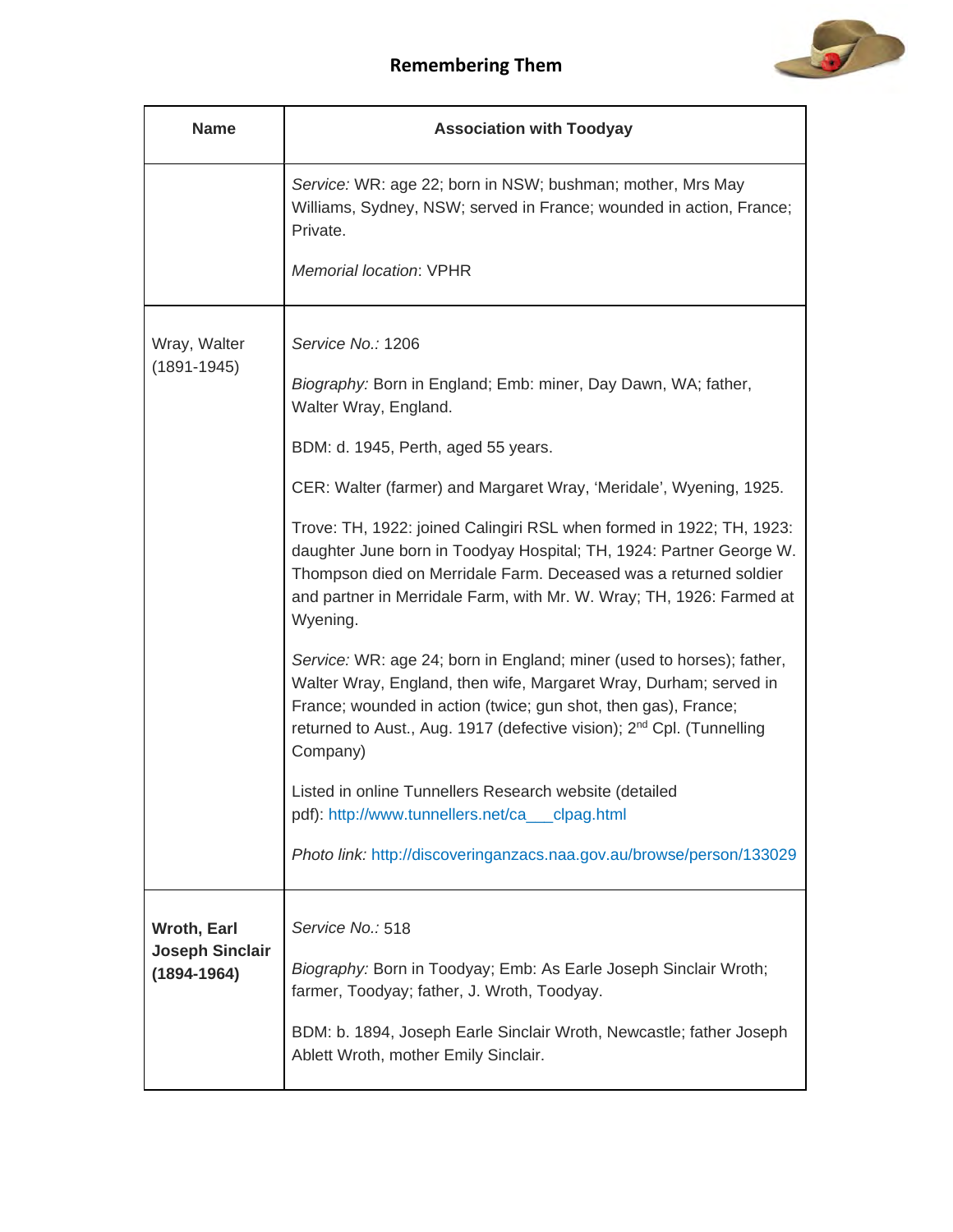

| <b>Name</b>                                                   | <b>Association with Toodyay</b>                                                                                                                                                                                                                                                                                                                                                                                                                                                                                                                                                                                                                                                                     |
|---------------------------------------------------------------|-----------------------------------------------------------------------------------------------------------------------------------------------------------------------------------------------------------------------------------------------------------------------------------------------------------------------------------------------------------------------------------------------------------------------------------------------------------------------------------------------------------------------------------------------------------------------------------------------------------------------------------------------------------------------------------------------------|
|                                                               | Trove: TH, 1919: Attended WH (Private E.J. S. Wroth).                                                                                                                                                                                                                                                                                                                                                                                                                                                                                                                                                                                                                                               |
|                                                               | Web: b. 1894, Joseph Earl Sinclair Wroth; Newcastle; father Joseph<br>Ablett Wroth, mother Emily Sinclair; d. 1964, Toodyay, aged 70.                                                                                                                                                                                                                                                                                                                                                                                                                                                                                                                                                               |
|                                                               | Too Cem DB: Buried in Toodyay Public Cemetery, as Earl (Joseph)<br>Sinclair Wroth; aged 70.                                                                                                                                                                                                                                                                                                                                                                                                                                                                                                                                                                                                         |
|                                                               | Service: WR: as Earle Joseph Sinclair Wroth, but he signed as Earl;<br>age 20; born in Toodyay; farmer; father, J. Wroth, Toodyay; served in<br>Gallipoli, France (Ambulance); Trooper, then Private; awarded Military<br>Medal 1919 (for action with four other stretcher bearers 1918).                                                                                                                                                                                                                                                                                                                                                                                                           |
|                                                               | Name: Known as Earl; sometimes recorded as Earle.                                                                                                                                                                                                                                                                                                                                                                                                                                                                                                                                                                                                                                                   |
|                                                               | Photo link: http://discoveringanzacs.naa.gov.au/browse/person/134055                                                                                                                                                                                                                                                                                                                                                                                                                                                                                                                                                                                                                                |
|                                                               | Memorial location: TWM; THB                                                                                                                                                                                                                                                                                                                                                                                                                                                                                                                                                                                                                                                                         |
| <b>Wroth, Forrest</b><br><b>Guy Edison</b><br>$(1896 - 1963)$ | Service No.: 2088<br>Biography: Born in Toodyay; Emb: as Forrest Guy Eddison Wroth;<br>school teacher, Toodyay; father Joseph Ablett Wroth, Toodyay.<br>BDM: b. 1896, Newcastle; father Joseph Ablett Wroth, mother Emily<br>Sinclair; d. 1963, Perth, aged 67.<br>Trove: TH, 1918: Attended a WH (as Pte. F. Wroth).<br>Service: WR, under Forrest Guy Edison Wroth; age 20; born in<br>Toodyay; school teacher; father Joseph Ablett Wroth, Toodyay; served<br>in Egypt, France; injured in Egypt (fall from horse); wounded in action<br>(gassed), France; returned to Aust (shoulder injury, Egypt), Feb. 1918;<br>Trooper, Private, Gunner, Sapper (signalling)<br>Memorial location: TWM; THB |
| Wroth, Gordon<br>William (1886-<br>1965)                      | Service no.: 3232<br>Biography: Born in Toodyay; can't find in Emb.; WR: emb. on 23 Dec.<br>1916.                                                                                                                                                                                                                                                                                                                                                                                                                                                                                                                                                                                                   |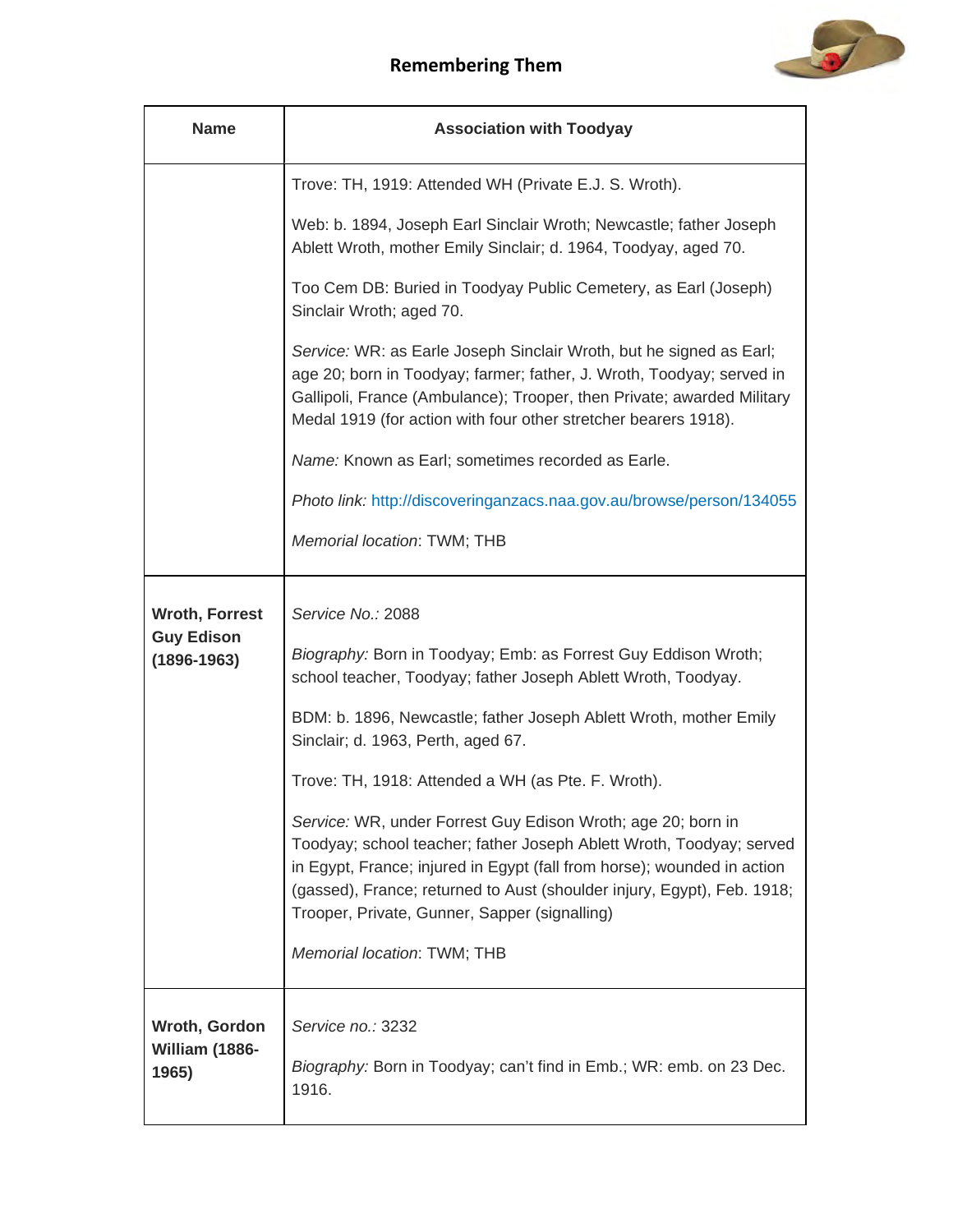

| <b>Name</b>                                 | <b>Association with Toodyay</b>                                                                                                                                                                                                                                                                                                                                                                                                                                                                                                          |
|---------------------------------------------|------------------------------------------------------------------------------------------------------------------------------------------------------------------------------------------------------------------------------------------------------------------------------------------------------------------------------------------------------------------------------------------------------------------------------------------------------------------------------------------------------------------------------------------|
|                                             | BDM: b. 1886, Newcastle; father William Augustus Wroth, mother<br>Rachel; m. 1912, Perth, Florence Cook (d. 1913, Northam); m. 1921,<br>Northam, Mary Renwick; d. 1965, Northam, aged 78.                                                                                                                                                                                                                                                                                                                                                |
|                                             | Too Cem DB: Buried in Toodyay Public Cemetery; aged 78.                                                                                                                                                                                                                                                                                                                                                                                                                                                                                  |
|                                             | Trove: TH, Mar. 1919: Letter (1918) to his mother re POW experience.                                                                                                                                                                                                                                                                                                                                                                                                                                                                     |
|                                             | Service: WR: age 30; born in Toodyay; farmer, Toodyay; father William<br>Augustus Wroth, Toodyay; served in France; POW, Germany, 1917-<br>1918; Private.                                                                                                                                                                                                                                                                                                                                                                                |
|                                             | Photo link: http://discoveringanzacs.naa.gov.au/browse/person/134057                                                                                                                                                                                                                                                                                                                                                                                                                                                                     |
|                                             | Memorial location: TWM; THB                                                                                                                                                                                                                                                                                                                                                                                                                                                                                                              |
| Wroth, Karl<br><b>Edgar (1893-</b><br>1972) | Service No.: 3231<br>Biography: Born in Toodyay; did not serve overseas<br>Web: b. 1893; father William Augustus Wroth, mother Jessie Jane<br>Rachel Lloyd; d. 1972, Perth, aged 79.<br>Service: WR: age 23; born in Toodyay; clerk, Perth; wife: Isabel Wroth,<br>Perth; did not go overseas; suffered influenza; discharged Sept. 1917<br>in Fremantle as medically unfit (dilated irritable heart, rheumatism);<br>Trooper.<br>Photo link:<br>http://discoveringanzacs.naa.gov.au/browse/person/134058<br>Memorial location: TWM; THB |
|                                             |                                                                                                                                                                                                                                                                                                                                                                                                                                                                                                                                          |
| <b>Wroth, Milton</b><br><b>Taylor Lloyd</b> | Service No.: 3233                                                                                                                                                                                                                                                                                                                                                                                                                                                                                                                        |
| $(1896 - 1983)$                             | Biography: Born in Toodyay; can't find in Emb; WR: emb. on 23 Dec.<br>1916.                                                                                                                                                                                                                                                                                                                                                                                                                                                              |
|                                             | BDM: b. 1896, Newcastle; father William Augustus Wroth, mother Jane<br>Rachel Lloyd.                                                                                                                                                                                                                                                                                                                                                                                                                                                     |